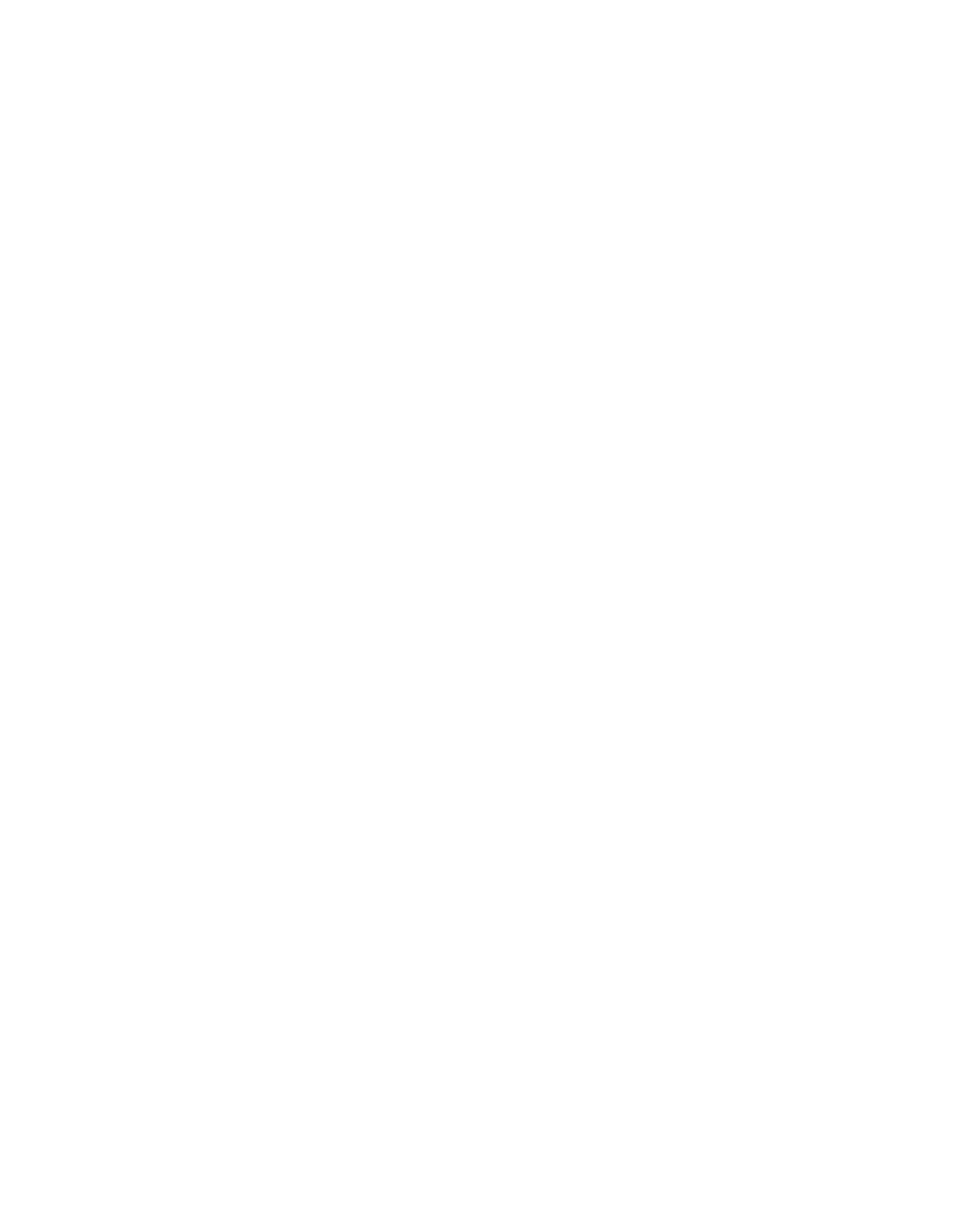# Contents:

| 1 |     |       | <b>What is Bitburner?</b> |                                                                                                      | 3              |
|---|-----|-------|---------------------------|------------------------------------------------------------------------------------------------------|----------------|
|   | 1.1 |       |                           |                                                                                                      | 3              |
|   |     | 1.1.1 |                           |                                                                                                      | 3              |
|   |     |       | 1.1.1.1                   |                                                                                                      | 3              |
|   |     |       | 1.1.1.2                   |                                                                                                      | $\overline{4}$ |
|   |     |       | 1.1.1.3                   |                                                                                                      | $\overline{4}$ |
|   |     | 1.1.2 |                           |                                                                                                      | $\overline{4}$ |
|   |     |       | 1.1.2.1                   |                                                                                                      | 5              |
|   |     | 1.1.3 |                           |                                                                                                      | 5              |
|   |     |       | 1.1.3.1                   |                                                                                                      | 5              |
|   |     |       | 1.1.3.2                   | How to use ns2 $\dots \dots \dots \dots \dots \dots \dots \dots \dots \dots \dots \dots \dots \dots$ | 5              |
|   |     |       | 1.1.3.3                   |                                                                                                      | $\overline{7}$ |
|   |     |       | 1.1.3.4                   |                                                                                                      | $\overline{7}$ |
|   |     | 1.1.4 |                           |                                                                                                      | 8              |
|   |     | 1.1.5 |                           |                                                                                                      | 9              |
|   |     |       | 1.1.5.1                   |                                                                                                      | 9              |
|   |     |       | 1.1.5.2                   |                                                                                                      | 9              |
|   |     |       | 1.1.5.3                   | 10                                                                                                   |                |
|   |     |       | 1.1.5.4                   | 10                                                                                                   |                |
|   |     |       | 1.1.5.5                   | 11                                                                                                   |                |
|   |     |       | 1.1.5.6                   | 11                                                                                                   |                |
|   |     |       | 1.1.5.7                   | 11                                                                                                   |                |
|   |     |       | 1.1.5.8                   | 12                                                                                                   |                |
|   |     |       | 1.1.5.9                   | 12                                                                                                   |                |
|   |     |       | 1.1.5.10                  | 12                                                                                                   |                |
|   |     |       | 1.1.5.11                  | 12                                                                                                   |                |
|   |     |       | 1.1.5.12                  | 13                                                                                                   |                |
|   |     |       | 1.1.5.13                  | 13                                                                                                   |                |
|   |     |       | 1.1.5.14                  | 13                                                                                                   |                |
|   |     |       | 1.1.5.15                  | 13                                                                                                   |                |
|   |     |       | 1.1.5.16                  | 14                                                                                                   |                |
|   |     |       | 1.1.5.17                  | 14                                                                                                   |                |
|   |     |       | 1.1.5.18                  | 15                                                                                                   |                |
|   |     |       | 1.1.5.19                  | 15                                                                                                   |                |
|   |     |       | 1.1.5.20                  | 16                                                                                                   |                |
|   |     |       | 1.1.5.21                  | 17                                                                                                   |                |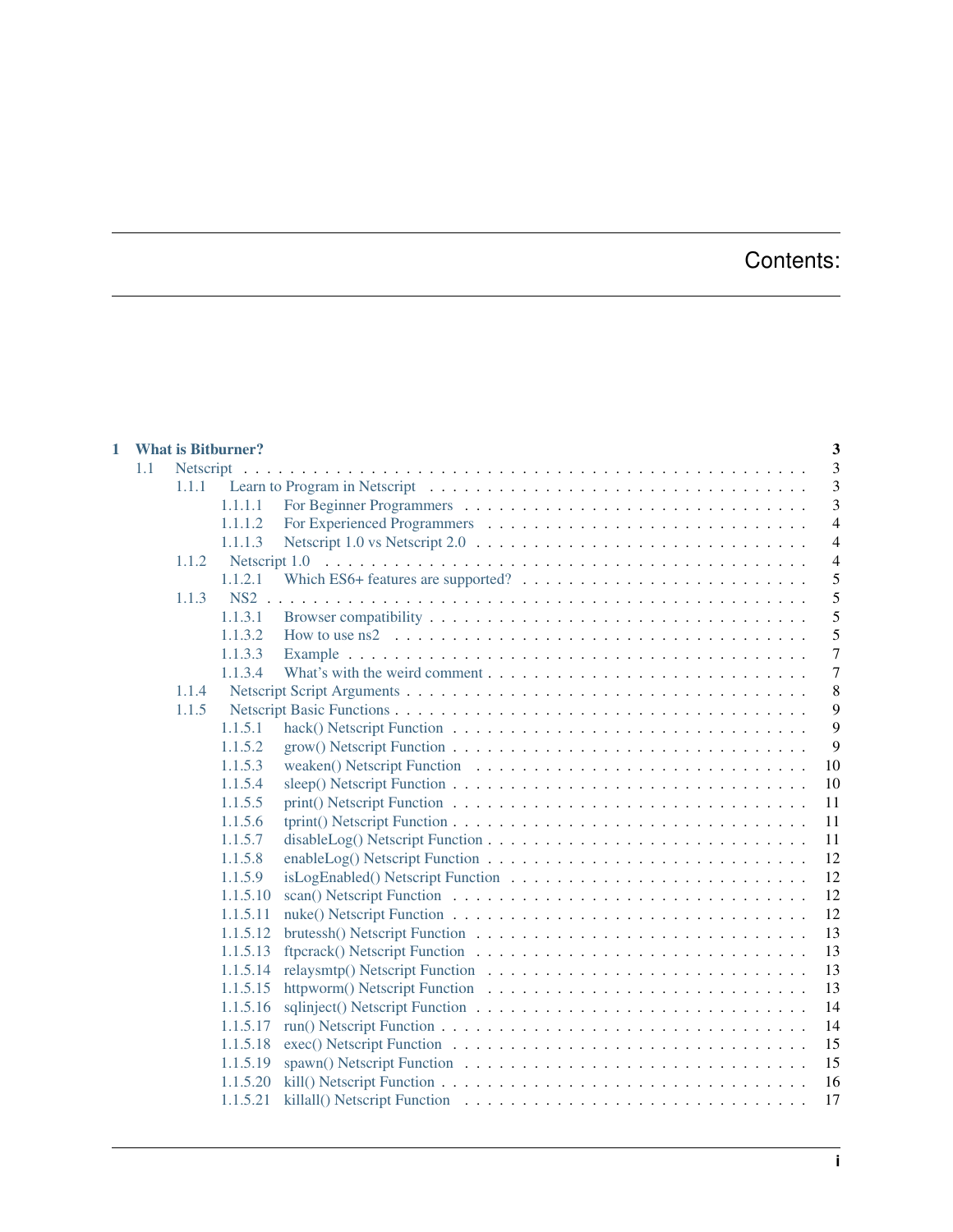|     |       |                       | 1.1.5.22 scp() Netscript Function $\ldots \ldots \ldots \ldots \ldots \ldots \ldots \ldots \ldots \ldots \ldots \ldots$<br>17 |
|-----|-------|-----------------------|-------------------------------------------------------------------------------------------------------------------------------|
|     |       | 1.1.5.23              | 18                                                                                                                            |
|     |       | 1.1.5.24              | 18                                                                                                                            |
|     |       | 1.1.5.25              | 19                                                                                                                            |
|     |       | 1.1.5.26              | 19                                                                                                                            |
|     |       | 1.1.5.27              | 19                                                                                                                            |
|     |       | 1.1.5.28              | 19                                                                                                                            |
|     |       | 1.1.5.29              | 20                                                                                                                            |
|     |       | 1.1.5.30              | 20                                                                                                                            |
|     |       | 1.1.5.31              | 21                                                                                                                            |
|     |       | 1.1.5.32              | 21                                                                                                                            |
|     |       | 1.1.5.33              | getServerRequiredHackingLevel() Netscript Function<br>21                                                                      |
|     |       | 1.1.5.34              | 21                                                                                                                            |
|     |       | 1.1.5.35              | 22                                                                                                                            |
|     |       | 1.1.5.36              | 22                                                                                                                            |
|     |       | 1.1.5.37              | 22                                                                                                                            |
|     |       | 1.1.5.38              | 22                                                                                                                            |
|     |       | 1.1.5.39              | 23                                                                                                                            |
|     |       | 1.1.5.40              | 24                                                                                                                            |
|     |       | 1.1.5.41              |                                                                                                                               |
|     |       |                       | 24                                                                                                                            |
|     |       | 1.1.5.42              | 25                                                                                                                            |
|     |       | 1.1.5.43              | 25                                                                                                                            |
|     |       | 1.1.5.44              | 25                                                                                                                            |
|     |       | 1.1.5.45              | 25                                                                                                                            |
|     |       | 1.1.5.46              | 26                                                                                                                            |
|     |       | 1.1.5.47              | 26                                                                                                                            |
|     |       | 1.1.5.48              | 26                                                                                                                            |
|     | 1.1.6 |                       | 27                                                                                                                            |
|     |       | 1.1.6.1               | 27                                                                                                                            |
|     |       | 1.1.6.2               | Injecting HTML in the game $\ldots \ldots \ldots \ldots \ldots \ldots \ldots \ldots \ldots$<br>28                             |
|     | 1.1.7 |                       | 28                                                                                                                            |
|     |       | 1.1.7.1               | 29                                                                                                                            |
|     |       | 1.1.7.2               | 29                                                                                                                            |
|     |       | 1.1.7.3               | 29                                                                                                                            |
|     |       | 1.1.7.4               | 29                                                                                                                            |
|     |       | 1.1.7.5               | 30                                                                                                                            |
|     |       | 1.1.7.6               | 30                                                                                                                            |
|     |       | 1.1.7.7               | 30                                                                                                                            |
|     |       | 1.1.7.8               | 31                                                                                                                            |
|     |       | 1.1.7.9               | 31                                                                                                                            |
|     |       | 1.1.7.10              | 31                                                                                                                            |
|     |       | 1.1.7.11              | 31                                                                                                                            |
|     |       | 1.1.7.12              | 32                                                                                                                            |
|     |       | 1.1.7.13              | 32<br><b>Utilities</b>                                                                                                        |
|     |       | 1.1.7.14              | 32                                                                                                                            |
|     | 1.1.8 |                       | 33                                                                                                                            |
|     |       | 1.1.8.1               | 33                                                                                                                            |
|     |       | 1.1.8.2               | 35                                                                                                                            |
|     |       | 1.1.8.3               | 35                                                                                                                            |
|     |       | 1.1.8.4               | 36                                                                                                                            |
| 1.2 |       | <b>Basic Gameplay</b> | 36                                                                                                                            |
|     | 1.2.1 |                       | 36                                                                                                                            |
|     |       | 1.2.1.1               | 36                                                                                                                            |
|     |       |                       |                                                                                                                               |
|     |       | 1.2.1.2               | 37                                                                                                                            |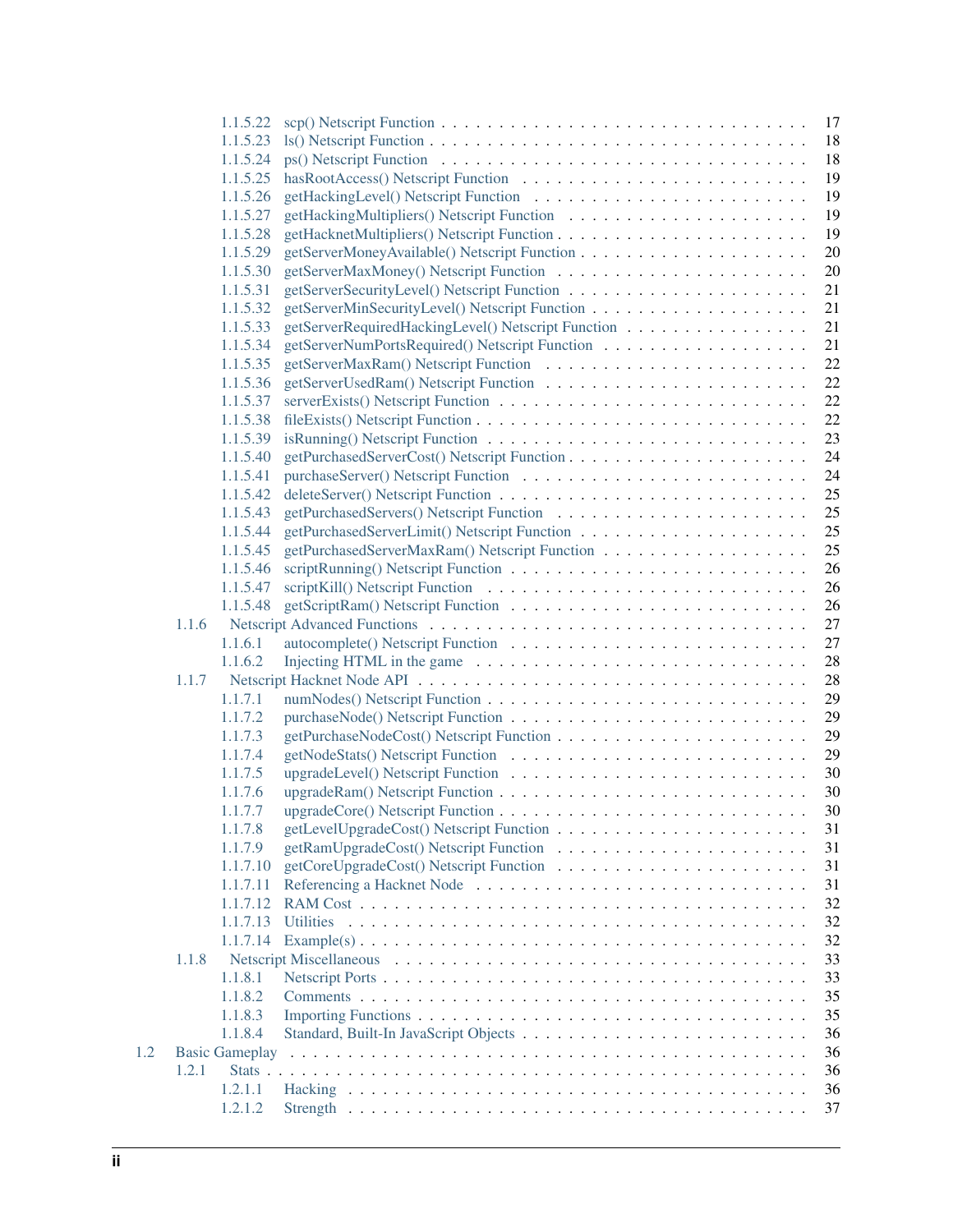|       | 1.2.1.3        |                                                                                         | 37 |
|-------|----------------|-----------------------------------------------------------------------------------------|----|
|       | 1.2.1.4        |                                                                                         | 38 |
|       | 1.2.1.5        |                                                                                         | 38 |
|       | 1.2.1.6        |                                                                                         | 38 |
| 1.2.2 |                |                                                                                         | 39 |
|       | 1, 2, 2, 1     |                                                                                         | 39 |
|       | 1.2.2.1.1      |                                                                                         | 39 |
|       | 1.2.2.1.2      |                                                                                         | 39 |
|       | 1.2.2.1.3      |                                                                                         | 40 |
|       | 1.2.2.1.4      |                                                                                         | 40 |
|       |                |                                                                                         | 40 |
|       | 1.2.2.2.1      |                                                                                         | 40 |
|       | 1.2.2.2.2      | analyze                                                                                 | 41 |
|       | 1.2.2.2.3      |                                                                                         | 41 |
|       | 1.2.2.2.4      |                                                                                         | 41 |
|       | 1.2.2.2.5      |                                                                                         | 41 |
|       | 1.2.2.2.6      |                                                                                         | 41 |
|       | 1.2.2.2.7      | check                                                                                   | 42 |
|       | 1.2.2.2.8      |                                                                                         | 42 |
|       | 1.2.2.2.9      |                                                                                         | 42 |
|       |                |                                                                                         |    |
|       | 1.2.2.2.10     |                                                                                         | 42 |
|       | 1.2.2.2.11     |                                                                                         | 43 |
|       | 1.2.2.2.12     | free                                                                                    | 43 |
|       | 1.2.2.2.13     |                                                                                         | 43 |
|       | 1.2.2.2.14     | help                                                                                    | 43 |
|       | 1.2.2.2.15     |                                                                                         | 43 |
|       | 1.2.2.2.16     | hostname $\ldots \ldots \ldots \ldots \ldots \ldots \ldots \ldots \ldots \ldots \ldots$ | 43 |
|       | 1.2.2.2.17     |                                                                                         | 44 |
|       | 1.2.2.2.18     |                                                                                         | 44 |
|       | 1.2.2.2.19     | killall                                                                                 | 44 |
|       | 1.2.2.2.20     |                                                                                         | 44 |
|       | 1.2.2.2.21     |                                                                                         | 45 |
|       | 1.2.2.2.22     |                                                                                         | 45 |
|       | 1.2.2.2.23     |                                                                                         | 45 |
|       | 1.2.2.2.24     |                                                                                         | 45 |
|       | 1.2.2.2.25     | ps                                                                                      | 45 |
|       | 1.2.2.2.26     |                                                                                         | 46 |
|       | 1.2.2.2.27     | run                                                                                     | 46 |
|       | 1.2.2.2.28     |                                                                                         | 46 |
|       | 1.2.2.2.29     |                                                                                         | 46 |
|       | 1.2.2.2.30     |                                                                                         | 47 |
|       | 1.2.2.2.31     |                                                                                         | 47 |
|       | 1.2.2.2.32     |                                                                                         | 47 |
|       | 1.2.2.2.33     |                                                                                         | 47 |
|       | 1.2.2.2.34     |                                                                                         | 47 |
|       | 1.2.2.2.35     |                                                                                         | 47 |
|       | 1.2.2.3        |                                                                                         | 48 |
|       | 1.2.2.4        |                                                                                         | 48 |
| 1.2.3 | <b>Servers</b> |                                                                                         | 49 |
|       | 1.2.3.1        |                                                                                         | 49 |
|       | 1.2.3.2        |                                                                                         | 49 |
|       | 1.2.3.3        |                                                                                         | 49 |
|       | 1.2.3.4        |                                                                                         | 49 |
| 1.2.4 |                |                                                                                         | 49 |
|       |                |                                                                                         |    |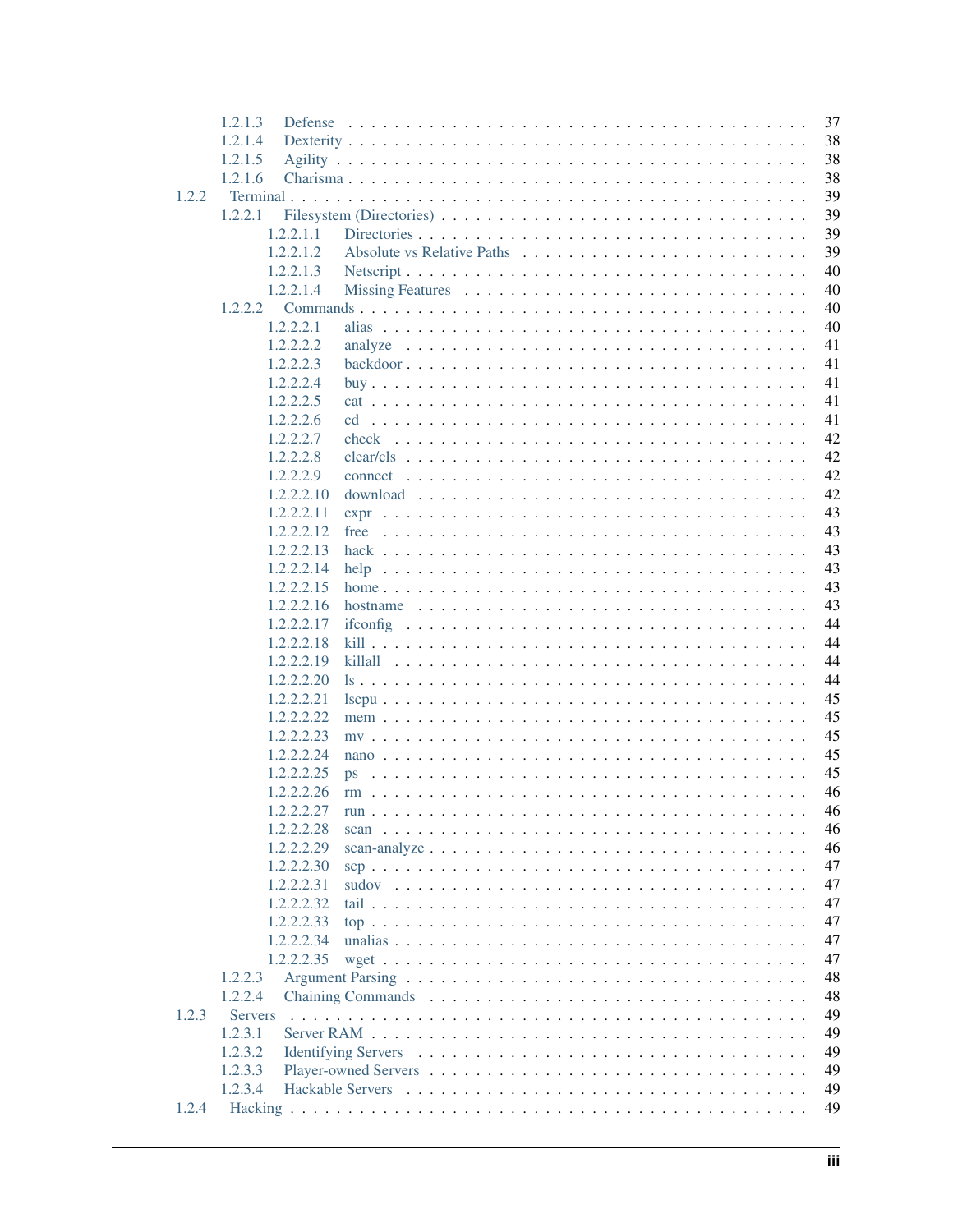|     |       | 1.2.4.1         |            |                                                                                                                    |  |  |  |  |  |  | 50 |
|-----|-------|-----------------|------------|--------------------------------------------------------------------------------------------------------------------|--|--|--|--|--|--|----|
|     |       | 1.2.4.2         |            |                                                                                                                    |  |  |  |  |  |  | 50 |
|     |       | 1.2.4.3         |            |                                                                                                                    |  |  |  |  |  |  | 51 |
|     |       | 1.2.4.4         |            |                                                                                                                    |  |  |  |  |  |  | 51 |
|     | 1.2.5 |                 |            |                                                                                                                    |  |  |  |  |  |  | 51 |
|     |       | 1.2.5.1         |            |                                                                                                                    |  |  |  |  |  |  | 51 |
|     |       | 1.2.5.2         |            |                                                                                                                    |  |  |  |  |  |  | 51 |
|     |       | 1.2.5.3         |            |                                                                                                                    |  |  |  |  |  |  | 52 |
|     |       | 1.2.5.4         |            |                                                                                                                    |  |  |  |  |  |  | 52 |
|     |       | 1.2.5.5         |            |                                                                                                                    |  |  |  |  |  |  | 53 |
|     |       | 1.2.5.6         |            |                                                                                                                    |  |  |  |  |  |  | 53 |
|     | 1.2.6 |                 |            |                                                                                                                    |  |  |  |  |  |  | 54 |
|     | 1.2.7 |                 |            |                                                                                                                    |  |  |  |  |  |  | 54 |
|     |       | 1.2.7.1         |            |                                                                                                                    |  |  |  |  |  |  | 55 |
|     | 1.2.8 |                 |            |                                                                                                                    |  |  |  |  |  |  | 59 |
|     |       | 1.2.8.1         |            |                                                                                                                    |  |  |  |  |  |  | 59 |
|     |       | 1.2.8.2         |            |                                                                                                                    |  |  |  |  |  |  | 59 |
|     |       | 1.2.8.3         |            |                                                                                                                    |  |  |  |  |  |  | 60 |
|     | 1.2.9 |                 |            |                                                                                                                    |  |  |  |  |  |  | 60 |
|     |       | 1.2.9.1         |            |                                                                                                                    |  |  |  |  |  |  | 60 |
|     |       |                 |            |                                                                                                                    |  |  |  |  |  |  | 61 |
|     |       |                 |            |                                                                                                                    |  |  |  |  |  |  | 61 |
|     |       |                 |            |                                                                                                                    |  |  |  |  |  |  | 61 |
|     |       |                 |            |                                                                                                                    |  |  |  |  |  |  | 61 |
|     |       |                 |            |                                                                                                                    |  |  |  |  |  |  | 61 |
|     |       |                 |            |                                                                                                                    |  |  |  |  |  |  | 62 |
|     |       |                 |            |                                                                                                                    |  |  |  |  |  |  | 62 |
|     |       |                 | 1.2.12.1.1 |                                                                                                                    |  |  |  |  |  |  | 62 |
|     |       |                 | 1.2.12.1.2 |                                                                                                                    |  |  |  |  |  |  | 63 |
|     |       |                 | 1.2.12.1.3 |                                                                                                                    |  |  |  |  |  |  | 63 |
|     |       |                 | 1.2.12.1.4 |                                                                                                                    |  |  |  |  |  |  | 63 |
|     |       |                 | 1.2.12.1.5 |                                                                                                                    |  |  |  |  |  |  | 63 |
|     |       |                 | 1.2.12.1.6 |                                                                                                                    |  |  |  |  |  |  | 64 |
|     |       |                 |            |                                                                                                                    |  |  |  |  |  |  | 65 |
|     |       |                 |            |                                                                                                                    |  |  |  |  |  |  | 65 |
|     |       |                 |            |                                                                                                                    |  |  |  |  |  |  | 65 |
|     |       |                 |            |                                                                                                                    |  |  |  |  |  |  | 65 |
|     |       |                 |            |                                                                                                                    |  |  |  |  |  |  | 65 |
|     |       |                 |            |                                                                                                                    |  |  |  |  |  |  | 66 |
|     |       | 1.2.13.3        |            |                                                                                                                    |  |  |  |  |  |  | 66 |
|     |       | 1.2.13.4        |            |                                                                                                                    |  |  |  |  |  |  | 66 |
|     |       |                 |            |                                                                                                                    |  |  |  |  |  |  | 66 |
|     |       |                 |            | 1.2.13.6 List of all Problem Types $\dots \dots \dots \dots \dots \dots \dots \dots \dots \dots \dots \dots \dots$ |  |  |  |  |  |  | 66 |
| 1.3 |       |                 |            |                                                                                                                    |  |  |  |  |  |  | 68 |
|     | 1.3.1 | <b>BitNodes</b> |            |                                                                                                                    |  |  |  |  |  |  | 68 |
|     |       | 1.3.1.1         |            |                                                                                                                    |  |  |  |  |  |  | 68 |
|     |       | 1.3.1.2         |            |                                                                                                                    |  |  |  |  |  |  | 68 |
|     | 1.3.2 |                 |            |                                                                                                                    |  |  |  |  |  |  | 69 |
|     |       | 1.3.2.1         |            |                                                                                                                    |  |  |  |  |  |  | 71 |
|     | 1.3.3 |                 |            |                                                                                                                    |  |  |  |  |  |  | 72 |
|     | 1.3.4 |                 |            |                                                                                                                    |  |  |  |  |  |  | 72 |
|     |       | 1.3.4.1         |            |                                                                                                                    |  |  |  |  |  |  | 72 |
|     |       |                 | 1.3.4.1.1  |                                                                                                                    |  |  |  |  |  |  | 72 |
|     |       |                 | 1.3.4.1.2  |                                                                                                                    |  |  |  |  |  |  | 73 |
|     |       |                 |            |                                                                                                                    |  |  |  |  |  |  |    |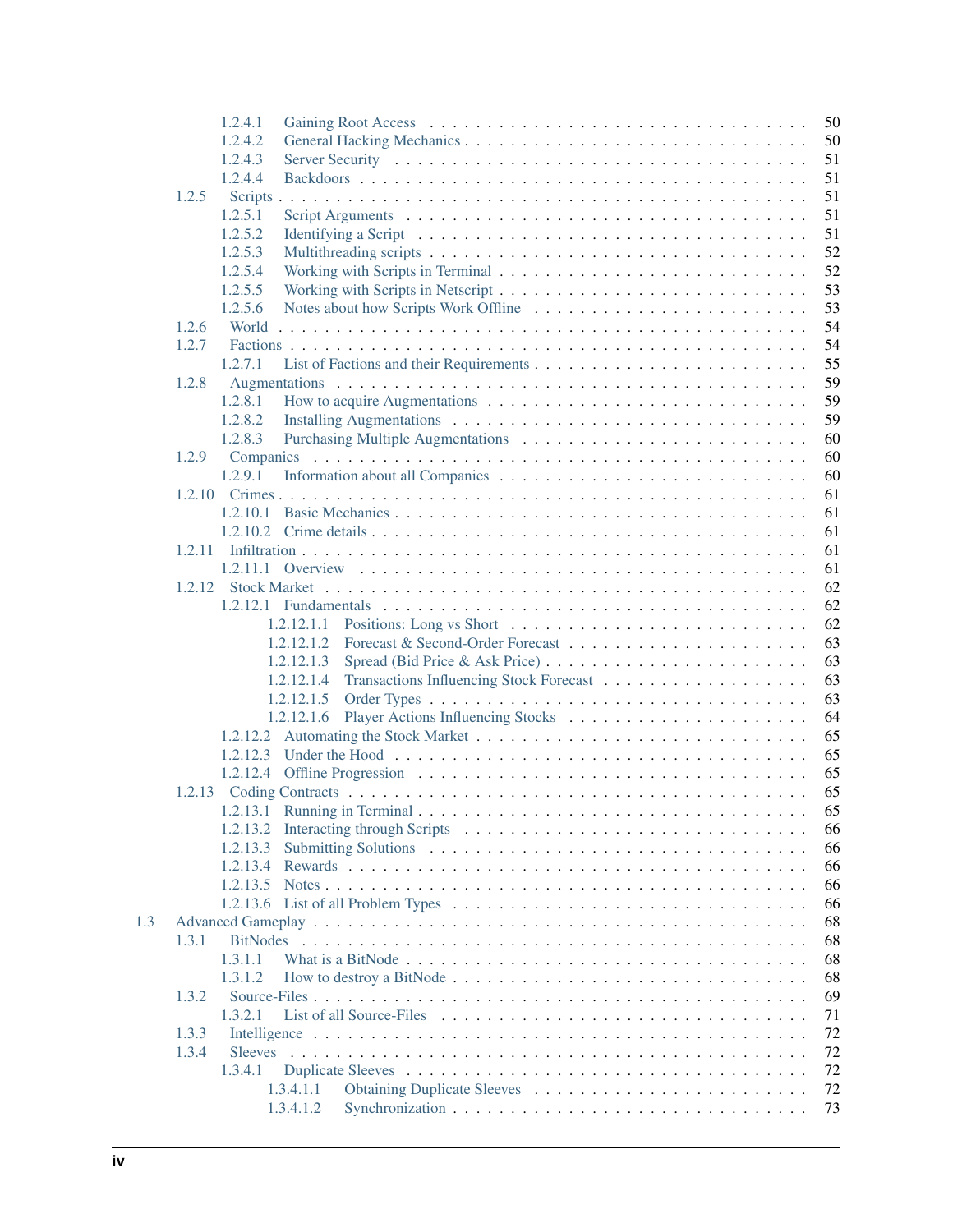|     | 1.3.4.1.3<br>73                                                          |
|-----|--------------------------------------------------------------------------|
|     | 1.3.4.1.4<br>73                                                          |
|     | 1.3.4.1.5<br>73                                                          |
|     | 1.3.5<br>73                                                              |
|     | 1.3.6<br>74                                                              |
|     | 74<br>1.3.6.1                                                            |
|     | 1.3.6.2<br>75                                                            |
|     | 75<br>1.3.6.3                                                            |
| 1.4 | 77                                                                       |
|     | 77<br>1.4.1                                                              |
|     | 78<br>1.4.2                                                              |
|     | 1.4.3<br>78                                                              |
|     | 79<br>1.4.4                                                              |
| 1.5 | 79                                                                       |
|     | 79<br>1.5.1                                                              |
|     | 1.5.2<br>79                                                              |
| 1.6 | 79                                                                       |
|     | 1.6.1<br>80                                                              |
|     | 80<br>1.6.1.1                                                            |
|     | 80<br>1.6.1.2                                                            |
|     | 1.6.1.3<br>80                                                            |
|     | 82<br>1.6.1.4                                                            |
|     | 85<br>1.6.1.5                                                            |
|     | 85<br>1.6.1.6                                                            |
|     | 86<br>1.6.1.7                                                            |
|     | 87<br>1.6.1.8                                                            |
|     | 87<br>1.6.1.8.1                                                          |
|     | 87<br>1.6.1.8.2                                                          |
|     | 88<br>1.6.1.8.3                                                          |
|     | 88<br>1.6.1.9                                                            |
|     | 88                                                                       |
|     | 88                                                                       |
|     | 89<br>1.6.1.10.2                                                         |
|     | 89<br>1.6.1.10.3                                                         |
|     | 90                                                                       |
|     | 90<br>1.6.1.11.1                                                         |
|     | 1.6.1.12 Profiting from Scripts & Gaining Reputation with CyberSec<br>91 |
|     | 91                                                                       |
|     | 91                                                                       |
|     | 91                                                                       |
|     | 92                                                                       |
|     | 92<br>1.6.1.14.1 Installing Augmentations (and Resetting)                |
|     | 92<br>1.6.1.14.2                                                         |
|     | 93                                                                       |
|     | 94<br>1.6.2                                                              |
|     | 94<br>1.6.2.1                                                            |
|     | 94<br>1.6.2.1.1                                                          |
|     | 1.6.2.1.2<br>94                                                          |
|     | 95<br>1.6.2.1.3                                                          |
|     | 95<br>1.6.2.1.4                                                          |
|     | 96<br>1.6.2.1.5                                                          |
|     | 1.6.2.1.6<br>96                                                          |
|     | 1.6.2.1.7<br>97                                                          |
|     | 1.6.2.1.8<br>98                                                          |
|     |                                                                          |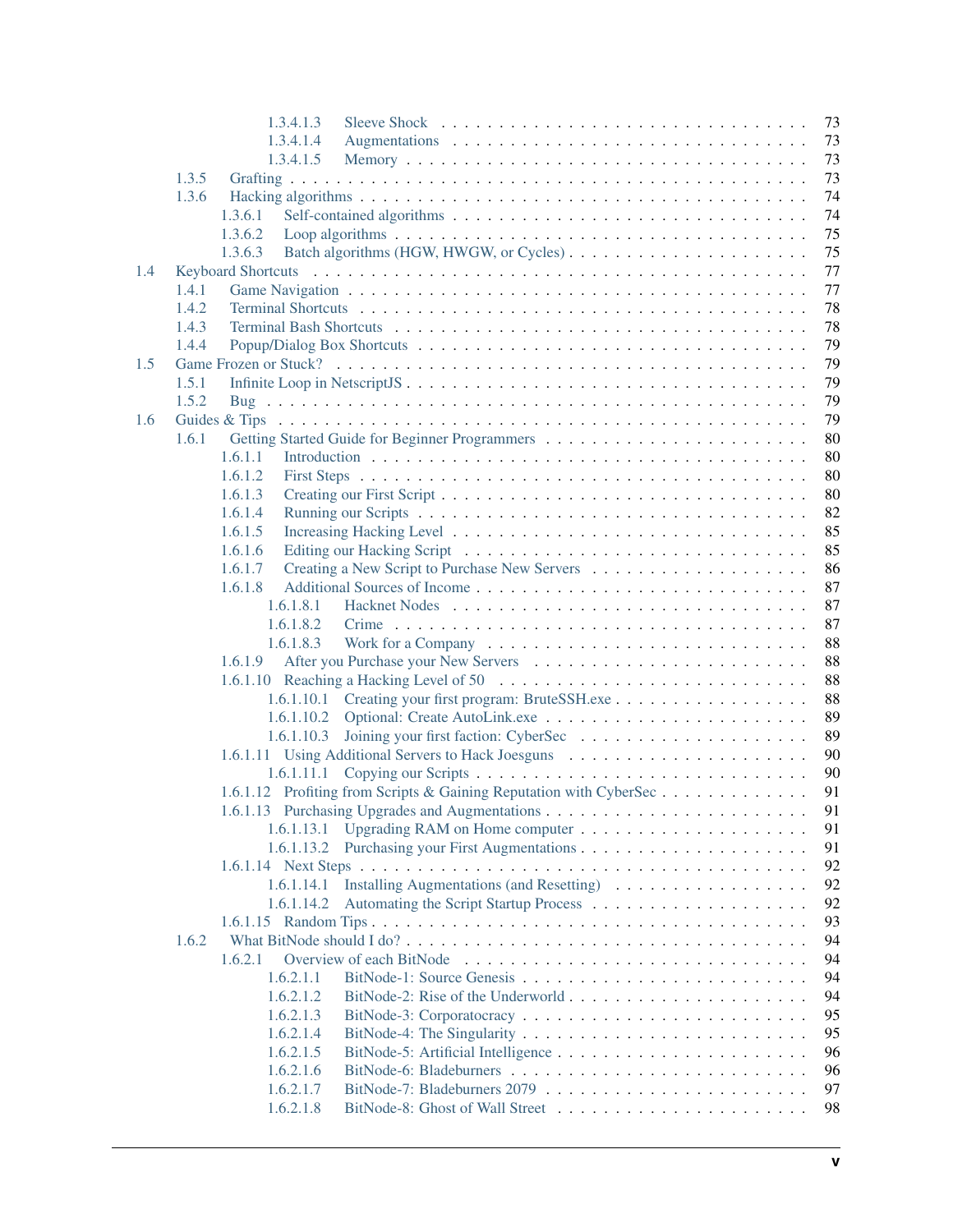|     |        | 1.6.2.1.9  |                                                                                                                            |     |
|-----|--------|------------|----------------------------------------------------------------------------------------------------------------------------|-----|
|     |        | 1.6.2.1.10 |                                                                                                                            | 99  |
|     |        | 1.6.2.1.11 |                                                                                                                            | 99  |
|     |        | 1.6.2.1.12 |                                                                                                                            |     |
|     |        |            |                                                                                                                            |     |
|     |        | 1.6.2.2.1  | For fast progression $\ldots \ldots \ldots \ldots \ldots \ldots \ldots \ldots \ldots \ldots$                               |     |
|     |        | 1.6.2.2.2  |                                                                                                                            |     |
|     |        | 1.6.2.2.3  |                                                                                                                            |     |
|     |        | 1.6.2.2.4  | For new mechanics $\ldots \ldots \ldots \ldots \ldots \ldots \ldots \ldots \ldots \ldots \ldots \ldots 102$                |     |
|     |        | 1.6.2.2.5  | For a Challenge $\ldots \ldots \ldots \ldots \ldots \ldots \ldots \ldots \ldots \ldots \ldots \ldots \ldots 102$           |     |
| 1.7 |        |            |                                                                                                                            |     |
|     | 1.7.1  |            |                                                                                                                            |     |
|     | 1.7.2  |            |                                                                                                                            |     |
| 1.8 |        |            |                                                                                                                            |     |
|     | 1.8.1  |            |                                                                                                                            |     |
|     | 1.8.2  |            |                                                                                                                            |     |
|     | 1.8.3  |            |                                                                                                                            |     |
|     | 1.8.4  |            |                                                                                                                            |     |
|     | 1.8.5  |            |                                                                                                                            |     |
|     | 1.8.6  |            | $v1.1.0 - 2021 - 12 - 18$ You guys are awesome (community because they're god damn awesome) 112                            |     |
|     | 1.8.7  |            | v1.1.0 - 2021-12-03 BN13: They're Lunatics (hydroflame & community) $\ldots \ldots \ldots$ 114                             |     |
|     | 1.8.8  |            |                                                                                                                            |     |
|     | 1.8.9  |            |                                                                                                                            |     |
|     | 1.8.10 |            | v1.0.0 - 2021-11-10 Breaking the API: ((blame hydroflame) 117                                                              |     |
|     | 1.8.11 |            | v0.58.0 - 2021-10-27 Road to Steam (hydroflame & community) $\ldots \ldots \ldots \ldots \ldots$ 118                       |     |
|     | 1.8.12 |            | v0.57.0 - 2021-10-16 It was too cheap! (hydroflame & community) $\dots \dots \dots \dots \dots \dots$ 119                  |     |
|     | 1.8.13 |            | v0.56.0 - 2021-10-11 Trimming the backlog (hydroflame & community) $\ldots \ldots \ldots \ldots$ 120                       |     |
|     | 1.8.14 |            | v0.55.0 - 2021-09-20 Material UI (hydroflame & community) $\ldots \ldots \ldots \ldots \ldots$ 122                         |     |
|     | 1.8.15 |            | v0.54.0 - 2021-09-20 One big react node (hydroflame & community) 123                                                       |     |
|     | 1.8.16 |            | v0.53.0 - 2021-09-09 Way too many things. (hydroflame & community) $\ldots \ldots \ldots$ 123                              |     |
|     | 1.8.17 |            | v0.52.9 - 2021-08-27 Less lag! (hydroflame & community) 125                                                                |     |
|     | 1.8.18 |            | v0.52.8 - 2021-08-23 Fixing the previous patch tbh ROUND 2 (hydroflame) 125                                                |     |
|     |        |            |                                                                                                                            |     |
|     | 1.8.19 |            |                                                                                                                            |     |
|     | 1.8.20 |            | v0.52.6 - 2021-08-21 Logboxes and VS-code (hydroflame) 126                                                                 |     |
|     | 1.8.21 |            | v0.52.5 - 2021-08-19 CPU cores are useful!? (hydroflame) 127                                                               |     |
|     | 1.8.22 |            |                                                                                                                            |     |
|     | 1.8.23 |            |                                                                                                                            |     |
|     | 1.8.24 |            | $v0.52.2 - 2021 - 08 - 15$ Oh yeah, BN11 is a thing (drunk hydroflame tbh) 128                                             |     |
|     | 1.8.25 |            | v0.52.1 - 2021-08-10 bugfixing (hydroflame & community) $\ldots \ldots \ldots \ldots \ldots \ldots$ 128                    |     |
|     | 1.8.26 |            | v0.52.0 - 2021-06-13 Infiltration 2.0 (hydroflame & community) $\ldots \ldots \ldots \ldots$ .                             |     |
|     | 1.8.27 |            |                                                                                                                            |     |
|     | 1.8.28 |            | $v0.51.9 - 2021-05-17$ offline progress and exports! (hydroflame & community) 130                                          |     |
|     | 1.8.29 |            | $v0.51.8 - 2021-05-07$ It was there all along (hydroflame & community) 131                                                 |     |
|     | 1.8.30 |            | $v0.51.7 - 2021 - 04 - 28$ n00dles (hydroflame & community) 132                                                            |     |
|     | 1.8.31 |            | v0.51.6 - 2021-04-28 Backdoor! (hydroflame & community) 134                                                                |     |
|     | 1.8.32 |            |                                                                                                                            |     |
|     | 1.8.33 |            | $v0.51.4 - 2021 - 04 - 19$ Manual hacking is fun (hydroflame) 135                                                          |     |
|     | 1.8.34 |            |                                                                                                                            |     |
|     | 1.8.35 |            | v0.51.2 - 2021-04-09 Vegas, Baby! (hydroflame) $\ldots \ldots \ldots \ldots \ldots \ldots \ldots \ldots \ldots$ 136        |     |
|     | 1.8.36 |            | v0.51.1 - 2021-04-06 Bugfixes because the author of the last patch sucks (it's hydroflame) . 137                           |     |
|     | 1.8.37 |            |                                                                                                                            | 137 |
|     | 1.8.38 |            | v0.50.2 - 2021-03-25 Everyone asked for this one. (hydroflame) $\ldots \ldots \ldots \ldots$                               |     |
|     | 1.8.39 |            |                                                                                                                            |     |
|     | 1.8.40 |            | v0.50.0 - 2021-03-20 Intelligence (hydroflame) $\ldots \ldots \ldots \ldots \ldots \ldots \ldots \ldots \ldots \ldots$ 138 |     |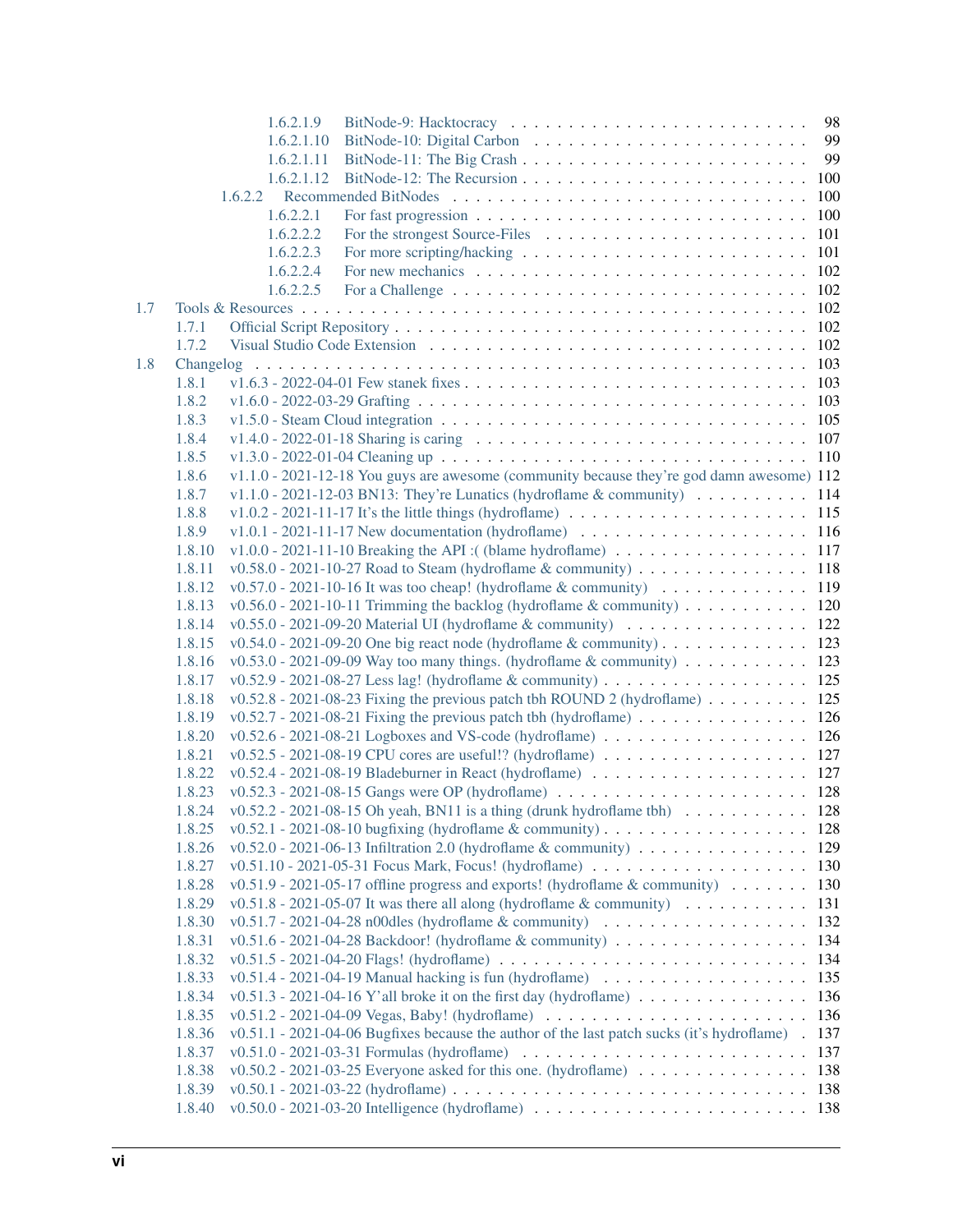| 1.8.41 |                            |
|--------|----------------------------|
| 1.8.42 |                            |
| 1.8.43 |                            |
| 1.8.44 |                            |
| 1.8.45 |                            |
| 1.8.46 |                            |
| 1.8.47 |                            |
| 1.8.48 |                            |
| 1.8.49 |                            |
| 1.8.50 |                            |
| 1.8.51 |                            |
| 1.8.52 |                            |
| 1.8.53 |                            |
| 1.8.54 |                            |
| 1.8.55 |                            |
| 1.8.56 |                            |
| 1.8.57 |                            |
| 1.8.58 |                            |
| 1.8.59 |                            |
| 1.8.60 |                            |
| 1.8.61 |                            |
| 1.8.62 |                            |
|        |                            |
| 1.8.63 |                            |
| 1.8.64 |                            |
| 1.8.65 |                            |
| 1.8.66 |                            |
| 1.8.67 |                            |
| 1.8.68 |                            |
| 1.8.69 |                            |
| 1.8.70 |                            |
| 1.8.71 |                            |
| 1.8.72 |                            |
| 1.8.73 |                            |
| 1.8.74 |                            |
| 1.8.75 |                            |
| 1.8.76 |                            |
| 1.8.77 |                            |
| 1.8.78 |                            |
| 1.8.79 |                            |
| 1.8.80 |                            |
| 1.8.81 |                            |
| 1.8.82 |                            |
| 1.8.83 |                            |
| 1.8.84 | 164                        |
| 1.8.85 | v0.33.0 - 12/1/2017<br>164 |
| 1.8.86 | 165                        |
| 1.8.87 | 165                        |
| 1.8.88 | 165                        |
| 1.8.89 | 166                        |
| 1.8.90 | 166                        |
| 1.8.91 |                            |
| 1.8.92 |                            |
| 1.8.93 |                            |
| 1.8.94 |                            |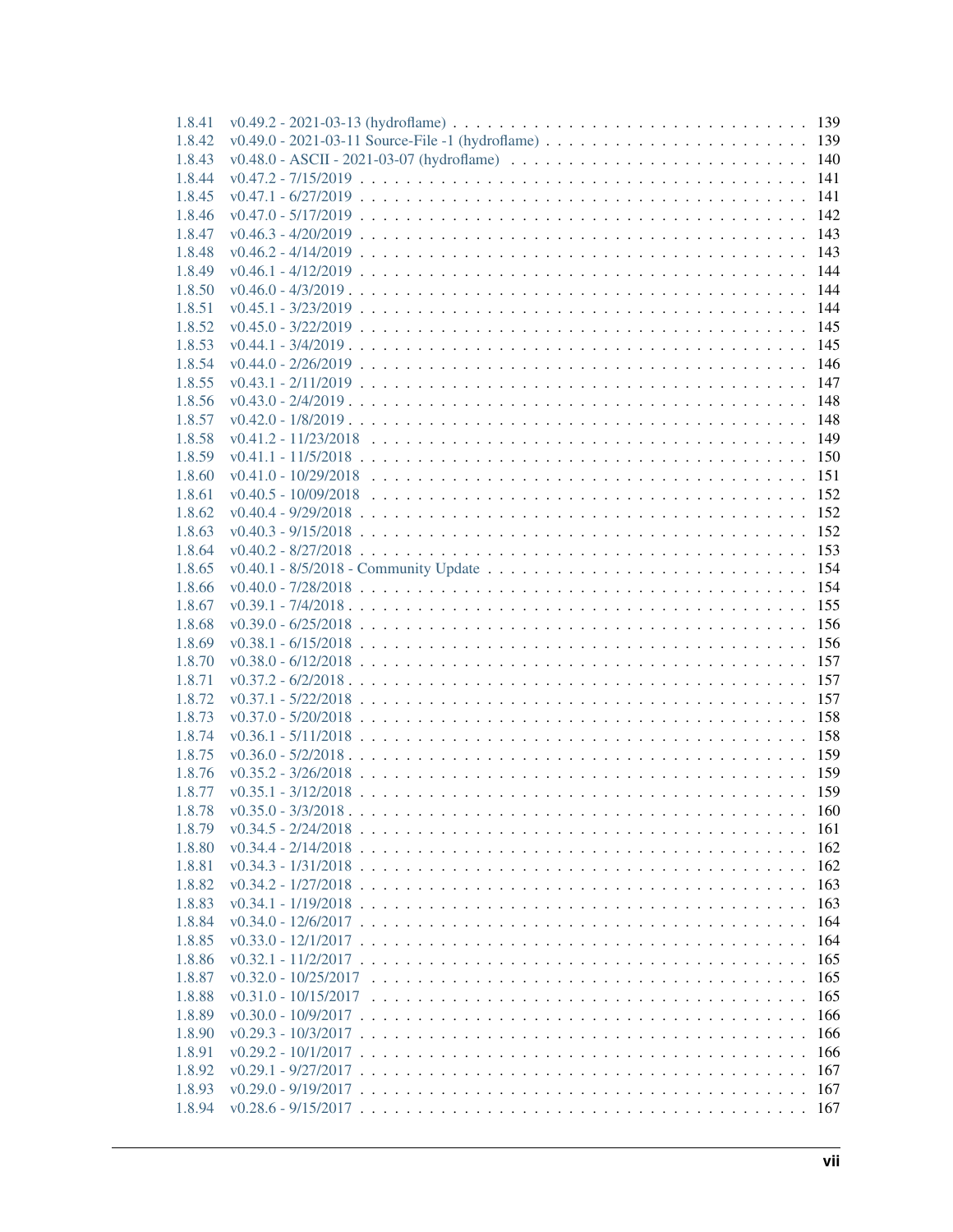| $\mathbf{2}$ |      | <b>Indices and tables</b><br>183                                                                                 |
|--------------|------|------------------------------------------------------------------------------------------------------------------|
|              |      |                                                                                                                  |
|              | 1.10 |                                                                                                                  |
|              | 1.9  |                                                                                                                  |
|              |      | 1.8.128 v0.16.0<br>179<br>1.8.129 v0.15.0                                                                        |
|              |      | 179<br>1.8.127 v0.17.0                                                                                           |
|              |      | 179<br>1.8.126 v0.17.1                                                                                           |
|              |      | 178<br>1.8.125 v0.18.0                                                                                           |
|              |      | 178<br>1.8.124 v0.19.0                                                                                           |
|              |      | 1.8.123 v0.19.6<br>177                                                                                           |
|              |      | 177<br>1.8.122 v0.19.7                                                                                           |
|              |      | 1.8.121 v0.20.0                                                                                                  |
|              |      | 1.8.120 v0.20.1                                                                                                  |
|              |      | 1.8.119 v0.20.2<br>176                                                                                           |
|              |      | 1.8.118 v0.21.0<br>175                                                                                           |
|              |      | 175<br>$1.8.117$ v $0.21.1$                                                                                      |
|              |      | 1.8.116 v0.22.0 - Major rebalancing, optimization, and favor system $\dots \dots \dots \dots \dots \dots$<br>174 |
|              |      | 1.8.115 v0.22.1                                                                                                  |
|              |      | 1.8.114 v0.23.0                                                                                                  |
|              |      | 1.8.113 v0.23.1                                                                                                  |
|              |      | 1.8.112 v0.24.0                                                                                                  |
|              |      | 1.8.111 v0.24.1                                                                                                  |
|              |      | 1.8.110 v0.25.0                                                                                                  |
|              |      | 1.8.109 v0.26.0                                                                                                  |
|              |      | 1.8.108 v0.26.1                                                                                                  |
|              |      | 1.8.107 v0.26.2                                                                                                  |
|              |      | 1.8.106 v0.26.3                                                                                                  |
|              |      | 170                                                                                                              |
|              |      | 170                                                                                                              |
|              |      | 169                                                                                                              |
|              |      | 169                                                                                                              |
|              |      |                                                                                                                  |
|              |      | 1.8.99<br>169                                                                                                    |
|              |      | 1.8.98                                                                                                           |
|              |      | 1.8.97                                                                                                           |
|              |      | 1.8.96                                                                                                           |
|              |      | 1.8.95                                                                                                           |
|              |      |                                                                                                                  |

**Index** 

185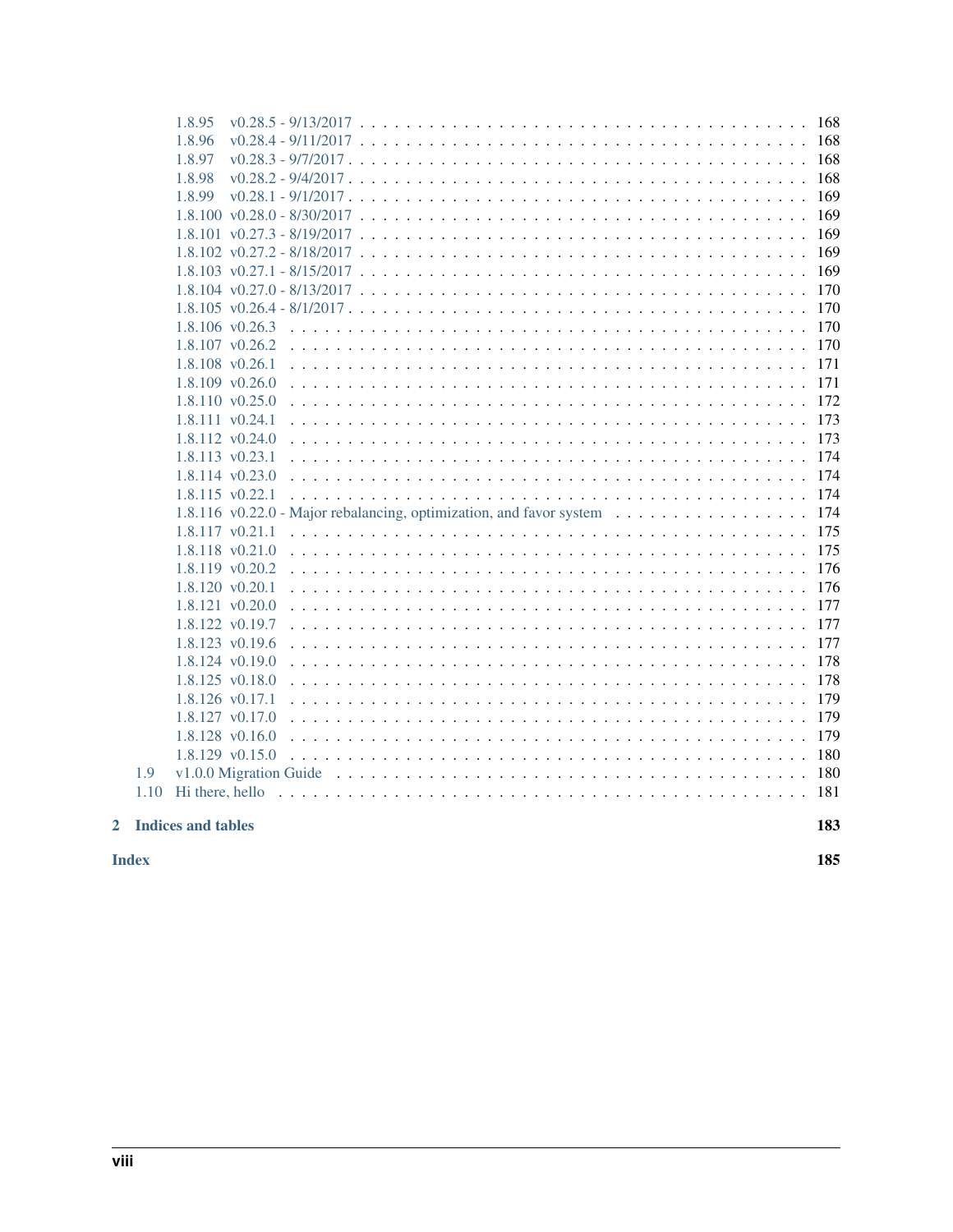Bitburner is a programming-based [incremental game](https://en.wikipedia.org/wiki/Incremental_game) that revolves around hacking and cyberpunk themes. The game is currently in the early beta stage of development. It [can be played here.](https://danielyxie.github.io/bitburner/)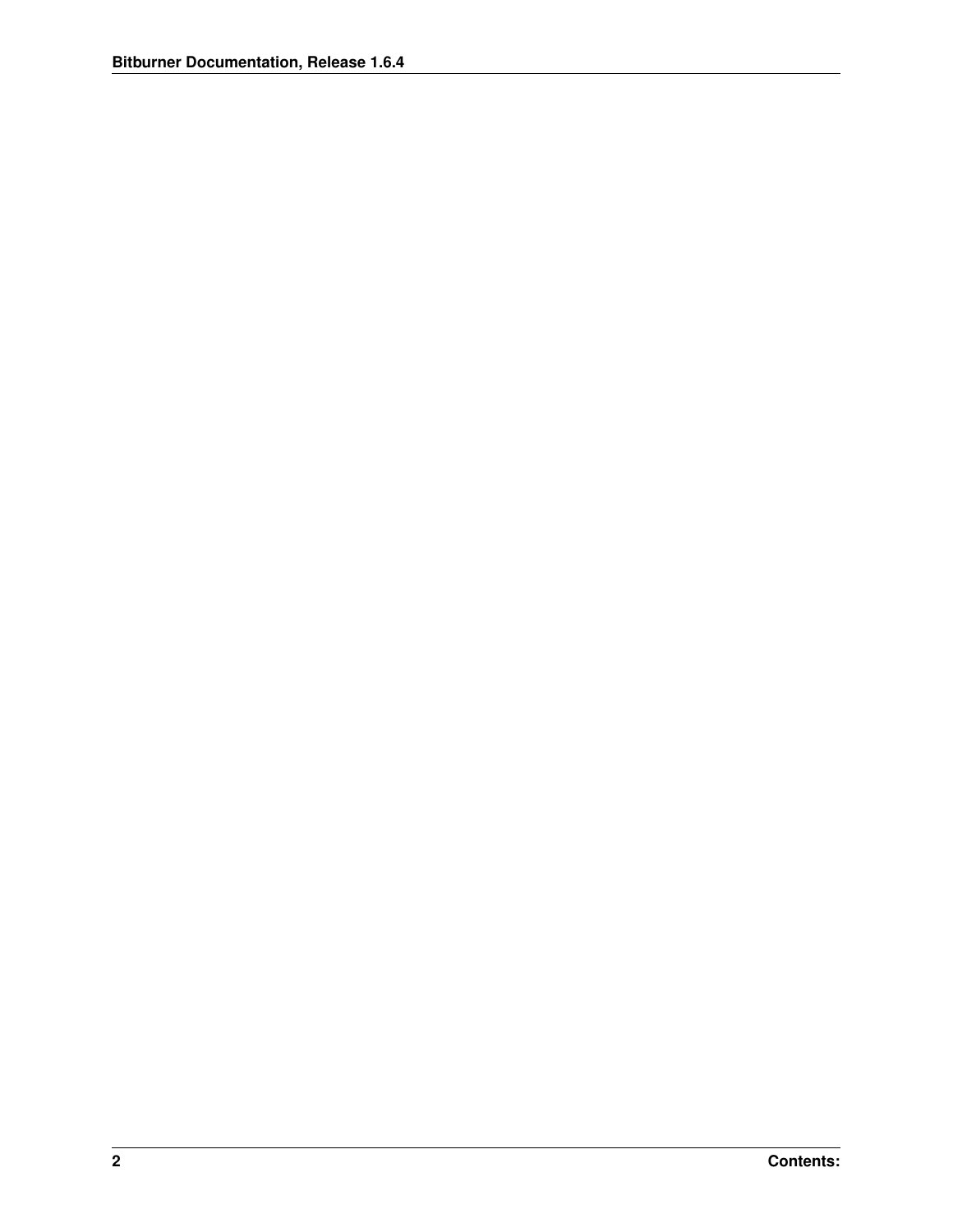# CHAPTER 1

## What is Bitburner?

<span id="page-12-0"></span>Bitburner is a cyberpunk-themed incremental RPG where you, the player, take the role of an unknown hacker in a dark, dystopian world. When a mysterious hacker called jump3R messages you, he/she confirms your suspicions that there is something wrong with the world around you. Now, aided by jump3R, you embark on a quest to gain money and power by any means necessary, in the hopes that this will lead to to uncover the secrets that you've been searching for.

# <span id="page-12-1"></span>**1.1 Netscript**

Netscript is the programming language used in the world of Bitburner.

When you write scripts in Bitburner, they are written in the Netscript language. Netscript is simply a subset of [JavaScript.](https://developer.mozilla.org/en-US/docs/Web/JavaScript) This means that Netscript's syntax is identical to that of JavaScript, but it does not implement some of the features that JavaScript has.

## <span id="page-12-2"></span>**1.1.1 Learn to Program in Netscript**

Netscript is simply a subset of [JavaScript,](https://developer.mozilla.org/en-US/docs/Web/JavaScript) with some additional functions added in to allow interaction with the game.

## <span id="page-12-3"></span>**1.1.1.1 For Beginner Programmers**

If you have little to no programming experience, that's okay! You don't need to be a great programmer in order to enjoy or play this game. In fact, this game could help you learn some basic programming concepts.

Here are some good tutorials for learning programming/JavaScript as a beginner:

- [Learn-JS](http://www.learn-js.org/en/Welcome)
- [programiz](https://www.programiz.com/javascript/get-started)
- [Speaking JavaScript](http://speakingjs.com/es5/index.html) This is a bit on the longer side. You can skip all of the historical background stuff. Recommended chapters: 1, 7-18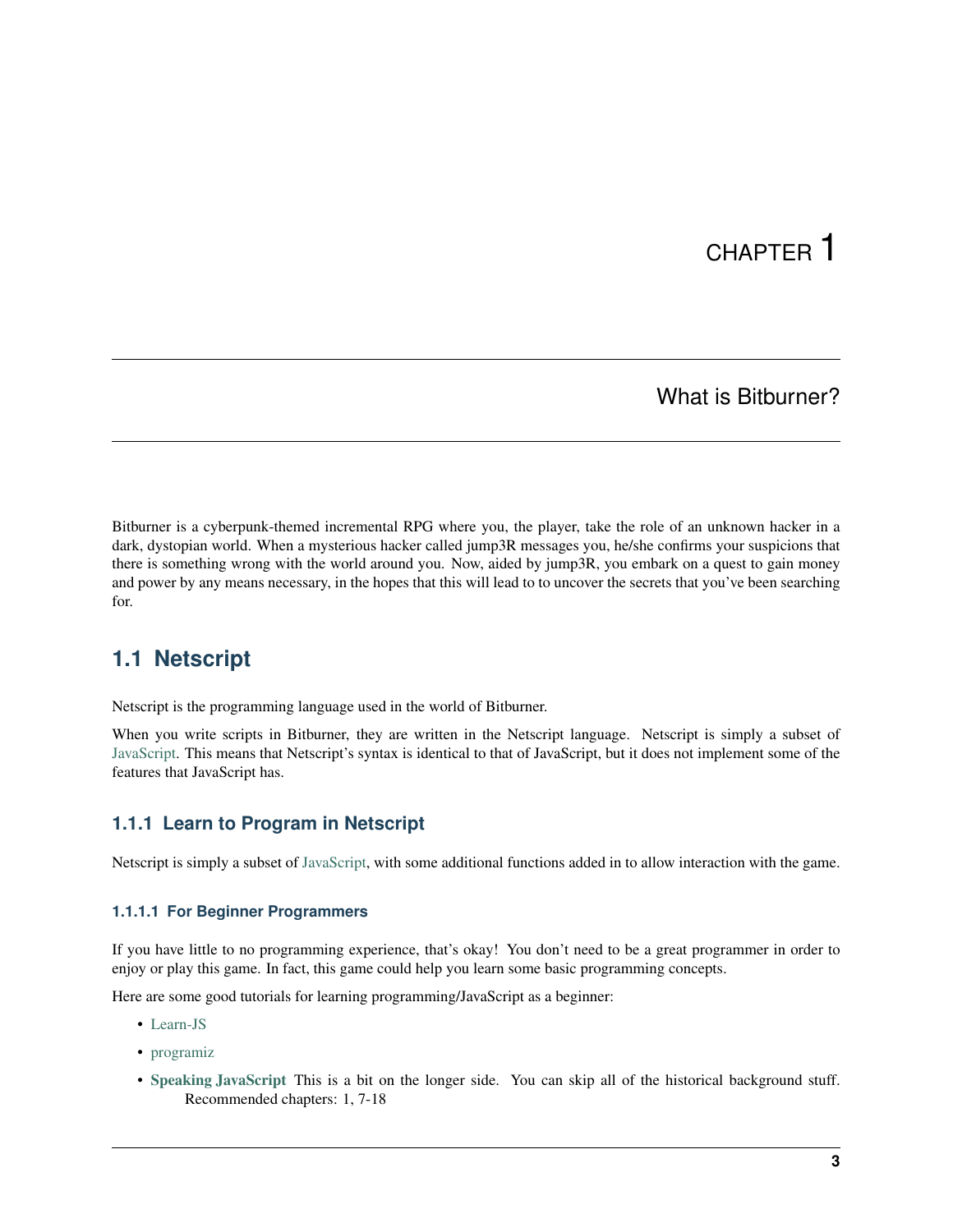## <span id="page-13-0"></span>**1.1.1.2 For Experienced Programmers**

The following section lists several good tutorials/resources for those who have experience programming but who have not worked extensively with JavaScript before.

Before that, however, it's important to clarify some terminology about the different versions of JavaScript. These are summarized in this article:

WTF is ES6, ES8, ES2017, ECMAScript...

An important takeaway from this article is that ES6, also known as ES2015, introduced many major features that are commonly seen in modern JavaScript programming. However, this means that ES5 engines and interpreters will fail if they encounters these ES6 features. You'll see why this is important further down.

- [MDN Introduction to JS](https://developer.mozilla.org/en-US/docs/Web/JavaScript/A_re-introduction_to_JavaScript)
- [Eloquent JavaScript \(ES6+\)](http://eloquentjavascript.net/) Recommended Chapters: Introduction, 1-6
- [Modern Javascript Tutorial \(ES6+\)](https://javascript.info/) Recommended Chapters: 2, 4-6

## <span id="page-13-1"></span>**1.1.1.3 Netscript 1.0 vs Netscript 2.0**

There are two versions of Netscript:

- *[Netscript 1.0](#page-13-2)*
- *[NS2](#page-14-1)*

Visit the pages above to get more details about each version. If you are new to programming or unfamiliar with JavaScript, I would recommend starting out with *[Netscript 1.0](#page-13-2)*. Experienced web developers can use *[NS2](#page-14-1)* to take advantage of faster speeds and additional features.

Here is a short summary of the differences between Netscript 1.0 and Netscript 2.0:

#### Netscript 1.0

- ES5
- Some ES6 features implemented with polyfills
- Slow compared to NetscriptJS (interpreter runs at the "Netscript Exec Time" speed configured in options)
- Compatible with all browsers

## Netscript JS (Netscript 2.0)

- Supports (almost) all features of modern JavaScript
- Extremely fast code is executed as an Async Function
- Works on most modern browsers.
- Each script becomes a module and therefore all instances of that script can easily share data between each other (essentially global/static variables)

## <span id="page-13-2"></span>**1.1.2 Netscript 1.0**

Netscript 1.0 is implemented using a modified version of Neil Fraser's [JS-Interpreter.](https://github.com/NeilFraser/JS-Interpreter)

This is an ES5 JavaScript interpreter. This means that (almost) any JavaScript feature that is available in ES5 is also available in Netscript 1.0. However, this also means that the interpreter does not natively support any JavaScript features introduced in versions ES6 or after.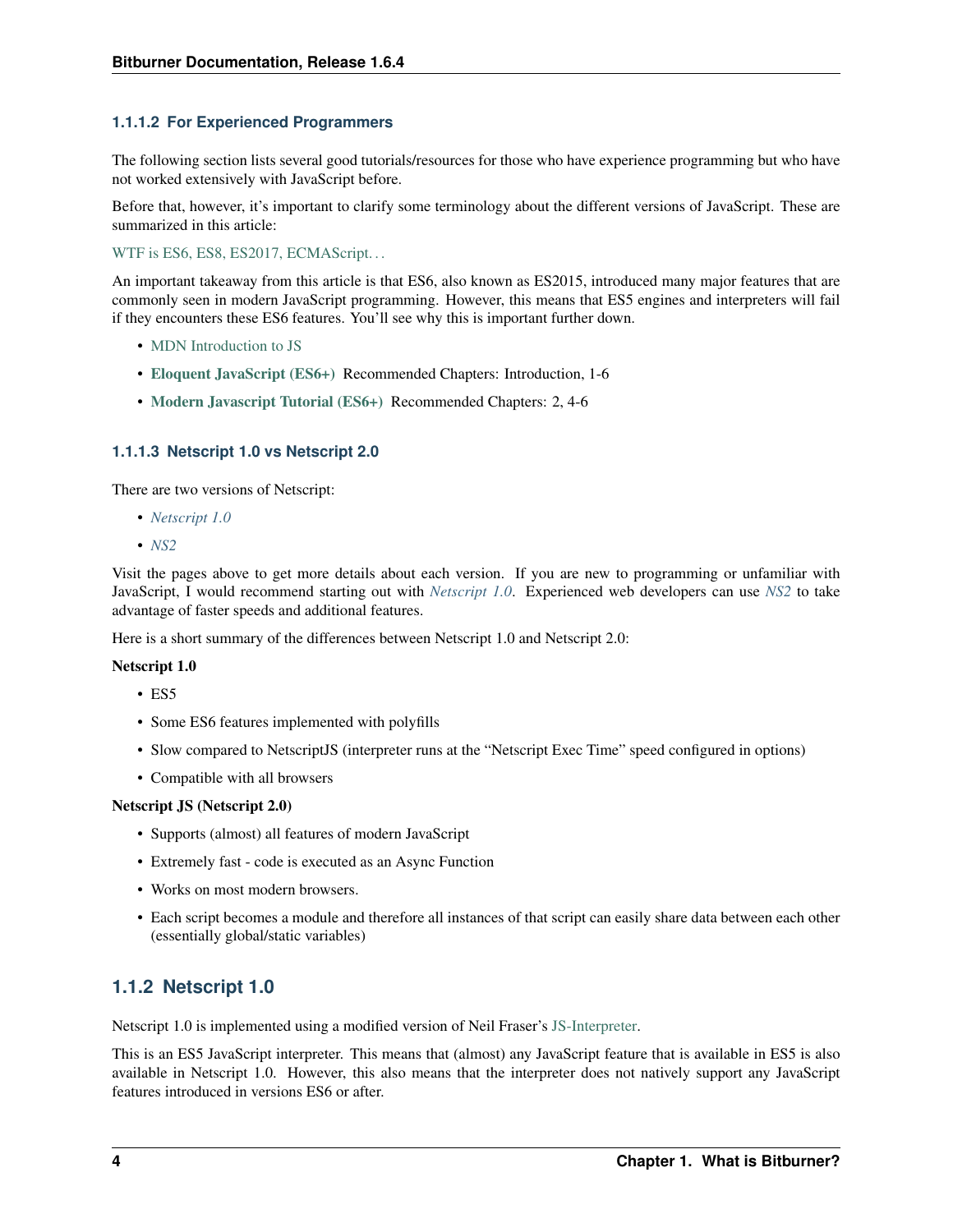If you are confused by the ES5/ES6/etc. terminology, consider reading this: [WTF is ES6, ES8, ES2017, EC-](https://codeburst.io/javascript-wtf-is-es6-es8-es-2017-ecmascript-dca859e4821c)[MAScript. . .](https://codeburst.io/javascript-wtf-is-es6-es8-es-2017-ecmascript-dca859e4821c)

Netscript 1.0 scripts end with the ".script" extension in their filenames.

#### <span id="page-14-0"></span>**1.1.2.1 Which ES6+ features are supported?**

Netscript 1.0 is a ES5 interpreter, but the following features from versions ES6 and above are supported as well.

- import See *[Importing Functions](#page-44-1)*
- [Array](https://developer.mozilla.org/en-US/docs/Web/JavaScript/Reference/Global_Objects/Array)
- [Array find\(\)](https://developer.mozilla.org/en-US/docs/Web/JavaScript/Reference/Global_Objects/Array/find)
- [Array findIndex\(\)](https://developer.mozilla.org/en-US/docs/Web/JavaScript/Reference/Global_Objects/Array/findIndex)
- [Array includes\(\)](https://developer.mozilla.org/en-US/docs/Web/JavaScript/Reference/Global_Objects/Array/includes)
- [String](https://developer.mozilla.org/en-US/docs/Web/JavaScript/Reference/Global_Objects/String)
- String ends With()
- [String includes\(\)](https://developer.mozilla.org/en-US/docs/Web/JavaScript/Reference/Global_Objects/String/includes)
- String starts With()

## <span id="page-14-1"></span>**1.1.3 NS2**

The improved version of Netscript that allows users to write full-fledged Javascript code in their scripts, while still being able to access the Netscript functions.

ns2 was developed primarily by [Github user jaguilar](https://github.com/jaguilar)

On top of having almost all of the features and capabilities of JavaScript, ns2 is also significantly faster than ns1.

This documentation will not go over any of the additional features of ns2, since there is plenty of documentation on Javascript available on the web.

#### <span id="page-14-2"></span>**1.1.3.1 Browser compatibility**

As of the time of writing this, a few browsers do not support [dynamic import](https://developer.mozilla.org/en-US/docs/Web/JavaScript/Reference/Statements/import) functionality and therefore cannot run ns2 scripts. These browsers will thus only be capable of using ns1.

#### <span id="page-14-3"></span>**1.1.3.2 How to use ns2**

Working with ns2 scripts is the same as ns1 scripts. The only difference is that ns2 scripts use the ".js" extension rather than ".script". E.g.:

```
$ nano foo.js
$ run foo.js -t 100 arg1 arg2 arg3
exec("foo.js", "purchasedServer1", "100", "randomArg");
```
The caveat when using ns2 to write scripts is that your code must be asynchronous. Furthermore, instead of using the global scope and executing your code sequentially, ns2 uses a main() function as an entry point.

Furthermore, the "Netscript environment" must be passed into a ns2 script through the main function. This environment includes all of the pre-defined Netscript functions (hack(), exec, etc.) as well as the arguments you pass to the script.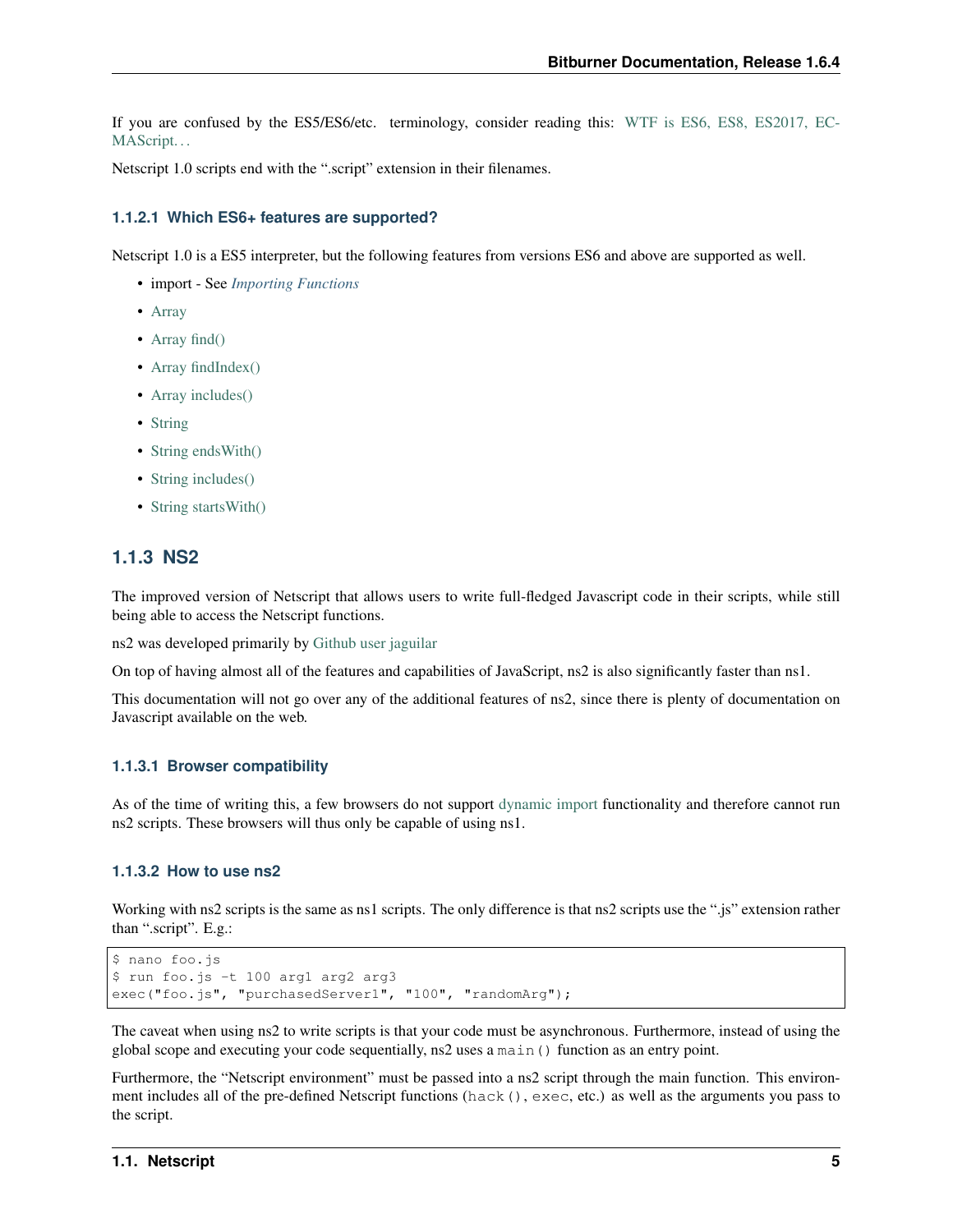Therefore, the signature of the main() function must be:

```
export async function main(ns) {
   ns.print("Starting script here");
   await ns.hack("foodnstuff"); //Use Netscript hack function
   ns.print(ns.args); //The script arguments must be prefaced with ns as
˓→well
}
```
Here is a summary of all rules you need to follow when writing Netscript JS code:

- Write await before any call to the following Netscript functions:
	- hack
	- grow
	- weaken
	- sleep
	- prompt
	- wget
	- scp
	- write
	- writePort
- Any function that contains await must be declared as async
- Always await any function that is marked as async
- Any functions that you want to be visible from other scripts must be marked with export.
- Do not write any infinite loops without using a sleep or one of the timed Netscript functions like hack. Doing so will freeze your game.
- Any global variable declared in a ns2 script is shared between all instances of that script. For example, assume you write a script *foo.js* and declared a global variable like so:

```
//foo.js
let globalVariable;
export async function main(ns) {
    globalVariable = ns.args.length;
    while(true) {
        ns.tprint(globalVariable);
        await ns.sleep(3000);
    }
}
```
Then, you ran multiple instances of *foo.js*:

```
$ run foo.js 1
$ run foo.js 1 2 3
$ run foo.js 1 2 3 4 5
```
Then all three instances of foo.js will share the same instance of globalVariable. (In this example, the value of globalVariable will be set to 5 because the last instance of *foo.js* to run has 5 arguments. This means that all three instances of the script will repeatedly print the value 5).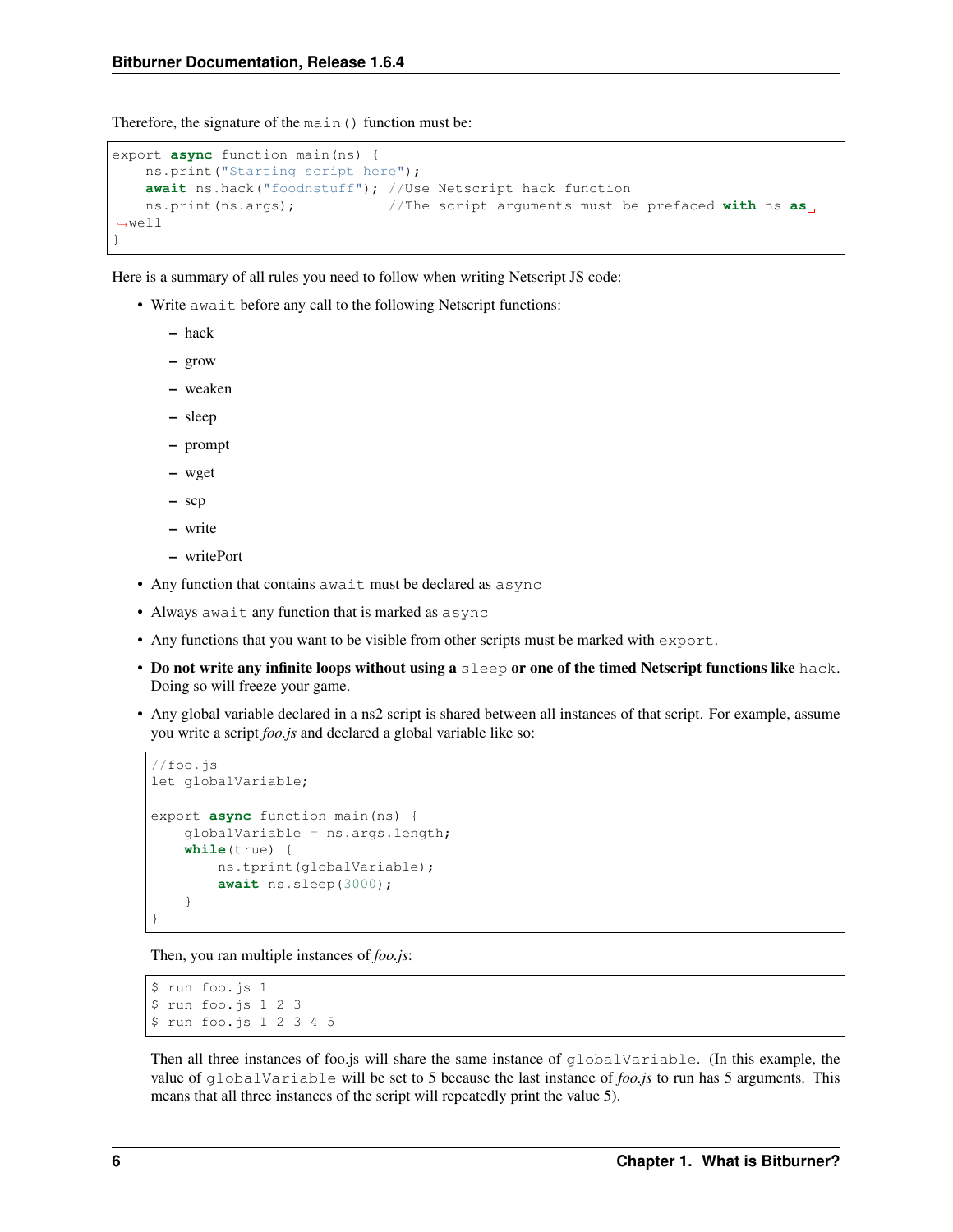These global variables can be thought of as [C++ static class members,](https://www.tutorialspoint.com/cplusplus/cpp_static_members.htm) where a ns2 script is a class and a global variable is a static member within that class.

#### <span id="page-16-0"></span>**1.1.3.3 Example**

early-hack-template.script

```
var target = args[0];
var moneyThresh = getServerMaxMoney(target) * 0.75;
var securityThresh = getServerMinSecurityLevel(target) + 5;
if (fileExists("BruteSSH.exe", "home")) {
   brutessh(target);
}
nuke(target);
while(true) {
    if (getServerSecurityLevel(target) > securityThresh) {
        weaken(target);
    } else if (getServerMoneyAvailable(target) < moneyThresh) {
        grow(target);
    } else {
        hack(target);
    }
}
```
early-hack-template.js

```
export async function main(ns) {
   var target = ns.args[0];
   var moneyThresh = ns.getServerMaxMoney(target) * 0.75;
   var securityThresh = ns.getServerMinSecurityLevel(target) + 5;
   if (ns.fileExists("BruteSSH.exe", "home")) {
       ns.brutessh(target);
    }
   ns.nuke(target);
   while(true) {
        if (ns.getServerSecurityLevel(target) > securityThresh) {
            await ns.weaken(target);
        } else if (ns.getServerMoneyAvailable(target) < moneyThresh) {
            await ns.grow(target);
        } else {
           await ns.hack(target);
        }
    }
}
```
#### <span id="page-16-1"></span>**1.1.3.4 What's with the weird comment**

You may have noticed that every new ns2 file will contains the following comment.

```
/**
* @param {NS} ns
**/
```
This comment is used to help the text editor autocomplete functions in the Netscript API. You can enable it by pressing ctrl+space after *ns.*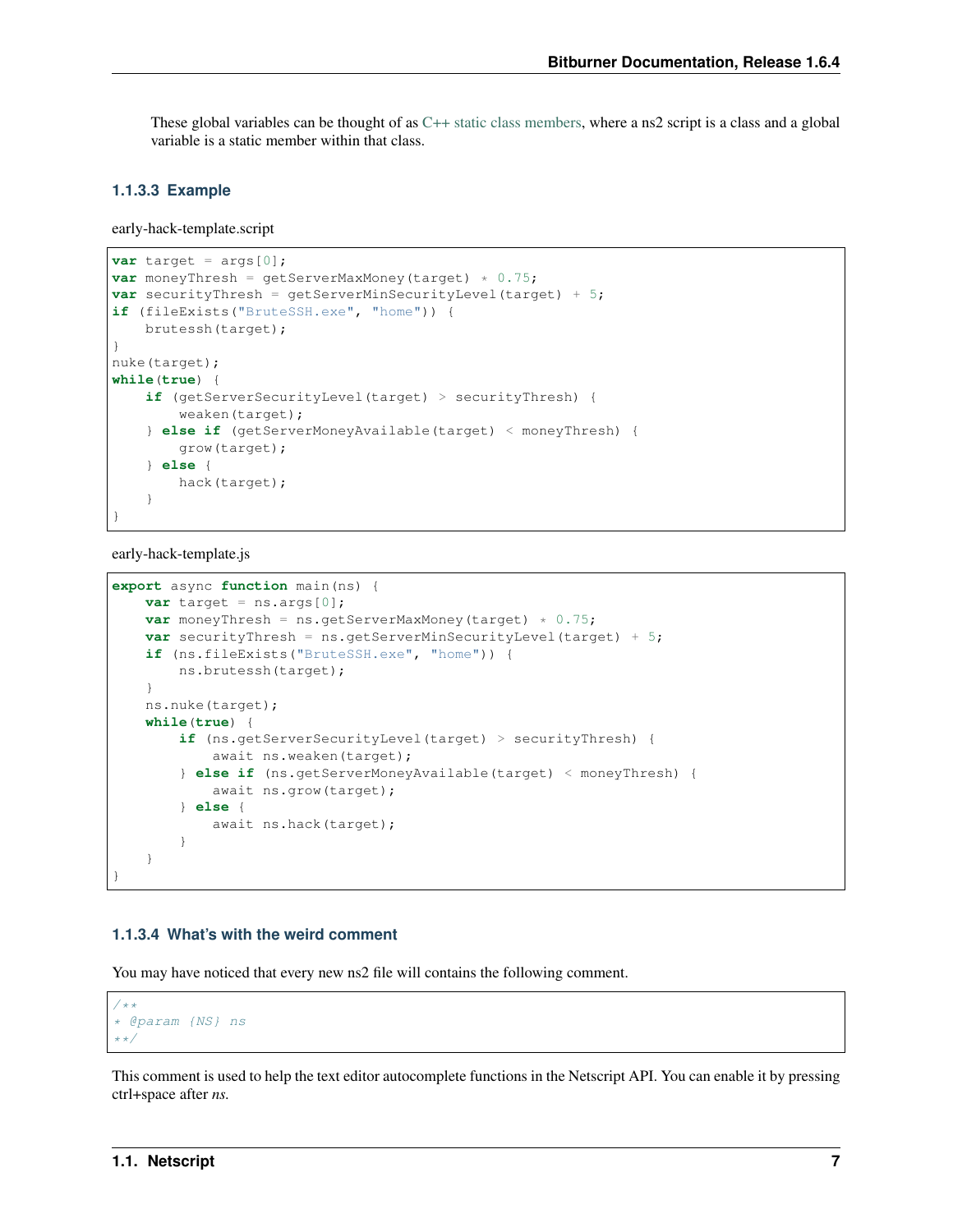| /∗∗<br>**/ | * @param {NS} ns<br>export async function main(ns) $  \{$                                                                                                                                                                                                |                           |  |
|------------|----------------------------------------------------------------------------------------------------------------------------------------------------------------------------------------------------------------------------------------------------------|---------------------------|--|
| ns.        |                                                                                                                                                                                                                                                          |                           |  |
| ł          | $\circ$ alert                                                                                                                                                                                                                                            | (method) NS.alert(msg: an |  |
|            | $\circledcirc$ applyToCompany<br>$\otimes$ args<br>$\circledcirc$ as leep<br>⊕atExit<br>$\otimes$ bladeburner<br>$\circledcirc$ brutessh<br>$\circledcirc$ checkFactionInvitations<br>⊕clear<br>⊕clearLog<br>⊕clearPort<br>$\circledcirc$ codingcontract |                           |  |

The comment can be safely removed but it is recommended to keep it as it will help you.

## <span id="page-17-0"></span>**1.1.4 Netscript Script Arguments**

Arguments passed into a script can be accessed in Netscript using a special array called *args*. The arguments can be accessed using a normal array using the [] operator (args[0], args[1], etc. . . ).

For example, let's say we want to make a generic script 'generic-run.script' and we plan to pass two arguments into that script. The first argument will be the name of another script, and the second argument will be a number. This generic script will run the script specified in the first argument with the amount of threads specified in the second element. The code would look like:

run(args[0], args[1]);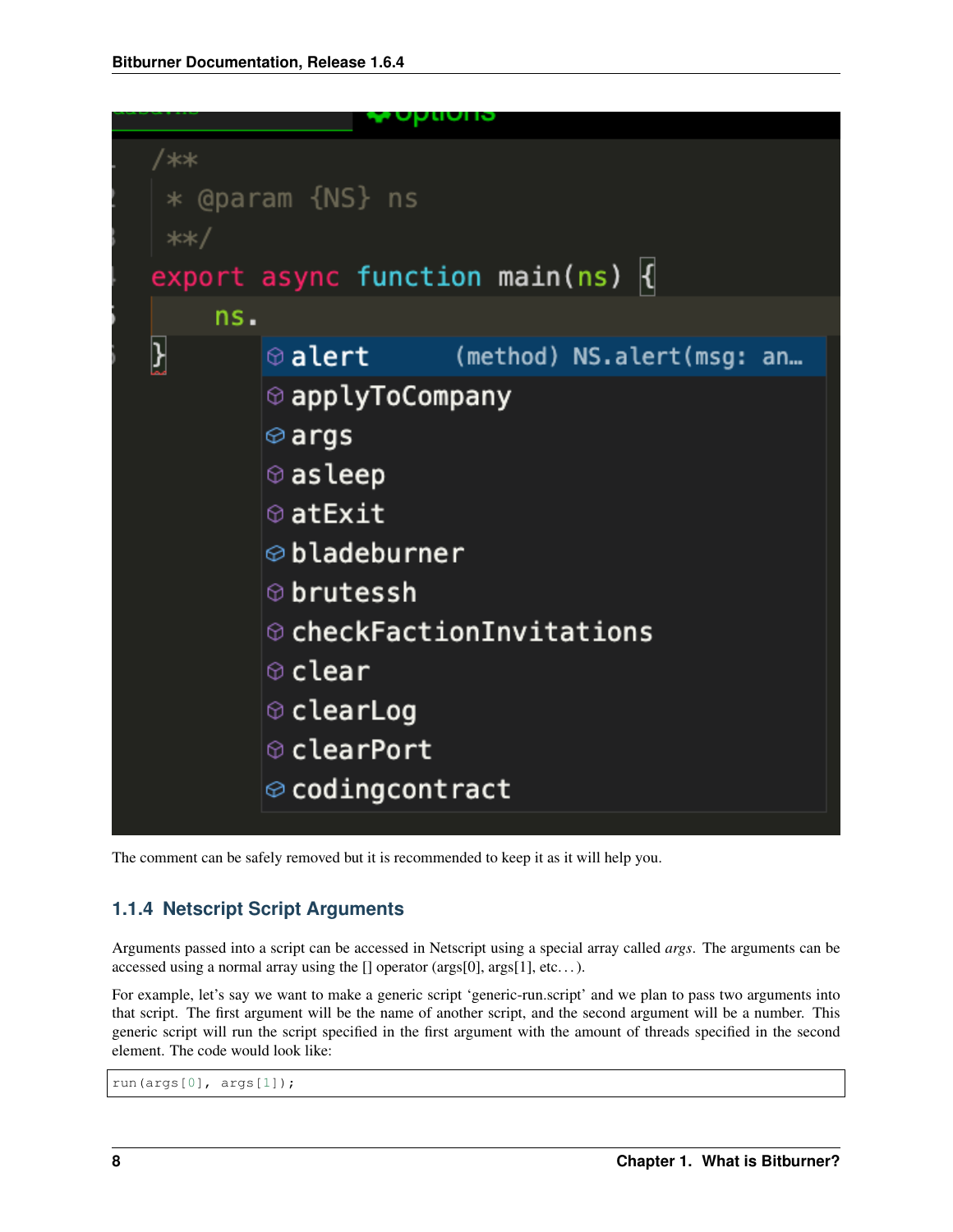It is also possible to get the number of arguments that was passed into a script using:

args.length

WARNING: Do not try to modify the args array. This will break the game.

## <span id="page-18-0"></span>**1.1.5 Netscript Basic Functions**

This page contains a subset of functions that are available in Bitburner. For the complete list see [https://github.com/](https://github.com/danielyxie/bitburner/tree/dev/markdown) [danielyxie/bitburner/tree/dev/markdown](https://github.com/danielyxie/bitburner/tree/dev/markdown) This includes information such as function signatures, what they do, and their return values.

#### <span id="page-18-1"></span>**1.1.5.1 hack() Netscript Function**

**hack**(*hostname*[, *opts={}* ])

RAM cost 0.1 GB

Arguments

- **hostname** (string) Hostname of the target server.
- **opts** (object) Optional parameters for configuring function behavior. Properties:
	- threads (*number*) Number of threads to use for this function. Must be less than or equal to the number of threads the script is running with.
	- stock (*boolean*) If true, the function can affect the stock market. See *[Player Actions](#page-73-0) [Influencing Stocks](#page-73-0)*

Returns The amount of money stolen if the hack is successful, and zero otherwise

Function that is used to try and hack servers to steal money and gain hacking experience. The runtime for this command depends on your hacking level and the target server's security level. In order to hack a server you must first gain root access to that server and also have the required hacking level.

A script can hack a server from anywhere. It does not need to be running on the same server to hack that server. For example, you can create a script that hacks the 'foodnstuff' server and run that script on any server in the game.

A successful *[hack](#page-18-1)* on a server will raise that server's security level by 0.002.

Action time is calculated at the start, effect is calculated at the end.

Example:

```
hack("foodnstuff");
hack("10.1.2.3");
hack("foodnstuff", { threads: 5 }); // Only use 5 threads to hack
```
#### <span id="page-18-2"></span>**1.1.5.2 grow() Netscript Function**

```
grow(hostname[, opts={} ])
```
RAM cost 0.15 GB

Arguments

• **hostname**  $(string)$  – Hostname of the target server.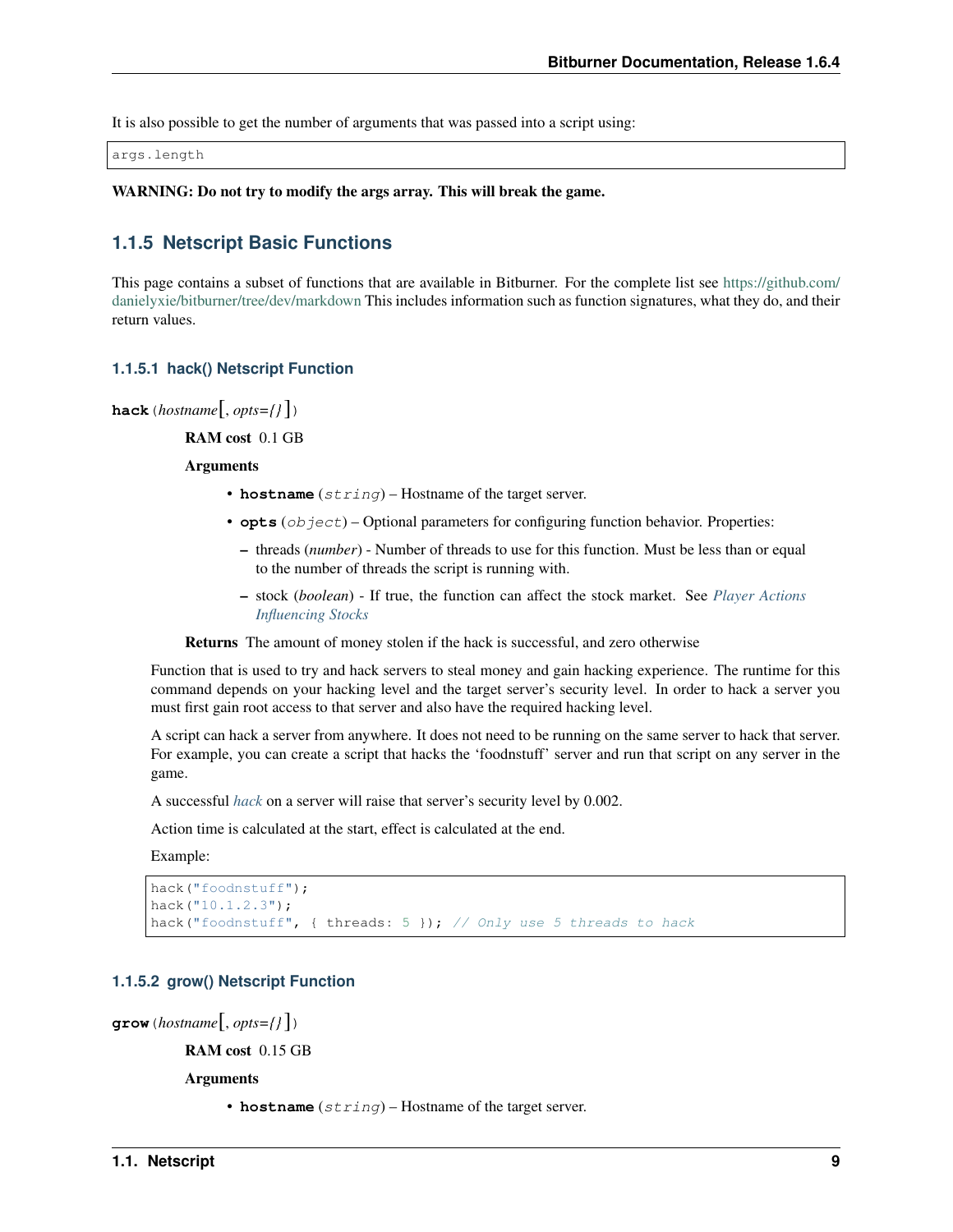- **opts**  $(\circ b \text{ } \text{ } i \text{ } \text{ } c \text{ } \text{ } c)$  Optional parameters for configuring function behavior. Properties:
	- threads (*number*) Number of threads to use for this function. Must be less than or equal to the number of threads the script is running with.
	- stock (*boolean*) If true, the function can affect the stock market. See *[Player Actions](#page-73-0) [Influencing Stocks](#page-73-0)*

Returns The number by which the money on the server was multiplied for the growth

Increase the amount of money available on a server. The time it takes to execute depends on your hacking level and the target server's security level. When *[grow](#page-18-2)* completes, the money available on a target server will be increased by a certain, fixed percentage. This percentage is determined by the target server's growth rate (which varies between servers) and security level. Generally, higher-level servers have higher growth rates.

Like *[hack](#page-18-1)*, *[grow](#page-18-2)* can be called on any server, from any server. The *[grow](#page-18-2)* command requires root access to the target server, but there is no required hacking level to run the command. It also raises the security level of the target server by 0.004 per thread.

Action time is calculated at the start, effect is calculated at the end.

Example:

```
while(true) {
    grow("foodnstuff");
}
```
## <span id="page-19-0"></span>**1.1.5.3 weaken() Netscript Function**

**weaken**(*hostname*[, *opts={}* ])

RAM cost 0.15 GB

**Arguments** 

- **hostname**  $(string)$  Hostname of the target server to weaken.
- **opts** (*ob*  $ject$ ) Optional parameters for configuring function behavior. Properties:
	- threads (*number*) Number of threads to use for this function. Must be less than or equal to the number of threads the script is running with.

Returns The amount by which the target server's security level was decreased. This is equivalent to 0.05 multiplied by the number of script threads.

Use your hacking skills to attack a server's security, lowering the server's security level. The runtime for this command depends on your hacking level and the target server's security level. This function lowers the security level of the target server by 0.05.

Like *[hack](#page-18-1)* and *[grow](#page-18-2)*, *[weaken](#page-19-0)* can be called on any server, regardless of where the script is running. This command requires root access to the target server, but there is no required hacking level to run the command.

Example:

```
weaken("foodnstuff");
weaken("foodnstuff", { threads: 5 }); // Only use 5 threads to weaken
```
#### <span id="page-19-1"></span>**1.1.5.4 sleep() Netscript Function**

**sleep**(*n*)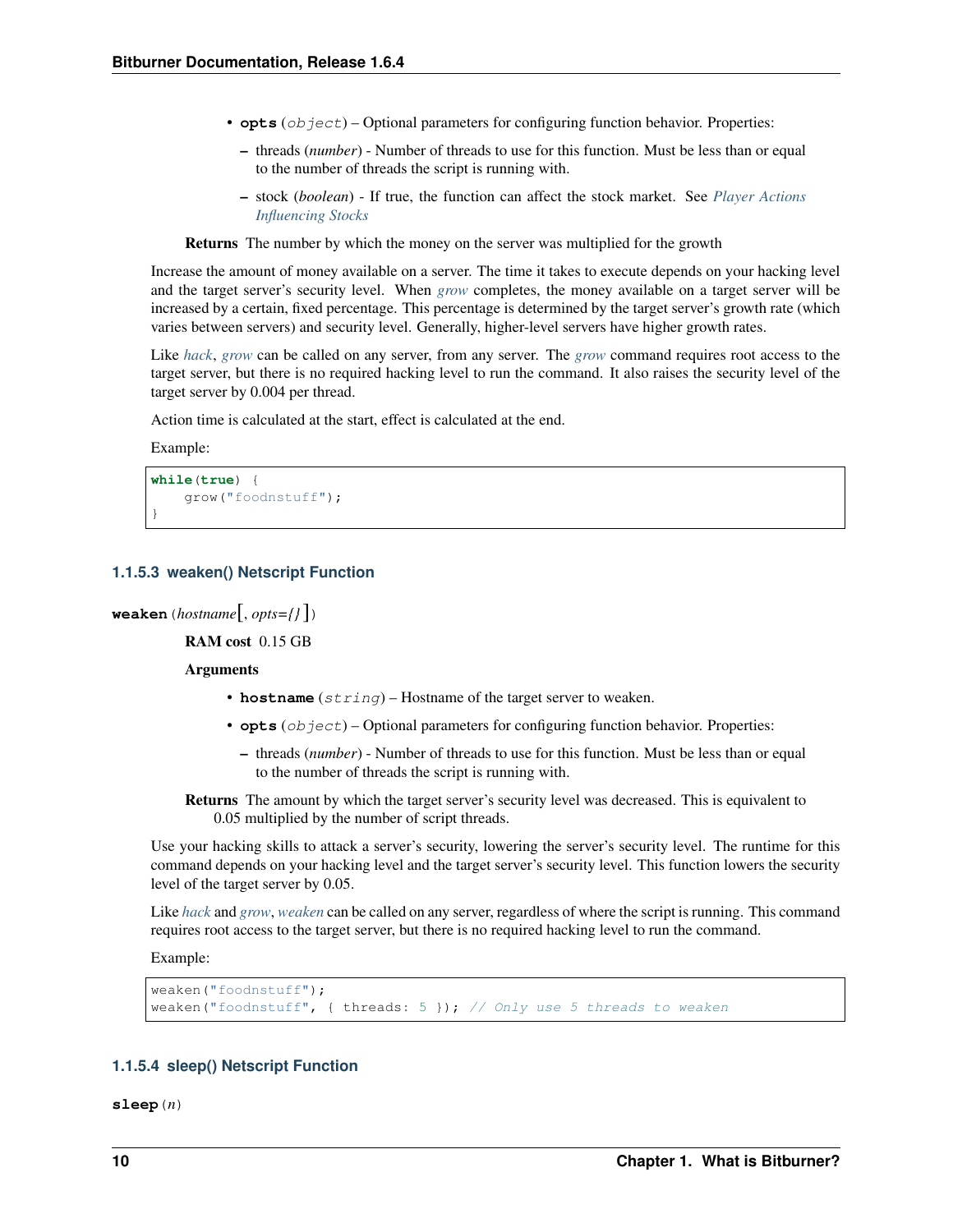RAM cost 0 GB

Arguments

• **n** (number) – Number of milliseconds to sleep

Suspends the script for n milliseconds.

Example:

sleep(3000); // Will wait 3 seconds.

#### <span id="page-20-0"></span>**1.1.5.5 print() Netscript Function**

**print**(*args...*)

RAM cost 0 GB

**Arguments** 

• **args** – Values to be printed.

Prints any number of values to the script's logs.

Example:

```
print ("Hello world!"); // Prints "Hello world!" in the logs.
print({a:5}); // Prints '{"a":5}' in the logs.
```
#### <span id="page-20-1"></span>**1.1.5.6 tprint() Netscript Function**

**tprint**(*args...*)

RAM cost 0 GB

Arguments

• **args** – Values to be printed

Prints any number of values to the Terminal.

Example:

```
tprint("Hello world!"); // Prints "Hello world!" to the terminal.
tprint({a:5}); // Prints '{"a":5}' to the terminal.
```
#### <span id="page-20-2"></span>**1.1.5.7 disableLog() Netscript Function**

**disableLog**(*functionName*)

RAM cost 0 GB

Arguments

• **functionName** (string) – Name of function for which to disable logging.

Disables logging for the given function. Logging can be disabled for all functions by passing 'ALL' as the argument.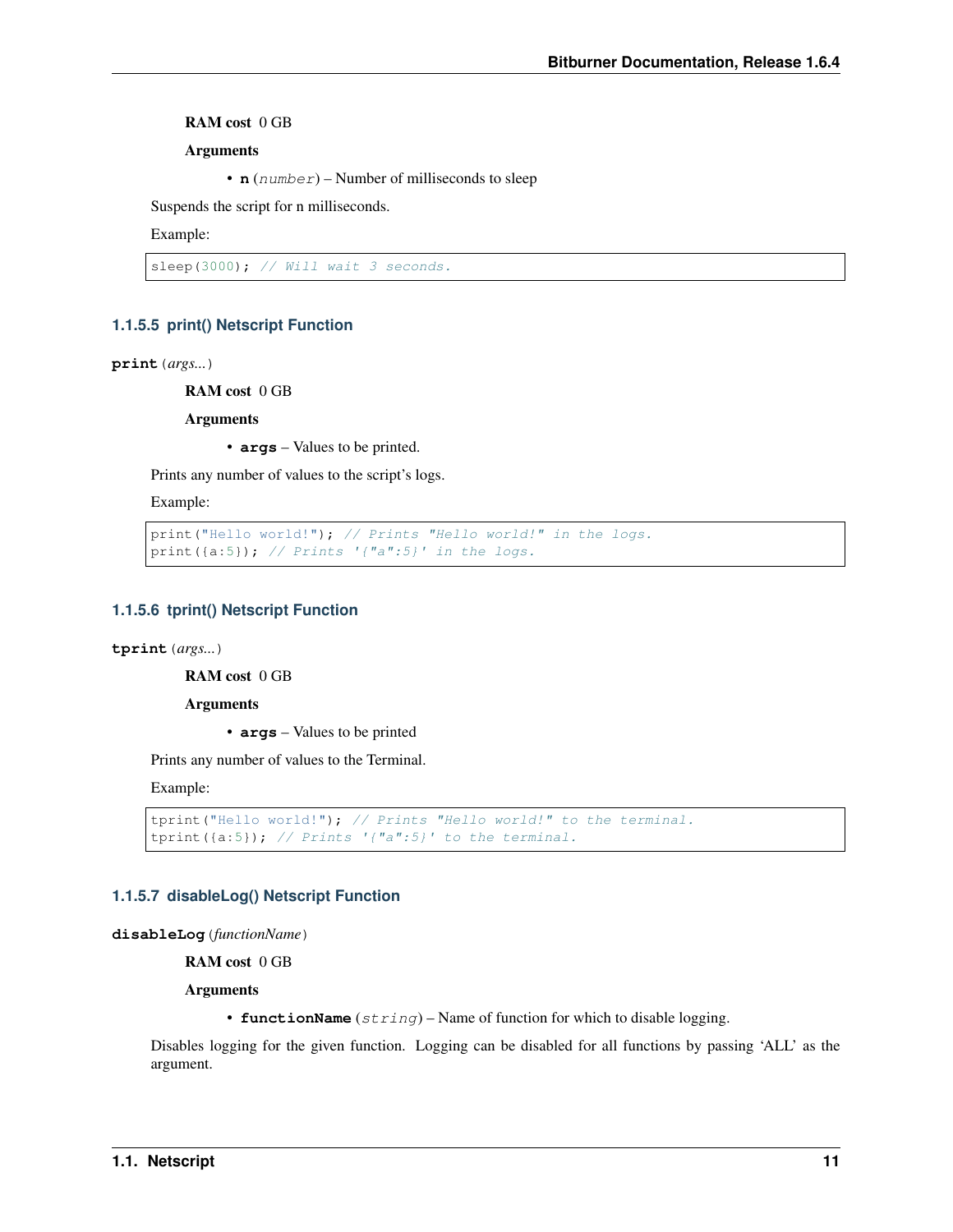#### <span id="page-21-0"></span>**1.1.5.8 enableLog() Netscript Function**

**enableLog**(*functionName*)

RAM cost 0 GB

Arguments

• **functionName** (string) – Name of function for which to enable logging.

Re-enables logging for the given function. If 'ALL' is passed into this function as an argument, then it will revert the effects of disableLog('ALL')

#### <span id="page-21-1"></span>**1.1.5.9 isLogEnabled() Netscript Function**

**isLogEnabled**(*functionName*)

RAM cost 0 GB

Arguments

• **functionName** (string) – Name of function to check.

Returns true is logs are enabled for this function or for 'ALL'

Example:

isLogEnabled('hack'); // returns: true

#### <span id="page-21-2"></span>**1.1.5.10 scan() Netscript Function**

**scan**(*hostname=current hostname*)

RAM cost 0.2 GB

**Arguments** 

• **hostname**  $(string)$  – Hostname of the server to scan.

Returns array of strings of all the host directly connected to the target server.

Example:

```
scan("home"); // returns: ["foodnstuff", "sigma-cosmetics", "joesguns", "hong-
˓→fang-tea", "harakiri-sushi", "iron-gym"]
```
#### <span id="page-21-3"></span>**1.1.5.11 nuke() Netscript Function**

**nuke**(*hostname*)

RAM cost 0.05 GB

Arguments

• **hostname** (string) – Hostname of the target server.

Runs the NUKE.exe program on the target server. NUKE.exe must exist on your home computer. Example: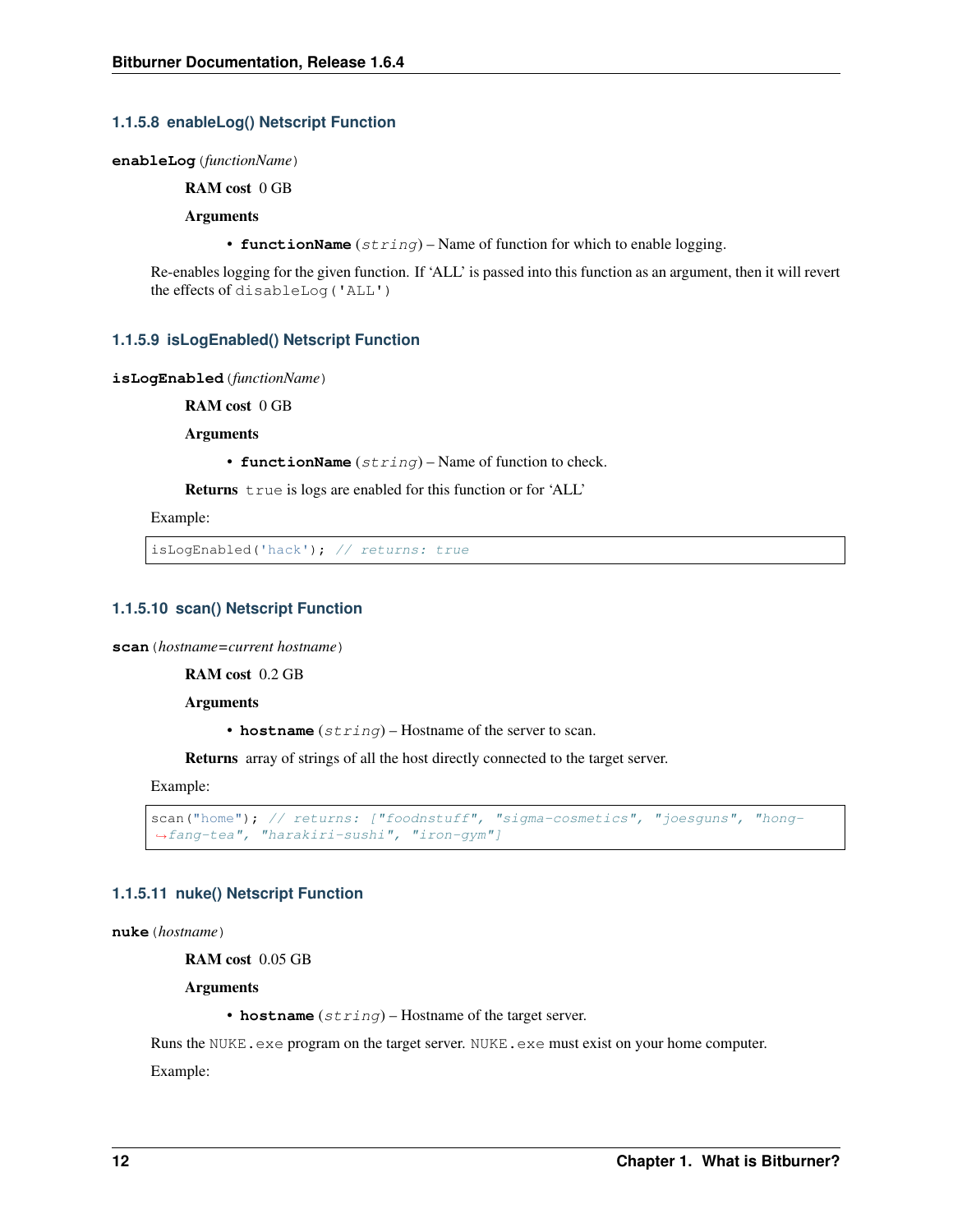nuke("foodnstuff");

#### <span id="page-22-0"></span>**1.1.5.12 brutessh() Netscript Function**

**brutessh**(*hostname*)

RAM cost 0.05 GB

Arguments

• **hostname** (string) – Hostname of the target server.

Runs the BruteSSH.exe program on the target server. BruteSSH.exe must exist on your home computer.

Examples:

brutessh("foodnstuff");

#### <span id="page-22-1"></span>**1.1.5.13 ftpcrack() Netscript Function**

**ftpcrack**(*hostname*)

RAM cost 0.05 GB

Arguments

• **hostname** (string) – Hostname of the target server.

Runs the FTPCrack.exe program on the target server. FTPCrack.exe must exist on your home computer.

Examples:

ftpcrack("foodnstuff");

#### <span id="page-22-2"></span>**1.1.5.14 relaysmtp() Netscript Function**

**relaysmtp**(*hostname*)

RAM cost 0.05 GB

Arguments

```
• hostname (string) – Hostname of the target server.
```
Runs the relaySMTP.exe program on the target server. relaySMTP.exe must exist on your home computer.

Example:

relaysmtp("foodnstuff");

#### <span id="page-22-3"></span>**1.1.5.15 httpworm() Netscript Function**

**httpworm**(*hostname*)

RAM cost 0.05 GB

Arguments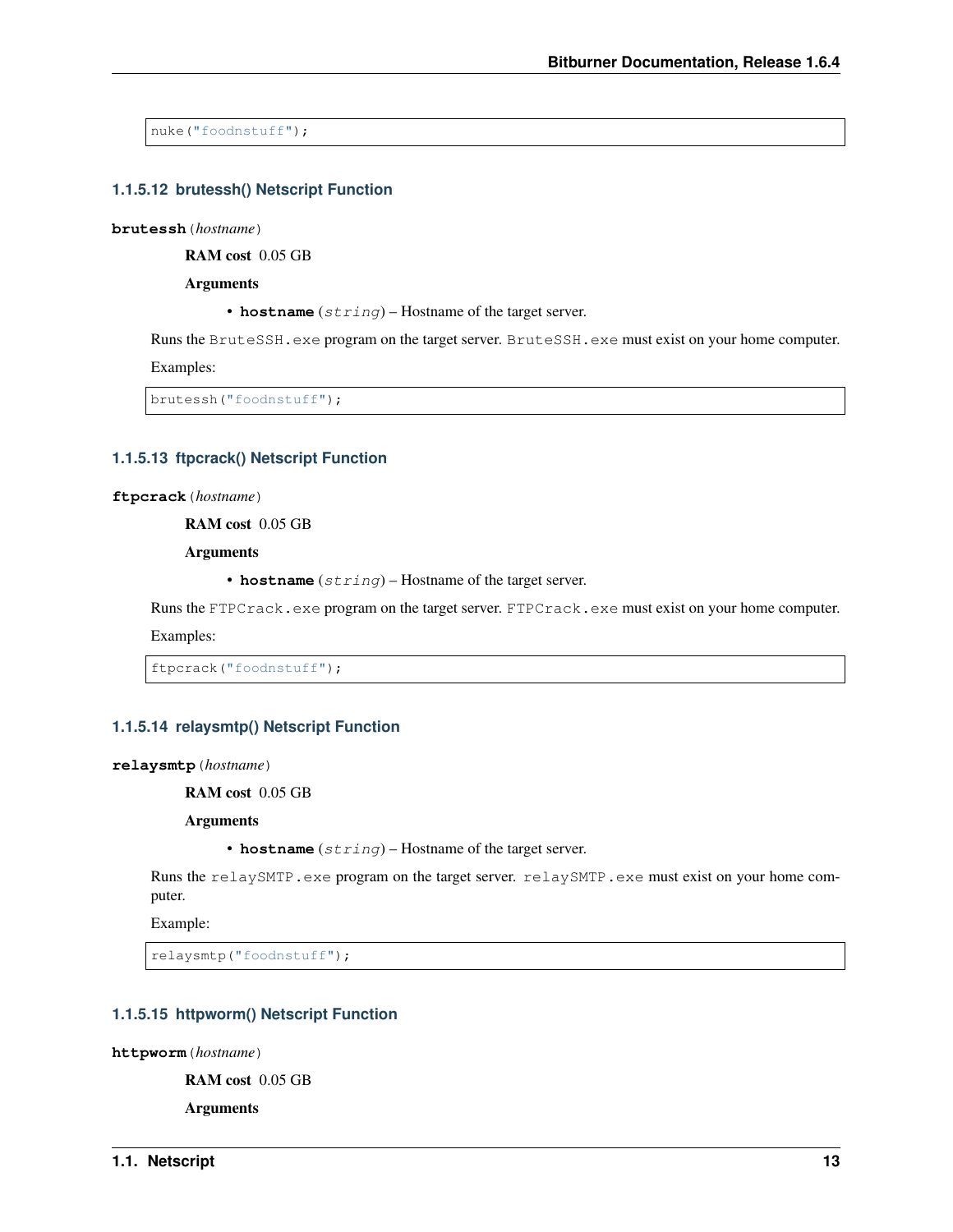• **hostname** (string) – Hostname of the target server.

Runs the HTTPWorm.exe program on the target server. HTTPWorm.exe must exist on your home computer.

Example:

httpworm("foodnstuff");

## <span id="page-23-0"></span>**1.1.5.16 sqlinject() Netscript Function**

**sqlinject**(*hostname*)

RAM cost 0.05 GB

Arguments

• **hostname** (string) – Hostname of the target server.

Runs the SQLInject.exe program on the target server. SQLInject.exe must exist on your home computer.

Example:

sqlinject("foodnstuff");

## <span id="page-23-1"></span>**1.1.5.17 run() Netscript Function**

```
\text{run}(script[, numThreads=1[, args...]
```
RAM cost 1 GB

Arguments

- **script** (string) Filename of script to run
- **numThreads** (number) Optional thread count for new script. Set to 1 by default. Will be rounded to nearest integer.
- **args...** Additional arguments to pass into the new script that is being run. Note that if any arguments are being passed into the new script, then the second argument numThreads must be filled in with a value.

Returns The process id of the new process or 0 on failure.

Run a script as a separate process. This function can only be used to run scripts located on the current server (the server running the script that calls this function).

Warning: Running this function with a numThreads argument of 0 or less will cause a runtime error.

The simplest way to use the *[run](#page-23-1)* command is to call it with just the script name. The following example will run foo.script single-threaded with no arguments:

run("foo.script");

The following example will run 'foo.script' but with 5 threads instead of single-threaded:

run("foo.script", 5);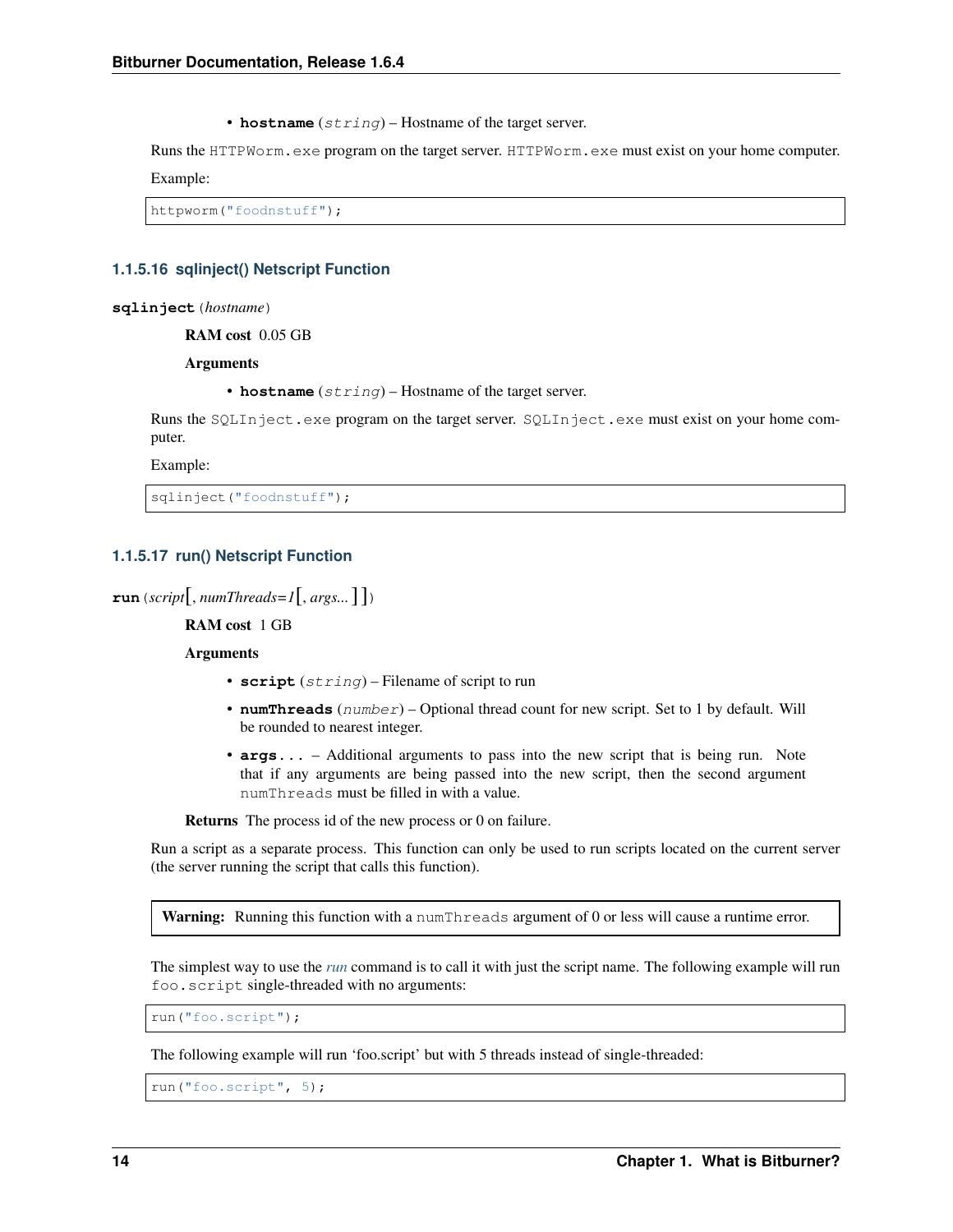This next example will run foo.script single-threaded, and will pass the string foodnstuff into the script as an argument:

```
run("foo.script", 1, 'foodnstuff');
```
#### <span id="page-24-0"></span>**1.1.5.18 exec() Netscript Function**

**exec**(*script*, *hostname*[, *numThreads=1*[, *args...*] ])

RAM cost 1.3 GB

## Arguments

- **script** (string) Filename of script to execute.
- **hostname** (string) Hostname of the target server on which to execute the script.
- **numThreads** (number) Optional thread count for new script. Set to 1 by default. Will be rounded to nearest integer
- **args...** Additional arguments to pass into the new script that is being run. Note that if any arguments are being passed into the new script, then the third argument numThreads must be filled in with a value.

Returns Newly created process id on success, 0 on failure.

Run a script as a separate process on a specified server. This is similar to the *[run](#page-23-1)* function except that it can be used to run a script on any server, instead of just the current server.

Warning: Running this function with a numThreads argument of 0 or less will cause a runtime error.

The simplest way to use the *[exec](#page-24-0)* command is to call it with just the script name and the target server. The following example will try to run generic-hack.script on the foodnstuff server:

exec("generic-hack.script", "foodnstuff");

The following example will try to run the script generic-hack.script on the joesguns server with 10 threads:

exec("generic-hack.script", "joesguns", 10);

This last example will try to run the script foo.script on the foodnstuff server with 5 threads. It will also pass the number 1 and the string "test" in as arguments to the script:

exec("foo.script", "foodnstuff", 5, 1, "test");

#### <span id="page-24-1"></span>**1.1.5.19 spawn() Netscript Function**

```
spawn(script, numThreads[, args...])
```
RAM cost 2 GB

Arguments

• **script** (string) – Filename of script to execute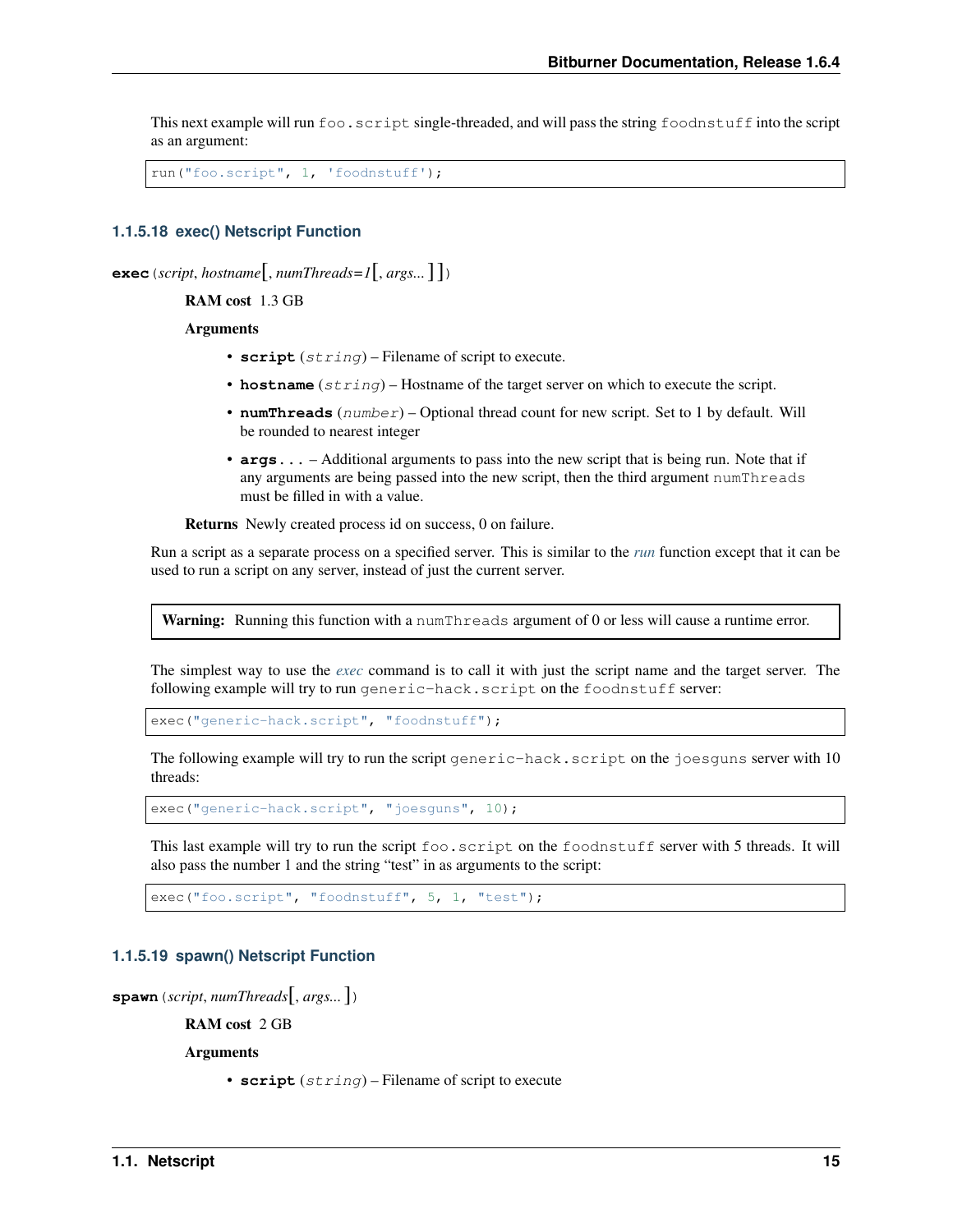- **numThreads**  $(number)$  Number of threads to spawn new script with. Will be rounded to nearest integer.
- **args...** Additional arguments to pass into the new script that is being run.

Terminates the current script, and then after a delay of about 10 seconds it will execute the newly-specified script. The purpose of this function is to execute a new script without being constrained by the RAM usage of the current one. This function can only be used to run scripts on the local server.

Warning: Running this function with a numThreads argument of 0 or less will cause a runtime error.

Example:

```
spawn('foo.script', 10, 'foodnstuff', 90); // "run foo.script foodnstuff 90 -t 10
˓→" in 10 seconds.
```
#### <span id="page-25-0"></span>**1.1.5.20 kill() Netscript Function**

```
\textbf{kill} (script, hostname[, args...])
```
RAM cost 0.5 GB

Arguments

- **script** (string) Filename of the script to kill.
- **hostname** (string) Hostname of the server on which to kill the script.
- **args...** Arguments to identify which script to kill.

Returns true is that script was killed.

Kills the script on the target server specified by the script's name and arguments. Remember that scripts are uniquely identified by both their name and arguments. For example, if  $f \circ \circ \circ \circ \circ \text{right}$  is run with the argument 1, then this is not the same as foo.script run with the argument 2, even though they have the same code.

Examples:

The following example will try to kill a script named foo. script on the foodnstuff server that was ran with no arguments:

kill("foo.script", "foodnstuff");

The following will try to kill a script named  $f \circ \circ \cdot s$  script on the current server that was ran with no arguments:

kill("foo.script", getHostname());

The following will try to kill a script named  $f \circ \circ \cdot s$  script on the current server that was ran with the arguments 1 and "foodnstuff":

kill("foo.script", getHostname(), 1, "foodnstuff");

**kill**(*scriptPid*)

RAM cost 0.5 GB

**Arguments** 

• **scriptPid** (number) – PID of the script to kill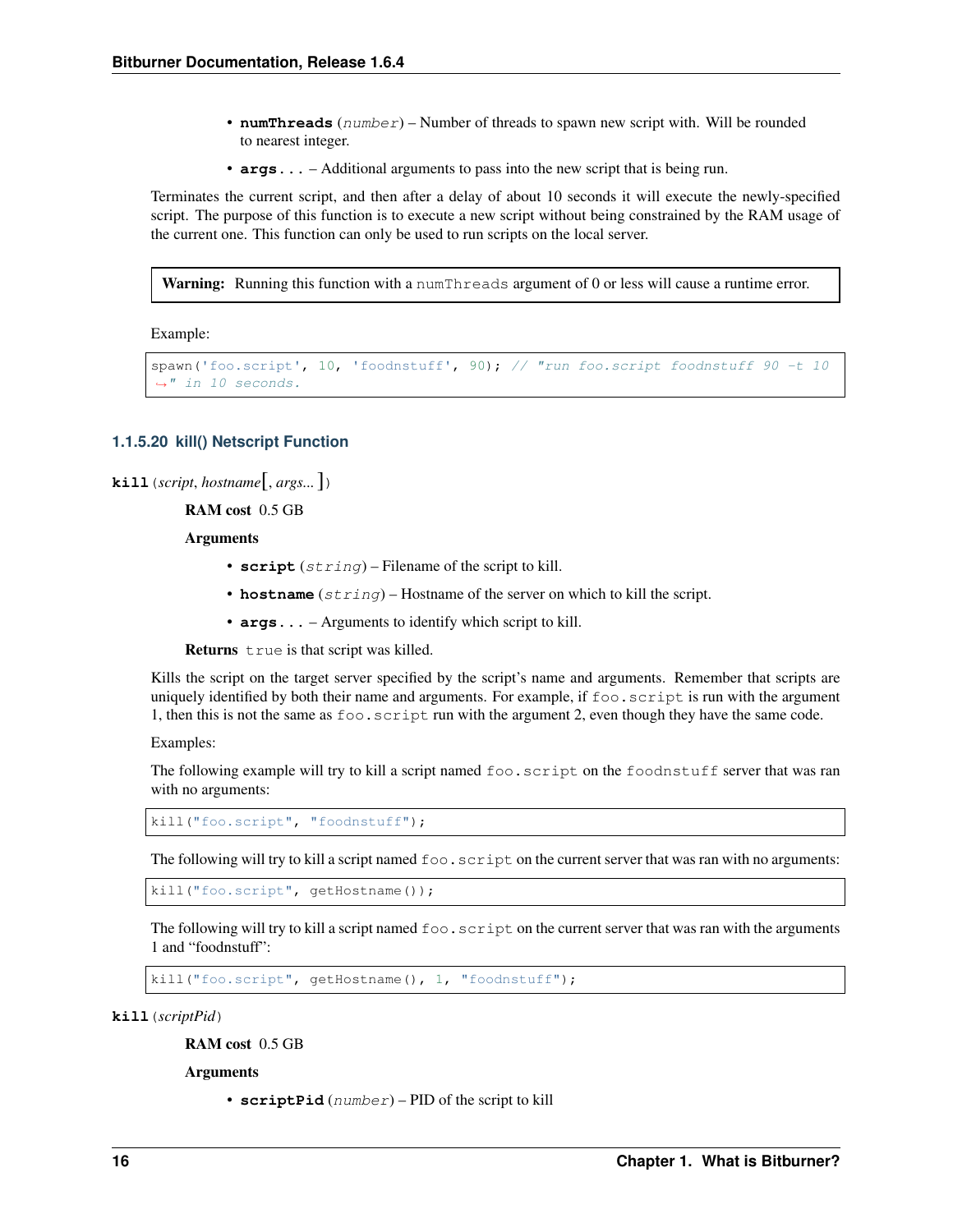Returns true that script was killed.

Kills the script with the specified PID. Killing a script by its PID will typically have better performance, especially if you have many scripts running.

Example:

```
if (kill(10)) {
    print("Killed script with PID 10!");
}
```
## <span id="page-26-0"></span>**1.1.5.21 killall() Netscript Function**

**killall**(*hostname*)

RAM cost 0.5 GB

Arguments

• **hostname**  $(string)$  – Hostname of the server on which to kill all scripts.

Returns true if scripts were killed on target server.

Kills all running scripts on the specified server.

Example:

killall('foodnstuff'); // returns: true

## <span id="page-26-1"></span>**1.1.5.22 scp() Netscript Function**

**scp**(*files*[, *source* ], *destination*)

RAM cost 0.6 GB

**Arguments** 

- **files** (string/array) Filename or an array of filenames of script/literature files to copy
- **source** (string) Hostname of the source server, which is the server from which the file will be copied. This argument is optional and if it's omitted the source will be the current server.
- **destination** (string) Hostname of the destination server, which is the server to which the file will be copied.

Returns true if the copy was a success.

Copies a script or literature (.lit) file(s) to another server. The  $f$  iles argument can be either a string specifying a single file to copy, or an array of strings specifying multiple files to copy.

If the files argument is an array then this function will return true if at least one of the files in the array is successfully copied.

Example:

```
//Copies "hack-template.script" from the current server to "foodnstuff"
scp("hack-template.script", "foodnstuff"); // returns: true
```
(continues on next page)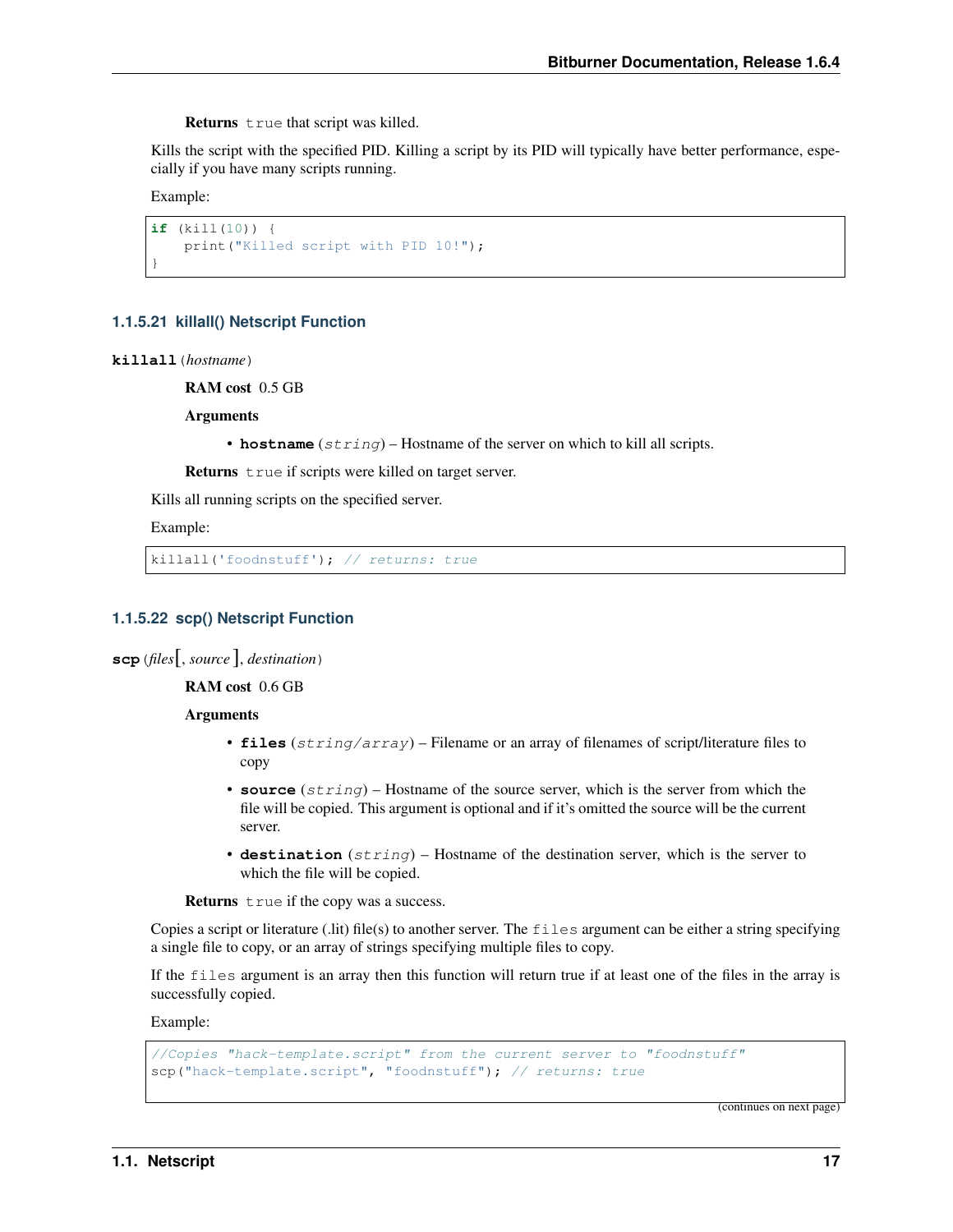(continued from previous page)

```
//Copies "foo.lit" from the helios server to the "home" computer
scp("foo.lit", "helios", "home"); // returns: true
//Tries to copy three files from "rothman-uni" to "home" computer
files = ["foo1.lit", "foo2.script", "foo3.script"];
scp(files, "rothman-uni", "home"); // returns: true
```
#### <span id="page-27-0"></span>**1.1.5.23 ls() Netscript Function**

**ls**(*hostname*[, *grep* ])

RAM cost 0.2 GB

Arguments

- **hostname** (string) Hostname of the target server.
- **grep** (string) a substring to search for in the filename.

Returns String array of all files in alphabetical order.

Example:

ls("home"); // returns: ["demo.script", "msg1.txt"]

#### <span id="page-27-1"></span>**1.1.5.24 ps() Netscript Function**

**ps**([*hostname=current hostname* ])

RAM cost 0.2 GB

#### Arguments

• **hostname** (string) – Hostname address of the target server. If not specified, it will be the current server's IP by default.

Returns array of object

Returns an array with general information about all scripts running on the specified target server. The information for each server is given in an object with the following structure:

```
filename: Script name,
threads: Number of threads script is running with,
args: Script's arguments,
pid: Script's pid
```
Example:

{

}

```
processes = ps("home");for (let i = 0; i < processes.length; +i) {
    tprint(processes[i].filename + ' ' + processes[i].threads);
    tprint(processes[i].args);
    tprint(processes[i].pid);
}
```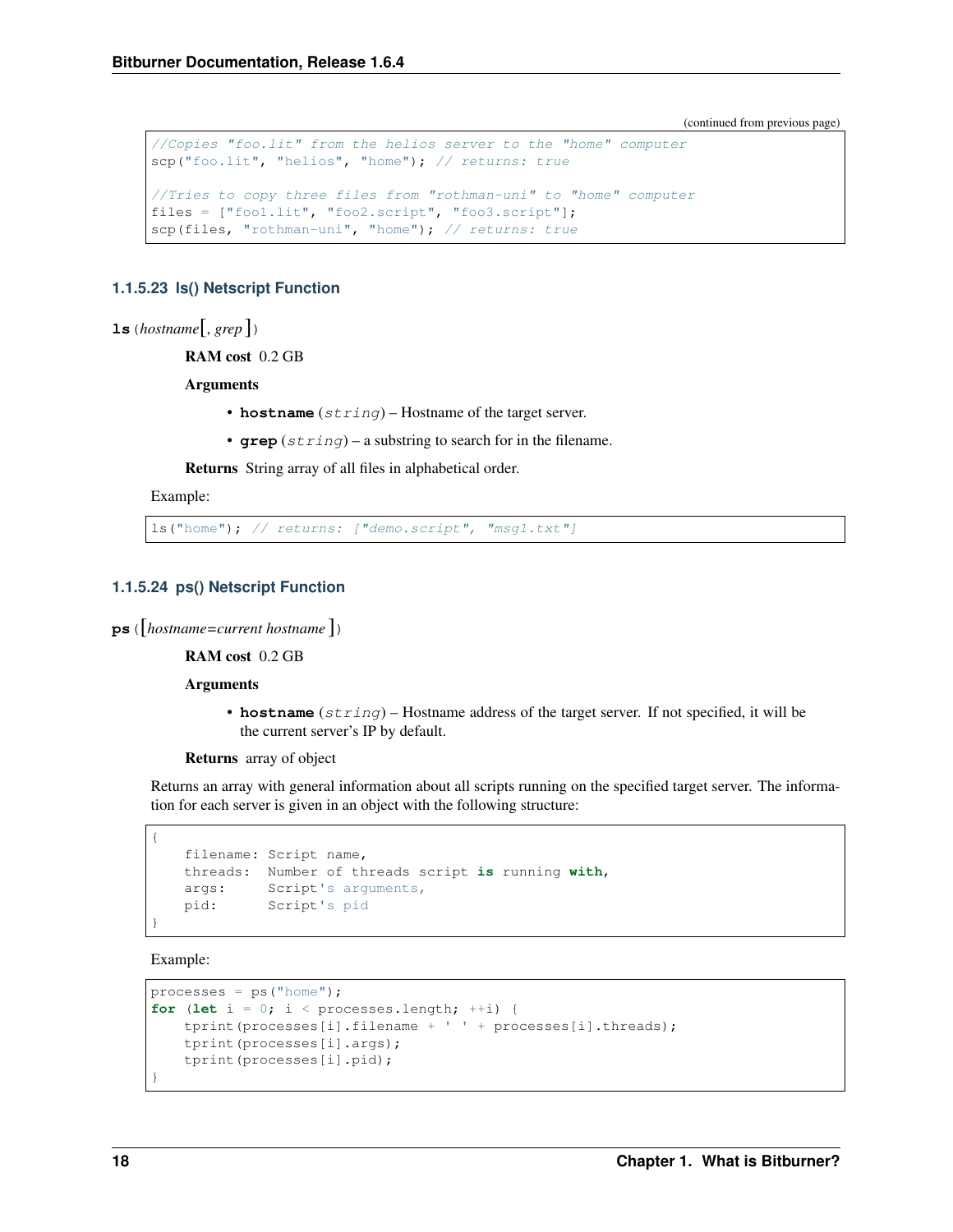#### <span id="page-28-0"></span>**1.1.5.25 hasRootAccess() Netscript Function**

**hasRootAccess**(*hostname*)

RAM cost 0.05 GB

Arguments

• **hostname**  $(string)$  – Hostname of the target server.

Returns true if you have root access on the target server.

Example:

}

```
if (hasRootAccess("foodnstuff") == false) {
   nuke("foodnstuff");
```
#### <span id="page-28-1"></span>**1.1.5.26 getHackingLevel() Netscript Function**

#### **getHackingLevel**()

RAM cost 0.05 GB

Returns The player's current hacking level.

Example:

```
getHackingLevel(); // returns: 124
```
#### <span id="page-28-2"></span>**1.1.5.27 getHackingMultipliers() Netscript Function**

#### **getHackingMultipliers**()

RAM cost 4 GB

Returns object containing the player's hacking multipliers. These multipliers are returned in decimal forms, not percentages (e.g. 1.5 instead of 150%).

Structure:

{

}

```
chance: Player's hacking chance multiplier,
speed: Player's hacking speed multiplier,
money: Player's hacking money stolen multiplier,
growth: Player's hacking growth multiplier
```
Example:

```
mults = getHackingMultipliers();
print(mults.chance);
print(mults.growth);
```
## <span id="page-28-3"></span>**1.1.5.28 getHacknetMultipliers() Netscript Function**

```
getHacknetMultipliers()
```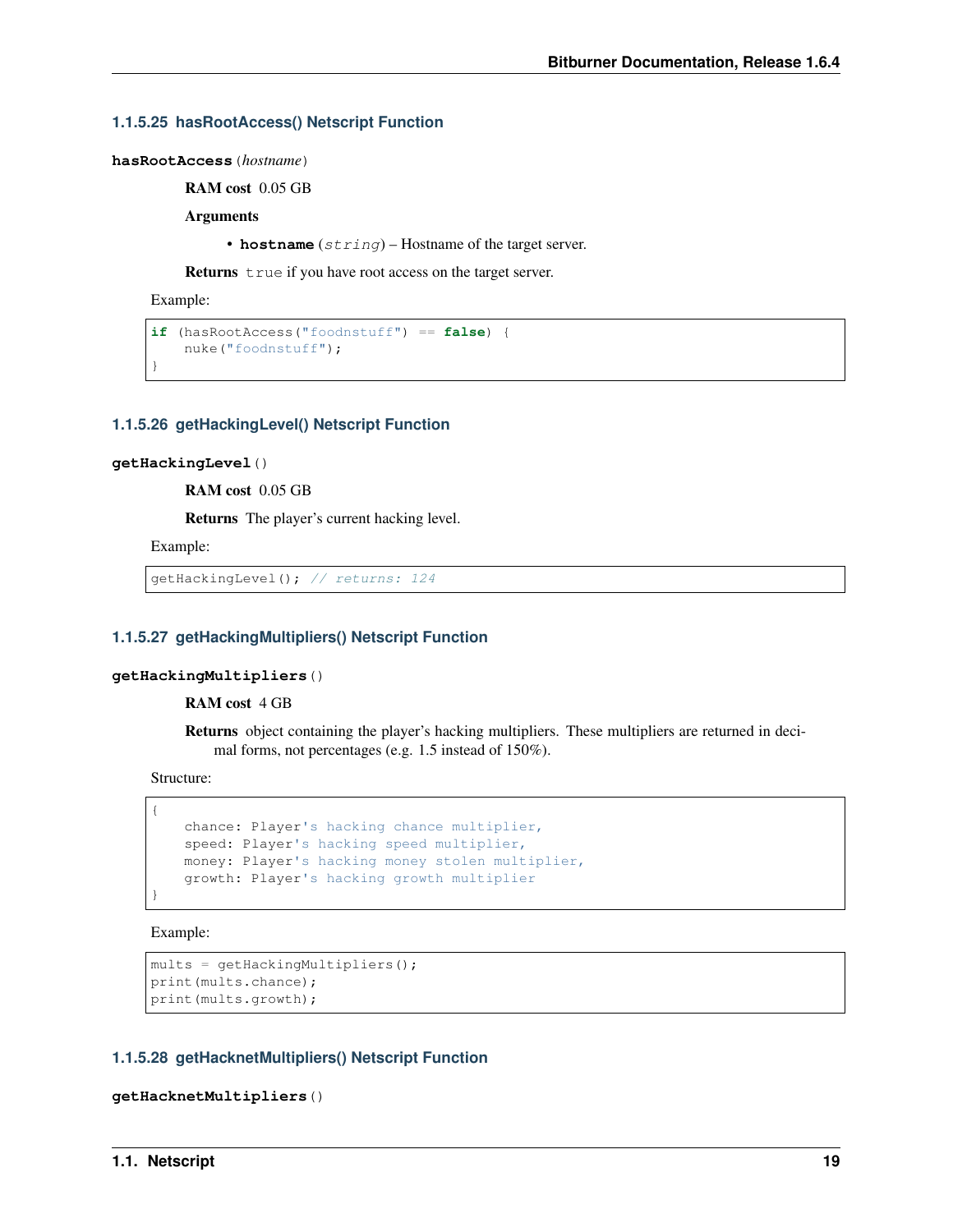#### RAM cost 4 GB

Returns object containing the player's hacknet multipliers. These multipliers are returned in decimal forms, not percentages (e.g. 1.5 instead of 150%).

Structure:

{

}

```
production: Player's hacknet production multiplier,
purchaseCost: Player's hacknet purchase cost multiplier,
ramCost: Player's hacknet ram cost multiplier,
coreCost: Player's hacknet core cost multiplier,
levelCost: Player's hacknet level cost multiplier
```
Example:

```
mults = getHacknetMultipliers();
print(mults.production);
print(mults.purchaseCost);
```
#### <span id="page-29-0"></span>**1.1.5.29 getServerMoneyAvailable() Netscript Function**

#### **getServerMoneyAvailable**(*hostname*)

RAM cost 0.1 GB

Arguments

• **hostname** (string) – Hostname of target server.

Returns Money available on that server.

Note: Running this function on the home computer will return the player's money.

Example:

```
getServerMoneyAvailable("foodnstuff"); // returns: 120000
getServerMoneyAvailable("home"); // returns: 1000
```
#### <span id="page-29-1"></span>**1.1.5.30 getServerMaxMoney() Netscript Function**

**getServerMaxMoney**(*hostname*)

RAM cost 0.1 GB

**Arguments** 

• **hostname** (string) – Hostname of target server.

Returns Maximum amount of money that can be available on a server.

Example:

getServerMaxMoney('foodnstuff'); // returns: 50000000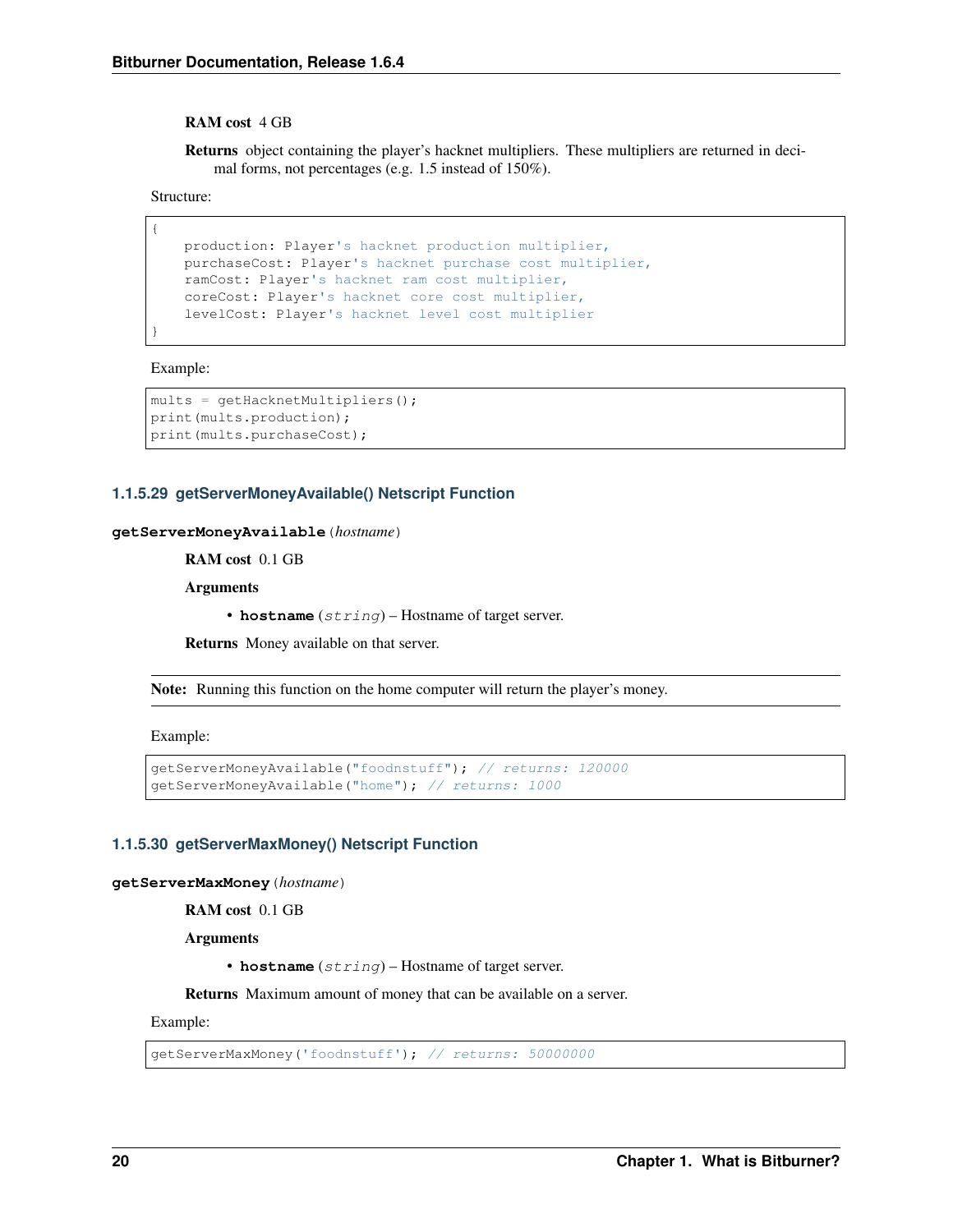#### <span id="page-30-0"></span>**1.1.5.31 getServerSecurityLevel() Netscript Function**

**getServerSecurityLevel**(*hostname*)

RAM cost 0.1 GB

Arguments

• **hostname** (string) – Hostname of target server.

Returns The security level of the target server.

Example:

getServerSecurityLevel("foodnstuff"); // returns: 3.45

#### <span id="page-30-1"></span>**1.1.5.32 getServerMinSecurityLevel() Netscript Function**

#### **getServerMinSecurityLevel**(*hostname*)

RAM cost 0.1 GB

Arguments

• **hostname** (string) – Hostname of target server.

Returns The minimum security level of the target server.

Example:

getServerMinSecurityLevel('foodnstuff'); // returns: 3

#### <span id="page-30-2"></span>**1.1.5.33 getServerRequiredHackingLevel() Netscript Function**

#### **getServerRequiredHackingLevel**(*hostname*)

RAM cost 0.1 GB

Arguments

• **hostname** (string) – Hostname of target server.

Returns The required hacking level of target server.

Example:

getServerRequiredHackingLevel("foodnstuff"); // returns: 5

#### <span id="page-30-3"></span>**1.1.5.34 getServerNumPortsRequired() Netscript Function**

**getServerNumPortsRequired**(*hostname*)

RAM cost 0.1 GB

Arguments

• **hostname** (string) – Hostname of target server.

Returns The number of open ports required to successfully run NUKE.exe on the specified server.

Example: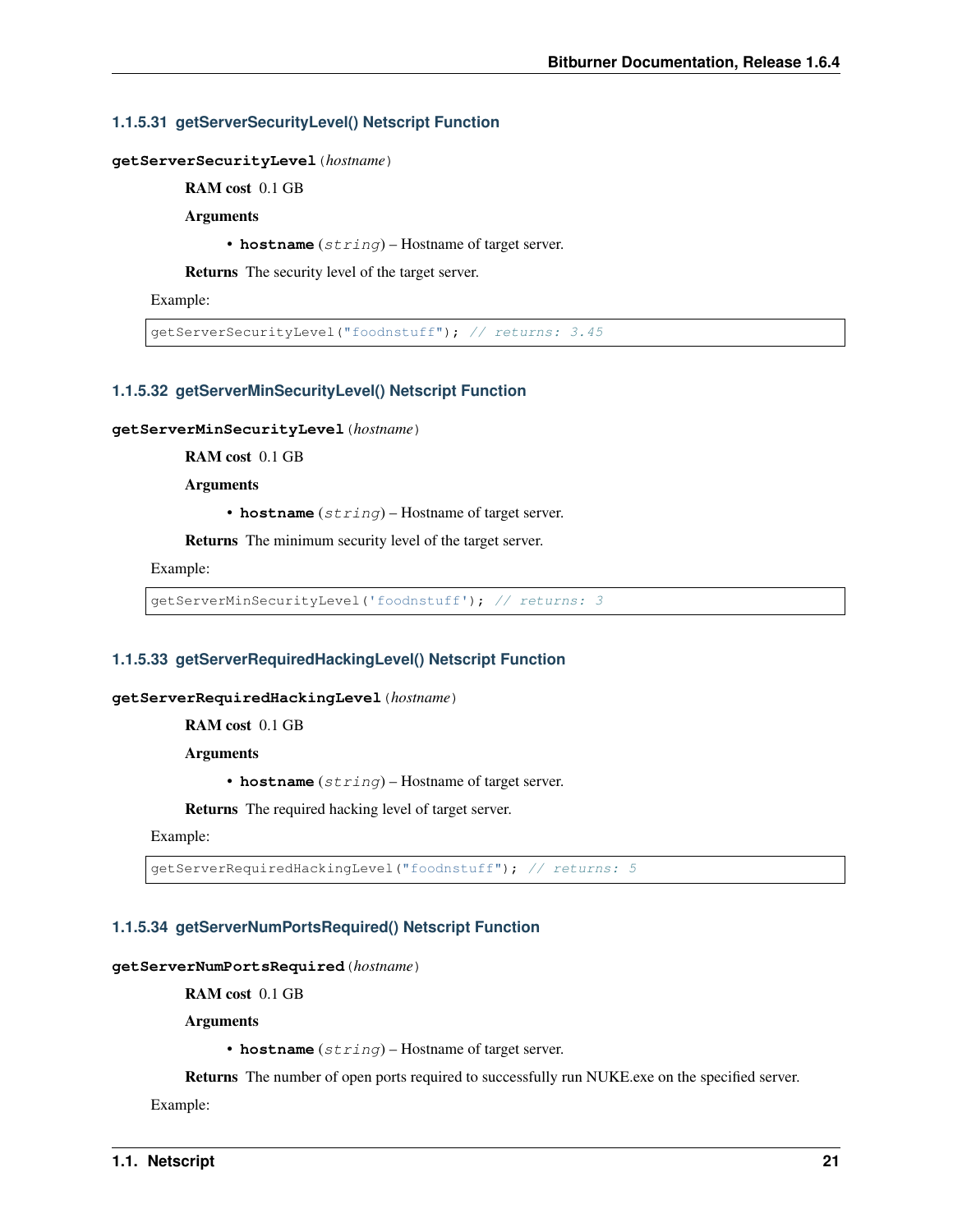getServerNumPortsRequired("unitalife"); // returns: 4

#### <span id="page-31-0"></span>**1.1.5.35 getServerMaxRam() Netscript Function**

**getServerMaxRam**(*hostname*)

RAM cost 0.05 GB

Arguments

• **hostname** (string) – Hostname of target server.

Returns Total ram available on that server. In GB.

Example:

```
maxRam = getServerMaxRam("helios"); // returns: 16print("helios has "+maxRam + "GB");
```
## <span id="page-31-1"></span>**1.1.5.36 getServerUsedRam() Netscript Function**

#### **getServerUsedRam**(*hostname*)

RAM cost 0.05 GB

Arguments

• **hostname** (string) – Hostname of target server.

Returns Used ram on that server. In GB.

Example:

```
usedRam = getServerUsedRam("harakiri-sushi"); // returns: 5.6
print("harakiri-sushi uses "+usedRam + "GB");
```
#### <span id="page-31-2"></span>**1.1.5.37 serverExists() Netscript Function**

**serverExists**(*hostname*)

RAM cost 0.1 GB

Arguments

• **hostname** (string) – Hostname of target server.

Returns true if the target server exists.

Example:

serverExists("foodnstuff"); // returns: true

## <span id="page-31-3"></span>**1.1.5.38 fileExists() Netscript Function**

```
fileExists(filename[, hostname ])
```
RAM cost 0.1 GB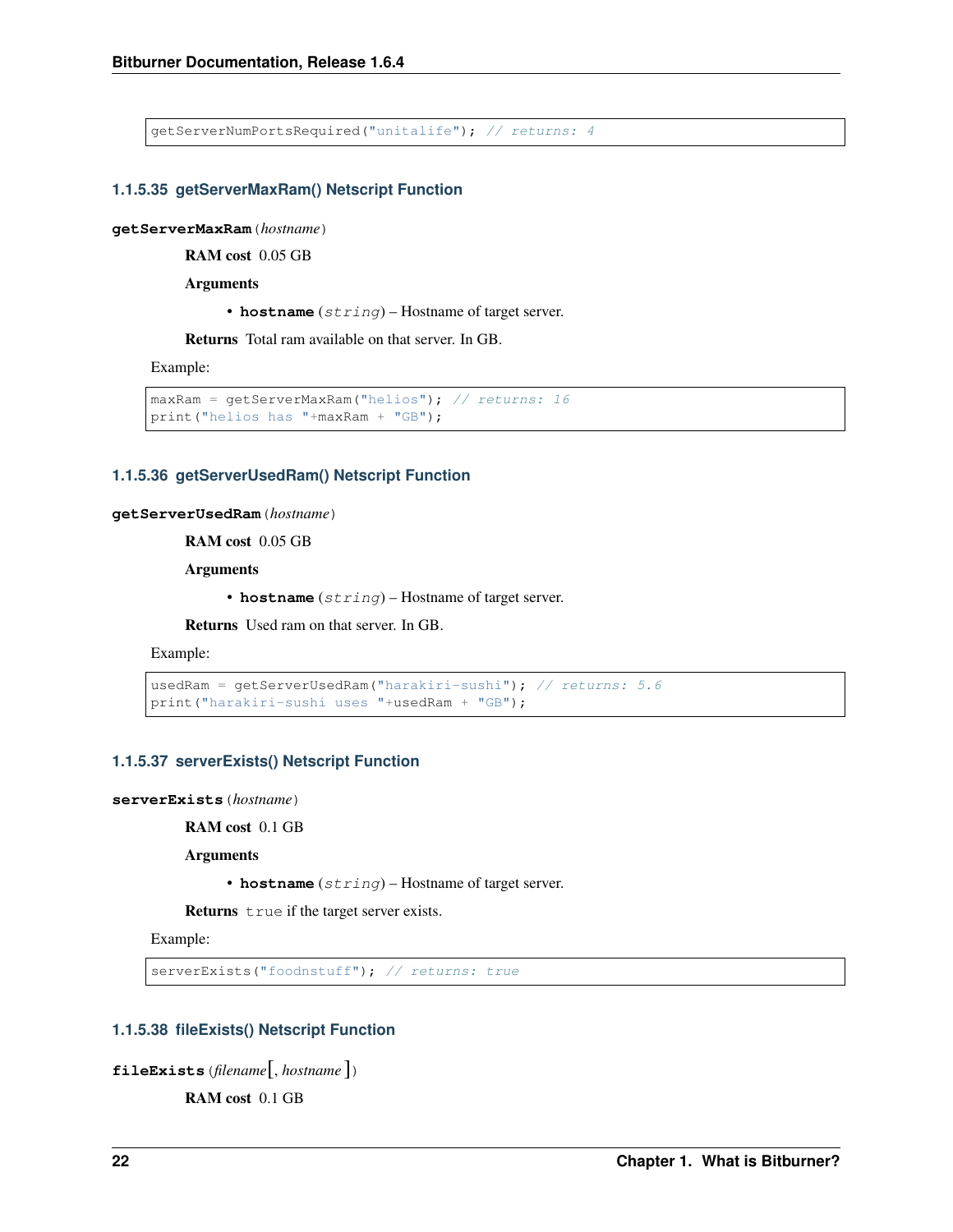#### **Arguments**

- **filename** (string) Filename of file to check.
- **hostname**  $(string)$  Hostname of target server. This is optional. If it is not specified then the function will use the current server as the target server.

Returns true if the file exists, false if it doesn't.

The filename for scripts is case-sensitive, but for other types of files it is not. For example, fileExists("brutessh.exe") will work fine, even though the actual program is named BruteSSH. exe.

If the hostname argument is omitted, then the function will search through the server running the script that calls this function for the file.

Examples:

```
fileExists("foo.script", "foodnstuff"); // returns: false
fileExists("ftpcrack.exe"); // returns: true
```
The first example above will return true if the script named foo.script exists on the foodnstuff server, and false otherwise. The second example above will return true if the current server contains the FTPCrack. exe program, and false otherwise.

#### <span id="page-32-0"></span>**1.1.5.39 isRunning() Netscript Function**

```
isRunning(filename[, hostname=current hostname[, args...] ])
```
RAM cost 0.1 GB

Arguments

- **filename** (string) Filename of script to check. case-sensitive.
- **hostname** (string) Hostname of target server. Defaults to current server
- **args...** Arguments to specify/identify which scripts to search for

Returns true if that script with those args is running on that server.

Note: Remember that a script is uniquely identified by both its name and its arguments.

#### Examples:

In this first example below, the function call will return true if there is a script named  $f \circ \circ \cdot s$  script with no arguments running on the foodnstuff server, and false otherwise:

isRunning("foo.script", "foodnstuff");

In this second example below, the function call will return true if there is a script named  $f \circ \circ \cdot s$  script with no arguments running on the current server, and false otherwise:

isRunning("foo.script", getHostname());

In this next example below, the function call will return true if there is a script named  $f \circ \circ \cdot s$  script running with the arguments 1, 5, and "test" (in that order) on the joesguns server, and false otherwise:

isRunning("foo.script", "joesguns", 1, 5, "test");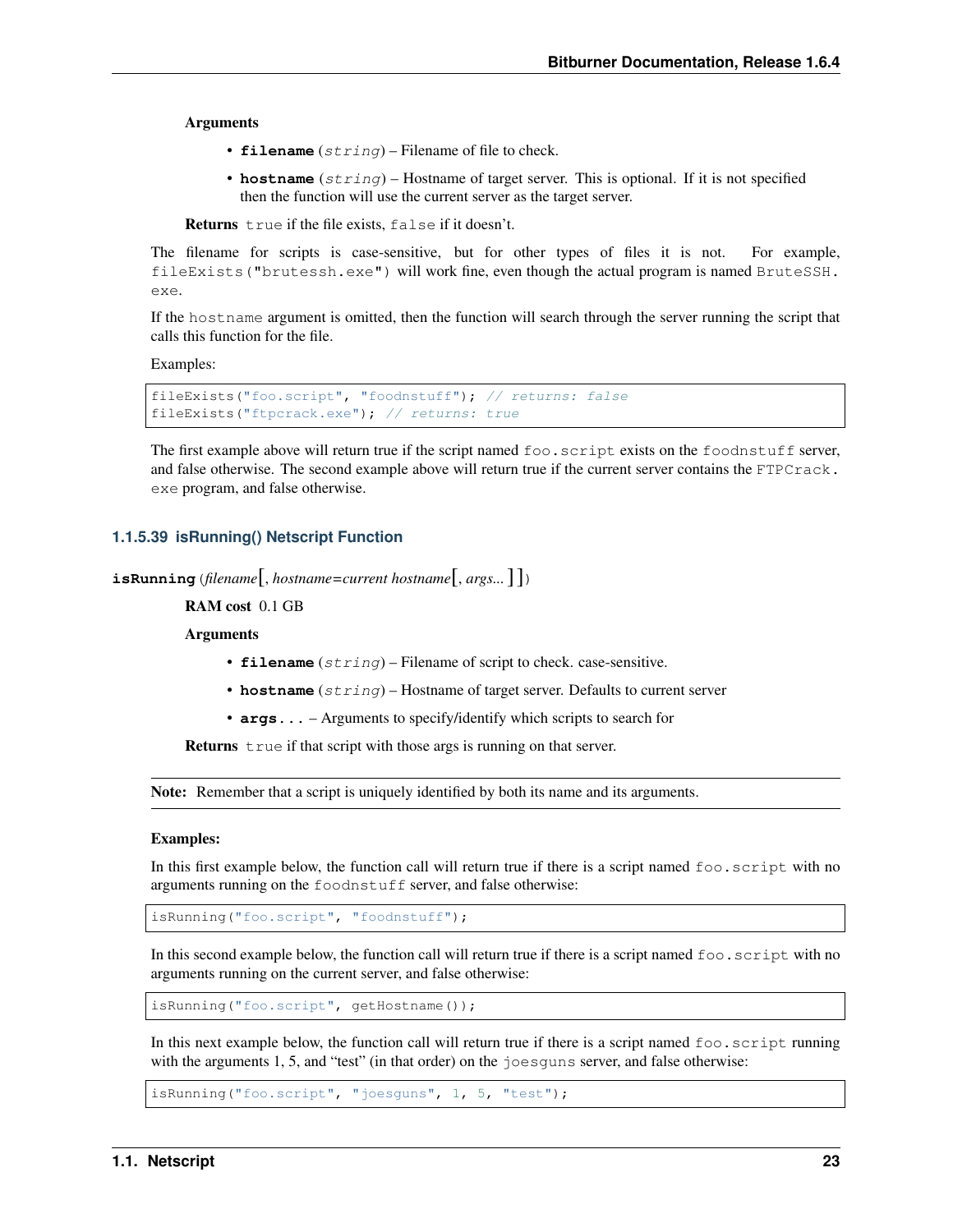**isRunning**(*scriptPid*)

RAM cost 0.1 GB

Arguments

• **scriptPid** (number) – PID of the script to check.

Same as the above version but with pid.

Example:

isRunning(39);

## <span id="page-33-0"></span>**1.1.5.40 getPurchasedServerCost() Netscript Function**

#### **getPurchasedServerCost**(*ram*)

RAM cost 0.25 GB

Arguments

• **ram** (number) – Amount of RAM of a potential purchased server. Must be a power of 2 (2, 4, 8, 16, etc.). Maximum value of 1048576 (2^20)

Returns Cost to purchase a server with the specified amount of ram.

Example:

getPurchasedServerCost(8192); // returns: 450560000

## <span id="page-33-1"></span>**1.1.5.41 purchaseServer() Netscript Function**

**purchaseServer**(*hostname*, *ram*)

RAM cost 2.25 GB

**Arguments** 

- **hostname** (string) Hostname of the purchased server.
- **ram** (number) Amount of RAM of the purchased server. Must be a power of 2. Maximum value of *[getPurchasedServerMaxRam](#page-34-3)*

Returns The hostname of the newly purchased server. Empty string on failure.

Purchased a server with the specified hostname and amount of RAM.

The hostname argument can be any data type, but it will be converted to a string and have whitespace removed. Anything that resolves to an empty string will cause the function to fail. If there is already a server with the specified hostname, then the function will automatically append a number at the end of the hostname argument value until it finds a unique hostname. For example, if the script calls purchaseServer ("foo", 4) but a server named "foo" already exists, the it will automatically change the hostname to "foo-0". If there is already a server with the hostname "foo-0", then it will change the hostname to "foo-1", and so on.

Note that there is a maximum limit to the amount of servers you can purchase.

Example: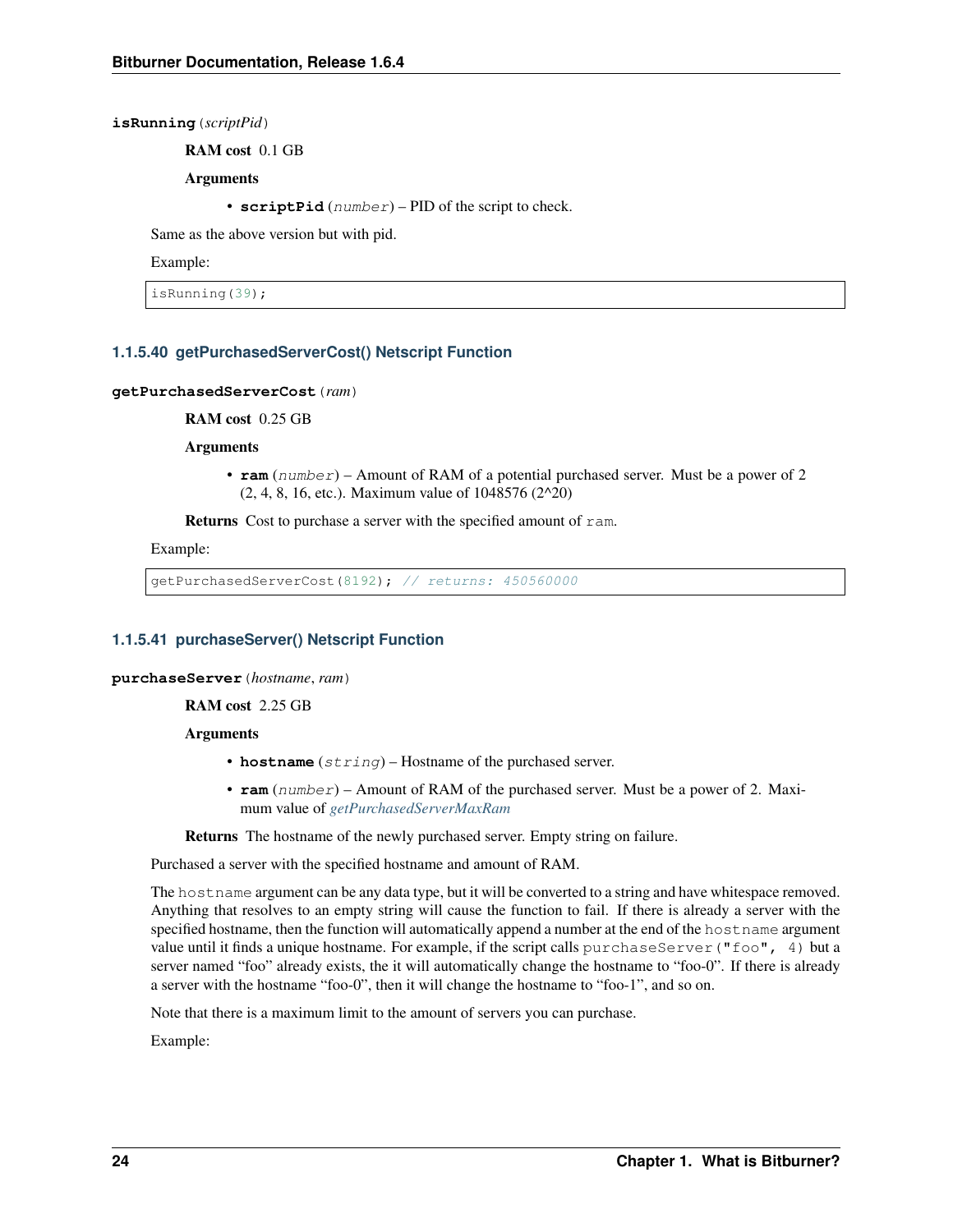```
ram = 64;hn = "pserv-";
for (i = 0; i < 5; ++i) {
    purchaseServer(hn + i, ram);
}
```
#### <span id="page-34-0"></span>**1.1.5.42 deleteServer() Netscript Function**

**deleteServer**(*hostname*)

RAM cost 2.25 GB

Arguments

• **hostname**  $(string)$  – Hostname of the server to delete.

Returns true if successful, false otherwise.

Deletes the specified purchased server.

The hostname argument can be any data type, but it will be converted to a string. Whitespace is automatically removed from the string. This function will not delete a server that still has scripts running on it.

#### <span id="page-34-1"></span>**1.1.5.43 getPurchasedServers() Netscript Function**

#### **getPurchasedServers**()

RAM cost 2.25 GB

Returns String array of hostnames of all of the servers you have purchased.

Example:

```
getPurchasedServers(); // returns: ['grow-server-0', 'grow-server-1', 'weaken-
˓→server-0']
```
## <span id="page-34-2"></span>**1.1.5.44 getPurchasedServerLimit() Netscript Function**

#### **getPurchasedServerLimit**()

RAM cost 0.05 GB

Returns The maximum number of servers you can purchase.

Example:

getPurchasedServerLimit() // returns: 25

#### <span id="page-34-3"></span>**1.1.5.45 getPurchasedServerMaxRam() Netscript Function**

#### **getPurchasedServerMaxRam**()

RAM cost 0.05 GB

Returns The maximum RAM that a purchased server can have.

Example: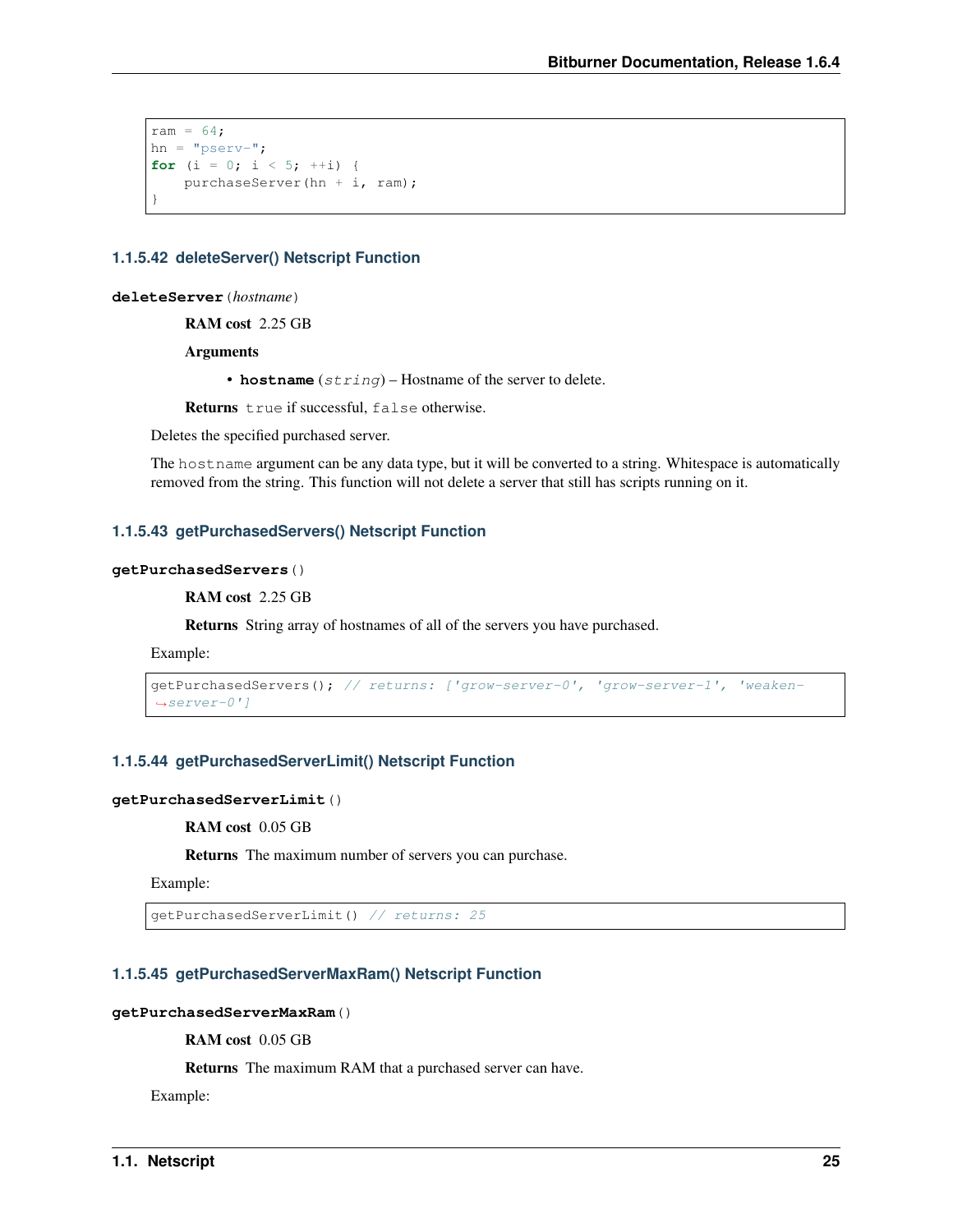```
getPurchasedServerMaxRam(); // returns: 1048576
```
#### <span id="page-35-0"></span>**1.1.5.46 scriptRunning() Netscript Function**

**scriptRunning**(*scriptname*, *hostname*)

RAM cost 1 GB

Arguments

- **scriptname** (string) Filename of script to check. case-sensitive.
- **hostname** (string) Hostname of target server.

Returns true if any script with that file name is running on that server.

This is different than the *[isRunning](#page-32-0)* function because it does not try to identify a specific instance of a running script by its arguments.

Examples:

The example below will return true if there is any script named foo.script running on the foodnstuff server, and false otherwise:

scriptRunning("foo.script", "foodnstuff");

The example below will return true if there is any script named foo.script running on the current server, and false otherwise:

scriptRunning("foo.script", getHostname());

#### <span id="page-35-1"></span>**1.1.5.47 scriptKill() Netscript Function**

**scriptKill**(*scriptname*, *hostname*)

RAM cost 1 GB

Arguments

- **scriptname** (string) Filename of script to kill. case-sensitive.
- **hostname** (string) Hostname of target server.

Returns true if any scripts were killed.

Kills all scripts with the specified filename on the target server specified by hostname, regardless of arguments.

Example:

scriptKill("demo.script", "home"); // returns: true

#### <span id="page-35-2"></span>**1.1.5.48 getScriptRam() Netscript Function**

```
getScriptRam(filename[, hostname ])
```
RAM cost 0.1 GB

Arguments

• **filename** (string) – Filename of script.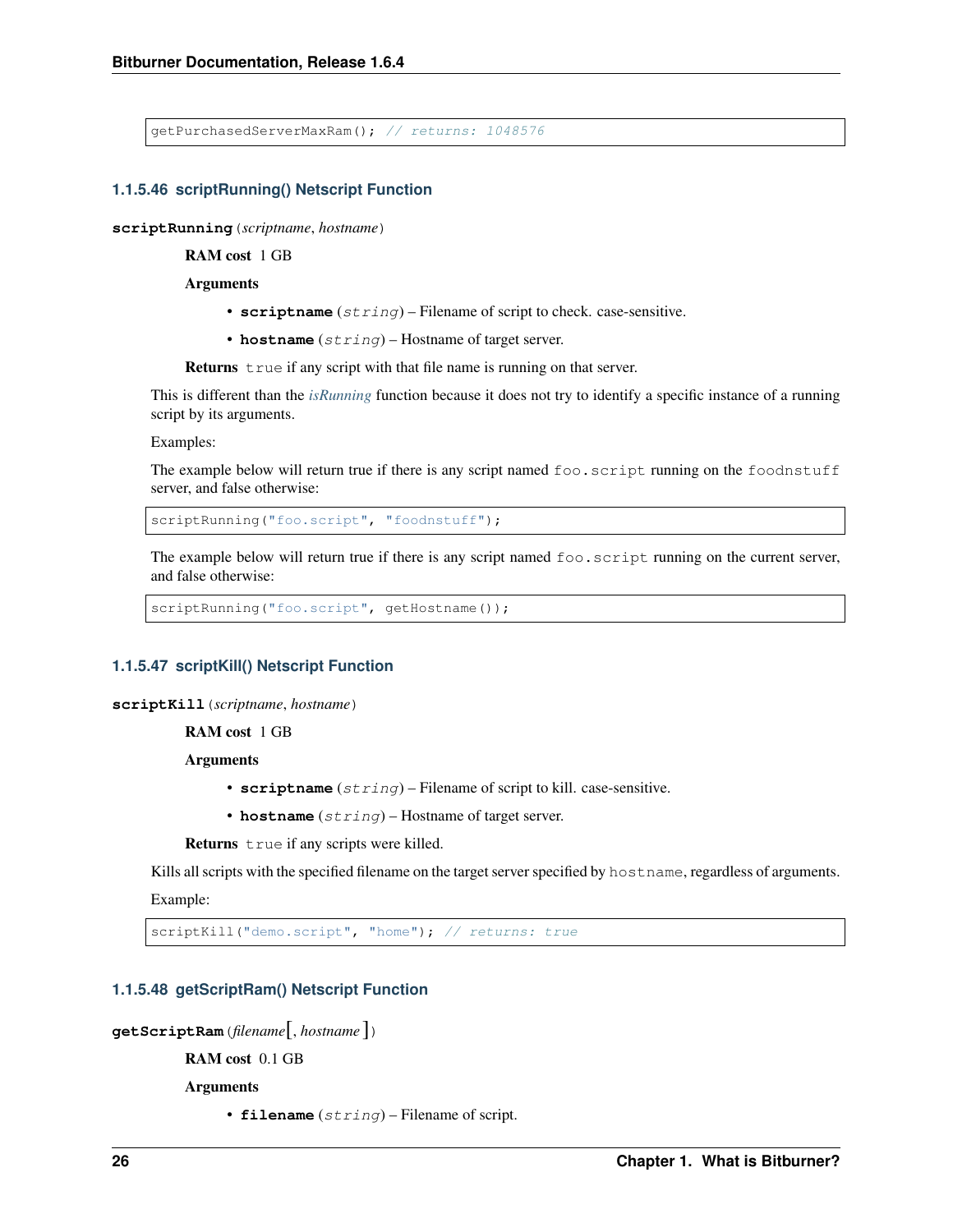• **hostname**  $(string)$  – Hostname of target server the script is located on. Default to the server this script is running on.

Returns Amount of RAM required to run the script, 0 if it does not exist.

Example:

```
getScriptRam("grow.script"); // returns: 1.75
```
# **1.1.6 Netscript Advanced Functions**

These Netscript functions become relevant later on in the game. They are put on a separate page because they contain spoilers for the game.

Warning: This page contains spoilers for the game

# **1.1.6.1 autocomplete() Netscript Function**

Warning: This feature is not officially supported yet and the API might change. It is also only supported in ns2

**autocomplete**(*data*, *args*)

RAM cost 0 GB

Arguments

- $\bullet$  **data** (*Ob*  $ject$ ) general data about the game you might want to autocomplete.
- **args** (string[]) current arguments. Minus *run script.js*

data is an object with the following properties:

```
{
   servers: list of all servers in the game.
   txts: list of all text files on the current server.
   scripts: list of all scripts on the current server.
   flags: the same flags function as passed with ns. Calling this function
˓→adds all the flags as autocomplete arguments
}
```
This function is special as it must be declared as a top level function like *main*.

Example:

```
export function autocomplete(data, args) {
   return [...data.servers]; // This script autocompletes the list of servers.
    return [...data.servers, ...data.scripts]; // Autocomplete servers and scripts
    return ["low", "medium", "high"]; // Autocomplete 3 specific strings.
}
```
Terminal: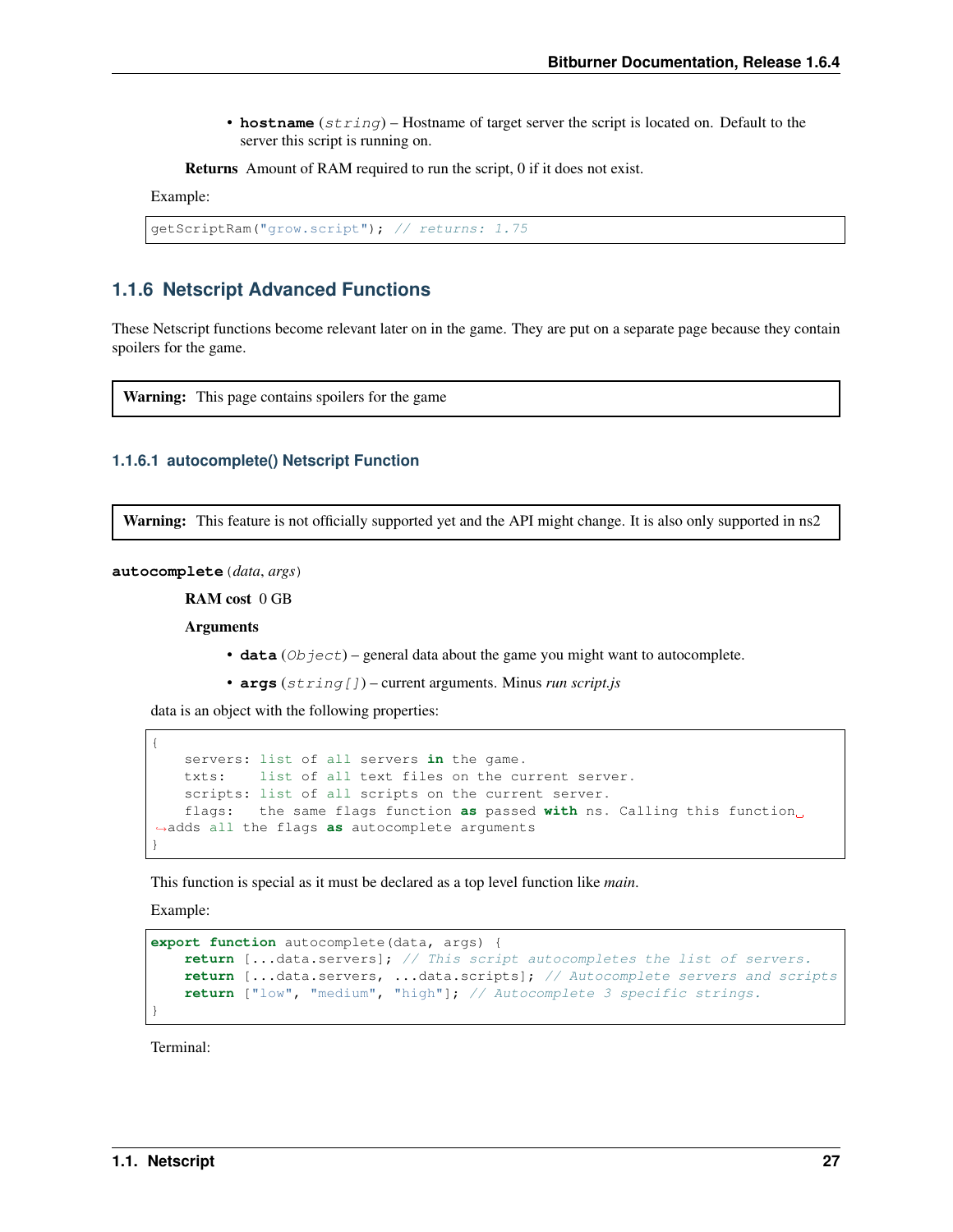```
$ run demo.js mega\t
// results in
$ run demo.js megacorp
```
# **1.1.6.2 Injecting HTML in the game**

Bitburner uses React and Material-UI to render everything. Modifying the UI is possible but not officially supported.

To automatically enter commands in the terminal (only works if looking at the terminal):

```
// Acquire a reference to the terminal text field
const terminalInput = document.getElementById("terminal-input");
// Set the value to the command you want to run.
terminalInput.value="home;connect n00dles;home;connect n00dles;home;";
// Get a reference to the React event handler.
const handler = Object.keys(terminalInput)[1];
// Perform an onChange event to set some internal values.
terminalInput[handler].onChange({target:terminalInput});
// Simulate an enter press
terminalInput[handler].onKeyDown({key:'Enter',preventDefault:()=>null});
```
To add lines to the terminal (only works if looking at the terminal):

```
// Acquire a reference to the terminal list of lines.
const list = document.getElementById("generic-react-container").querySelector("ul");
// Inject some HTML.
list.insertAdjacentHTML('beforeend',`<li><p color=lime>whatever custom html</p></li>`)
```
# **1.1.7 Netscript Hacknet Node API**

Warning: Not all functions in the Hacknet Node API are immediately available. For this reason, the documentation for this API may contains spoilers for the game.

Netscript provides the following API for accessing and upgrading your Hacknet Nodes through scripts.

Note that none of these functions will write to the script's logs. If you want to see what your script is doing you will have to print to the logs yourself.

#### Hacknet Node API functions must be accessed through the hacknet namespace

In Netscript 1.0:

```
hacknet.purchaseNode();
hacknet.getNodeStats(3).level;
```
#### In *[NS2](#page-14-0)*:

```
ns.hacknet.purchaseNode();
ns.hacknet.getNodeStats(3).level;
```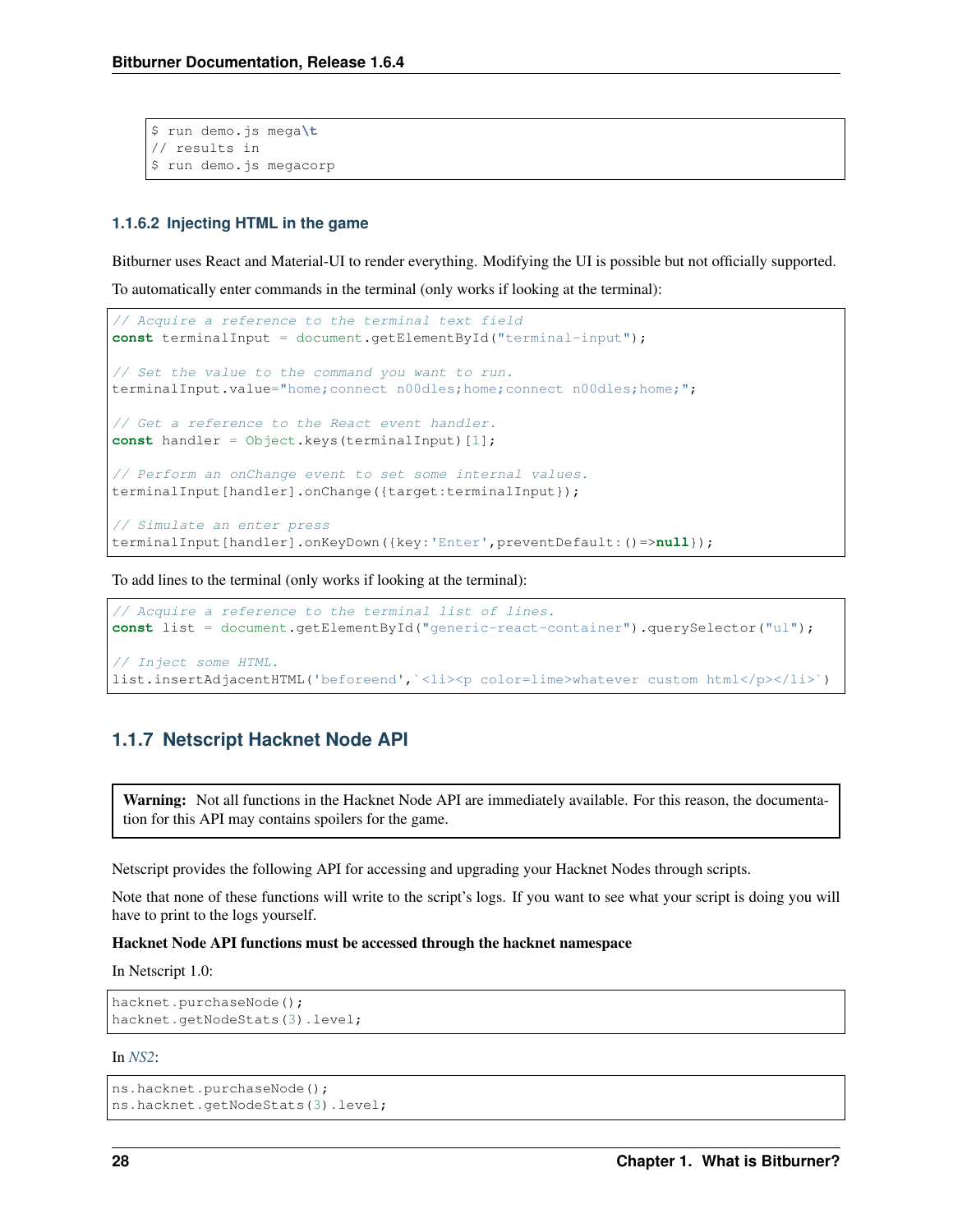### **1.1.7.1 numNodes() Netscript Function**

**numNodes**()

RAM cost 0 GB

Returns Number of Hacknet Nodes you own.

#### **1.1.7.2 purchaseNode() Netscript Function**

#### **purchaseNode**()

RAM cost 0 GB

Returns Index of the newly purchased node. -1 on failure.

Purchases a new Hacknet Node. This index is equivalent to the number at the end of the Hacknet Node's name (e.g The Hacknet Node named 'hacknet-node-4' will have an index of 4).

### **1.1.7.3 getPurchaseNodeCost() Netscript Function**

#### **getPurchaseNodeCost**()

RAM cost 0 GB

Returns Cost of purchasing a new Hacknet Node.

## **1.1.7.4 getNodeStats() Netscript Function**

Warning: This page contains spoilers for the game

#### **getNodeStats**(*i*)

RAM cost 0 GB

#### **Arguments**

• **i** (number) – Index of Hacknet Node. *[See here for details](#page-40-0)*

Returns Object containing a variety of stats about the specified Hacknet Node

```
{
   name: Node's name ("hacknet-node-5"),
   level: Node's level,
   ram: Node's RAM,
   cores: Node's number of cores,
   cache: Cache level. Only applicable for Hacknet Servers
                  Hash Capacity provided by this Node. Only applicable for.
hashCapacity:<br>→Hacknet Servers
   production: Node's production per second
   timeOnline: Number of seconds since Node has been purchased,
   totalProduction: Total amount that the Node has produced
}
```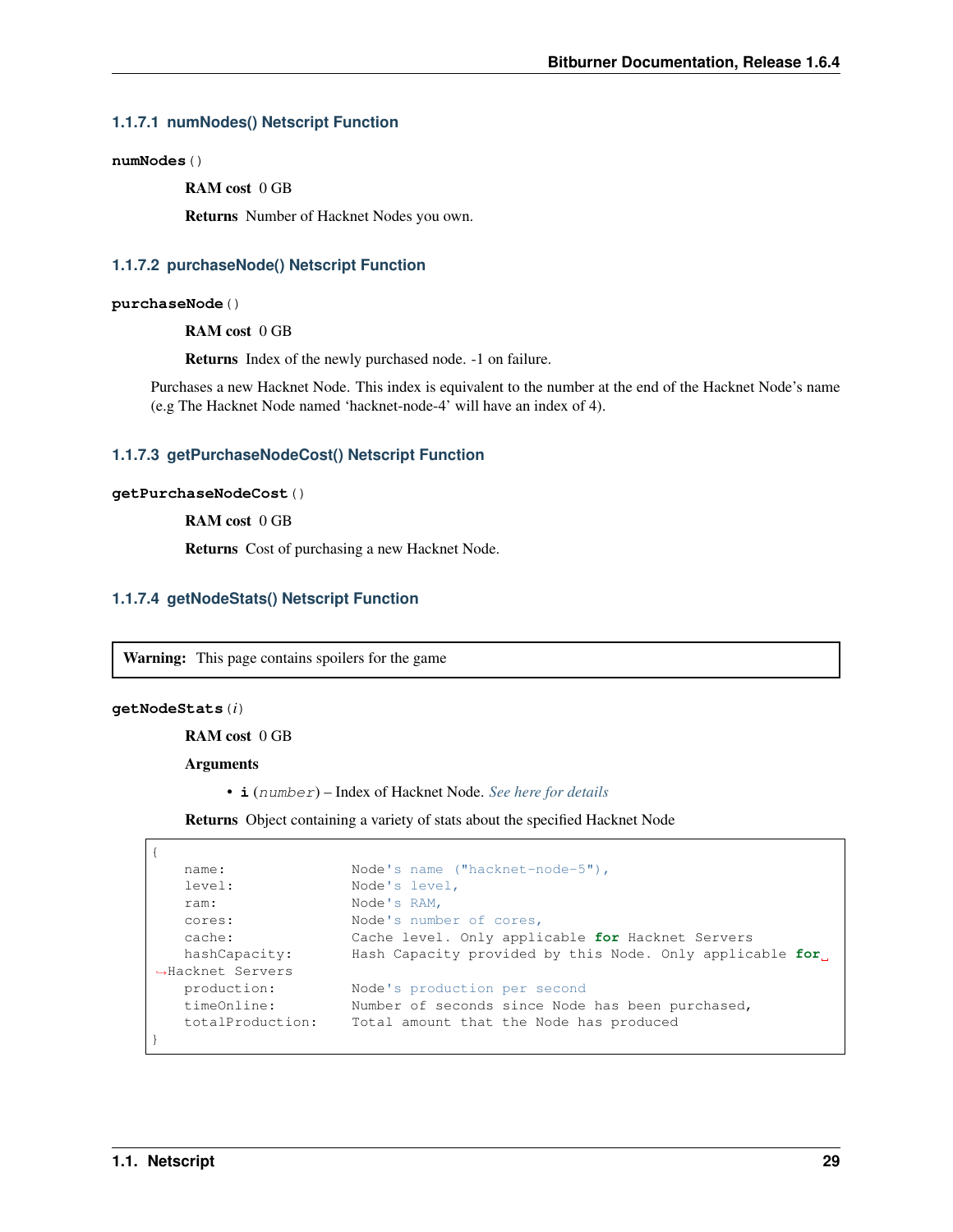Note: Note that for Hacknet Nodes, production refers to the amount of money the node generates. For Hacknet Servers (the upgraded version of Hacknet Nodes), production refers to the amount of hashes the node generates.

# **1.1.7.5 upgradeLevel() Netscript Function**

#### **upgradeLevel**(*i*, *n*)

RAM cost 0 GB

#### Arguments

- **i** (number) Index of Hacknet Node. *[See here for details](#page-40-0)*
- **n** (number) Number of levels to purchase. Must be positive. Rounded to nearest integer

Returns true if the upgrade was successful.

Tries to upgrade the level of the specified Hacknet Node by *n*.

### **1.1.7.6 upgradeRam() Netscript Function**

#### **upgradeRam**(*i*, *n*)

RAM cost 0 GB

#### **Arguments**

- **i** (number) Index of Hacknet Node. *[See here for details](#page-40-0)*
- **n** (number) Number of times to upgrade RAM. Must be positive. Rounded to nearest integer.

Returns true if the upgrade was successful.

Tries to upgrade the specified Hacknet Node's RAM n times. Note that each upgrade doubles the Node's RAM. So this is equivalent to multiplying the Node's RAM by  $2<sup>n</sup>$ .

# **1.1.7.7 upgradeCore() Netscript Function**

#### **upgradeCore**(*i*, *n*)

RAM cost 0 GB

#### Arguments

- **i** (number) Index of Hacknet Node. *[See here for details](#page-40-0)*
- **n** (number) Number of cores to purchase. Must be positive. Rounded to nearest integer

Returns true if the upgrade was successful.

Tries to purchase n cores for the specified Hacknet Node.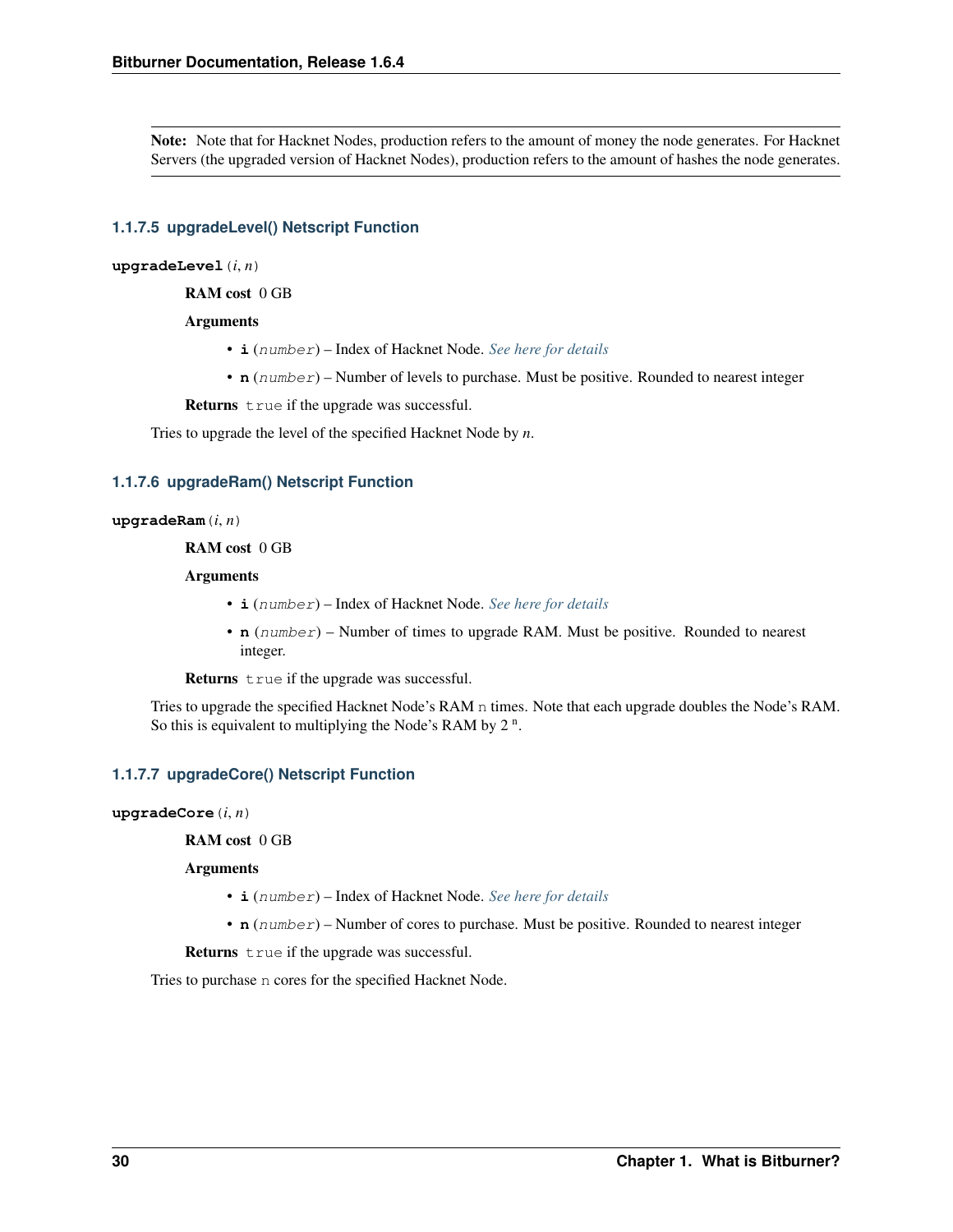# **1.1.7.8 getLevelUpgradeCost() Netscript Function**

**getLevelUpgradeCost**(*i*, *n*)

RAM cost 0 GB

#### Arguments

- **i** (number) Index of Hacknet Node. *[See here for details](#page-40-0)*
- **n** (number) Number of levels to upgrade. Must be positive. Rounded to nearest integer

Returns Cost of upgrading the specified Hacknet Node by n levels.

If an invalid value for n is provided, then this function returns 0. If the specified Hacknet Node is already at max level, then Infinity is returned.

# **1.1.7.9 getRamUpgradeCost() Netscript Function**

#### **getRamUpgradeCost**(*i*, *n*)

# RAM cost 0 GB

#### Arguments

- **i** (number) Index of Hacknet Node. *[See here for details](#page-40-0)*
- **n** (number) Number of times to upgrade RAM. Must be positive. Rounded to nearest integer.

Returns Cost of upgrading the RAM of the specified Hacknet Node n times.

If an invalid value for n is provided, then this function returns 0. If the specified Hacknet Node is already at max RAM, then Infinity is returned.

# **1.1.7.10 getCoreUpgradeCost() Netscript Function**

#### **getCoreUpgradeCost**(*i*, *n*)

RAM cost 0 GB

#### **Arguments**

- **i** (number) Index of Hacknet Node. *[See here for details](#page-40-0)*
- **n** (number) Number of times to upgrade cores. Must be positive. Rounded to nearest integer

Returns Cost of upgrading the number of cores of the specified Hacknet Node by n.

If an invalid value for n is provided, then this function returns 0. If the specified Hacknet Node is already at the max number of cores, then Infinity is returned.

# <span id="page-40-0"></span>**1.1.7.11 Referencing a Hacknet Node**

Most of the functions in the Hacknet Node API perform an operation on a single Node. Therefore, a numeric index is used to identify and specify which Hacknet Node a function should act on. This index number corresponds to the number at the end of the name of the Hacknet Node. For example, the first Hacknet Node you purchase will have the name "hacknet-node-0" and is referenced using index 0. The fifth Hacknet Node you purchase will have the name "hacknet-node-4" and is referenced using index 4.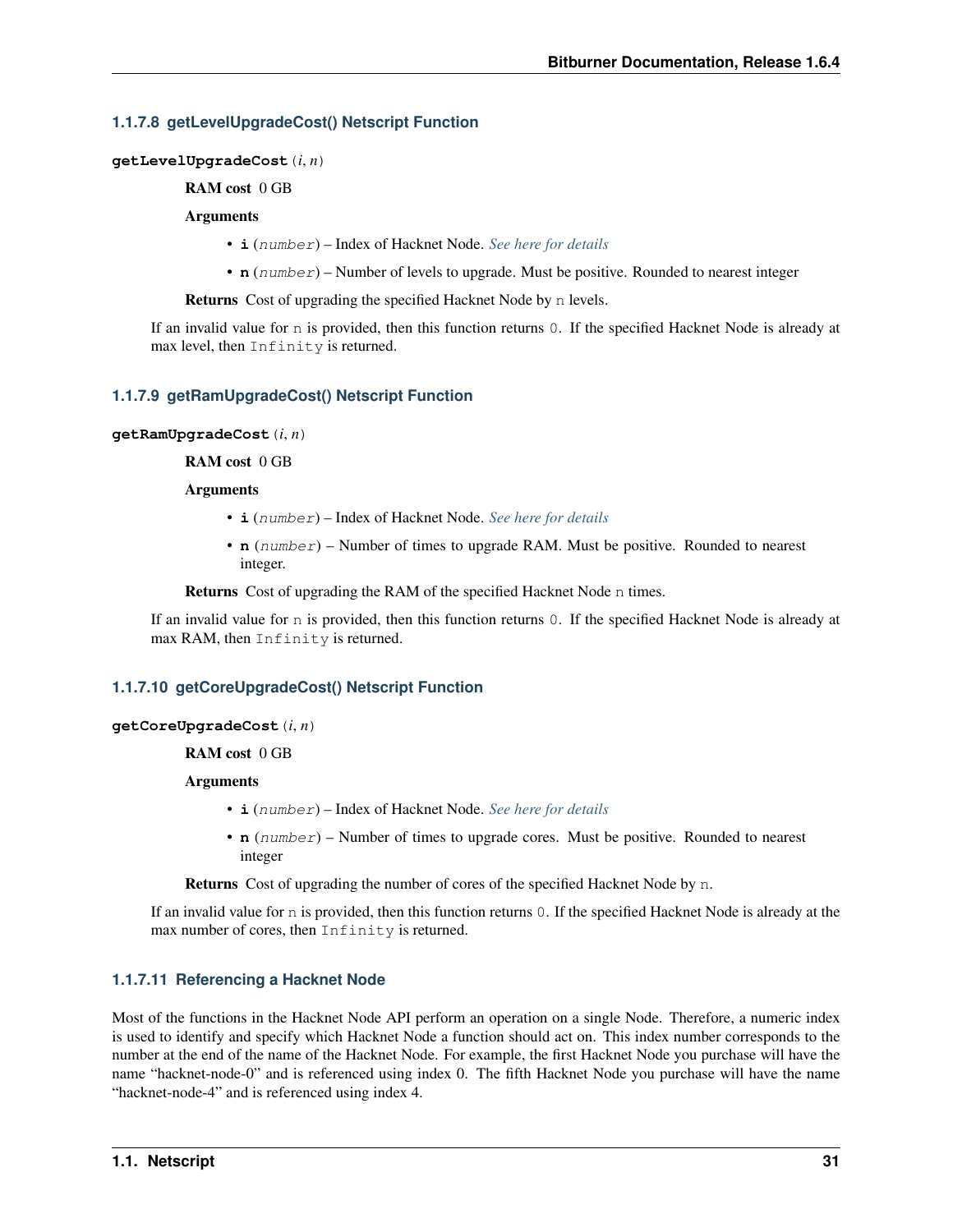# **1.1.7.12 RAM Cost**

Accessing the *hacknet* namespace incurs a one time cost of 4 GB of RAM. In other words, using multiple Hacknet Node API functions in a script will not cost more than 4 GB of RAM.

### **1.1.7.13 Utilities**

The following functions are not officially part of the Hacknet Node API, but they can be useful when writing Hacknet Node-related scripts. Since they are not part of the API, they do not need to be accessed using the *hacknet* namespace.

```
• getHacknetMultipliers()
```
#### **1.1.7.14 Example(s)**

The following is an example of one way a script can be used to automate the purchasing and upgrading of Hacknet Nodes.

This script attempts to purchase Hacknet Nodes until the player has a total of 8. Then it gradually upgrades those Node's to a minimum of level 80, 16 GB RAM, and 8 cores

```
function myMoney() {
    return getServerMoneyAvailable("home");
}
disableLog("getServerMoneyAvailable");
disableLog("sleep");
var cnt = 8;
while(hacknet.numNodes() < cnt) {
   res = hacknet.purchaseNode();
    print("Purchased hacknet Node with index " + res);
};
for (var i = 0; i < cnt; i++) {
    while (hacknet.getNodeStats(i).level <= 80) {
        var cost = hacknet.getLevelUpgradeCost(i, 10);
        while (myMoney() < cost) {
            print ("Need $" + cost + ". Have $" + myMoney();
            sleep(3000);
        }
        res = hacknet.upgradeLevel(i, 10);
    };
};
print ("All nodes upgraded to level 80");
for (var i = 0; i < cnt; i++) {
    while (hacknet.getNodeStats(i).ram < 16) {
        var cost = hacknet.getRamUpgradeCost(i, 2);
        while (myMoney() < cost) {
            print("Need $" + cost + ". Have $" + myMoney();
            sleep(3000);
        }
        res = hacknet.upgradeRam(i, 2);
    };
```
(continues on next page)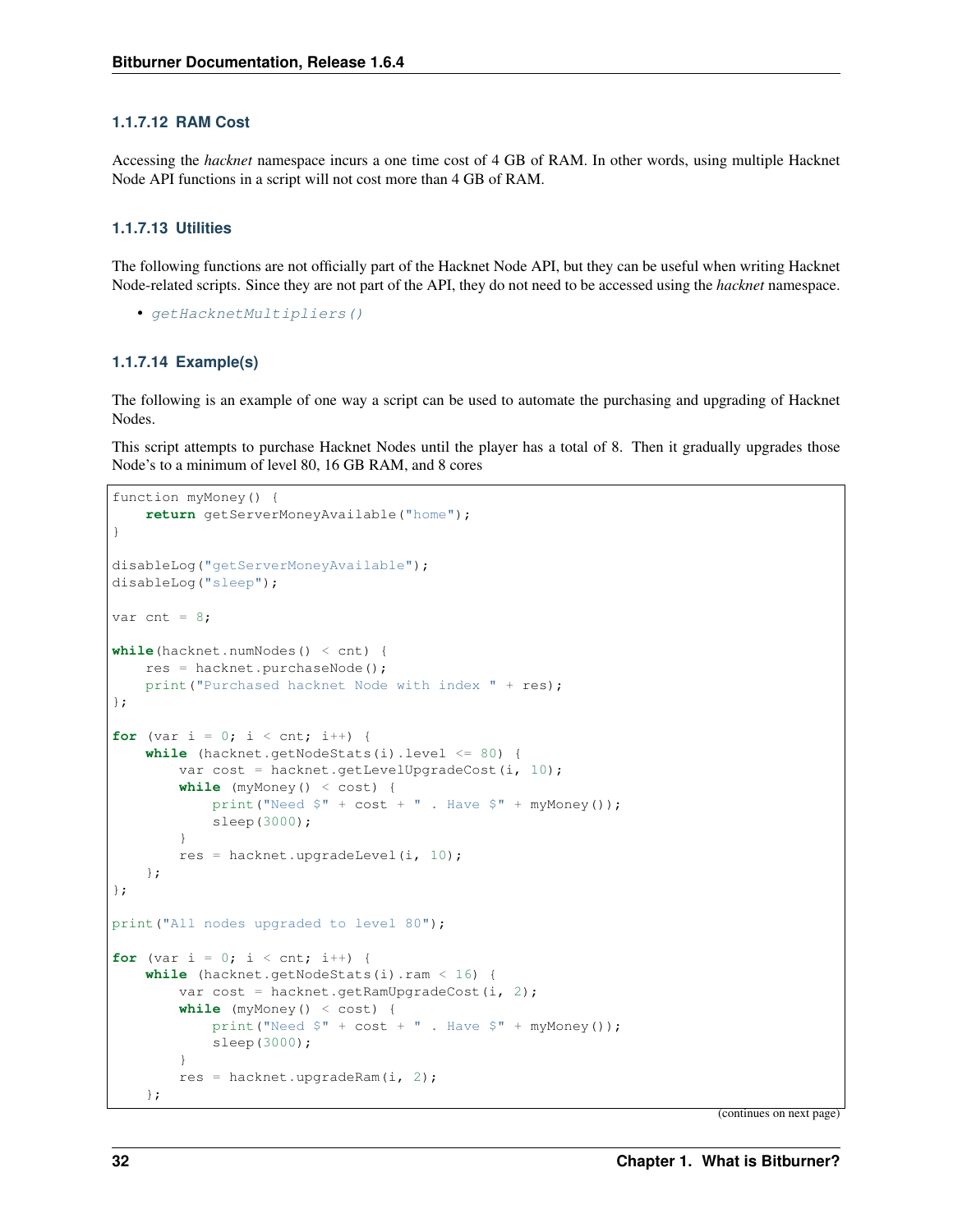(continued from previous page)

```
};
print ("All nodes upgraded to 16GB RAM");
for (var i = 0; i < cnt; i+1) {
    while (hacknet.getNodeStats(i).cores < 8) {
        var cost = hacknet.getCoreUpgradeCost(i, 1);
        while (myMoney() < cost) {
           print("Need $" + cost + ". Have $" + myMoney();
            sleep(3000);
        }
        res = hacknet.upgradeCore(i, 1);
    };
};
print ("All nodes upgraded to 8 cores");
```
# **1.1.8 Netscript Miscellaneous**

# **1.1.8.1 Netscript Ports**

Netscript Ports are endpoints that can be used to communicate between scripts. A port is implemented as a sort of serialized queue, where you can only write and read one element at a time from the port. When you read data from a port, the element that is read is removed from the port.

The read(), write(), tryWrite(), clear(), and peek() Netscript functions can be used to interact with ports.

Right now, there are only 20 ports for Netscript, denoted by the number 1 through 20. When using the functions above, the ports are specified by passing the number as the first argument.

IMPORTANT: The data inside ports are not saved! This means if you close and re-open the game, or reload the page then you will lose all of the data in the ports!

#### Example Usage

Here's a brief example of how ports work. For the sake of simplicity we'll only deal with port 1.

Let's assume Port 1 starts out empty (no data inside). We'll represent the port as such:

[]

Now assume we ran the following simple script:

```
for (i = 0; i < 10; ++i) {
    writePort(1, i); //Writes the value of i to port 1
}
```
After this script executes, our script will contain every number from 0 through 9, as so:

 $[0, 1, 2, 3, 4, 5, 6, 7, 8, 9]$ 

Then, assume we run the following script:

```
for (i = 0; i < 3; ++i) {
   print(readPort(1)); //Reads a value from port 1 and then prints it
}
```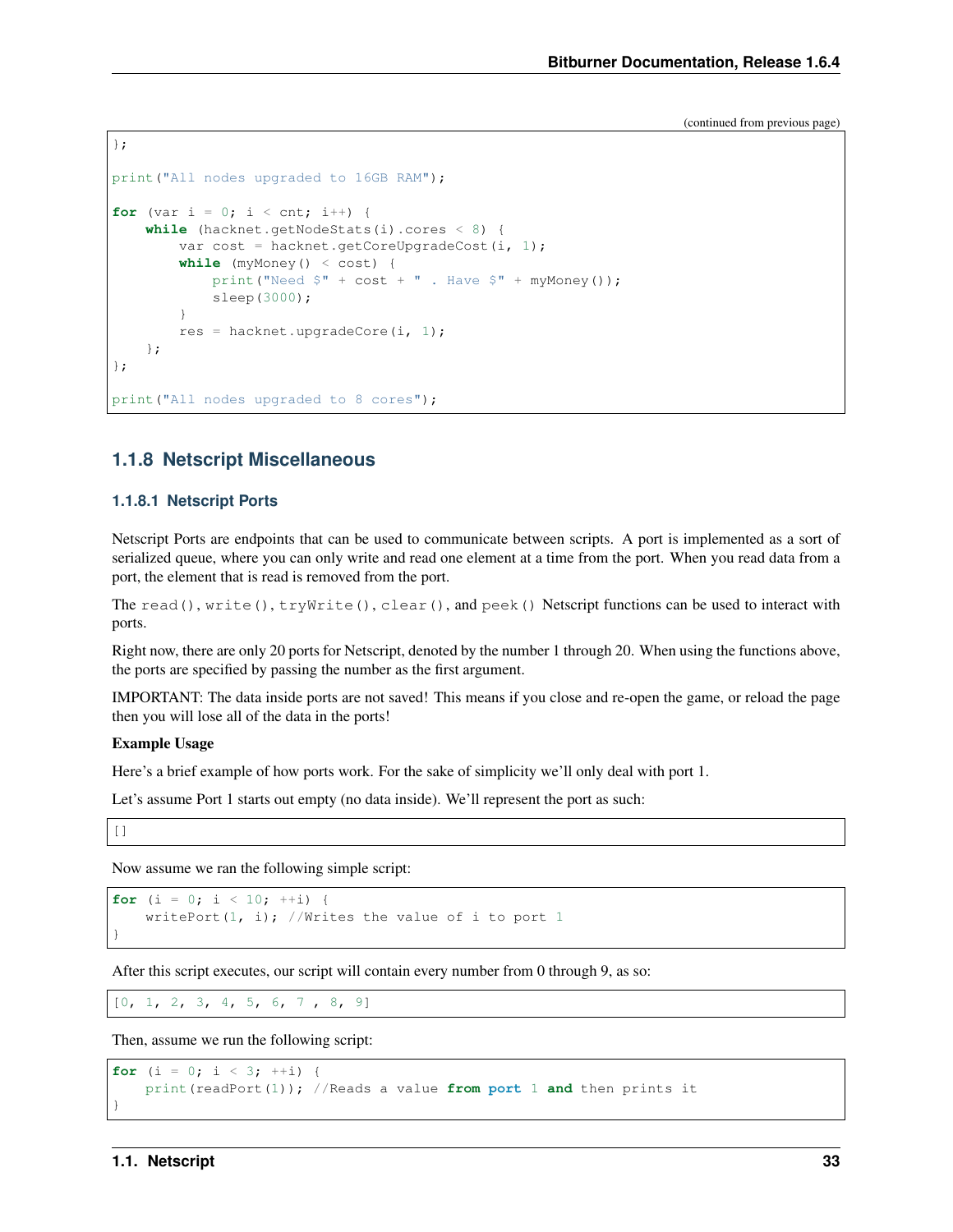This script above will read the first three values from port 1 and then print them to the script's log. The log will end up looking like:

 $\overline{0}$ 1 2

And the data in port 1 will look like:

```
[3, 4, 5, 6, 7, 8, 9]
```
Warning: In *[NS2](#page-14-0)*, do not trying writing base [Promises](https://developer.mozilla.org/en-US/docs/Web/JavaScript/Reference/Global_Objects/Promise) to a port.

#### Port Handles

WARNING: Port Handles only work in *[NS2](#page-14-0)*. They do not work in *[Netscript 1.0](#page-13-0)*

The getPortHandle() Netscript function can be used to get a handle to a Netscript Port. This handle allows you to access several new port-related functions. The functions are:

NetscriptPort.**writePort**(*data*)

### **Arguments**

• **data** – Data to write to the port

Returns If the port is full, the item that is removed from the port is returned. Otherwise, null is returned.

Writes *data* to the port. Works the same as the Netscript function *write*.

NetscriptPort.**tryWritePort**(*data*)

#### Arguments

• **data** – Data to try to write to the port

Returns True if the data is successfully written to the port, and false otherwise.

Attempts to write *data* to the Netscript port. If the port is full, the data will not be written. Otherwise, the data will be written normally.

NetscriptPort.**full**()

Returns True if the Netscript Port is full, and false otherwise

```
NetscriptPort.empty()
```
Returns True if the Netscript Port is empty, and false otherwise

```
NetscriptPort.clear()
```
Clears all data from the port. Works the same as the Netscript function *clear*

Port Handle Example:

```
port = getPortHandle(5);
back = port.data.pop(); //Get and remove last element in port
//Wait for port data before reading
while(port.empty()) {
    sleep(10000);
}
```
(continues on next page)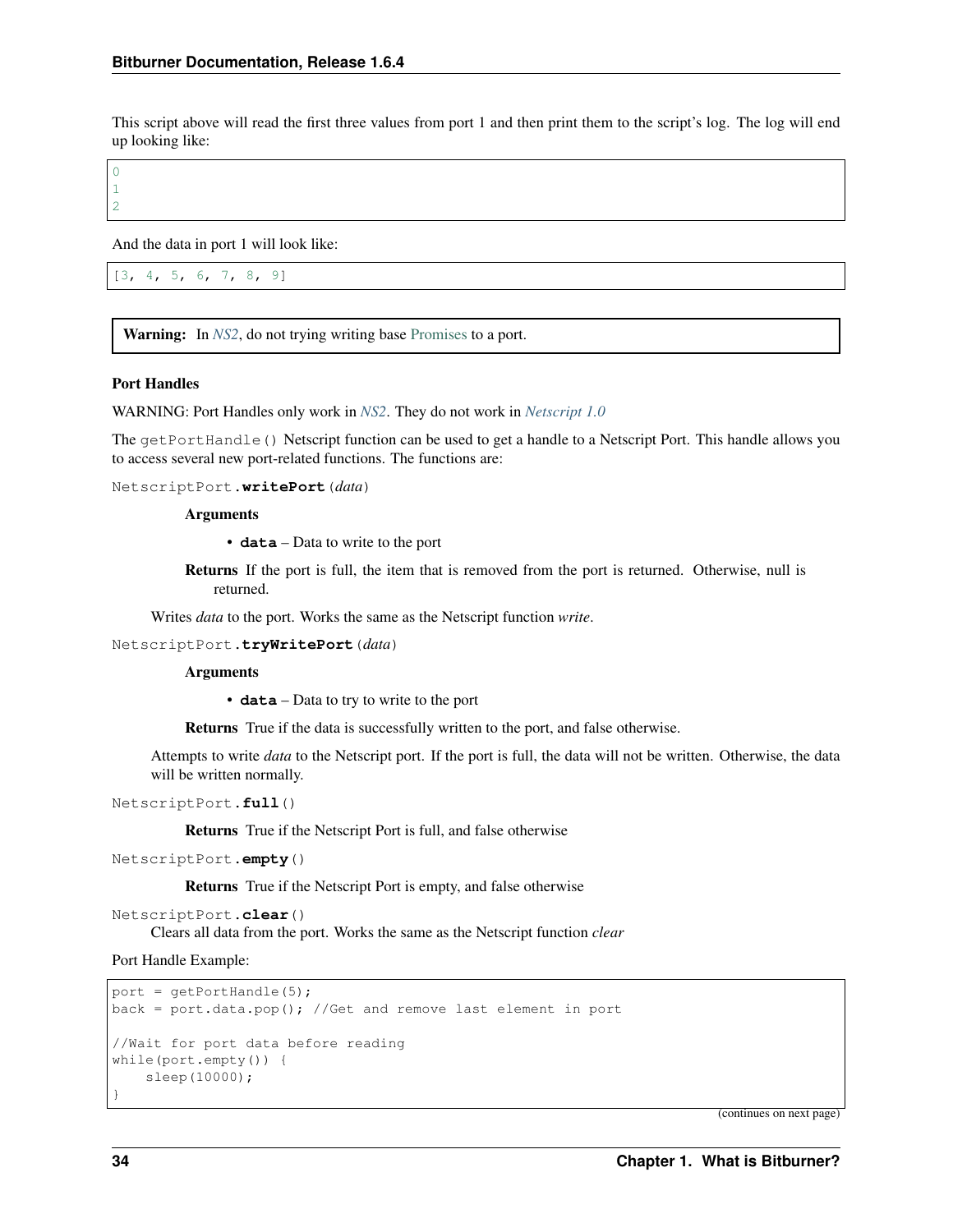(continued from previous page)

```
res = port.read();
//Wait for there to be room in a port before writing
while (!port.tryWrite(5)) {
   sleep(5000);
}
//Successfully wrote to port!
```
## **1.1.8.2 Comments**

Netscript supports comments using the same syntax as [Javascript comments.](https://www.w3schools.com/js/js_comments.asp) Comments are not evaluated as code, and can be used to document and/or explain code:

```
//This is a comment and will not get executed even though its in the code
/* Multi
* line
* comment */
print ("This code will actually get executed");
```
## **1.1.8.3 Importing Functions**

In Netscript you can import functions that are declared in other scripts. The script will incur the RAM usage of all imported functions. There are two ways of doing this:

```
import * as namespace from "script filename"; //Import all functions from script
import {fn1, fn2, ...} from "script filename"; //Import specific functions from script
```
Suppose you have a library script called *testlibrary.script*:

```
function foo1(args) {
    //function definition...
}
function foo2(args) {
    //function definition...
}
function foo3(args) {
    //function definition...
}
function foo4(args) {
    //function definition...
}
```
Then, if you wanted to use these functions in another script, you can import them like so:

```
import * as testlib from "testlibrary.script";
values = [1, 2, 3];
//The imported functions must be specified using the namespace
```
(continues on next page)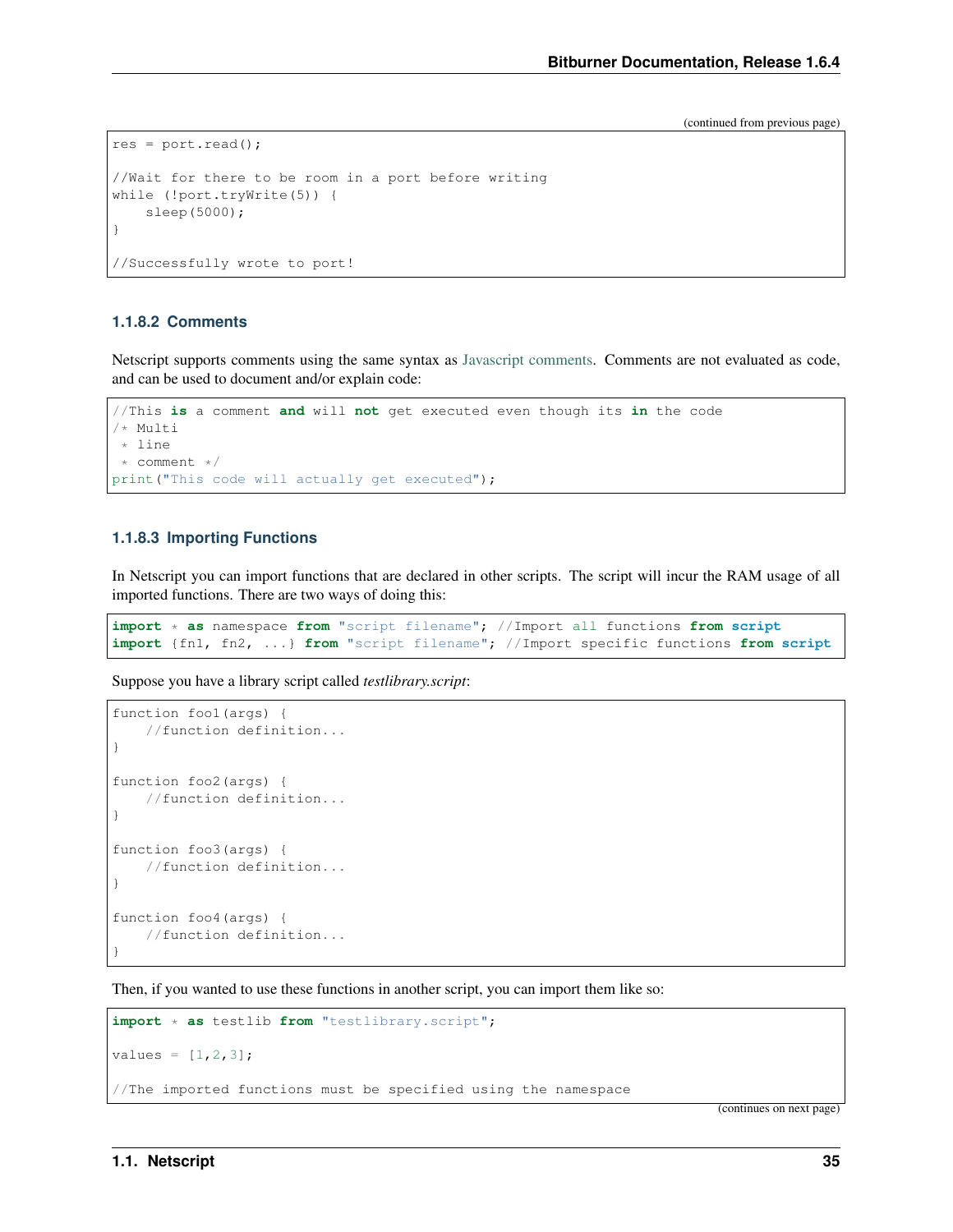(continued from previous page)

```
someVal1 = testlib.foo3(values);
someVal2 = testlib.foo1(values);
if (someVal1 > someVal2) {
    //...
} else {
    //...
}
```
If you only wanted to import certain functions, you can do so without needing to specify a namespace for the import:

```
import {foo1, foo3} from "testlibrary.script"; //Saves RAM since not all functions
˓→are imported!
values = [1, 2, 3];
//No namespace needed
someVal1 = foo3(values);
someVal2 = foo1(values);
if (someVal1 > someVal2) {
    //...
} else {
    //...
}
```
Warning: For those who are experienced with JavaScript, note that the *export* keyword should NOT be used in *[Netscript 1.0](#page-13-0)*, as this will break the script. It can, however, be used in *[NS2](#page-14-0)* (but it's not required).

#### **1.1.8.4 Standard, Built-In JavaScript Objects**

Standard built-in JavaScript objects such as [Math,](https://developer.mozilla.org/en-US/docs/Web/JavaScript/Reference/Global_Objects/Math) [Date,](https://developer.mozilla.org/en-US/docs/Web/JavaScript/Reference/Global_Objects/Date) [Number,](https://developer.mozilla.org/en-US/docs/Web/JavaScript/Reference/Global_Objects/Number) and others are supported as expected based on which version of Netscript you use (i.e. *[Netscript 1.0](#page-13-0)* will support built-in objects that are defined in ES5, and *[NS2](#page-14-0)* will support whatever your browser supports).

# **1.2 Basic Gameplay**

This section documents Bitburner gameplay elements that are immediately available and/or accessible to the player.

# **1.2.1 Stats**

The player has several stats that can be increased in order to progress in the game.

## **1.2.1.1 Hacking**

Represents the player's ability to code and hack.

Affects:

- Time it takes to hack a server
- Time it takes to execute the grow() and weaken() Netscript function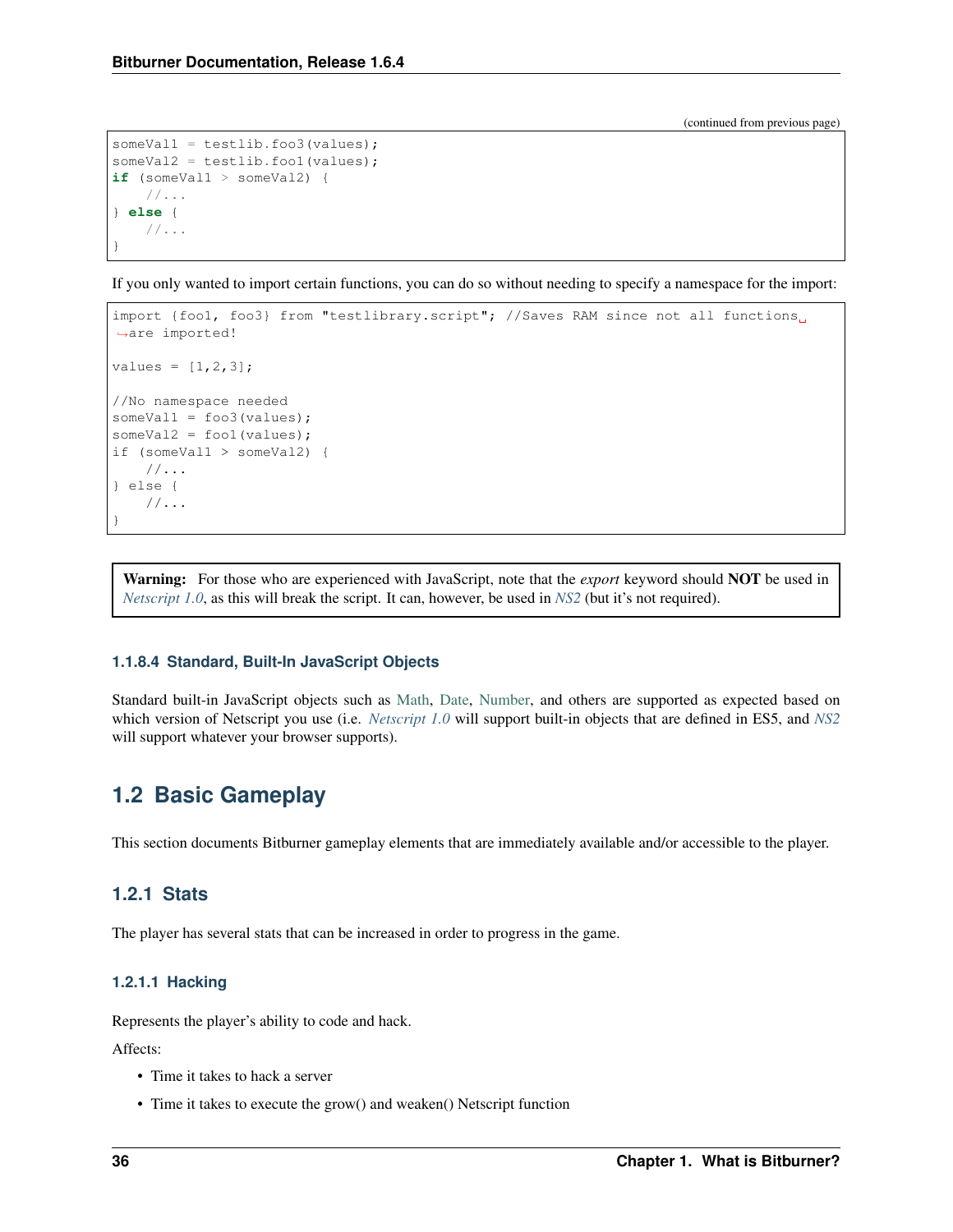- Chance to successfully hack a server
- Percent money stolen when hacking a server
- Success rate of certain crimes
- Time it takes to create a program
- Faction reputation gain when carrying out Hacking Contracts or Field Work
- Company reputation gain for certain jobs

Gain experience by:

- Manually hacking servers through Terminal
- Executing hack(), grow(), or weaken() through a script
- Committing certain crimes
- Carrying out Hacking Contracts or doing Field work for Factions
- Working certain jobs at a company
- Studying at a university

# **1.2.1.2 Strength**

Represents the player's physical offensive power

Affects:

- Success rate of certain crimes
- Faction reputation gain for Security and Field Work
- Company reputation gain for certain jobs

Gain experience by:

- Committing certain crimes
- Working out at a gym
- Doing Security/Field Work for a faction
- Working certain jobs at a company

# **1.2.1.3 Defense**

Represents the player's ability to withstand damage

Affects:

- Success rate of certain crimes
- The player's HP
- Faction reputation gain for Security and Field Work
- Company reputation gain for certain jobs

Gain experience by:

- Committing certain crimes
- Working out at a gym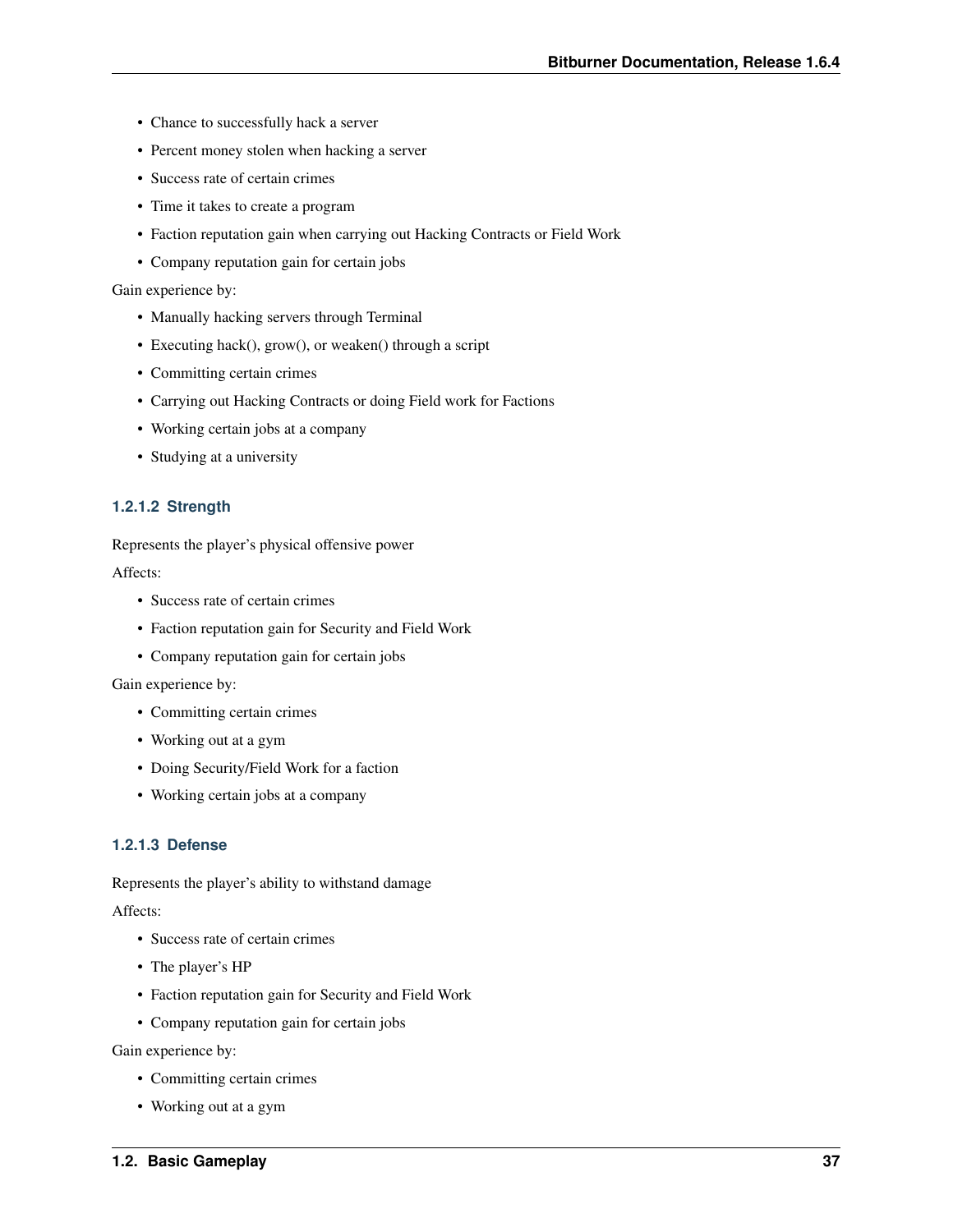- Doing Security/Field Work for a faction
- Working certain jobs at a company

# **1.2.1.4 Dexterity**

Represents the player's skill and adeptness in performing certain tasks

Affects:

- Success rate of certain crimes
- Faction reputation gain for Security and Field Work
- Company reputation gain for certain jobs

Gain experience by:

- Committing certain crimes
- Working out at a gym
- Doing Security/Field Work for a faction
- Working certain jobs at a company

# **1.2.1.5 Agility**

Represents the player's speed and ability to move

Affects:

- Success rate of certain crimes
- Faction reputation gain for Security and Field Work
- Company reputation gain for certain jobs

Gain experience by:

- Committing certain crimes
- Working out at a gym
- Doing Security/Field Work for a faction
- Working certain jobs at a company

# **1.2.1.6 Charisma**

Represents the player's social abilities

Affects:

- Success rate of certain crimes
- Faction reputation gain for Field Work
- Company reputation gain for most jobs

Gain experience by:

- Committing certain crimes
- Studying at a university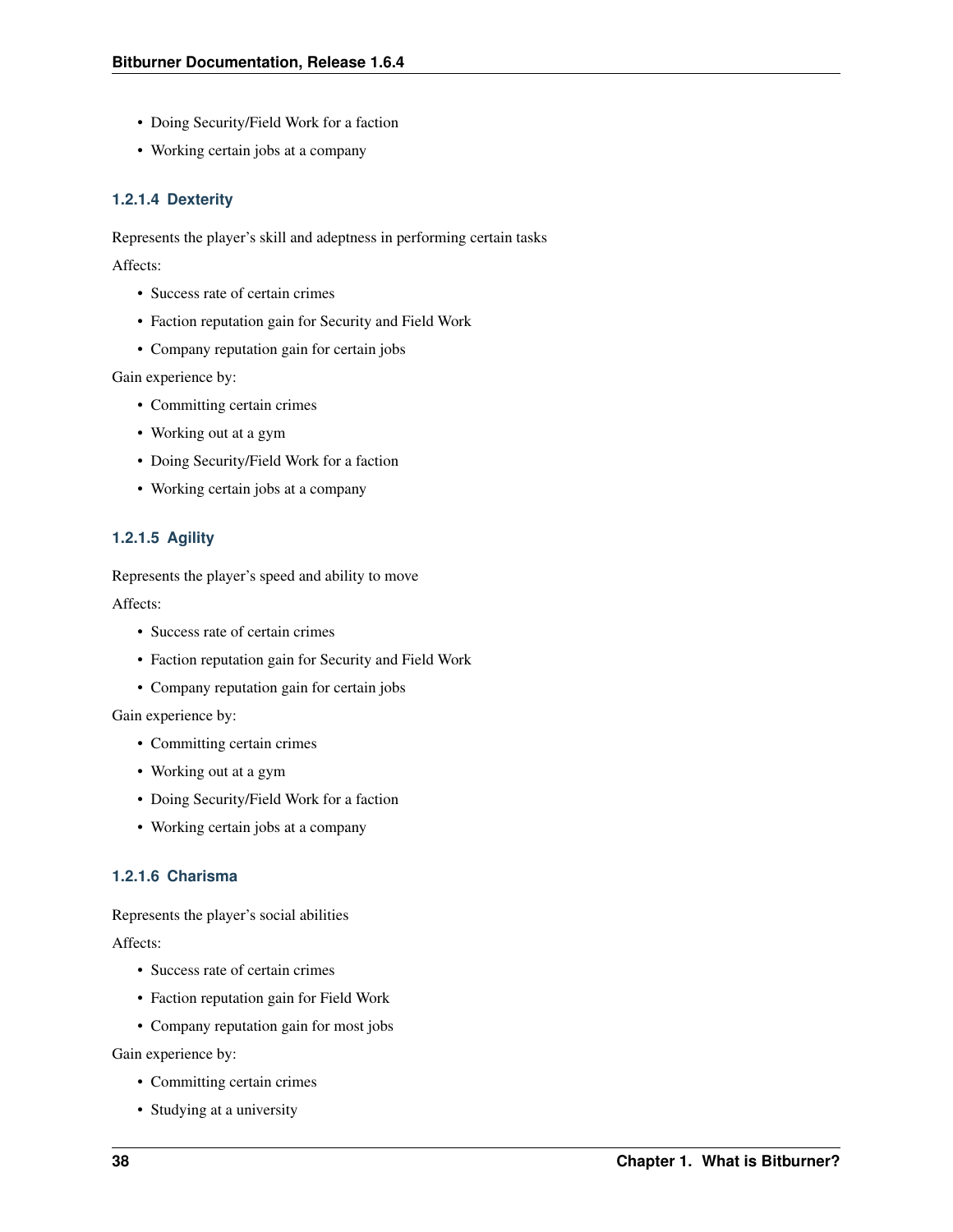- Working a relevant job at a company
- Doing Field work for a Faction

# <span id="page-48-1"></span>**1.2.2 Terminal**

The Terminal is a console emulator program that lets you interface with all of the Servers in the game. The Terminal can be accessed by clicking the 'Terminal' tab on the navigation menu on the left-hand side of the game (you may need to expand the 'Hacking' header in order to see the 'Terminal' tab). Alternatively, the *[keyboard shortcut](#page-86-0)* Alt + t can be used to open the Terminal.

# <span id="page-48-0"></span>**1.2.2.1 Filesystem (Directories)**

The Terminal contains a very basic filesystem that allows you to store and organize your files into different directories. Note that this is not a true filesystem implementation. Instead, it is done almost entirely using string manipulation. For this reason, many of the nice & useful features you'd find in a real filesystem do not exist.

Here are the Terminal commands you'll commonly use when dealing with the filesystem.

- *[ls](#page-53-0)*
- *[cd](#page-50-0)*
- *[mv](#page-54-0)*

# **1.2.2.1.1 Directories**

In order to create a directory, simply name a file using a full absolute Linux-style path:

/scripts/myScript.js

This will automatically create a "directory" called scripts. This will also work for subdirectories:

/scripts/hacking/helpers/myHelperScripts.script

Files in the root directory do not need to begin with a forward slash:

thisIsAFileInTheRootDirectory.txt

Note that there is no way to manually create or remove directories. The creation and deletion of directories is automatically handled as you name/rename/delete files.

# **1.2.2.1.2 Absolute vs Relative Paths**

Many Terminal commands accept absolute both absolute and relative paths for specifying a file.

An absolute path specifies the location of the file from the root directory (/). Any path that begins with the forward slash is an absolute path:

```
$ nano /scripts/myScript.js
$ cat /serverList.txt
```
A relative path specifies the location of the file relative to the current working directory. Any path that does not begin with a forward slash is a relative path. Note that the Linux-style dot symbols will work for relative paths: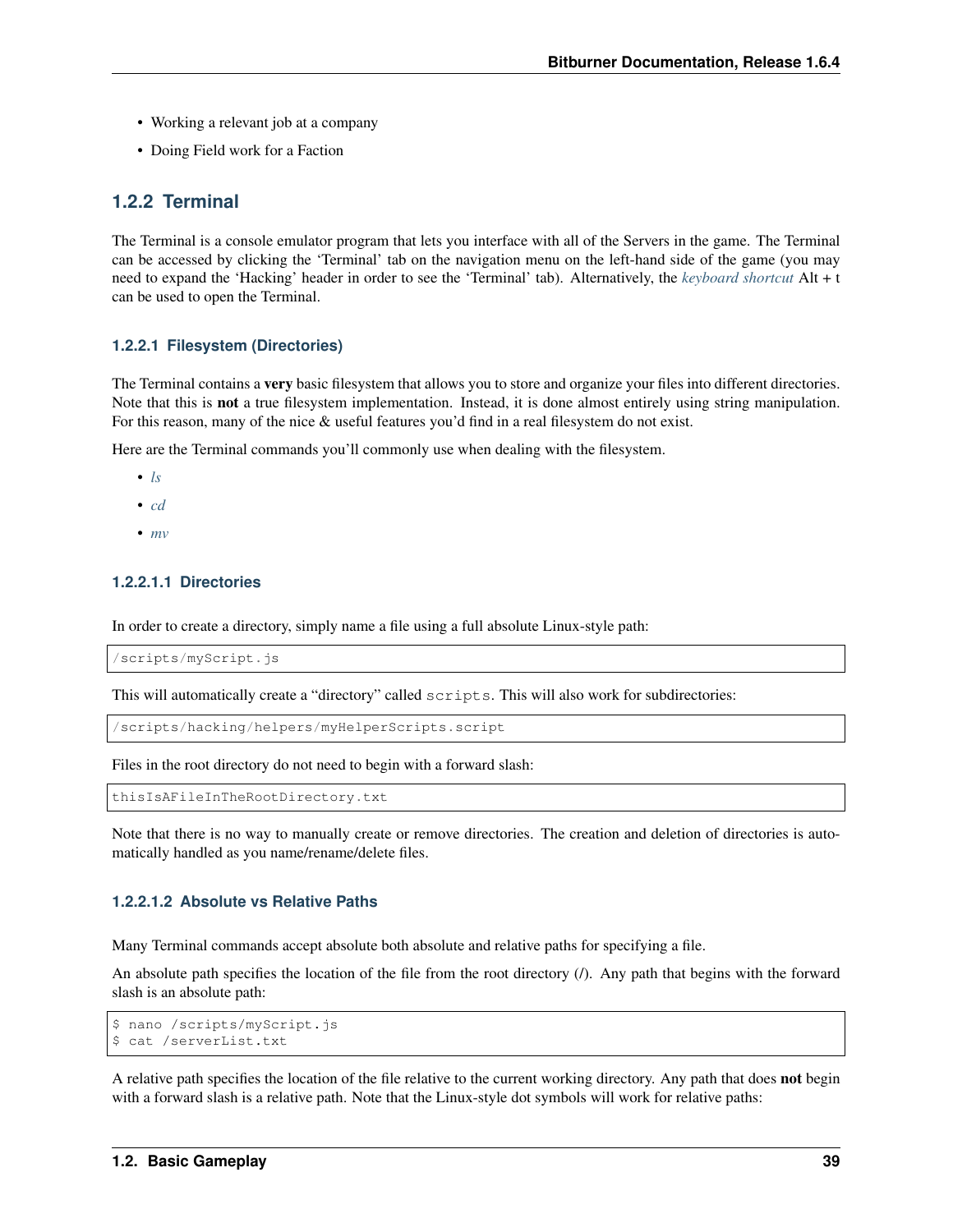```
. (a single dot) - represents the current directory
.. (two dots) - represents the parent directory
$ cd ..
$ nano ../scripts/myScript.js
$ nano ../../helper.js
```
# **1.2.2.1.3 Netscript**

Note that in order to reference a file, *[Netscript](#page-12-0)* functions require the full absolute file path. For example

```
run("/scripts/hacking/helpers.myHelperScripts.script");
rm("/logs/myHackingLogs.txt");
rm("thisIsAFileInTheRootDirectory.txt");
```
Note: A full file path must begin with a forward slash (*/*) if that file is not in the root directory.

# **1.2.2.1.4 Missing Features**

These features that are typically in Linux filesystems have not yet been added to the game:

- Tab autocompletion does not work with relative paths
- mv only accepts full filepaths for the destination argument. It does not accept directories

### **1.2.2.2 Commands**

#### **1.2.2.2.1 alias**

\$ alias [-g] [name="value"]

Create or display aliases. An alias enables a replacement of a word with another string. It can be used to abbreviate a commonly used command, or commonly used parts of a command. The NAME of an alias defines the word that will be replaced, while the VALUE defines what it will be replaced by. For example, you could create the alias 'nuke' for the Terminal command 'run NUKE.exe' using the following:

\$ alias nuke="run NUKE.exe"

Then, to run the NUKE.exe program you would just have to enter 'nuke' in Terminal rather than the full command. It is important to note that 'default' aliases will only be substituted for the first word of a Terminal command. For example, if the following alias was set:

```
$ alias worm="HTTPWorm.exe"
```
and then you tried to run the following terminal command:

\$ run worm

This would fail because the worm alias is not the first word of a Terminal command. To allow an alias to be substituted anywhere in a Terminal command, rather than just the first word, you must set it to be a global alias using the -g flag: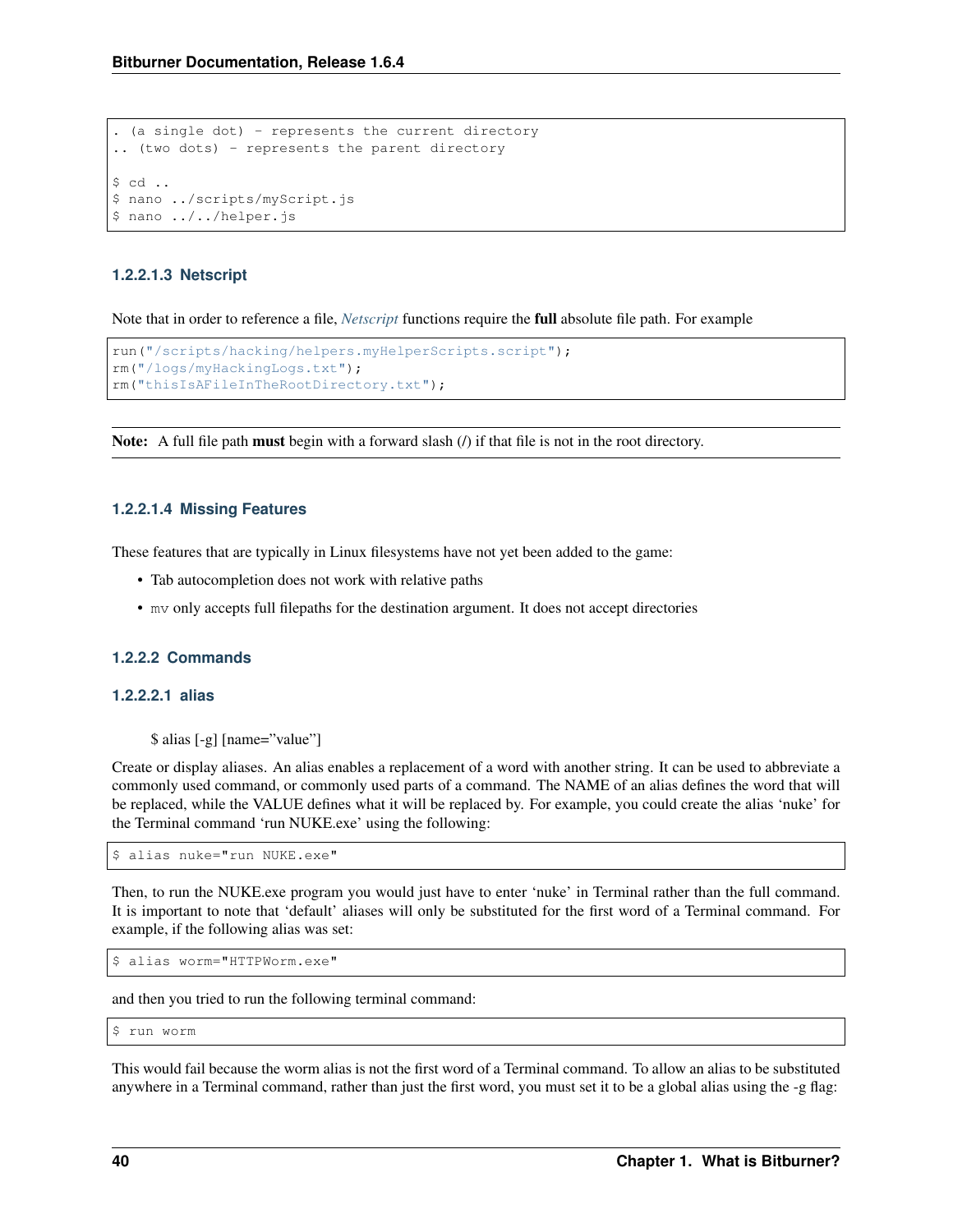\$ alias -g worm="HTTPWorm.exe"

Now, the 'worm' alias will be substituted anytime it shows up as an individual word in a Terminal command.

Entering just the command 'alias' without any arguments prints the list of all defined aliases in the reusable form 'alias NAME=VALUE' on the Terminal.

The *[unalias](#page-56-0)* Terminal command can be used to remove aliases.

### <span id="page-50-1"></span>**1.2.2.2.2 analyze**

Prints details and statistics about the current server. The information that is printed includes basic server details such as the hostname, whether the player has root access, what ports are opened/closed, and also hacking-related information such as an estimated chance to successfully hack, an estimate of how much money is available on the server, etc.

#### **1.2.2.2.3 backdoor**

Installs a backdoor on the current server. Root access is required to do this.

Servers will give different bonuses when you install a backdoor. This can pass faction tests or give bonsues such as discounts from companies.

#### **1.2.2.2.4 buy**

\$ buy [-l/program]

Purchase a program through the Dark Web. Requires a TOR Router to use.

If this command is ran with the '-l' flag, it will display a list of all programs that can be purchased through the Dark Web, as well as their costs.

Otherwise, the name of the program must be passed in as a parameter. This name is NOT case-sensitive:

\$ buy brutessh.exe

Note that you do not need to be connected to the actual dark web server in order to run this command. You can use this command at any time on the Terminal.

## **1.2.2.2.5 cat**

\$ cat [filename]

Display a message (.msg), literature (.lit), or text (.txt) file:

```
$ cat j1.msg
$ cat foo.lit
$ cat servers.txt
```
### <span id="page-50-0"></span>**1.2.2.2.6 cd**

\$ cd [dir]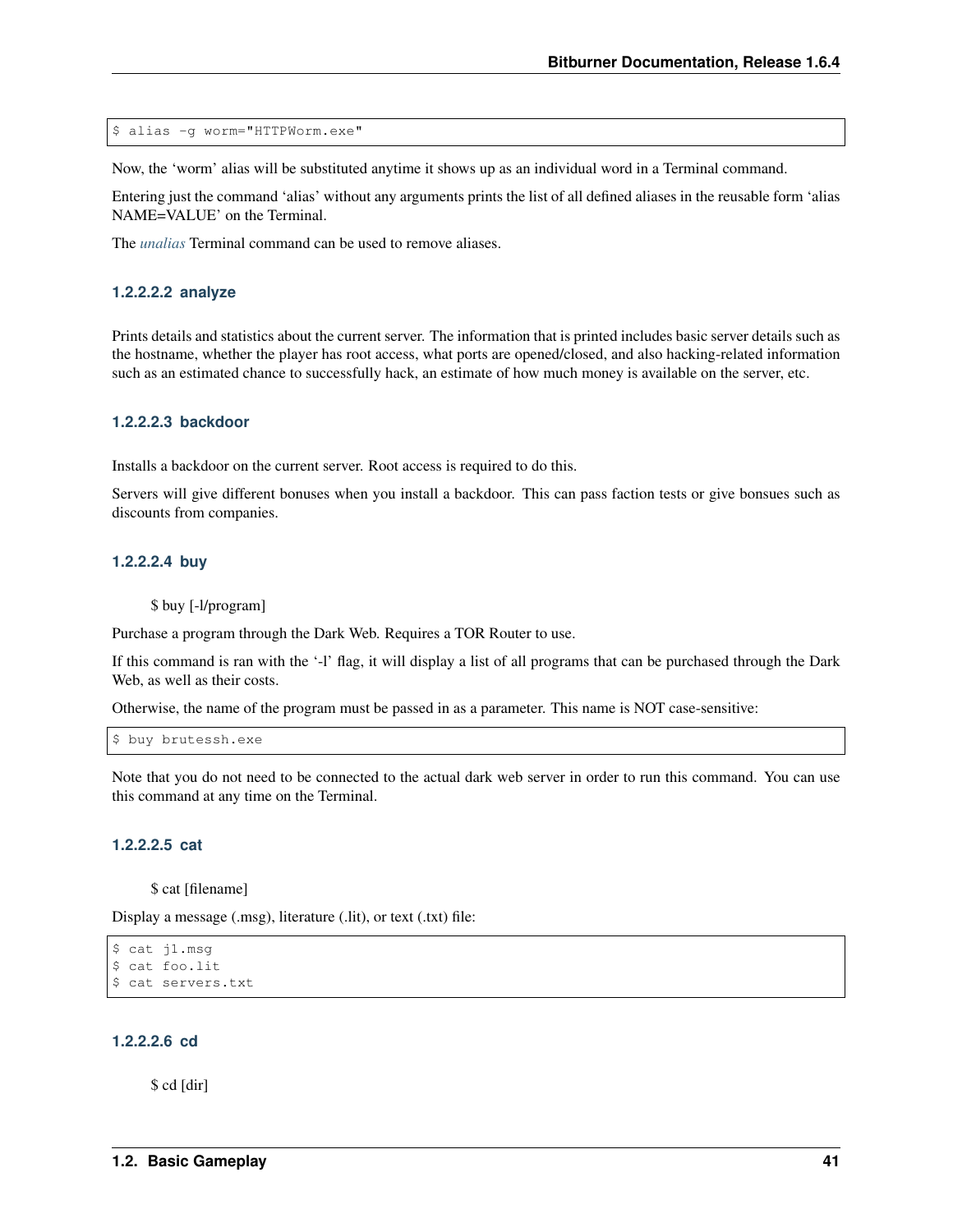Change to the specified directory.

See *[Filesystem \(Directories\)](#page-48-0)* for details on directories.

Note that this command works even for directories that don't exist. If you change to a directory that doesn't exist, it will not be created. A directory is only created once there is a file in it:

```
$ cd scripts/hacking
$ cd /logs
$ cd ..
```
## **1.2.2.2.7 check**

\$ check [script name] [args. . . ]

Print the logs of the script specified by the script name and arguments to the Terminal. Each argument must be separated by a space. Remember that a running script is uniquely identified both by its name and the arguments that are used to start it. So, if a script was ran with the following arguments:

\$ run foo.script 1 2 foodnstuff

Then to run the 'check' command on this script you would have to pass the same arguments in:

```
$ check foo.script 1 2 foodnstuff
```
# **1.2.2.2.8 clear/cls**

Clear the Terminal screen, deleting all of the text. Note that this does not delete the user's command history, so using the up and down arrow keys is still valid. Also note that this is permanent and there is no way to undo this. Both 'clear' and 'cls' do the same thing:

\$ clear \$ cls

## **1.2.2.2.9 connect**

\$ connect [hostname/ip]

Connect to a remote server. The hostname of the remote server must be given as the argument to this command. Note that only servers that are immediately adjacent to the current server in the network can be connected to. To see which servers can be connected to, use the 'scan' command.

# **1.2.2.2.10 download**

Downloads a script or text file to your computer (your real-life computer):

```
$ download masterScript.script
$ download importantInfo.txt
```
You can also download all of your scripts/text files as a zip file using the following Terminal commands: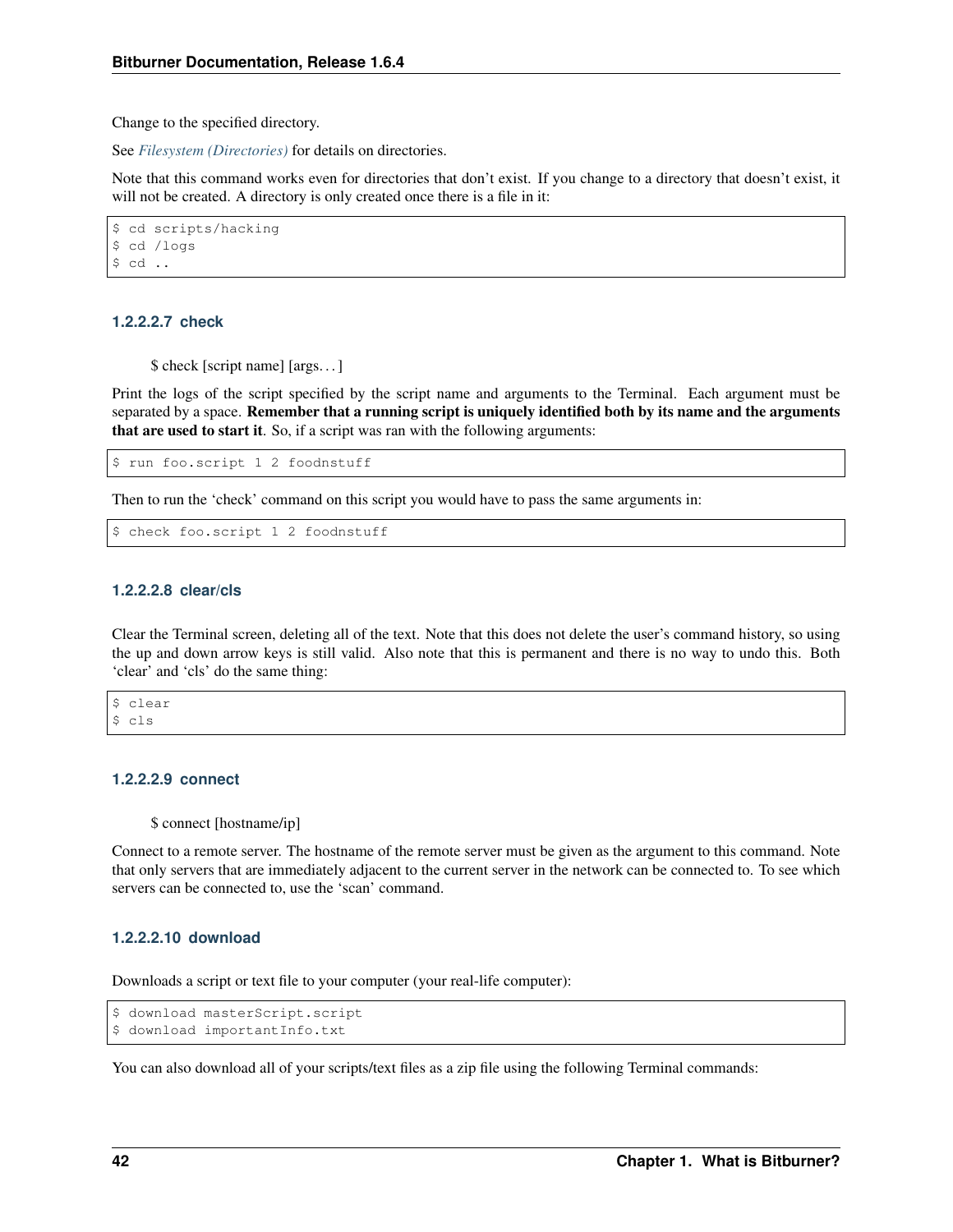```
$ download *
$ download *.script
$ download *.txt
```
#### **1.2.2.2.11 expr**

\$ expr [math expression]

Evaluate a mathematical expression. The expression is evaluated in JavaScript, and therefore all JavaScript operators should be supported.

Examples:

```
$ expr 5.6 * 10 - 123$ expr 3 ** 3
```
### **1.2.2.2.12 free**

Display's the memory usage on the current machine. Print the amount of RAM that is available on the current server as well as how much of it is being used.

#### **1.2.2.2.13 hack**

Attempt to hack the current server. Requires root access in order to be run.

Related: Hacking Mechanics (TODO Add link here when page gets made)

## **1.2.2.2.14 help**

\$ help [command]

Display Terminal help information. Without arguments, 'help' prints a list of all valid Terminal commands and a brief description of their functionality. You can also pass the name of a Terminal command as an argument to 'help' to print more detailed information about the Terminal command. Examples:

```
$ help alias
$ help scan-analyze
```
## **1.2.2.2.15 home**

Connect to your home computer. This will work no matter what server you are currently connected to.

# **1.2.2.2.16 hostname**

Prints the hostname of the server you are currently connected to.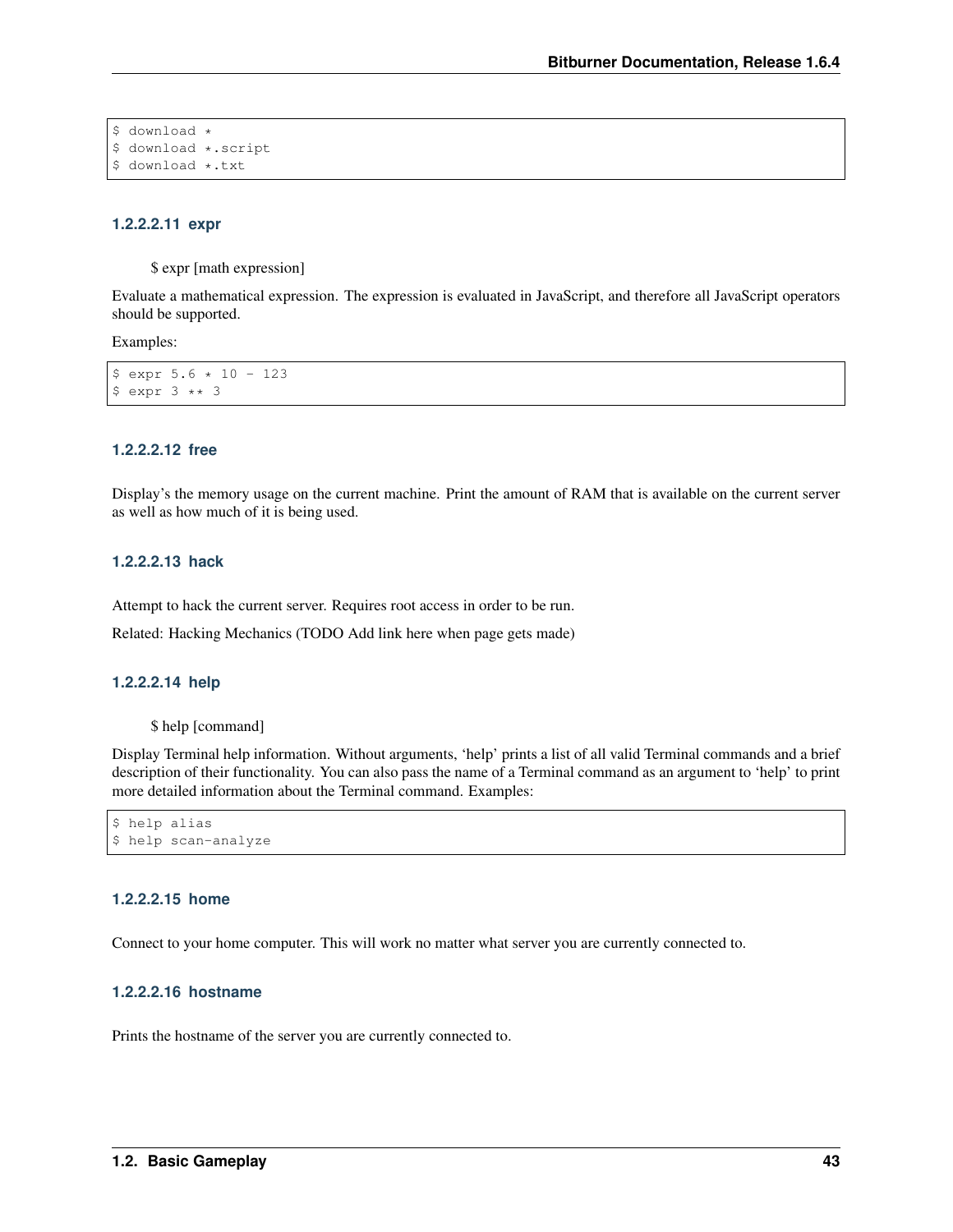# **1.2.2.2.17 ifconfig**

Prints the IP address of the server you are currently connected to.

# **1.2.2.2.18 kill**

\$ kill [script name] [args. . . ] \$ kill [pid]

Kill the script specified by the script filename and arguments OR by its PID.

If you are killing the script using its filename and arguments, then each argument must be separated by a space. Remember that a running script is uniquely identified by both its name and the arguments that are used to start it. So, if a script was ran with the following arguments:

\$ run foo.script 50e3 sigma-cosmetics

Then to kill this script the same arguments would have to be used:

\$ kill foo.script 50e3 sigma-cosmetics

If you are killing the script using its PID, then the PID argument must be numeric.

# **1.2.2.2.19 killall**

Kills all scripts on the current server.

# <span id="page-53-0"></span>**1.2.2.2.20 ls**

\$ ls [dir] [–grep pattern]

Prints files and directories on the current server to the Terminal screen.

If this command is run with no arguments, then it prints all files and directories on the current server to the Terminal screen. Directories will be printed first in alphabetical order, followed by the files (also in alphabetical order).

The dir optional parameter allows you to specify the directory for which to display files.

The --grep pattern optional parameter allows you to only display files and directories with a certain pattern in their names.

The -l optional parameter allows you to force each item onto a single line.

Examples:

```
// List files/directories with the '.script' extension in the current directory
$ ls -l --grep .script
// List files/directories with the '.js' extension in the root directory
$ 1s / -1 -qrep. js
// List files/directories with the word 'purchase' in the name, in the
˓→:code:`scripts` directory
$ ls scripts -l --grep purchase
```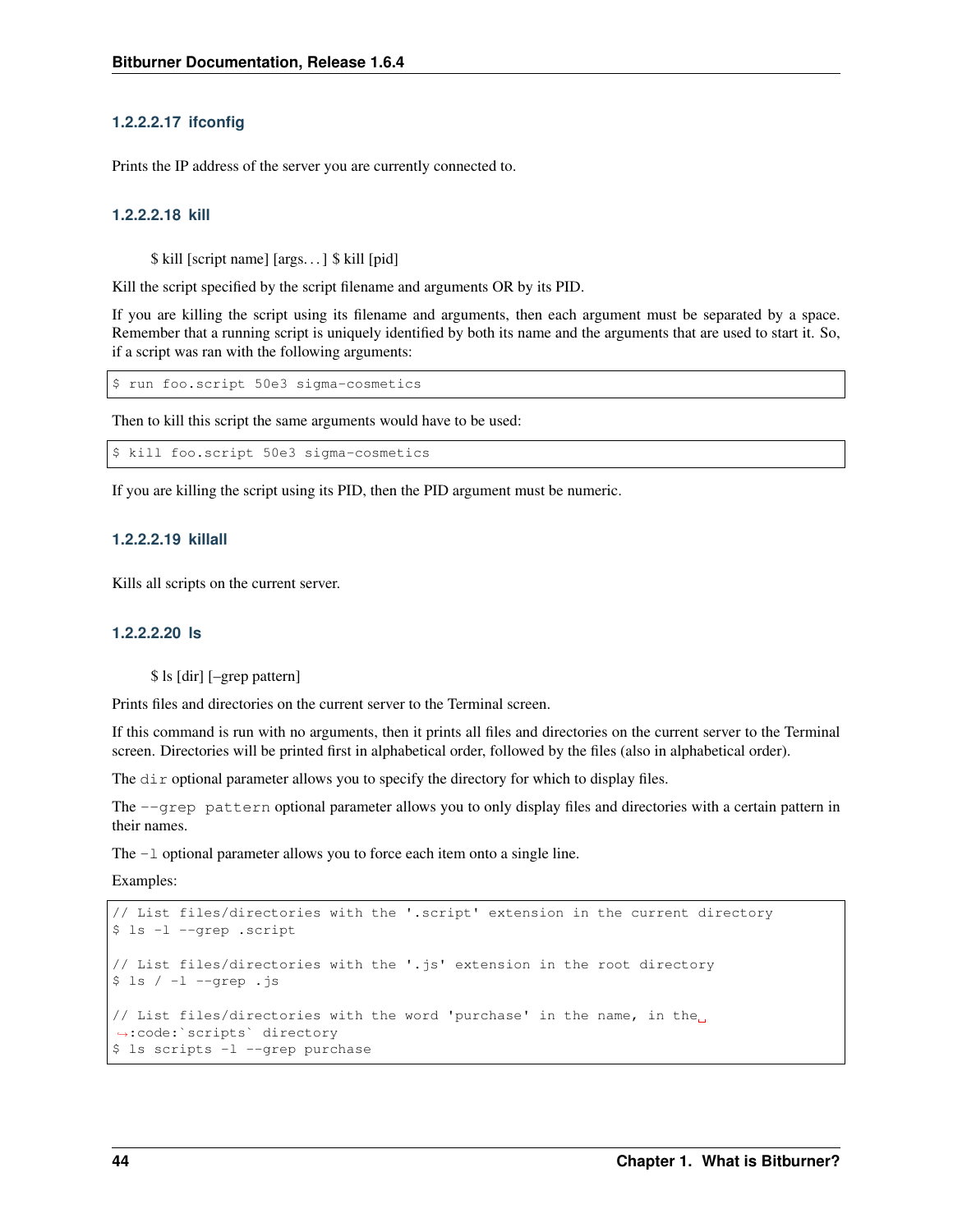#### **1.2.2.2.21 lscpu**

Prints the number of CPU cores the current server has.

#### <span id="page-54-1"></span>**1.2.2.2.22 mem**

\$ mem [script name] [-t] [num threads]

Displays the amount of RAM needed to run the specified script with a single thread. The command can also be used to print the amount of RAM needed to run a script with multiple threads using the '-t' flag. If the '-t' flag is specified, then an argument for the number of threads must be passed in afterwards. Examples:

```
$ mem foo.script
$ mem foo.script -t 50
```
The first example above will print the amount of RAM needed to run 'foo.script' with a single thread. The second example above will print the amount of RAM needed to run 'foo.script' with 50 threads.

#### <span id="page-54-0"></span>**1.2.2.2.23 mv**

\$ mv [source] [destination]

Move the source file to the specified destination in the filesystem. See *[Filesystem \(Directories\)](#page-48-0)* for more details about the Terminal's filesystem. This command only works for scripts and text files (.txt). It cannot, however, be used to convert from script to text file, or vice versa.

This function can also be used to rename files.

Note: Unlike the Linux mv command, the *destination* argument must be the full filepath. It cannot be a directory.

Examples:

```
$ mv hacking.script scripts/hacking.script
$ mv myScript.js myOldScript.js
```
### **1.2.2.2.24 nano**

\$ nano [filename]

Opens up the specified file in the Text Editor. Only scripts (.script, .js) and text files (.txt) can be edited. If the file does not already exist, then a new empty file will be created.

#### **1.2.2.2.25 ps**

\$ ps [-g, –grep pattern]

Prints all scripts that are currently running on the current server. The  $-q$ ,  $-q$  rep pattern option will only output running scripts where the name matches the provided pattern.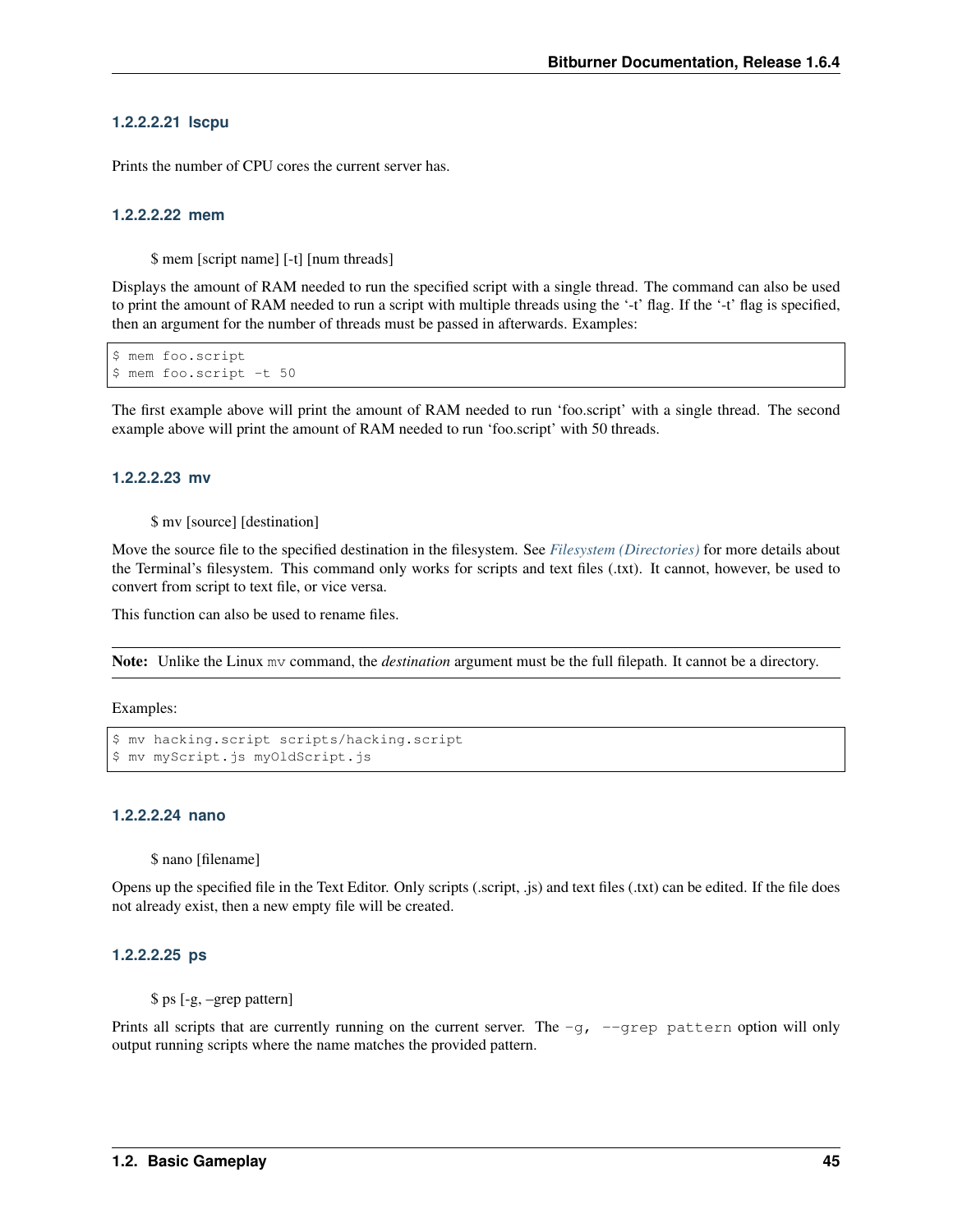# **1.2.2.2.26 rm**

\$ rm [filename]

Removes the specified file from the current server. This works for every file type except literature files (.lit).

#### WARNING: This is permanent and cannot be undone

# <span id="page-55-0"></span>**1.2.2.2.27 run**

\$ run [file name] [-t] [num threads] [args. . . ]

Execute a program, script, or *[Coding Contracts](#page-74-0)*.

The '[-t]', '[num threads]', and '[args. . . ]' arguments are only valid when running a script. The '-t' flag is used to indicate that the script should be run with the specified number of threads. If the flag is omitted, then the script will be run with a single thread by default. If the '-t' flag is used, then it MUST come immediately after the script name, and the [num threads] argument MUST come immediately afterwards.

[args. . . ] represents a variable number of arguments that will be passed into the script. See the documentation about script arguments. Each specified argument must be separated by a space.

#### Examples

Run a program:

\$ run BruteSSH.exe

Run *foo.script* with 50 threads and the arguments [1e3, 0.5, foodnstuff]:

\$ run foo.script -t 50 1e3 0.5 foodnstuff

#### Run a Coding Contract:

```
$ run foo-contract.cct
```
#### **1.2.2.2.28 scan**

Prints all immediately-available network connections. This will print a list of all servers that you can currently connect to using the 'connect' Terminal command.

# **1.2.2.2.29 scan-analyze**

```
$ scan-analyze [depth]
```
Prints detailed information about all servers up to *[depth]* nodes away on the network. Calling 'scan-analyze 1' will display information for the same servers that are shown by the 'scan' Terminal command. This command also shows the relative paths to reach each server.

By default, the maximum depth that can be specified for 'scan-analyze' is 3. However, once you have the *DeepscanV1.exe* and *DeepscanV2.exe* programs, you can execute 'scan-analyze' with a depth up to 5 and 10, respectively.

The information 'scan-analyze' displays about each server includes whether or not you have root access to it, its required hacking level, the number of open ports required to run NUKE.exe on it, and how much RAM it has.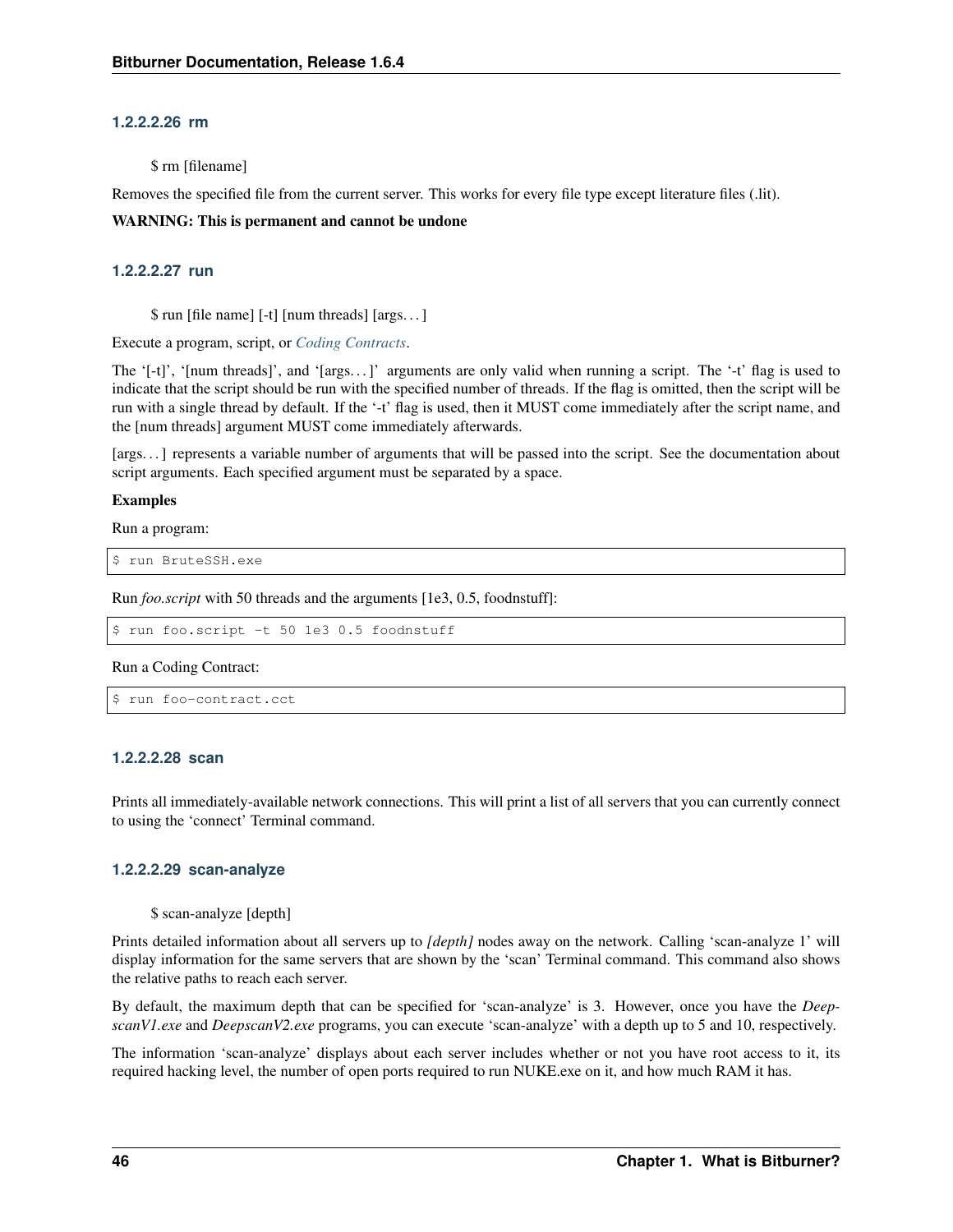# **1.2.2.2.30 scp**

\$ scp [script name] [target server]

Copies the specified script from the current server to the target server. The second argument passed in must be the hostname or IP of the target server.

#### **1.2.2.2.31 sudov**

Prints whether or not you have root access to the current server.

#### **1.2.2.2.32 tail**

\$ tail [script name] [args. . . ]

Displays dynamic logs for the script specified by the script name and arguments. Each argument must be separated by a space. Remember that a running script is uniquely identified by both its name and the arguments that were used to run it. So, if a script was ran with the following arguments:

\$ run foo.script 10 50000

Then in order to check its logs with 'tail' the same arguments must be used:

\$ tail foo.script 10 50000

# **1.2.2.2.33 top**

Prints a list of all scripts running on the current server as well as their thread count and how much RAM they are using in total.

# <span id="page-56-0"></span>**1.2.2.2.34 unalias**

\$ unalias "[alias name]"

Deletes the specified alias. Note that the double quotation marks are required.

As an example, if an alias was declared using:

```
$ alias r="run"
```
Then it could be removed using:

```
$ unalias "r"
```
It is not necessary to differentiate between global and non-global aliases when using 'unalias'

#### **1.2.2.2.35 wget**

\$ wget [url] [target file]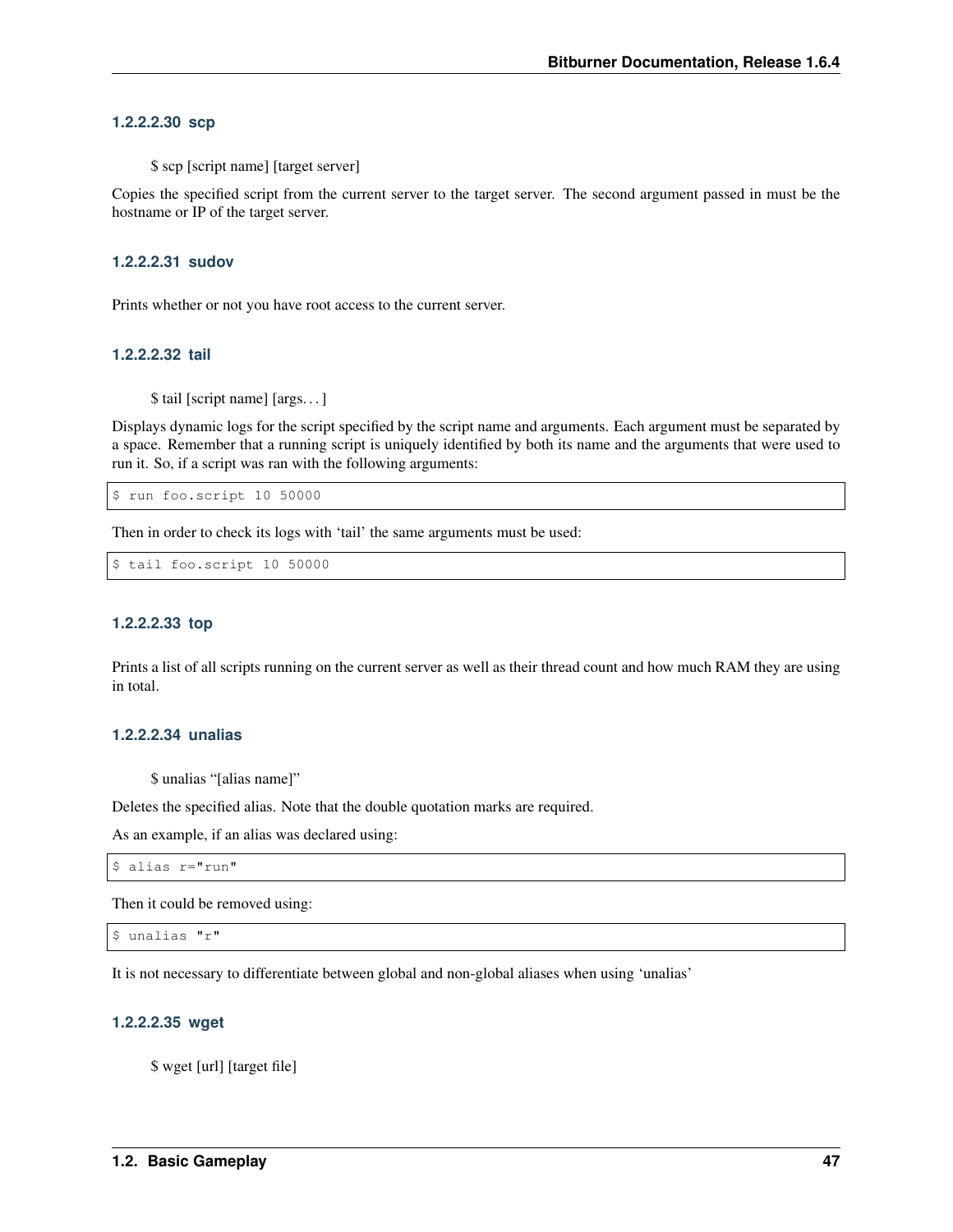Retrieves data from a url and downloads it to a file on the current server. The data can only be downloaded to a script (.script, .js) or a text file (.txt). If the target file already exists, it will be overwritten by this command.

Note that will not be possible to download data from many websites because they do not allow cross-origin resource sharing (CORS). This includes websites such as gist and pastebin. One notable site it will work on is rawgithub. Example:

```
$ wget https://raw.githubusercontent.com/danielyxie/bitburner/master/README.md game_
˓→readme.txt
```
#### **1.2.2.3 Argument Parsing**

When evaluating a terminal command, arguments are initially parsed based on whitespace (usually spaces). Each whitespace character signifies the end of an argument, and potentially the start of new one. For most terminal commands, this is all you need to know.

When running scripts, however, it is important to know in more detail how arguments are parsed. There are two main points:

- 1. Quotation marks can be used to wrap a single argument and force it to be parsed as a string. Any whitespace inside the quotation marks will not cause a new argument to be parsed.
- 2. Anything that can represent a number is automatically cast to a number, unless its surrounded by quotation marks.

Here's an example to show how these rules work. Consider the following script *argType.script*:

```
tprint("Number of args: " + args.length);
for (var i = 0; i < args.length; ++i) {
    tprint(typeof args[i]);
}
```
Then if we run the following terminal command:

\$ run argType.script 123 1e3 "5" "this is a single argument"

We'll see the following in the Terminal:

```
Running script with 1 thread(s) and args: [123, 1000, "5", "this is a single argument
ightharpoonup "].
May take a few seconds to start up the process...
argType.script: Number of args: 4
argType.script: number
argType.script: number
argType.script: string
argType.script: string
```
## **1.2.2.4 Chaining Commands**

You can run multiple Terminal commands at once by separating each command with a semicolon (;).

Example:

```
$ run foo.script; tail foo.script
```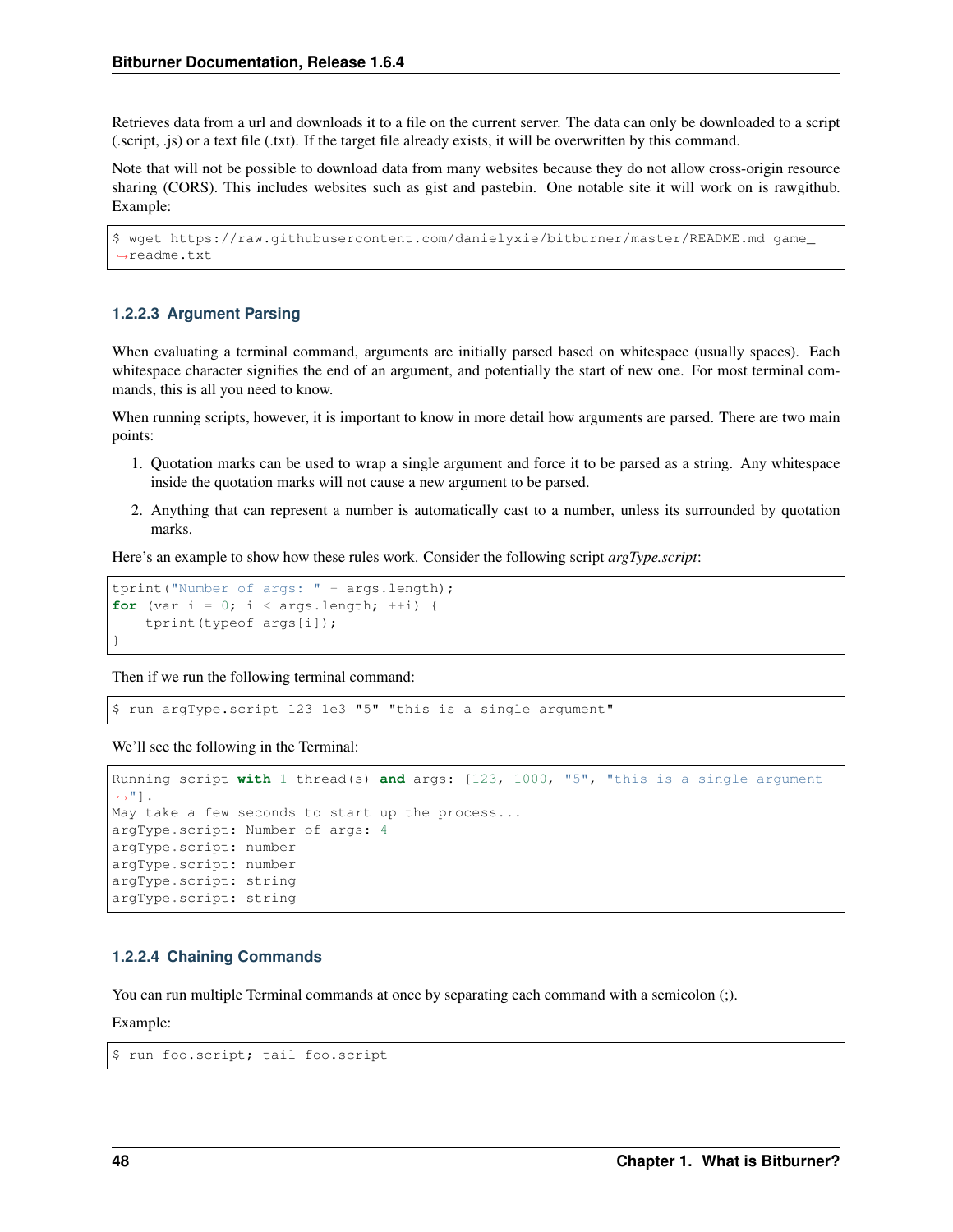# **1.2.3 Servers**

In this game, a server refers to a computer that can be connected to, accessed, and manipulated through the Terminal. All servers in the game are connected to each other to form a large, global network. To learn about how to navigate this network and connect to other servers, see the *[Terminal](#page-48-1)* page.

# **1.2.3.1 Server RAM**

Perhaps the most important property of a server to make note of is its RAM, which refers to how much memory is available on that machine. RAM is important because it is required to run Scripts. More RAM allows the user to run more powerful and complicated scripts as well as executing a script with *[more threads](#page-61-0)*.

The *free*, *scan-analyze*, and *analyze* Terminal commands can be used to check how much RAM a server has.

# **1.2.3.2 Identifying Servers**

A server is identified by its hostname. A hostname is a label assigned to a server. A hostname will usually give you a general idea of what the server is. For example, the company Nova Medical might have a server with the hostname "nova-med".

Hostnames are unique. This means that if one server has the the hostname "some-server", then no other server in the game can have that that hostname.

There are many *[Netscript Functions](#page-18-0)* and *[Terminal](#page-48-1)* commands in the game that will require you to target a specific server by hostname.

# **1.2.3.3 Player-owned Servers**

The player starts with a single server: his/her home computer. This server will have the hostname "home." The player's home computer is special for a variety of reasons:

1. The home computer's RAM can be upgraded. This can be done by visiting certain locations in the World.

2. The home computer persists through Augmentation Installations. This means that you will not lose any RAM upgrades or Scripts on your home computer when you install *[Augmentations](#page-68-0)* (you will however, lose programs and messages on your home computer).

The player can also purchase additional servers. This can be done by visiting certain locations in the World, or it can be done automatically through a script using the  $purchaseServer$  () Netscript Function. The advantage of purchased servers is that, in terms of RAM, they are cheaper than upgrading your home computer. The disadvantage is that your purchased servers are lost when you install Augmentations.

# **1.2.3.4 Hackable Servers**

Most servers that are not owned by the player can be hacked for money and exp. See the *[Hacking](#page-58-0)* page for more details.

Different servers have different levels of security, but also offer different rewards when being hacked.

# <span id="page-58-0"></span>**1.2.4 Hacking**

In the year 2077, currency has become digital and decentralized. People and corporations store their money on servers. By hacking these servers, you can steal their money and gain experience.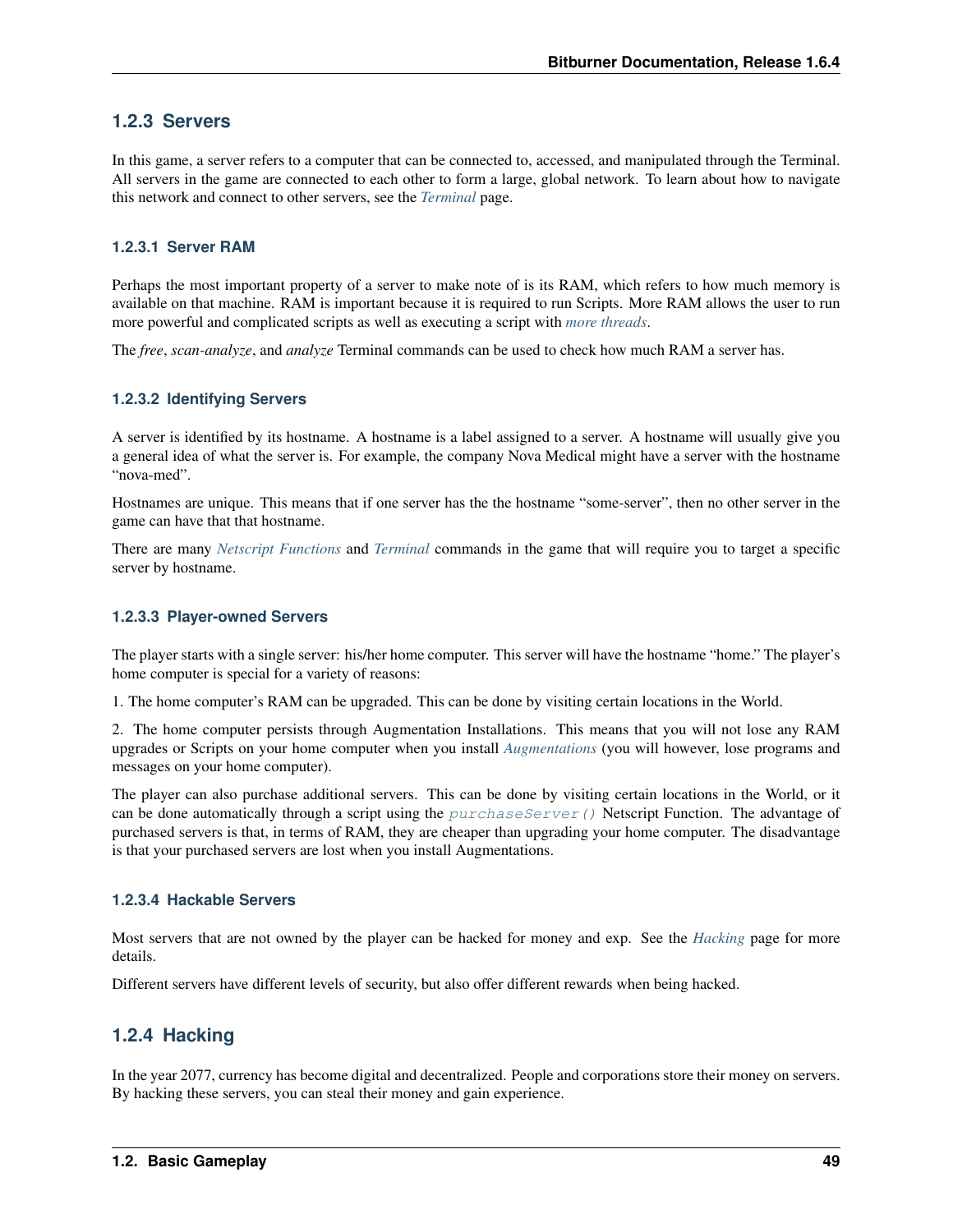# **1.2.4.1 Gaining Root Access**

The first step to hacking a server is to gain root access to that server. This can be done using the NUKE virus (NUKE.exe). You start the game with a copy of the NUKE virus on your home computer. The NUKE virus attacks the target server's open ports using buffer overflow exploits. When successful, you are granted root administrative access to the machine.

In order for the NUKE virus to succeed, the target server needs to have enough open ports. Some servers have no security and will not need any ports opened. Some will have very high security and will need many ports opened. In order to open ports on another server, you will need to run programs that attack the server to open specific ports. These programs can be coded once your hacking skill gets high enough, or they can be purchased if you can find a seller.

#### There are two ways to execute port-opening programs and the NUKE virus:

1. Connect to the target server through the *[Terminal](#page-48-1)* and use the *[run](#page-55-0)* Terminal command:

```
$ run [programName]
```
- 2. Use a *[Netscript Function](#page-18-0)*:
- $\bullet$  [nuke\(\)](#page-21-0)
- [brutessh\(\)](#page-22-0)
- [ftpcrack\(\)](#page-22-1)
- [relaysmtp\(\)](#page-22-2)
- [httpworm\(\)](#page-22-3)
- [sqlinject\(\)](#page-23-0)

### There are two ways to determine how many ports need to be opened on a server in order to successfully NUKE it:

- 1. Connect to that server through the *[Terminal](#page-48-1)* and use the *[analyze](#page-50-1)* command
- 2. Use the [getServerNumPortsRequired\(\)](#page-30-0) Netscript function

Once you have enough ports opened on a server and have ran the NUKE virus to gain root access, you will be able to hack it.

# **1.2.4.2 General Hacking Mechanics**

When you execute the hack command, either manually through the terminal or automatically through a script, you attempt to hack the server. This action takes time. The more advanced a server's security is, the more time it will take. Your hacking skill level also affects the hacking time, with a higher hacking skill leading to shorter hacking times. Also, running the hack command manually through terminal is faster than hacking from a script.

Your attempt to hack a server will not always succeed. The chance you have to successfully hack a server is also determined by the server's security and your hacking skill level. Even if your hacking attempt is unsuccessful, you will still gain experience points.

When you successfully hack a server. You steal a certain percentage of that server's total money. This percentage is, once again, determined by the server's security and your hacking skill level. The amount of money on a server is not limitless. So, if you constantly hack a server and deplete its money, then you will encounter diminishing returns in your hacking (since you are only hacking a certain percentage). You can increase the amount of money on a server using a script and the  $q_{\text{row}}(t)$  function in Netscript.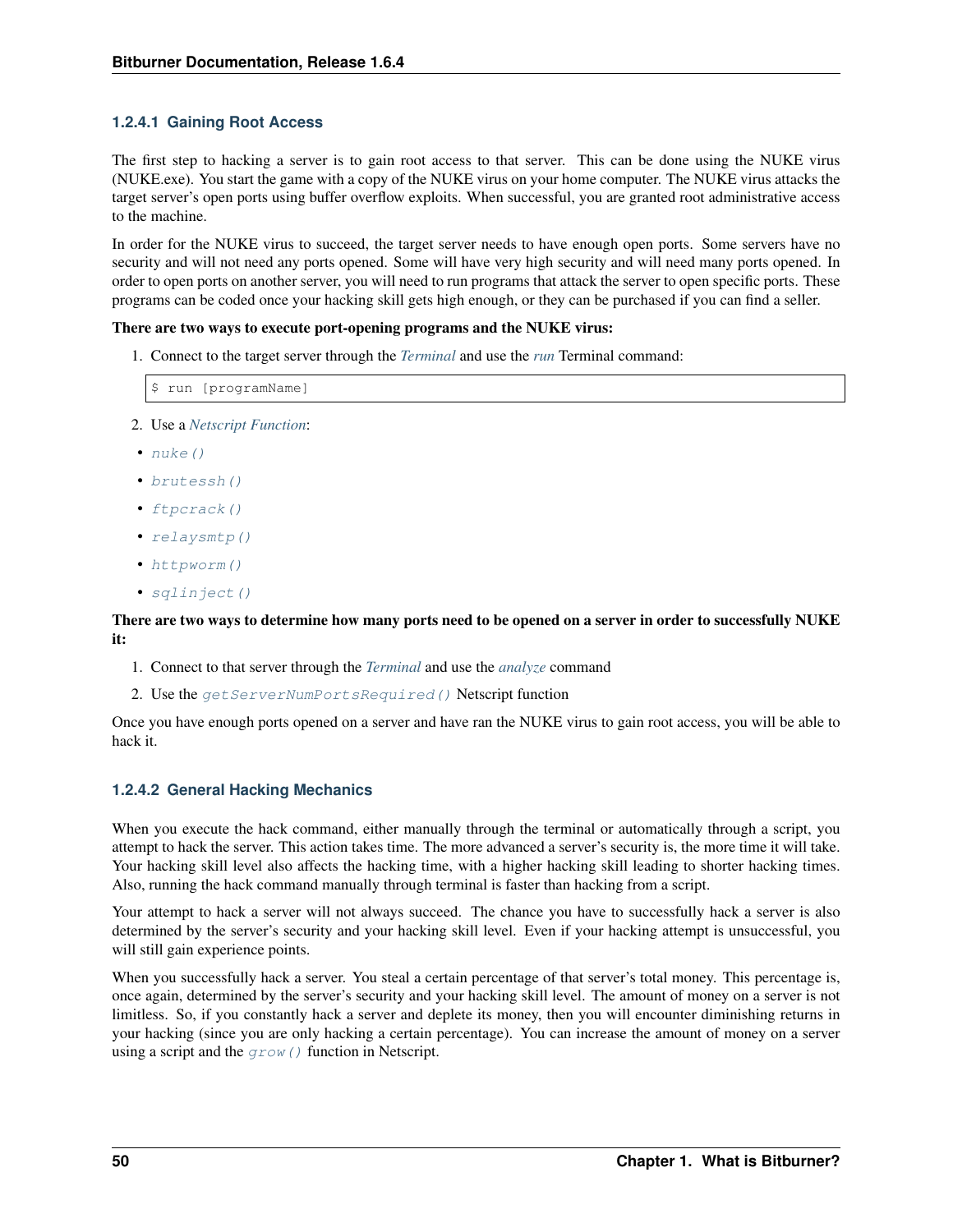# **1.2.4.3 Server Security**

Each server has a security level, typically between 1 and 100. A higher number means the server has stronger security. It is possible for a server to have a security of level 100 or higher, in which case hacking that server will become impossible (0% chance for hack to succeed).

As mentioned above, a server's security level is an important factor to consider when hacking. You can check a server's security level using the *[analyze](#page-50-1)* Terminal command. You can also check a server's security in a script, using the [getServerSecurityLevel\(\)](#page-30-1) Netscript Function. See the Netscript documentation for more details.

Whenever a server is hacked manually or through a script, its security level increases by a small amount. Calling the  $q_{\text{row}}$  () function in a script will also increase security level of the target server. These actions will make it harder for you to hack the server, and decrease the amount of money you can steal. You can lower a server's security level in a script using the  $weaken()$  function in Netscript. See the Netscript documentation for more details

A server has a minimum security level that is equal to one third of its starting security, rounded to the nearest integer. To be more precise:

server.minSecurityLevel = Math.max(1, Math.round(server.startingSecurityLevel / 3))

This means that a server's security level will not fall below this value if you are trying to weaken() it.

# **1.2.4.4 Backdoors**

Servers that can be hacked can also have backdoors installed. These backdoors will provide you with a benefit; the services may be cheaper, penalties may be reduced or there may be other results. Honeypots exist and will let factions know when you have succeeded at backdooring their system. Once you have a backdoor installed, you can connect to that server directly.

When you visit a location in the city and see that the name is partially scrambled, this indicates that you have backdoored the server related to the location.

# **1.2.5 Scripts**

Scripts are programs that can be used to automate the hacking process and almost every other part of the game. Scripts must be written in the *[Netscript](#page-12-0)* language.

It is highly recommended that you have a basic background in programming to start writing scripts. You by no means need to be an expert. All you need is some familiarity with basic programming constructs like for/while loops, conditionals (if/else), functions, variables, etc. If you'd like to learn a little bit about programming, see *[Learn to](#page-12-1) [Program in Netscript](#page-12-1)*.

# **1.2.5.1 Script Arguments**

When running a script, you can choose to pass arguments to that script. The script's logic can access and act on these arguments. This allows for flexibility in your scripts. For more details, see *[Netscript Script Arguments](#page-17-0)*.

For information on how to run scripts with arguments, see *[Working with Scripts in Terminal](#page-61-1)* and *[Working with Scripts](#page-62-0) [in Netscript](#page-62-0)* below.

# **1.2.5.2 Identifying a Script**

Many commands and functions act on an executing script (i.e. a script that is running). Therefore, there must be a way to specify which script you want those commands & functions to act on.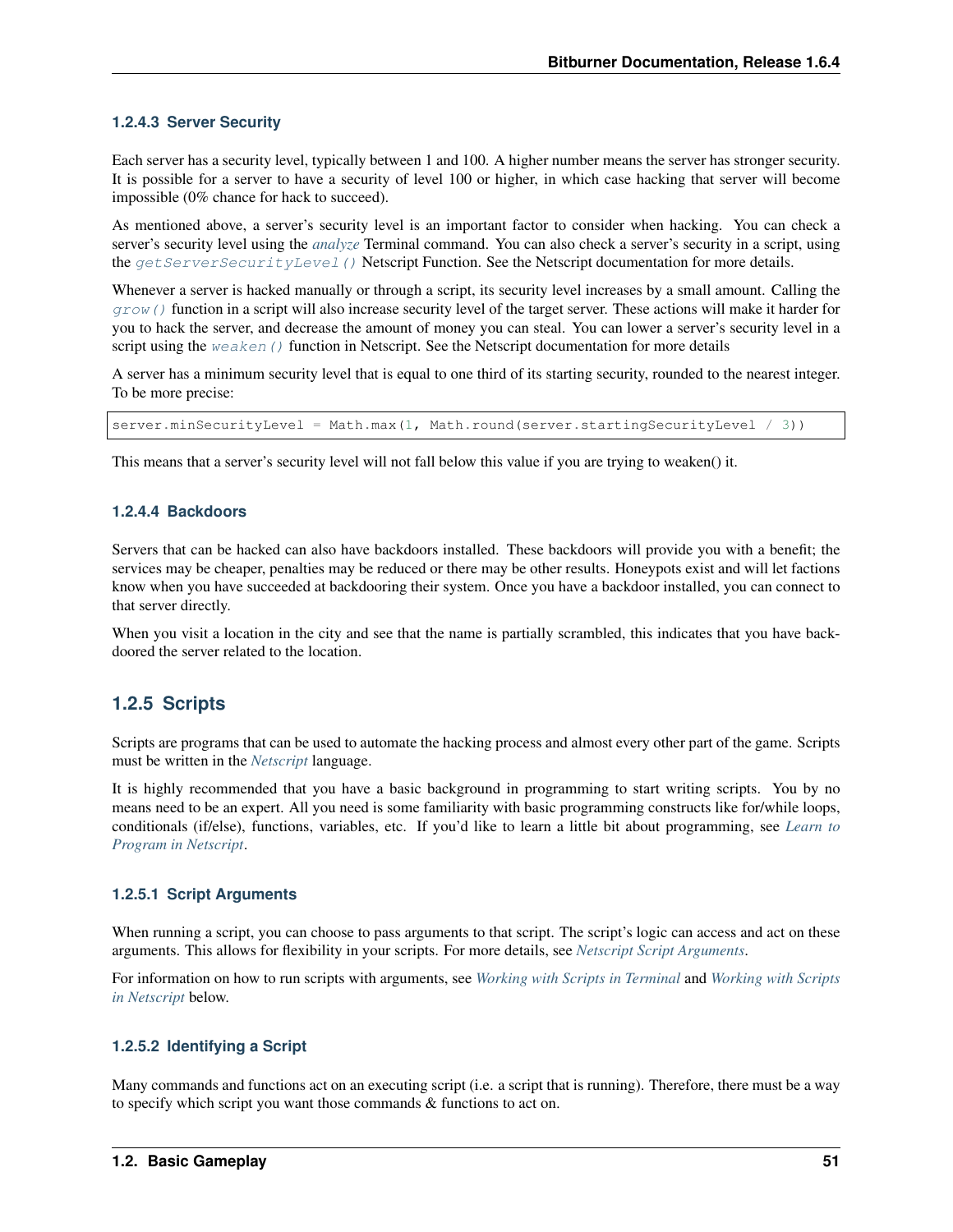A script that is being executed is uniquely identified by both its name and the arguments that it was run with.

The arguments must be an **exact** match. This means that both the order and type of the arguments matter.

# <span id="page-61-0"></span>**1.2.5.3 Multithreading scripts**

A script can be run with multiple threads. This is also called multithreading. The effect of multithreading is that every call to the hack (),  $qrow$ ), and [weaken\(\)](#page-19-0) Netscript functions will have their results multiplied by the number of threads. For example, if a normal single-threaded script is able to hack \$10,000, then running the same script with 5 threads would yield \$50,000.

(This is the only affect of running a script with multiple threads. Scripts will not actually become multithreaded in the real-world sense.)

When multithreading a script, the total RAM cost can be calculated by simply multiplying the base RAM cost of the script with the number of threads, where the base cost refers to the amount of RAM required to run the script singlethreaded. In the terminal, you can run the *[mem](#page-54-1)* Terminal command to see how much RAM a script requires with *n* threads:

```
$ mem [scriptname] -t n
```
# <span id="page-61-1"></span>**1.2.5.4 Working with Scripts in Terminal**

Running a script requires RAM. The more complex a script is, the more RAM it requires to run. Scripts can be run on any server you have root access to.

Here are some *[Terminal](#page-48-1)* commands that are useful when working with scripts:

#### check [script] [args. . . ]

Prints the logs of the script specified by the name and arguments to Terminal. Arguments should be separated by a space. Remember that scripts are uniquely identified by their arguments as well as their name. For example, if you ran a script *foo.script* with the argument *foodnstuff* then in order to 'check' it you must also add the *foodnstuff* argument to the check command:

\$ check foo.script foodnstuff

#### free

Shows the current server's RAM usage and availability

#### kill [script] [args. . . ]

Stops a script that is running with the specified script name and arguments. Arguments should be separated by a space. Remember that scripts are uniquely identified by their arguments as well as their name. For example, if you ran a script *foo.script* with the argument 1 and 2, then just typing "*kill foo.script*" will not work. You have to use:

```
$ kill foo.script 1 2
```
#### mem [script] [-t] [n]

Check how much RAM a script requires to run with n threads

#### nano [script]

Create/Edit a script. The name of the script must end with a valid extension: .script, or .js

#### ps

Displays all scripts that are actively running on the current server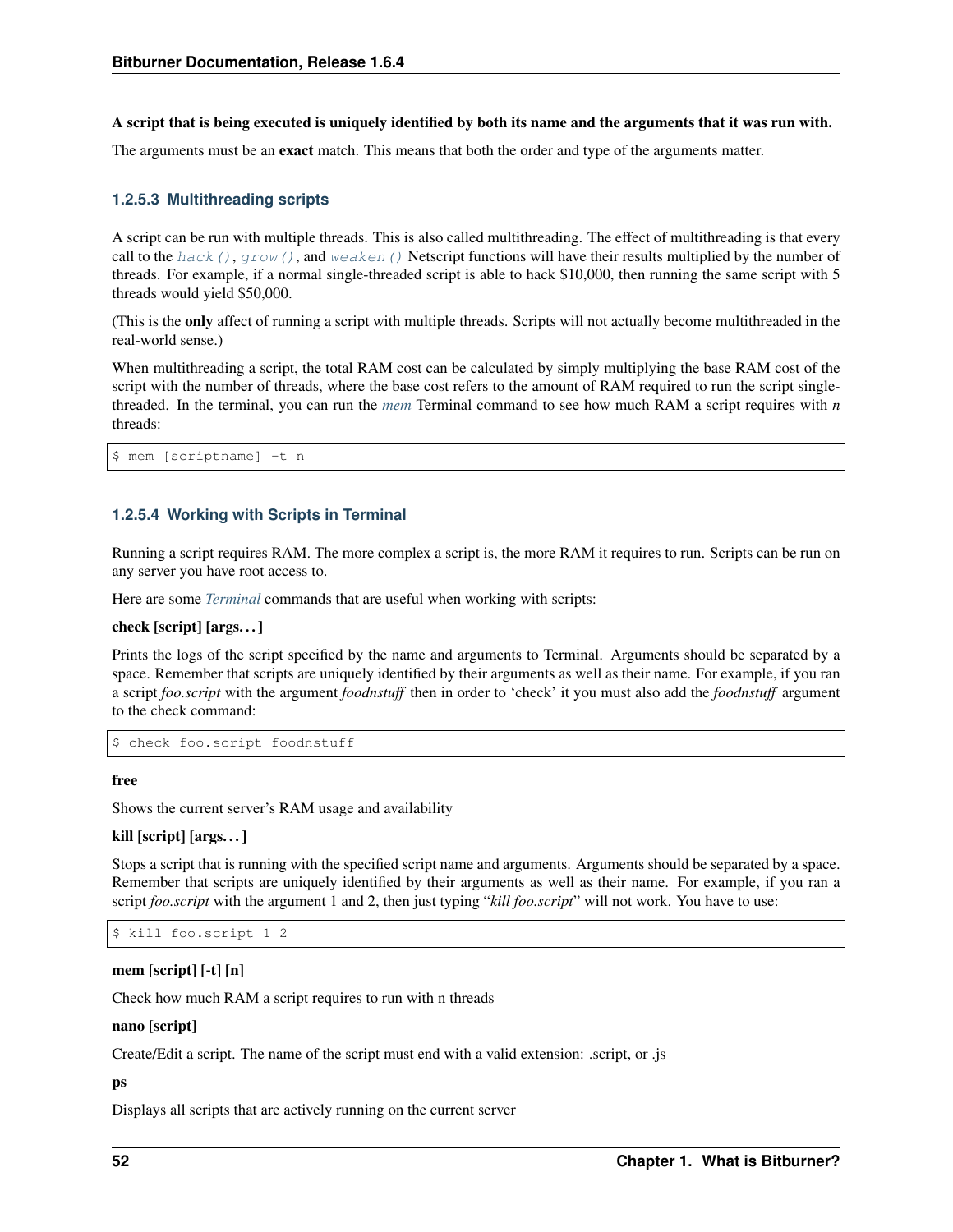# rm [script]

Delete a script from the server. This is permanent

# run [script] [-t] [n] [args. . . ]

Run a script with n threads and the specified arguments. Each argument should be separated by a space. Both the arguments and thread specification are optional. If neither are specified, then the script will be run single-threaded with no arguments.

Examples:

Run 'foo.script' single-threaded with no arguments:

\$ run foo.script

Run 'foo.script' with 10 threads and no arguments:

\$ run foo.script -t 10

Run 'foo.script' single-threaded with three arguments: [foodnstuff, sigma-cosmetics, 10]:

\$ run foo.script foodnstuff sigma-cosmetics 10

Run 'foo.script' with 50 threads and a single argument: [foodnstuff]:

\$ run foo.script -t 50 foodnstuff

# tail [script] [args. . . ]

Displays the logs of the script specified by the name and arguments. Note that scripts are uniquely identified by their arguments as well as their name. For example, if you ran a script 'foo.script' with the argument 'foodnstuff' then in order to 'tail' it you must also add the 'foodnstuff' argument to the tail command as so: tail foo.script foodnstuff

# top

Displays all active scripts and their RAM usage

# <span id="page-62-0"></span>**1.2.5.5 Working with Scripts in Netscript**

TODO/Coming Soon. . .

# **1.2.5.6 Notes about how Scripts Work Offline**

The scripts that you write and execute are interpreted in Javascript. For this reason, it is not possible for these scripts to run while offline (when the game is closed). It is important to note that for this reason, conditionals such as if/else statements and certain commands such as purchaseHacknetNode() or nuke() will not work while the game is offline.

However, Scripts WILL continue to generate money and hacking exp for you while the game is offline. This offline production is based off of the scripts' production while the game is online.

grow() and weaken() are two Netscript commands that will also be applied when the game is offline, although at a slower rate compared to if the game was open. This is done by having each script keep track of the rate at which the grow() and weaken() commands are called when the game is online. These calculated rates are used to determine how many times these function calls would be made while the game is offline.

Also, note that because of the way the Netscript interpreter is implemented, whenever you reload or re-open the game all of the scripts that you are running will start running from the BEGINNING of the code. The game does not keep track of where exactly the execution of a script is when it saves/loads.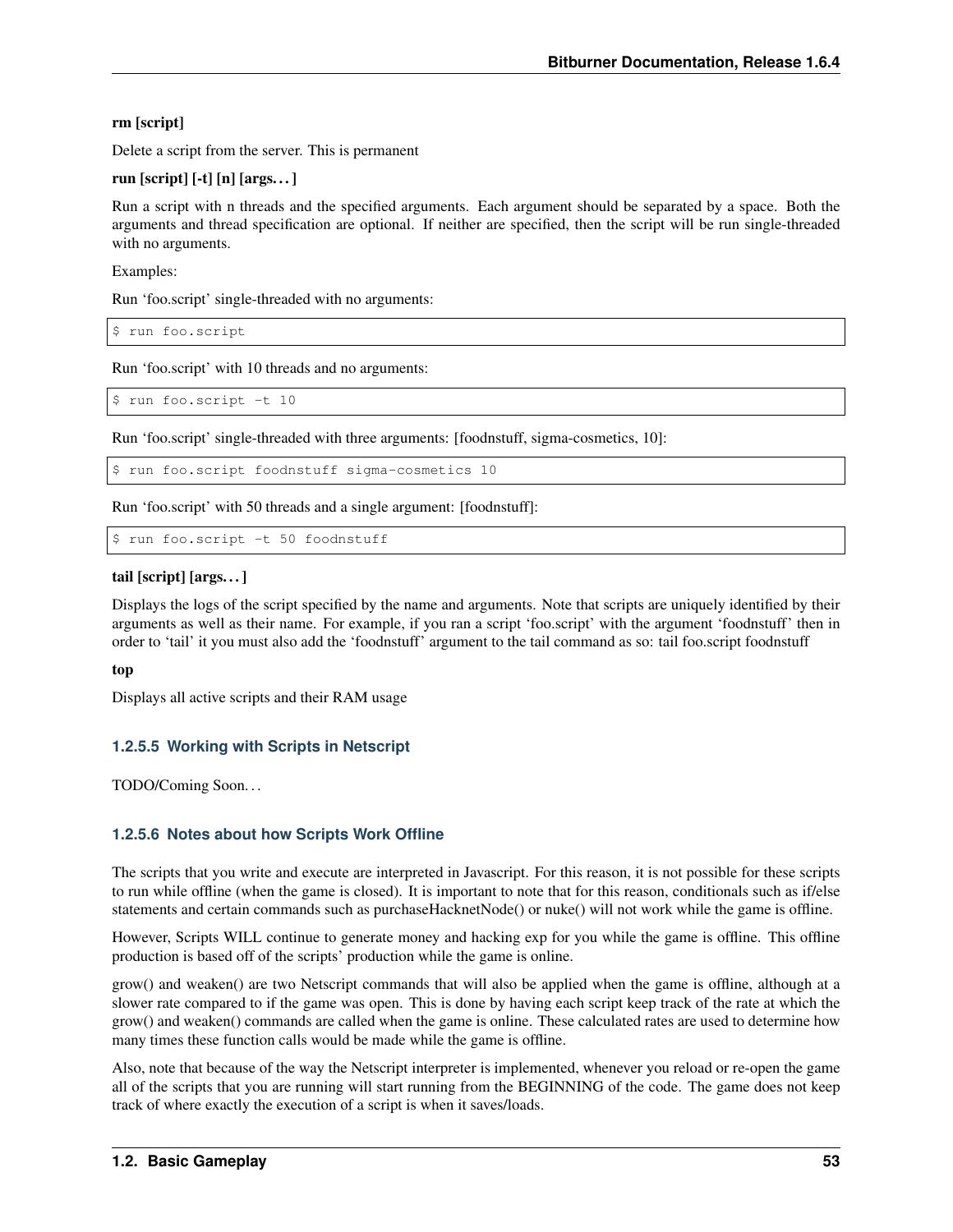# <span id="page-63-0"></span>**1.2.6 World**

In Bitburner, the world consists of six different cities:

- Sector-12 (this is where you start out)
- Aevum
- Ishima
- New Tokyo
- Chongqing
- Volhaven

# **1.2.7 Factions**

Warning: This page contains spoilers regarding the game's story/plot-line.

Throughout the game you may receive invitations from factions. There are many different factions, and each faction has different criteria for determining its potential members. Joining a faction and furthering its cause is crucial to progressing in the game and unlocking endgame content.

It is possible to join multiple factions if you receive invitations from them. However, note that joining a faction may prevent you from joining other rival factions. (Don't worry, this usually isn't the case. Also, it would only be temporary since resetting the game by installing *[Augmentations](#page-68-0)* will clear all your factions)

The 'Factions' link on the menu brings up a list of all factions that you have joined. You can select a Faction on this list to go to that Faction page. This page displays general information about the Faction and also lets you perform work for the faction. Working for a Faction is similar to working for a company except that you don't get paid a salary. You will only earn reputation in your Faction and train your stats. Also, cancelling work early when working for a Faction does not result in reduced reputation earnings.

Earning reputation for a Faction unlocks powerful Augmentations. Purchasing and installing these Augmentations will upgrade your abilities. The Augmentations that are available to unlock vary from faction to faction.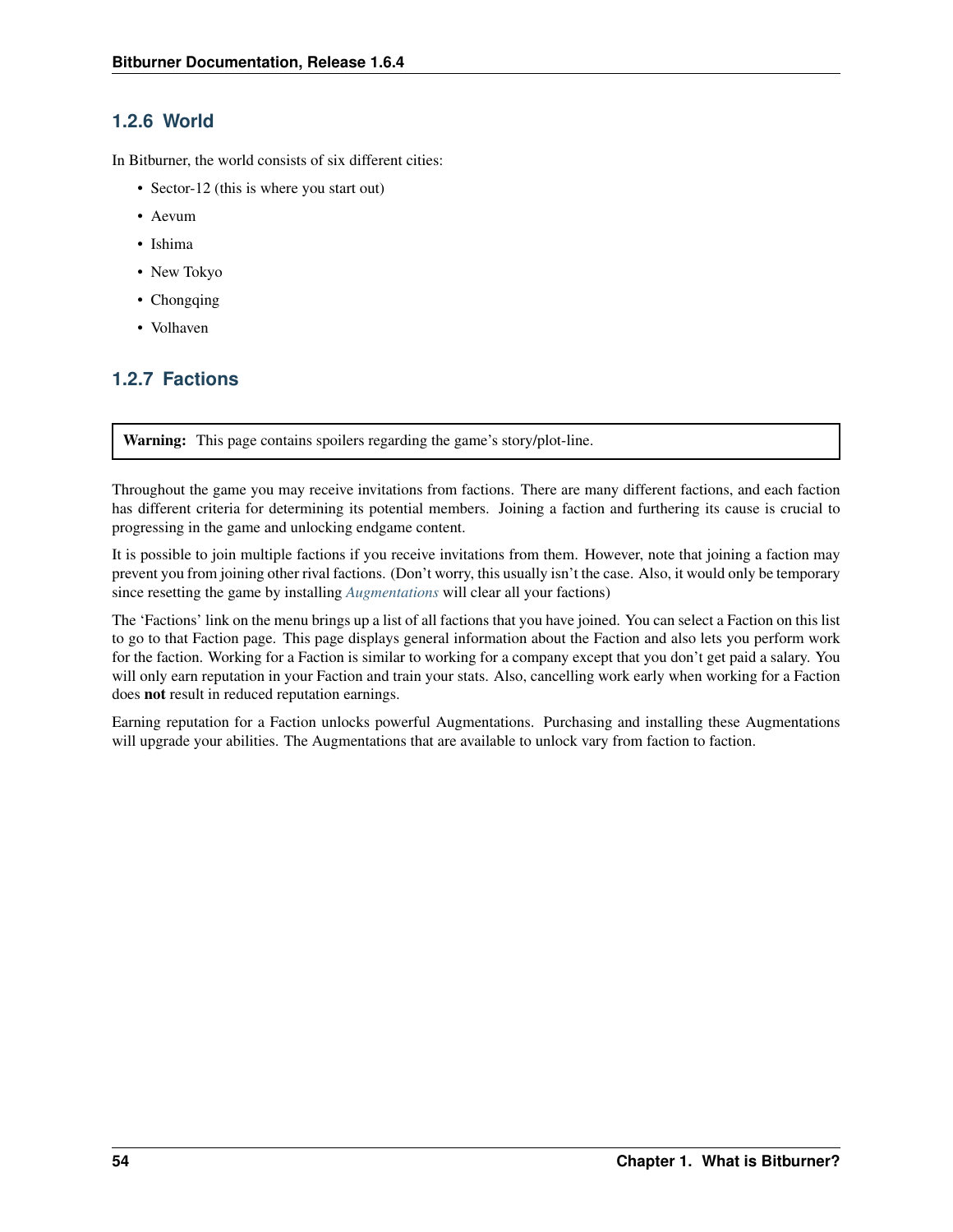| <b>Early Game</b> Factions | <b>Faction Name</b> | Requirements                                                                                                                                   | Joining this Faction pre-<br>vents you from joining: |
|----------------------------|---------------------|------------------------------------------------------------------------------------------------------------------------------------------------|------------------------------------------------------|
|                            | CyberSec            | • Install a backdoor<br>on the CSEC server                                                                                                     |                                                      |
|                            | Tian Di Hui         | $\cdot$ \$1m<br>• Hacking Level 50<br>· Be in Chongqing,<br>New Tokyo,<br>or<br>Ishima                                                         |                                                      |
|                            | Netburners          | • Hacking Level 80<br>• Total Hacknet Lev-<br>els of 100<br>$\bullet$ Total<br>Hacknet<br>RAM of 8<br>$\bullet$ Total<br>Hacknet<br>Cores of 4 |                                                      |

# **1.2.7.1 List of Factions and their Requirements**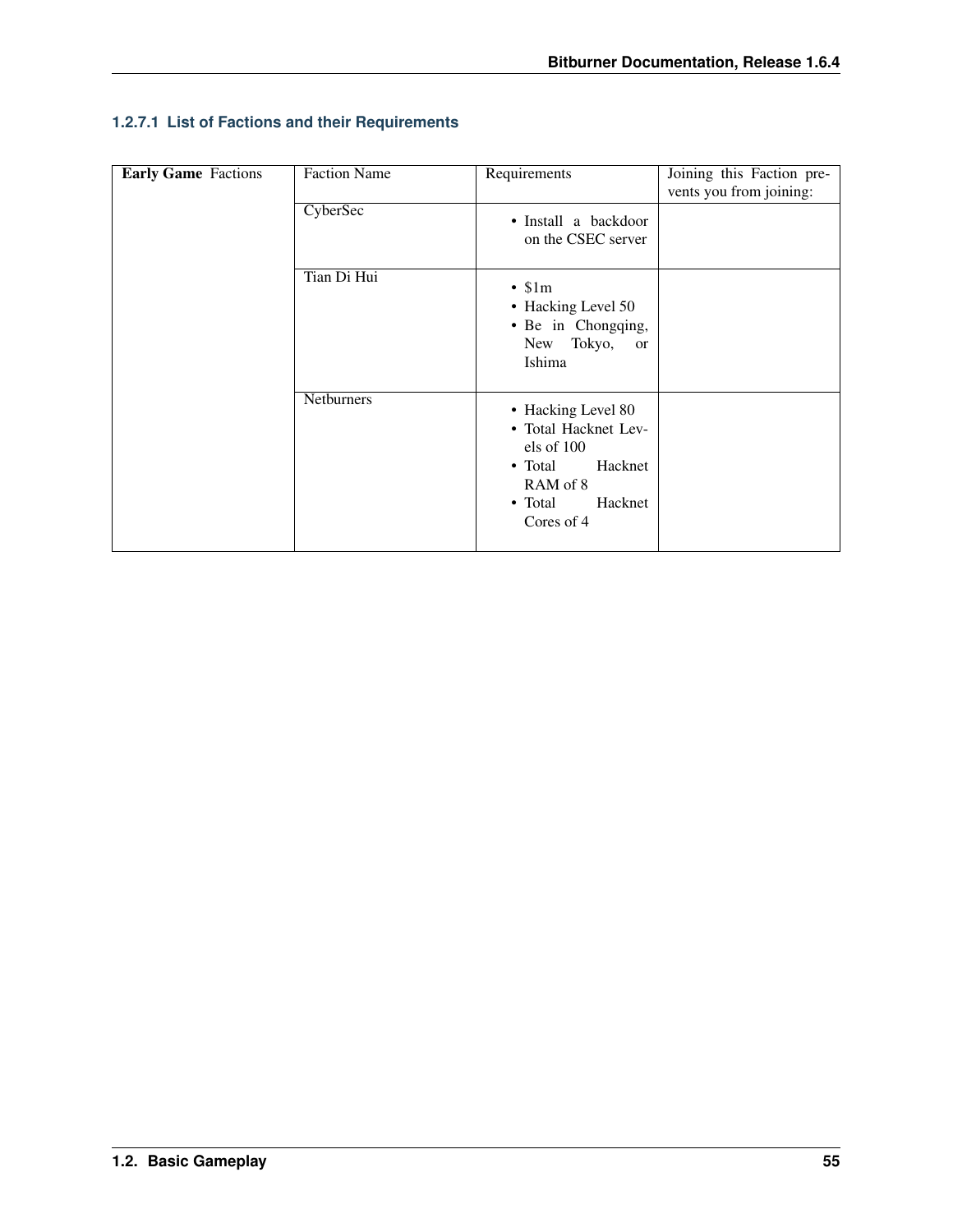| <b>City Factions</b> | <b>Faction Name</b> | Requirements                       | Joining this Faction pre-<br>vents you from joining:                   |
|----------------------|---------------------|------------------------------------|------------------------------------------------------------------------|
|                      | $Sector-12$         | • Be in Sector-12<br>$\cdot$ \$15m | • Chongqing<br>• New Tokyo<br>· Ishima<br>• Volhaven                   |
|                      | Chongqing           | • Be in Chongqing<br>$\cdot$ \$20m | $\bullet$ Sector-12<br>• Aevum<br>• Volhaven                           |
|                      | New Tokyo           | • Be in New Tokyo<br>$\cdot$ \$20m | $\bullet$ Sector-12<br>• Aevum<br>• Volhaven                           |
|                      | Ishima              | • Be in Ishima<br>$\cdot$ \$30m    | $\cdot$ Sector-12<br>• Aevum<br>• Volhaven                             |
|                      | Aevum               | • Be in Aevum<br>$\cdot$ \$40m     | • Chongqing<br>• New Tokyo<br>· Ishima<br>• Volhaven                   |
|                      | Volhaven            | • Be in Volhaven<br>$\cdot$ \$50m  | $\cdot$ Sector-12<br>• Aevum<br>• Chongqing<br>• New Tokyo<br>· Ishima |

| <b>Hacking Groups</b> | <b>Faction Name</b> | Requirements                                                                         | Joining this Faction pre-<br>vents you from joining: |
|-----------------------|---------------------|--------------------------------------------------------------------------------------|------------------------------------------------------|
|                       | NiteSec             | • Install a backdoor<br>on the avmnite-02h<br>server                                 |                                                      |
|                       | The Black Hand      | • Install a backdoor<br>on the I.I.I.I server                                        |                                                      |
|                       | <b>BitRunners</b>   | $\bullet$ Install<br>back-<br>a<br>door<br>the<br>on<br>$run4$ theh $111z$<br>server |                                                      |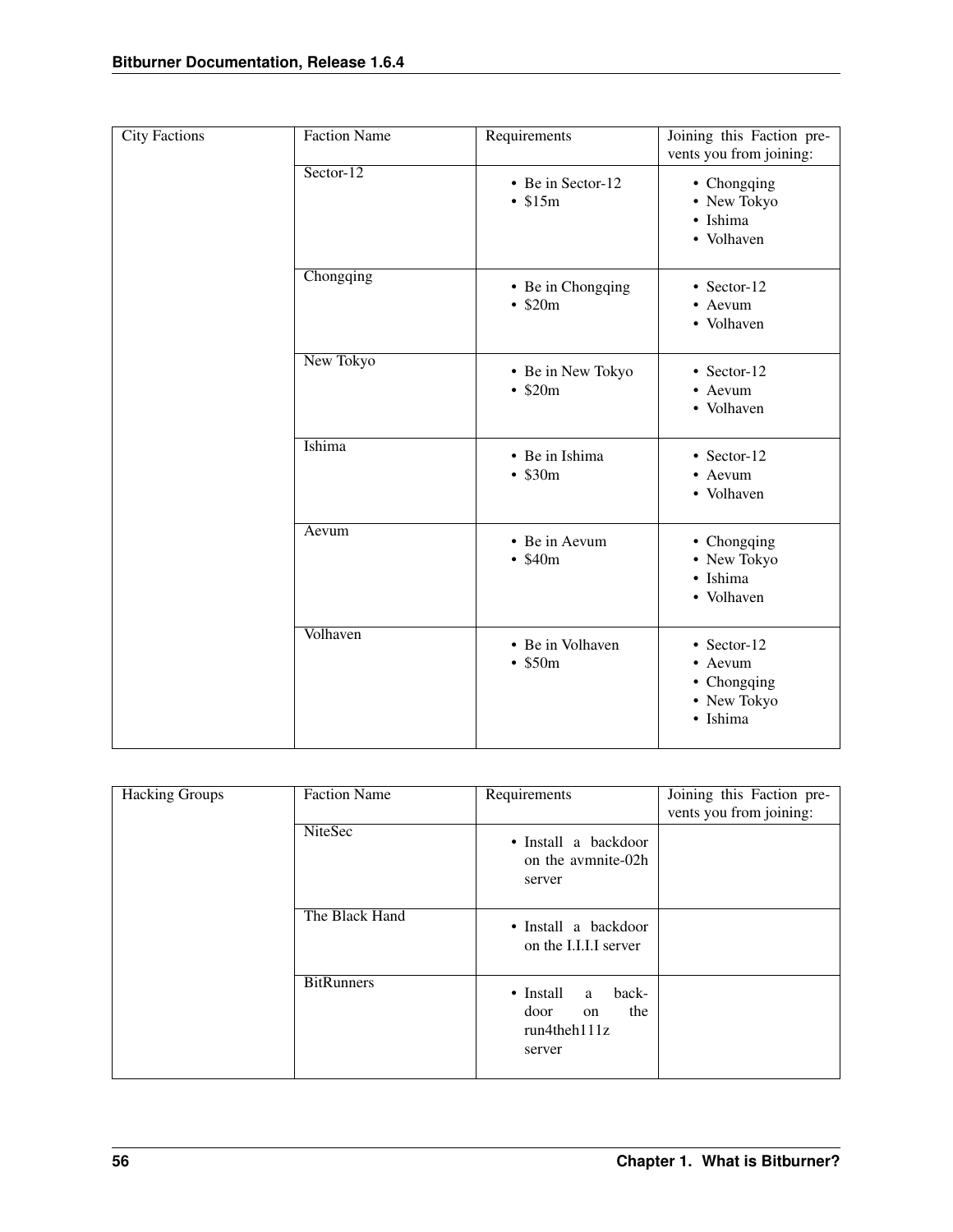| Megacorporations | <b>Faction Name</b>                     | Requirements                                                                                                      | Joining this Faction pre-<br>vents you from joining: |
|------------------|-----------------------------------------|-------------------------------------------------------------------------------------------------------------------|------------------------------------------------------|
|                  | ECorp                                   | • Have 200k reputa-<br>tion with the Corpo-<br>ration                                                             |                                                      |
|                  | MegaCorp                                | • Have 200k reputa-<br>tion with the Corpo-<br>ration                                                             |                                                      |
|                  | KuaiGong International                  | • Have 200k reputa-<br>tion with the Corpo-<br>ration                                                             |                                                      |
|                  | Four Sigma                              | • Have 200k reputa-<br>tion with the Corpo-<br>ration                                                             |                                                      |
|                  | <b>NWO</b>                              | • Have 200k reputa-<br>tion with the Corpo-<br>ration                                                             |                                                      |
|                  | <b>Blade Industries</b>                 | • Have 200k reputa-<br>tion with the Corpo-<br>ration                                                             |                                                      |
|                  | <b>OmniTek Incorporated</b>             | · Have 200k reputa-<br>tion with the Corpo-<br>ration                                                             |                                                      |
|                  | Bachman & Associates                    | · Have 200k reputa-<br>tion with the Corpo-<br>ration                                                             |                                                      |
|                  | <b>Clarke Incorporated</b>              | · Have 200k reputa-<br>tion with the Corpo-<br>ration                                                             |                                                      |
|                  | <b>Fulcrum Secret Technolo-</b><br>gies | · Have 250k reputa-<br>tion with the Corpo-<br>ration<br>· Install a backdoor<br>on the fulcrumas-<br>sets server |                                                      |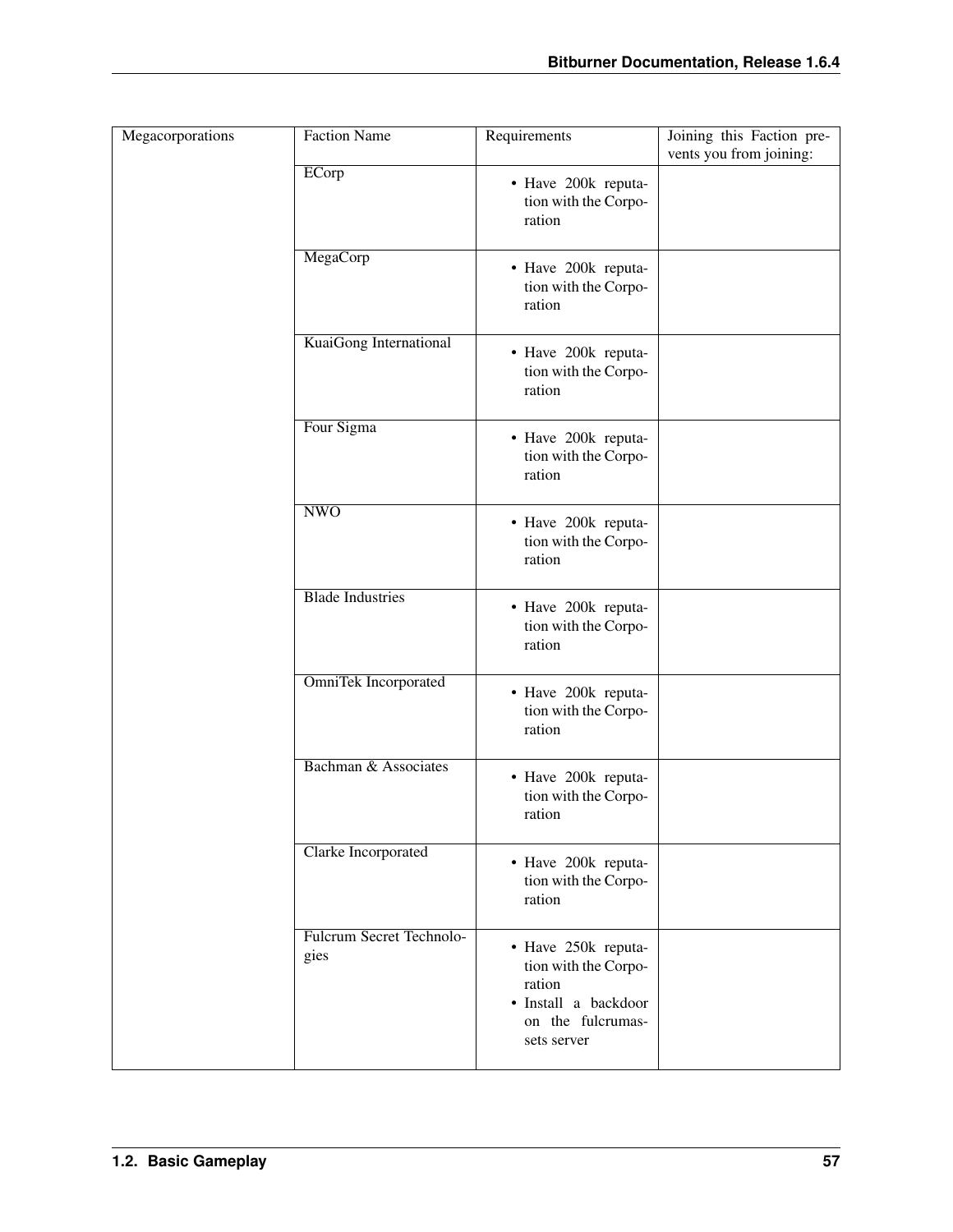| Criminal Organizations | <b>Faction Name</b>   | Requirements                                                                                                                                                  | Joining this Faction pre-<br>vents you from joining: |
|------------------------|-----------------------|---------------------------------------------------------------------------------------------------------------------------------------------------------------|------------------------------------------------------|
|                        | <b>Slum Snakes</b>    | • All Combat Stats of<br>30<br>• - 9 Karma<br>$\cdot$ \$1m                                                                                                    |                                                      |
|                        | <b>Tetrads</b>        | · Be in Chongqing,<br>New Tokyo,<br>or<br>Ishima<br>• All Combat Stats of<br>75<br>$-18$ Karma                                                                |                                                      |
|                        | Silhouette            | • CTO, CFO, or CEO<br>of a company<br>$\cdot$ \$15m<br>• -22 Karma                                                                                            |                                                      |
|                        | Speakers for the Dead | • Hacking Level 100<br>• All Combat Stats of<br>300<br>• 30 People Killed<br>$-45$ Karma<br>· Not working for<br>CIA or NSA                                   |                                                      |
|                        | The Dark Army         | • Hacking Level 300<br>• All Combat Stats of<br>300<br>• Be in Chongqing<br>• 5 People Killed<br>$-45$ Karma<br>· Not working for<br>CIA or NSA               |                                                      |
|                        | The Syndicate         | • Hacking Level 200<br>• All Combat Stats of<br>200<br>· Be in Aevum or<br>Sector-12<br>$\cdot$ \$10m<br>$\cdot$ -90 Karma<br>• Not working for<br>CIA or NSA |                                                      |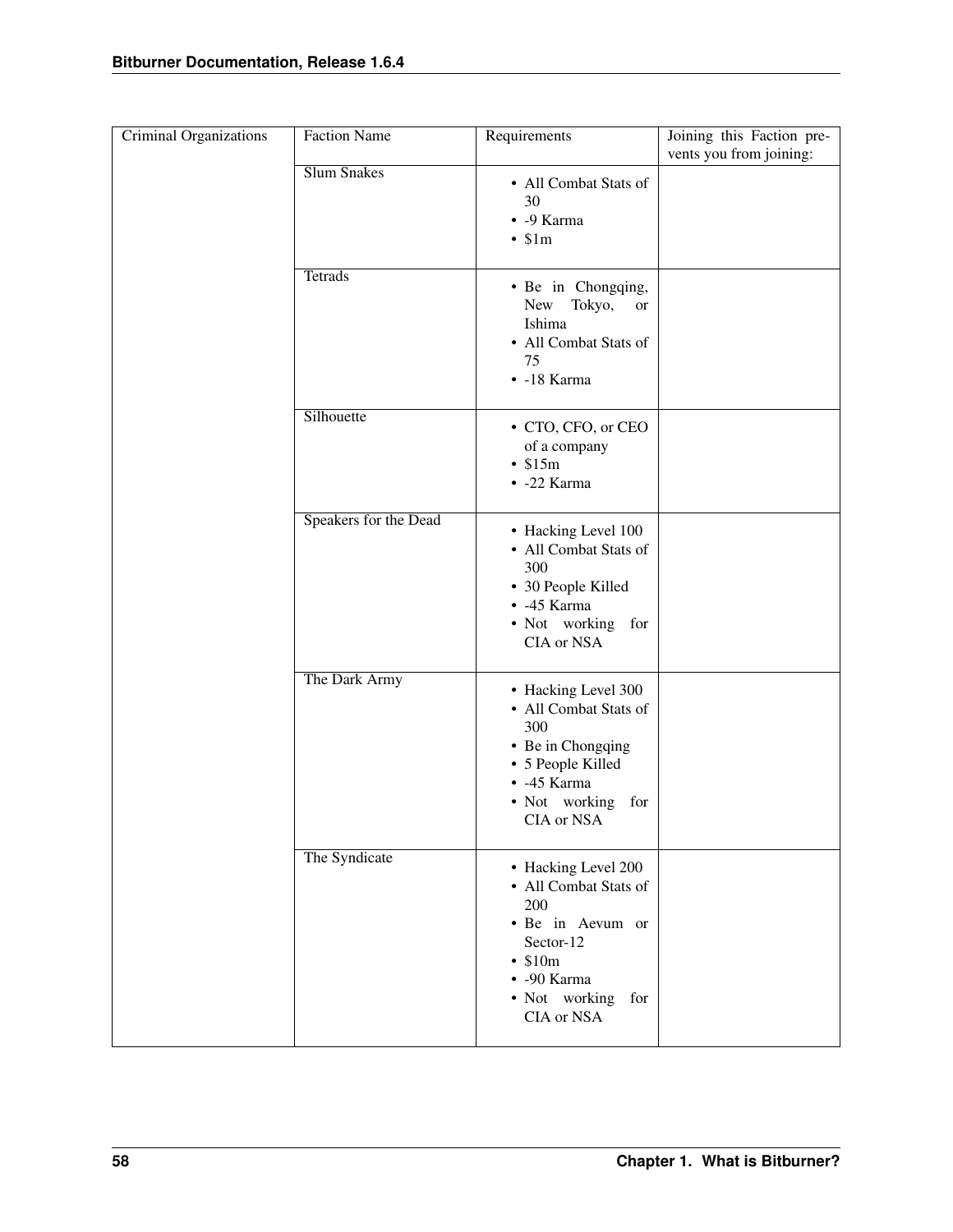| <b>Endgame Factions</b> | <b>Faction Name</b> | Requirements                                                                                     | Joining this Faction pre- |
|-------------------------|---------------------|--------------------------------------------------------------------------------------------------|---------------------------|
|                         |                     |                                                                                                  | vents you from joining:   |
|                         | The Covenant        | • 20 Augmentations<br>$\cdot$ \$75b<br>• Hacking Level of<br>850<br>• All Combat Stats of<br>850 |                           |
|                         | <b>Daedalus</b>     | • 30 Augmentations<br>• \$100b<br>• Hacking Level of<br>2500 OR All Com-<br>bat Stats of 1500    |                           |
|                         | <b>Illuminati</b>   | • 30 Augmentations<br>• \$150b<br>• Hacking Level of<br>1500<br>• All Combat Stats of<br>1200    |                           |

# <span id="page-68-0"></span>**1.2.8 Augmentations**

Advances in science and medicine have led to powerful new technologies that allow people to augment themselves beyond normal human capabilities. There are many different types of Augmentations, ranging from cybernetic to genetic to biological. Acquiring these Augmentations enhances the user's physical and mental faculties.

Augmentations provide persistent upgrades in the form of multipliers. These multipliers apply to a wide variety of things such as stats, experience gain, and hacking, just to name a few. Your multipliers can be viewed in the 'Character' page (*[keyboard shortcut](#page-86-0)* Alt + c).

# **1.2.8.1 How to acquire Augmentations**

Because of how powerful Augmentations are, the technology behind them is kept private and secret by the corporations and organizations that create them. Therefore, the only way for the player to obtain Augmentations is through Factions. After joining a Faction and earning enough reputation in it, you will be able to purchase its Augmentations. Different Factions offer different Augmentations. Augmentations must be purchased in order to be installed, and they are fairly expensive.

# **1.2.8.2 Installing Augmentations**

You will not gain the benefits of your purchased Augmentations until you actually install them. You can choose to install Augmentations through the 'Augmentations' menu tab (Found under 'Character'. Alternatively, use the keyboard shortcut Alt + a).

Unfortunately, installing Augmentations has side effects. You will lose most of the progress you've made, including your skills, stats, and money. You will have to start over, but you will have all of the Augmentations you have installed to help you progress. This is the game's "soft reset" or "prestige" mechanic.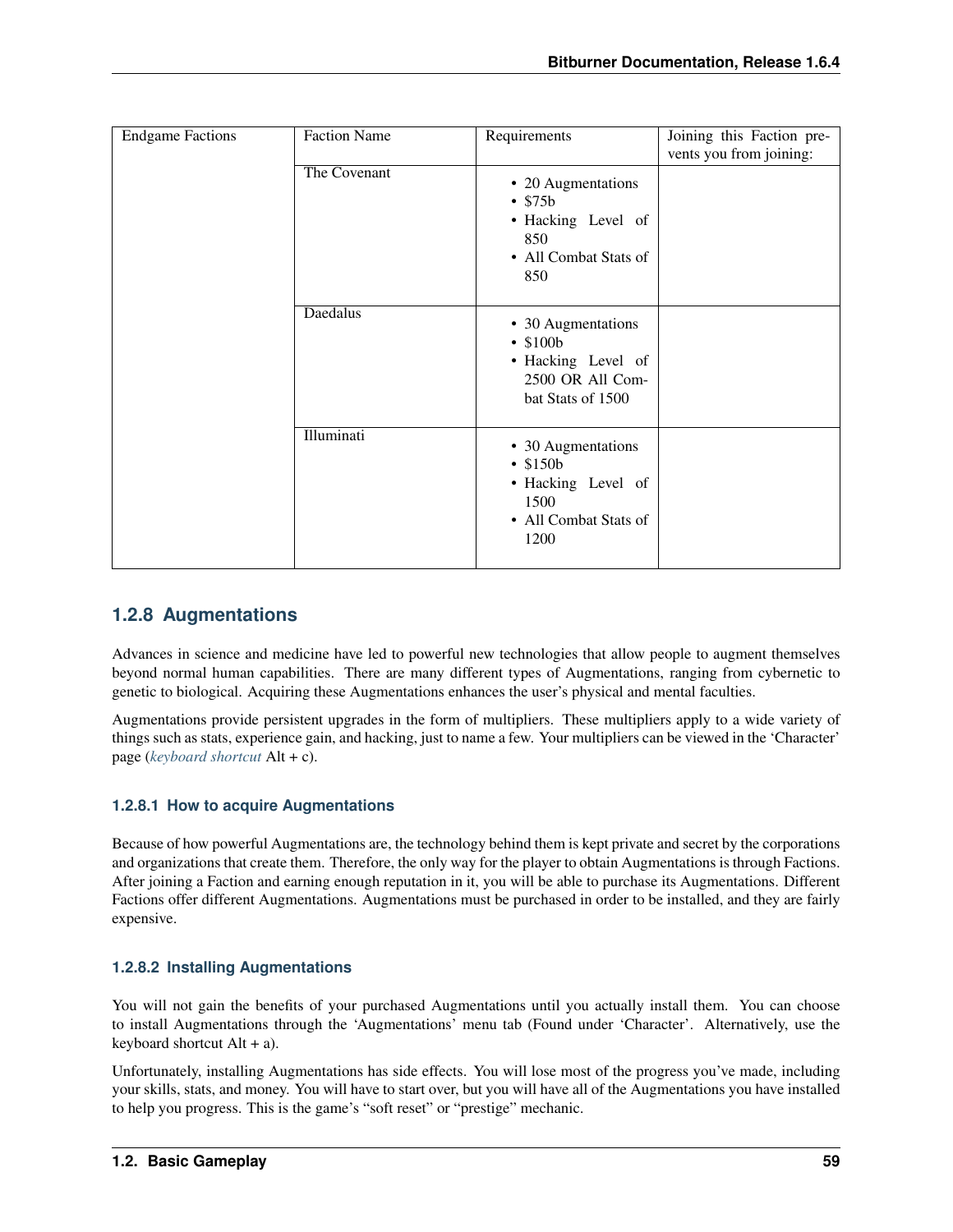To summarize, here is a list of everything you will LOSE when you install an Augmentation:

- Stats/Skills
- Money
- Scripts on all servers EXCEPT your home computer
- Purchased servers
- Hacknet Nodes
- Company/faction reputation
- Jobs and Faction memberships
- Programs
- Stocks
- TOR router

Here is everything you will KEEP when you install an Augmentation:

- Every Augmentation you have installed
- Scripts on your home computer
- RAM/Core Upgrades on your home computer
- World Stock Exchange account and TIX API Access

# **1.2.8.3 Purchasing Multiple Augmentations**

You do not have to install an Augmentation right after you purchase it. You can purchase as many Augmentations as you'd like before you choose to install them. When you install your purchased Augmentations they will ALL get installed.

There are a few drawbacks to this, however. First, obviously, you won't gain the benefits of your purchased Augmentations until after you install them. Second, purchasing multiple Augmentations before installing them will cause the Augmentations to get progressively more expensive. When you purchase an Augmentation, the price of purchasing another Augmentation doubles. This multiplier stacks for each Augmentation you purchase. Once you install your purchased Augmentations, their costs are reset back to the original prices.

# **1.2.9 Companies**

When exploring the *[world](#page-63-0)*, you can visit various companies. At these companies, you can apply for jobs.

Working a job lets you earn money, experience, and reputation with that company.

While working for a company, you can click "Do something else simultaneously" to be able to do things while you continue to work in the background. There is a 20% penalty to the related gains. Clicking the "Focus" button under the overview will return you to the current work.

Reputation is required to apply for a promotion. This reputation is not counted towards your career until the shift ends, either due to the time spent or clicking the "Stop Working" button. For most jobs there is a penalty of 50% of the reputation gained if you stop your shift early.

# **1.2.9.1 Information about all Companies**

TODO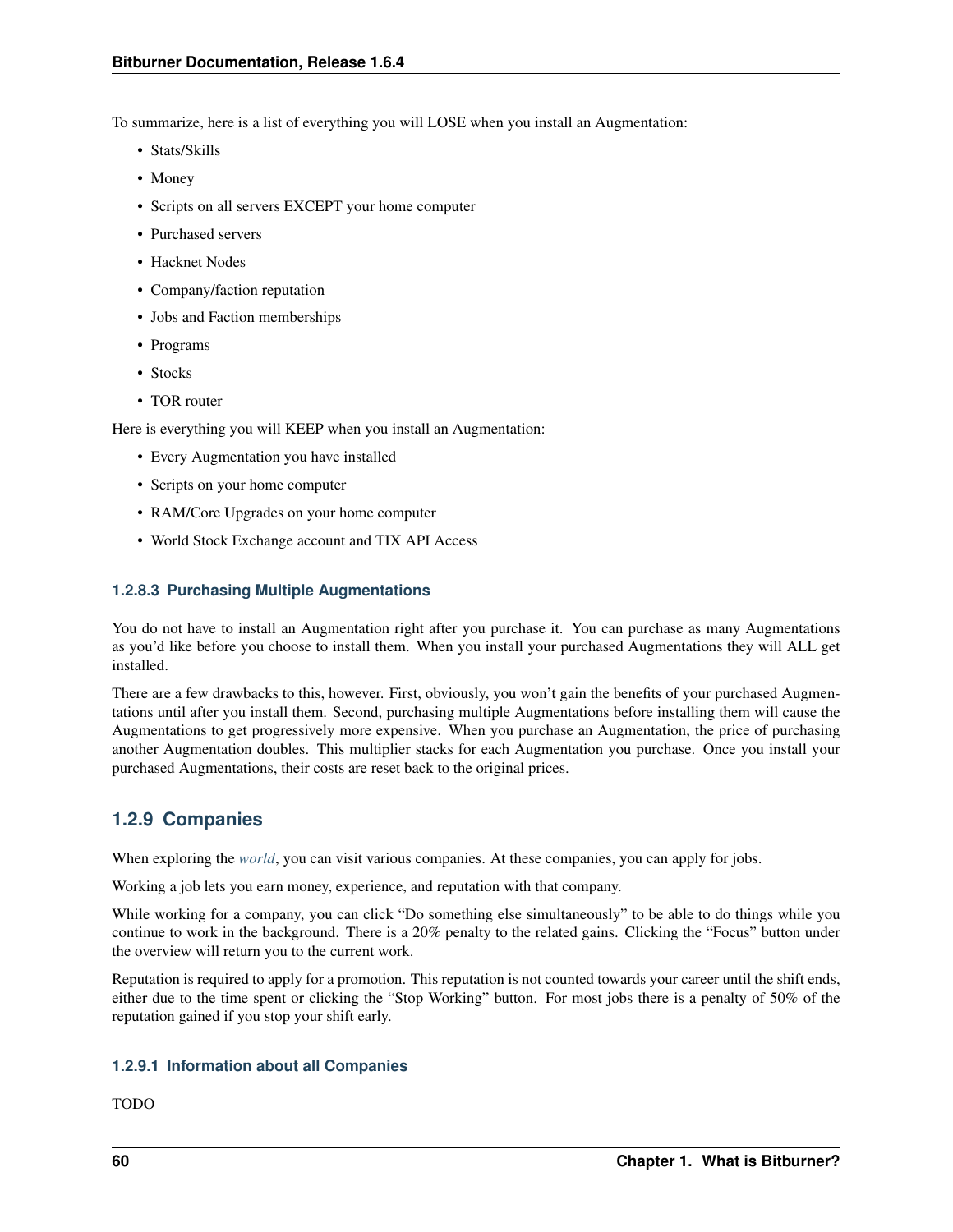# **1.2.10 Crimes**

Commiting crimes is an active gameplay mechanic that allows the player to train their stats and potentially earn money. The player can attempt to commit crimes by visiting 'The Slums' through the 'City' tab (*[Keyboard shortcut](#page-86-0)* Alt + w). 'The Slums' is available in every city.

# **1.2.10.1 Basic Mechanics**

When you visit the 'Slums' you will see a list of buttons that show all of the available crimes. Simply select one of the options to begin attempting that crime. Attempting to commit a crime takes a certain amount of time. This time varies between crimes. During this time, you cannot do anything else.

Crimes are not always successful. Your rate of success is determined by your stats (and Augmentation multipliers) and can be seen on the crime-selection page. If you are unsuccessful at committing a crime you will gain EXP, but you will not earn money. If you are successful at committing the crime you will gain extra EXP (double of what an unsuccessful attempt would give) and earn money.

Harder crimes are typically more profitable, and also give more EXP.

# **1.2.10.2 Crime details**

Available crimes, and their descriptions, which all begin with "attempt to. . . " Shoplift . . . shoplift from a low-end retailer Rob store . . . commit armed robbery on a high-end store Mug someone . . . mug a random person on the street Larceny ... rob property from someone's house Deal Drugs ... deal drugs Bond Forgery ... forge corporate bonds Traffick illegal Arms . . . smuggle illegal arms into the city Homicide . . . murder a random person on the street Grand theft Auto . . . commit grand theft auto Kidnap and Ransom . . . kidnap and ransom a high-profile-target Assassinate . . . assassinate a high-profile target Heist . . . pull off the ultimate heist

# **1.2.11 Infiltration**

Infiltration is a gameplay mechanic that allows you to infiltrate a company's facility to try and steal the company's classified secrets. These secrets can be sold for money or for reputation with a faction.

# **1.2.11.1 Overview**

Many companies have facilities that you can attempt to infiltrate. By infiltrating, you can steal classified company secrets and then sell these for money or for faction reputation. To try and infiltrate a company, visit a company through the 'World' menu. There will be an option that says 'Infiltrate Company'.

When infiltrating a company you will be presented with short active challenges. None of the challenges use the mouse.

The difficulty at the top lowers with better combat stats and charisma. It is not recommended to attempt infiltrations above mid-normal.

The "maximum level" is the number of challenges you will need to pass to receive the infiltration reward.

Every time you fail an infiltration challenge, you will take damage based on the difficulty of the infiltration. If you are reduced to 0 hp or below, the infiltration will immediately end.

- Most use spacebar as "action"
- Some use WASD or arrows interchangeably.
- A few others use the rest of the keyboard.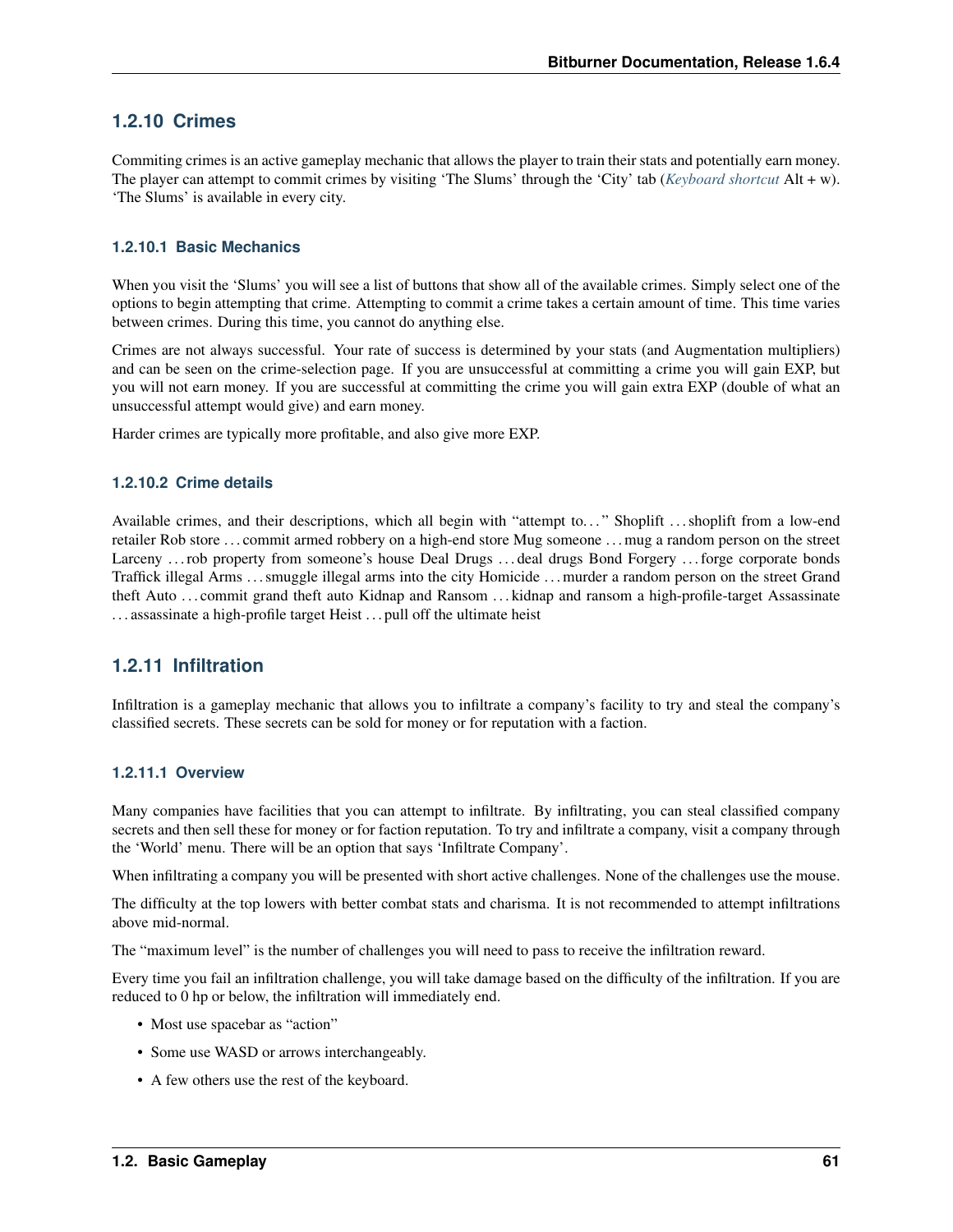\*\* Slash when his guard is down! \*\*

Press space when the guard is attacking you. There's 3 phase The first is guarding, where attacking back will result in failure. The 2nd is preparing, this informs you that in 250ms there will be an opening window to attack. The 3rd is attack, during this phase you can press space to slash and kill the enemy.

\*\* Close the brackets \*\*

Enter all the matching brackets in reverse order.

```
** Type it backward **
```
Type the words that are written backward.

\*\* Say something nice about the guard. \*\*

Use the arrows to find a compliment for the guard.

\*\* Enter the Code! \*\*

Match the arrows as they appears.

\*\* Match the symbols! \*\*

Move the cursor to the matching symbol and press space to confirm.

\*\* Remember all the mines! \*\*

At first the cursor cannot be moved, remember the positions of the X. Then move the cursor and press space to mark the mines on the board.

\*\* Cut the wires \*\*

Follow the instructions and press the numbers 1 through 9 to cut the appropriate wires.

# **1.2.12 Stock Market**

The Stock Market refers to the World Stock Exchange (WSE), through which you can buy and sell stocks in order to make money.

The WSE can be found in the 'City' tab, and is accessible in every city.

# **1.2.12.1 Fundamentals**

The Stock Market is not as simple as "buy at price X and sell at price Y". The following are several fundamental concepts you need to understand about the stock market.

Note: For those that have experience with finance/trading/investing, please be aware that the game's stock market does not function exactly like it does in the real world. So these concepts below should seem similar, but won't be exactly the same.

# **1.2.12.1.1 Positions: Long vs Short**

When making a transaction on the stock market, there are two types of positions: Long and Short. A Long position is the typical scenario where you buy a stock and earn a profit if the price of that stock increases. Meanwhile, a Short position is the exact opposite. In a Short position you purchase shares of a stock and earn a profit if the price of that stock decreases. This is also called 'shorting' a stock.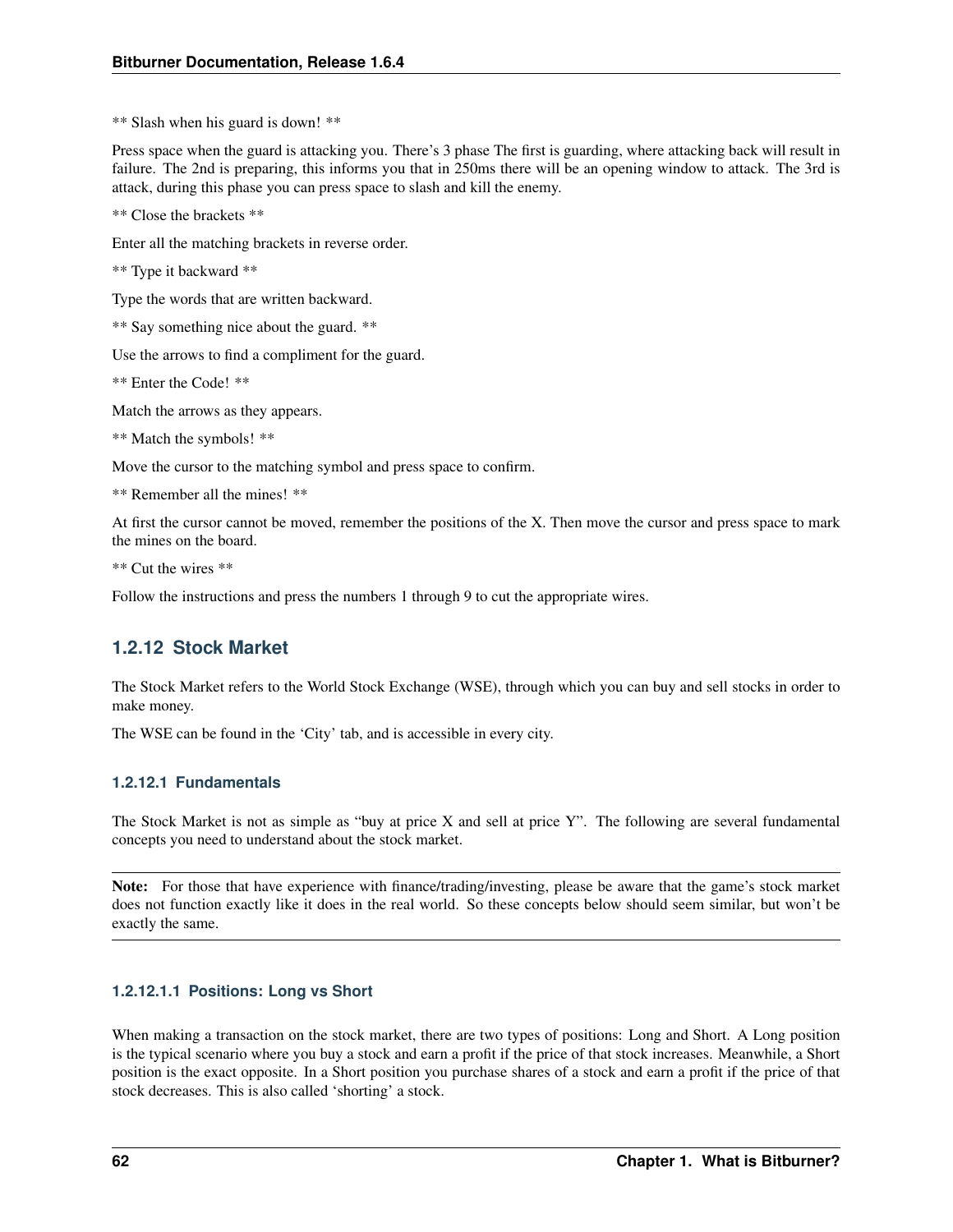Note: Shorting stocks is not available immediately, and must be unlocked later in the game.

### **1.2.12.1.2 Forecast & Second-Order Forecast**

A stock's forecast is its likelihood of increasing or decreasing in value. The forecast is typically represented by its probability of increasing in either a decimal or percentage form. For example, a forecast of 70% means the stock has a 70% chance of increasing and a 30% chance of decreasing.

A stock's second-order forecast is the target value that its forecast trends towards. For example, if a stock has a forecast of 60% and a second-order forecast of 70%, then the stock's forecast should slowly trend towards 70% over time. However, this is determined by RNG so there is a chance that it may never reach 70%.

Both the forecast and the second-order forecast change over time.

A stock's forecast can be viewed after purchasing Four Sigma (4S) Market Data access. This lets you see the forecast info on the Stock Market UI. If you also purchase access to the 4S Market Data TIX API, then you can view a stock's forecast using the getStockForecast() function.

A stock's second-order forecast is always hidden.

### **1.2.12.1.3 Spread (Bid Price & Ask Price)**

The **bid price** is the maximum price at which someone will buy a stock on the stock market.

The **ask price** is the minimum price that a seller is willing to receive for a stock on the stock market

The ask price will always be higher than the bid price (This is because if a seller is willing to receive less than the bid price, that transaction is guaranteed to happen). The difference between the bid and ask price is known as the spread. A stock's "price" will be the average of the bid and ask price.

The bid and ask price are important because these are the prices at which a transaction actually occurs. If you purchase a stock in the long position, the cost of your purchase depends on that stock's ask price. If you then try to sell that stock (still in the long position), the price at which you sell is the stock's bid price. Note that this is reversed for a short position. Purchasing a stock in the short position will occur at the stock's bid price, and selling a stock in the short position will occur at the stock's ask price.

## **1.2.12.1.4 Transactions Influencing Stock Forecast**

Buying or selling a large number of shares of a stock will influence that stock's forecast & second-order forecast. The forecast is the likelihood that the stock will increase or decrease in price. The magnitude of this effect depends on the number of shares being transacted. More shares will have a bigger effect.

The effect that transactions have on a stock's second-order forecast is significantly smaller than the effect on its forecast.

## **1.2.12.1.5 Order Types**

There are three different types of orders you can make to buy or sell stocks on the exchange: Market Order, Limit Order, and Stop Order.

Note: Limit Orders and Stop Orders are not available immediately, and must be unlocked later in the game.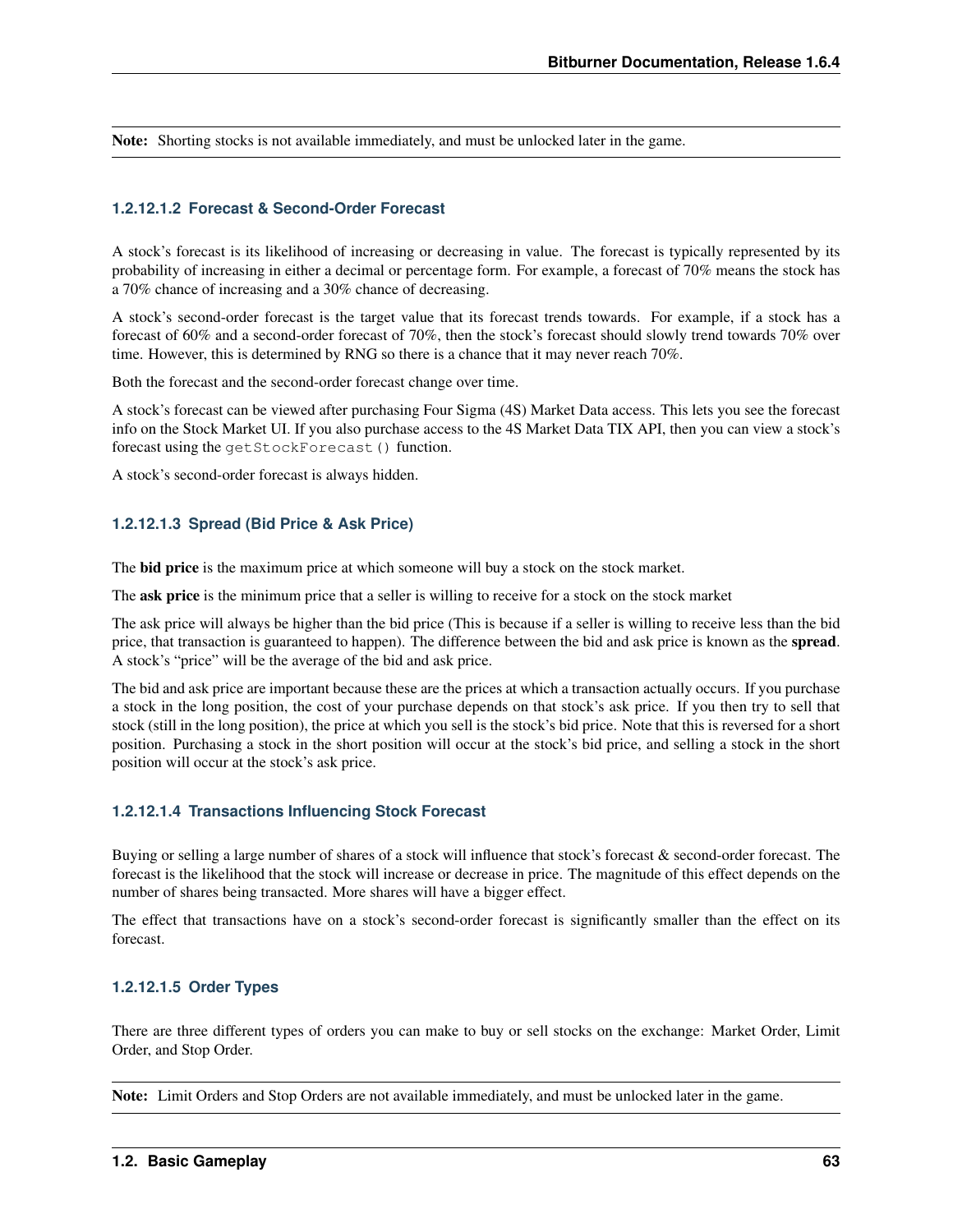When you place a Market Order to buy or sell a stock, the order executes immediately at whatever the current price of the stock is. For example if you choose to short a stock with 5000 shares using a Market Order, you immediately purchase those 5000 shares in a Short position at whatever the current market price is for that stock.

A Limit Order is an order that only executes under certain conditions. A Limit Order is used to buy or sell a stock at a specified price or better. For example, lets say you purchased a Long position of 100 shares of some stock at a price of \$10 per share. You can place a Limit Order to sell those 100 shares at \$50 or better. The Limit Order will execute when the price of the stock reaches a value of \$50 or higher.

A Stop Order is the opposite of a Limit Order. It is used to buy or sell a stock at a specified price (before the price gets 'worse'). For example, lets say you purchased a Short position of 100 shares of some stock at a price of \$100 per share. The current price of the stock is \$80 (a profit of \$20 per share). You can place a Stop Order to sell the Short position if the stock's price reaches \$90 or higher. This can be used to lock in your profits and limit any losses.

Here is a summary of how each order works and when they execute:

### In a LONG Position:

A Limit Order to buy will execute if the stock's price <= order's price

A Limit Order to sell will execute if the stock's price >= order's price

- A Stop Order to buy will execute if the stock's price >= order's price
- A Stop Order to sell will execute if the stock's price <= order's price

#### In a SHORT Position:

A Limit Order to buy will execute if the stock's price >= order's price

- A Limit Order to sell will execute if the stock's price <= order's price
- A Stop Order to buy will execute if the stock's price <= order's price
- A Stop Order to sell will execute if the stock's price >= order's price.

### **1.2.12.1.6 Player Actions Influencing Stocks**

It is possible for your actions elsewhere in the game to influence the stock market.

Hacking If a server has a corresponding stock (e.g. *foodnstuff* server -> FoodNStuff stock), then hacking that server can decrease the stock's second-order forecast. This causes the corresponding stock's forecast to trend downwards in value over time.

This effect only occurs if you set the *stock* option to true when calling the [hack\(\)](#page-18-0) function. The chance that hacking a server will cause this effect is based on what percentage of the server's total money you steal.

A single hack will have a minor effect, but continuously hacking a server for lots of money over time will have a noticeable effect in making the stock's forecast trend downwards.

Growing If a server has a corresponding stock (e.g. *foodnstuff* server -> FoodNStuff stock), then growing that server's money can increase the stock's second-order forecast. This causes the corresponding stock's forecast to trend upwards in value over time.

This effect only occurs if you set the *stock* option to true when calling the [grow\(\)](#page-18-1) function. The chance that growing a server will cause this effect is based on what percentage of the server's total money to add to it.

A single grow operation will have a minor effect, but continuously growing a server for lots of money over time will have a noticeable effect in making the stock's forecast trend upwards.

Working for a Company If a company has a corresponding stock, then working for that company will increase the corresponding stock's second-order forecast. This will cause the stock's forecast to (slowly) trend upwards in value over time.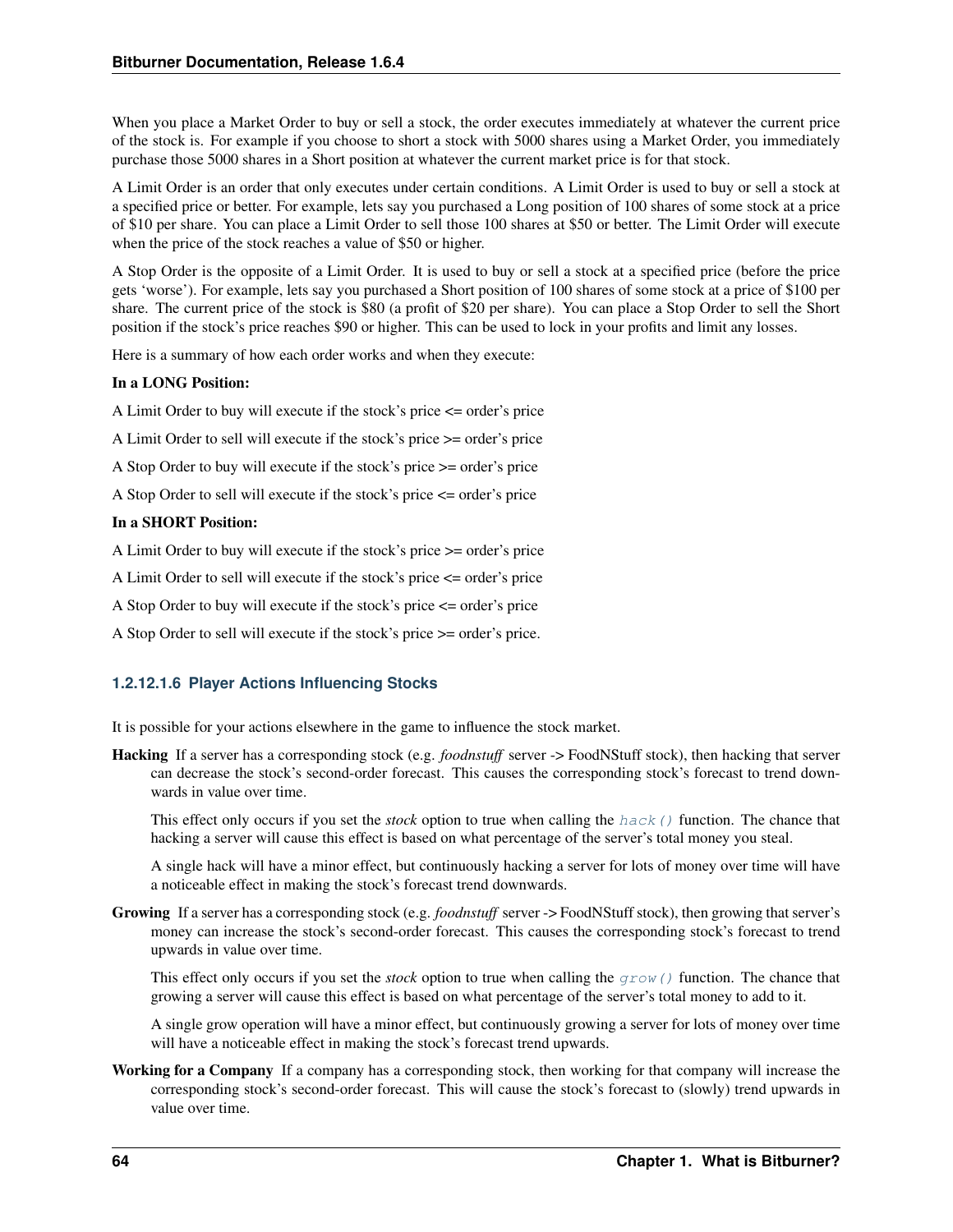The potency of this effect is based on how "effective" you are when you work (i.e. its based on your stats and multipliers).

#### **1.2.12.2 Automating the Stock Market**

You can write scripts to perform automatic and algorithmic trading on the Stock Market. See [TIX API](https://github.com/danielyxie/bitburner/blob/dev/markdown/bitburner.tix.md) for more details.

#### **1.2.12.3 Under the Hood**

Stock prices are updated every ~6 seconds.

Whether a stock's price moves up or down is determined by RNG. However, stocks have properties that can influence the way their price moves. These properties are hidden, although some of them can be made visible by purchasing the Four Sigma (4S) Market Data upgrade. Some examples of these properties are:

- Volatility
- Likelihood of increasing or decreasing (i.e. the stock's forecast)
- Likelihood of forecast increasing or decreasing (i.e. the stock's second-order forecast)
- How easily a stock's price/forecast is influenced by transactions
- Spread percentage
- Maximum price (not a real maximum, more of a "soft cap")

Each stock has its own unique values for these properties.

#### **1.2.12.4 Offline Progression**

The Stock Market does not change or process anything while the game has closed. However, it does accumulate time when offline. This accumulated time allows the stock market to run 50% faster when the game is opened again. This means that stock prices will update every ~4 seconds instead of 6.

## **1.2.13 Coding Contracts**

Coding Contracts are a mechanic that lets players earn rewards in exchange for solving programming problems.

Coding Contracts are files with the ".cct" extensions. They can be accessed through the *[Terminal](#page-48-0)* or through scripts using the [Coding Contract API](https://github.com/danielyxie/bitburner/blob/dev/markdown/bitburner.codingcontract.md)

Each contract has a limited number of attempts. If you provide the wrong answer too many times and exceed the number of attempts, the contract will self destruct (delete itself)

Currently, Coding Contracts are randomly generated and spawned over time. They can appear on any server (including your home computer), except for your purchased servers.

### **1.2.13.1 Running in Terminal**

To run a Coding Contract in the Terminal, simply use the *[run](#page-55-0)* command:

\$ run some-contract.cct

Doing this will bring up a popup. The popup will display the contract's problem, the number of attempts remaining, and an area to provide an answer.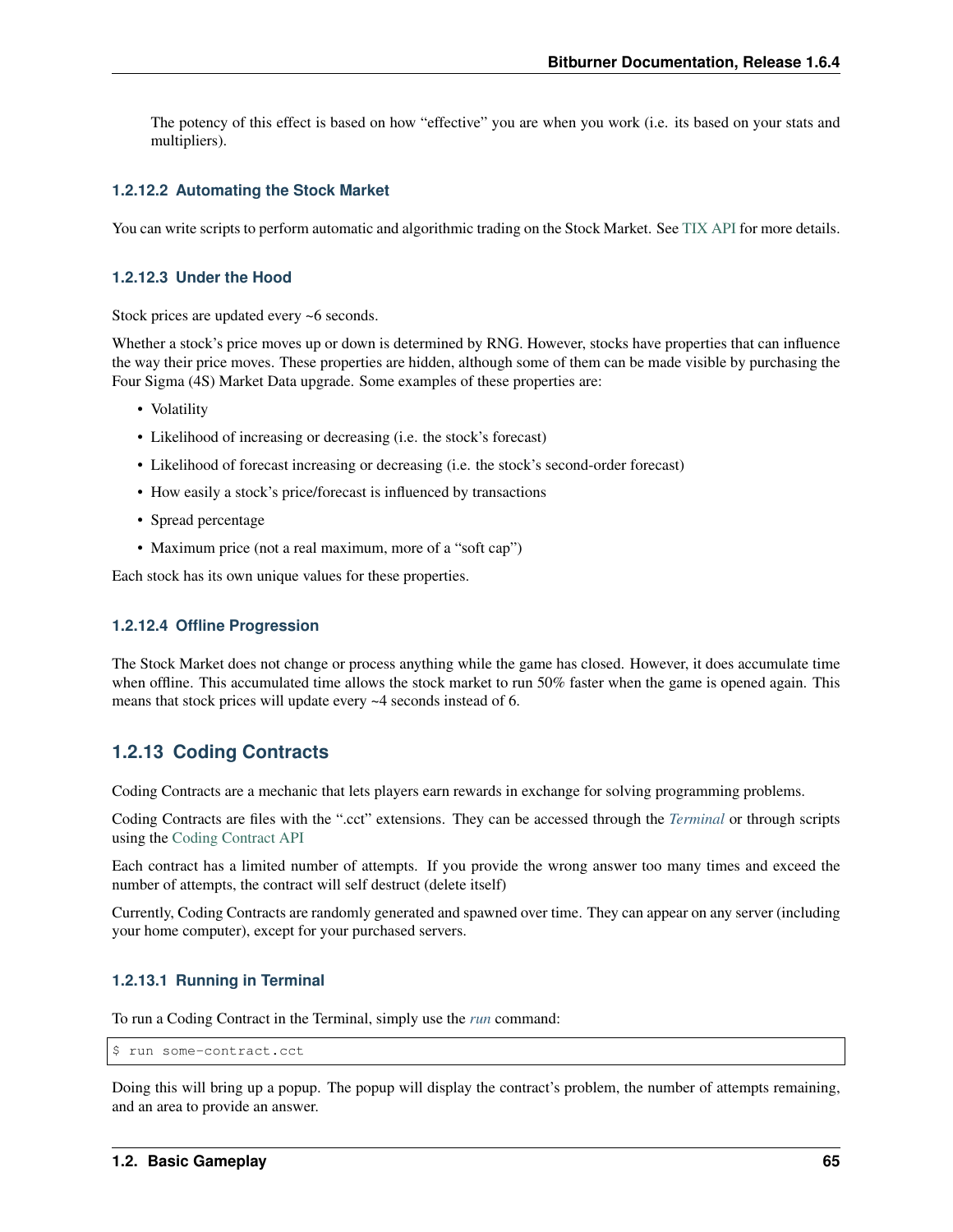### **1.2.13.2 Interacting through Scripts**

See the [Coding Contract API.](https://github.com/danielyxie/bitburner/blob/dev/markdown/bitburner.codingcontract.md)

### **1.2.13.3 Submitting Solutions**

Different contract problem types will require different types of solutions. Some may be numbers, others may be strings or arrays. If a contract asks for a specific solution format, then use that. Otherwise, follow these rules when submitting solutions:

- String-type solutions should not have quotation marks surrounding the string (unless specifically asked for). Only quotation marks that are part of the actual string solution should be included.
- Array-type solutions should be submitted with each element in the array separated by commas. Brackets are optional. For example, both of the following are valid solution formats:

```
1,2,3
[1,2,3]
```
However, if the solution is a multidimensional array, then all arrays that are not the outer-most array DO require the brackets. For example, an array of arrays can be submitted as one of the following:

[1,2],[3,4] [[1,2],[3,4]]

• Numeric solutions should be submitted normally, as expected

#### **1.2.13.4 Rewards**

There are currently four possible rewards for solving a Coding Contract:

- Faction Reputation for a specific Faction
- Faction Reputation for all Factions that you are a member of
- Company reputation for a specific Company
- Money

The 'amount' of reward varies based on the difficulty of the problem posed by the Coding Contract. There is no way to know what a Coding Contract's exact reward will be until it is solved.

### **1.2.13.5 Notes**

• The *scp* Terminal command does not work on Coding Contracts

#### **1.2.13.6 List of all Problem Types**

The following is a list of all of the problem types that a Coding Contract can contain. The list contains the name of (i.e. the value returned by  $\text{getContractType}()$ ) and a brief summary of the problem it poses.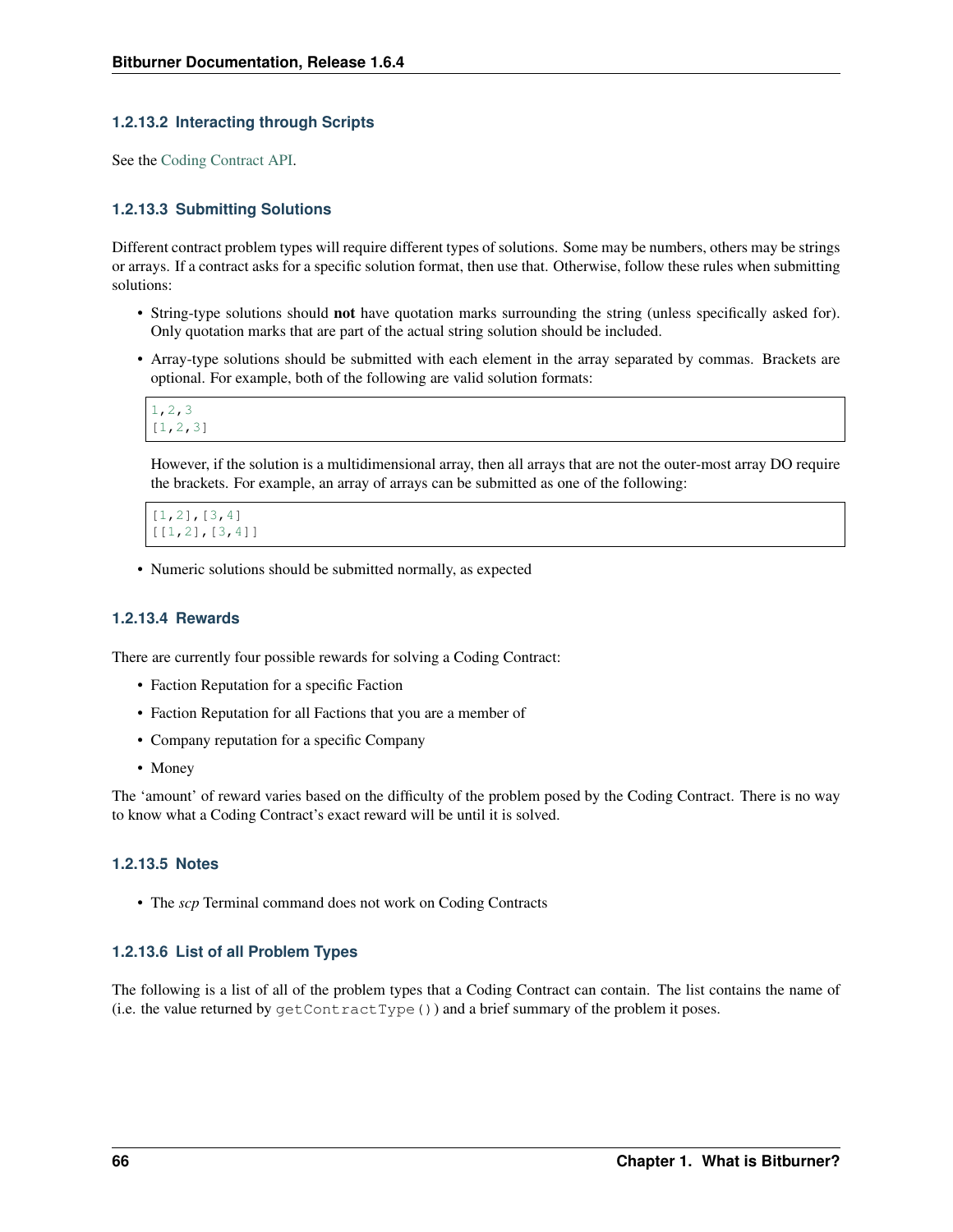| <b>Name</b>               | <b>Problem Summary</b>                                                                                                                                                                                                                                                                                                                                         |
|---------------------------|----------------------------------------------------------------------------------------------------------------------------------------------------------------------------------------------------------------------------------------------------------------------------------------------------------------------------------------------------------------|
| Find Largest Prime Factor |                                                                                                                                                                                                                                                                                                                                                                |
|                           | Given a number, find its largest prime factor. A prime<br>factor<br>is a factor that is a prime number.                                                                                                                                                                                                                                                        |
| Subarray with Maximum Sum |                                                                                                                                                                                                                                                                                                                                                                |
|                           | Given an array of integers, find the contiguous subarray<br>(containing<br>at least one number) which has the largest sum and<br>return that sum.                                                                                                                                                                                                              |
| Total Ways to Sum         |                                                                                                                                                                                                                                                                                                                                                                |
|                           | Given a number, how many different distinct ways can<br>that number be written as<br>a sum of at least two positive integers?                                                                                                                                                                                                                                  |
| Total Ways to Sum II      |                                                                                                                                                                                                                                                                                                                                                                |
|                           | You are given an array with two elements. The first<br>element is an integer n.<br>The second element is an array of numbers<br>representing the set of available integers.<br>How many different distinct ways can that number n be<br>written as<br>a sum of integers contained in the given set?<br>You may use each integer in the set zero or more times. |
| Spiralize Matrix          |                                                                                                                                                                                                                                                                                                                                                                |
|                           | Given an array of array of numbers representing a 2D<br>matrix, return the<br>elements of that matrix in clockwise spiral order.<br>Example: The spiral order of<br>[1, 2, 3, 4]<br>[5, 6, 7, 8]<br>[9, 10, 11, 12]<br>is $[1, 2, 3, 4, 8, 12, 11, 10, 9, 5, 6, 7]$                                                                                            |
| Array Jumping Game        |                                                                                                                                                                                                                                                                                                                                                                |
| 1.2. Basic Gameplay       | You are given an array of integers where each element<br>represents the<br>maximum possible jump distance from that position.<br>For example, if you<br>are at position i and your maximum jump length is n,<br>then you can jump<br>to any position from i to i+n.<br>67                                                                                      |
|                           | Assuming you are initially positioned at the start of the<br>array, determine<br>whether you are able to reach the last index of the array.                                                                                                                                                                                                                    |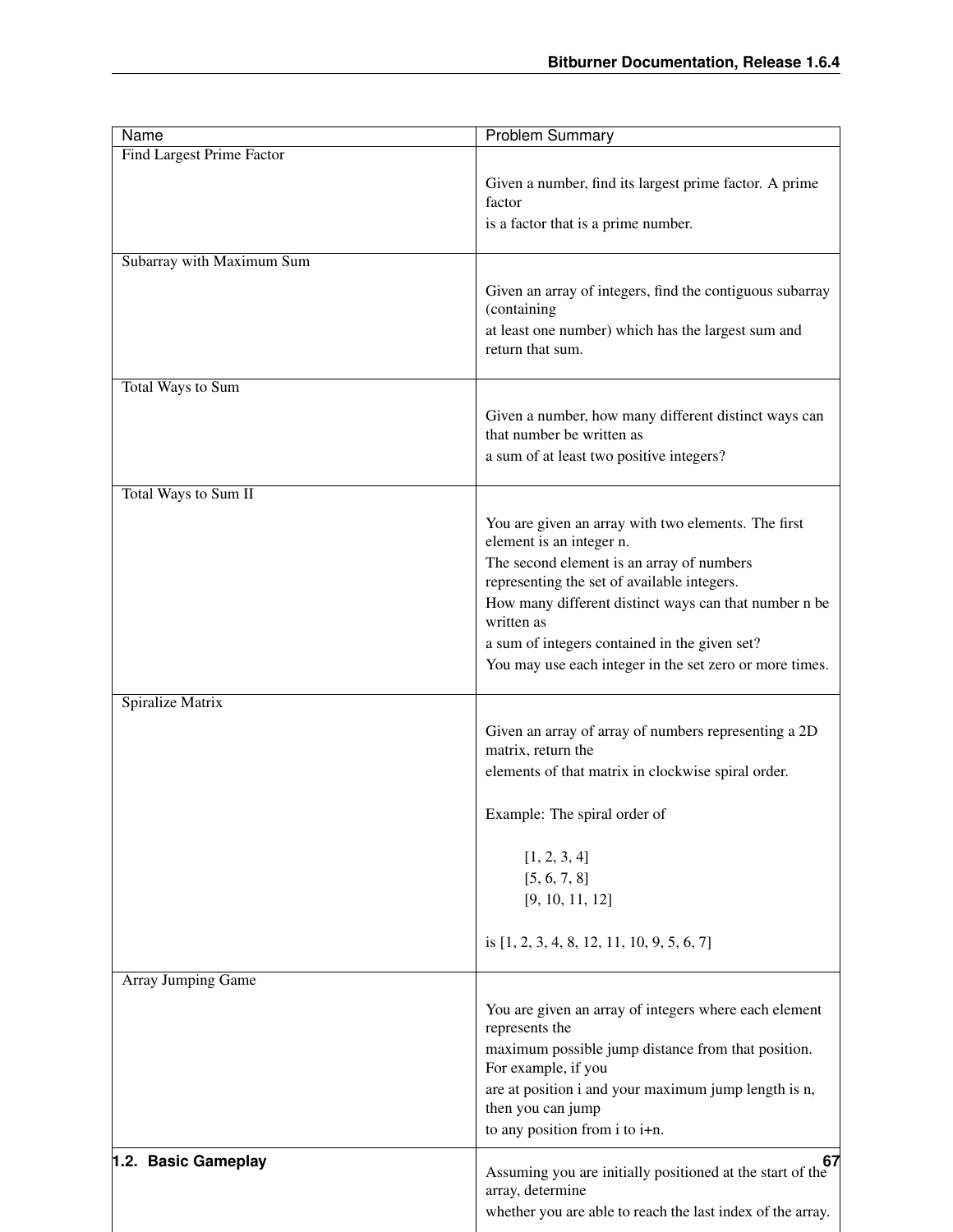# **1.3 Advanced Gameplay**

This section documents Bitburner gameplay elements that are **not** immediately available and/or accessible to the player. These gameplay mechanics must be unlocked.

<span id="page-77-0"></span>Warning: This page contains spoilers regarding the game's story/plot-line.

# **1.3.1 BitNodes**

A BitNode is an important part of the game's storyline. In the game, you discover what BitNodes are by following the trail of clues left by the mysterious jump3r (essentially a minimal questline).

### **1.3.1.1 What is a BitNode**

A BitNode is the complex simulated reality in which you reside. By following the messages from jump3r, you discover that humanity was enslaved by an advanced alien race, called the Enders, using virtual simulations that trapped the minds of humans.

However, the Enders didn't just create a single virtual reality to enslave humans, but many different simulations. In other words, there are many different BitNodes that exist. These BitNode are very different from each other.

jump3r tells you that the only hope for humanity is to destroy all of these BitNodes. Therefore, the end goal for the player is to enter and then destroy each BitNode at least once.

Destroying a BitNode resets most of the player's progress but grants the player a powerful second-tier persistent upgrade called a *[Source-File](#page-78-0)*. Different BitNodes grant different Source-Files.

Each BitNode has unique characteristics that are related to varying backstories. For example, in one BitNode the world is in the middle of a financial catastrophe with a collapsing market. In this BitNode, most forms of income such as working at a company or Hacknet Nodes are significantly less profitable. Servers have less money on them and lowered growth rates, but it is easier to lower their security level using the weaken() Netscript function.

Furthermore, some BitNodes introduce new content and mechanics. For example there is one BitNode that grants access to the [Singularity API.](https://github.com/danielyxie/bitburner/blob/dev/markdown/bitburner.singularity.md) There is another BitNode in which you can manage a gang to earn money and reputation.

### **1.3.1.2 How to destroy a BitNode**

Initially, the only way to destroy a BitNode is to join the Daedalus *[Daedalus](#page-63-0)*. From Daedalus, the player can obtain an Augmentation called 'The Red Pill', which doesn't cost any money but does require a good amount of faction reputation.

After installing 'The Red Pill', the player must search for and then manually hack a server called 'w0r1d\_d43m0n'. This server requires a hacking level of 3000 in order to successfully hack it. This will destroy the player's current BitNode.

There is a second method of destroying a BitNode, but it must be unlocked by first destroying BitNode-6 or BitNode-7 (Bladeburners).

#### Todo: Link to Bladeburner documentation page here

When the player destroys a BitNode, most of his/her progress will be reset. This includes things such as Augmentations and RAM upgrades on the home computer. The only things that will persist through destroying BitNodes is: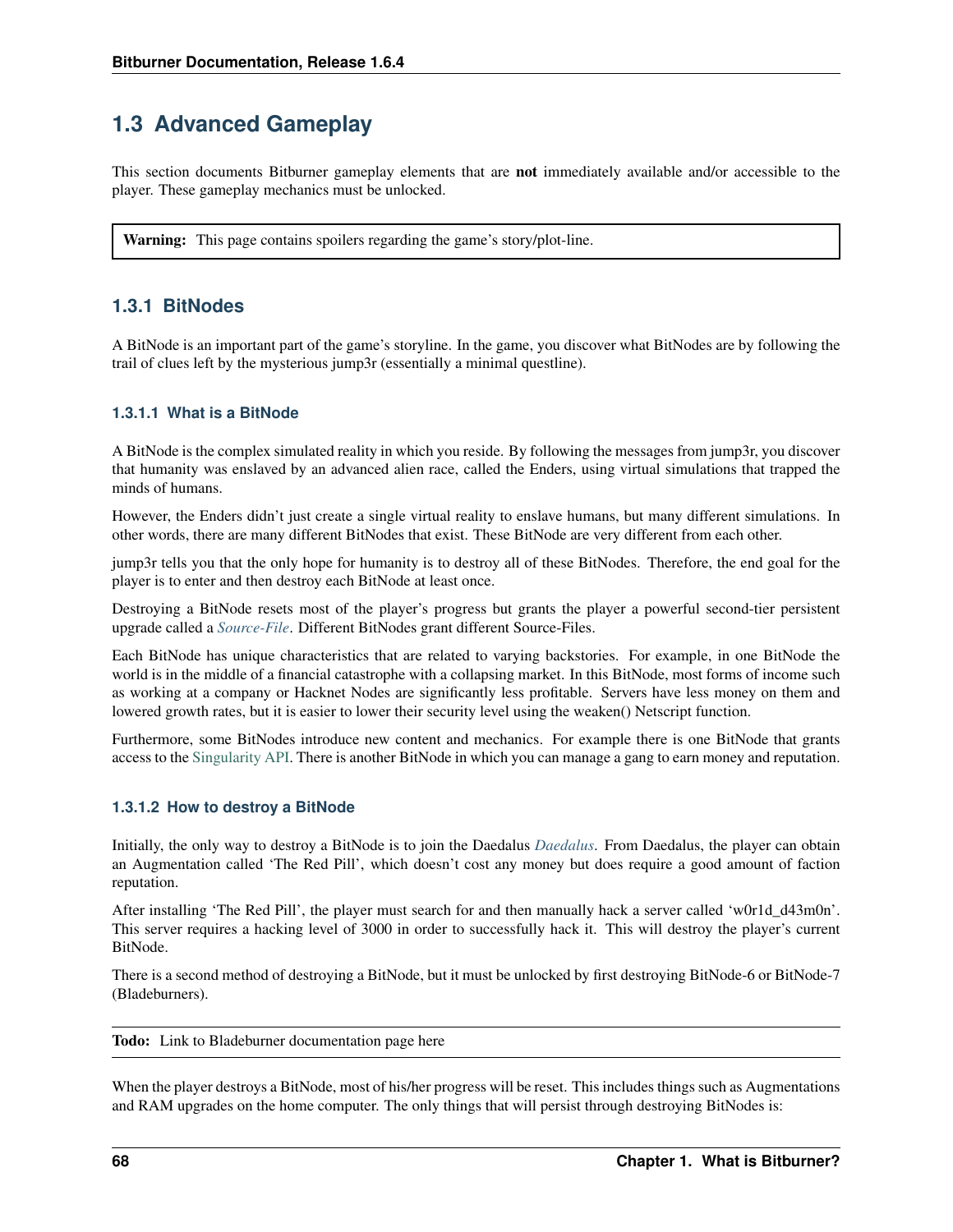- Source-Files
- <span id="page-78-0"></span>• Scripts on the home computer

Warning: This page contains spoilers for the game

# **1.3.2 Source-Files**

Source-Files are a type of persistent upgrade that is more powerful than Augmentations. Source-Files are received by destroying a BitNode. There are many different BitNodes in the game and each BitNode will grant a different Source-File when it is destroyed.

A Source-File can be upgraded by destroying its corresponding BitNode a second or third time (AKA playing through that BitNode again). It can be upgraded to a maximum of level 3.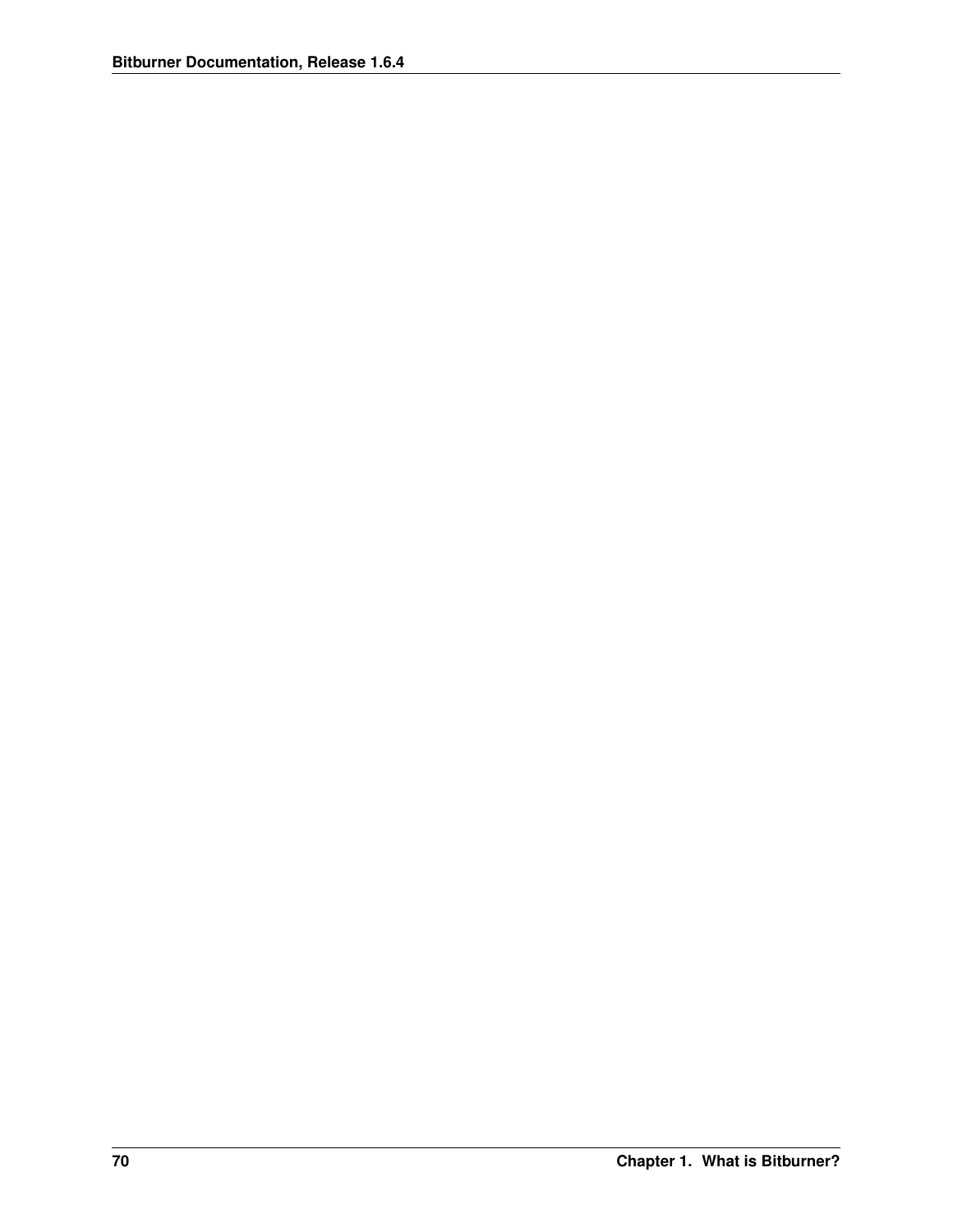# **1.3.2.1 List of all Source-Files**

 $\Gamma$ 

| BitNode-1: Source Genesis                                      | * Let the player start with 32 GB of RAM on the home<br>computer.<br>* Increases all of the player's multipliers by<br>16%/24%/28%.                                                                                    |
|----------------------------------------------------------------|------------------------------------------------------------------------------------------------------------------------------------------------------------------------------------------------------------------------|
| BitNode-2: Rise of the Underworld                              | * Let the player create Gangs in other BitNodes<br>(although some<br>BitNodes will disable this mechanic).<br>* Increases the player's crime success rate, crime<br>money, and<br>charisma multipliers by 24%/36%/42%. |
| BitNode-3: Corporatocracy                                      | * Let the player create Corporations in other BitNodes<br>(although some<br>BitNodes will disable this mechanic).<br>* Increases the player's charisma and company salary<br>multipliers by 8%/12%/14%.                |
| BitNode-4: The Singularity                                     | * Let the player access and use Netscript Singularity<br>Functions in other BitNodes.<br>* Each level of this Source-File reduces the RAM cost<br>of singularity functions.                                            |
| BitNode-5: Artificial Intelligence                             | * Unlocks Intelligence.<br>* Unlocks getBitNodeMultipliers () and start<br>with Formulas.exe.<br>* Increases all of the player's hacking-related<br>multipliers by 8%/12%/14%.                                         |
| BitNode-6: Bladeburners                                        | * Unlocks the Bladeburner feature in other BitNodes.<br>* Increases all of the player's level and experience gain<br>rate multipliers for<br>combat stats by 8%/12%/14%.                                               |
| BitNode-7: Bladeburners 2079                                   | * Allows the player to access the Bladeburner API in<br>other BitNodes.<br>* Increases all of the player's Bladeburner multipliers<br>by 8%/12%/14%.                                                                   |
| <b>3. Advanced Gamenlay</b><br>BitNode-8: Chost of Wall Street | * Increases the player's hacking growth multiplier by 71<br>12%/18%/21%.<br>* Level 1 grants permanent access to WSE and the TIX<br><b>API</b>                                                                         |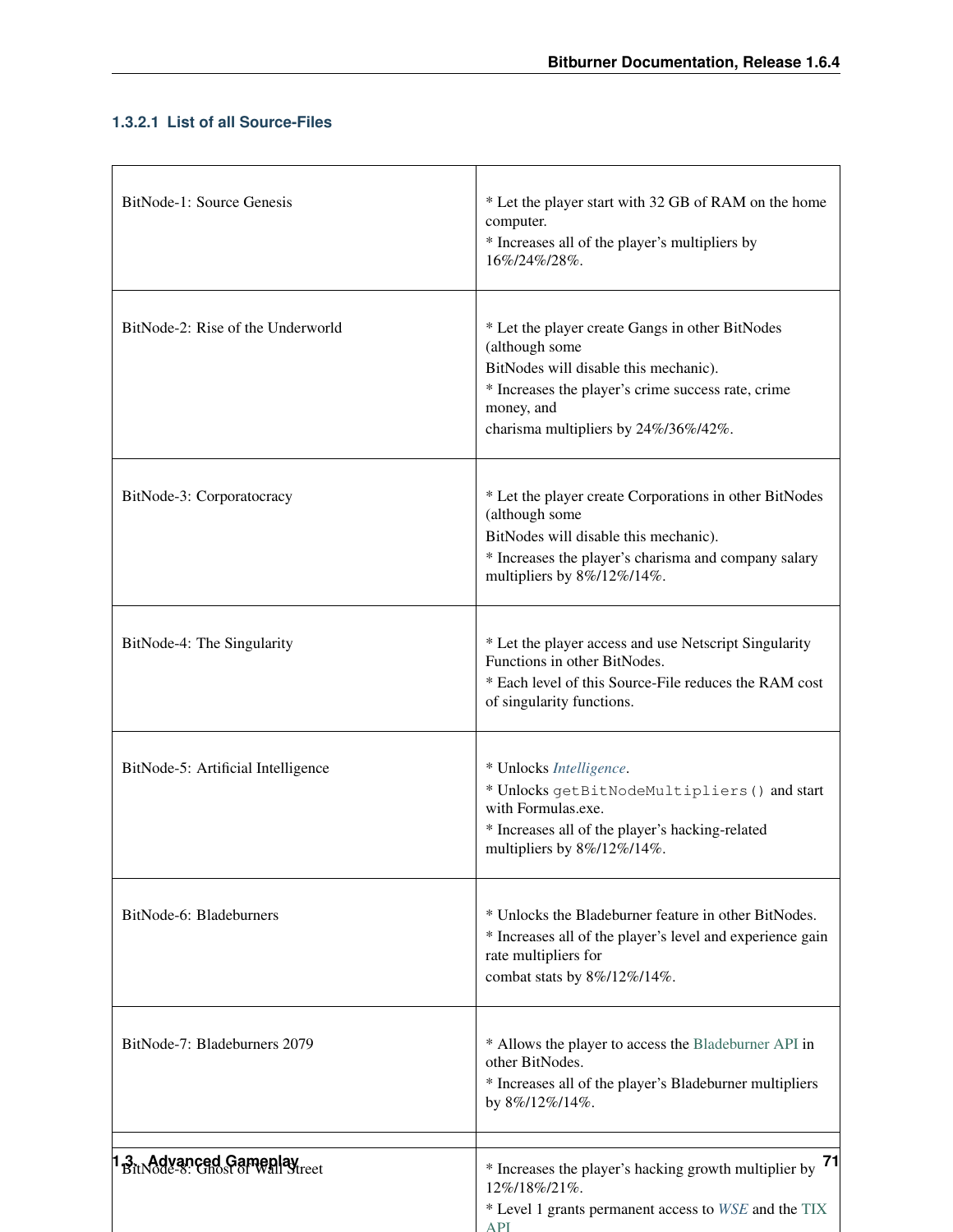# <span id="page-81-0"></span>**1.3.3 Intelligence**

Intelligence is a *[stat](#page-45-0)* that is unlocked by having *[Source-File 5](#page-78-0)* (i.e. Destroying BitNode-5).

Intelligence is unique because it is permanent and persistent. It never gets reset back to 1. However, gaining Intelligence experience is extremely slow. It is a stat that gradually builds up as you continue to play the game.

Intelligence will boost your production for many actions in the game, including:

- Hacking
- Infiltration
- Crime success rate
- Bladeburner
- Reputation gain for companies & factions
- Augmentation grafting speed

# **1.3.4 Sleeves**

When VitaLife unveiled their Persona Core technology that allowed people to digitize and transfer their consciousness into other vessels, human bodies became nothing more than 'sleeves' for the human consciousness. This technology thus became known as "Sleeve technology".

Sleeve technology unlocks two different gameplay features:

- Duplicate Sleeves
- Re-sleeving

Sleeve technology is unlocked in *[BitNode-10](#page-77-0)*.

### **1.3.4.1 Duplicate Sleeves**

Duplicate Sleeves are MK-V Synthoids (synthetic androids) into which your consciousness has been copied. In other words, these Synthoids contain a perfect duplicate of your mind.

Duplicate Sleeves are essentially clones which you can use to perform work-type actions, such as working for a company/faction or committing a crime. When sleeves perform these tasks, they will earn money, experience, and reputation.

Sleeves are their own individuals, which means they each have their own experience and stats.

When a sleeve earns experience, it earns experience for itself, the player's original consciousness, as well as all of the player's other sleeves.

Duplicate Sleeves are not reset when installing Augmentations, but they are reset when switching BitNodes.

## **1.3.4.1.1 Obtaining Duplicate Sleeves**

There are two methods of obtaining Duplicate Sleeves:

- 1. Destroy BitNode-10. Each completion give you one additional Duplicate Sleeve
- 2. Purchase Duplicate Sleeves from *[the faction The Covenant](#page-63-0)*. This is only available in BitNodes-10. Sleeves purchased this way are permanent (they persist through BitNodes). You can purchase up to 5 Duplicate Sleeves from The Covenant.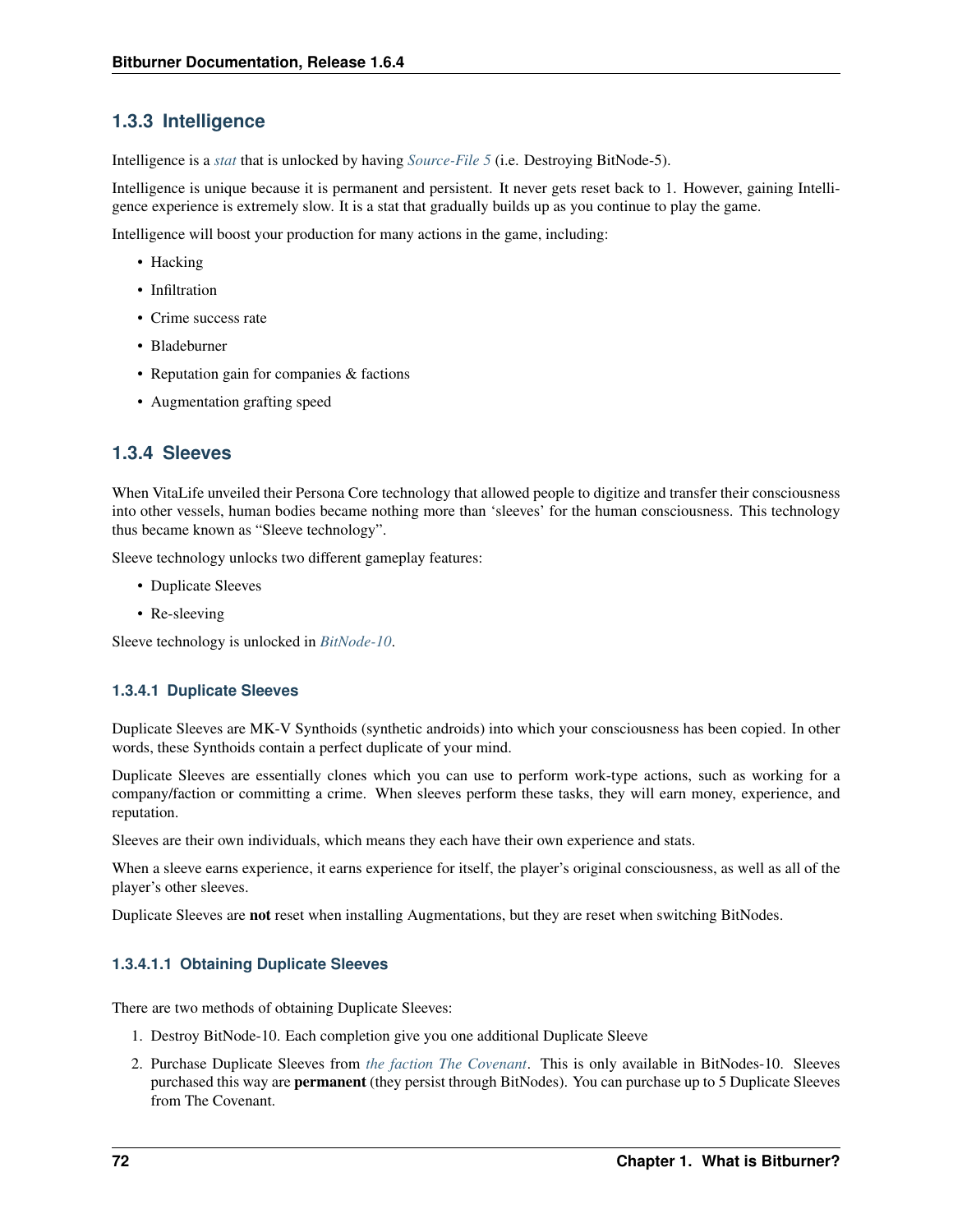## **1.3.4.1.2 Synchronization**

Synchronization is a measure of how aligned your consciousness is with that of your Duplicate Sleeves. It is a numeral value between 1 and 100, and it affects how much experience is earned when the sleeve is performing a task.

Let N be the sleeve's synchronization. When the sleeve earns experience by performing a task, both the sleeve and the player's original host consciousness gain N% of the amount of experience normally earned by the task. All of the player's other sleeves earn  $((N/100)^2 * 100)$ % of the experience.

Synchronization can be increased by assigning sleeves to the 'Synchronize' task.

### **1.3.4.1.3 Sleeve Shock**

Sleeve shock is a measure of how much trauma the sleeve has due to being placed in a new body. It is a numeral value between 0 and 99, where 99 indicates full shock and 0 indicates no shock. Shock affects the amount of experience earned by the sleeve.

Sleeve shock slowly decreases over time. You can further increase the rate at which it decreases by assigning sleeves to the 'Shock Recovery' task.

### **1.3.4.1.4 Augmentations**

You can purchase *[Augmentations](#page-68-0)* for your Duplicate Sleeves. In order to do this, the Sleeve's Shock must be at 0. Any Augmentation that is currently available to you through a faction is also available for your Duplicate Sleeves. There are a few Augmentations, such as NeuroFlux Governor and Bladeburner-specific ones, that cannot be purchased for a Duplicate Sleeve.

When you purchase an Augmentation for a Duplicate Sleeve, it is instantly installed. When this happens, the Sleeve's stats are instantly reset back to 0, similar to when you normally install Augmentations.

The cost of purchasing an Augmentation for a Duplicate Sleeve is **not** affected by how many Augmentations you have purchased for yourself, and vice versa.

### **1.3.4.1.5 Memory**

Sleeve memory dictates what a sleeve's synchronization will be when its reset by switching BitNodes. For example, if a sleeve has a memory of 10, then when you switch BitNodes its synchronization will initially be set to 10, rather than 1.

Memory can only be increased by purchasing upgrades from The Covenant. Just like the ability to purchase additional sleeves, this is only available in BitNodes-10 and above, and is only available after defeating BitNode-10 at least once.

Memory is a persistent stat, meaning it never gets reset back to 1. The maximum possible value for a sleeve's memory is 100.

# **1.3.5 Grafting**

Grafting is an experimental process through which you can obtain the benefits of Augmentations, without needing to reboot your body.

Grafting can be done at VitaLife in New Tokyo, where you'll find a shady researcher with questionable connections. From there, you can spend a sum of money to begin grafting Augmentations. This will take some time. When done, the Augmentation will be applied to your character without needing to install.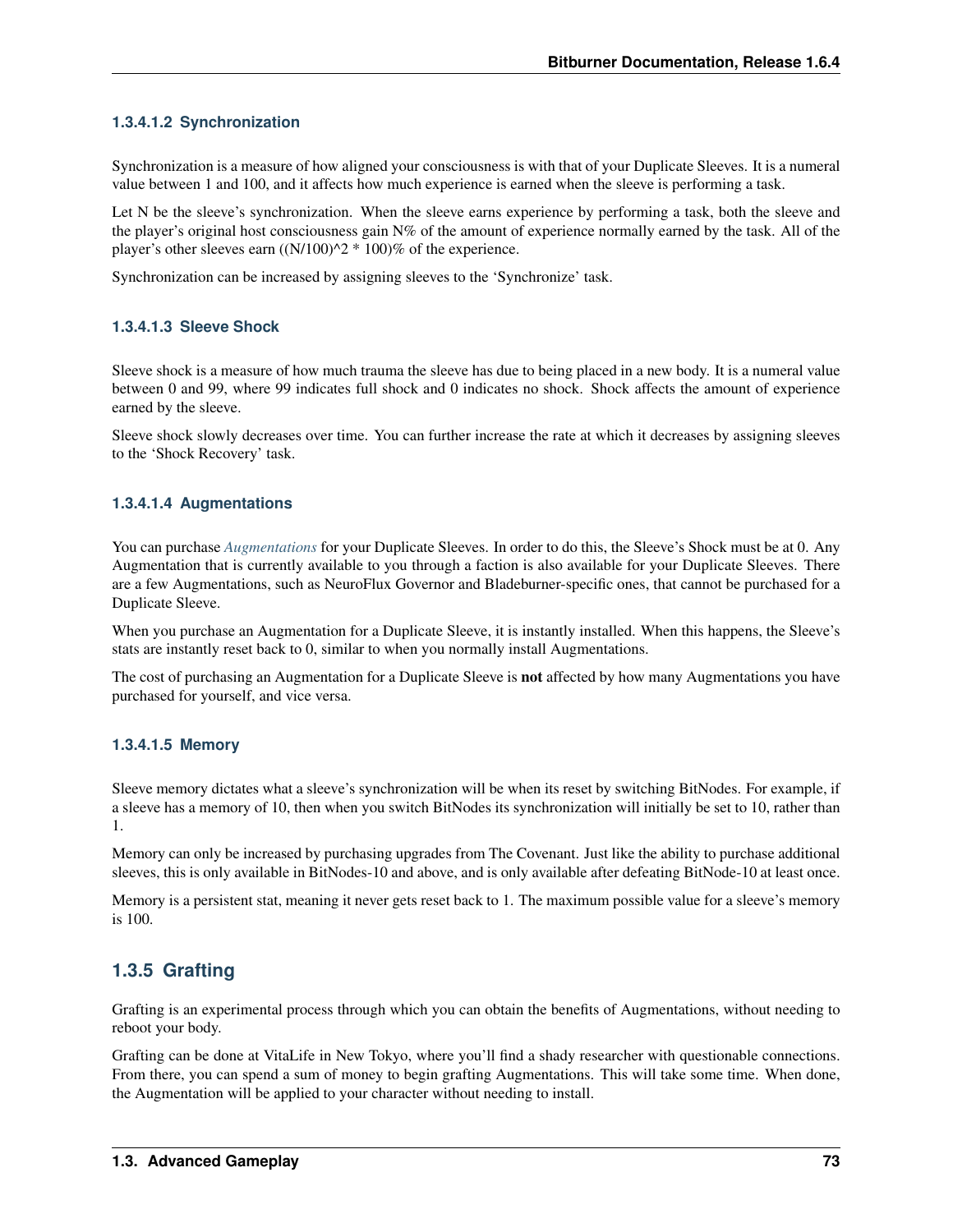Be warned, some who have tested grafting have reported an unidentified malware. Dubbed "Entropy", this virus seems to grow in potency as more Augmentations are grafted, causing unpredictable affects to the victim.

Note that when crafting an Augmentation, cancelling will not save your progress, and the money spent will not be returned.

# **1.3.6 Hacking algorithms**

There are three primary families of hacking algorithms. This guide will go over each of them and advise on how they can be implemented.

### **1.3.6.1 Self-contained algorithms**

#### Difficulty: Easy

Pros:

- Easy to implement
- Does not require other scripts to work
- Works at any stage of the game

Cons:

- Limits income generation
- Extremely RAM inefficient
- Utilizes script online time poorly
- Risk of over hacking

Self-contained algorithms are the simplest family of hacking algorithms to implement. Each script is tasked with choosing which function to execute based on the status of the target server. Because of this, they guarantee a consistent, but relatively small, flow of money.

The general logic goes like this:

```
loop forever {
    if security is not minimum {
        weaken(target)
    } else if money is not maximum {
        grow(target)
    } else {
        hack(target)
    }
}
```
This algorithm is perfectly capable of paving the way through the majority of the game, but it has a few significant issues.

- It tends to make all your scripts on every server do the same thing. (e.g. If the target is 0.01 security above the minimum, all scripts will decide to weaken, when only a handful of threads should be devoted to the task)
- At higher thread counts, these scripts have the potential to hack the server to \$0, or maximum security, requiring a long setup time while the scripts return the server to the best stats.
- Requires function calls such as *getServerSecurityLevel()* and *getServerMoneyAvailable()*, as well as calling all three hacking functions, increasing RAM cost which is multiplied by the number of allocated threads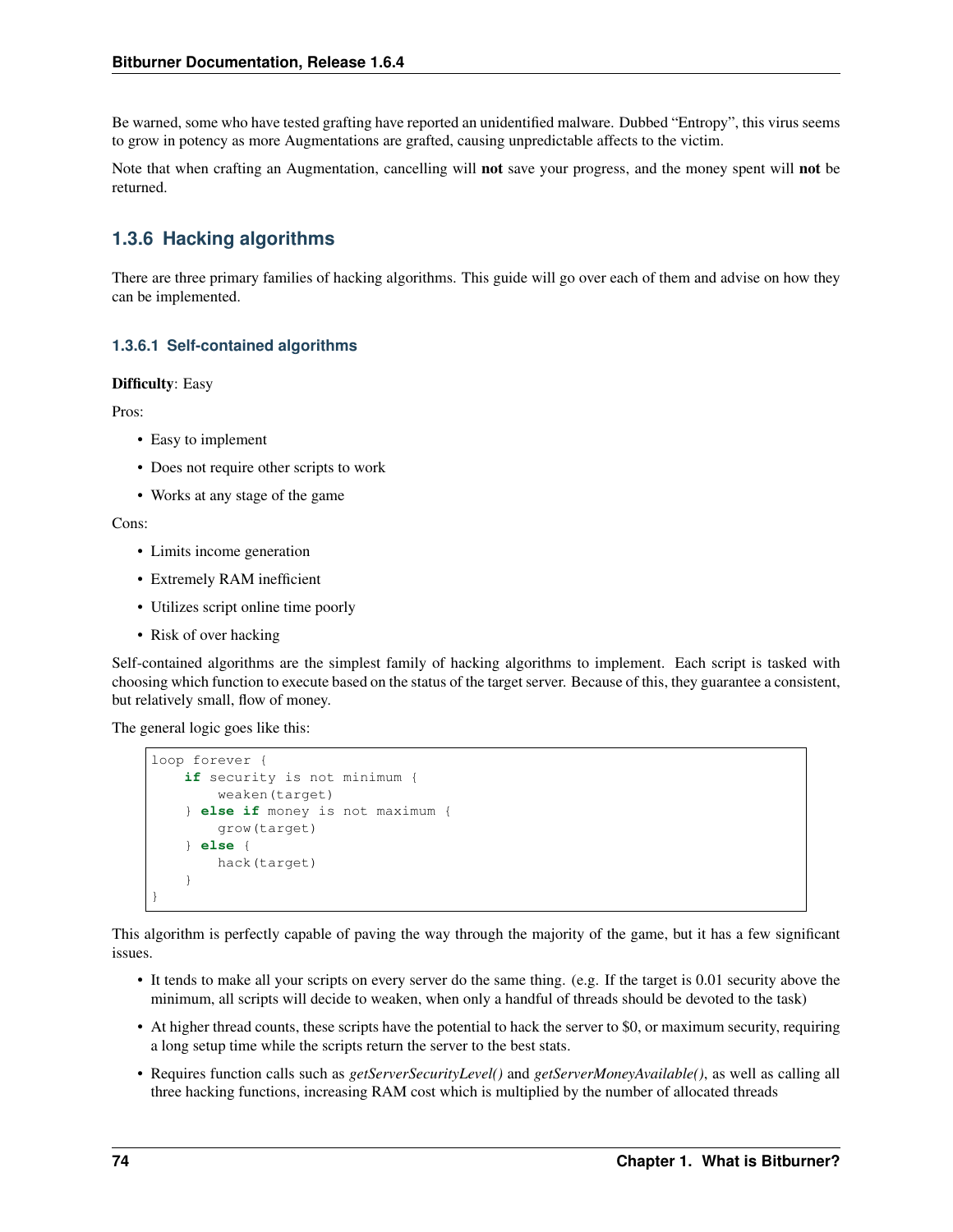#### **1.3.6.2 Loop algorithms**

Difficulty: Easy to Medium

Pros:

- Simple to understand
- Works at any stage of the game
- Maximize RAM usage

Cons:

• Requires a script that handles deployment

By splitting our hack, weaken, and grow functions into three separate scripts, we can both remove our reliance on functions such as *getServerSecurityLevel()* as well as removing functions that cannot work concurrently, reducing RAM requirements, and thus increasing our thread limits. Loop scripts are formatted like this:

```
loop forever {
   hack(target) // or grow, or weaken
}
```
Now we can take the total amount of threads available and split it and allocate, for example:

- 1 part to the hack scripts
- 10 parts to the grow scripts
- 2 parts to the weaken scripts

Meaning if we have space for 100 threads across the entire network 7 threads will go to the hack scripts, 76 threads will go to the grow scripts and 15 threads will go to the weaken scripts. The ratios described here are arbitrary and can be greatly improved through the use of the analyze functions, and later, through the use of Formulas.exe.

When utilizing this strategy, monitor the amount of money and security on the target server, if the money is not hovering around maximum and the security around the minimum, the ratios should be tweaked until that is the case.

Utilizing *sleep()* or *asleep()* to ensure that your scripts do not all start at the same time can decrease the chance of issues associated with overhacking occurring. Both functions have a ram cost of zero.

#### **1.3.6.3 Batch algorithms (HGW, HWGW, or Cycles)**

#### Difficulty: Hard

Pros:

• Maximum potential income

Cons:

- Very difficult to implement without prior programming knowledge
- Very difficult to make work on servers with less than 1TB of RAM

Batch algorithms utilize a master script that uses *exec()* many scripts which utilize a relevant hacking function in batches.

The scripts used to execute the hacking functions are even simpler than the previous algorithms but a complex controller is required to calculate the effect, time taken, and the necessary delay.

```
sleep(a bit)
hack(target) // or grow, or weaken
```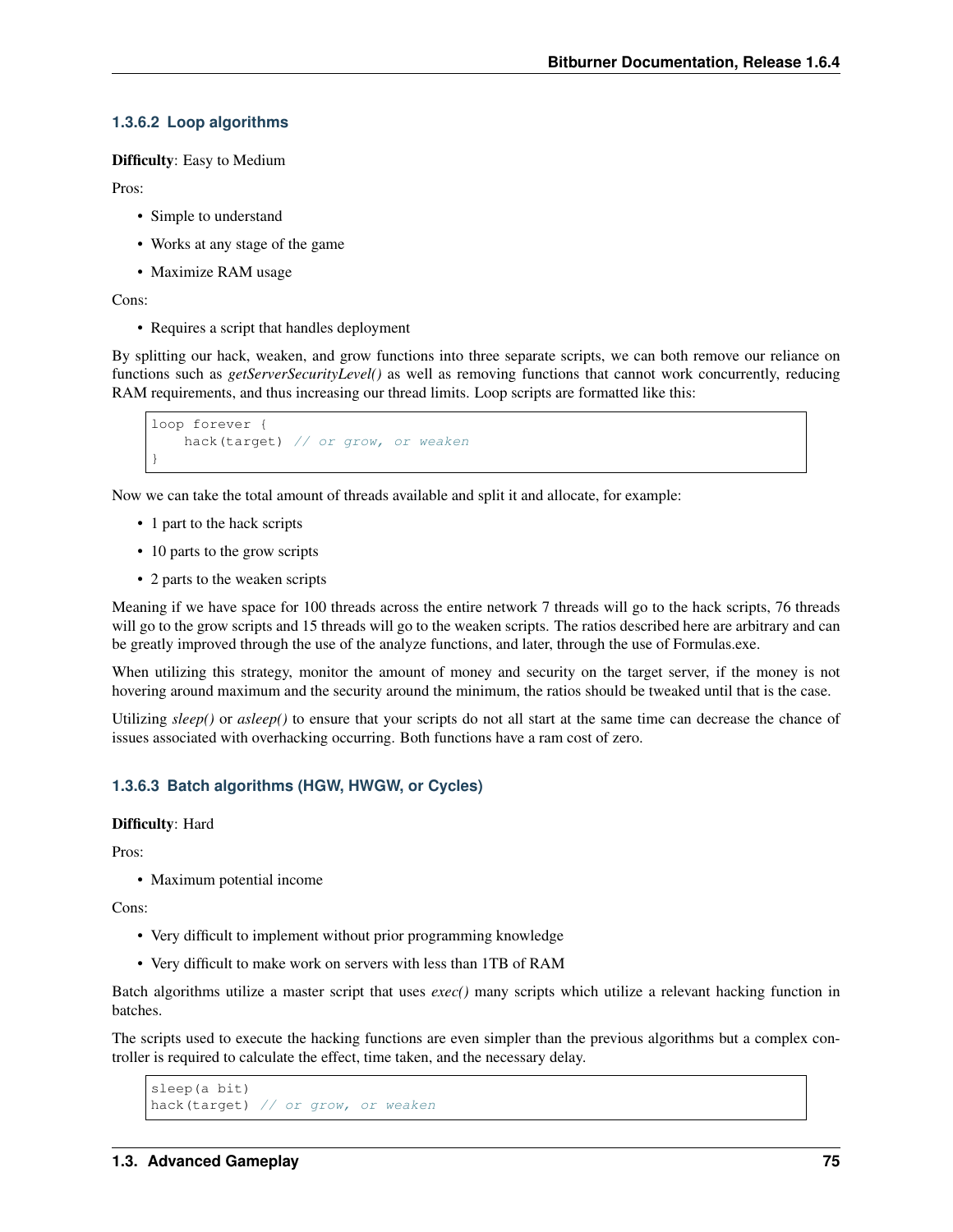A few things need to be known before this algorithm can be implemented:

- The effects of hack and grow depend on the server security level, a higher security level results in a reduced effect. You only want these effects to occur when the security level is minimized.
- The time taken to execute hack, grow, or weaken is determined when the function is called and is based on the security level of the target server and your hacking level. You only want these effects to start when the security level is minimized.
- The effects of hack, grow, and weaken, are determined when the time is completed, rather than at the beginning. Hack should finish when security is minimum and money is maximum. Grow should finish when security is minimum, shortly after a hack occurred. Weaken should occur when security is not at a minimum due to a hack or grow increasing it.

A single batch consists of four actions:

- 1. A hack script removes a predefined, precalculated amount of money from the target server.
- 2. A weaken script counters the security increase of the hack script.
- 3. A grow script counters the money decrease caused by the hack script.
- 4. A weaken script counters the security increase caused by the grow script.

It is also important that these 4 scripts finish in the order specified above, and all of their effects be precalculated to optimize the ratios between them. This is the reason for the delay in the scripts.

It is possible to create batches with 3 scripts (HGW) but the efficiency of grow will be harmed by the security increase caused by the hack scripts.

The following is an image demonstrating batches in action: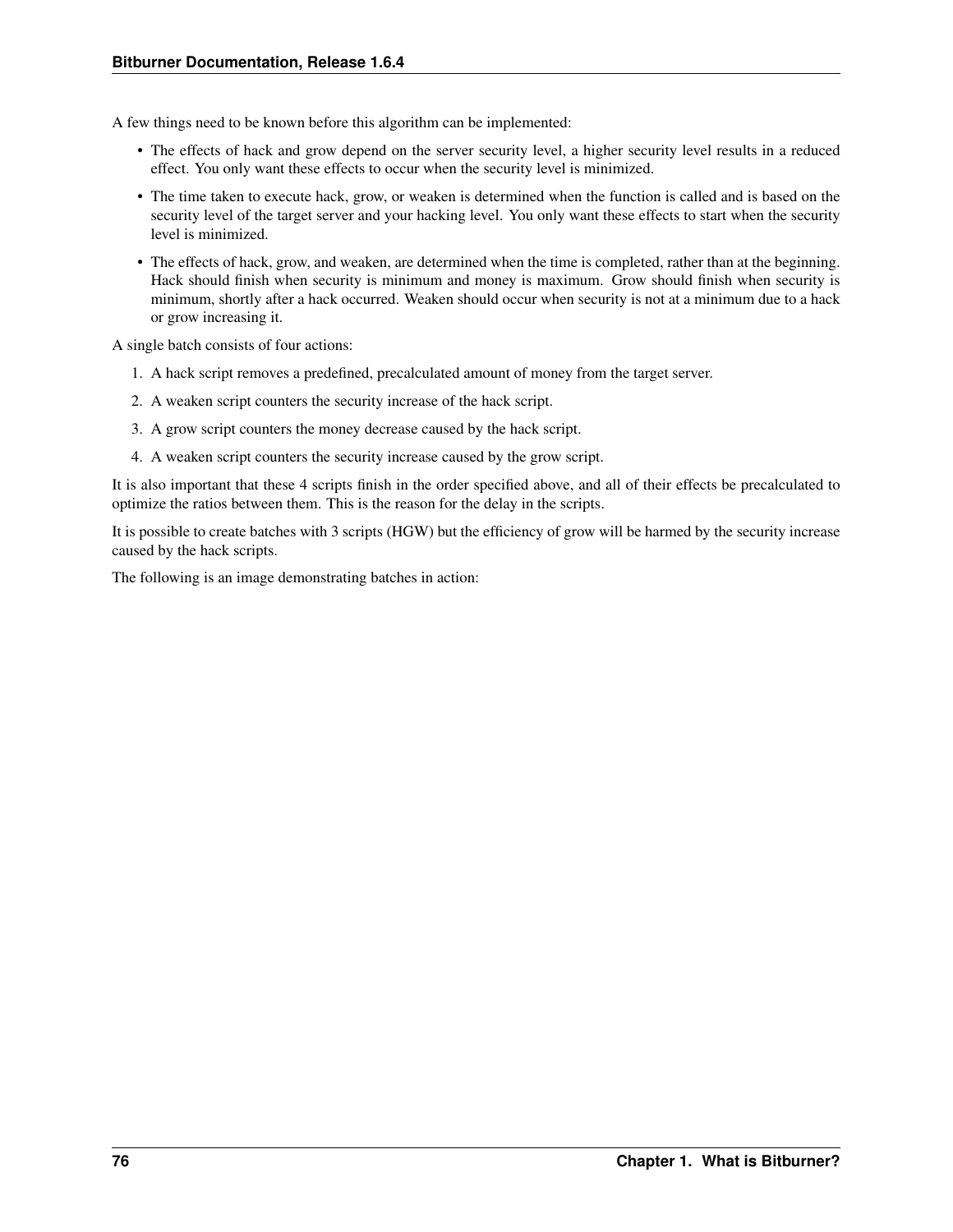| Batch 1                            |                                    |                                    |  |  |  |  |  |
|------------------------------------|------------------------------------|------------------------------------|--|--|--|--|--|
| Weaken<br><b>Contract Contract</b> |                                    |                                    |  |  |  |  |  |
| Weaken                             |                                    |                                    |  |  |  |  |  |
| Grow                               |                                    |                                    |  |  |  |  |  |
| Hack                               |                                    |                                    |  |  |  |  |  |
|                                    | Batch <sub>2</sub>                 |                                    |  |  |  |  |  |
|                                    | Weaken<br><b>Contract Contract</b> |                                    |  |  |  |  |  |
|                                    | Weaken                             |                                    |  |  |  |  |  |
|                                    | Grow                               |                                    |  |  |  |  |  |
|                                    | Hack                               |                                    |  |  |  |  |  |
|                                    |                                    | Batch <sub>3</sub>                 |  |  |  |  |  |
|                                    |                                    | Weaken                             |  |  |  |  |  |
|                                    |                                    | <b>Contract Contract</b><br>Weaken |  |  |  |  |  |
|                                    |                                    | Grow                               |  |  |  |  |  |
|                                    |                                    | Hack                               |  |  |  |  |  |
|                                    |                                    |                                    |  |  |  |  |  |

Batches only function predictably when the target server is at minimum security and maximum money, so your script must also handle preparing a server for your batches. You can utilize batches to prepare a server by using no hack threads during preparation.

Depending on your computer's performance as well as a few other factors, the necessary delay between script execution times may range between 20ms and 200ms, you want to fine-tune this value to be as low as possible while also avoiding your scripts finishing out of order. Anything lower than 20ms will not work due to javascript limitations.

# <span id="page-86-0"></span>**1.4 Keyboard Shortcuts**

This page documents the various keyboard shortcuts that can be used in the game.

# **1.4.1 Game Navigation**

These are used to switch between the different menus/tabs in the game. These shortcuts are almost always available. Exceptions include:

- Working at a company or for a faction
- Creating a program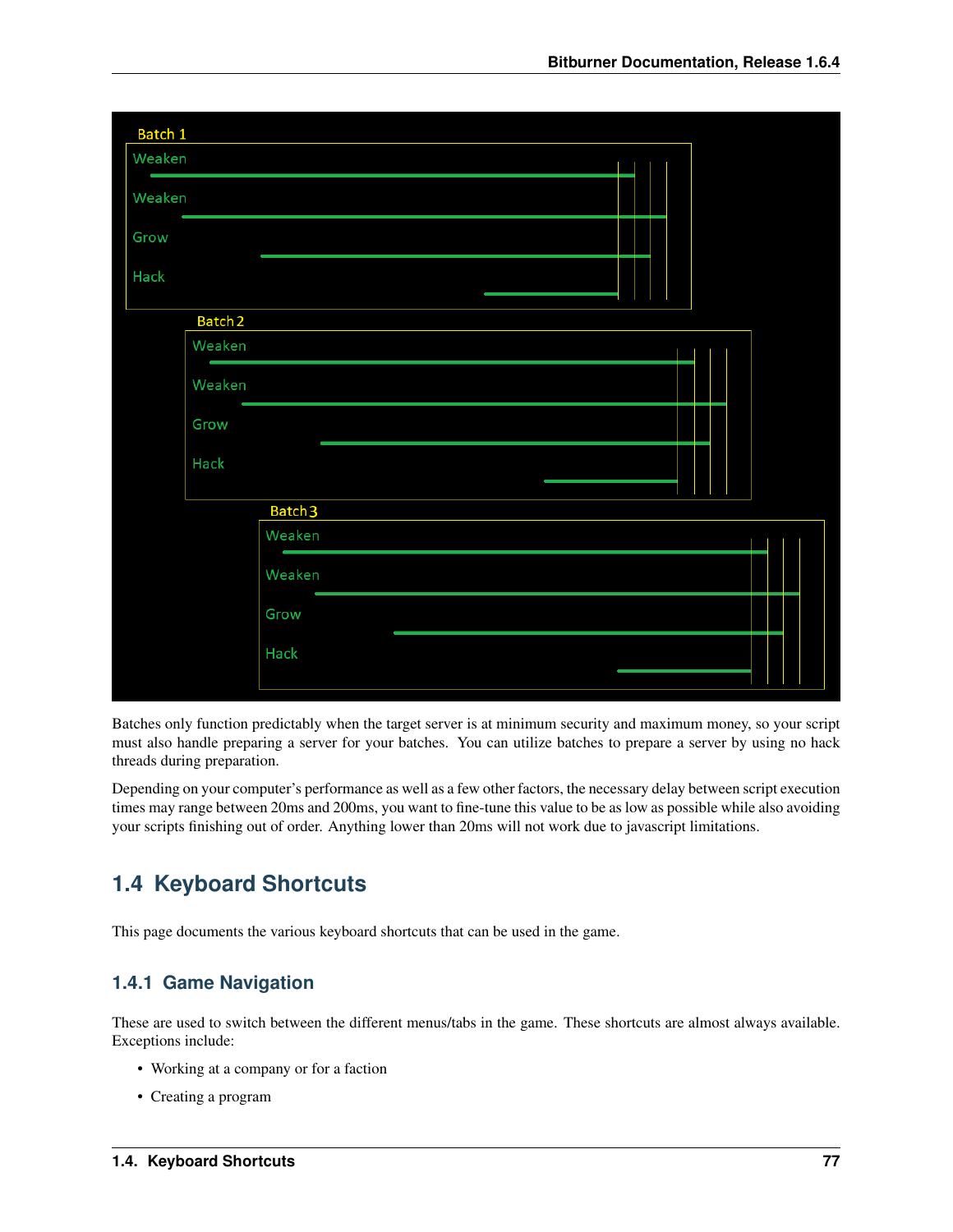- Taking a university class
- Training at a gym
- Active Mission (aka Hacking Mission)

| Shortcut  | Action                                                                   |
|-----------|--------------------------------------------------------------------------|
| $Alt + t$ | Switch to <i>Terminal</i>                                                |
| $Alt + c$ | Switch to 'Stats' page                                                   |
| $Alt + e$ | Switch to Script Editor. Will open up the last-edited file or a new file |
| $Alt + s$ | Switch to 'Active Scripts' page                                          |
| $Alt + h$ | Switch to 'Hacknet Nodes' page                                           |
| $Alt + w$ | Switch to 'City' page                                                    |
| $Alt + j$ | Go to the company where you are employed ('Job' page on navigation menu) |
| $Alt + r$ | Go to Travel Agency in current City ('Travel' page on navigation menu)   |
| $Alt + p$ | Switch to 'Create Program' page                                          |
| $Alt + f$ | Switch to 'Factions' page                                                |
| $Alt + a$ | Switch to 'Augmentations' page                                           |
| $Alt + u$ | Switch to 'Tutorial' page                                                |
| $Alt + o$ | Switch to 'Options' page                                                 |
| $Alt + g$ | Switch to 'Gang' page                                                    |
| $Alt + b$ | Switch to 'Bladeburner' page                                             |

# **1.4.2 Terminal Shortcuts**

These shortcuts are available only in the *[Terminal](#page-48-0)*

| Shortcut      | Action                          |
|---------------|---------------------------------|
| Up/Down arrow | Cycle through previous commands |
| $Ctrl + c$    | Cancel a hack/analyze action    |
| $Ctrl + 1$    | Clear screen                    |
| Tah           | Autocomplete command            |

# **1.4.3 Terminal Bash Shortcuts**

These shortcuts were implemented to better emulate a bash shell. They must be enabled in your *[Terminal](#page-48-0)*'s *.fconf* file. This can be done be entering the Terminal command:

nano .fconf

and then setting the *ENABLE\_BASH\_HOTKEYS* option to 1.

Note that these Bash shortcuts override any other shortcuts defined in the game (unless otherwise noted), as well as your browser's shortcuts

Also note that more Bash-like shortcuts will be implemented in the future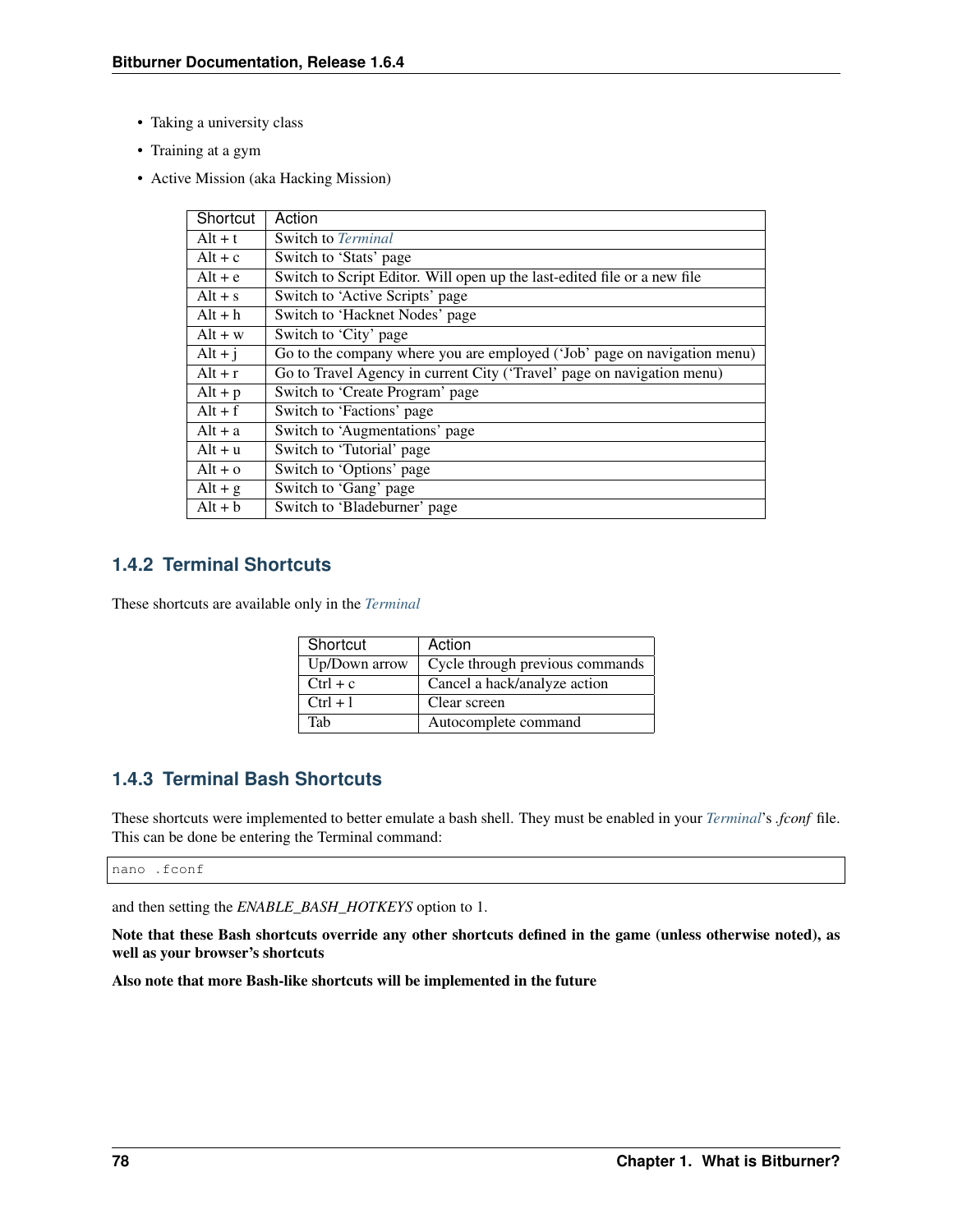| Shortcut     | Action                                                                       |
|--------------|------------------------------------------------------------------------------|
| $Ctrl + c$   | Clears current Terminal input (does NOT override default $Ctrl + c$ command) |
| $Ctrl + p$   | Same as Up Arrow                                                             |
| $Ctrl + m$   | Same as Down Arrow                                                           |
| $Ctrl + a$   | Move cursor to beginning of line (same as 'Home' key)                        |
| $Ctrl + e$   | Move cursor to end of line (same as 'End' key)                               |
| $Ctrl + b$   | Move cursor to previous character                                            |
| $Alt + b$    | Move cursor to previous word                                                 |
| $Ctrl + f$   | Move cursor to next character                                                |
| $Alt + f$    | Move cursor to next word                                                     |
| $Ctrl + h/d$ | Delete previous character ('Backspace')                                      |

# **1.4.4 Popup/Dialog Box Shortcuts**

The following shortcuts work if there are any popup or dialog boxes on the screen.

| Shortcut   Action |                                                                 |
|-------------------|-----------------------------------------------------------------|
| $\perp$ Esc       | Close the current popup, cancelling any prompts on a dialog box |
| Enter             | Clicks the "Yes/Confirm" option for every dialog box            |

# **1.5 Game Frozen or Stuck?**

# **1.5.1 Infinite Loop in NetscriptJS**

If your game is frozen or stuck in any way, then the most likely culprit is an infinitely running loop in *[NS2](#page-14-0)*. To get past the freezing, run the game with *?noScripts* in the URL:

<https://danielyxie.github.io/bitburner/?noScripts>

Then, to fix your script, make sure you have a sleep or any other timed function like *hack()* or *grow()* in any infinite loops:

```
while(true) {
   // This is an infinite loop that does something
    ...
    await ns.sleep(1000); // Add a 1s sleep to prevent freezing
}
```
# **1.5.2 Bug**

Otherwise, the game is probably frozen/stuck due to a bug. To report a bug, follow the guidelines [here.](https://github.com/danielyxie/bitburner/blob/master/doc/CONTRIBUTING.md#reporting-bugs)

# **1.6 Guides & Tips**

Getting Started Guide for Intermediate Programmers

Beginners FAQ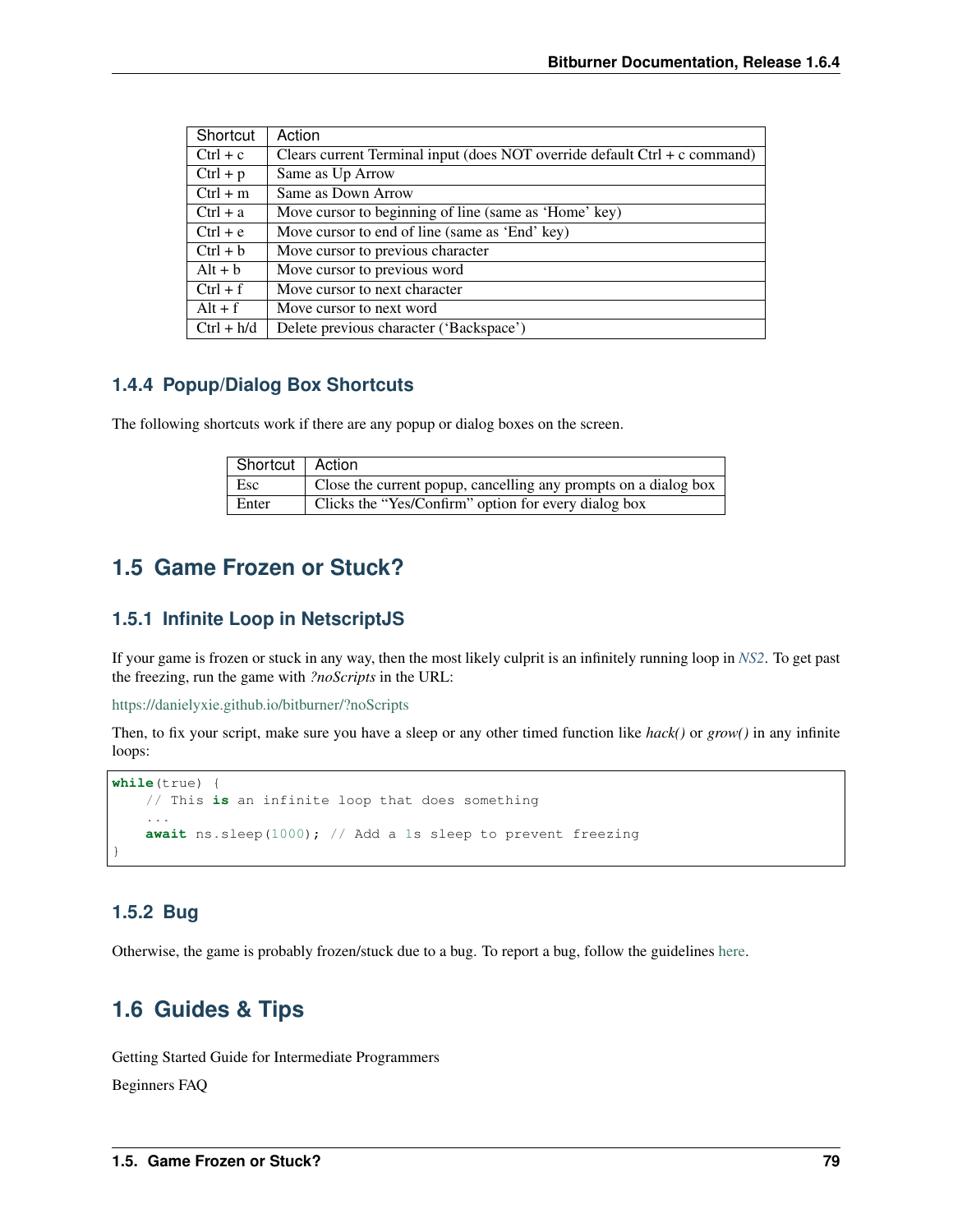# **1.6.1 Getting Started Guide for Beginner Programmers**

Note: Note that the scripts and strategies given in this guide aren't necessarily optimal. They're just meant to introduce you to the game and help you get started.

This is an introductory guide to getting started with Bitburner. It is not meant to be a comprehensive guide for the entire game, only the early stages. If you are confused or overwhelmed by the game, especially the programming and scripting aspects, this guide is perfect for you!

Note that this guide is tailored towards those with minimal programming experience.

### **1.6.1.1 Introduction**

Bitburner is a cyberpunk-themed incremental RPG. The player progresses by raising their *[Stats](#page-45-0)*, earning money, and *[climbing the corporate ladder](#page-69-0)*. Eventually, after reaching certain criteria, the player will begin receiving invitations from *[Factions](#page-63-0)*. Joining these factions and working for them will unlock *[Augmentations](#page-68-0)*. Purchasing and installing Augmentations provide persistent upgrades and are necessary for progressing in the game.

The game has a minimal story/quest-line that can be followed to reach the end of the game. Since this guide is only about getting started with Bitburner, it will not cover the entire "quest-line".

### **1.6.1.2 First Steps**

I'm going to assume you followed the introductory tutorial when you first began the game. In this introductory tutorial you created a script called n00dles.script and ran it on the n00dles server. Right now, we'll kill this script. There are two ways to do this:

1. You can go to the Terminal and enter:

```
$ kill n00dles.script
```
2. You can go to the Active Scripts page (*[Keyboard shortcut](#page-86-0)* Alt + s) and press the "Kill Script" button for n00dles.script.

If you skipped the introductory tutorial, then ignore the part above. Instead, go to the Hacknet Nodes page (*[Key](#page-86-0)[board shortcut](#page-86-0)* Alt + h) and purchase a Hacknet Node to start generating some passive income.

### **1.6.1.3 Creating our First Script**

Now, we'll create a generic hacking script that can be used early on in the game (or throughout the entire game, if you want).

Before we write the script, here are some things you'll want to familiarize yourself with:

- *[General Hacking Mechanics](#page-59-0)*
- *[Server Security](#page-60-0)*
- $\bullet$  [hack\(\)](#page-18-0)
- $qrow()$
- [weaken\(\)](#page-19-0)
- [brutessh\(\)](#page-22-0)
- $nuke()$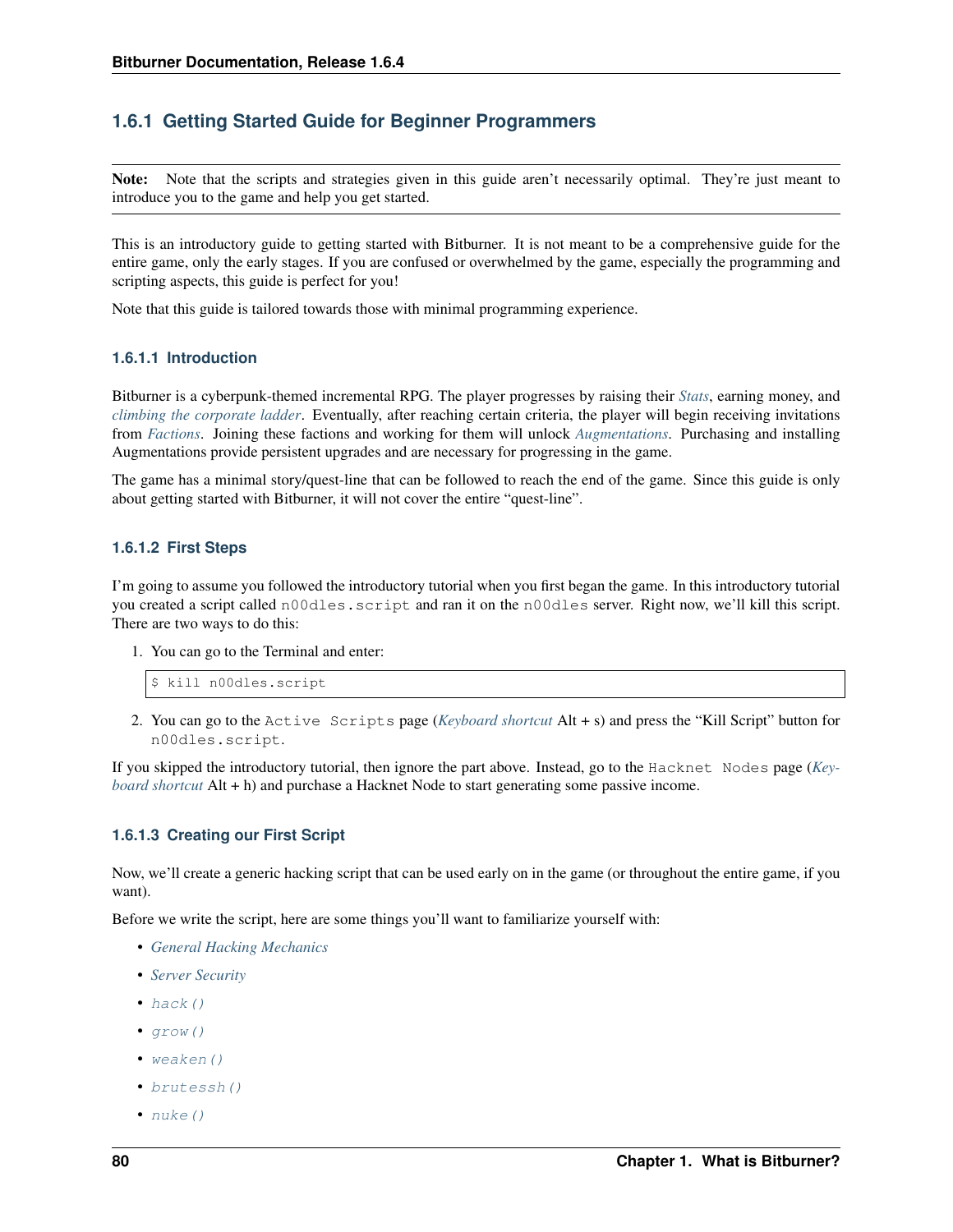To briefly summarize the information from the links above: Each server has a security level that affects how difficult it is to hack. Each server also has a certain amount of money, as well as a maximum amount of money it can hold. Hacking a server steals a percentage of that server's money. The  $hack()$  Netscript function is used to hack a server. The  $q_{TOW}(t)$  Netscript function is used to increase the amount of money available on a server. The [weaken\(\)](#page-19-0) Netscript function is used to decrease a server's security level.

Now let's move on to actually creating the script. Go to your home computer and then create a script called early-hack-template.script by going to Terminal and entering the following two commands:

```
$ home
$ nano early-hack-template.script
```
This will take you to the script editor, which you can use to code and create *[Scripts](#page-60-1)*. It will be helpful to consult the *[Netscript](#page-12-0)* documentation. Specifically, you'll want to take a look at *[Netscript Basic Functions](#page-18-2)*.

Enter the following code in the script editor:

```
// Defines the "target server", which is the server
// that we're going to hack. In this case, it's "n00dles"
var target = "n00dles";
// Defines how much money a server should have before we hack it
// In this case, it is set to 75% of the server's max money
var moneyThresh = getServerMaxMoney(target) * 0.75;
// Defines the maximum security level the target server can
// have. If the target's security level is higher than this,
// we'll weaken it before doing anything else
var securityThresh = qetServerMinSecurityLevel(target) + 5;
// If we have the BruteSSH.exe program, use it to open the SSH Port
// on the target server
if (fileExists("BruteSSH.exe", "home")) {
    brutessh(target);
}
// Get root access to target server
nuke(target);
// Infinite loop that continously hacks/grows/weakens the target server
while(true) {
    if (getServerSecurityLevel(target) > securityThresh) {
        // If the server's security level is above our threshold, weaken it
        weaken(target);
    } else if (getServerMoneyAvailable(target) < moneyThresh) {
        // If the server's money is less than our threshold, grow it
        grow(target);
    } else {
        // Otherwise, hack it
        hack(target);
    }
}
```
The script above contains comments that document what it does, but let's go through it step-by-step anyways.

var target =  $"n00dles"$ ;

This first command defines a string which contains our target server. That's the server that we're going to hack. For now, it's set to *n00dles* because that's the only server with a required hacking level of 1. If you want to hack a different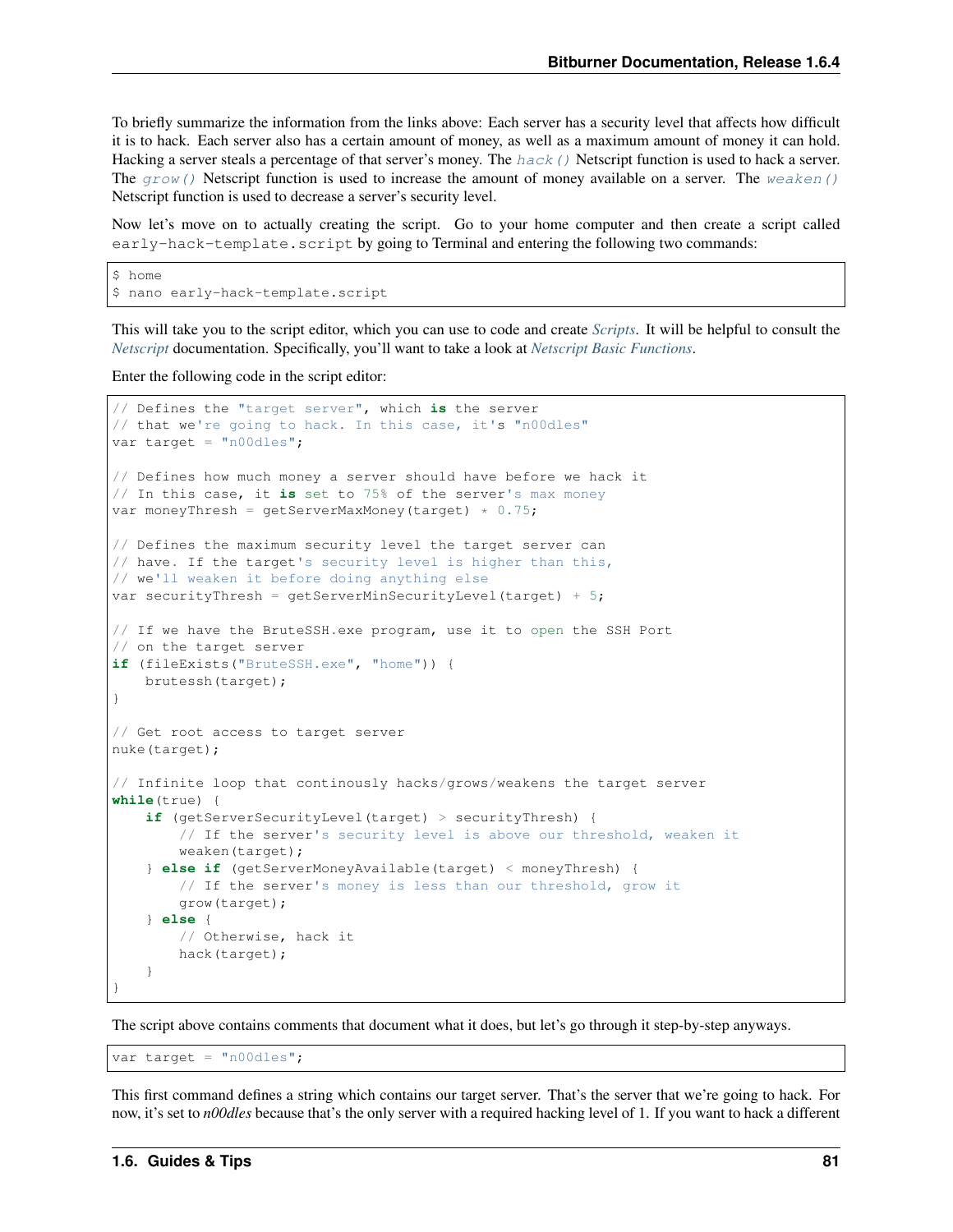server, simply change this variable to be the hostname of another server.

```
var moneyThresh = getServerMaxMoney(target) * 0.75;
```
This second command defines a numerical value representing the minimum amount of money that must be available on the target server in order for our script to hack it. If the money available on the target server is less than this value, then our script will  $q_{\text{row}}(t)$  the server rather than hacking it. It is set to 75% of the maximum amount of money that can be available on the server. The  $getServerMaxMoney()$  Netscript function is used to find this value

```
var securityThresh = qetServerMinSecurityLevel(target) + 5;
```
This third command defines a numerical value representing the maximum security level the target server can have. If the target server's security level is higher than this value, then our script will  $wear$ eaken() the script before doing anything else.

```
if (fileExists("BruteSSH.exe", "home")) {
    brutessh(target);
}
nuke(target);
```
This section of code is used to gain root access on the target server. This is necessary for hacking. See *[here for more](#page-58-0) [details](#page-58-0)*.

```
while (true) {
    if (getServerSecurityLevel(target) > securityThresh) {
        // If the server's security level is above our threshold, weaken it
        weaken(target);
    } else if (getServerMoneyAvailable(target) < moneyThresh) {
        // Otherwise, if the server's money is less than our threshold, grow it
        grow(target);
    } else {
        // Otherwise, hack it
        hack(target);
    }
}
```
This is the main section that drives our script. It dictates the script's logic and carries out the hacking operations. The *while (true)* creates an infinite loop that will continuously run the hacking logic until the the script is killed.

#### **1.6.1.4 Running our Scripts**

Now we want to start running our hacking script so that it can start earning us money and experience. Our home computer only has 8GB of RAM and we'll be using it for something else later. So instead, we'll take advantage of the RAM on other machines.

Go to Terminal and enter the following command:

```
$ scan-analyze 2
```
This will show detailed information about some servers on the network. The network is randomized so it will be different for every person. Here's what mine showed at the time I made this:

```
[home ~]> scan-analyze 2
  \sim \sim \sim \sim Beginning scan-analyze \sim \sim \sim \sim \sim \sim
```
(continues on next page)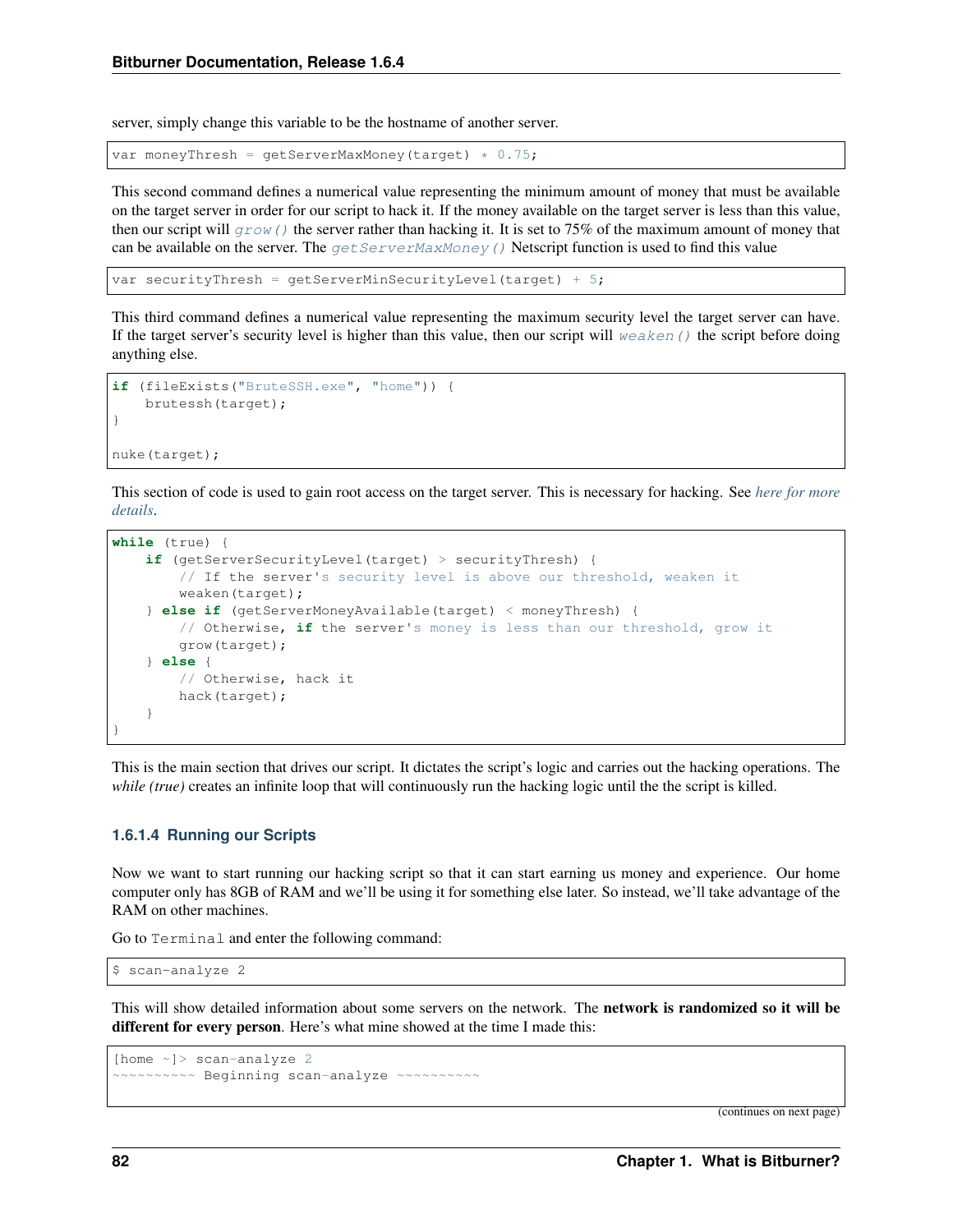(continued from previous page)

```
n00dles
--Root Access: YES, Required hacking skill: 1
--Number of open ports required to NUKE: 0
--RAM: 4.00GB
---zero------Root Access: NO, Required hacking skill: 75
------Number of open ports required to NUKE: 1
---RAM: 32.00GBfoodnstuff
--Root Access: NO, Required hacking skill: 1
--Number of open ports required to NUKE: 0
--RAM: 16.00GB
sigma-cosmetics
--Root Access: NO, Required hacking skill: 5
--Number of open ports required to NUKE: 0
--RAM: 16.00GB
joesguns
--Root Access: NO, Required hacking skill: 10
--Number of open ports required to NUKE: 0
--RAM: 16.00GB
----max-hardware
------Root Access: NO, Required hacking skill: 80
------Number of open ports required to NUKE: 1
---RAM: 32.00GB---CSEC------Root Access: NO, Required hacking skill: 54
------Number of open ports required to NUKE: 1
------RAM: 8.00GB
hong-fang-tea
--Root Access: NO, Required hacking skill: 30
--Number of open ports required to NUKE: 0
--RAM: 16.00GB
----nectar-net
------Root Access: NO, Required hacking skill: 20
------Number of open ports required to NUKE: 0
---RAM: 16.00GBharakiri-sushi
--Root Access: NO, Required hacking skill: 40
--Number of open ports required to NUKE: 0
--RAM: 16.00GB
iron-gym
--Root Access: NO, Required hacking skill: 100
--Number of open ports required to NUKE: 1
--RAM: 32.00GB
```
Take note of the following servers:

• sigma-cosmetics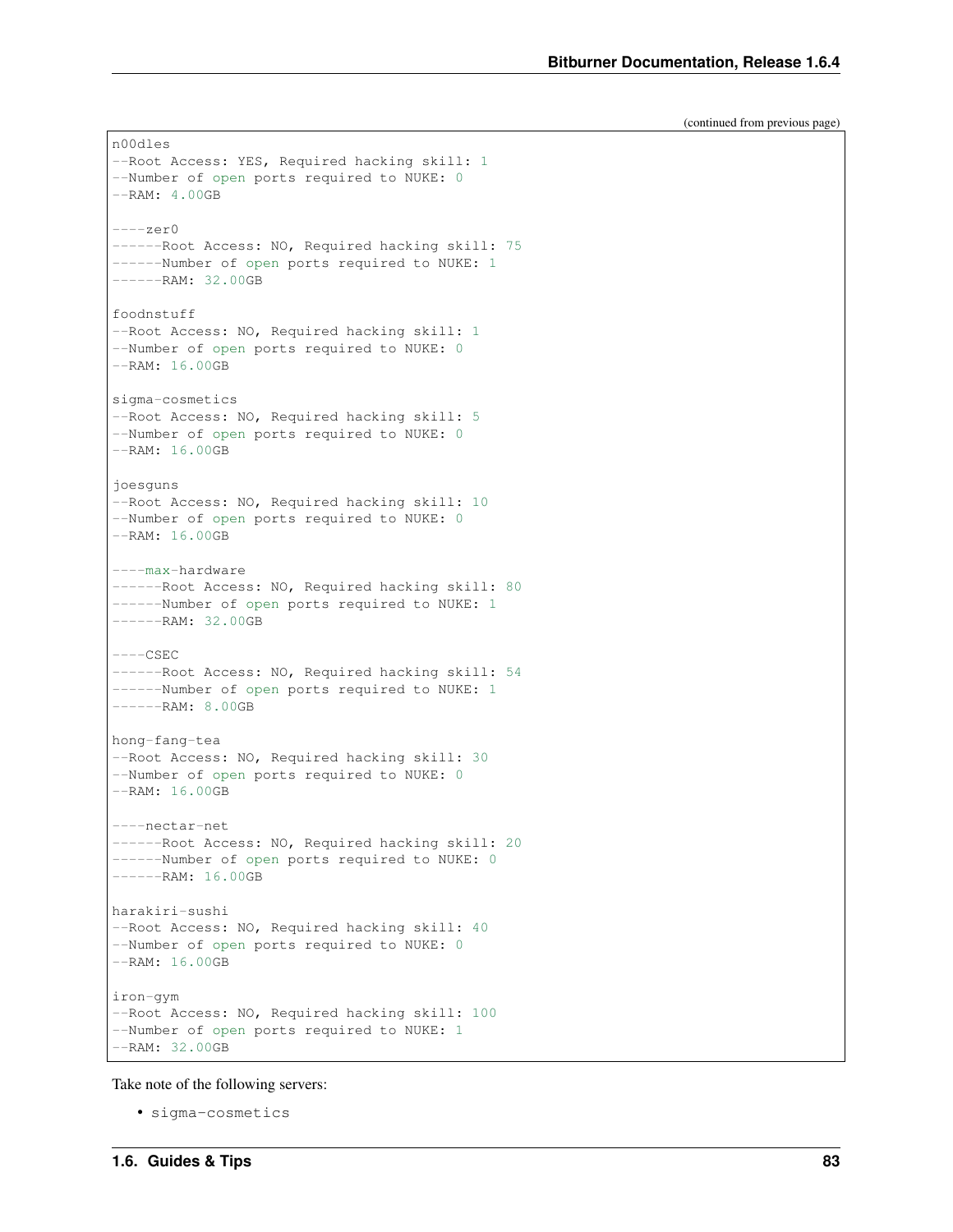- joesguns
- nectar-net
- hong-fang-tea
- harakiri-sushi

All of these servers have 16GB of RAM. Furthermore, all of these servers do not require any open ports in order to NUKE. In other words, we can gain root access to all of these servers and then run scripts on them.

First, let's determine how many threads of our hacking script we can run. *[Read more about multithreading scripts here](#page-61-0)* The script we wrote uses 2.6GB of RAM. You can check this using the following Terminal command:

\$ mem early-hack-template.script

This means we can run 6 threads on a 16GB server. Now, to run our scripts on all of these servers, we have to do the following:

- 1. Use the *[scp](#page-56-0)* Terminal command to copy our script to each server.
- 2. Use the *[connect](#page-51-0)* Terminal command to connect to a server.
- 3. Use the *[run](#page-55-0)* Terminal command to run the *NUKE.exe* program and gain root access.
- 4. Use the *[run](#page-55-0)* Terminal command again to run our script.
- 5. Repeat steps 2-4 for each server.

Here's the sequence of Terminal commands I used in order to achieve this:

```
$ home
```

```
$ scp early-hack-template.script n00dles
$ scp early-hack-template.script sigma-cosmetics
$ scp early-hack-template.script joesguns
$ scp early-hack-template.script nectar-net
$ scp early-hack-template.script hong-fang-tea
$ scp early-hack-template.script harakiri-sushi
$ connect n00dles
$ run NUKE.exe
$ run early-hack-template.script -t 1
$ home
$ connect sigma-cosmetics
$ run NUKE.exe
$ run early-hack-template.script -t 6
$ home
$ connect joesguns
$ run NUKE.exe
$ run early-hack-template.script -t 6
$ home
$ connect hong-fang-tea
$ run NUKE.exe
$ run early-hack-template.script -t 6
$ home
$ connect harakiri-sushi
$ run NUKE.exe
$ run early-hack-template.script -t 6
$ home
$ connect hong-fang-tea
$ connect nectar-net
$ run NUKE.exe
$ run early-hack-template.script -t 6
```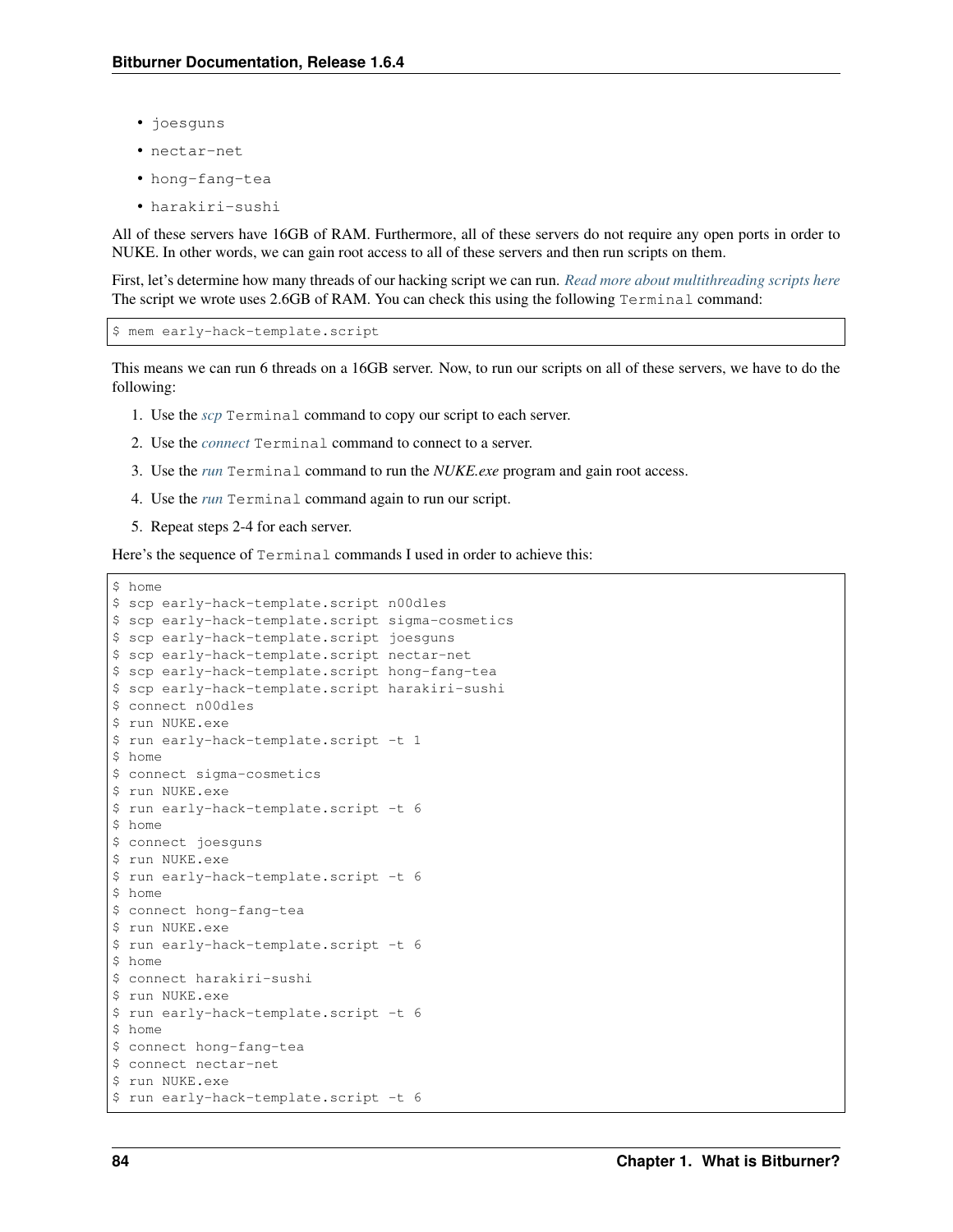Note: Pressing the Tab key in the middle of a Terminal command will attempt to auto-complete the command. For example, if you type in  $\sup$  ea and then hit Tab, the rest of the script's name should automatically be filled in. This works for most commands in the game!

The *[home](#page-52-0)* Terminal command is used to connect to the home computer. When running our scripts with the run early-hack-template.script  $-t$  6 command, the  $-t$  6 specifies that the script should be run with 6 threads.

Note that the nectar-net server isn't in the home computer's immediate network. This means you can't directly connect to it from home. You will have to search for it inside the network. The results of the *scan-analyze 2* command we ran before will show where it is. In my case, I could connect to it by going from *hong-fang-tea -> nectar-net*. However, this will probably be different for you.

After running all of these Terminal commands, our scripts are now up and running. These will earn money and hacking experience over time. These gains will be really slow right now, but they will increase once our hacking skill rises and we start running more scripts.

#### **1.6.1.5 Increasing Hacking Level**

There are many servers besides n00dles that can be hacked, but they have higher required hacking levels. Therefore, we should raise our hacking level. Not only will this let us hack more servers, but it will also increase the effectiveness of our hacking against n00dles.

The easiest way to train your hacking level is to visit Rothman University. You can do this by clicking the *City* tab on the left-hand navigation menu, or you can use the *[keyboard shortcut](#page-86-0)* Alt + w. Rothman University should be one of the buttons near the top. Click the button to go to the location.

Once you go to Rothman University, you should see a screen with several options. These options describe different courses you can take. You should click the first button, which says: "Study Computer Science (free)".

After you click the button, you will start studying and earning hacking experience. While you are doing this, you cannot interact with any other part of the game until you click the button that says "Stop taking course".

Right now, we want a hacking level of 10. You need approximately 174 hacking experience to reach level 10. You can check how much hacking experience you have by clicking the *Stats* tab on the left-hand navigation menu, or by using *[Keyboard shortcut](#page-86-0)* Alt + c. Since studying at Rothman University earns you 1 experience per second, this will take 174 seconds, or approximately 3 minutes. Feel free to do something in the meantime!

### **1.6.1.6 Editing our Hacking Script**

Now that we have a hacking level of 10, we can hack the joesguns server. This server will be slightly more profitable than n00dles. Therefore, we want to change our hacking script to target joesguns instead of n00dles.

Go to Terminal and edit the hacking script by entering:

```
$ home
$ nano early-hack-template.script
```
At the top of the script, change the *target* variable to be *joesguns*:

```
var target = "joesquns";
```
Note that this will NOT affect any instances of the script that are already running. This will only affect instances of the script that are ran from this point forward.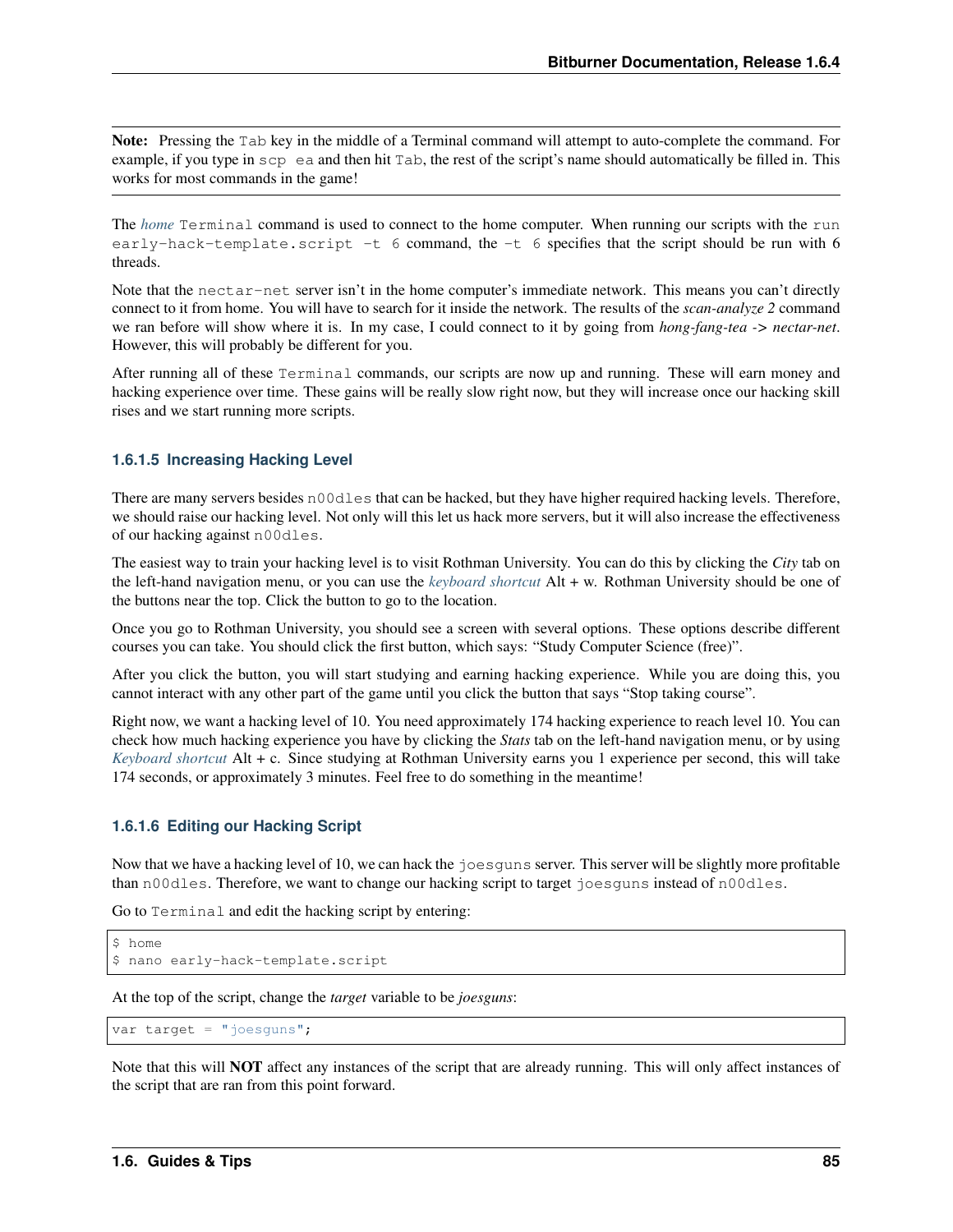#### **1.6.1.7 Creating a New Script to Purchase New Servers**

Next, we're going to create a script that automatically purchases additional servers. These servers will be used to run many scripts. Running this script will initially be very expensive since purchasing a server costs money, but it will pay off in the long run.

In order to create this script, you should familiarize yourself with the following Netscript functions:

- [purchaseServer\(\)](#page-33-0)
- [getPurchasedServerCost\(\)](#page-33-1)
- [getPurchasedServerLimit\(\)](#page-34-0)
- [getServerMoneyAvailable\(\)](#page-29-1)
- $scp()$
- $exec()$

Create the script by going to Terminal and typing:

\$ home \$ nano purchase-server-8gb.script

Paste the following code into the script editor:

```
// How much RAM each purchased server will have. In this case, it'll
// be 8GB.
var ram = 8;// Iterator we'll use for our loop
var i = 0;// Continuously try to purchase servers until we've reached the maximum
// amount of servers
while (i < getPurchasedServerLimit()) {
    // Check if we have enough money to purchase a server
    if (getServerMoneyAvailable("home") > getPurchasedServerCost(ram)) {
       // If we have enough money, then:
        // 1. Purchase the server
        // 2. Copy our hacking script onto the newly-purchased server
        // 3. Run our hacking script on the newly-purchased server with 3 threads
        // 4. Increment our iterator to indicate that we've bought a new server
        var hostname = purchaseServer("pserv-" + i, ram);
        scp("early-hack-template.script", hostname);
        exec("early-hack-template.script", hostname, 3);
        ++i;}
}
```
This code uses a while loop to purchase the maximum amount of servers using the  $purechaseServer$  () Netscript function. Each of these servers will have 8GB of RAM, as defined in the ram variable. Note that the script uses the command getServerMoneyAvailable("home") to get the amount of money you currently have. This is then used to check if you can afford to purchase a server.

Whenever the script purchases a new server, it uses the  $scp()$  function to copy our script onto that new server, and then it uses the  $exec()$  function to execute it on that server.

To run this script, go to Terminal and type: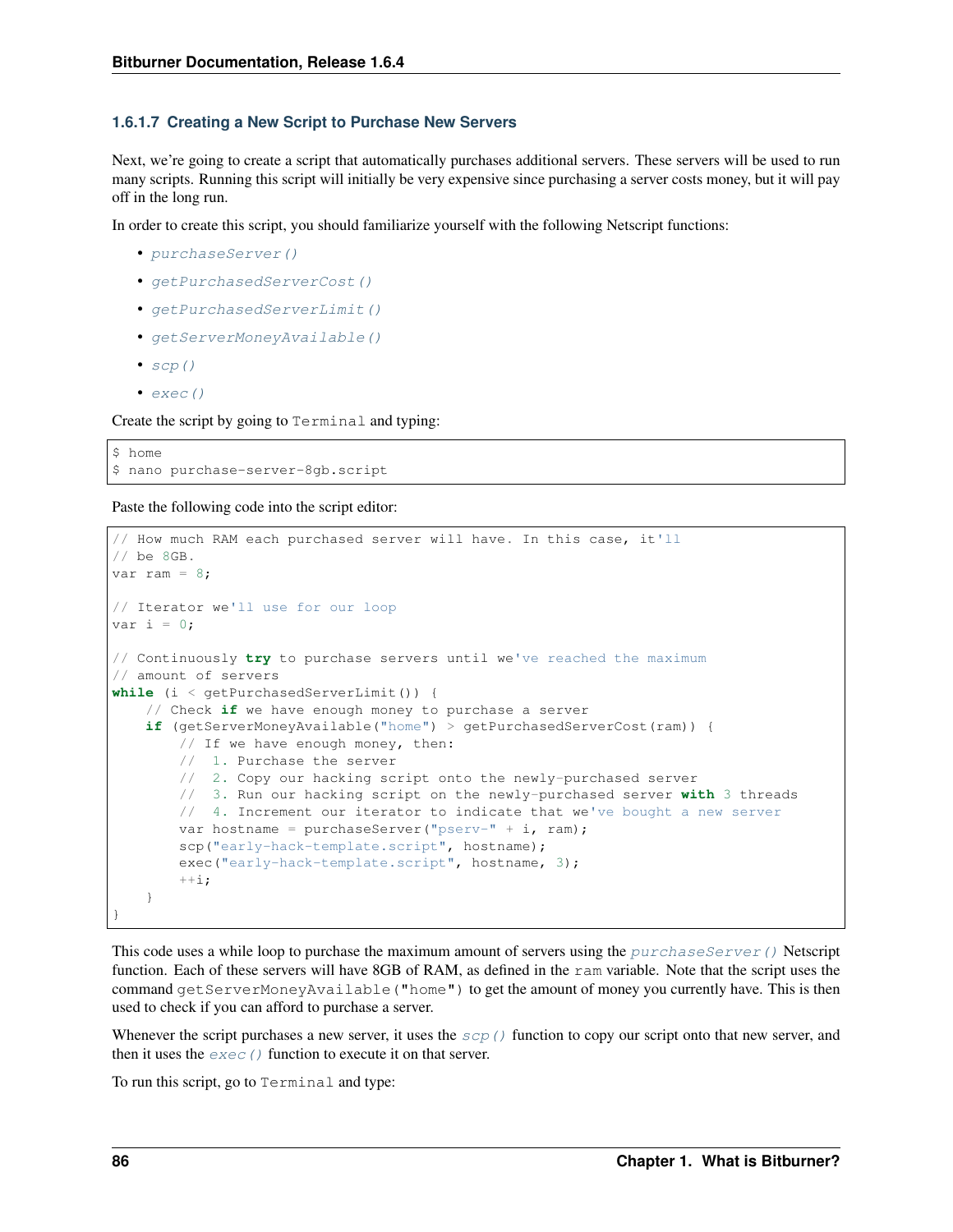\$ run purchase-server-8gb.script

This purchase will continuously run until it has purchased the maximum number of servers. When this happens, it'll mean that you have a bunch of new servers that are all running hacking scripts against the joesguns server!

Note: The reason we're using so many scripts to hack joesguns instead of targeting other servers is because it's more effective. This early in the game, we don't have enough RAM to efficiently hack multiple targets, and trying to do so would be slow as we'd be spread too thin. You should definitely do this later on, though!

Note that purchasing a server is fairly expensive, and purchasing the maximum amount of servers even more so. At the time of writing this guide, the script above requires \$11 million in order to finish purchasing all of the 8GB servers. Therefore, we need to find additional ways to make money to speed up the process! These are covered in the next section.

### **1.6.1.8 Additional Sources of Income**

There are other ways to gain money in this game besides scripts & hacking.

#### **1.6.1.8.1 Hacknet Nodes**

If you completed the introductory tutorial, you were already introduced to this method: Hacknet Nodes. Once you have enough money, you can start upgrading your Hacknet Nodes in order to increase your passive income stream. This is completely optional. Since each Hacknet Node upgrade takes a certain amount of time to "pay itself off", it may not necessarily be in your best interest to use these.

Nonetheless, Hacknet Nodes are a good source of income early in the game, although their effectiveness tapers off later on. If you do wind up purchasing and upgrading Hacknet Nodes, I would suggest only upgrading their levels for now. I wouldn't bother with RAM and Core upgrades until later on.

#### **1.6.1.8.2 Crime**

The best source of income right now is from *[committing crimes](#page-70-0)*. This is because it not only gives you a large amount of money, but it also raises your hacking level. To commit crimes, click on the City tab on the left-hand navigation menu or use the *[Keyboard shortcut](#page-86-0)* Alt + w. Then, click on the link that says The Slums.

In the Slums, you can attempt to commit a variety of crimes, each of which gives certain types of experience and money if successful. See *[Crimes](#page-70-0)* for more details.

Note: You are not always successful when you attempt to commit a crime. Nothing bad happens if you fail a crime, but you won't earn any money and the experience gained will be reduced. Raising your stats improves your chance of successfully committing a crime.

Right now, the best option is the Rob Store crime. This takes 60 seconds to attempt and gives \$400k if successful. I suggest this crime because you don't have to click or check in too often since it takes a whole minute to attempt. Furthermore, it gives hacking experience, which is very important right now.

Alternatively, you can also use the Shoplift crime. This takes 2 seconds to attempt and gives \$15k if successful. This crime is slightly easier and is more profitable than Rob Store, but it requires constant clicking and it doesn't give hacking experience.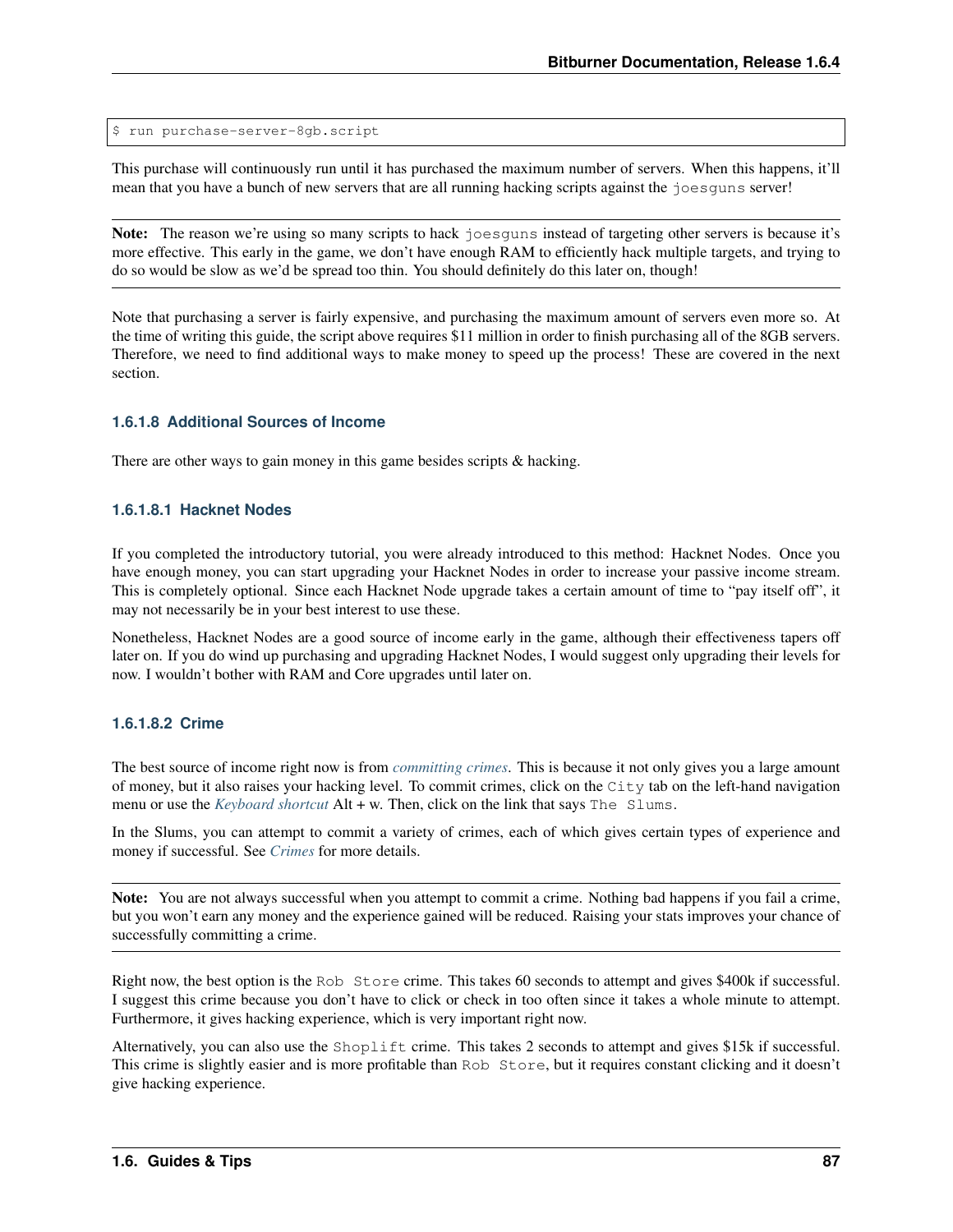### **1.6.1.8.3 Work for a Company**

If you don't want to constantly check in on the game to commit crimes, there's another option that's much more passive: working for a *[company](#page-69-0)*. This will not be nearly as profitable as crimes, but it's completely passive.

Go to the City tab on the left-hand navigation menu and then go to Joe's Guns. At Joe's Guns, there will be an option that says Apply to be an Employee. Click this to get the job. Then, a new option will appear that simply says Work. Click this to start working. Working at Joe's Guns earns \$110 per second and also grants some experience for every stat except hacking.

Working for a company is completely passive. You can choose to focus on your work, do something else simultaneously, or switch between those two. While you focus on work, you will not be able to do anything else in the game. If you do something else meanwhile, you will not gain reputation at the same speed. You can cancel working at any time. You'll notice that cancelling your work early causes you to lose out on some reputation gains, but you shouldn't worry about this. Company reputation isn't important right now.

Once your hacking hits level 75, you can visit Carmichael Security in the city and get a software job there. This job offers higher pay and also earns you hacking experience.

There are many more companies in the City tab that offer more pay and also more gameplay features. Feel free to explore!

#### **1.6.1.9 After you Purchase your New Servers**

After you've made a total of \$11 million, your automatic server-purchasing script should finish running. This will free up some RAM on your home computer. We don't want this RAM to go to waste, so we'll make use of it. Go to Terminal and enter the following commands:

```
$ home
$ run early-hack-template.script -t 3
```
### **1.6.1.10 Reaching a Hacking Level of 50**

Once you reach a hacking level of 50, two new important parts of the game open up.

### **1.6.1.10.1 Creating your first program: BruteSSH.exe**

On the left-hand navigation menu you will notice a Create Programs tab with a red notification icon. This indicates that there are programs available to be created. Click on that tab (or use *[Keyboard shortcut](#page-86-0)* Alt + p) and you'll see a list of all the programs you can currently create. Hovering over a program will give a brief description of its function. Simply click on a program to start creating it.

Right now, the program we want to create is BruteSSH.exe. This program is used to open up SSH ports on servers. This will allow you to hack more servers, as many servers in the game require a certain number of opened ports in order for NUKE.exe to gain root access.

When you are creating a program, you cannot interact with any other part of the game. Feel free to cancel your work on creating a program at any time, as your progress will be saved and can be picked back up later. BruteSSH.exe takes about 10 minutes to complete.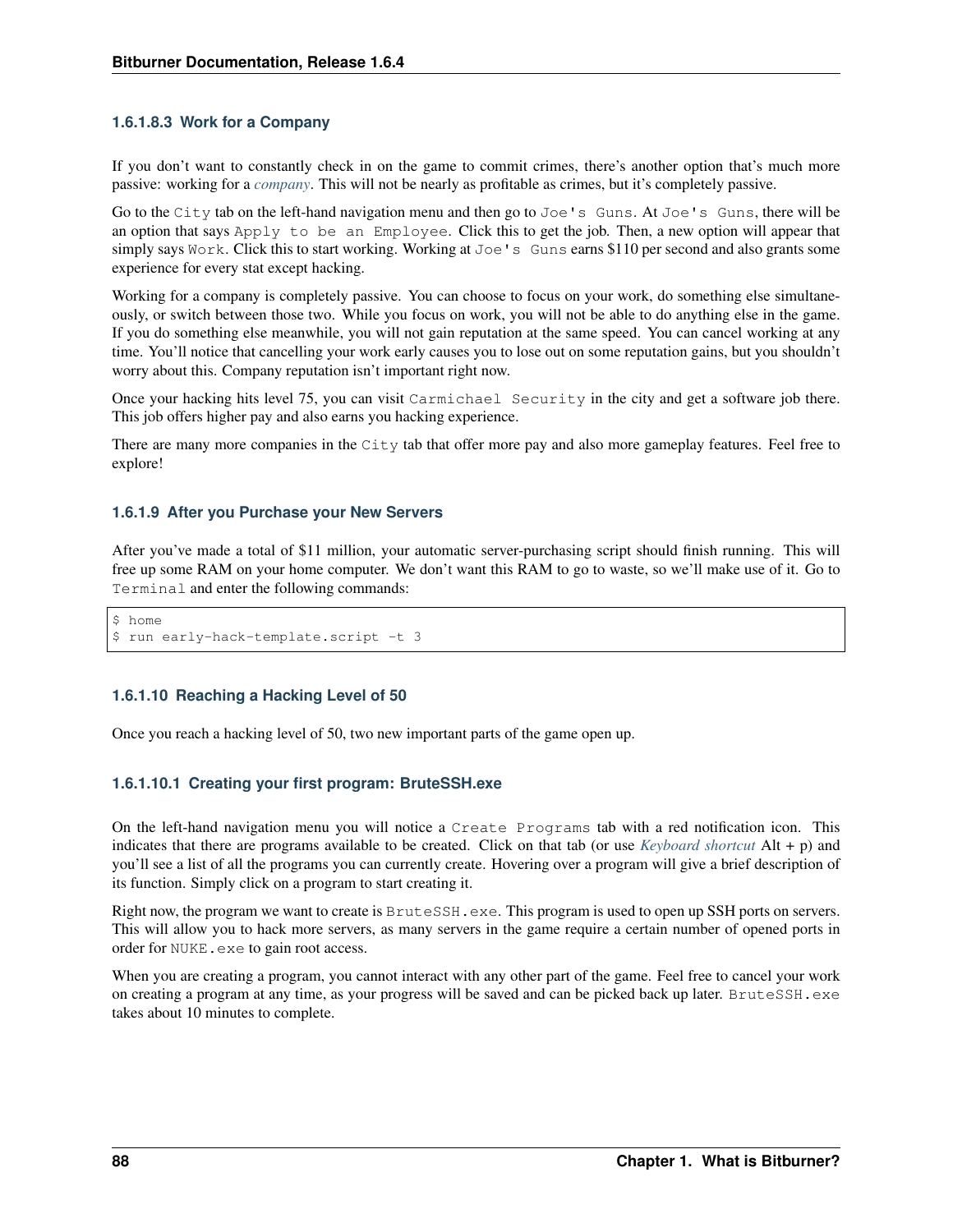#### **1.6.1.10.2 Optional: Create AutoLink.exe**

On the Create Programs page, you will notice another program you can create called AutoLink.exe. If you don't mind waiting another 10-15 minutes, you should go ahead and create this program. It makes it much less tedious to connect to other servers, but it's not necessary for progressing.

#### **1.6.1.10.3 Joining your first faction: CyberSec**

Shortly after you reached level 50 hacking, you should have received a message that said this:

```
Message received from unknown sender:
We've been watching you. Your skills are very impressive. But you're wasting
your talents. If you join us, you can put your skills to good use and change
the world for the better. If you join us, we can unlock your full potential.
But first, you must pass our test. Find and hack our server using the Terminal.
-CyberSec
This message was saved as csec-test.msg onto your home computer.
```
If you didn't, or if you accidentally closed it, that's okay! Messages get saved onto your home computer. Enter the following Terminal commands to view the message:

```
$ home
$ cat csec-test.msg
```
This message is part of the game's main "quest-line". It is a message from the CyberSec *[faction](#page-63-0)* that is asking you to pass their test. Passing their test is simple, you just have to find their server and hack it through the Terminal. Their server is called CSEC. To do this, we'll use the *[scan-analyze](#page-55-1)* Terminal command, just like we did before:

```
$ home
$ scan-analyze 2
```
This will show you the network for all servers that are up to 2 "nodes" away from your home computer. Remember that the network is randomly generated so it'll look different for everyone. Here's the relevant part of my scan-analyze results:

```
>iron-gym
--Root Access: NO, Required hacking skill: 100
--Number of open ports required to NUKE: 1
--RAM: 32---->zer0
------Root Access: NO, Required hacking skill: 75
------Number of open ports required to NUKE: 1
 ---RAM: 32---->CSEC
------Root Access: NO, Required hacking skill: 54
------Number of open ports required to NUKE: 1
 ---RAM: 8
```
This tells me that I can reach CSEC by going through  $\text{iron-qym:}$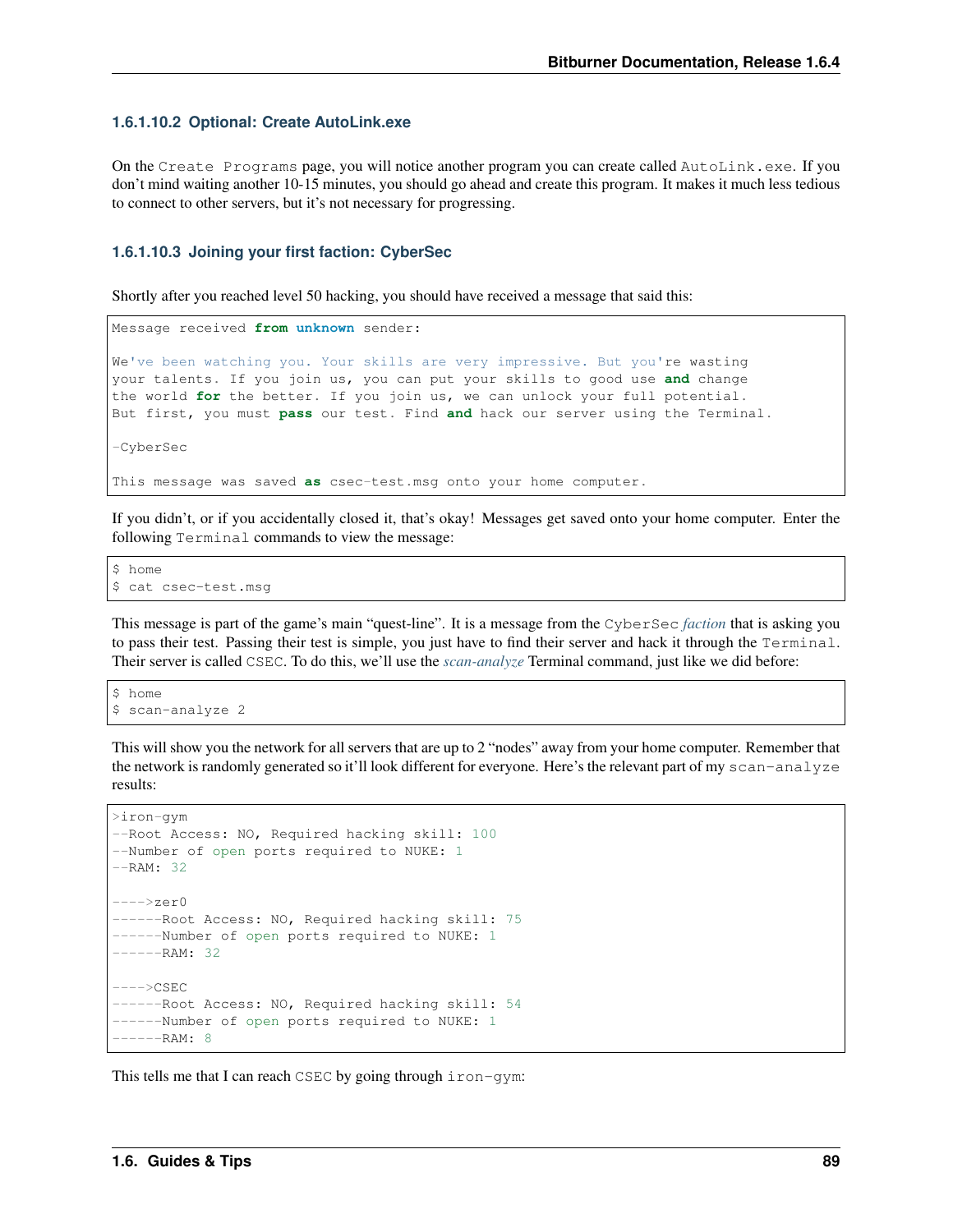```
$ connect iron-gym
$ connect CSEC
```
Note: If you created the AutoLink.exe program earlier, then there is an easier method of connecting to CSEC. You'll notice that in the scan-analyze results, all of the server hostnames are white and underlined. You can simply click one of the server hostnames in order to connect to it. So, simply click CSEC!

Note: Make sure you notice the required hacking skill for the CSEC server. This is a random value between 51 and 60. Although you receive the message from CSEC once you hit 50 hacking, you cannot actually pass their test until your hacking is high enough to install a backdoor on their server.

After you are connected to the CSEC server, you can backdoor it. Note that this server requires one open port in order to gain root access. We can open the SSH port using the BruteSSH.exe program we created earlier. In Terminal:

```
$ run BruteSSH.exe
$ run NUKE.exe
$ backdoor
```
After you successfully install the backdoor, you should receive a faction invitation from CyberSec shortly afterwards. Accept it. If you accidentally reject the invitation, that's okay. Just go to the Factions tab (*[Keyboard shortcut](#page-86-0)* Alt + f) and you should see an option that lets you accept the invitation.

Congrats! You just joined your first faction. Don't worry about doing anything with this faction yet, we can come back to it later.

#### **1.6.1.11 Using Additional Servers to Hack Joesguns**

Once you have the BruteSSH.exe program, you will be able to gain root access to several additional servers. These servers have more RAM that you can use to run scripts. We'll use the RAM on these servers to run more scripts that target joesguns.

### **1.6.1.11.1 Copying our Scripts**

The server's we'll be using to run our scripts are:

- neo-net
- zer0
- max-hardware
- iron-gym

All of these servers have 32GB of RAM. You can use the Terminal command scan-analyze 3 to see for yourself. To copy our hacking scripts onto these servers, go to Terminal and run:

```
$ home
```

```
$ scp early-hack-template.script neo-net
$ scp early-hack-template.script zer0
$ scp early-hack-template.script max-hardware
$ scp early-hack-template.script iron-gym
```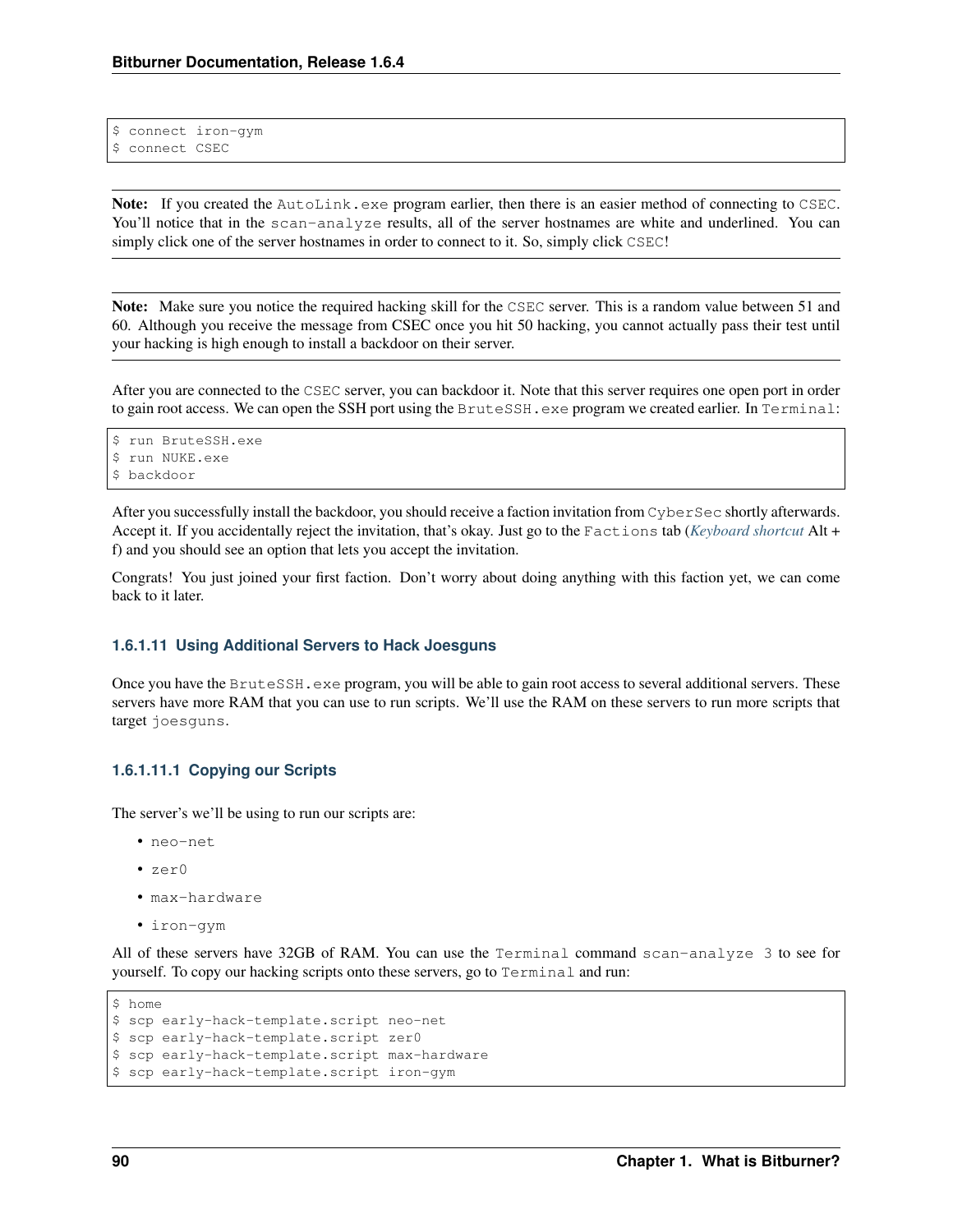Since each of these servers has 32GB of RAM, we can run our hacking script with 12 threads on each server. By now, you should know how to connect to servers. So find and connect to each of the servers above using the scan-analyze 3 Terminal command. Then, use following Terminal command to run our hacking script with 12 threads:

```
$ run early-hack-template.script -t 12
```
Remember that if you have the AutoLink.exe program, you can simply click on the hostname of a server after running *[scan-analyze](#page-55-1)* to connect to it.

#### **1.6.1.12 Profiting from Scripts & Gaining Reputation with CyberSec**

Now it's time to play the waiting game. It will take some time for your scripts to start earning money. Remember that most of your scripts are targeting joesquns. It will take a bit for them to  $q_{\text{row}}(t)$  and  $\text{weaken}(t)$  the server to the appropriate values before they start hacking it. Once they do, however, the scripts will be very profitable.

Note: For reference, in about two hours after starting my first script, my scripts had a production rate of \$20k per second and had earned a total of \$70 million. (You can see these stats on the Active Scripts tab).

After another 15 minutes, the production rate had increased to \$25k per second and the scripts had made an additional \$55 million.

Your results will vary based on how fast you earned money from crime/working/hacknet nodes, but this will hopefully give you a good indication of how much the scripts can earn.

In the meantime, we are going to be gaining reputation with the CyberSec *[faction](#page-63-0)*. Go to the Factions tab on the left-hand navigation menu, and from there select CyberSec. In the middle of the page there should be a button for Hacking Contracts. Click it to start earning reputation for the CyberSec faction (as well as some hacking experience). The higher your hacking level, the more reputation you will gain. Note that while you are working for a faction, you can choose to not interact with the rest of the game in any way to gain reputation at full speed. You can also select to do something else simultaneously, gaining reputation a bit more slowly, until you focus again. You can cancel your faction work at any time with no penalty to your reputation gained so far.

### **1.6.1.13 Purchasing Upgrades and Augmentations**

As I mentioned before, within 1-2 hours I had earned over \$200 million. Now, it's time to spend all of this money on some persistent upgrades to help progress!

#### **1.6.1.13.1 Upgrading RAM on Home computer**

The most important thing to upgrade right now is the RAM on your home computer. This will allow you to run more scripts.

To upgrade your RAM, go to the City tab and visit the company Alpha Enterprises. There will be an option that says Purchase additional RAM for Home Computer. Click it and follow the dialog box to upgrade your RAM.

I recommend getting your home computer's RAM to *at least* 128GB. Getting it even higher would be better.

#### **1.6.1.13.2 Purchasing your First Augmentations**

Once you get ~1000 reputation with the CyberSec *[faction](#page-63-0)*, you can purchase your first *[Augmentation](#page-68-0)* from them.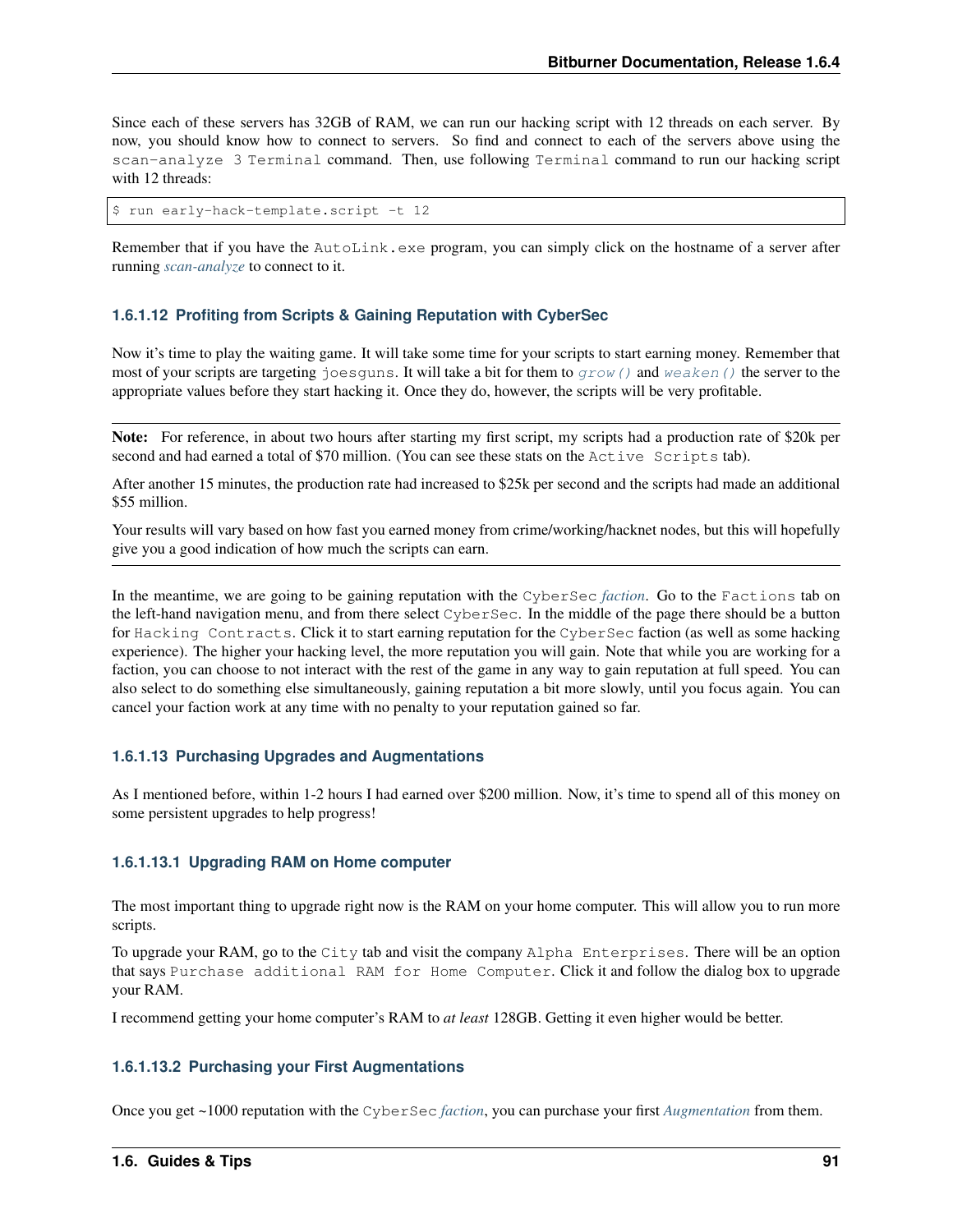To do this, go to the Factions tab on the left-hand navigation menu (*[Keyboard shortcut](#page-86-0)* Alt + f) and select CyberSec. There is an button near the bottom that says Purchase Augmentations. This will bring up a page that displays all of the Augmentations available from CyberSec. Some of them may be locked right now. To unlock these, you will need to earn more reputation with CyberSec.

Augmentations give persistent upgrades in the form of multipliers. These aren't very powerful early in the game because the multipliers are small. However, the effects of Augmentations stack multiplicatively with each other, so as you continue to install many Augmentations their effects will increase significantly.

Because of this, I would recommend investing more in RAM upgrades for your home computer rather than Augmentations early on. Having enough RAM to run many scripts will allow you to make much more money, and then you can come back later on and get all these Augmentations.

Right now, I suggest purchasing at the very least the Neurotrainer I Augmentation from CyberSec. If you have the money to spare, I would also suggest getting BitWire and several levels of the NeuroFlux Governor Augmentations. Note that each time you purchase an Augmentation, *[the price of purchasing another increases by 90%](#page-69-1)*, so make sure you buy the most expensive Augmentation first. Don't worry, once you choose to install Augmentations, their prices will reset back to their original values.

### **1.6.1.14 Next Steps**

That's the end of the walkthrough portion of this guide! You should continue to explore what the game has to offer. There's quite a few features that aren't covered or mentioned in this guide, and even more that get unlocked as you continue to play!

Also, check out the *[Netscript](#page-12-0)* documentation to see what it has to offer. Writing scripts to perform and automate various tasks is where most of the fun in the game comes from (in my opinion)!

The following are a few things you may want to consider doing in the near future.

### **1.6.1.14.1 Installing Augmentations (and Resetting)**

If you've purchased any *[Augmentations](#page-68-0)*, you'll need to install them before you actually gain their effects. Installing Augmentations is the game's "soft-reset" or "prestige" mechanic. You can *[read more details about it here](#page-68-1)*.

To install your Augmentations, click the Augmentations tab on the left-hand navigation menu (*[Keyboard shortcut](#page-86-0)* Alt + a). You will see a list of all of the Augmentations you have purchased. Below that, you will see a button that says Install Augmentations. Be warned, after clicking this there is no way to undo it (unless you load an earlier save).

### **1.6.1.14.2 Automating the Script Startup Process**

Whenever you install Augmentations, all of your scripts are killed and you'll have to re-run them. Doing this every time you install Augmentations would be very tedious and annoying, so you should write a script to automate the process. Here's a simple example for a startup script. Feel free to adjust it to your liking.

```
// Array of all servers that don't need any ports opened
// to gain root access. These have 16 GB of RAM
var servers0Port = ["sigma-cosmetics",
                    "joesguns",
                    "nectar-net",
                    "hong-fang-tea",
                    "harakiri-sushi"];
```
(continues on next page)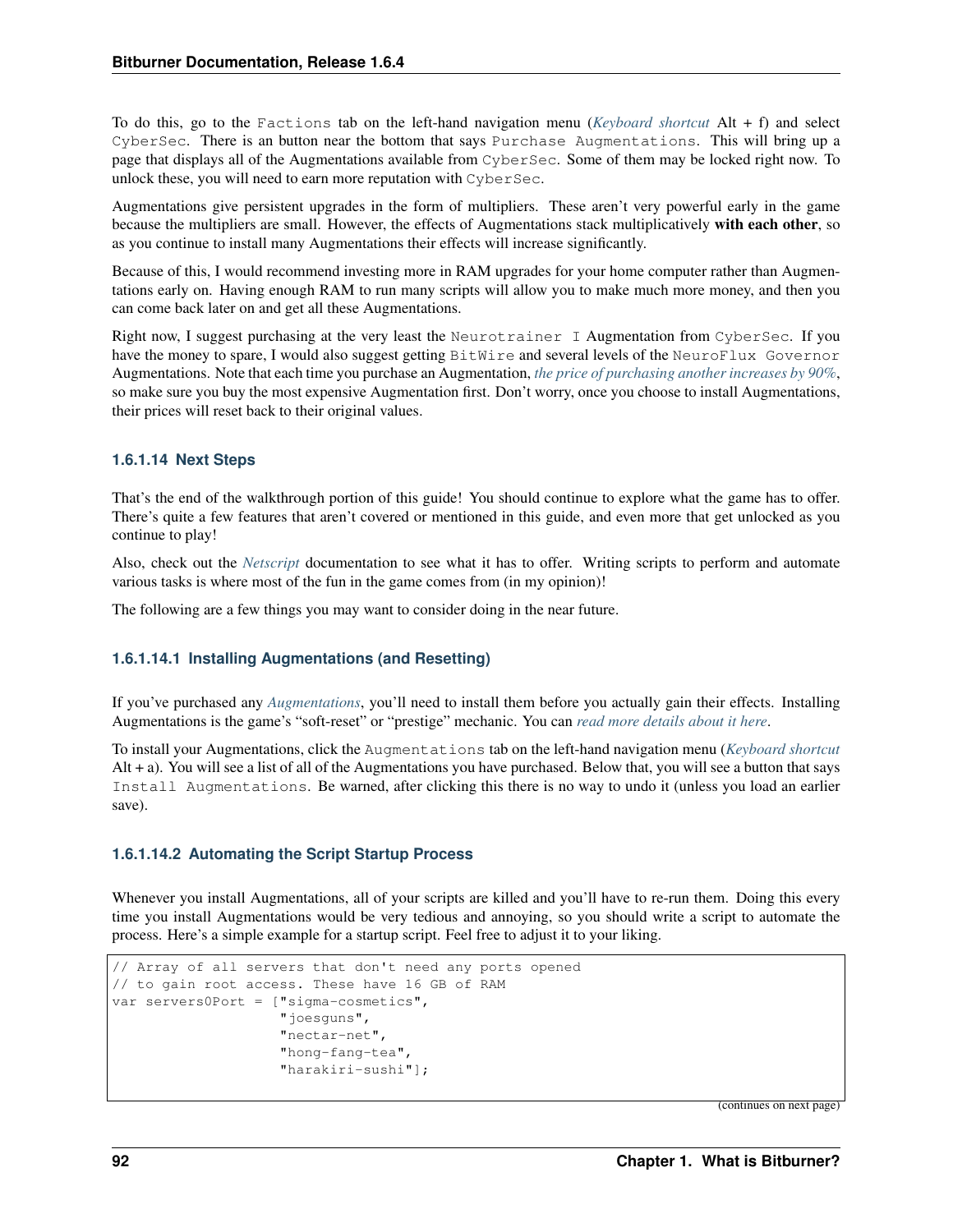(continued from previous page)

```
// Array of all servers that only need 1 port opened
// to gain root access. These have 32 GB of RAM
var servers1Port = ["neo-net",
                    "zer0",
                    "max-hardware",
                    "iron-gym"];
// Copy our scripts onto each server that requires 0 ports
// to gain root access. Then use nuke() to gain admin access and
// run the scripts.
for (var i = 0; i < servers0Port.length; ++i) {
   var serv = servers0Port[i];
   scp("early-hack-template.script", serv);
   nuke(serv);
   exec("early-hack-template.script", serv, 6);
}
// Wait until we acquire the "BruteSSH.exe" program
while (!fileExists("BruteSSH.exe")) {
    sleep(60000);
}
// Copy our scripts onto each server that requires 1 port
// to gain root access. Then use brutessh() and nuke()
// to gain admin access and run the scripts.
for (var i = 0; i < servers1Port.length; ++i) {
   var serv = servers1Port[i];
   scp("early-hack-template.script", serv);
   brutessh(serv);
   nuke(serv);
    exec("early-hack-template.script", serv, 12);
}
```
### **1.6.1.15 Random Tips**

- Early on in the game, it's better to spend your money on upgrading RAM and purchasing new servers rather than spending it on Augmentations
- The more money available on a server, the more effective the [hack\(\)](#page-18-0) and  $qrow()$  Netscript functions will be. This is because both of these functions use percentages rather than flat values. hack () steals a percentage of a server's total available money, and  $q_{\text{row}}(t)$  increases a server's money by X%.
- There is a limit to how much money can exist on a server. This value is different for each server. The get ServerMaxMoney () function will tell you this maximum value.
- At this stage in the game, your combat stats (strength, defense, etc.) are not nearly as useful as your hacking stat. Do not invest too much time or money into gaining combat stat exp.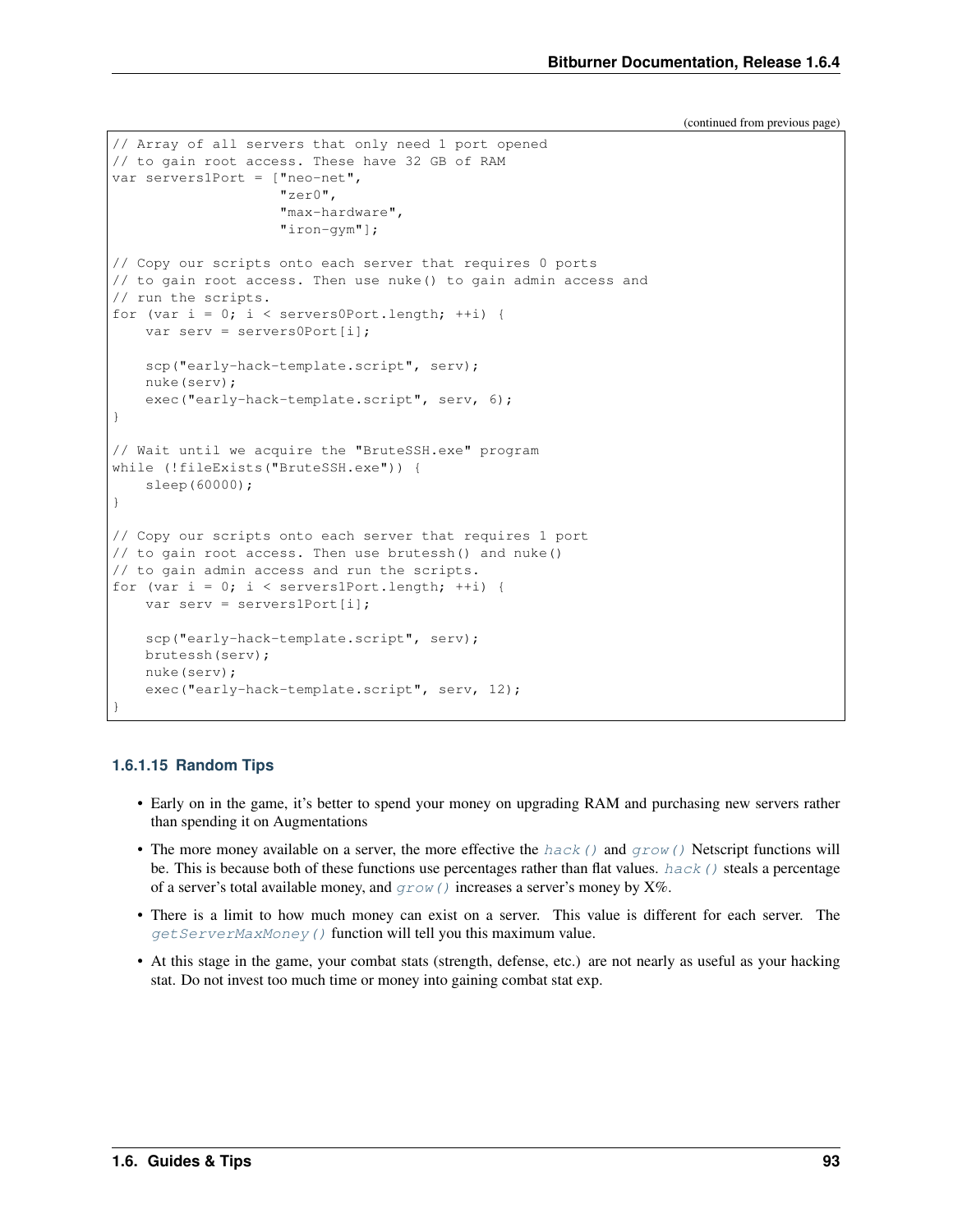# **1.6.2 What BitNode should I do?**

Warning: This page contains spoilers regarding the game's story/plot-line.

After destroying their first *[BitNode](#page-77-0)*, many players wonder which BitNode they should tackle next. This guide hopefully helps answer that question.

#### **1.6.2.1 Overview of each BitNode**

#### **1.6.2.1.1 BitNode-1: Source Genesis**

Description The first BitNode created by the Enders to imprison the minds of humans. It became the prototype and testing-grounds for all of the BitNodes that followed. This is the first BitNode that you play through. It has no special modifications or mechanics.

#### Source-File

#### Max Level 3

This Source-File lets the player start with 32GB of RAM on his/her home computer when entering a new BitNode, and also increases all of the player's multipliers by:

- Level 1: 16%
- Level 2: 24%
- Level 3: 28%

Difficulty The easiest BitNode

### **1.6.2.1.2 BitNode-2: Rise of the Underworld**

Description Organized crime groups quickly filled the void of power left behind from the collapse of Western government in the 2050s. As society and civlization broke down, people quickly succumbed to the innate human impulse of evil and savagery. The organized crime factions quickly rose to the top of the modern world.

In this BitNode:

- Your hacking level is reduced by 20%
- The growth rate and maximum amount of money available on servers are significantly decreased
- The amount of money gained from crimes and Infiltration is tripled
- Certain Factions (Slum Snakes, Tetrads, The Syndicate, The Dark Army, Speakers for the Dead, NiteSec, The Black Hand) give the player the ability to form and manage their own gangs. These gangs will earn the player money and reputation with the corresponding Faction
- Every Augmentation in the game will be available through the Factions listed above
- For every Faction NOT listed above, reputation gains are halved
- You will no longer gain passive reputation with Factions

#### Source-File

Max Level 3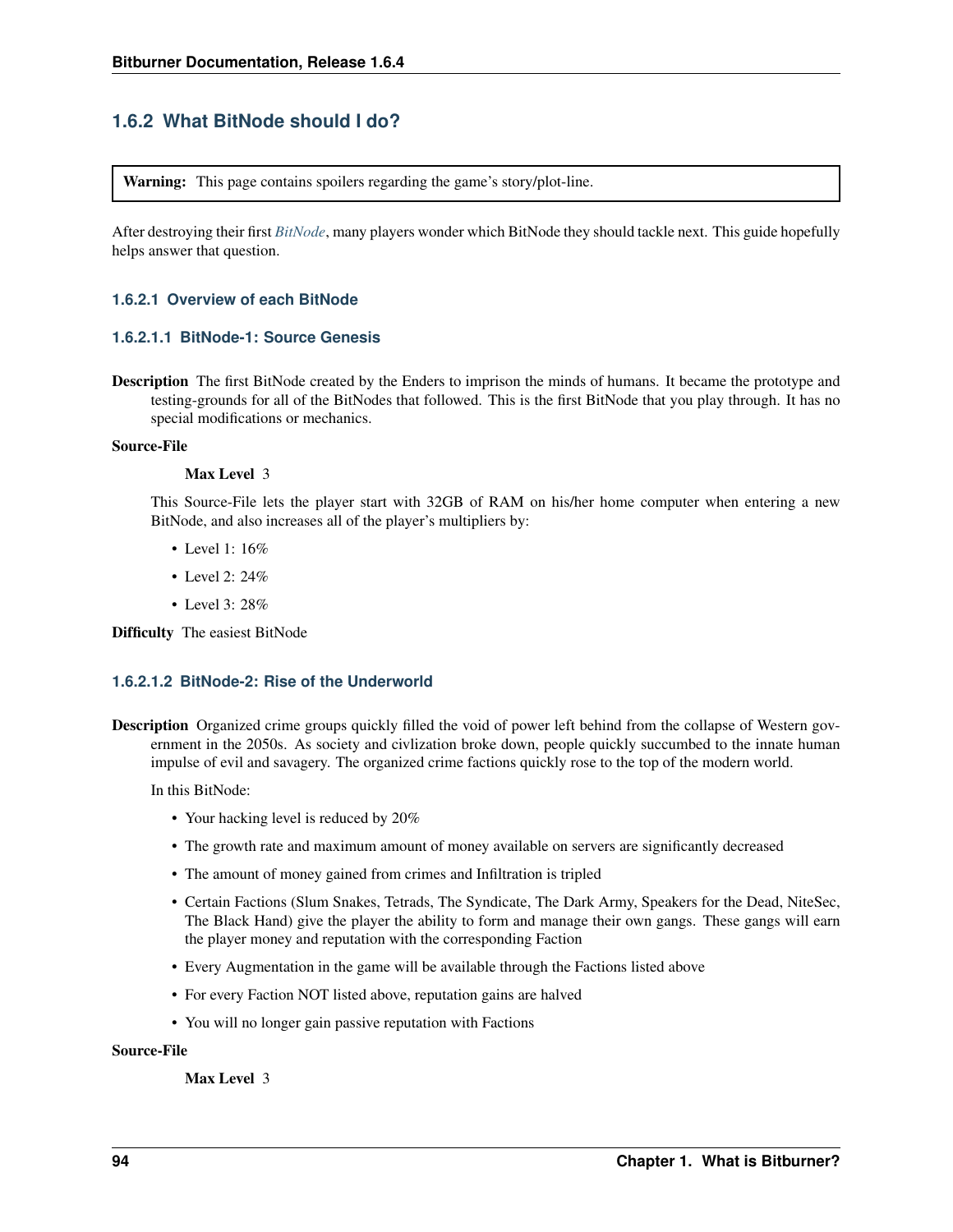This Source-File allows you to form gangs in other BitNodes once your karma decreases to a certain value. It also increases the player's crime success rate, crime money, and charisma multipliers by:

- Level 1: 24%
- Level 2: 36%
- Level 3: 42%
- Difficulty Fairly easy, as hacking is still very profitable and the costs of various purchases/upgrades is not increased. The gang mechanic may seem strange as its very different from anything else, but it can be very powerful once you get the hang of it.

#### **1.6.2.1.3 BitNode-3: Corporatocracy**

- Description Our greatest illusion is that a healthy society can revolve around a single-minded pursuit of wealth. Sometime in the early 21st century economic and political globalization turned the world into a corporatocracy, and it never looked back. Now, the privileged elite will happily bankrupt their own countrymen, decimate their own community, and evict their neighbors from houses in their desperate bid to increase their wealth. In this BitNode you can create and manage your own corporation. Running a successful corporation has the potential of generating massive profits. All other forms of income are reduced by 75%. Furthermore:
	- The price and reputation cost of all Augmentations is tripled
	- The starting and maximum amount of money on servers is reduced by 75%
	- Server growth rate is reduced by 80%
	- You now only need 75 favour with a faction in order to donate to it, rather than 150

#### Source-File

#### Max Level 3

This Source-File lets you create corporations on other BitNodes (although some BitNodes will disable this mechanic). This Source-File also increases your charisma and company salary multipliers by:

- Level 1: 8%
- Level 2: 12%
- Level 3: 14%
- Difficulty Somewhat-steep learning curve as you learn how to use and manage Corporations. Afterwards, however, the BitNode is easy as Corporations can be very profitable.

#### **1.6.2.1.4 BitNode-4: The Singularity**

Description The Singularity has arrived. The human race is gone, replaced by artificially superintelligent beings that are more machine than man.

In this BitNode, progressing is significantly harder:

- Experience gain rates for all stats are reduced.
- Most methods of earning money will now give significantly less.

In this BitNode you will gain access to a new set of Netscript Functions known as Singularity Functions. These functions allow you to control most aspects of the game through scripts, including working for factions/companies, purchasing/installing Augmentations, and creating programs.

#### Source-File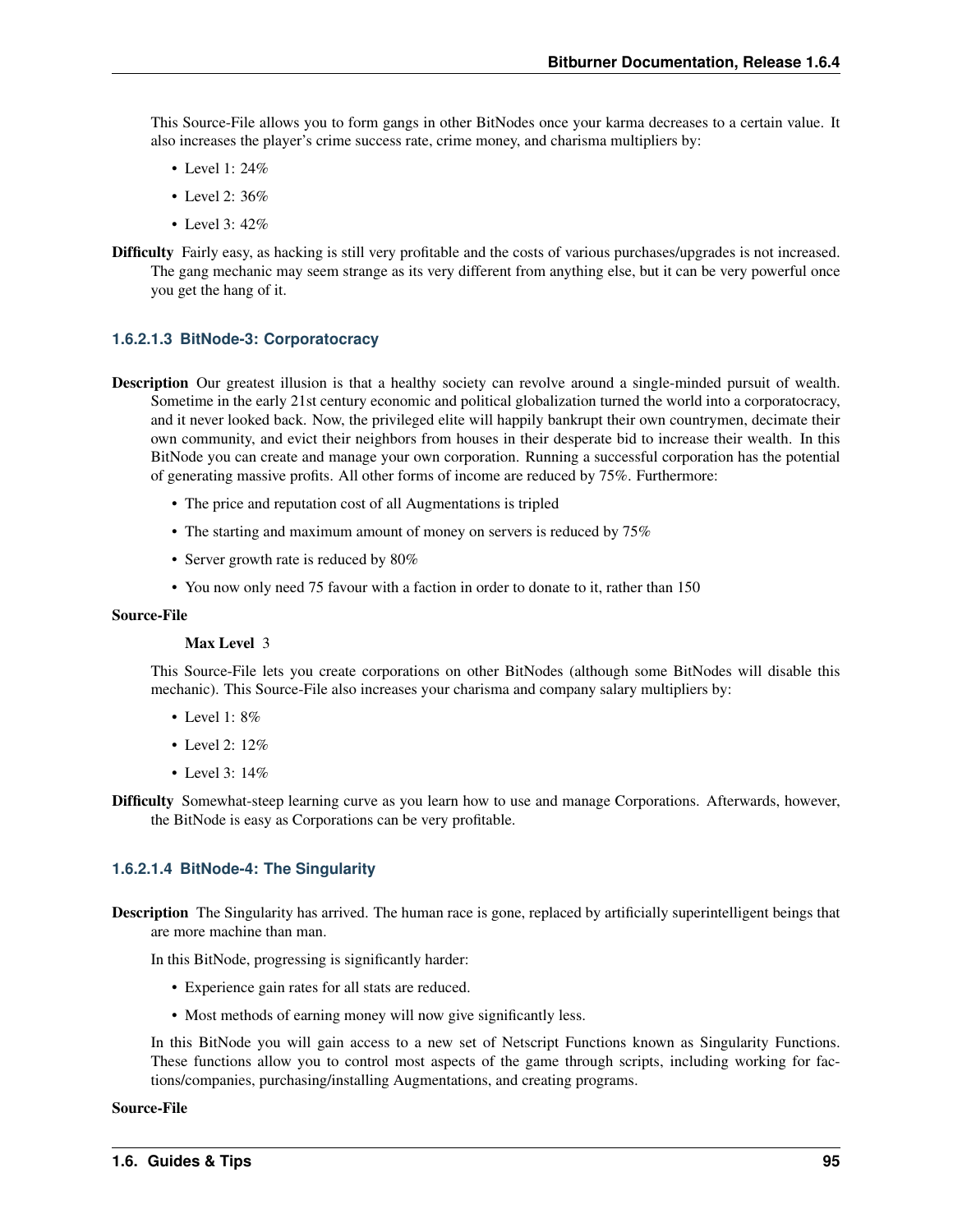#### Max Level 3

This Source-File lets you access and use the Singularity Functions in other BitNodes. Each level of this Source-File will reduce RAM costs.

Difficulty: Depending on what Source-Files you have unlocked before attempting this BitNode, it can range from easy to moderate.

#### **1.6.2.1.5 BitNode-5: Artificial Intelligence**

Description They said it couldn't be done. They said the human brain, along with its consciousness and intelligence, couldn't be replicated. They said the complexity of the brain results from unpredictable, nonlinear interactions that couldn't be modeled by 1's and 0's. They were wrong.

In this BitNode:

- The base security level of servers is doubled
- The starting money on servers is halved, but the maximum money remains the same
- Most methods of earning money now give significantly less
- Infiltration gives 50% more reputation and money
- Corporations have 50% lower valuations and are therefore less profitable
- Augmentations are more expensive
- Hacking experience gain rates are reduced

#### Source-File

#### Max Level 3

This Source-File grants you a special new stat called Intelligence.

Intelligence is unique because it is permanent and persistent (it never gets reset back to 1). However gaining Intelligence experience is much slower than other stats, and it is also hidden (you won't know when you gain experience and how much). Higher Intelligence levels will boost your production for many actions in the game.

In addition, this Source-File will unlock the getBitNodeMultipliers() Netscript function, and will also raise all of your hacking-related multipliers by:

- Level 1: 8%
- Level 2: 12%
- Level 3: 14%
- Difficulty Depending on what Source-Files you have unlocked before attempting this BitNode, it can range from easy to moderate.

### **1.6.2.1.6 BitNode-6: Bladeburners**

Description In the middle of the 21st century, OmniTek Incorporated began designing and manufacturing advanced synthetic androids, or Synthoids for short. They achieved a major technological breakthrough in the sixth generation of their Synthoid design, called MK-VI, by developing a hyperintelligent AI. Many argue that this was the first sentient AI ever created. This resulted in Synthoid models that were stronger, faster, and more intelligent than the humans that had created them.

In this BitNode you will be able to access the Bladeburner Division at the NSA, which provides a new mechanic for progression. Furthermore: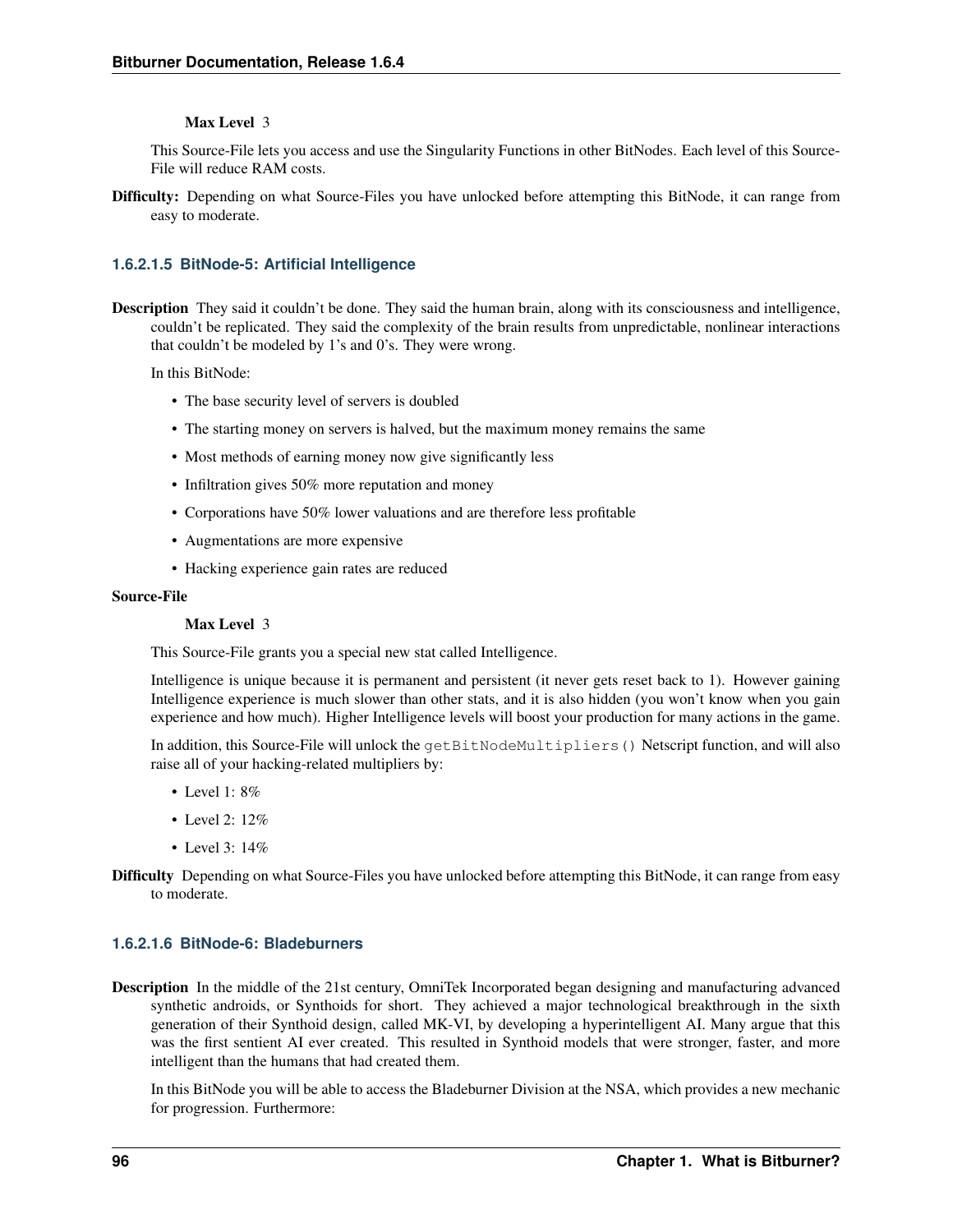- Hacking and Hacknet Nodes will be less profitable
- Your hacking level is reduced by 65%
- Hacking experience gain from scripts is reduced by 75%
- Corporations have 80% lower valuations and are therefore less profitable
- Working for companies is 50% less profitable
- Crimes and Infiltration are 25% less profitable

#### Source-File

#### Max Level 3

This Source-File allows you to access the NSA's Bladeburner Division in other BitNodes. In addition, this Source-File will raise both the level and experience gain rate of all your combat stats by:

- Level  $1: 8\%$
- Level 2: 12%
- Level 3: 14%
- Difficulty Initially difficult due to the fact that hacking is no longer profitable and you have to learn a new mechanic. After you get the hang of the Bladeburner mechanic, however, it becomes moderately easy.

#### **1.6.2.1.7 BitNode-7: Bladeburners 2079**

Description In the middle of the 21st century, you were doing cutting-edge work at OmniTek Incorporated as part of the AI design team for advanced synthetic androids, or Synthoids for short. You helped achieve a major technological breakthrough in the sixth generation of the company's Synthoid design, called MK-VI, by developing a hyperintelligent AI. Many argue that this was the first sentient AI ever created. This resulted in Synthoid models that were stronger, faster, and more intelligent than the humans that had created them.

In this BitNode you will be able to access the Bladeburner API, which allows you to access Bladeburner functionality through Netscript. Furthermore:

- The rank you gain from Bladeburner contracts/operations is reduced by 40%
- Bladeburner skills cost twice as many skill points
- Augmentations are 3x more expensive
- Hacking and Hacknet Nodes will be significantly less profitable
- Your hacking level is reduced by 65%
- Hacking experience gain from scripts is reduced by 75%
- Corporations have 80% lower valuations and are therefore less profitable
- Working for companies is 50% less profitable
- Crimes and Infiltration are 25% less profitable

#### Source-File

#### Max Level 3

This Source-File allows you to access the Bladeburner Netscript API in other BitNodes. In addition, this Source-File will increase all of your Bladeburner multipliers by:

• Level 1: 8%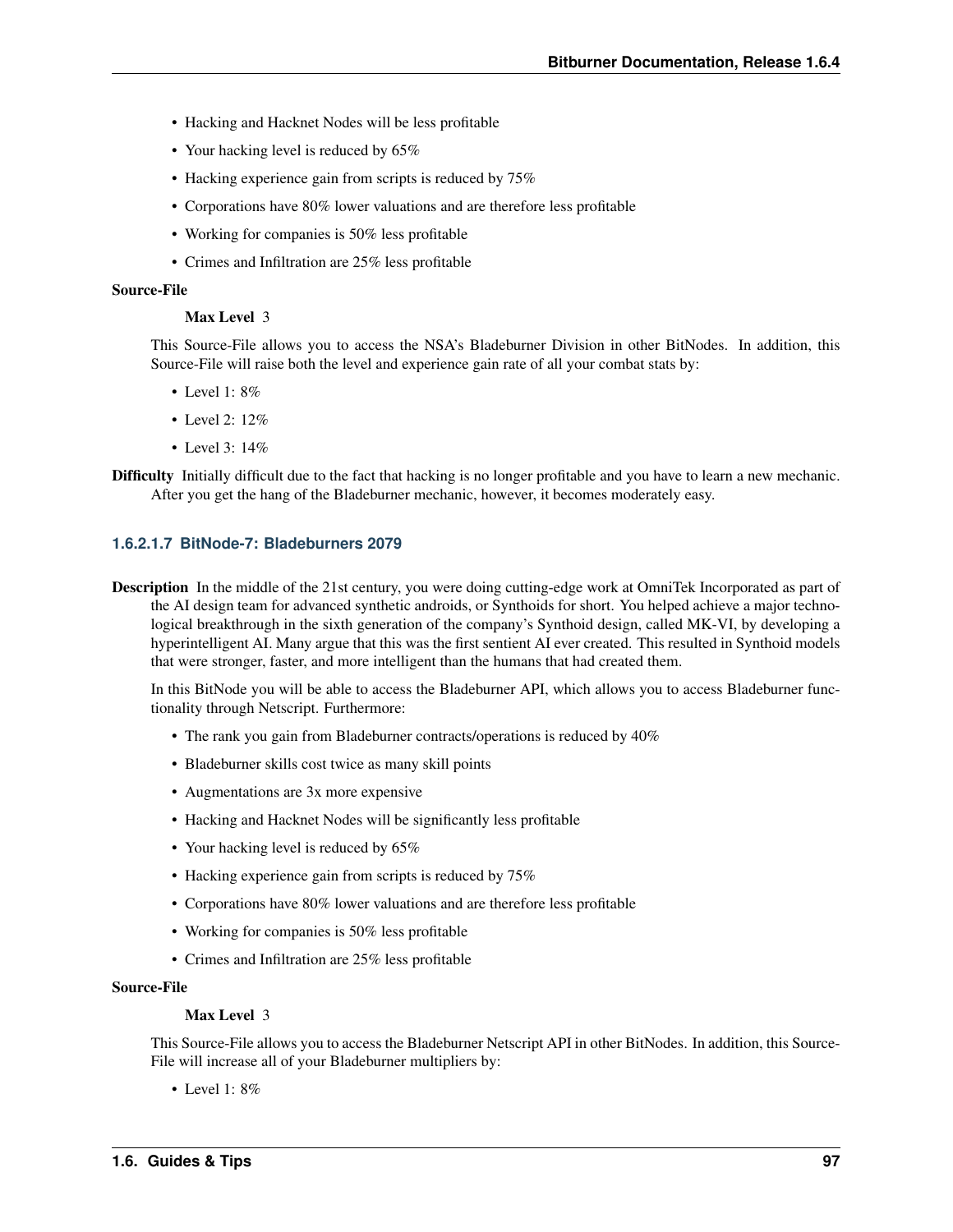- Level 2: 12%
- Level 3: 14%

Difficulty Slightly more difficult than BitNode-6. However, you will be able to automate more aspects of the Bladeburner feature, which means it will be more passive.

### **1.6.2.1.8 BitNode-8: Ghost of Wall Street**

Description You are trying to make a name for yourself as an up-and-coming hedge fund manager on Wall Street.

In this BitNode:

- You start with \$250 million
- The only way to earn money is by trading on the stock market
- You start with a WSE membership and access to the TIX API
- You are able to short stocks and place different types of orders (limit/stop)
- You can immediately donate to factions to gain reputation

#### Source-File

#### Max Level 3

This Source-File grants the following benefits:

- Level 1: Permanent access to WSE and TIX API
- Level 2: Ability to short stocks in other BitNodes
- Level 3: Ability to use limit/stop orders in other BitNodes

This Source-File also increases your hacking growth multipliers by:

- Level  $1: 12\%$
- Level  $2:18\%$
- Level 3: 21%
- Difficulty Very difficult until you unlock the Four Sigma (4S) Market Data API. After you unlock the API however, it becomes moderately easy.

#### **1.6.2.1.9 BitNode-9: Hacktocracy**

Description When Fulcrum Technologies released their open-source Linux distro Chapeau, it quickly became the OS of choice for the underground hacking community. Chapeau became especially notorious for powering the Hacknet, a global, decentralized network used for nefarious purposes. Fulcrum quickly abandoned the project and dissociated themselves from it.

This BitNode unlocks the Hacknet Server, an upgraded version of the Hacknet Node. Hacknet Servers generate hashes, which can be spent on a variety of different upgrades.

In this BitNode:

- Your stats are significantly decreased
- You cannot purchase additional servers
- Hacking is significantly less profitable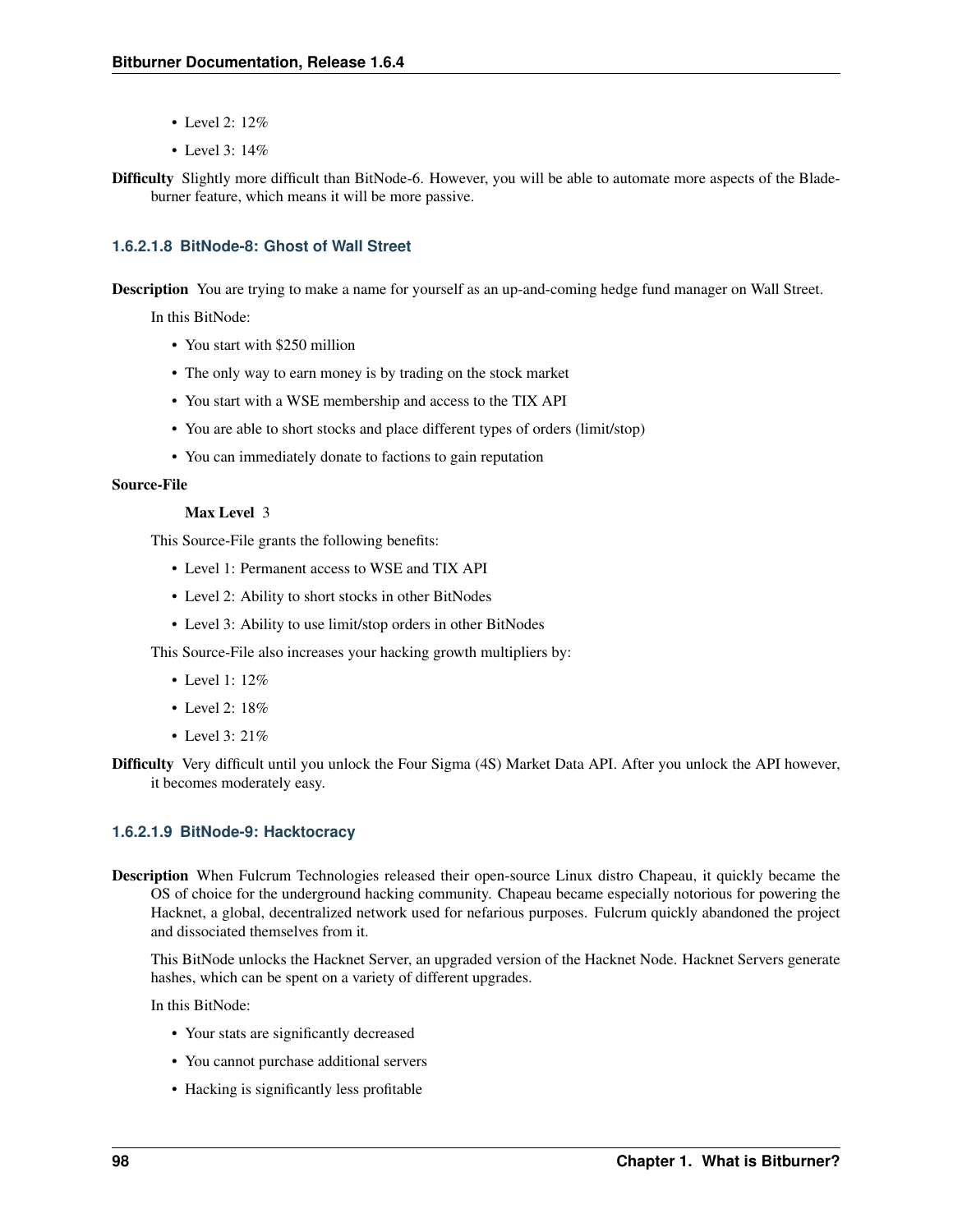#### Source-File

#### Max Level 3

This Source-File grants the following benefits:

- Level 1: Permanently unlocks the Hacknet Server in other BitNodes
- Level 2: You start with 128GB of RAM on your home computer when entering a new BitNode
- Level 3: Grants a highly-upgraded Hacknet Server when entering a new BitNode

(Note that the Level 3 effect of this Source-File only applies when entering a new BitNode, NOT when installing Augmentations.)

#### Difficulty Hard

#### **1.6.2.1.10 BitNode-10: Digital Carbon**

Description In 2084, VitaLife unveiled to the world the Persona Core, a technology that allowed people to digitize their consciousness. Their consciousness could then be transferred into Synthoids or other bodies by trasmitting the digitized data. Human bodies became nothing more than 'sleeves' for the human consciousness. Mankind had finally achieved immortality - at least for those that could afford it.

This BitNode unlocks Sleeve technology. Sleeve technology allows you to:

- 1. Re-sleeve: Purchase and transfer your consciousness into a new body
- 2. Duplicate Sleeves: Duplicate your consciousness into Synthoids, allowing you to perform different tasks synchronously

In this BitNode:

- Your stats are significantly decreased
- All methods of gaining money are half as profitable (except Stock Market)
- Purchased servers are more expensive, have less max RAM, and a lower maximum limit
- Augmentations are 5x as expensive and require twice as much reputation

#### Source-File

#### Max Level 3

This Source-File unlocks Sleeve technology in other BitNodes. Each level of this Source-File also grants you a Duplicate Sleeve.

Difficulty Hard

#### **1.6.2.1.11 BitNode-11: The Big Crash**

Description The 2050s was defined by the massive amounts of violent civil unrest and anarchic rebellion that rose all around the world. It was this period of disorder that eventually lead to the governmental reformation of many global superpowers, most notably the USA and China. But just as the world was slowly beginning to recover from these dark times, financial catastrophe hit. In many countries, the high cost of trying to deal with the civil disorder bankrupted the governments. In all of this chaos and confusion, hackers were able to steal billions of dollars from the world's largest electronic banks, prompting an international banking crisis as governments were unable to bail out insolvent banks. Now, the world is slowly crumbling in the middle of the biggest economic crisis of all time.

In this BitNode: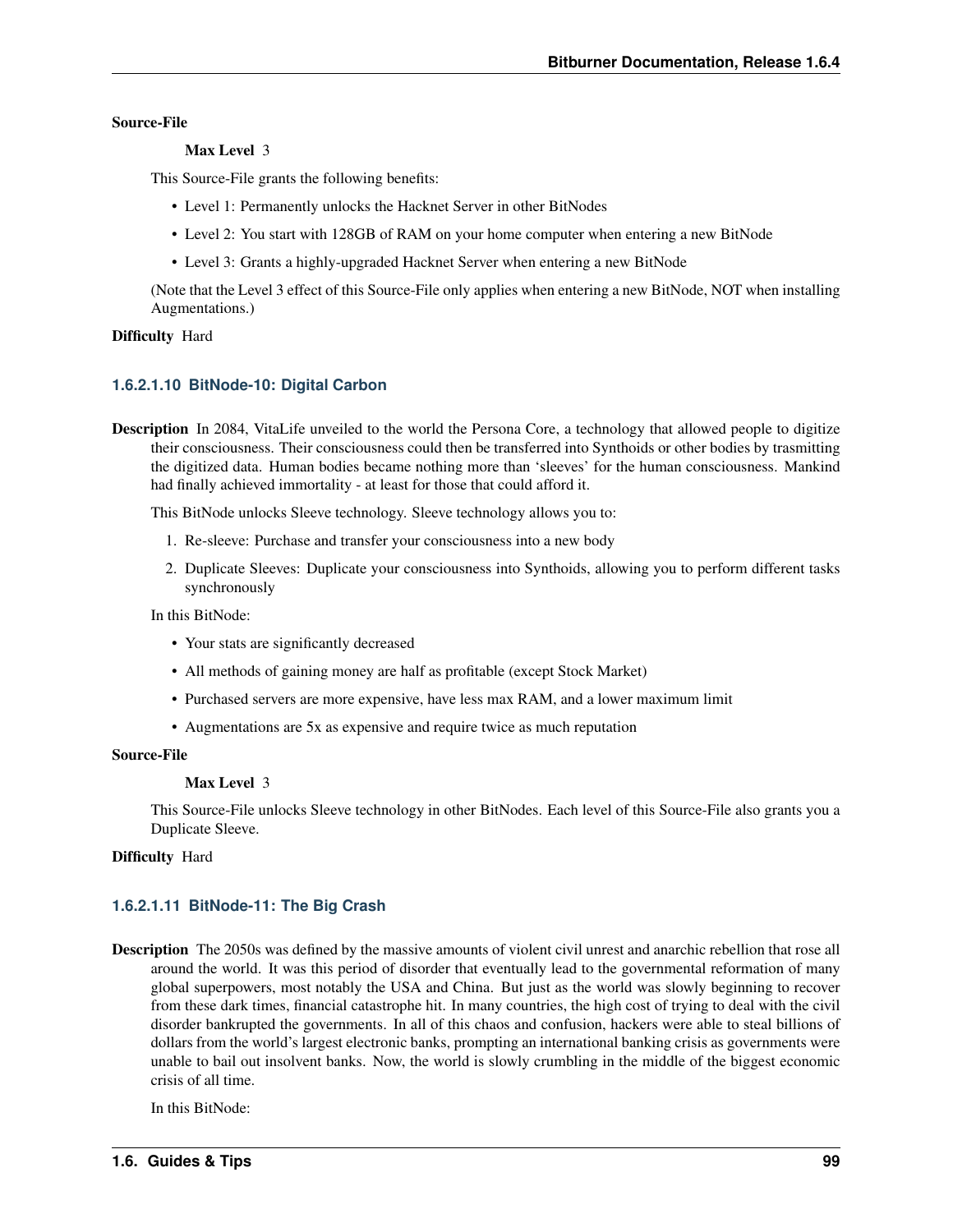- Your hacking stat and experience gain are halved
- The starting and maximum amount of money available on servers is significantly decreased
- The growth rate of servers is significantly reduced
- Weakening a server is twice as effective
- Company wages are decreased by 50%
- Corporation valuations are 99% lower and are therefore significantly less profitable
- Hacknet Node production is significantly decreased
- Crime and Infiltration are more lucrative
- Augmentations are twice as expensive

#### Source-File

#### Max Level 3

Destroying this BitNode will give you Source-File 11, or if you already have this Source-File it will upgrade its level up to a maximum of 3. This Source-File makes it so that company favor increases BOTH the player's salary and reputation gain rate at that company by 1% per favor (rather than just the reputation gain). This Source-File also increases the player's company salary and reputation gain multipliers by:

- Level 1: 32%
- Level 2: 48%
- Level 3: 56%

Difficulty Hard

#### **1.6.2.1.12 BitNode-12: The Recursion**

Description Every time this BitNode is destroyed, it becomes slightly harder.

#### Source-File

Max Level Infinity

Each level of Source-File 12 will let you start with Neuroflux Governor equal to the level of this Source-File.

This BitNode is meant to be done passively or when waiting for new content.

Difficulty Initially very easy, but then it (obviously) becomes harder as you continue to do it.

#### **1.6.2.2 Recommended BitNodes**

As a player, you are not forced to tackle the BitNodes in any particular order. You are free to choose whichever ones you want. The "best" order can vary between players, depending on what you like to do any what kind of player you are. In general, here are the recommended BitNodes for different things:

#### **1.6.2.2.1 For fast progression**

Note: This does not recommend the absolute fastest path, as I don't know what exactly the fastest path is. But it does recommend the BitNodes that are commonly considered to be optimal by players.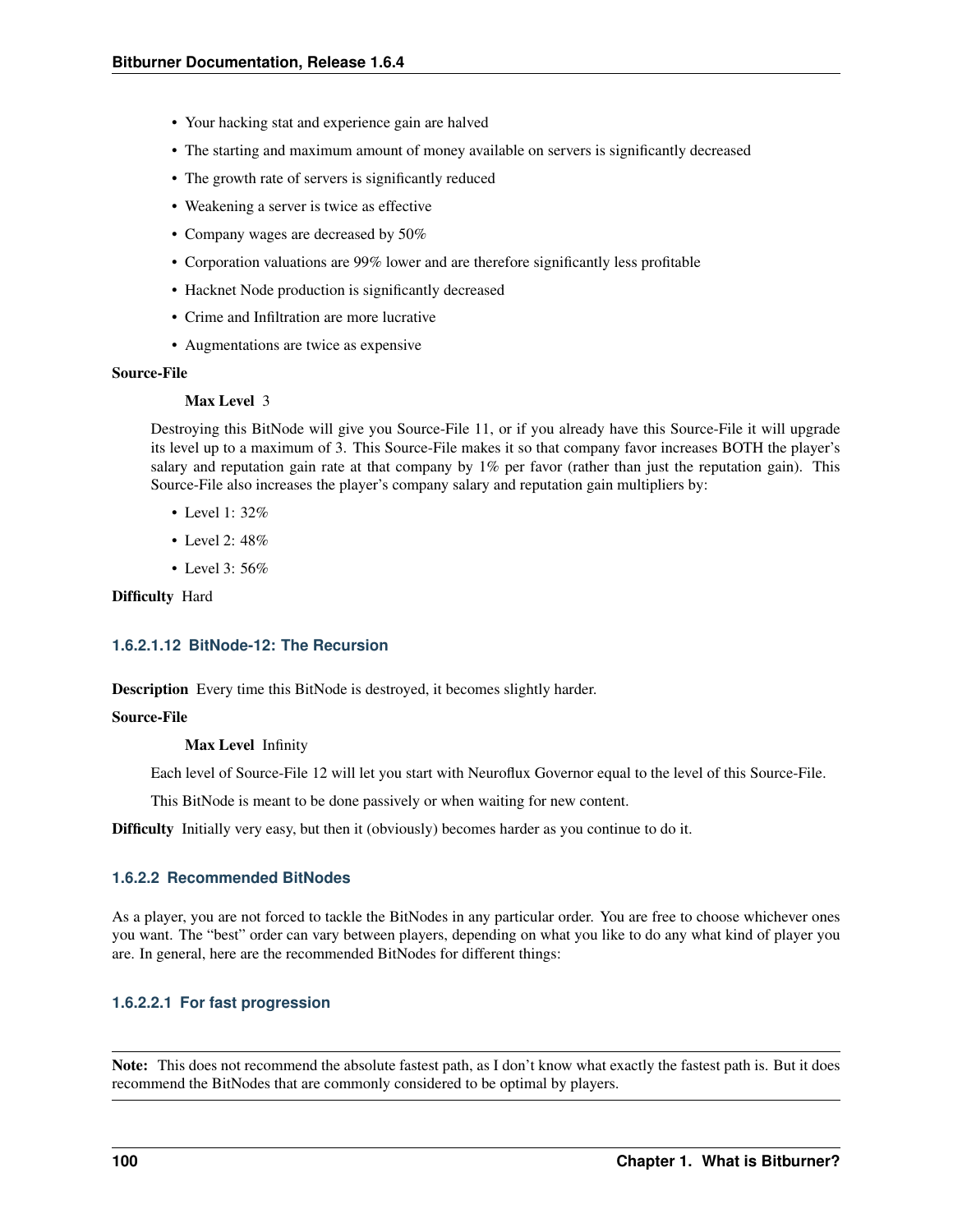- 1. Repeat BitNode-1: Source Genesis until you max out its Source-File. Its Source-File is extremely powerful, as it raises all multipliers by a significant amount.
- 2. Do BitNode-5: Artificial Intelligence once or twice. The intelligence stat it unlocks will gradually build up as you continue to play the game, and will be helpful in the future. The Source-File also provides hacking multipliers, which are strong because hacking is typically one of the best ways of earning money.
- 3. (Optional) Consider doing BitNode-4: The Singularity. Its Source-File does not directly make you more powerful in any way, but it does unlock the [Singularity API](https://github.com/danielyxie/bitburner/blob/dev/markdown/bitburner.singularity.md) which let you automate significantly more aspects of the game.
- 4. Do BitNode-3: Corporatocracy once to unlock the Corporation mechanic. This mechanic has high profit potential.
- 5. Do BitNode-6: Bladeburners once to unlock the Bladeburners mechanic. The Bladeburner mechanic is useful for some of the future BitNodes (such as 9 and 10).
- 6. Do BitNode-9: Hacktocracy to unlock the Hacknet Server mechanic. You can consider repeating it as well, as its Level 2 and 3 effects are pretty helpful as well.

Todo: To be continued as more BitNodes get added

### **1.6.2.2.2 For the strongest Source-Files**

Note that the strongest Source-Files are typically rewarded by the hardest BitNodes.

The strongest Source-File is that from BitNode-1: Source Genesis, as it raises all multipliers by a significant amount.

Similarly, the Source-File from BitNode-12: The Recursion is also very strong because it raises all multipliers. Each level of Source-File 12 is fairly weak, but its effectiveness gets better over time since the effects of Source-Files and Augmentations are multiplicative with each other.

The Source-File from BitNode-9: Hacktocracy is good because it unlocks the Hacknet Server mechanic. The Hacknet Server mechanic causes Hacknet Nodes to produce a new currency called *hashes*, rather than money. *Hashes* can be spent on powerful upgrades that benefit your hacking, Corporation, Bladeburner, etc.

The Duplicate Sleeves granted by the Source-File from BitNode-10: Digital Carbon are strong, but only after you have several of them and have spent some time/money upgrading them.

### **1.6.2.2.3 For more scripting/hacking**

BitNode-4: The Singularity unlocks the [Singularity API,](https://github.com/danielyxie/bitburner/blob/dev/markdown/bitburner.singularity.md) which can be used to automate many different aspects of the game, including working for factions/companies, purchasing & installing Augmentations, and creating programs

BitNode-6 and BitNode-7 unlock Bladeburner and its corresponding [Netscript API.](https://github.com/danielyxie/bitburner/blob/dev/markdown/bitburner.bladeburner.md) This allows you to automate an entire new mechanic.

BitNode-2: Rise of the Underworld also unlocks a new mechanic and Netscript API for automating it (the Gang mechanic). However, it is not as interesting as Bladeburner (in my opinion)

BitNode-9: Hacktocracy unlocks the Hacknet Server mechanic and several new functions in the *[Hacknet Node API](#page-37-0)* for using it.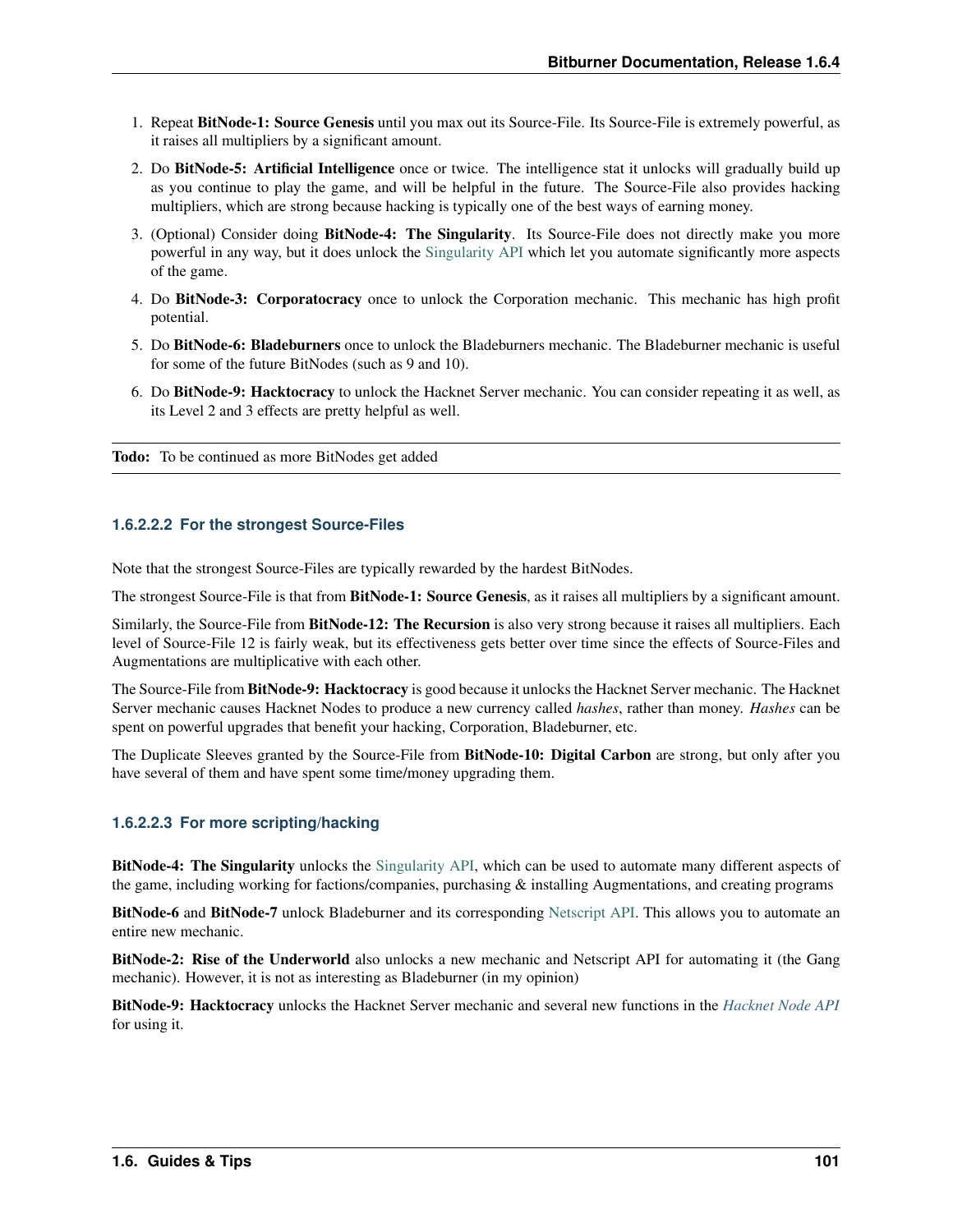### **1.6.2.2.4 For new mechanics**

BitNode-2: Rise of the Underworld unlocks a new mechanic in which you can manage a gang. Gangs earn you money and can be very profitable once they get large and powerful. The biggest benefit of gangs, however, is that they make all Augmentations available to you through their corresponding faction.

BitNode-3: Corporatocracy unlocks a new mechanic in which you can manage a corporation. You can earn money through Corporations by selling your stocks, or by configuring your corporation to pay dividends to shareholders. If your Corporation gets big enough, it can also bribe factions in exchange for faction reputation.

BitNode-6: Bladeburners unlocks a new mechanic that centers around combat rather than hacking. The main benefit of the Bladeburner mechanic is that it offers a new method of destroying a BitNode.

BitNode-9: Hacktocracy unlocks the Hacknet Server, which is an upgraded version of a Hacknet Node. The Hacknet Server generates a computational unit called a *hash*. *Hashes* can be spent on a variety of different upgrades that can benefit your hacking, Corporation, Bladeburner progress, and more. It transforms the Hacknet Node from a simple money-generator to a more interesting mechanic.

BitNode-10: Digital Carbon unlocks two new mechanics: Re-Sleeving and Duplicate Sleeves.

### **1.6.2.2.5 For a Challenge**

In general, the higher BitNodes are more difficult than the lower ones. BitNode-12: The Recursion is an obvious exception as it gets progressively harder.

BitNode-8: Ghost of Wall Street provides a unique challenge as the only method of earning money in that BitNode is through trading at the stock market.

# **1.7 Tools & Resources**

## **1.7.1 Official Script Repository**

There are plans to create an official repository of Bitburner scripts. As of right now, this is not a priority and has not been started. However, if you'd like to contribute scripts now, you can find the repository [here](https://github.com/bitburner-official/bitburner-scripts) and submit pull requests.

## **1.7.2 Visual Studio Code Extension**

One user created a Bitburner extension for the Visual Studio Code (VSCode) editor.

This extension includes several features such as:

- Dynamic RAM calculation
- RAM Usage breakdown
- Typescript definition files with jsdoc comments
- Netscript syntax highlighting

You can find more information and download links [on this reddit post.](https://www.reddit.com/r/Bitburner/comments/bh48y2/visual_studio_code_ram_calculator_extra/)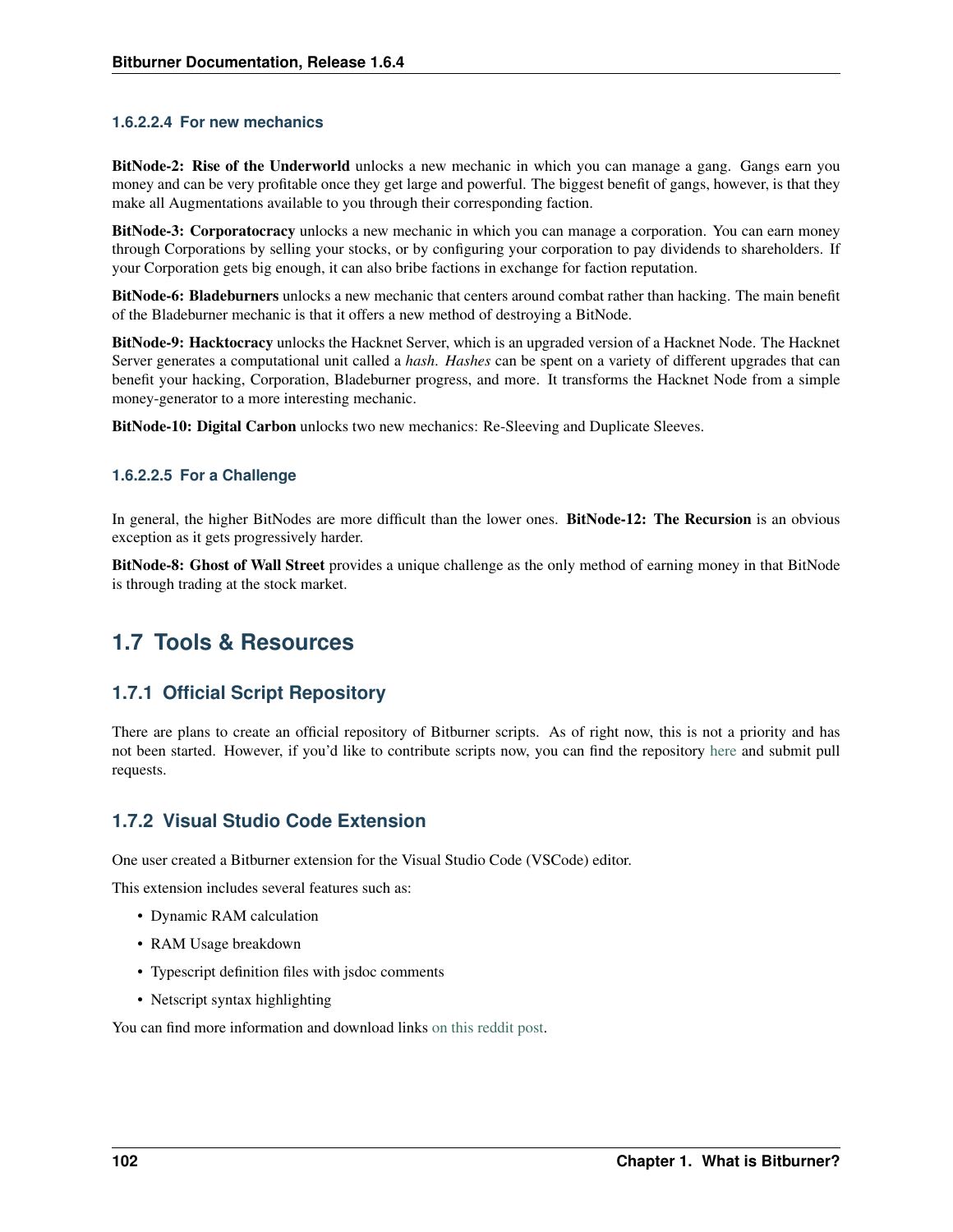# **1.8 Changelog**

### **1.8.1 v1.6.3 - 2022-04-01 Few stanek fixes**

Stanek Gift

- Has a minimum size of 2x3
- Active Fragment property 'avgCharge' renamed to 'highestCharge'
- Formula for fragment effect updated to make 561% more sense. Now you can charge to your heart content.
- Logs for the 'chargeFragment' function updated. Misc.
- Nerf noodle bar.

## **1.8.2 v1.6.0 - 2022-03-29 Grafting**

\*\* Vitalife secret lab \*\*

- A new mechanic called Augmentation Grafting has been added. Resleeving has been removed.
- Credit to @nickofolas for his incredible work.

\*\* Stanek \*\*

• BREAKING: Many functions in the stanek API were renamed in order to avoid name collision with things like Map.prototype.get

\*\* UI \*\*

- Major update to Sleeve, Gang UI, and Create Program (@nickofolas)
- re-add pre tags to support slash n in prompt (@jacktose)
- Tabelize linked output of 'ls' (@Master-Guy)
- Add the ability to filter open scripts (@phyzical)
- Add minHeight to editor tabs (@nickofolas)
- Properly expand gang equipment cards to fill entire screen (@nickofolas)
- Add shortcut to Faction augmentations page from FactionsRoot (@nickofolas)
- Fix extra space on editor tabs (@nickofolas)
- Present offline message as list (@DSteve595)
- add box showing remaining augments per faction (@jjayeon)
- Add tab switching support to vim mode (@JParisFerrer)
- Show current task on gang management screen (@zeddrak)
- Fix for ui of gang members current task when set via api (@phyzical)
- Don't hide irrelevant materials if their stock is not empty and hide irrelevant divisions from Export (@SagePtr)
- Fix regex to enable alpha transparency hex codes (8 digits) (@surdaft)

\*\* API \*\*

• Added dark web functions to ns api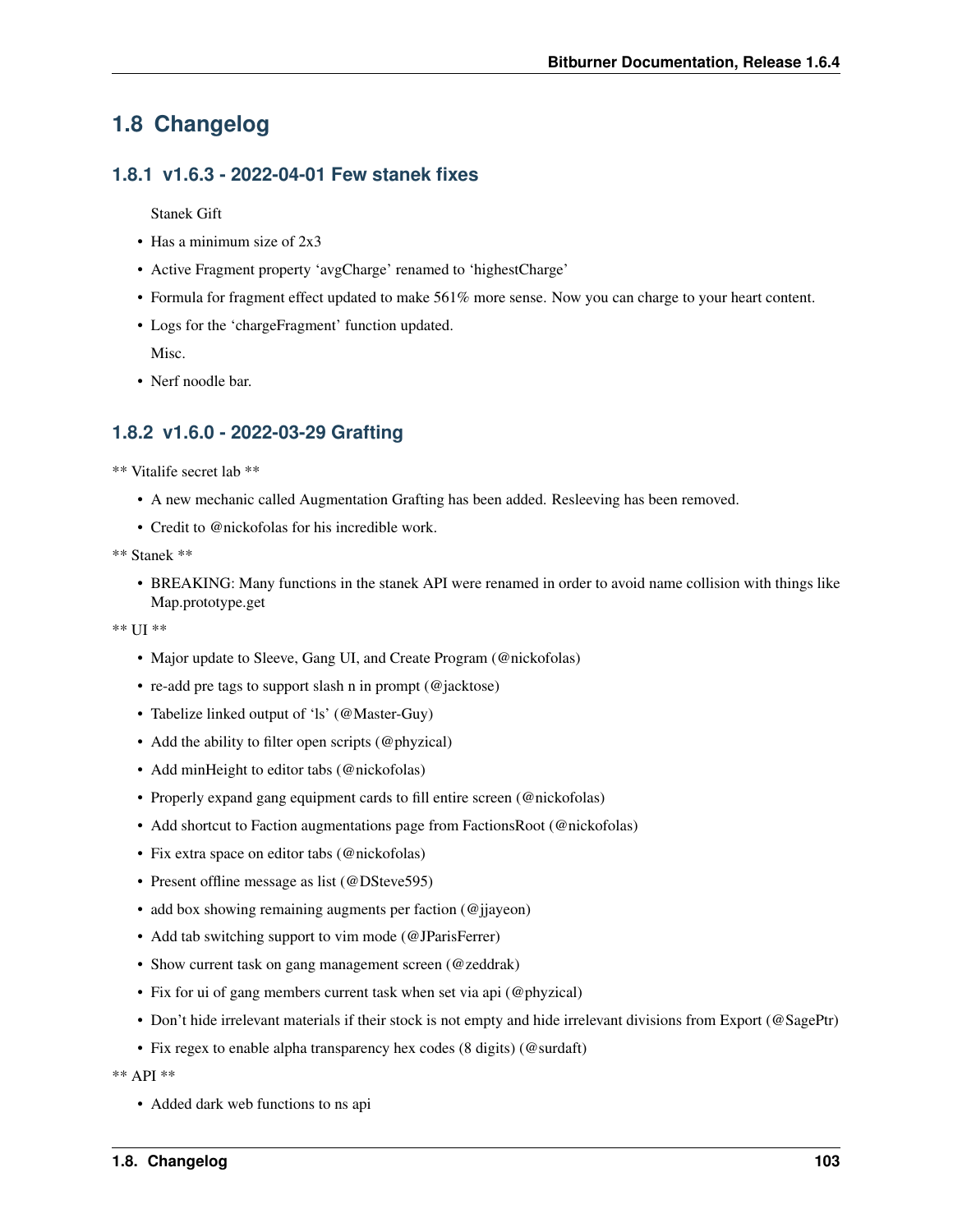- BREAKING: purchaseTor() should returns true if player already has Tor. (@DavidGrinberg, @waffleattack)
- Implement getBonusTime in Corporation API (@t-wolfeadam)
- Added functions to purchase TIX and WSI (@incubusnb)
- purchaseSleeveAug checks shock value (@incubusnb)
- Fix bug with hacknet api
- Fix spendHashes bug
- Added 0 cost of asleep() (@Master-Guy)
- Fix some misleading corporation errors (@TheRealMaxion)
- expose the inBladeburner on the player object (@phyzical)
- added ram charge for stanek width and height (@phyzical)
- Fix sufficient player money check to buy back shares. (@ChrissiQ)
- Fix Static Ram Circumventing for some NS functions (@CrafterKolyan)
- added CorporationSoftCap to NetscriptDefinitions (@phyzical)
- Added definition of autocomplete() 'data' argument. (@tigercat2000)
- Adding support for text/select options in Prompt command (@PhilipArmstead)
- Added the ability to exportGame via api (@phyzical)
- \*\* Arcade \*\*
	- Added an arcade to New Tokyo where you can play a 4 year old version of bitburner.

- Add a warning triggered while auto-saves are off. (@MartinFournier)
- Log info for field analysis now displays actual rank gained. (@ApamNapat)
- Removed BladeburnerSkillCost from skill point cost description. (@ApamNapat)
- Fix handling for UpArrow in bladeburner console. (@dowinter)
- Add GitHub action to check PRs for generated files. (@MartinFournier)
- Cap Staneks gift at 25x25 to prevent crashes. (@waffleattack)
- Remove old & unused files from repository. (@MartinFournier)
- Factions on the factions screens are sorted by story progress / type. (@phyzical)
- Fix log manager not picking up new runs of scripts. (@phyzical)
- Added prettier to cicd.
- UI improvements (@phyzical)
- Documentation / Typos (@nanogyth, @Master-Guy, @incubusnb, @ApamNapat, @phyzical, @SagePtr)
- Give player code a copy of Division.upgrades instead of the live object (@Ornedan)
- Fix bug with small town achievement.
- Fix bug with purchaseSleeveAug (@phyzical)
- Check before unlocking corp upgrade (@gianfun)
- General codebase improvements. (@phyzical, @Master-Guy, @ApamNapat)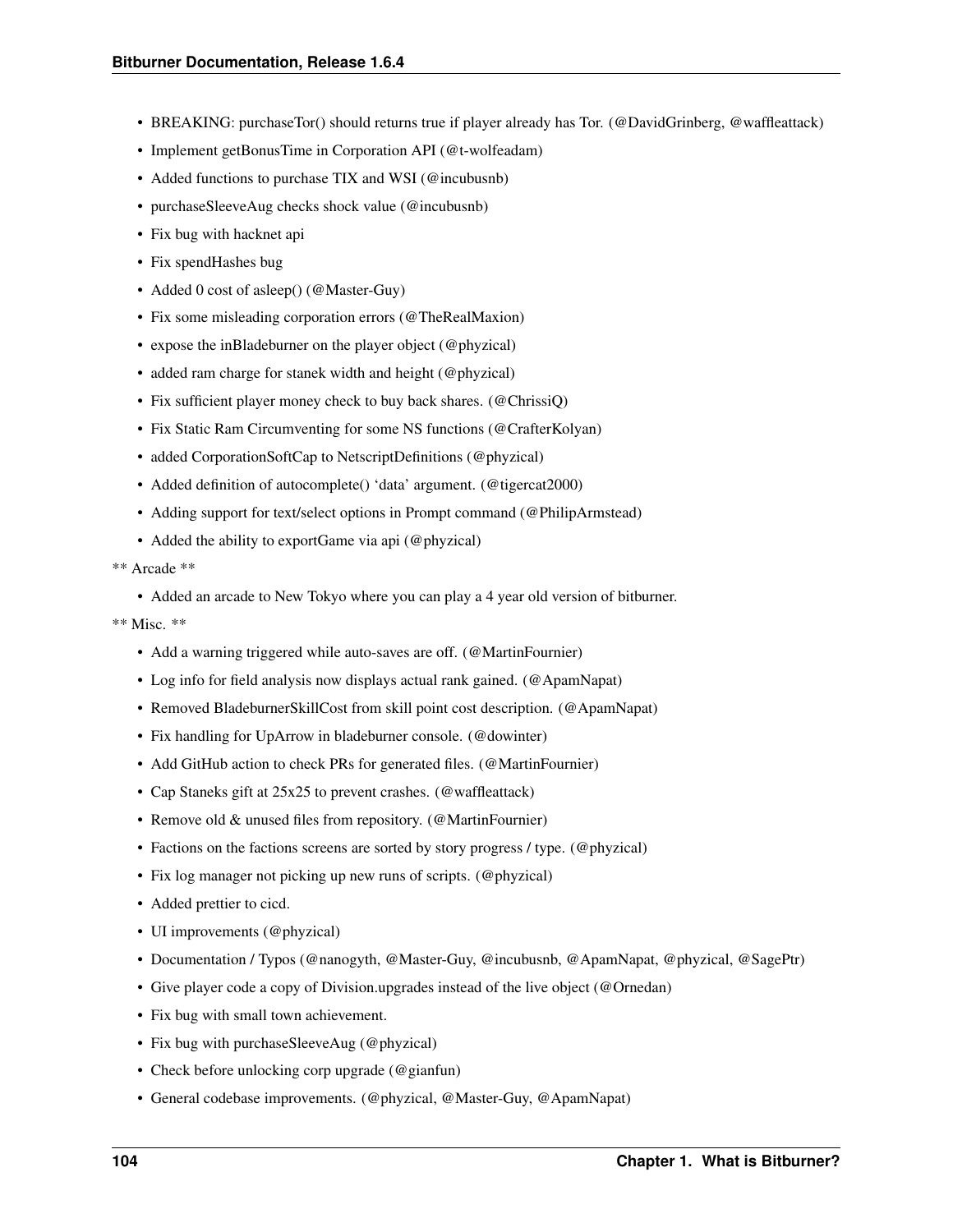- Waiting on promises in NS1 no longer freezes the script. (@Master-Guy)
- Fix bug with missing ramcost for tFormat (@TheMas3212)
- Fix crash with new prompt
- Quick fix to prevent division by 0 in terminal (@Master-Guy)
- removed ip references (@phyzical, @Master-Guy)
- Terminal now supports 'ls -l'
- Fix negative number formatting (@Master-Guy)
- Fix unique ip generation (@InDieTasten)
- remove terminal command theme from docs (@phyzical)
- Fix 'Augmentations Left' with gang factions (@nickofolas)
- Attempt to fix 'bladeburner.process()' early routing issue (@MartinFournier)
- work in progress augment fix (@phyzical)
- Fixes missing space in Smart Supply (@TheRealMaxion)
- Change license to Apache 2 with Commons Clause
- updated regex sanitization (@mbrannen)
- Sleeve fix for when faction isnt found (@phyzical)
- Fix editor "close" naming (@phyzical)
- Fix bug with sleeves where some factions would be listed as workable. (@phyzical)
- Fix research tree of product industries post-prestige (@pd)
- Added a check for exisiting industry type before expanding (@phyzical)
- fix hackAnalyzeThreads returning infinity (@chrisrabe)
- Make growthAnalyze more accurate (@dwRchyngqxs)
- Add 'Zoom -> Reset Zoom' command to Steam (@smolgumball)
- Add hasOwnProperty check to GetServer (@SagePtr)
- Speed up employee productivity calculation (@pd)
- Field Work and Security Work benefit from 'share' (@SagePtr)
- Nerf noodle bar.

### **1.8.3 v1.5.0 - Steam Cloud integration**

\*\* Steam Cloud Saving \*\*

• Added support for steam cloud saving (@MartinFournier)

\*\* UI \*\*

- background now matches game primary color (@nickofolas)
- page title contains version (@MartinFourier)
- Major text editor improvements (@nickofolas)
- Display bonus time on sleeve page (@MartinFourier)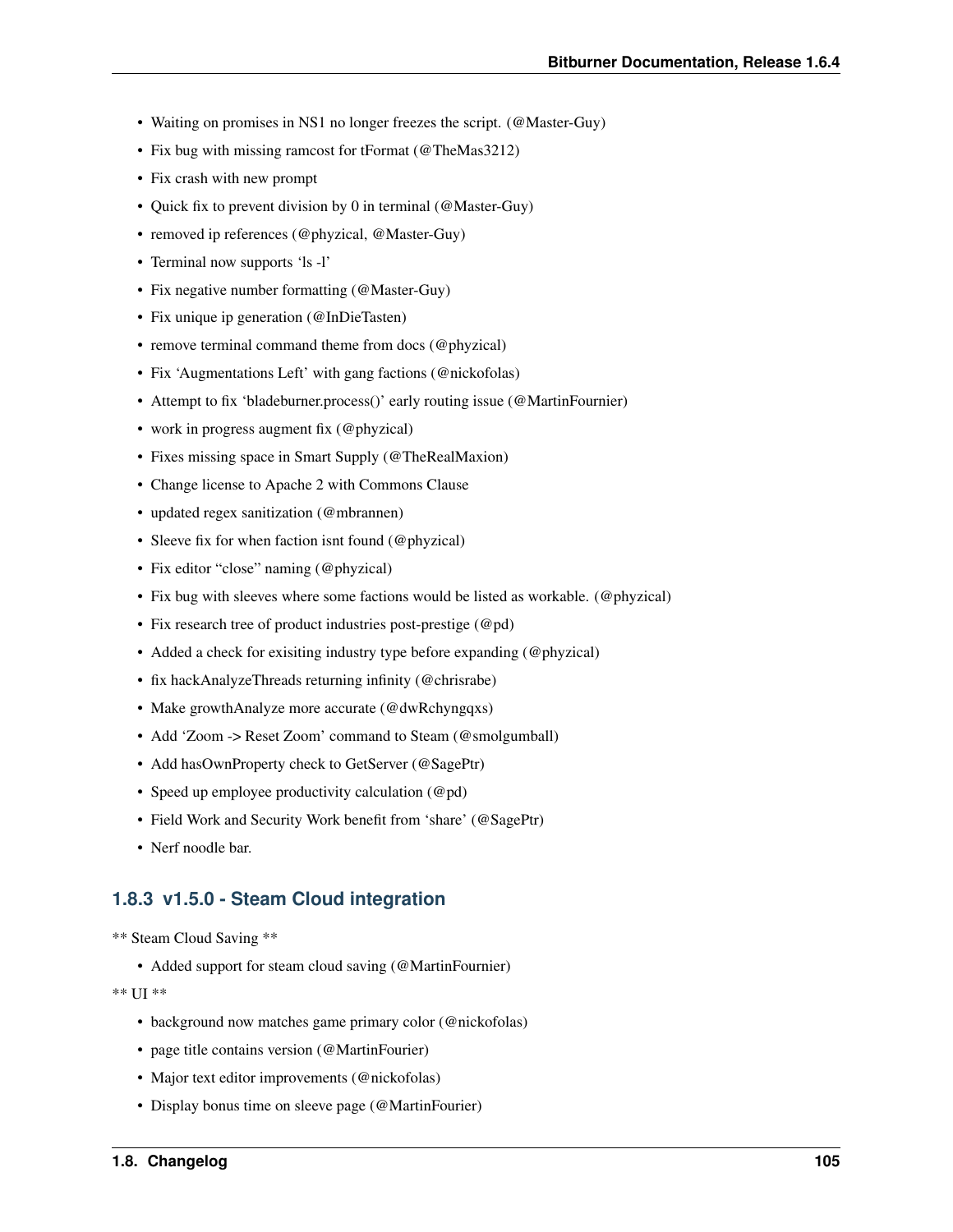- Several UI improvements (@nickofolas, @smolgumball, @DrCuriosity, @phyzical)
- Fix aug display in alpha (@Dominik Winter)
- Fix display of corporation product equation (@SagePtr)
- Make Bitverse more accessible (@ChrissiQ)
- Make corporation warehouse more accessible (@ChrissiQ)
- Make tab style more consistent (@nickofolas)

#### \*\* Netscript \*\*

- Fix bug with async.
- Add 'printf' ns function (@Ninetailed)
- Remove blob caching.
- Fix formulas access check (@Ornedan)
- Fix bug in exp calculation (@qcorradi)
- Fix NaN comparison (@qcorradi)
- Fix travelToCity with bad argument (@SlyCedix)
- Fix bug where augs could not be purchased via sing (@reacocard)
- Fix rounding error in donateToFaction (@Risenafis)
- Fix bug with weakenAnalyze (@rhobes)
- Prevent exploit with atExit (@Ornedan)
- Double 'share' power

#### \*\* Corporations \*\*

- Fix bugs with corp API (@pigalot)
- Add smart supply func to corp API (@pd)

- The file API now allows GET and DELETE (@lordducky)
- Force achievement calculation on BN completion (@SagePtr)
- Cleanup in repository (@MartinFourier)
- Several improvements to the electron version (@MartinFourier)
- Fix bug with casino roulette (@jamie-mac)
- Terminal history persists in savefile (@MartinFourier)
- Fix tests (@jamie-mac)
- Fix crash with electron windows tracker (@smolgumball)
- Fix BN6/7 passive reputation gain (@BrianLDev)
- Fix Sleeve not resetting on install (@waffleattack)
- Sort joined factions (@jjayeon)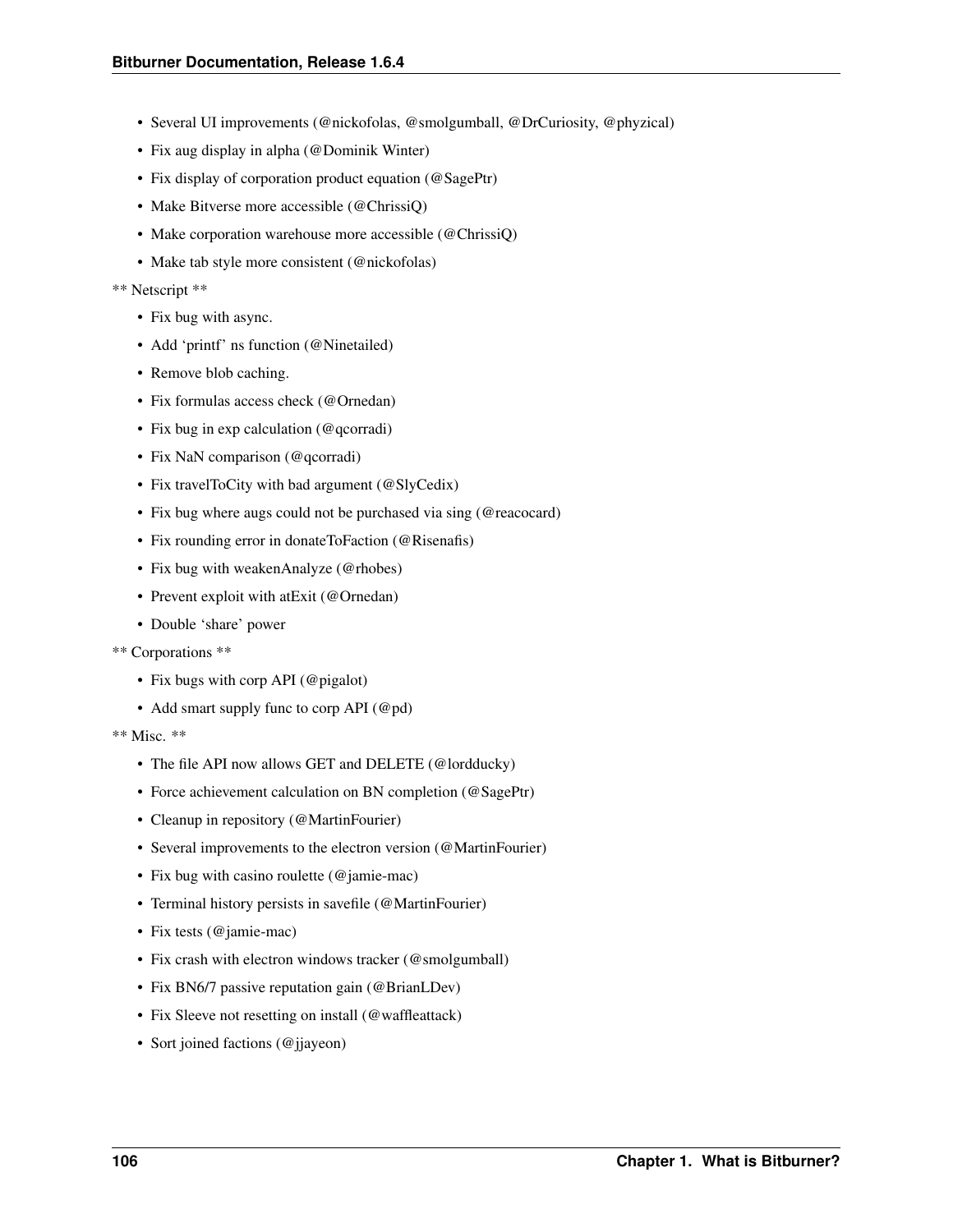- Update documentation / typo (@lethern, @Meowdoleon, @JohnnyUrosevic, @JosephDavidTalbot, @pd, @lethern, @lordducky, @zeddrak, @fearnlj01, @reasonablytall, @MatthewTh0, @SagePtr, @manniL, @Jedimaster4559, @loganville, @Arrow2thekn33, @wdpk, @fwolfst, @fschoenfeldt, @Waladil, @AdamTReineke, @citrusmunch, @factubsio, @ashtongreen, @ChrissiQ, @DJ-Laser, @waffleattack, @ApamNapat, @CrafterKolyan, @DSteve595)
- Nerf noodle bar.

## **1.8.4 v1.4.0 - 2022-01-18 Sharing is caring**

\*\* Computer sharing \*\*

• A new mechanic has been added, it's is invoked by calling the new function 'share'. This mechanic helps you farm reputation faster.

\*\* gang \*\*

• Installing augs means losing a little bit of ascension multipliers.

- Prevent gang API from performing actions for the type of gang they are not. (@TheMas3212)
- Fix donation to gang faction. (@TheMas3212)
- Fix gang check crashing the game. (@TheMas3212)
- Make time compression more robust.
- Fix bug with scp.
- Add zoom to steam version. (@MartinFourier)
- Fix donateToFaction accepts donation of NaN. (@woody-lam-cwl)
- Show correct hash capacity gain on cache level upgrade tooltip. (@woody-lam-cwl)
- Fix tests (@woody-lam-cwl)
- Fix cache tooltip (@woody-lam-cwl)
- Added script to prettify save file for debugging (@MartinFourier)
- Update documentation / typos (@theit8514, @thadguidry, @tigercat2000, @SlyCedix, @Spacejoker, @KenJohansson, @Ornedan, @JustAnOkapi, @nickofolas, @philarmstead, @TheMas3212, @dcragusa, @XxKingsxX-Pinu, @paiv, @smolgumball, @zeddrak, @stinky-lizard, @nickofolas, @Feodoric, @daanflore, @markusariliu, @mstruebing, @erplsf, @waffleattack, @Dexalt142, @AIT-OLPE, @deathly809, @BuckA-Mayzing, @MartinFourier, @pigalot, @lethern)
- Fix BN3+ achievement (@SagePtr)
- Fix reputation carry over bug (@TheMas3212)
- Add button to exit infiltrations (@TheMas3212)
- Add dev menu achievement check (@TheMas3212)
- Add 'host' config for electron server (@MartinFourier)
- Suppress save toast only works for autosave (@MartinFourier)
- Fix some achievements not triggering with 'backdoor' (@SagePtr)
- Update Neuroflux Governor description.
- Fix bug with electron server.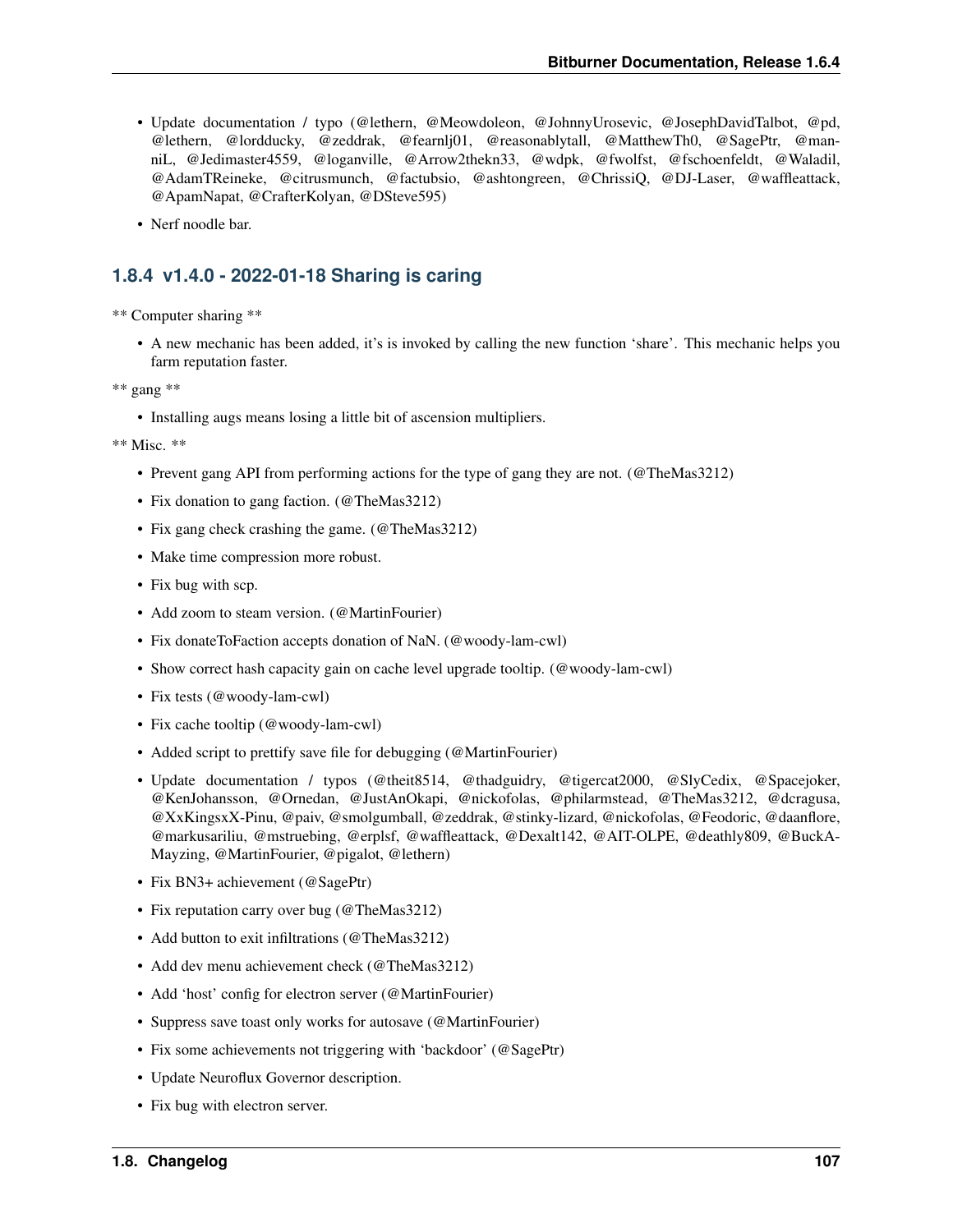- Fix bug with corporation employee assignment function (@Ornedan)
- Add detailed information to terminal 'mem' command (@MartinFourier)
- Add savestamp to savefile (@MartinFourier)
- Dev menu can apply export bonus (@MartinFourier)
- Icarus message no longer applies on top of itself (@Feodoric)
- purchase augment via API can no longer buy Neuroflux when it shouldn't (@Feodoric)
- Syntax highlighter should be smarter (@neuralsim)
- Fix some miscalculation when calculating money stolen (@zeddrak)
- Fix max cache achievement working with 0 cache (@MartinFourier)
- Add achievements in the game, not just steam (@MartinFourier)
- Overflow hash converts to money automatically (@MartinFourier)
- Make mathjax load locally (@MartinFourier)
- Make favor calculation more efficient (@kittycat2002)
- Fix some scripts crashing the game on startup (@MartinFourier)
- Toasts will appear above tail window (@MartinFourier)
- Fix issue that can cause terminal actions to start on one server and end on another (@MartinFourier)
- Fix 'file Exists' not correctly matching file names (@TheMas3212)
- Refactor some code to be more efficient (@TheMas3212)
- Fix exp gain for terminal grow and weaken (@nickofolas)
- Refactor script death code to reject waiting promises instead of resolving (@Ornedan)
- HP recalculates on defense exp gain (@TheMas3212)
- Fix log for ascendMember (@TheMas3212)
- Netscript ports clear on reset (@TheMas3212)
- Fix bug related to company (@TheMas3212)
- Fix bug where corporation handbook would not be correctly added (@TheMas3212)
- Servers in hash upgrades are sorted alpha (@MartinFourier)
- Fix very old save not properly migrating augmentation renamed in 0.56 (@MartinFourier)
- Add font height and line height in theme settings (@MartinFourier)
- Fix crash when quitting job (@MartinFourier)
- Added save file validation system (@TheMas3212)
- React and ReactDOM are now global objects (@pigalot)
- 'nano' supports globs (@smolgumball)
- Character overview can be dragged (@MartinFourier)
- Job page updates in real time (@nickofolas)
- Company favor gain uses the same calculation as faction, this is just performance the value didn't change (@nickofolas)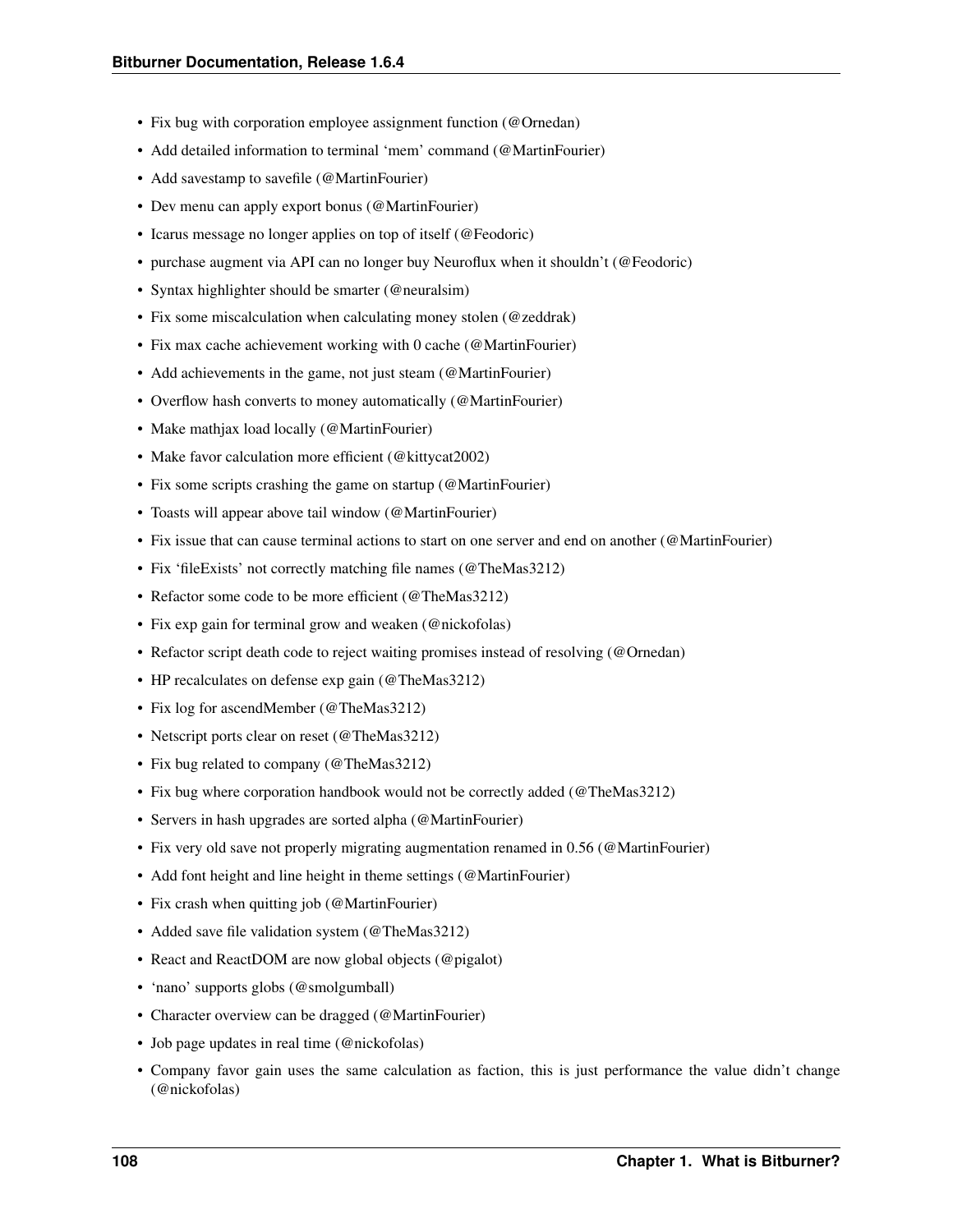- ns2 files work with more import options (@theit8514)
- Allow autocomplete for partial executables (@nickofolas)
- Add support for contract completion (@nickofolas)
- 'ls' link are clickable (@smolgumball)
- Prevent steam from opening external LOCAL files (@MartinFourier)
- Fix a bug with autocomplete (@Feodoric)
- Optimise achievement checks (@Feodoric)
- Hacknet server achievements grant associated hacknet node achievement (@Feodoric)
- Fix display bug with hacknet (@Feodoric)
- 'analyze' now says if the server is backdoored (@deathly809)
- Add option to exclude running script from save (@MartinFourier)
- Game now catches more errors and redirects to recovery page (@MartinFourier)
- Fix bug with autocomplete (@nickofolas)
- Add tooltip to unfocus work (@nickofolas)
- Add detailst overview (@MartinFourier)
- Fix focus bug (@deathly809)
- Fix some NaN handling (@deathly809)
- Added 'mv' ns function (@deathly809)
- Add focus argument to some singularity functions (@nickofolas)
- Fix some functions not disabling log correctly (@deathly809)
- General UI improvements (@nickofolas)
- Handle steamworks errors gravefully (@MartinFourier)
- Fix some react component not unmounting correctly (@MartinFourier)
- 'help' autocompletes (@nickofolas)
- No longer push all achievements to steam (@Ornedan)
- Recovery page has more information (@MartinFourier)
- Added 'getGameInfo' ns function (@MartinFourier)
- SF3.3 unlocks all corp API (@pigalot)
- Major improvements to corp API (@pigalot)
- Prevent seed money outside BN3 (@pigalot)
- Fix bug where using keyboard shortcuts would crash if the feature is not available (@MartinFourier)
- Sidebar remains opened/closed on save (@MartinFourier)
- Added tooltip to sidebar when closed (@MartinFourier)
- Fix bug where Formulas.exe is not available when starting BN5 (@TheMas3212)
- Fix CI (@tvanderpol)
- Change shortcuts to match sidebar (@MartinFourier)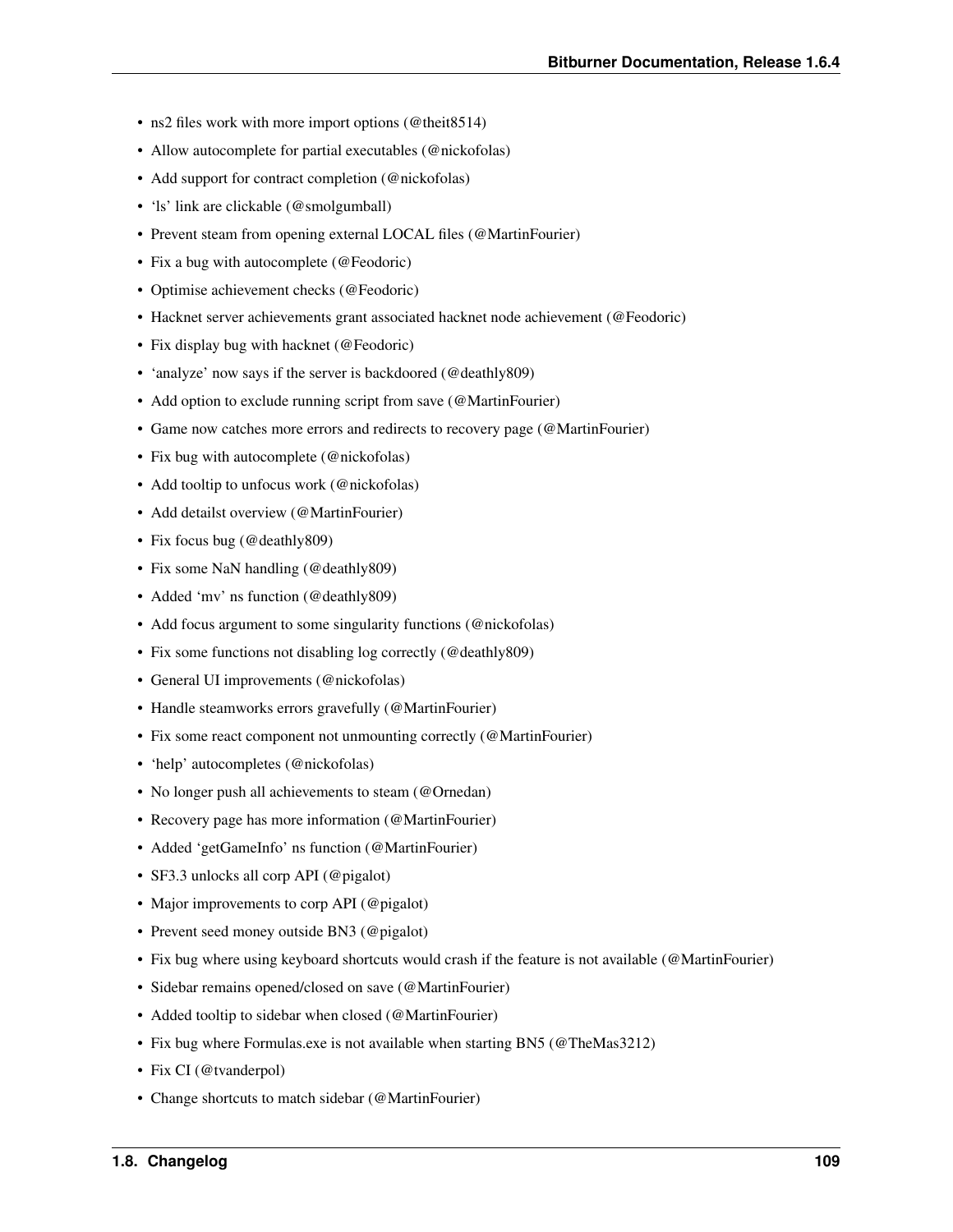- Format gang respect (@attrib)
- Add modal to text editor with ram details (@nickofolas)
- Fix several bugs with singularity focus (@nickofolas)
- Nerf noodle bar.

### **1.8.5 v1.3.0 - 2022-01-04 Cleaning up**

\*\* External IDE integration \*\*

• The Steam version has a webserver that allows integration with external IDEs. A VSCode extension is available on the market place. (The documentation for the ext. isn't written yet)

```
** Source-Files **
```
- SF4 has been reworked.
- New SF  $-1$ .

#### \*\* UI \*\*

- Fix some edge case with skill bat tooltips (@MartinFournier)
- Made some background match theme color (@Kejikus)
- Fix problem with script editor height not adjusting correctly (@billyvg)
- Fix some formatting issues with Bladeburner (@MartinFournier, @nickofolas)
- Fix some functions like 'alert' format messages better (@MageKing17)
- Many community themes added.
- New script editor theme (@Hedrauta, @Dexalt142)
- Improvements to tail windows (@theit8514)
- Training is more consise (@mikomyazaki)
- Fix Investopedia not displaying properly (@JotaroS)
- Remove alpha from theme editor (@MartinFournier)
- Fix corporation tooltip not displaying properly (@MartinFournier)
- Add tooltip on backdoored location names (@MartinFournier)
- Allow toasts to be dismissed by clicking them (@nickofolas)
- Darkweb item listing now shows what you own. (@hexnaught)

#### \*\* Bug fix \*\*

- Fix unit tests (@MartinFournier)
- Fixed issue with 'cat' and 'read' not finding foldered files (@Nick-Colclasure)
- Buying on the dark web will remove incomplete exe (@hexnaught)
- Fix bug that would cause the game to crash trying to go to a job without a job (@hexnaught)
- purchaseServer validation (@nickofolas)
- Script Editor focuses code when changing tab (@MartinFournier)
- Fix script editor for .txt files (@65-7a)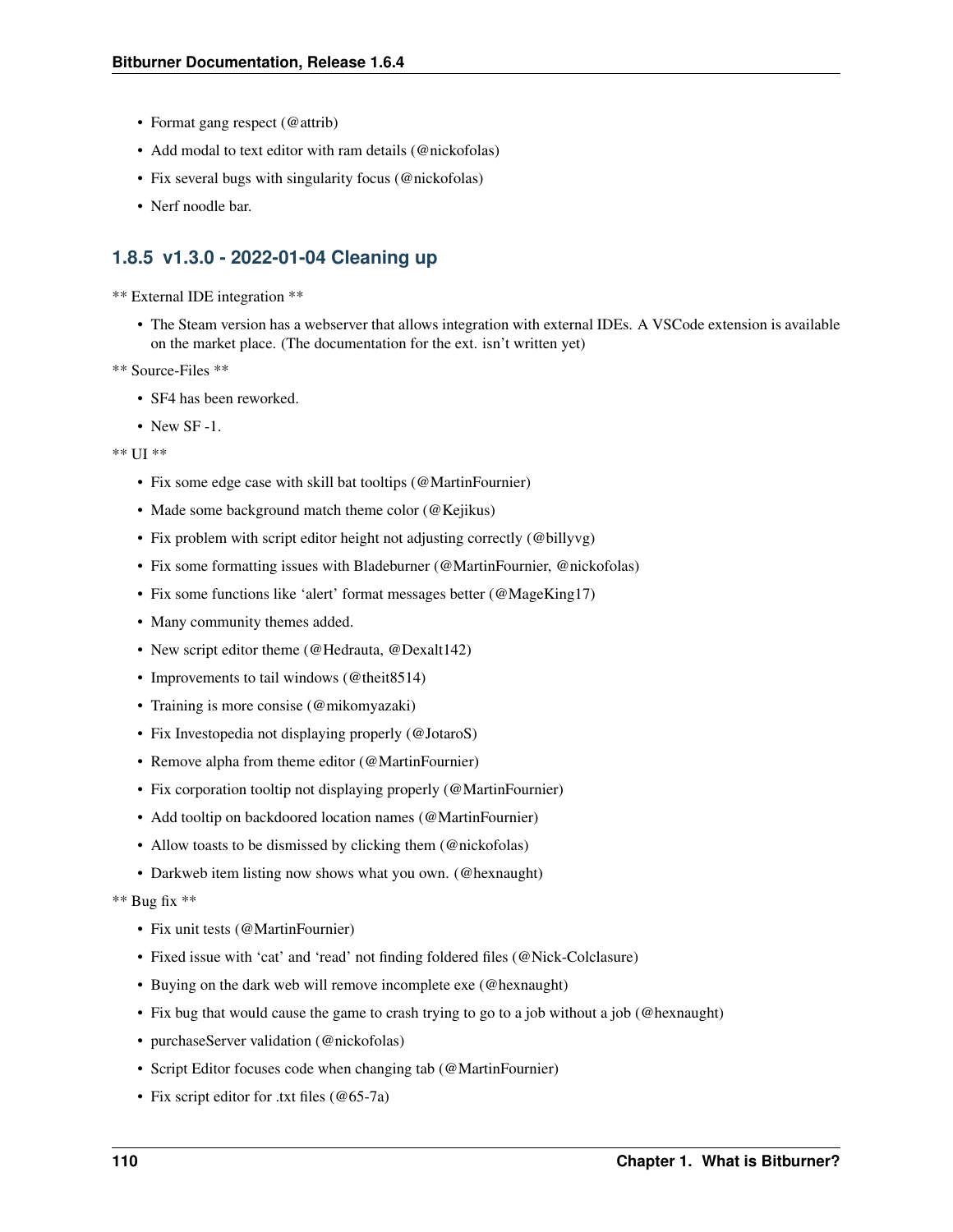- Fix 'buy' command not displaying correctly. (@hexnaught)
- Fix hackAnalyzeThread returning NaN (@mikomyazaki)
- Electron handles exceptions better (@MageKing17)
- Electron will handle 'unresponsive' event and present the opportunity to reload the game with no scripts (@MartinFournier)
- Fix 'cp' between folders (@theit8514)
- Fix throwing null/undefined errors (@nickofolas)
- Allow shortcuts to work when unfocused (@MageKing17)
- Fix some dependency issue (@locriacyber)
- Fix corporation state returning an object instead of a string (@antonvmironov)
- Fix 'mv' overwriting files (@theit8514)
- Fix joesguns not being influenced by hack/grow (@dou867, @MartinFournier)
- Added warning when opening external links. (@MartinFournier)
- Prevent applying for positions that aren't offered (@TheMas3212)
- Import has validation (@MartinFournier)

- Added vim mode to script editor (@billyvg)
- Clean up script editor code (@Rez855)
- 'cat' works on scripts (@65-7a)
- Add wordWrap for Monaco (@MartinFournier)
- Include map bundles in electron for easier debugging (@MartinFournier)
- Fix importing very large files (@MartinFournier)
- Cache program blob, reducing ram usage of the game (@theit8514)
- Dev menu can set server to \$0 (@mikomyazaki)
- 'backdoor' allows direct connect (@mikomyazaki)
- Github workflow work (@MartinFournier)
- workForFaction / workForCompany have a new parameter (@theit8514)
- Alias accept single quotes (@sporkwitch, @FaintSpeaker)
- Add grep options to 'ps' (@maxtimum)
- Added buy all option to 'buy' (@anthonydroberts)
- Added more shortcuts to terminal input (@Frank-py)
- Refactor some port code (@ErzengelLichtes)
- Settings to control GiB vs GB (@ErzengelLichtes)
- Add electron option to export save game (@MartinFournier)
- Electron improvements (@MartinFournier)
- Expose some notifications functions to electron (@MartinFournier)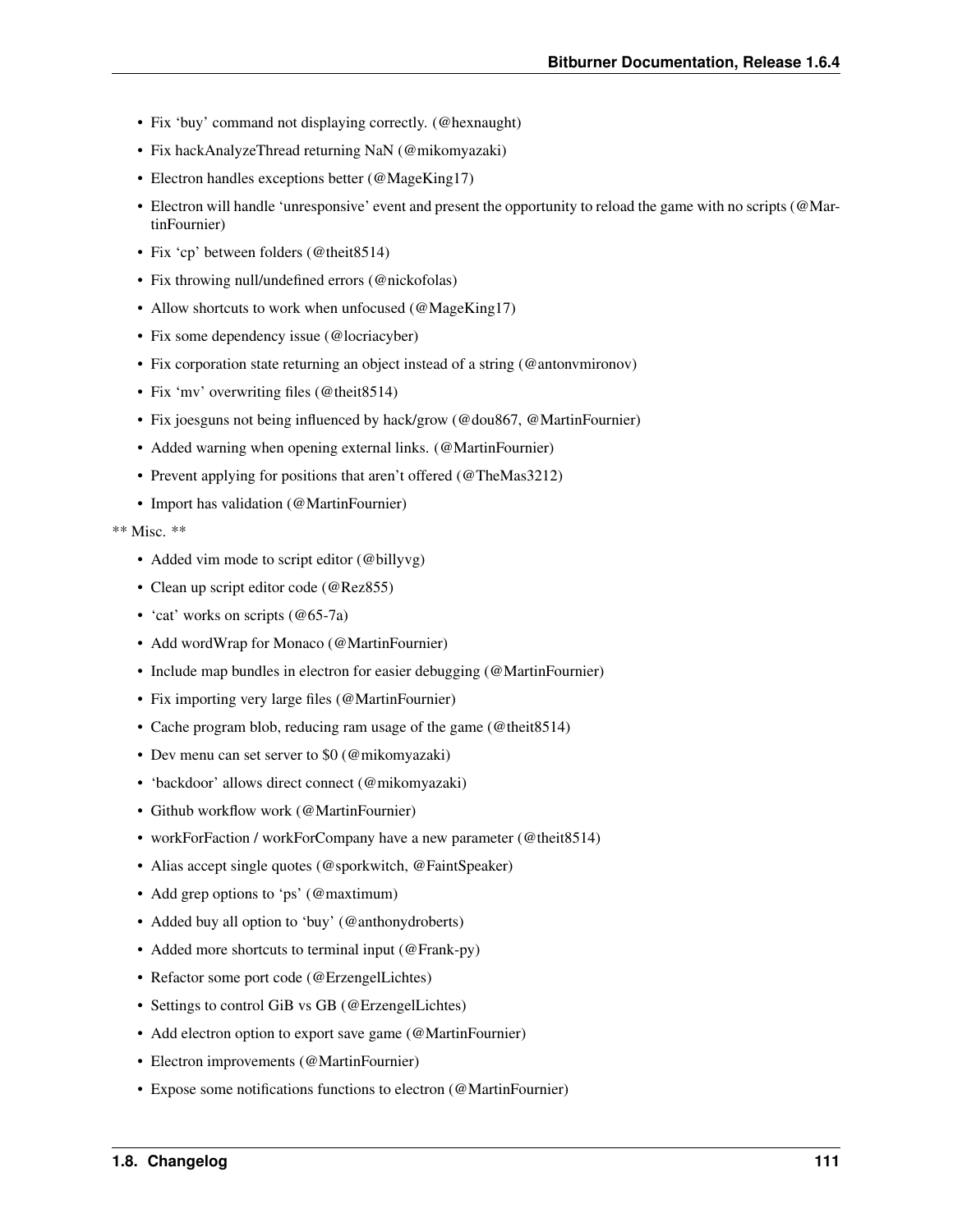• Documentation (@MartinFournier, @cyn, @millennIumAMbiguity, @2PacIsAlive, @TheCoderJT, @hexnaught, @sschmidTU, @FOLLGAD, @Hedrauta, @Xynrati, @mikomyazaki, @Icehawk78, @aaronransley, @TheMas3212, @Hedrauta, @alkemann, @ReeseJones, @amclark42, @thadguidry, @jasonhaxstuff, @pankuleczka, @jhollowe, @ApatheticsAnonymous, @erplsf, @daanflore, @nickofolas, @Kebap, @smolgumball, @woody-lam-cwl)

## **1.8.6 v1.1.0 - 2021-12-18 You guys are awesome (community because they're god damn awesome)**

\*\* Script Editor \*\*

• The text editor can open several files at once. (@Rez855 / @Shadow72) It's not perfect so keep the feedback coming.

\*\* Steam \*\*

- Windows has a new launch option that lets player start with killing all their scripts This is a safety net in case all the other safety nets fail.
- Linux has several launch options that use different flags for different OS.
- Debug and Fullscreen are available in the window utility bar.
- Tried (and maybe failed) to make the game completely kill itself after closing. This one I still don't know wtf is going.
- No longer has background throttling.
- Default color should be pitch black when loading
- Add BN13: Challenge achievement.
- \*\* Tutorial \*\*
	- I watched someone play bitburner on youtube and reworked part of the tutorial to try to make some parts of the game clearer. [https://www.youtube.com/watch?v=-\\_JETXff4Zo](https://www.youtube.com/watch?v=-_JETXff4Zo)
	- Add option to restart tutorial.
- \*\* Netscript \*\*
	- getGangInformation returns more information.
	- getAscensionResult added
	- getMemberInformation returns more info
	- Formulas API has new functions for gang.
	- Added documentation for corp API.
	- exec has clearer error message when you send invalid data.
	- getServer returns all defined field for hacknet servers.
	- Fix a bug with scp multiple files (@theit8514)
	- Stack traces should be smarter at replacing blobs with filenames
	- Fix a weird error message that would occur when throwing raw strings.
	- Fix shortcuts not working.
	- Re-added setFocus and isFocused (@theit8514)
	- new function getHashUpgrades (@MartinFournier)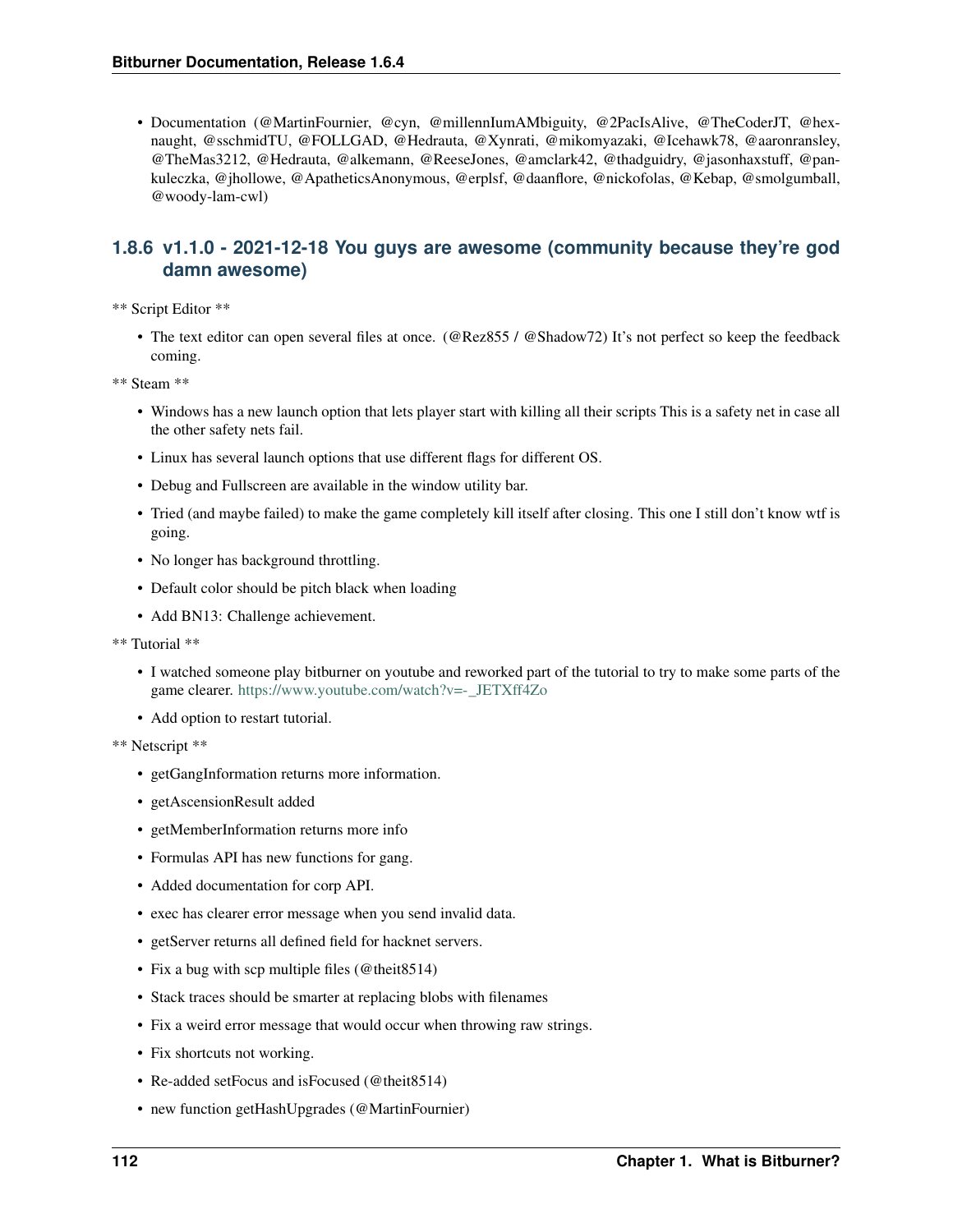- enableLog accepts "ALL" like disableLog (@wynro)
- toast() doesn't crash on invalid data (@ivanjermakov)
- alert() doesn't crash on invalid data (@Siern)
- Fixed an issue where scripts don't run where they should.
- Sleeve getInformation now returns cha
- getServer does work with no argument now
- workForFaction returns false when it mistakenly returned null

\*\* Character Overview \*\*

• The character overview now shows the amount of exp needed to next level (@MartinFournier)

- Add option to supress Game Saved! toasts (@MartinFournier)
- Fix bug where ctrl+alt+j was eaten by the wrong process. (@billyvg)
- Theme Editor lets you paste colors (@MartinFournier)
- ctrl +  $u/k/w$  should work on terminal (@billyvg)
- Game now shows commit number, this is mostly for me. (@MartinFourier)
- running a bad script will give a clearer error message (@TheCoderJT)
- Default terminal capacity is maximum (@SayntGarmo)
- Fix problems with cp and mv (@theit8514)
- Make monaco load fully offline for players behind firewalls.
- change beginer guide to use n00dles instead of foodnstuff
- BN13 is harder
- nerf int gain from manualHack
- Fix UI displaying wrong stats (@DJMatch3000)
- Fix button not disabling as it should.
- New location in Ishima.
- Add setting to suppress stock market popups.
- Typo fixes (@Hedrauta, @cvr-119, @Ationi, @millennIumAMbiguity @TealKoi, @TheCoderJT, @cblte, @2PacIsAlive, @MageKing17, @Xynrati, @Adraxas, @pobiega)
- Fix 100% territory achievement.
- Reword message on active scripts page.
- Fix terminal not clearing after BN
- Remove references to .fconf
- Augmentation pages shows BN difficulty with SF5
- Fix scripts saving on wrong server while 'connect'ing
- Fix gym discount not working.
- Fix scan-analyze not working with timestamps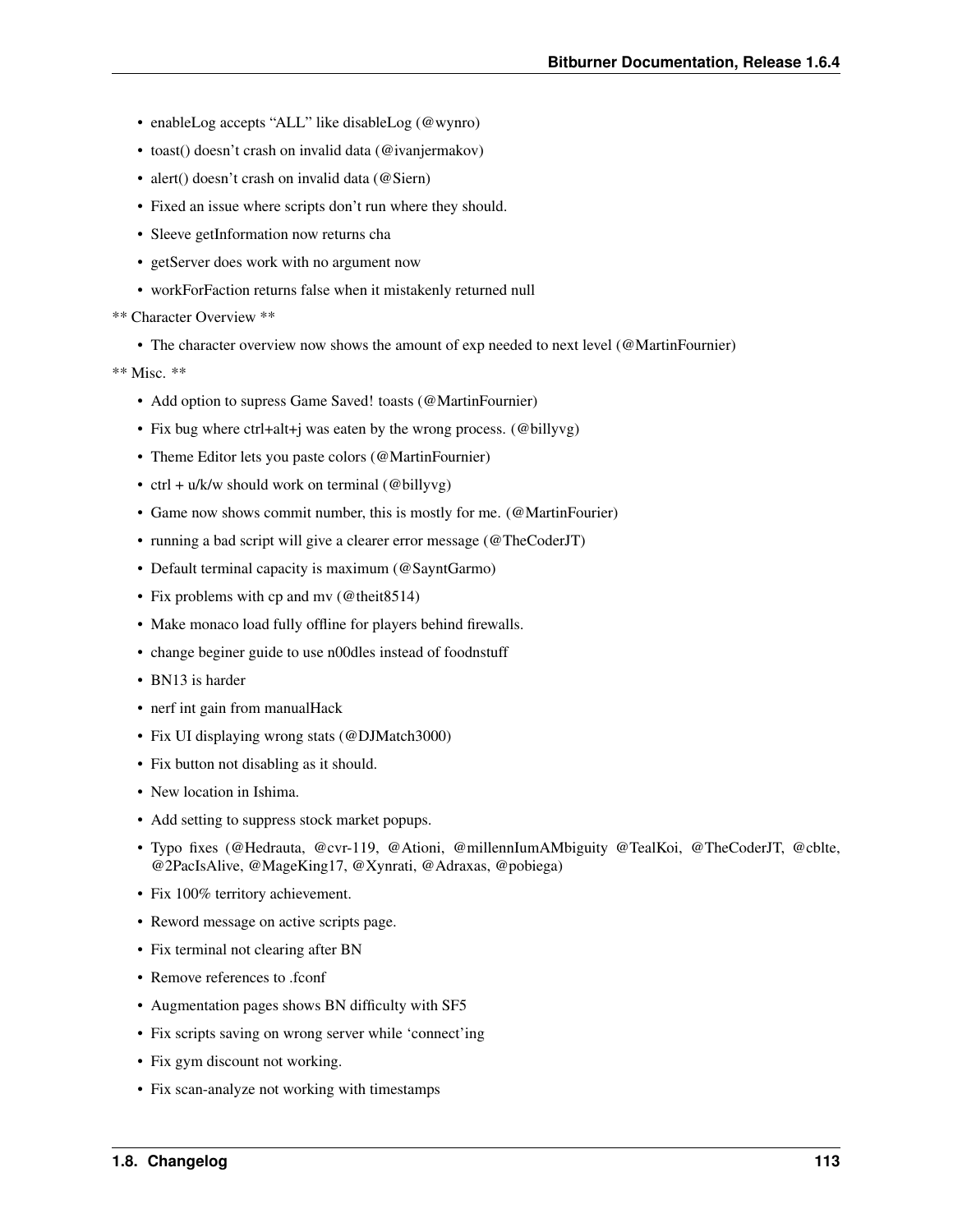- Hash upgrades remember last choice.
- Save files now sort by date
- The covenant no longer supports negative memory purchases
- Fix corp shares buyback triggering by pressing enter
- Staneks gift display avg / num charges
- Infiltration rewards no longer decay with better stats
- terminal 'true' is parsed as boolean not string
- tail and kill use autocomplete()
- Fix focus for coding contract
- massive boost to noodle bar.
- \*\* Special Thanks \*\*
	- Special thank you to everyone on Discord who can answer new player questions so I can focus on more important things.

### **1.8.7 v1.1.0 - 2021-12-03 BN13: They're Lunatics (hydroflame & community)**

- \*\* BN13: They're Lunatics \*\*
	- BN13 added.
- \*\* Steam \*\*
	- Tested on all 3 major OS.
	- 94 achievements added
	- Release is 2021-12-10.
- \*\* Corporation API \*\*
	- Added corporation API. (Unstable)
- \*\* Netscript \*\*
	- tprintf crashes when not giving a format as first arg.
	- tprintf no longer prints filename (@BartKoppelmans)
	- TIX buy/sell/sellShort all return askprice/bidprice (@Insight)
	- getRunningScript now works.
	- Fix disableLog for gang and TIX API
	- getOwnedSourceFiles is not singularity anymore (makes it easier to share scripts.) (@theit8514)
	- true/false is a valid value to send to other scripts.
	- workForFaction no longer returns null when trying to work for gang.
	- Scripts logging no longer generates the string if logging is disabled. This should give performance boost for some scripts.

\*\* Gang \*\*

- Gang with 0 territory can no longer fight
- Territory now caps at exactly 0 or 1.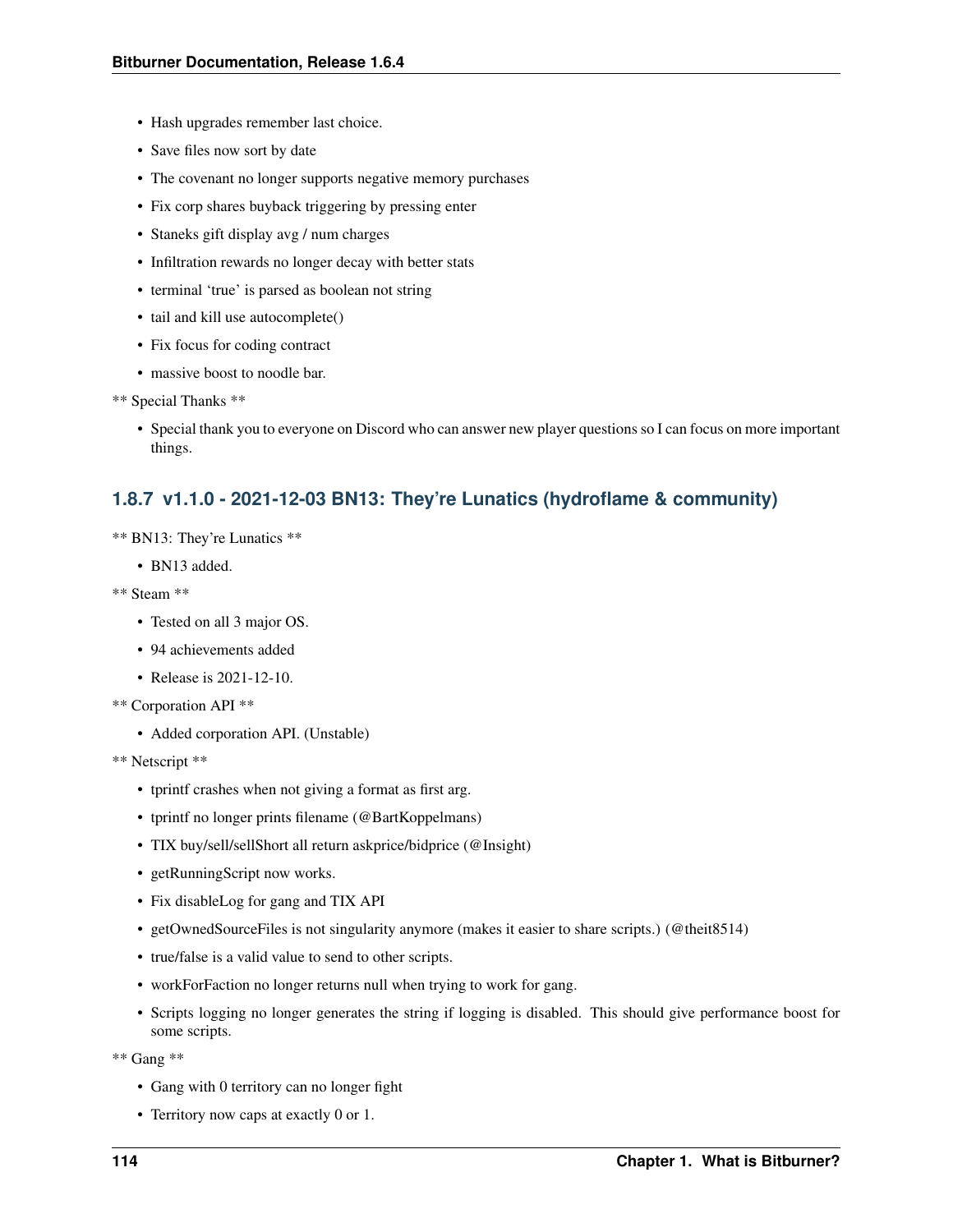\*\* Misc. \*\*

- Clicking "previous" on the browser will not pretend you had unsaved information allowing you to cancel if needs be.
- Fixed some tail box coloring issue.
- Fixed BladeBurner getCityCommunities ram cost
- The download terminal command no longer duplicate extensions (@Insight)
- Fix #000 on #000 text in blackjack. (@Insight)
- Remove reference to .fconf
- Tail boxes all die on soft reset.
- Fix codign contract focus bug.
- Megacorp factions simply re-invite you instead of auto added on reset. (@theit8514)
- Tail window is bound to html body.
- Infiltration reward is tied to your potential stats, not your actual stats So you won't lose reward for doing the same thing over and over.
- intelligence lowers program creation requirements.
- Terminal parses true as the boolean, not the string.
- Tail and kill autocomplete using the ns2 autocomplete feature.
- scan-analyze doesn't take up as many terminal entries.
- GangOtherInfo documentation now renders correctly.
- ActiveScripts search box also searches for script names.
- Infinite money no longer allows for infinite hacknet server.
- Blackjack doesn't make you lose money twice.
- Recent Scripts is now from most to least recent.
- Fix mathjax ascii art bug in NiteSec.
- Remove warning that the theme editor is slow, it's only slow in dev mode.
- In BN8 is it possible to reduce the money on a server without gaining any.
- In the options, the timestamp feature has a placeholder explaining the expected format.
- Bunch of doc typo fix. (hydroflame & @BartKoppelmans & @cvr-119)
- nerf noodle bar

### **1.8.8 v1.0.2 - 2021-11-17 It's the little things (hydroflame)**

\*\* Breaking (very small I promise!) \*\*

• buy / sell now return getAskPrice / getBidPrice instead of just price. This should help solve some inconsistencies.

- scripts logs are colorized. Start your log with SUCCESS, ERROR, FAIL, WARN, INFO.
- documentation for scp not say string | string []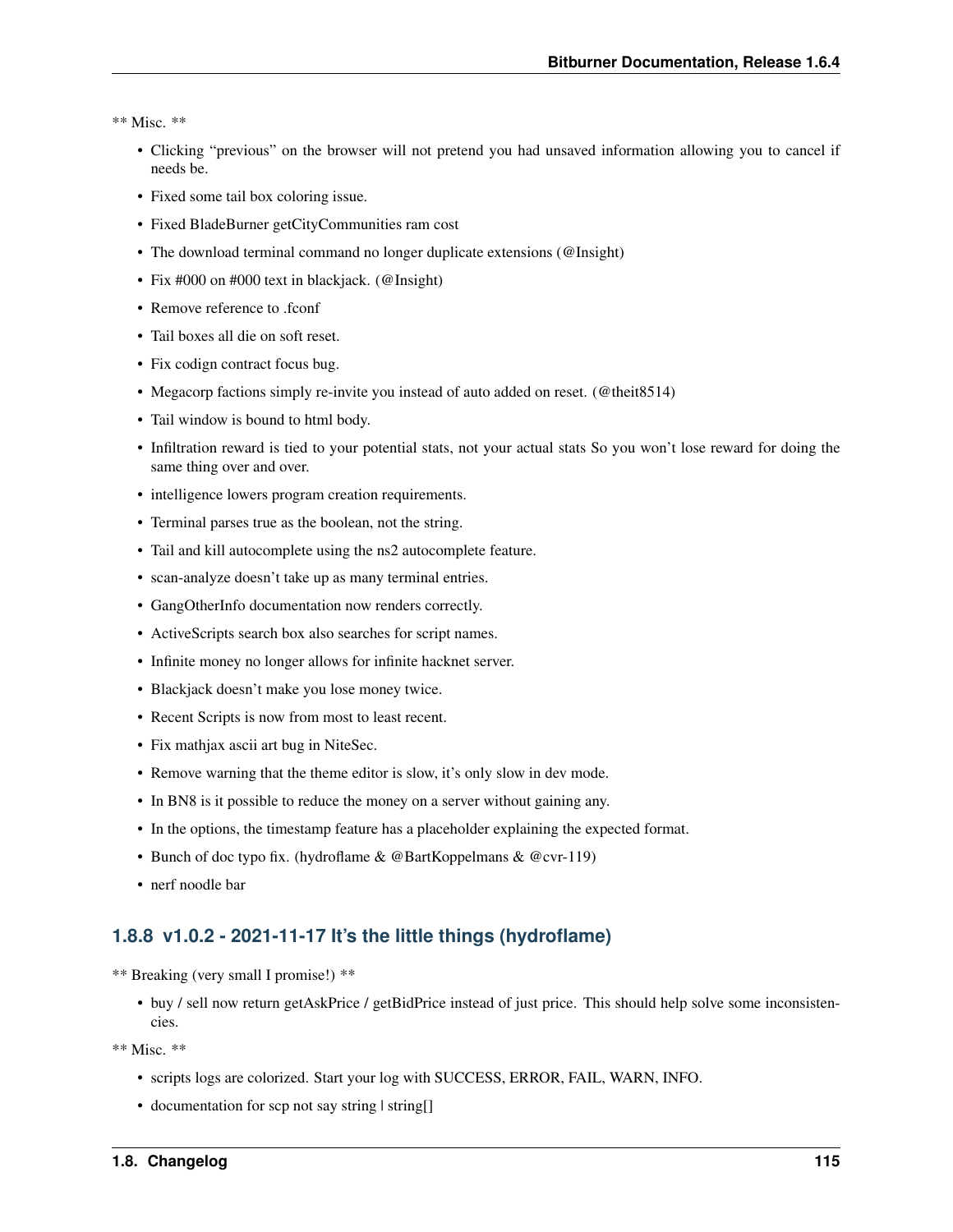- Donation link updated.
- nerf noodle bar

## **1.8.9 v1.0.1 - 2021-11-17 New documentation (hydroflame)**

```
** Documentation **
```
- The new documentation for the netscript API is available at [https://github.com/danielyxie/bitburner/blob/dev/](https://github.com/danielyxie/bitburner/blob/dev/markdown/bitburner.ns.md) [markdown/bitburner.ns.md](https://github.com/danielyxie/bitburner/blob/dev/markdown/bitburner.ns.md) This documentation is used in-game to validate the code, in-editor to autocomplete, and for users to reference. This is a huge quality of life improvements for me.
- \*\* Reputation \*\*
	- Fixed favor not affecting faction work reputation gain (Yeah, I know right?)
- \*\* Hacknet \*\*
	- Servers are now considerd "purchasedByPlayers"
- \*\* Script Editor \*\*
	- solarized themes now work.
- \*\* Corporation \*\*
	- Dividends are now much more taxed.
	- The 2 upgrades that reduced taxes are now much stronger.

- Starting / Stopping scripts on hashnet servers immediately updates their hash rate (instead of on the next tick)
- Hacknet has tooltip showing what the result of the upgrade would be.
- Augmentations page displayes current price multiplier as well as explains the mechanic.
- Terminal now is 25x stronger.
- Tail boxes use pre-wrap for it's lines.
- Tail boxes allow you to rerun dead scripts.
- Tail boxes can no longer open the same one twice.
- Terminal now autocompletes through aliases.
- Make alter reality harder.
- Fix bladeburner cancelling actions when manually starting anything with Simulacrum.
- Buying hash upgrade to increase uni class or gym training will apply to current class.
- Internally the game no longer uses the decimal library.
- Fix an issue where 'download \*' would generate weird windows files.
- Timestamps can be set to any format in the options.
- Fix typo in documentation share popup.
- Remove bunch of debug log.
- Fix typo in corporation handbook literature.
- Fix typo in documentation
- Fix duplicate SF -1 exploit. (Yeah, an exploit of exploits, now were meta)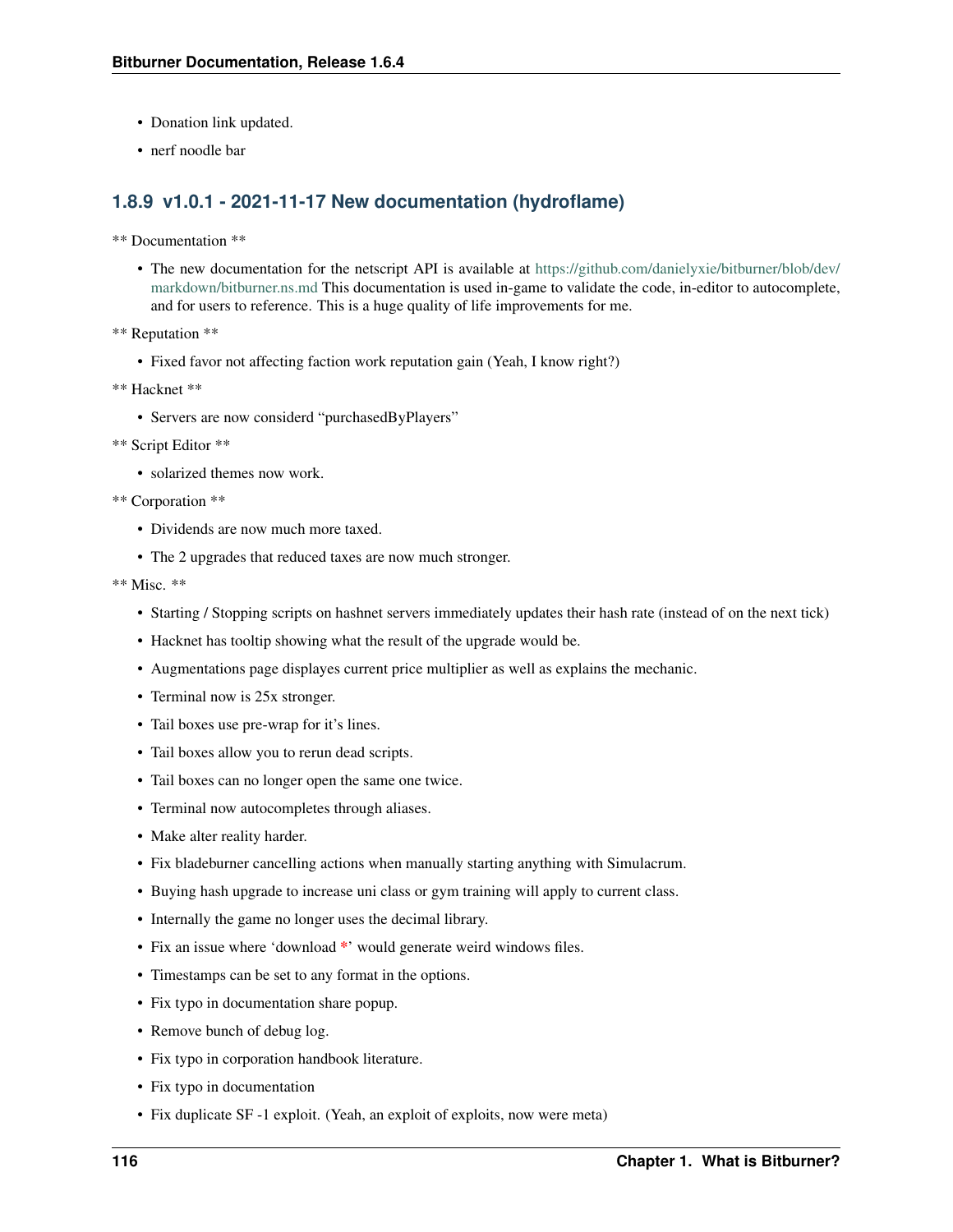- Fix offline hacking earning being attributed to hacknet.
- nerf noodle bar

### **1.8.10 v1.0.0 - 2021-11-10 Breaking the API :( (blame hydroflame)**

\*\* Announcement \*\*

- Several API breaks have been implemented.
- See the v1.0.0 migration guide [https://bitburner.readthedocs.io/en/latest/v1.0.0\\_migration.html](https://bitburner.readthedocs.io/en/latest/v1.0.0_migration.html)
- Everyone gets 10 free neuroflux level.

#### \*\* Netscript \*\*

- Fix a bug that would cause RAM to not get recalculated.
- New function: hackAnalyzeSecurity
- New function: growthAnalyzeSecurity
- New function: weakenAnalyze

\*\* Script Editor \*\*

- Sometimes warn you about unawaited infinite loops.
- ns1 functions are now correctly colors in Monokai.
- \*\* Programs \*\*
	- Formulas.exe is a new program that lets you use the formulas API.
- \*\* Corporations \*\*
	- Real Estate takes up a tiny bit of room.
	- Dividends are now taxes exponentially in certain bitnodes.
	- UI displays how many level of each corporation upgrade.
	- Fix exploit with going public.
	- Employee salary no longer increase.

```
** Documentation **
```
• The documentation is now autogenerated into .md files. It is usable but not yet linked to readthedocs. It's on github.

- Favor is not internall floating point. Meaning I don't have to save an extra variable.
- Manually starting a Bladeburner action cancels unfocused action.
- Updated description of gang territory to be clearer.
- Hacknet expenses and profit are in different categories.
- Fixed favor equation.
- Toast messages aren't hidden behind work in progress screen.
- Fix bug that made infiltration checkmark look off by one.
- Fix some inconsistency with running files that start or don't start with /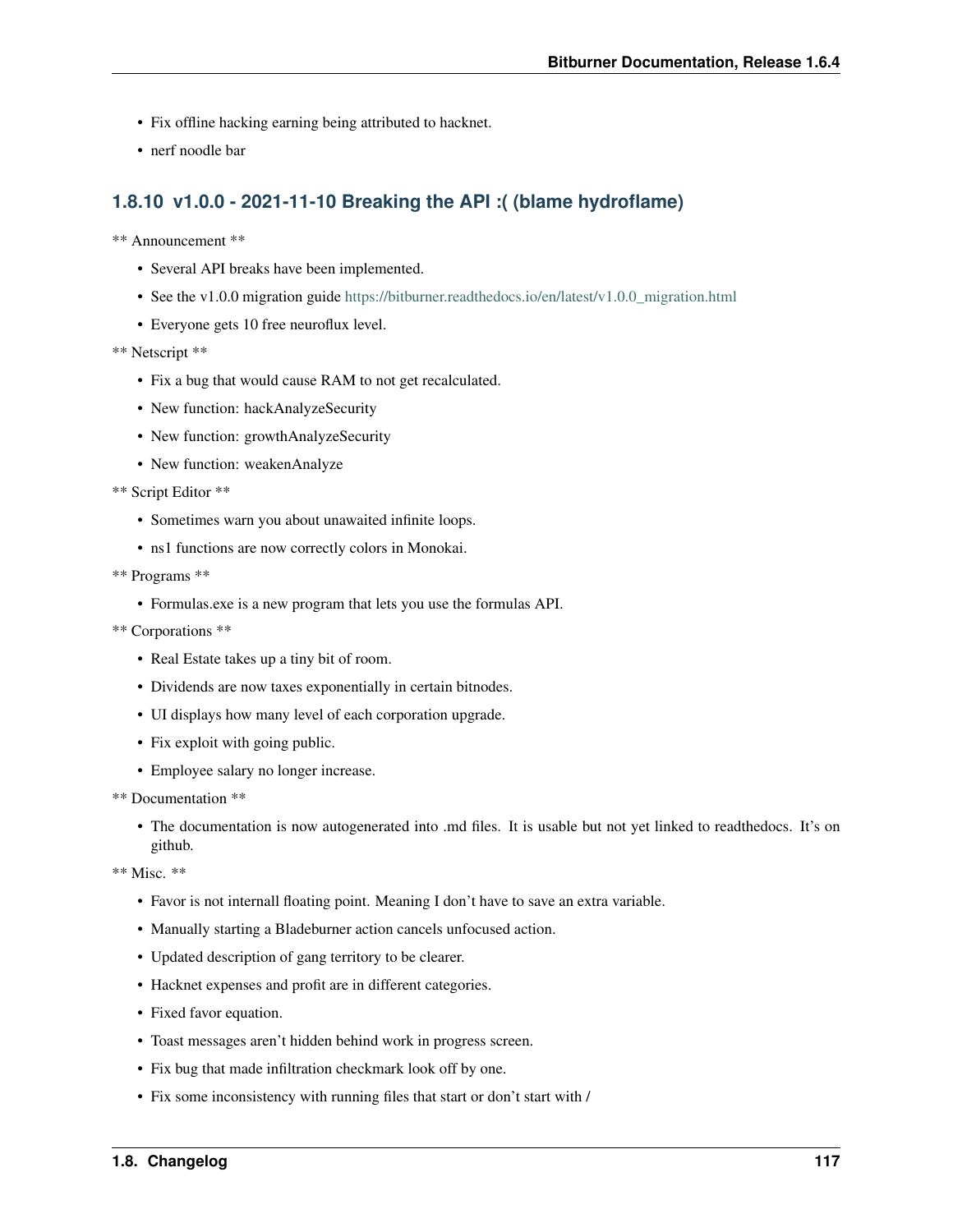- Can't tail the same window twice.
- Added recovery mode. Hopefully no one will ever have to use it.
- Fix readthedocs
- Programs now give int exp based on time not program.
- Many sing. functions now give int exp.
- Active Scripts page now displays some arguments next to script name.
- Fixed some invisible black text.
- Button colors can be edited.
- Added 2 new colors in the theme editor: background primary and background secondary.
- infiltration uses key instead of keycode so it should work better on non-american keyboards.
- buff noodle bar.

## **1.8.11 v0.58.0 - 2021-10-27 Road to Steam (hydroflame & community)**

- \*\* Announcement \*\*
	- To prepare for Steam we will fix some inconsistencies in the Netscript API. Ideally we can also write a save file migration that will automatically convert all breaking changes in your scripts without any player input.
- \*\* BREAKING (kindof) \*\*
	- All stock market functions are now under the 'stock' namespace, like 'hacknet' However when you load your game with v0.58.0 for the first time it should automatically convert everything.
- \*\* SF -1 \*\*
	- new SF -1: Reality Alteration
- \*\* Gang \*\*
	- Ascension formula now better
	- Karma requirement now much lower in most nodes
	- Territory heavily penalizes gains
	- T.R.P. not available outside BN2.
- \*\* Netscript \*\*
	- It is no longer possible to send anything but strings or numbers to other scripts. (prevents exploits)
	- Improve code for some netscript functions (@omuretsu)
- \*\* Script Editor \*\*
	- Added Solarized light/dark as theme (@CalvinTrops)
	- Fixed sleeve namespace smart autocomplete.
- \*\* Hacknet Servers \*\*
	- Cores affect grow/weaken like they do on home computer
- \*\* Infiltration \*\*
	- Slash game modified to be easier.
- \*\* Misc. \*\*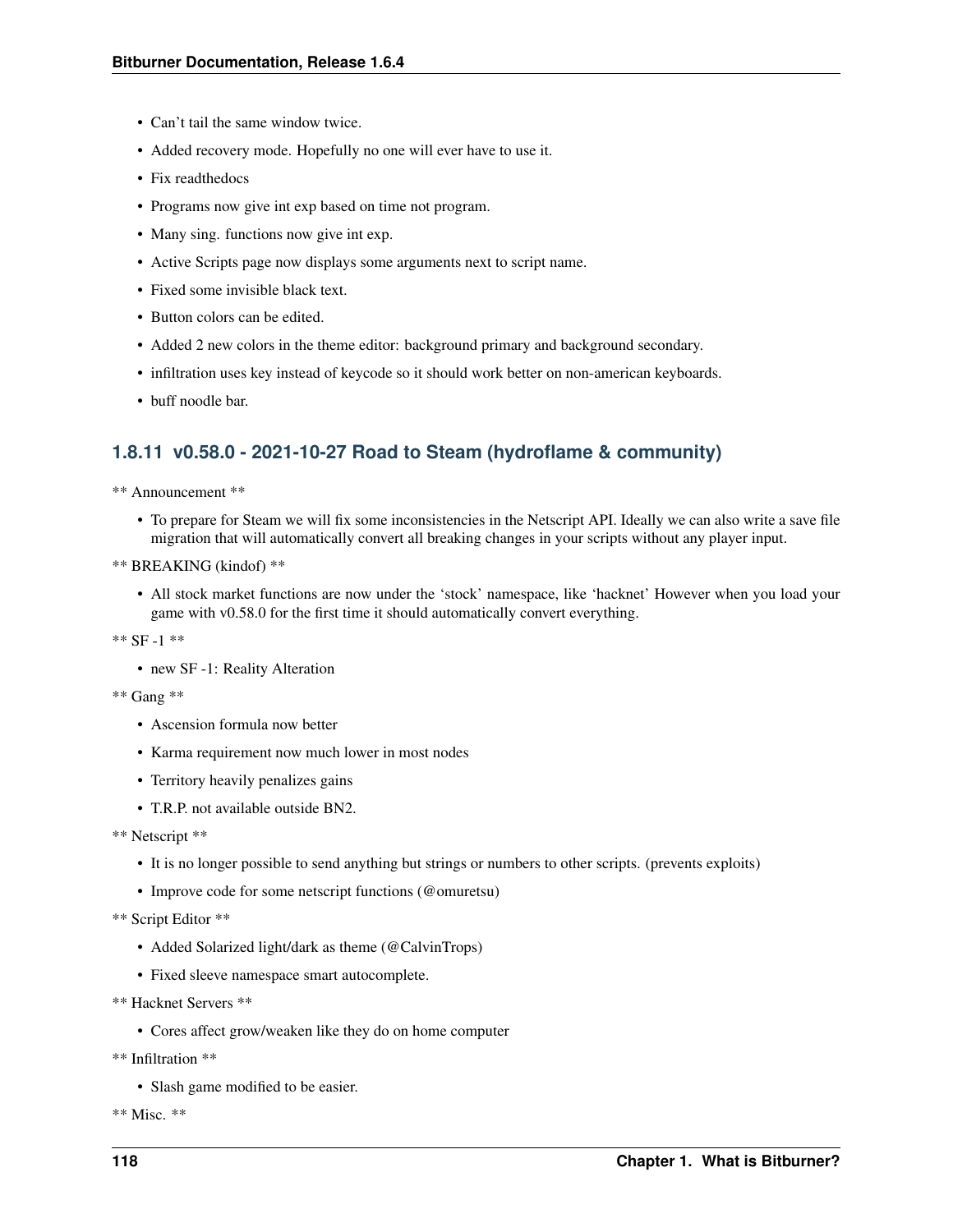- Fix typo in corp (@Saynt\_Garmo)
- Fixed a bug where corp wouldn't let you buyback shares. (@Saynt\_Garmo)
- Fixed a bug where sleeves couldn't perform some crimes. (@Saynt\_Garmo)
- Hospitalization and Eating noodles are now toasts (@Saynt\_Garmo)
- Fixed some repeated code (@omuretsu)
- Fixed Character Overview preventing clicks underneath it even when hidden. (@omuretsu)
- Fixed typo in tutorial. (@omuretsu)
- Create Programs and Factions invitation badges now dissapear when you open their respective pages.
- Add killall script in character overview.
- Fixed bug in corp that made last city production be the production for all cities for newly created product.
- Fix bug that allowed reputation to transfer to new jobs.
- Fixed memory leak with ns2.
- nerf noodle bar

### **1.8.12 v0.57.0 - 2021-10-16 It was too cheap! (hydroflame & community)**

\*\* BREAKING (kindof) \*\*

• purchased server cost now scales exponentially past 2^10. I'm going to actually explain this one: Currently the cost of a 2^20GB server is 57b Most players can get that before their first install. In an effort to nerf good players a softcap was added. This softcap is different for every BN.

\*\* Script Editor \*\*

- Added a theme that is close to monokai. Unfortunately a full monokai is impossible because Monaco doesn't have a very good tokenizer.
- Opening a file and connecting to a new server will still save the file on the server that the file was opened.

\*\* Netscript \*\*

- New function: alert, which creates a textbox.
- New function: toast, creates a notification in the bottom right.
- New function: upgradeHomeCores (@Saynt\_Garmo)
- New function: atExit, allows you to set a callback for when the script closes.
- New kindof function: autocomplete, this allows you to tell the game what it should autocomplete on the terminal.

\*\* Augmentation \*\*

• ENM Core (the Augmentation from The Black Hand with the highest rep cost) rep cost reduced from 250 to 175. This will help new players transition from TBH to BitRunners more easily.

\*\* Bladeburner \*\*

• New general action: Incite Violence. This action adds other action counts but increases chaos.

- Current bladeburner action is shown on the character overview.
- Fix blackop being #000 on #000.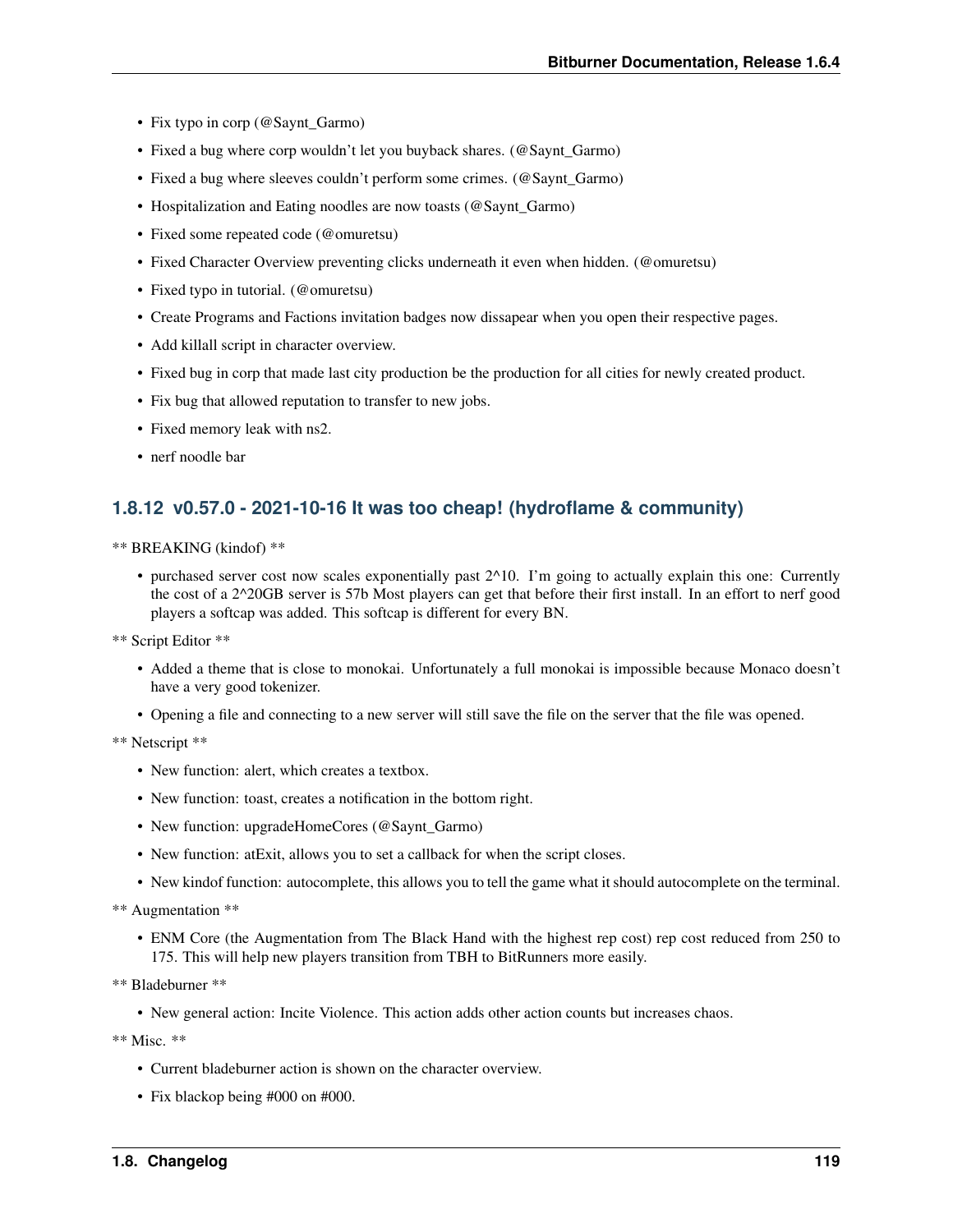- The last clicked Tail Box goes in front of the others.
- Fixed an issue where some values were loaded as 0 when they should be null.
- Implemented toasts.
- .msg are no longer saved in the text file.
- Tail boxes no longer display all the args, they use "..." after 30 characters.
- Fixed cancelation penalty bonus not being properly applied after the IP <-> hostname switch.
- Fixed an exploit where you could send non-strings or numbers to other scripts.
- Fixed issue when trying to work for a faction with a work type that doesn't exist while already working for that faction.
- Fixed not being able to work for the CIA. (Don't ask)
- nerf noodle bar

### **1.8.13 v0.56.0 - 2021-10-11 Trimming the backlog (hydroflame & community)**

#### \*\* BREAKING \*\*

• The 'write' function is now async. This helps when making scripts that write scripts.

\*\* Terminal \*\*

- 'grow' and 'weaken' have been added as terminal command. This should help player transition from commands to scripts. The tutorial also talks about it.
- 'cp' command added
- Improved performance by rate limiting refresh.

```
** IP vs Hostname **
```
• The game now uses hostname as primary key for it's servers (yeah believe it or not IPs were used until then). This has caused some issues with purchased servers (they couldn't be sold). You might need to soft reset for the game to fully convert itself.

```
** Sleeve **
```
- Fixed bug where they couldn't train at Volhaven.
- No longer consume all bonus time at once, making it look buggy.

\*\* SF9 \*\*

- Now boosts hacknet production by 8/12/14%
- \*\* Hacknet Servers \*\*
	- production nerfed by 10%
	- Max money increase gets weaker above 10t max money

\*\* Corporation \*\*

- Warehouse tooltip now also displays the amount of space taken by products.
- Changed research box completely to avoid dependency on Treant (Treant is a pita)
- All textbox should accept MAX/MP case insensitive.
- Fixed export popup not refreshing dropdowns correctly.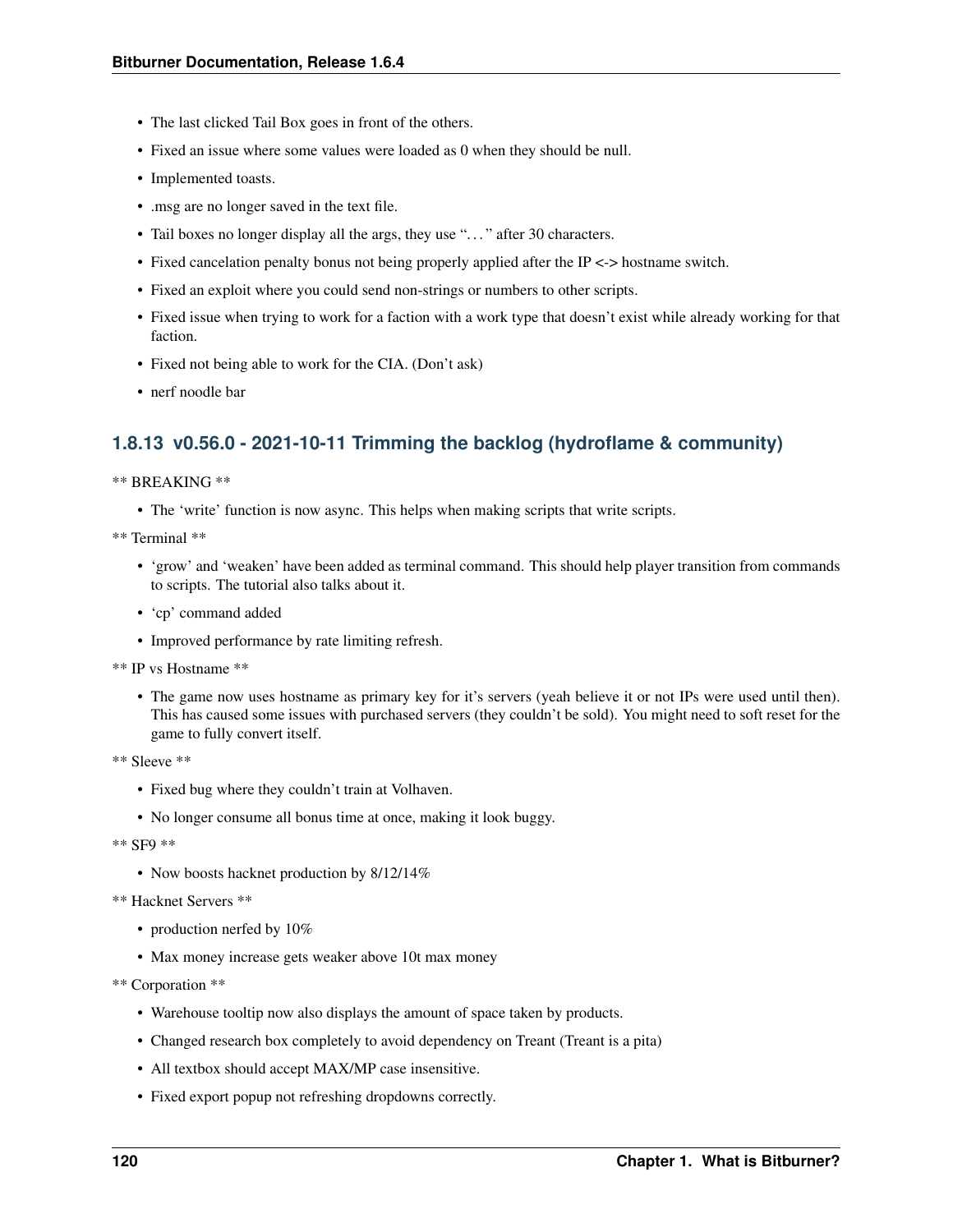- Fixed product mku becoming zero
- Increased scaling of Wilson to avoid feedback loop.
- Can no longer get in debt by buying real estate
- Bonus time is consumed faster.
- \*\* Netscript \*\*
	- isBusy takes bitverse and infiltration into account
	- hospitalize can't be called when in infiltration.
	- setToCommitCrime now accepts crime rough name instead of perfect name.
	- disableLog All now works for bladeburner functions.
	- Fixed netscript port for ns1.

```
** Augmentation **
```
- Added augmentation to Ti Di Hui that removes penalty for being unfocused.
- Neuroflux no longer appears in special factions.

\*\* Script Editor \*\*

- Ram check is debounced instead of refreshed every second.
- Added the vscode extension documentation to the game (it doesn't work well, thought)
- Fixed issue where autocomplete list would grow forever
- Added semi-monokai as theme.
- Fixed issue where modifying filename would mess it up.
- Font size can be changed now.
- \*\* Infiltration \*\*
	- Fixed issue where game controls would become unfocused.

- Fixed loader incorrectly assuming some null values are incorrect.
- installBackdoor trigger Bitverse sequence
- Some improvements to the theme editor
- Improved documentation about where to learn javascript.
- Added some instructions for contributors.
- Fixed typo in corporation sell shares modal (@Saynt\_Garmo)
- Fixed pagination being black on black in Active Scripts
- Create Script tab renamed to Script Editor
- Fixed an issue where corp some textbox wouldn't update when changing city.
- Fixed an issue where hacknet online time was always 0.
- Netscript function prompt fixed.
- Fixed miscalculation in growth.
- Script with syntax errors will try to be a tad more helpful.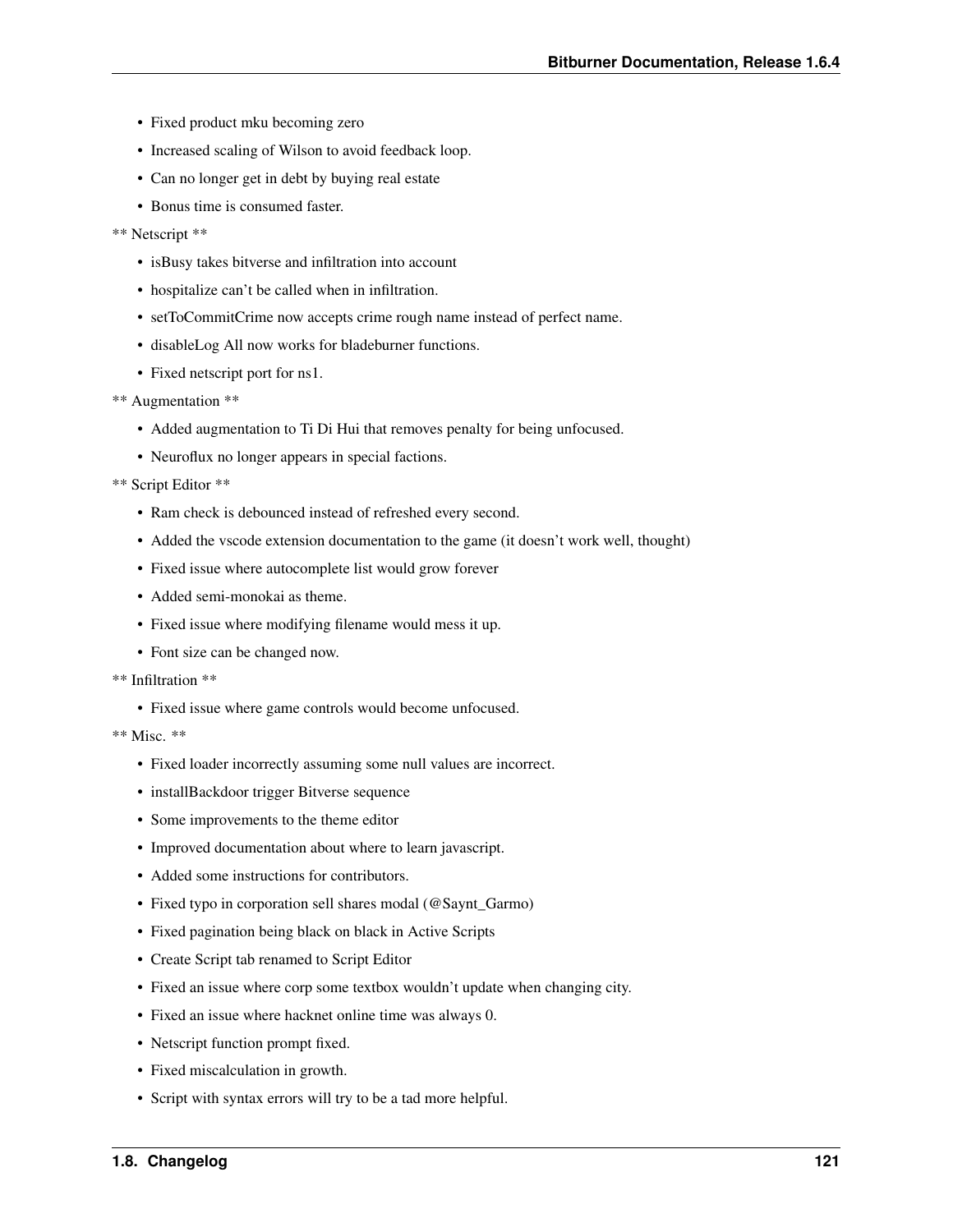- Corporations can no longer bribe bladeburners.
- Augmentation Graphene Branchiblade renamed to Brachi, like the rest of them.
- All ram is displayed in GB/TB/PB now.
- Game now saves when saving a file, this can be turned off.
- Several improvement to log window.
- Bladeburner current action returns General type instead of the name of the action.
- Bladeburner travel and Sleeve travel respect disable ASCII.
- Tutorial fits on small screens.
- Import is much slower but more consistent now.
- Fix intelligence not updating properly.
- Added SF -1: Time Compression
- ReadTheDoc theme now matches the game.
- Logbox should wrap text better
- Logbox behavior should feel better.
- Fix font for AutoLink.exe
- nerf noodle bar

### **1.8.14 v0.55.0 - 2021-09-20 Material UI (hydroflame & community)**

- \*\* Global \*\*
	- The game is now 100% in typescript, react, and Material-UI
- \*\* Misc. \*\*
	- Corporations can no longer bribe special factions
	- Infiltration can no longer lose focus of the keyboard.
	- Fix terminal line limit
	- Added theme editor
	- Theme applies on game load (@Nolshine)
	- Sleeves no longer consume all bonus time for some actions
	- Fix a bug where the autocomlete list would get duplicates
	- Fix tutorial not scaling properly on small screens
	- Import should be more consistent
	- Typo with 'help' command
	- Fix infinite loop in casino
	- nerf noodle bar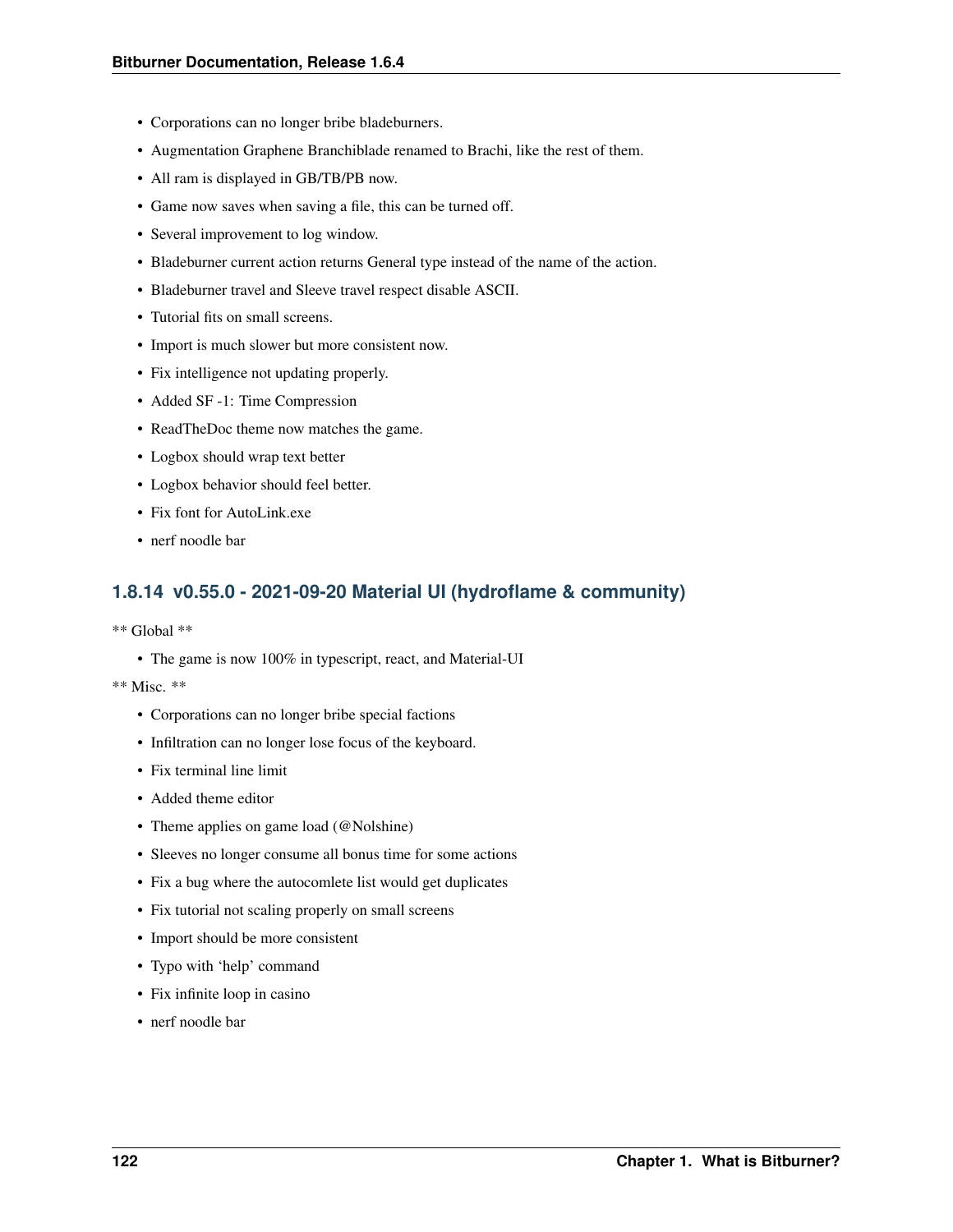## **1.8.15 v0.54.0 - 2021-09-20 One big react node (hydroflame & community)**

\*\* UI \*\*

- The UI is now completely(ish) in react and I'm starting to implement Material-UI everywhere. This will help make the game feel more consistent.
- Major help from (@threehams)
- New Terminal
- New Active Scripts page
- New sidebar.
- New Character overview
- New tutorial
- New options page
- New create program page (@Nolshine)
- \*\* Netscript \*\*
	- Add companyName to getPlayer
- \*\* Factions \*\*
	- Megacorp factions are no longer removed when installing.
- \*\* Corporation \*\*
	- All research tooltips are always visible.
	- Smart supply is enabled by default if purchased (@Nolshine)
- \*\* Misc. \*\*
	- Fix "Game saved" animation. (@Nolshine)
	- Update commitCrime documentation (@Tryneus)
	- Fix logbox scrolling weird (@Nolshine)
	- Fix weird scrolling in corporations (@BartKoppelmans)
	- Fix typo (@BartKoppelmans & @Nolshine)
	- Delete game now has a confirmation modal (@Nolshine)
	- Fix issue where skills would not get properly updated when entering new BN. (@Nolshine)
	- Convert create gang to popup (@vmesecher)
	- Fixed a bug that prevented travel to Sector-12 and New Tokyo when not using ASCII art.
	- nerf noodle bar

## **1.8.16 v0.53.0 - 2021-09-09 Way too many things. (hydroflame & community)**

\*\* Dev? \*\*

- The entire codebase has been run through a code prettifier, hurray for consistency. (@threehams)
- Lots of test. (@threehams)
- Massive improvements to build speed. (@threehams)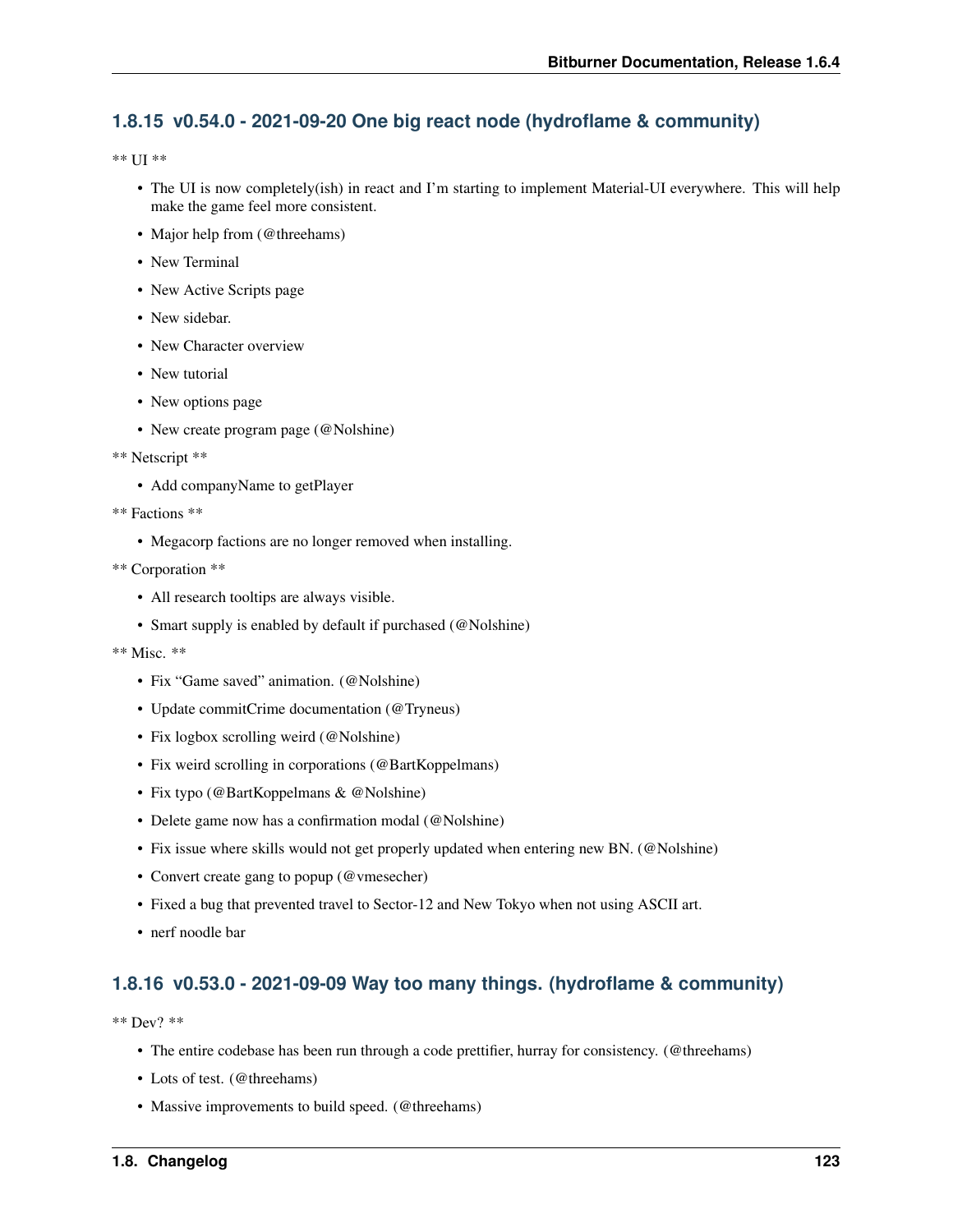• Dev notes: This won't affect any players but is immensely useful for me.

\*\* Hacknet \*\*

• Converted to ts/react

```
** Resleeving **
```
- Converted to ts/react
- \*\* Sleeves \*\*
	- Converted to ts/react. The ui should also have a better feel.
	- Fixed a bug that allowed players to recover shock much faster than intended.

\*\* BN10 \*\*

- You have access to Sleeves right away
- In BN10 Sleeves start with 75 shock and 25 sync.

```
** MathJax **
```
• Several tooltips have been updated to display the relevant formula in Mathjax, e.g. Favor and reputation

\*\* Corporation \*\*

- Completely rewritten in React. Paving the way for bigger change.
- Smart Supply is now smarter and won't deadlock the warehouse. It is also more configurable.
- Several UI fixes.

```
** Bladeburner **
```
• Action count is no longer decided when joining the Bladeburners. Experiences for all players should be more similar.

\*\* Factions \*\*

• No factions have home computer ram requirement. This caused some confusion for new players.

\*\* Gang \*\*

• Made it clear when there's a new equipment coming up.

\*\* Netscript \*\*

- getActionCountRemaining now returns Infinity for bladeburner general actions. (@brubsy)
- getActionEstimatedSuccessChance now returns 100% for Diplomacy and Hyperbolic Regeneration Chamber. (@brubsy)
- disableLog('ALL') now disables all logs individually, meaning you can re-enable the ones you want after. (@Cass)
- getPlayer returns numPeopleKilled.
- Dynamic RAM calculation errors have a better error message.
- Hide some functions from autocomplete.
- Added getAugmentationPrice, getAugmentationRepReq, deprecated getAugmentationCost. (@TempFound)
- Fixed bug where some crime API would return "assassinate" when that's not accepted in other functions.

\*\* Coding Contract \*\*

• Spiralize Matrix is easier to read.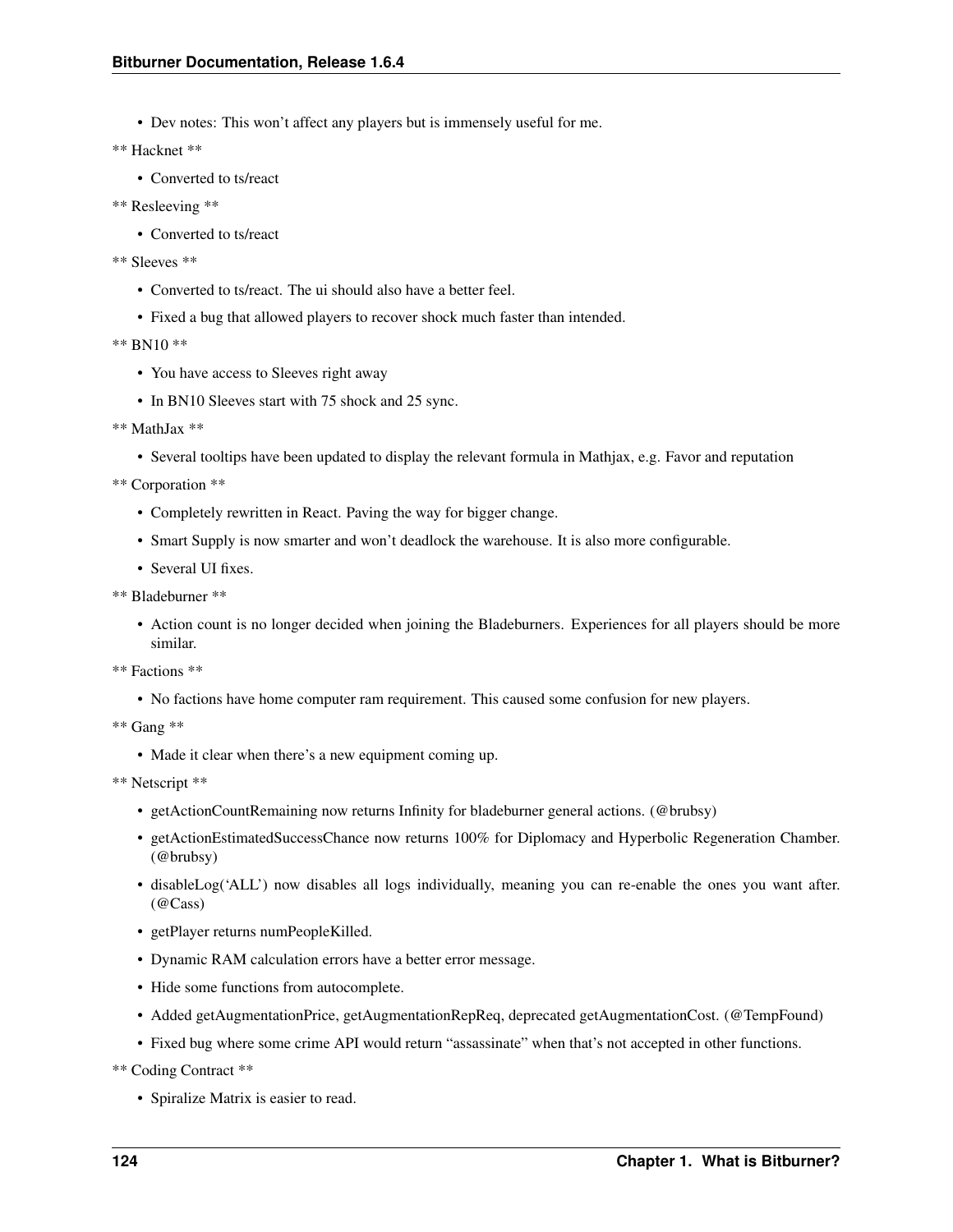#### \*\* Misc. \*\*

- The world map is now used in sleeve travel and bladeburner travel.
- noselect a bunch of stuff.
- Ascii maps letters are more contrasting
- Updated documentation for infiltration.
- Most money costs in the game will turn grey/cyan when you don't have enough money.
- Donation textbox has better look & feel.
- Tech vendors ram & cores buttons have better look and feels.
- cores cost modified to be a formula instead of a semi-random array of numbers.
- Tech vendors now give a hint about where to get bigger servers.
- logboxes now displays whitespaces exactly. (@Cass)
- nerf noodle bar

## **1.8.17 v0.52.9 - 2021-08-27 Less lag! (hydroflame & community)**

- \*\* Active Scripts page \*\*
	- Now less laggy, has pagination.
- \*\* File diagnostic \*\*
	- Added a popup found under options that shows the files you own and how large they are. This help find bugs and leftover massive logs files.
- \*\* Corporation \*\*
	- Added safeguard against a very specific bug that causes NaN money. I'm still not sure what the root cause is but it should prevent corp from breaking.
- \*\* Netscript \*\*
	- tprintf is a new function that doesn't print the filename.

\*\* Misc. \*\*

- Infiltration kills you if you try to automate it. (@threehams)
- Fix beautify button not working
- Added bladeburner\_analysis\_mult to getPlayer() (@brubsby)
- Fixed joining bladeburner via netscript functions. (@omuretsu)
- All bladeburner actions are click-to-copy
- nerf noodle bar

### **1.8.18 v0.52.8 - 2021-08-23 Fixing the previous patch tbh ROUND 2 (hydroflame)**

\*\* Script editor \*\*

- Correctly reloads old script when clicking "Script Editor"
- No longer jumps to the end of the text for no reason.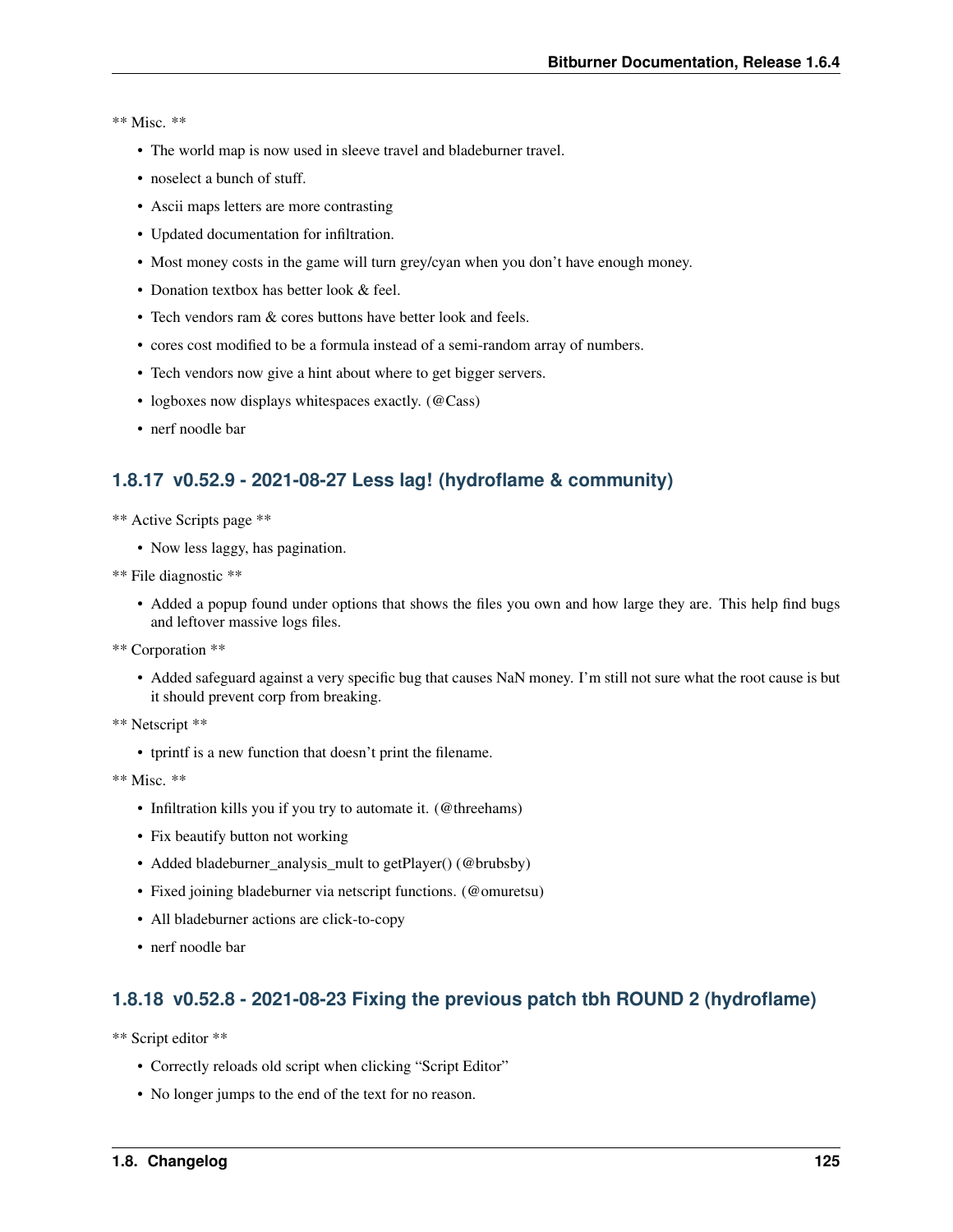\*\* Hash upgrades \*\*

• Fixed an issue where the default option would say ecorp but was really foodnstuff

\*\* Misc. \*\*

- The "Delete all active script" button under the options has a clearer description.
- Removed some debug console.log
- nerf noodle bar

## **1.8.19 v0.52.7 - 2021-08-21 Fixing the previous patch tbh (hydroflame)**

\*\* Netscript \*\*

• API BREAKING CHANGE: getActionEstimatedSuccessChance now returns a pair of value to reflect the UI changes. I'm very sorry.

\*\* Bladeburner \*\*

- General actions now display time required.
- Recruitment now displays success chance.
- All other success chance now display a range instead of a single value The real value is guaranteed to be within that range.

\*\* Misc. \*\*

- Fix tutorial not working after Monaco upate
- Fix logbox logs not taking up the whole logbox
- Fix script editor shortcut (ctrl+b)
- Fix Corporation popup appearing in the wrong order, hiding one of them
- Fix error when loading Corp
- Fix logbox dragging (smoother now)
- Fix logbox name collision
- Fix logbox allowing to open the same box multiple times
- Fix netscript write.
- nerf noodle bar

### **1.8.20 v0.52.6 - 2021-08-21 Logboxes and VS-code (hydroflame)**

\*\* Text Editor \*\*

• Ace and Codemirror have been removed in favor of monaco (web version of vs-code). The options are a bit lackluster but more will be added as feedback comes.

\*\* Log boxes \*\*

• Multiple log boxes can be opened at once. They can be moved around the screen. (but the movement behavior is a bit weird.)

\*\* Misc. \*\*

• Job promotion now correctly updates the UI.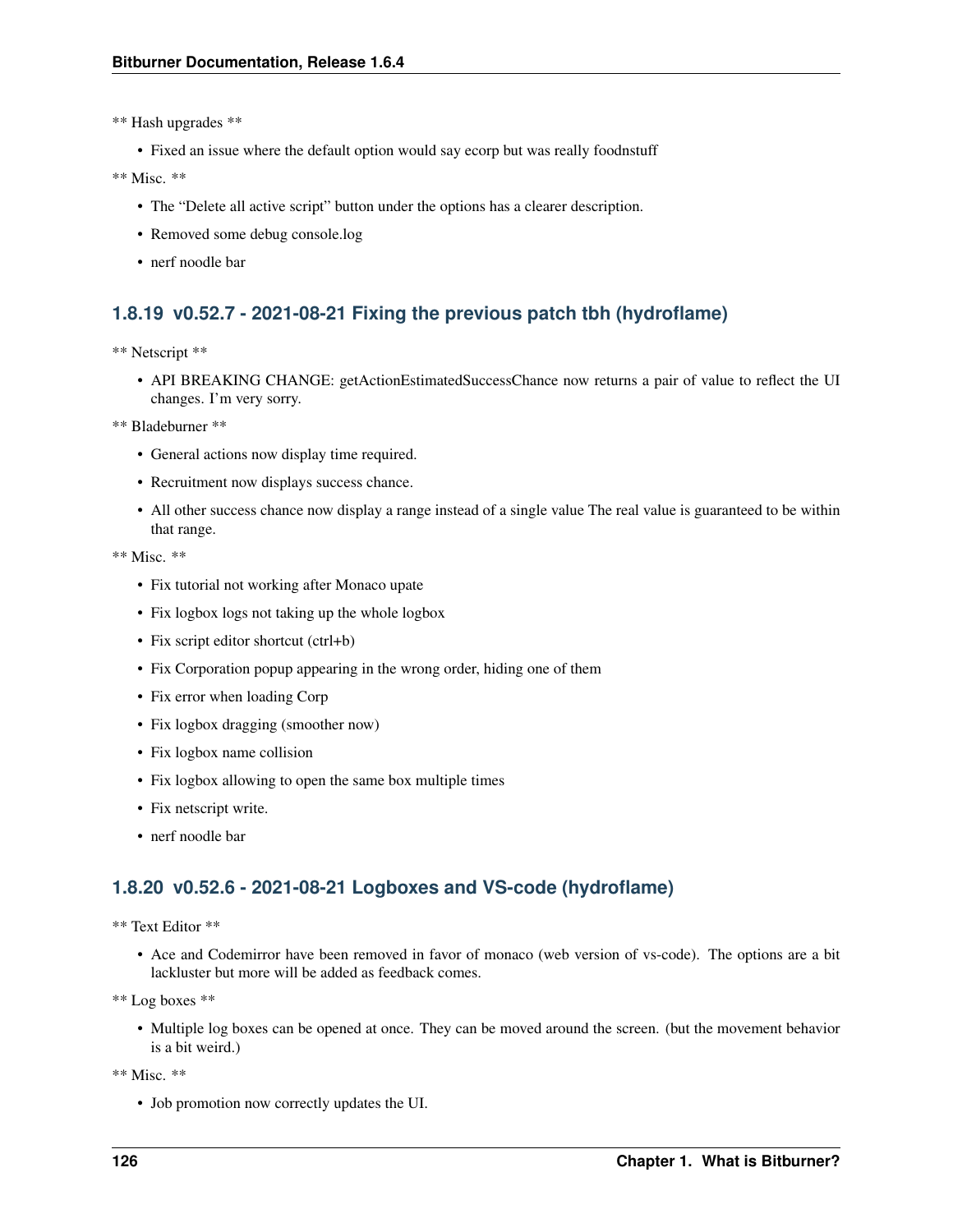- Milestones now call the faction CyberSec instead of CSEC
- Can no longer create file that break the filesystem.
- Remove dollar sign in blade contract UI element
- nerf noodle bar

### **1.8.21 v0.52.5 - 2021-08-19 CPU cores are useful!? (hydroflame)**

\*\* Terminal \*\*

• When executing 'run SCRIPT' any script can now add '–tail' to automatically bring up the logs.

\*\* Netscript \*\*

- The 'flags' function now works with single letter flags but they only take one dash.
- Fix several broken bladeburner netscript functions.
- Fix gang.getMemberInformation returning inconsistent data after the gang rework.

\*\* CPU Cores \*\*

• CPU Cores on the home computer now provide a bonus to grow() money gain and makes weaken lower more security. Only for scripts running on 'home'

\*\* Misc. \*\*

- Fix weird scrolling in the new Bladeburner React console.
- nerf noodle bar

### **1.8.22 v0.52.4 - 2021-08-19 Bladeburner in React (hydroflame)**

\*\* Bladeburner \*\*

• The entire UI was rebuild in React. It should be more responsive

\*\* Hacknet \*\*

- Displays how many time each hash upgrade was bought.
- Displays cummulative effect of the upgrade.
- Removed "Close" button from hash upgrade menu.

- More popup/modals have dark background, can be dismissed by clicking outside, or by pressing escape.
- Small reword in the guide.
- Fix several typos in the bladeburner documentation.
- Linting (no one cares except the dev)
- nerf noodle bar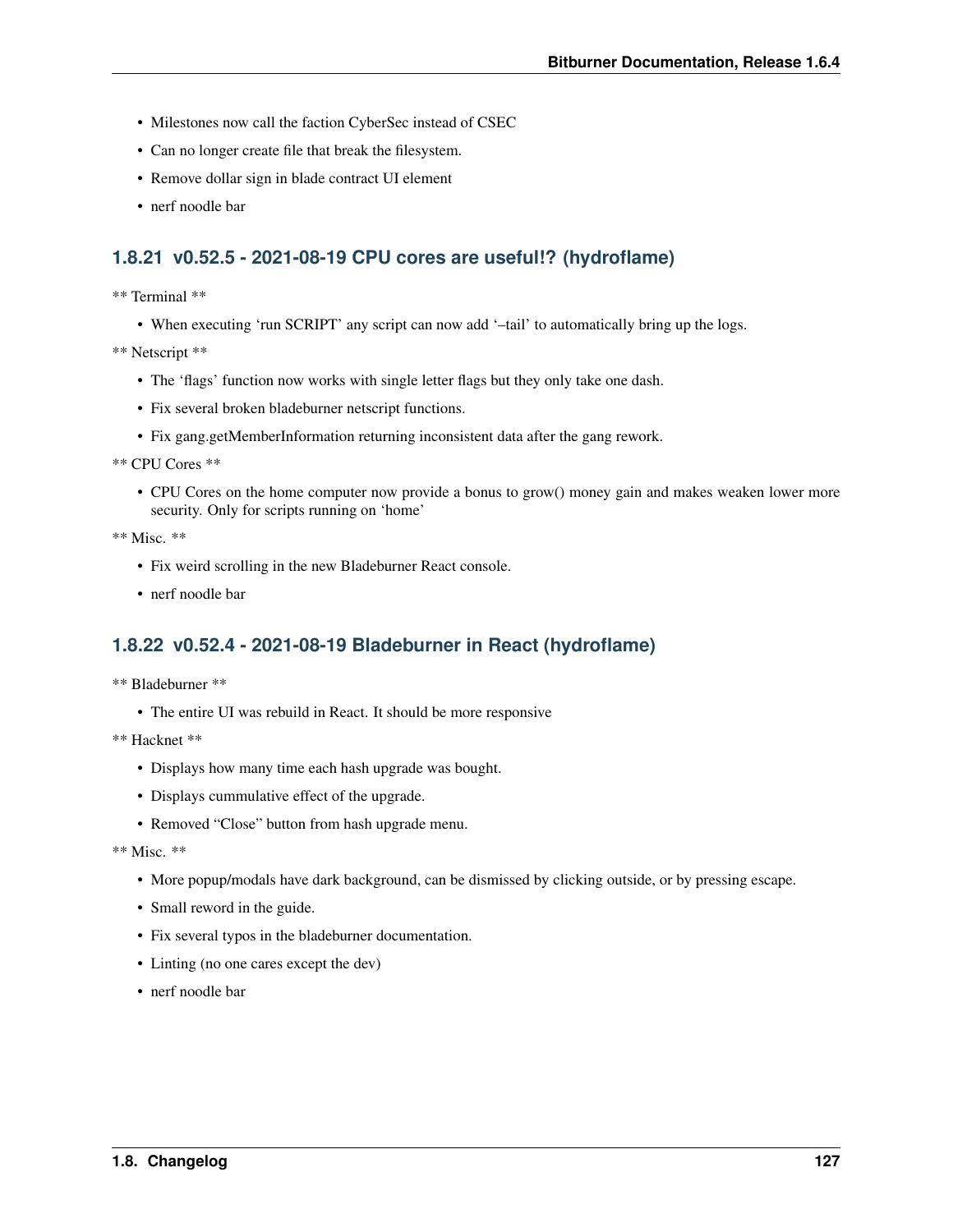## **1.8.23 v0.52.3 - 2021-08-15 Gangs were OP (hydroflame)**

\*\* Gang \*\*

- Significant rework. Ascension is now based on exp gained.
- All upgrades give exp bonuses.
- Maximum gang members reduced to 12.
- Respect required to recruit sharply increased.
- Rewritten in React, the UI should be smoother and less laggy now.

#### \*\* Infiltration \*\*

• Now isTrusted protected.

\*\* Misc. \*\*

- Many UI element are now "noselect" protected.
- Fixed an issue where you could join the same faction twice via script and UI simultaneously.
- Factions list screen converted to React.
- nerf noodle bar

## **1.8.24 v0.52.2 - 2021-08-15 Oh yeah, BN11 is a thing (drunk hydroflame tbh)**

- \*\* Source-Files \*\*
	- Source-File 11 now also provides a small reduction to the price increase multiplier.
- \*\* Augmentations \*\*
	- New Augmentation offered by Aevum, themed around 777 and offers some basic programs.
	- Augmentation descriptions are now more concise and consistent.

\*\* Misc. \*\*

• nerf noodle bar

## **1.8.25 v0.52.1 - 2021-08-10 bugfixing (hydroflame & community)**

- Fix game crash/corruption when quitting a job while working for it unfocused.
- Fix typo in corporation Market Data.
- Fix typo in docs for hackPercent.
- The tutorial encourages the players to connect to home before creating *n00dles.script*
- The dark web *buy* command now accepts *-1* (one) and *–list* instead of just *-l*. Helps some confused players.
- Character overview screen no longer hidden on the corporation screen.
- Infiltration difficulty display is now more explicit (It's a big arrow instead of just one word.)
- Fix wrong ram value in tutorial. (@MageKing17)
- Plenty of augmentation description cleanup (@Kwazygloo)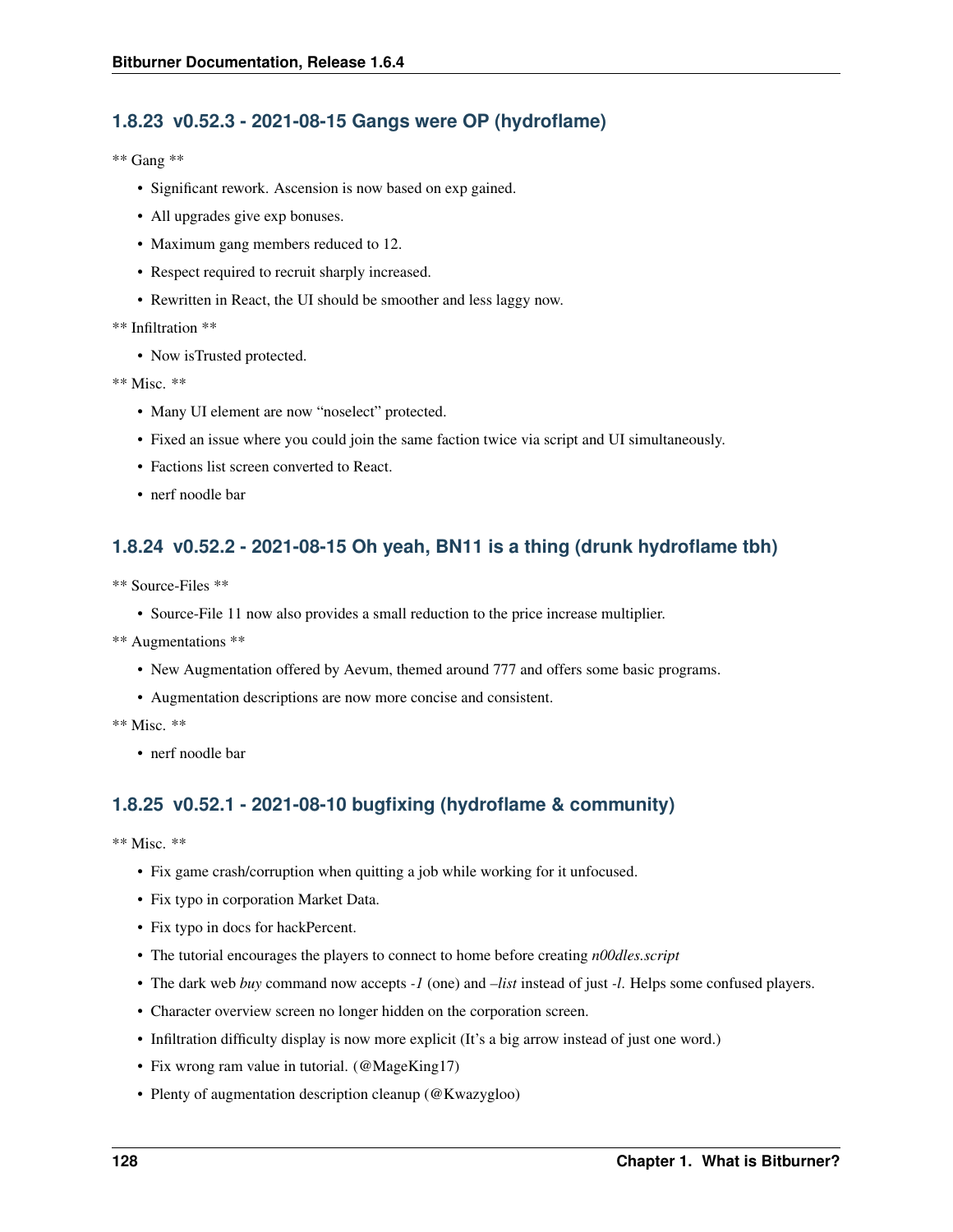- Plenty of typo/description fixed (@MageKing17)
- Cleanup description of singularity function on readthedocs (@PurePandemonium)
- Fix bug when autolinking a server while backdooring (@schroederIT)
- nerf noodle bar

### **1.8.26 v0.52.0 - 2021-06-13 Infiltration 2.0 (hydroflame & community)**

#### Infiltration

• Completely reworked. Not the same mechanic at all.

#### **Terminal**

• tail is smarter. It automatically assume the only possible options in some cases.

#### Intelligence

- Now available when starting BN5 instead of after beating it for the first time.
- Nerf the effect of intelligence on reputation gain.

#### Augmentation

• Added a new augmentation, the 'Unstable Circadian Modulator', whose gimmick is that its stats are randomized every hour.

#### Netscript

- 'getPlayer' is not a singularity function anymore.
- 'hacknetNodes.constants' returns the correct values.
- 'createGang' has been added.
- 'inGang' has been added.

#### **Tutorial**

• Updated the tutorial. Made it look cleaner, fixed typos, etc.

#### Misc.

- Fix many typos in literature (@kwazygloo)
- Fix being able to unfocus from gym and university.
- Fix being able to do hacking missions while unfocused.
- Fix many typos in Augmentation descriptions (@kwazygloo)
- More numbers handle absurdly large values. (@Tesseract1234567890)
- Fix many typos (@Tesseract1234567890)
- Fixed an issue that caused a UI desync when sleeves were set to workout stats other than strength at the gym.
- Fix weird alignment of donation text box and button. (@Tesseract1234567890)
- Fixed an issue where reputation could be transfered to new jobs when unfocused.
- Empty stack traces should no longer appear.
- Purchasing anything with Infinity money doesn't result in NaN.
- nerf noodle bar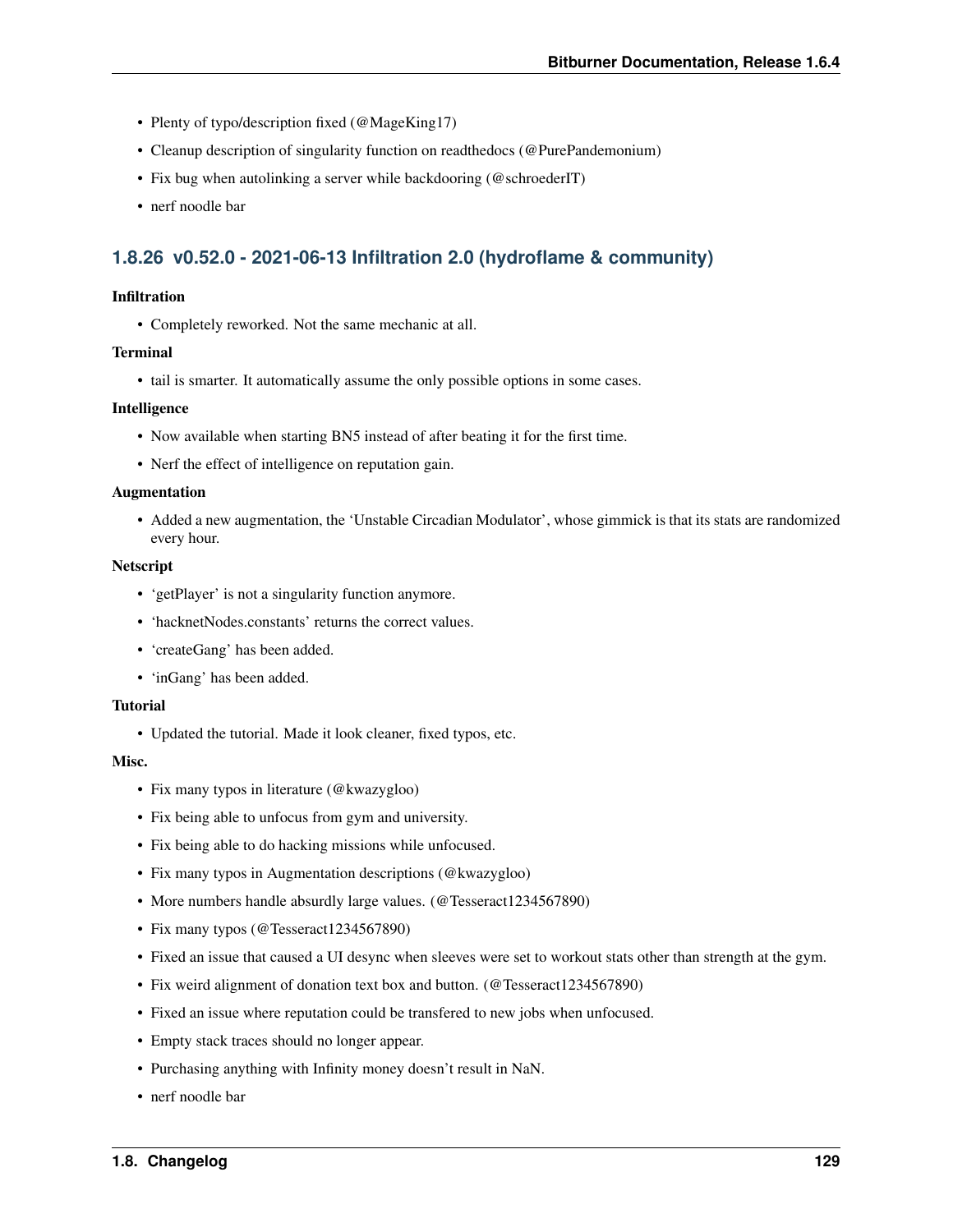## **1.8.27 v0.51.10 - 2021-05-31 Focus Mark, Focus! (hydroflame)**

#### Focus

• You can now use the terminal and write scripts while working for factions but you will gain reputation at a slower rate.

#### SF -1

• Added a new SF -1: Bypass

#### Gang

• "Vigilante justice"/"Ethical hacking" now reduces wanted level by a very small percentage as well an absolute value.

#### Netscript

- 'tFormat' now has a second argument to display with millisecond precision.
- 'purchaseSleeveAug' can no longer purchase the same aug over and over for the same sleeve.
- fix typo in logging for 'getServerSecurityLevel'
- Fixed some weird issue where very rarely you would get 0 exp from 'grow'
- 'getActionTime' now returns correct values for Diplomacy and Regeneration.

#### Corporations

- Fixed an exploit where you could get nearly infinite corporation funds by entering negative numbers in textboxes.
- Fixed an exploit where shares could be sold again by clicking the "sell share" button via scripts.

#### Documentation

- typo fix in purchaseTor
- typo fix in basicgameplay/stats

#### Misc.

- Very large number will no longer appear as "\$NaNt"
- Hash capacity now displays in the "big number" format.
- nerf noodle bar

## **1.8.28 v0.51.9 - 2021-05-17 offline progress and exports! (hydroflame & community)**

#### Alias

• several commands can be included in 1 alias. Recursive alias now work to a depth of 10. (@Dawe)

#### **Offline**

- Offline money gain has been reworked (it is more generous)
- If you're not working anywhere and go offline the game will work for you at all your factions evenly.

#### Export

• Exporting now gives +1 favor to all joined factions every 24h.

#### Corp

• Self-fund with an invalid name no longer takes away 150b anyway.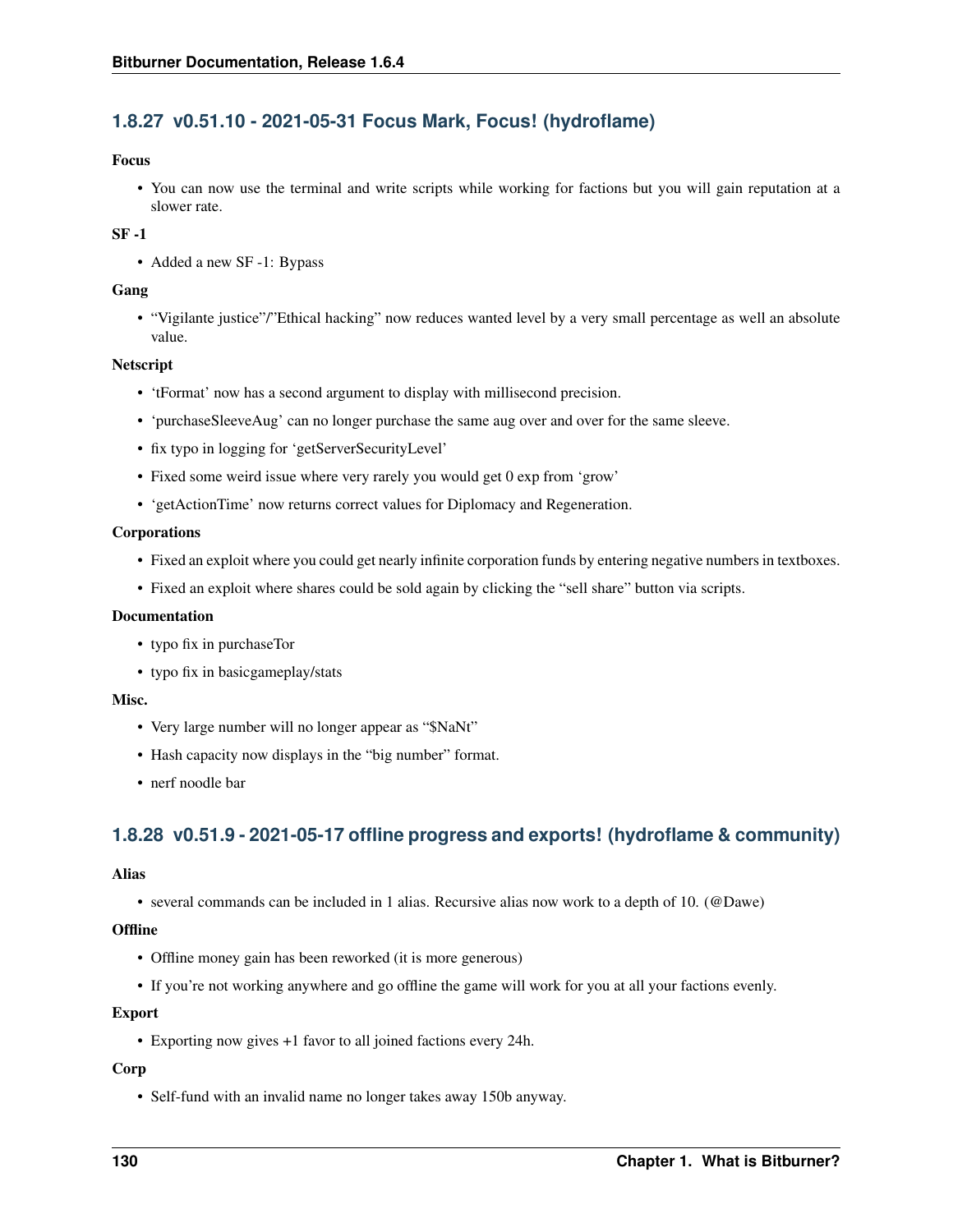• Can no longer export negative amount

#### Bladeburner

• No longer waste overflowing time.

#### Text Editors

• All settings will now be saved and loaded correctly.

#### Terminal

• 'scan' now works for servers that are more than 21 character long.

#### Misc.

- ls now correctly lists all files.
- importing auto save+reloads (@Dawe)
- Fix a bug where .fconf could not be created
- Fix formatting inconsistencies for some logs of netscript functions.
- Fix a bug where Cashroot starter kit would appear as [object Object] in confirmation dialog.
- Fix some ram not displayed as 0.00GB
- Fix error message throw undefined variable error
- City hall now has some generic text if you can't create a corp yet.
- Deleting a file without extension now returns an appropriate error message.
- Fixed an issue where bladeburner would miscalculate the cost of hospitalization.
- It is now possible to suppress bladeburner "action stopped" popup.
- Updated several dependencies (big who cares, I know)
- ls no longer prints lingering newline.
- Money earned/spent by sleeves is now tracked under Character>Money
- nerf noodle bar

## **1.8.29 v0.51.8 - 2021-05-07 It was there all along (hydroflame & community)**

#### **Servers**

• Update n00dles metadata

#### Netscript

- 'hashGainRate' use the correct 'usedRam' and 'maxRam'
- Fix 'setActionAutolevel' logging.
- Fix 'setActionLevel' not working at all.
- Add 'installBackdoor' singularity function.

#### Hacknet

• Fix Hacknet Servers total production always displaying 0

#### Documentation

• Updated guide to no longer recommend BN12.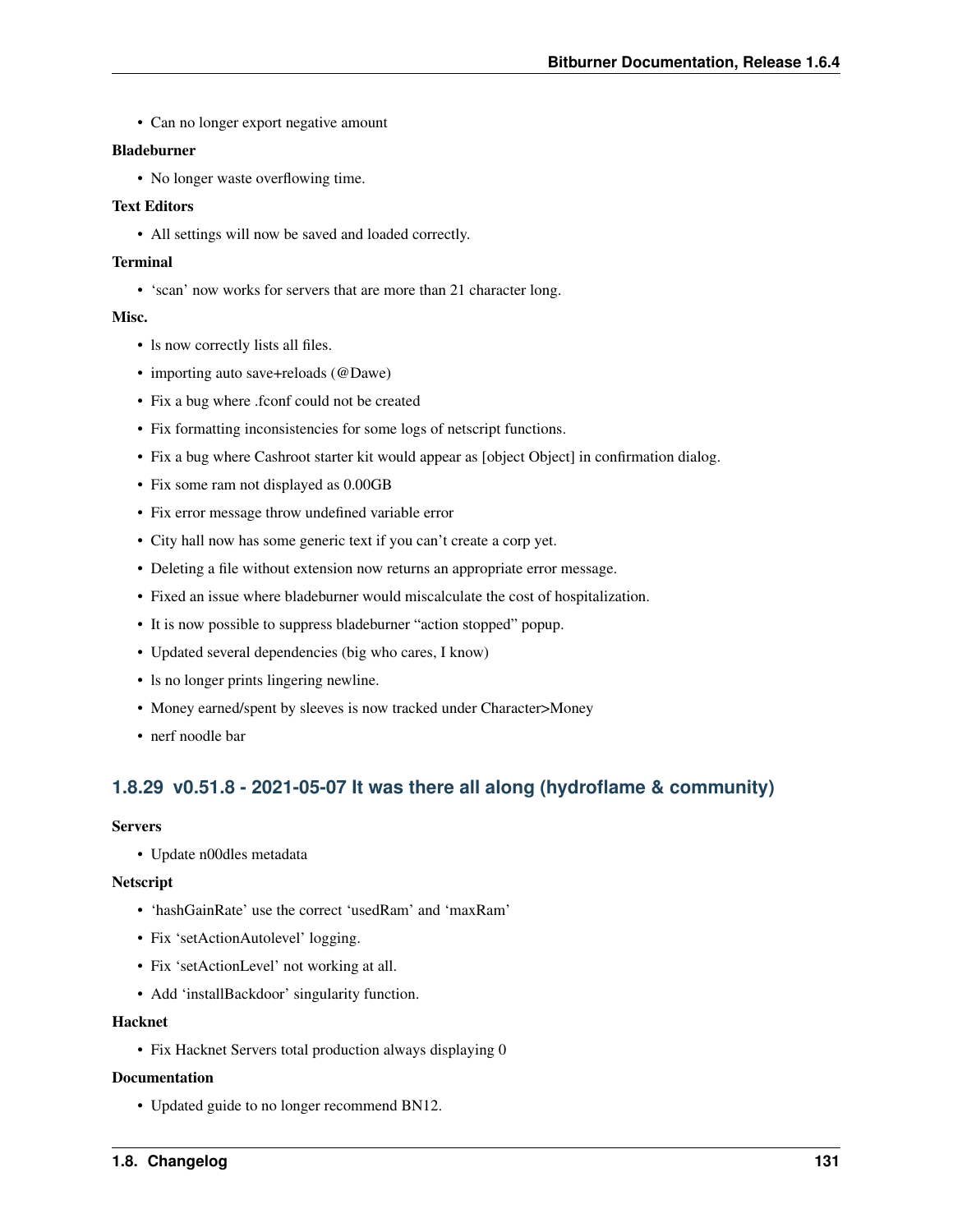- Fix documentation for maxNumNodes (@ModdedGamers)
- Fix typo in 'sourcefiles.rst'
- Fix typo in 'recommendedbitnodeorder.rst'
- Fix 'getServer' documentation missing 'server' argument.
- Fix missing ram cost in 'getData.rst'
- Fix basic formulas examples.
- Fix typo in BN11 description.
- Fix formatting issue in Bladeburner (@Pimgd)

#### Misc.

- Fix negative money being displayed in full.
- Fix Hacking Missions not working.
- Fix Corporation tree not rendering.
- Fix script being needlessly recompiled. This should save real ram (not game ram)
- w0r1d\_d43m0n can be backdoored
- Coding Contracts title is click-to-copy (@Rodeth)
- Covenant memory upgrade works better.
- Fix Neuroflux not being correctly calculated when entering BN with SF12.
- Delete Active Script now delete all active scripts, not just home.
- Now you can 'cd' in directories that only contain '.txt' files.
- Fix 'analyze' always saying players had root access
- Passive faction rep no longer builds for special factions.
- Donation option no longer appears for special factions.
- Rephrased some milestones.
- donation textbox now accepts money in the format '1b' and the like (@Dawe)
- Fix being able to join hated factions simultaneously. (@Dawe)
- 'ls' now displays files in multiple column. (Helps players with many files)
- Bladeburner multiplers now appear under Character>Stats and Character>Augmentation when they are relevant.
- Fix missing functions syntax highlight in codemirror.
- Fix infiltration number formatting.
- script income transfers to parent on death. This helps keep track of income for scripts that spawn short lived scripts.
- nerf noodle bar

### **1.8.30 v0.51.7 - 2021-04-28 n00dles (hydroflame & community)**

#### Tutorial servers

• All the tutorial servers have been reverted to their original value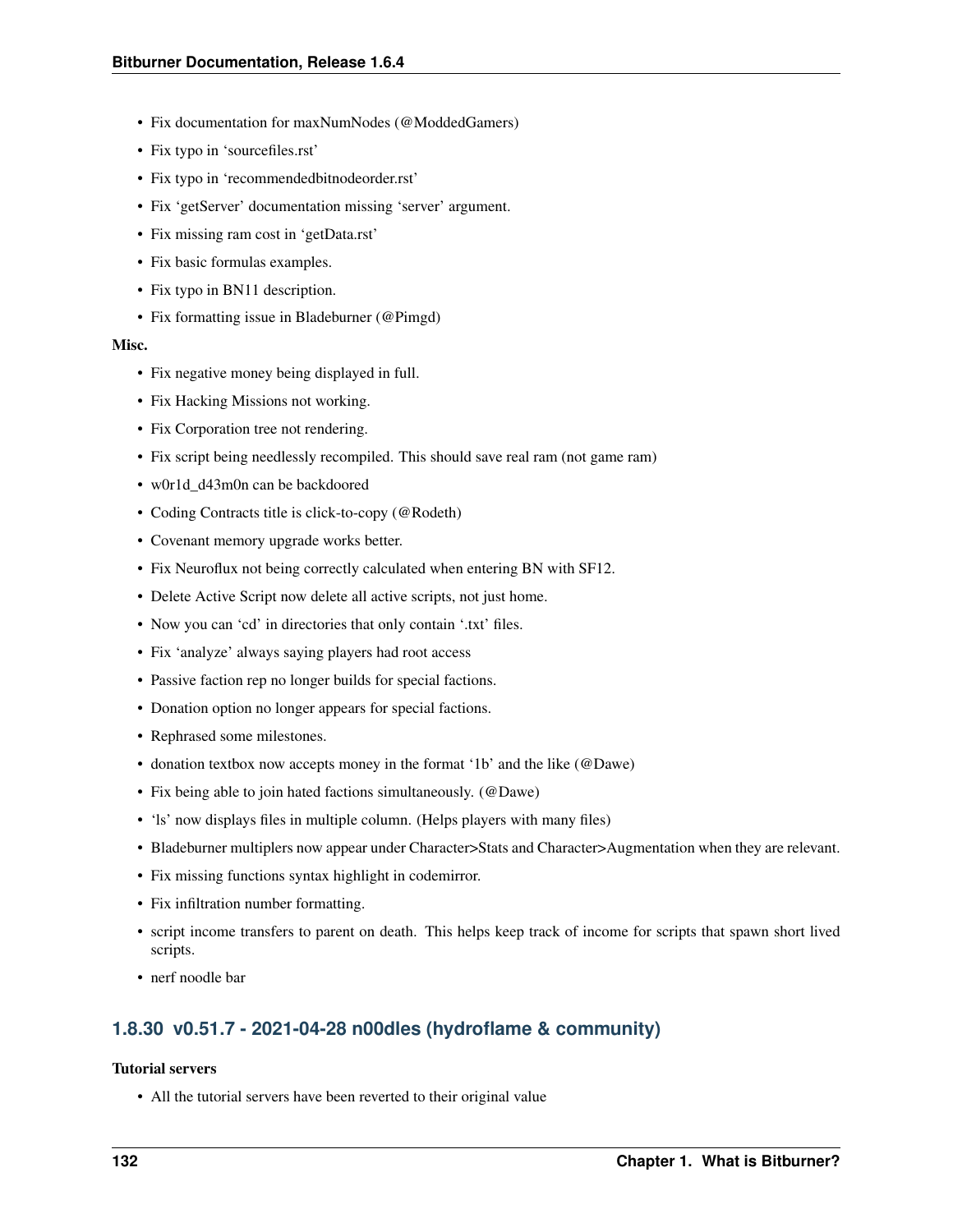• The new server n00dles has been added as tutorial server.

#### Terminal

- 'tail' now accepts Pid.
- 'analyze' now handles Hacknet Servers correctly.
- 'ServerProfiler.exe' now handles Hacknet Servers correctly.

#### SF12

• Now makes you start with Neuroflux Governor equal to the level of the SF.

#### Netscript

- Deprecated 'getServerRam'.
- 'getServerMaxRam' added to replace 'getServerRam'
- 'getServerUsedRam' added to replace 'getServerRam'
- 'getBitnodeMultipliers' is available inside BN5
- Time logged by hack/grow/weaken now displays in human time.
- thread count logged by hack/grow/weaken now displays with commas every thousands place.

#### Donation

• Always visible but locked until favor requirements are reached.

#### Augmentations

• City factions has been rebalanced to give a reason to visit them all.

#### **Sleeves**

• Fix sleeves not being able to work at Volhavens gym.

#### Lint

• This shouldn't change anything but was like 10h of work. So I'm logging it.

#### Misc.

- Plethora of typo fixed (@Pimgd)
- ps documentation fix (@Dawe)
- The dev menu now has a quick bitflume option.
- Fix SF -1 not being as powerful as intended.
- Fix cashroot starter kit not displaying correctly.
- Fix DOM element 'character-overview-text' being nested twice.
- Hacknet documentation example fix.
- Money amount under 1000 dont display 3 decimal anymore.
- Fix nextSourceFile flag miscalculation on the bitverse (for Bn12)
- Faction invite text says "Decide later"/"Join!" instead of "No"/"Yes"
- nerf noodle bar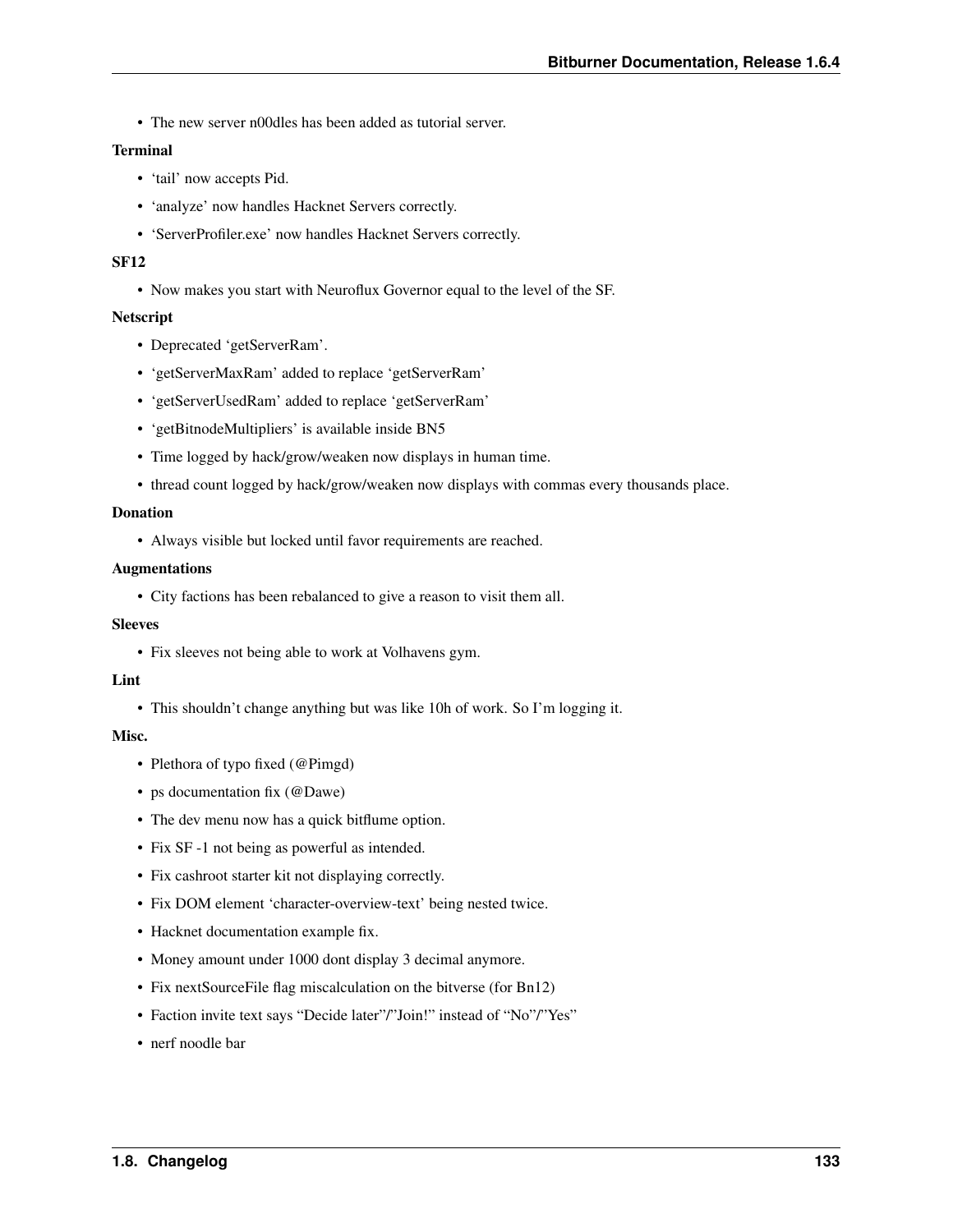## **1.8.31 v0.51.6 - 2021-04-28 Backdoor! (hydroflame & community)**

#### Backdoor

• a new terminal command, backdoor, has been added to help differentiate between the terminal hack command and the netscript hack function. (@dewint)

#### **Servers**

• foodnstuff, sigma-cosmetics, and joesguns have been rebalanced to help new players.

#### Milestones

• A new tab under the Help menu has been added to guide players through the game.

#### Casino

• Blackjack has been added (@BigD)

#### Netscript

- 'prompt' now converts input to JSON.
- 'getRunningScript' is a new netscript function that returns a bunch of data related to a running script.

#### Coding contracts

• trivial puzzles should no longer appear.

#### Infiltration

• All numbers are formatted like the rest of the game.

#### Misc.

- Server security is capped at 100.
- Added option to quit a job.
- 'cd' no longer works on unexistent folders.
- cd with no arguments brings you back to top level folder (@Andreas)
- 'softReset' documentation udpated.
- Money tracker now accounts for going to the hospital manually.
- codemirror is now the default editor (for new save files)
- fix typo in dark web help text (@Rodeth)
- so many documentation and typos fixes (@Pimgd)
- A corruption visual effect has been added to location with servers that have backdoor installed. (@dewint)
- nerf noodle bar

## **1.8.32 v0.51.5 - 2021-04-20 Flags! (hydroflame)**

#### Netscript

- 'flags' is a new function that helps script handle flags. This is subject to change if it doesn't meet the need of the players.
- 'ps' now returns the pid.
- 'tail' now works with pid as first argument.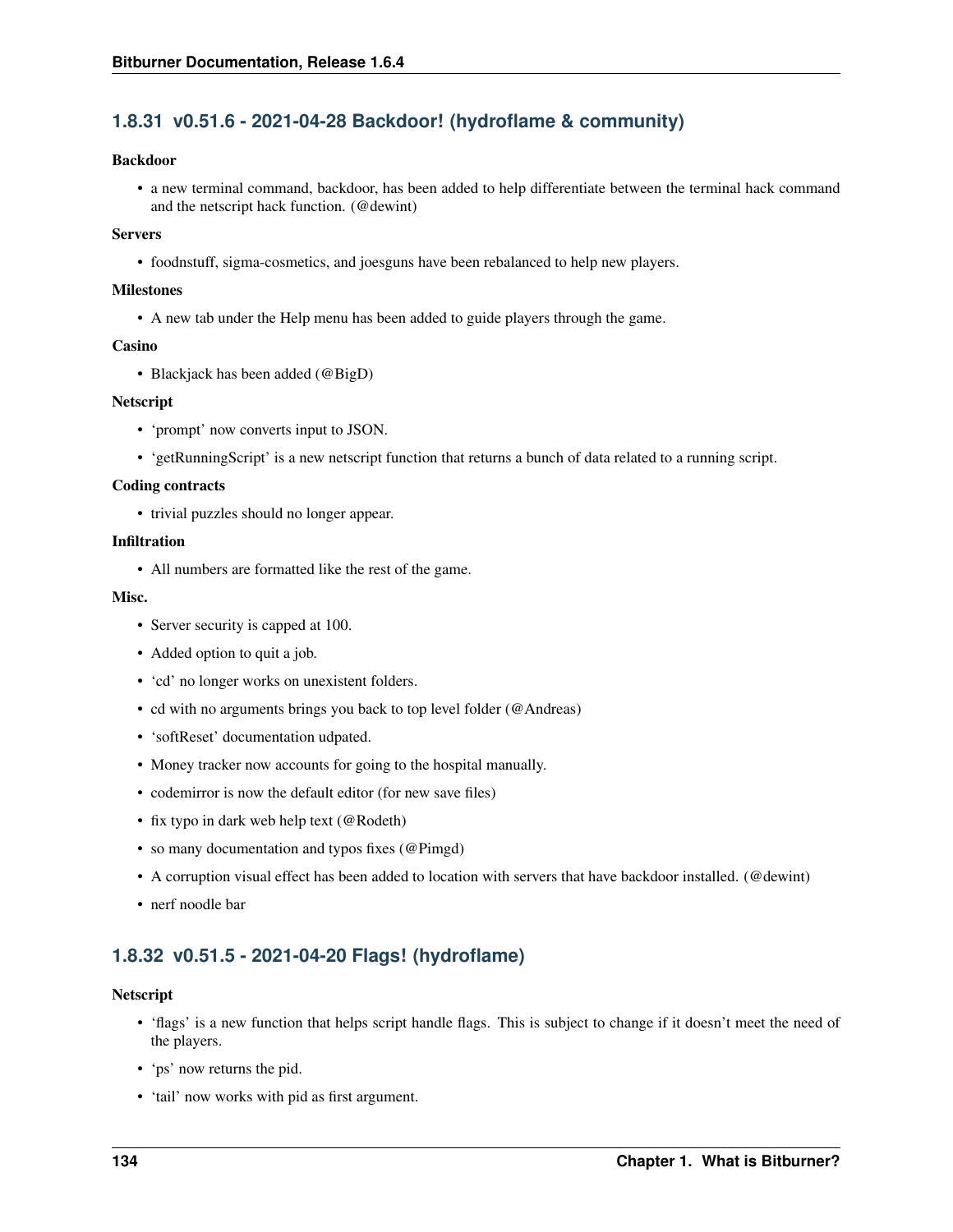- 'tail' hostname defaults to current server. (like the documentation says)
- 'isRunning' hostname defaults to current server.
- 'isRunning' now works with pid as first argument.

### Gang

• Nerfed ascension mechanic once again :(

#### Misc.

- Souce-File typo fix
- Fix 'while you were away' screen.
- Bladeburner team size can no longer be set to negative amounts.
- nerf noodle bar

## **1.8.33 v0.51.4 - 2021-04-19 Manual hacking is fun (hydroflame)**

#### Manual hacking

- These bonus require an install or a soft reset to take effect.
- Manual hacking gyms and university gives you a 10% discount.
- Manual hacking a corporation server decreases the penalty for leaving work early.

### BladeBurner

• nerfed int exp gained.

### Documentation

- purchaseServer specifies what happens on failure.
- Fixed typo in recommended bitnode page.
- Removed misleading ram requirements for hacking factions.

#### Netscript

• growthAnalyze handles Infinity correctly.

### Misc.

- Faction Augmentation will list how much reputation is required even after that goal has been reached.
- Removed dollar sign in travel agency confirmation dialog box.
- Fixed typo in alpha-omega.lit
- the 'Game saved!' text no longer blocks the save game/options button.
- The text editor now remembers the location of your cursor and restores it.
- skills are recalculated instantly.
- Fix typo in Operation Zero description.
- nerf noodle bar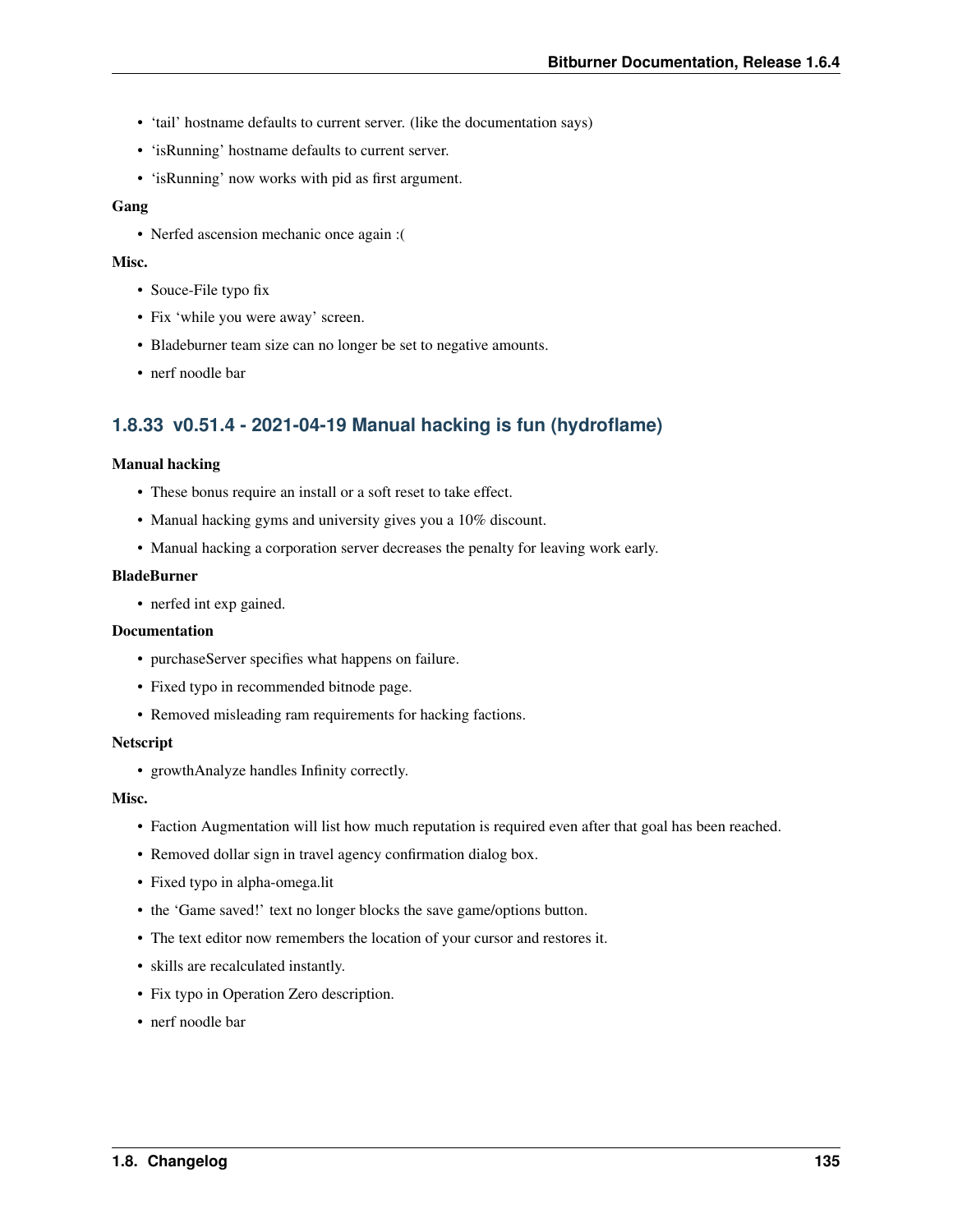# **1.8.34 v0.51.3 - 2021-04-16 Y'all broke it on the first day (hydroflame)**

### Passive faction reputation

• Reworked, from 1 rep / 2 minute. Now is a complicated percentage of the reputation you'd gain working for them. It's not op but it feels a bit more useful.

### Netscript

- print/tprint now take any number of arguments.
- print/tprint will now print object as json.
- print/tprint now handle passing in an undefined argument properly.

### Casino

- Cannot bet negative money anymore.
- Roulette max bet is a bit higher.
- Coin Flip has a small cooldown.
- All buttons reject unstrusted mouse events.

### Documentation

• Changed a message that said nsjs only works on Chrome.

### Bugfix

- hacknet.maxNumNodes now works for both nodes and servers.
- Fixed a bug where the popup boxes would contain data from previous popup boxes.
- .js files will also have the 'export async function' boilerplate.

### Misc.

- turned off web form autocomplete for the terminal text input.
- Fixed an issue on Windows+Firefox where pressing up on the terminal would bring the cursor to the begining of the line. (Issue #836)
- Hacknet node names is easier to handle for screen readers.
- Money spent on classes is now tracked independently of work money.
- running coding contract from the terminal will display its name.
- nerf noodle bar

# **1.8.35 v0.51.2 - 2021-04-09 Vegas, Baby! (hydroflame)**

### New location: The Iker Molina Casino

• A casino opened in Aevum. However the house is rumored to cheat. If only we could give them a taste of their own medicine.

### Misc.

- Link to discord added under options
- 'getMemberInformation' doc updated, oops
- tech vendor now handle max ram and cores.
- nerf noodle bar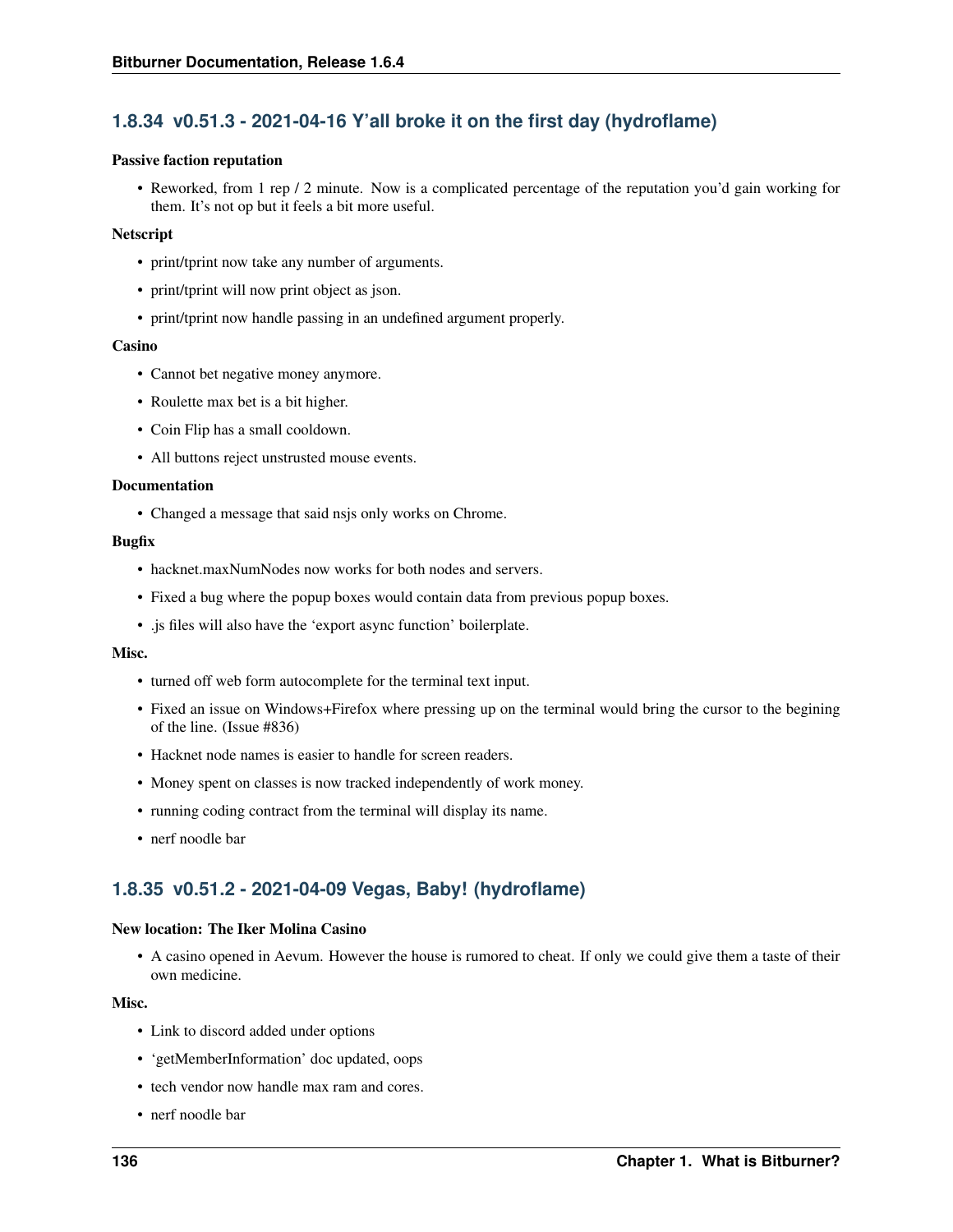# **1.8.36 v0.51.1 - 2021-04-06 Bugfixes because the author of the last patch sucks (it's hydroflame)**

### **Netscript**

- 'getPlayer' returns players faction and tor
- 'hospitalization' is a new singularity function.
- 'gang.getMemberInformation' now returns more information.
- 'hacknet.hashCapacity' is a new hacknet function that returns the maximum hash capacity.

### Hospitalization

• Now only cost at most 10% of your money.

### Bugfix

• confirmation dialog box no longer use previous text

### Accessibility

- The game is a little easier to handle for screen readers (yes, there's an absolute legend playing this game with a screen reader)
- Infiltration use buttons instead of a-links
- New option to disable ASCII art. This will make the metro map and world map display as a list of buttons.

### Misc.

- 'fl1ght.exe' will no longer suggest the combat path. Related faction requirements unchanged.
- nerf noodle bar

# **1.8.37 v0.51.0 - 2021-03-31 Formulas (hydroflame)**

### Formulas API

• A new API is introduced, this gives players access to various formulas used in the game. It'll help you make more informed decisions.

### Netscript

- 'getServer' is a new function meant to be used with the formulas API.
- 'getPlayer' is a new function meant to be used with the formulas API.
- 'getStats' and 'getCharacterInformation' are deprecated in favor of 'getPlayer'
- 'getCurrentServer' is a new function that returns the server the player is currently connected.

### **Display**

- All money should now consistently be orange.
- All rep should now consistently be light-yellow.
- Most numbers should display consistently now (aka all money is formatted the same).

### Click to copy

• Certain UI elements are now 'click-to-copy'

\*\* Misc. \*\*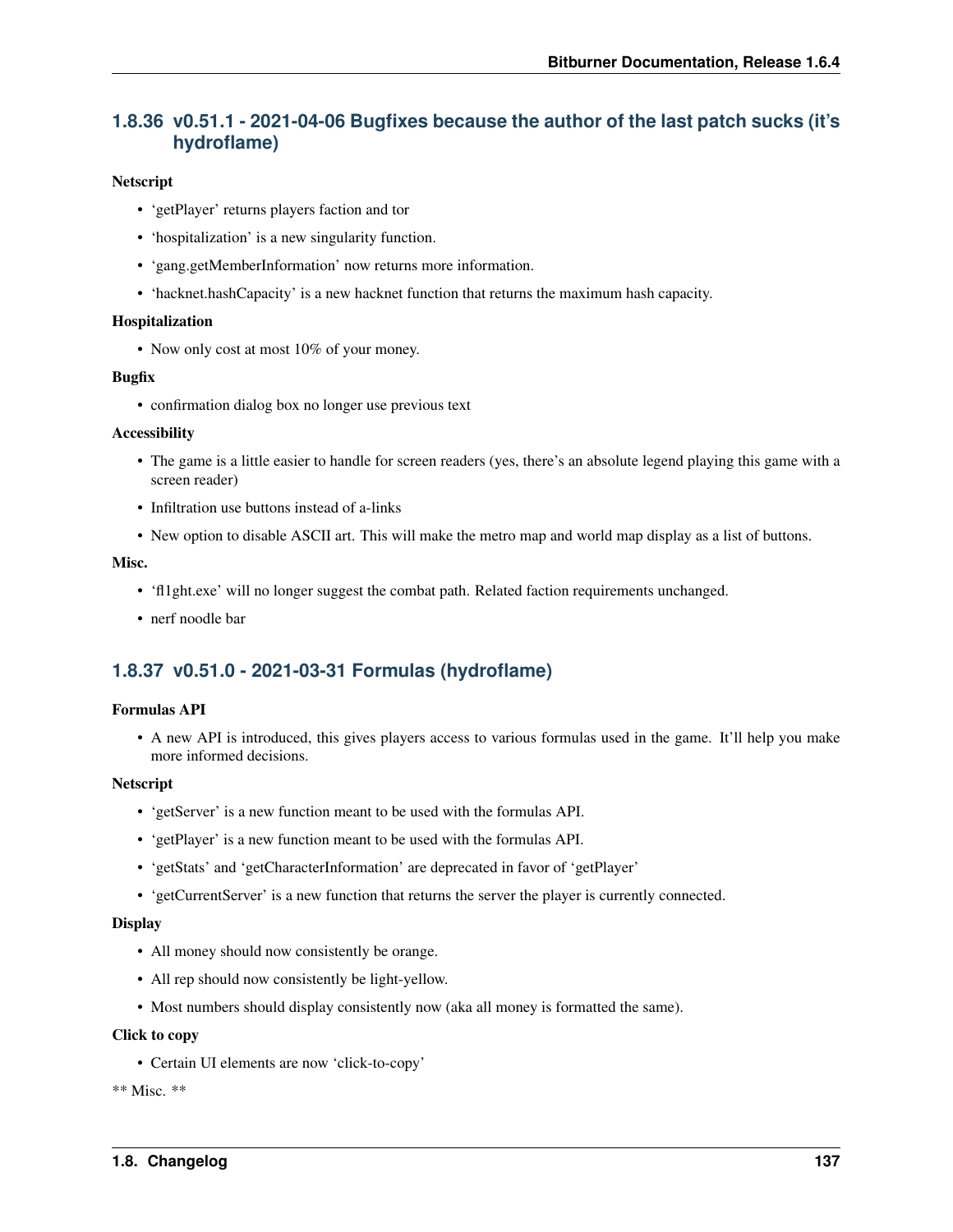• nerf noodle bar

# **1.8.38 v0.50.2 - 2021-03-25 Everyone asked for this one. (hydroflame)**

### BitNodeMultipliers

• 'GangKarmaRequirements': a new multipler that influences how much karma is required to make a gang different bitnodes.

### Netscript

- 'connect': a new singularity function that connects you to a server. (like the terminal command)
- 'manualHack': a new singularity function that performs a manual hack on the players current server.
- ns<sub>2</sub> stack trace works on Firefox now.

### Misc.

- New shortcut, Alt + b, brings you to bladeburner
- New shortcut,  $Alt + g$ , brings you to gang
- nerf noodle bar

## **1.8.39 v0.50.1 - 2021-03-22 (hydroflame)**

### Netscript

• getTaskStats works

### Source-File -1

• Added a new Exploit

### Factions

• Augmentations offered by a Faction but already bought are in a separate list at the bottom of the page.

### Bug fixed

• Fixed a bug where completing a maxed non-repeatable BitNode would make its color on the BitVerse like level 1.

### Misc.

- Minor spacing in stats tables.
- nerf noodle bar

# **1.8.40 v0.50.0 - 2021-03-20 Intelligence (hydroflame)**

### Intelligence

• int exp gain and effect has been reworked. It is now much more easy to acquire and far more powerful. The goal here is to feel like players have another tool in their arsenal.

### Factions

• Hacking factions no longer have hacking level requirements since their associated servers do.

Misc.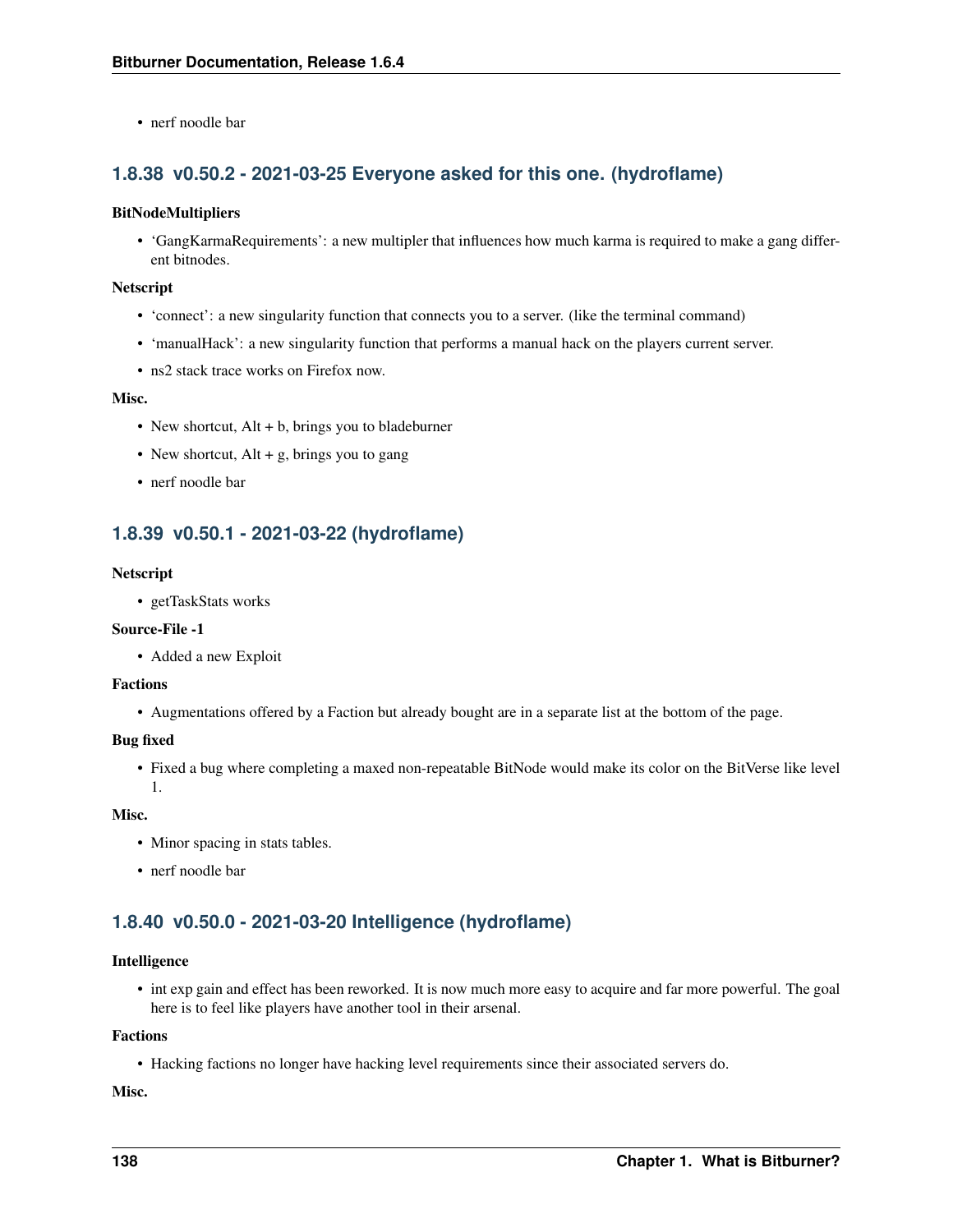- Sleeve styling.
- number formatting
- remove wiki button in Hacking Missions.
- Fix NaN displayed when very very large numbers are reached.
- nerf noodle bar

# **1.8.41 v0.49.2 - 2021-03-13 (hydroflame)**

### BN8

• A new bitnode multipler has been added, it lets you reduce money from a server without gaining actually any money. This is important for BN8 where hack/grow can influence the stock market. No money can be gained from hacking but server money can still be reduced.

### Documentation

• readthedocs should now be more consistent and many examples were added.

### **Netscript**

- Ace editor will now correctly highlight all functions.
- 'tFormat' is a new netscript function that returns a human readable representation of milliseconds. eg. "2 hours 15 minute 43 seconds"

### Gang

• style improvements

### Bladeburner

- style improvements
- fix bug where 'skill list SKILL' would crash if skill is level 0.

### **Sleeve**

• karma gain now scales with sync.

### Misc.

- Fix issue where the effective stats under Character>Stats were being calculated.
- nerf noodle bar

# **1.8.42 v0.49.0 - 2021-03-11 Source-File -1 (hydroflame)**

### Source-File -1

• For advanced players: The game now embraces exploits and will reward players for doing so.

### Gang

- ascension is less effective as the ascension multiplier goes up.
- territory gain scales with power difference.

### **Netscript**

- 'gang.getEquipmentStats' returns the stats of the equipment.
- 'gang.getTaskStats' returns the stats of a task.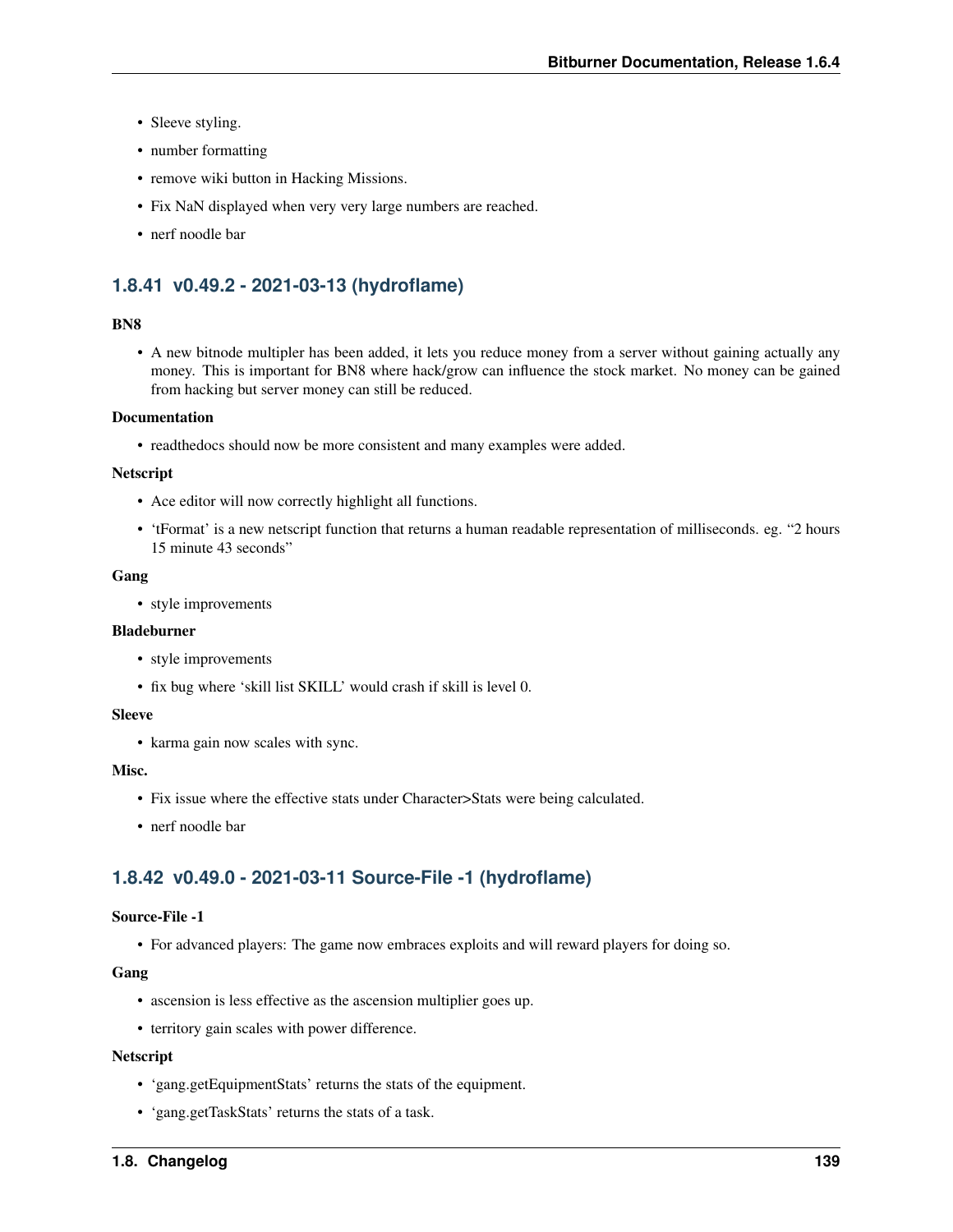- 'getCrimeStats' returns the stats of a crime.
- Crashes should now print the ns stack trace.
- Log messages are now more consistent.
- 'softReset' now accepts a callback script like 'installAugmentations'

#### Misc.

- Minor formatting under Hacking>Active Scripts
- option menu colors now match the rest of the game, kinda.
- nerf noodle bar

## **1.8.43 v0.48.0 - ASCII - 2021-03-07 (hydroflame)**

### ASCII

- Travel Agency now displays a world map
- Cities are now top view of metro station maps

#### Netscript

- 'softReset' is a new netscript function that performs a soft reset regardless of if the player has bought augmentations or not.
- 'getAugmentationStats' is a new netscript function that returns the stats of an augmentation.
- getCharacterInformation now additionally returns exp
- pid resets back to 1 when installing or destroying a BitNode.
- New '.ns' scripts start with a main function.
- 'hacknet.maxNumNodes' returns the maximum number of hacknet nodes.

#### Bladeburner

• Current stamina will scale as max stamina increases, this prevents players from having very high penalty when they gain huge amount of exp at the start of a reset.

#### Misc.

- Fixed an issue where SF3 was listed as infinitly repeatable and SF12 as having a limit of 3.
- Fixed an issue where the gang equipment screen would freeze the game if a script installed augmentations while it is open.
- All BonusTime now displays in the 'H M S' format.
- Donation textbox style updated to match the rest of the game.
- Corporation name style updated to match the rest of the game.
- minor formatting under Hacking>Active Scripts
- typo in BN12 description
- BN12 now reduces contract money
- Character>Stats percentages are aligned, server and hacknet limit are displayed, if the player has SF5 the reduces stats are shown.
- Character>Augmentations now displays by how much the player stats will increase.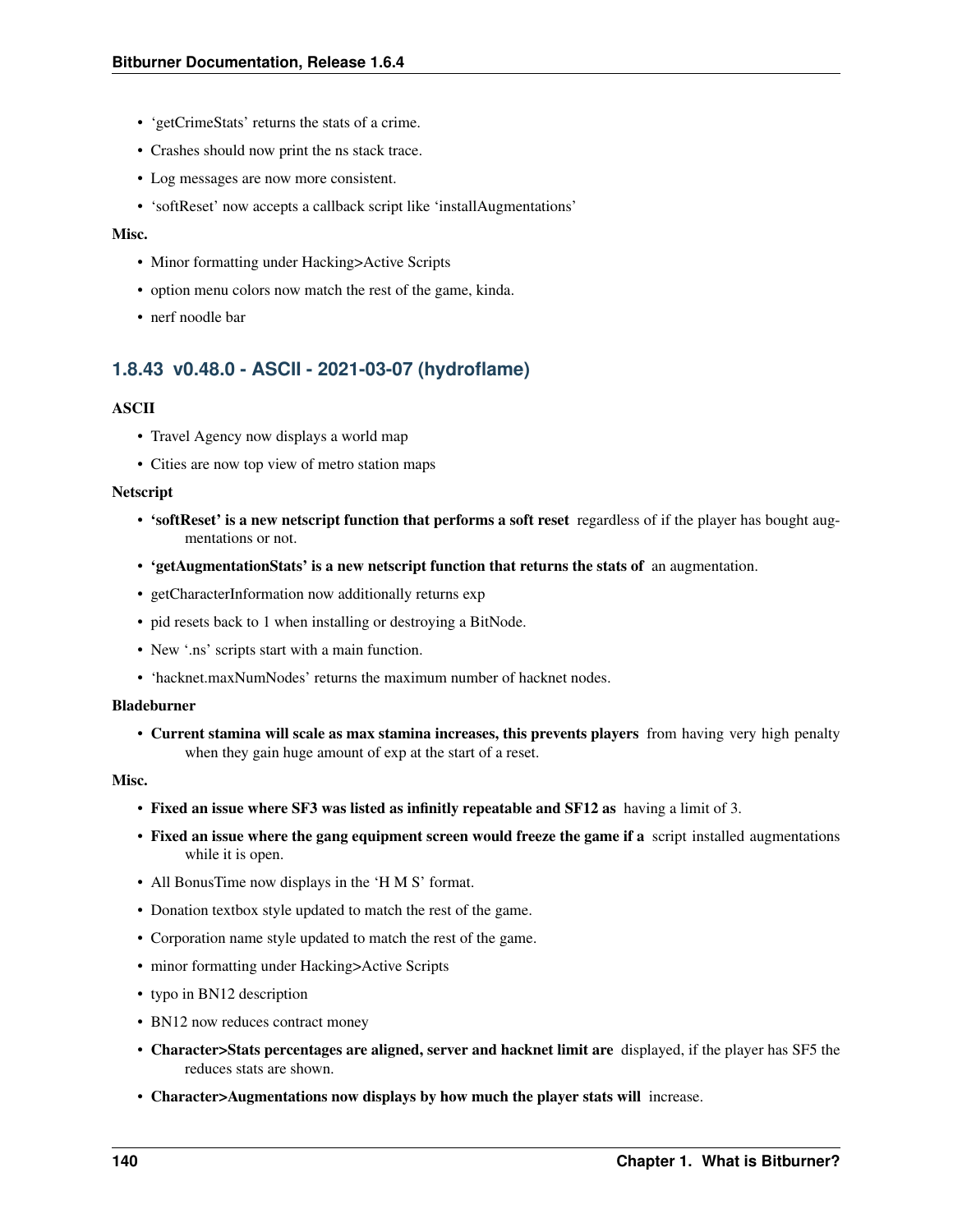- Character>Augmentations has a badge indicating how many augs the player has bought but not installed
- Character>Factions has a badge indicating how many factions have pending invites.
- nerf noodle bar

## **1.8.44 v0.47.2 - 7/15/2019**

### Netscript Changes

- Added tail() Netscript function
- hacknet.getNodeStats() function now returns an additional property for Hacknet Servers: hashCapacity
- When writing to a file, the write() function now casts the data being written to a string (using String())
- BitNode-selection page now shows what Source-File level you have for each BitNode
- Overloaded kill() function so that you can kill a script by its PID
- spawn() now only takes 10 seconds to run (decreased from 20 seconds)
- run() and exec() now return the PID of the newly-executed scripts, rather than a boolean
	- (A PID is just a positive integer)
- run(), exec(), and spawn() no longer need to be await-ed in NetscriptJS
- Script parsing and RAM calculations now support ES9
- installAugmentations() no longer has a return value since it causes all scripts to die
- isBusy() now returns true if you are in a Hacking Mission
- Bug fix: workForFaction() function now properly accounts for disabled logs
- Bug fix: RAM should now be properly calculated when running a callback script with installAugmentations()
- Bug fix: Fixed bug that caused scripts killed by exit()/spawn() to "clean up" twice

### Misc Changes

- The 'kill' Terminal command can now kill a script by its PID
- Added 'Solarized Dark' theme to CodeMirror editor
- After Infiltration, you will now return to the company page rather than the city page
- Bug fix: Stock Market UI should no longer crash for certain locale settings
- Bug fix: You can now properly remove unfinished programs (the *\*.exe-N%-INC* files)
- Bug fix: Fixed an issue that allowed you to increase money on servers with a 'maxMoney' of 0 (like CSEC)
- Bug fix: Scripts no longer persist if they were started with syntax/import errors
- Bug fix: 'hack' and 'analyze' Terminal commands are now blocking
- Bug fix: Exp earned by duplicate sleeves at universities/gyms now takes hash upgrades into account

## **1.8.45 v0.47.1 - 6/27/2019**

- Stock Market changes:
	- Transactions no longer influence stock prices (but they still influence forecast)
	- Changed the way stocks behave, particularly with regard to how the stock forecast occasionally "flips"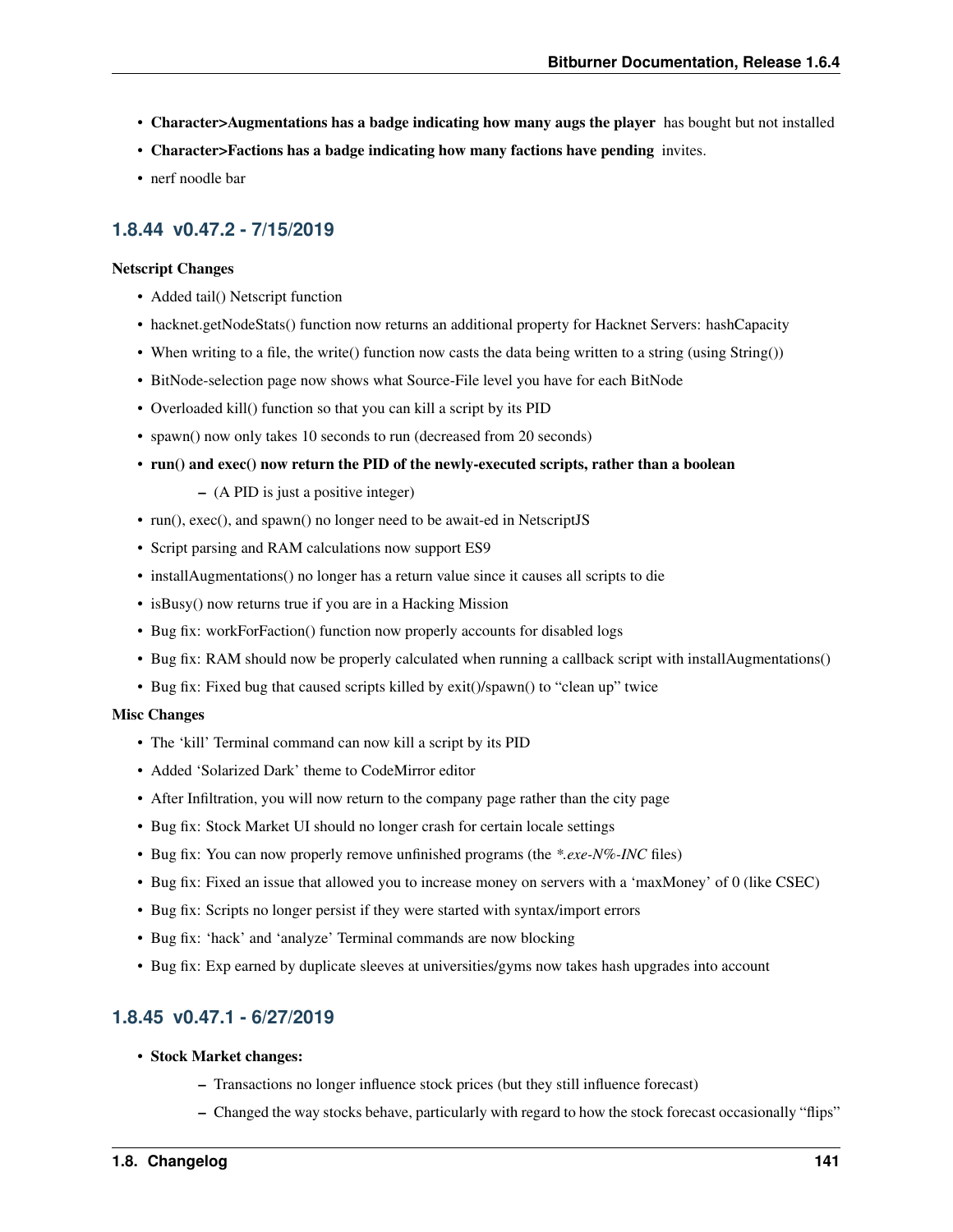- Hacking & growing a server can potentially affect the way the corresponding stock's forecast changes
- Working for a company positively affects the way the corresponding stock's forecast changes
- Scripts now start/stop instantly
- Improved performance when starting up many copies of a new NetscriptJS script (by Ornedan)
- Improved performance when killing scripts
- Dialog boxes can now be closed with the ESC key (by jaguilar)
- NetscriptJS scripts should now be "re-compiled" if their dependencies change (by jaguilar)
- write() function should now properly cause NetscriptJS scripts to "re-compile" (by jaguilar)

## **1.8.46 v0.47.0 - 5/17/2019**

- Stock Market changes:
	- Implemented spread. Stock's now have bid and ask prices at which transactions occur
	- Large transactions will now influence a stock's price and forecast
	- This "influencing" can take effect in the middle of a transaction
	- See documentation for more details on these changes
	- Added getStockAskPrice(), getStockBidPrice() Netscript functions to the TIX API
	- Added getStockPurchaseCost(), getStockSaleGain() Netscript functions to the TIX API
- Re-sleeves can no longer have the NeuroFlux Governor augmentation
	- This is just a temporary patch until the mechanic gets re-worked
- hack(), grow(), and weaken() functions now take optional arguments for number of threads to use (by MasonD)
- codingcontract.attempt() now takes an optional argument that allows you to configure the function to return a contract's reward
- Adjusted RAM costs of Netscript Singularity functions (mostly increased)
- Adjusted RAM cost of codingcontract.getNumTriesRemaining() Netscript function
- Netscript Singularity functions no longer cost extra RAM outside of BitNode-4
- Corporation employees no longer have an "age" stat
- Gang Wanted level gain rate capped at 100 (per employee)
- Script startup/kill is now processed every 3 seconds, instead of 6 seconds
- getHackTime(), getGrowTime(), and getWeakenTime() now return Infinity if called on a Hacknet Server
- Money/Income tracker now displays money lost from hospitalizations
- Exported saves now have a unique filename based on current BitNode and timestamp
- Maximum number of Hacknet Servers decreased from 25 to 20
- Bug Fix: Corporation employees stats should no longer become negative
- Bug Fix: Fixed sleeve.getInformation() throwing error in certain scenarios
- Bug Fix: Coding contracts should no longer generate on the w0r1d\_d43m0n server
- Bug Fix: Duplicate Sleeves now properly have access to all Augmentations if you have a gang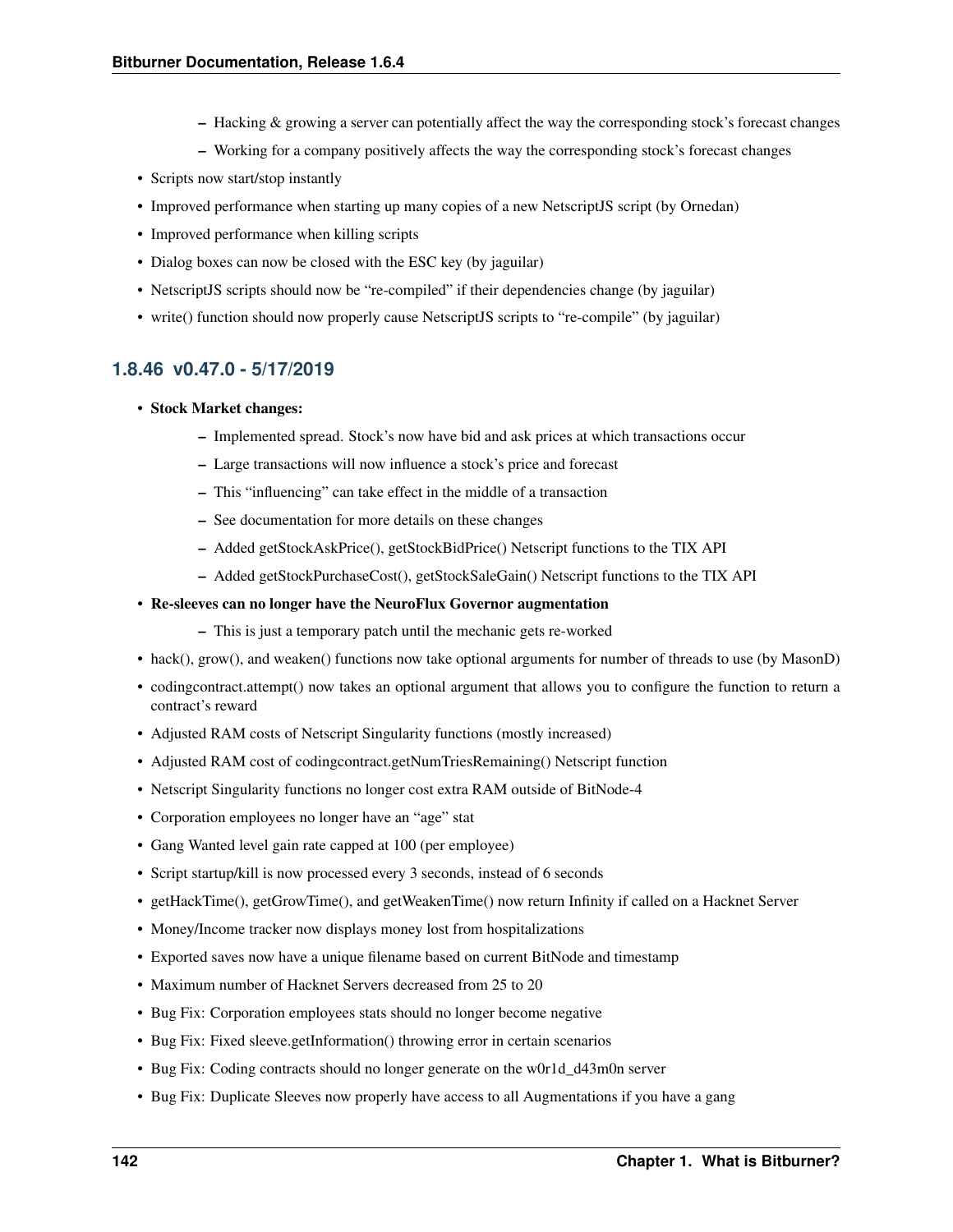- Bug Fix: getAugmentationsFromFaction() & purchaseAugmentation() functions should now work properly if you have a gang
- Bug Fix: Fixed issue that caused messages (.msg) to be sent when refreshing/reloading the game
- Bug Fix: Purchasing hash upgrades for Bladeburner/Corporation when you don't actually have access to those mechanics no longer gives hashes
- Bug Fix: run(), exec(), and spawn() Netscript functions now throw if called with 0 threads
- Bug Fix: Faction UI should now automatically update reputation
- Bug Fix: Fixed purchase4SMarketData()
- Bug Fix: Netscript1.0 now works properly for multiple 'namespace' imports (import \* as namespace from "script")
- Bug Fix: Terminal 'wget' command now correctly evaluates directory paths
- Bug Fix: wget(), write(), and scp() Netscript functions now fail if an invalid filepath is passed in
- Bug Fix: Having Corporation warehouses at full capacity should no longer freeze game in certain conditions
- Bug Fix: Prevented an exploit that allows you to buy multiple copies of an Augmentation by holding the 'Enter' button
- Bug Fix: gang.getOtherGangInformation() now properly returns a deep copy
- Bug Fix: Fixed getScriptIncome() returning an undefined value
- Bug Fix: Fixed an issue with Hacknet Server hash rate not always updating

### **1.8.47 v0.46.3 - 4/20/2019**

- Added a new Augmentation: The Shadow's Simulacrum
- Improved tab autocompletion feature in Terminal so that it works better with directories
- Bug Fix: Tech vendor location UI now properly refreshed when purchasing a TOR router
- Bug Fix: Fixed UI issue with faction donations
- Bug Fix: The money statistics & breakdown should now properly track money earned from Hacknet Server (hashes -> money)
- Bug Fix: Fixed issue with changing input in 'Minimum Path Sum in a Triangle' coding contract problem
- Fixed several typos in various places

### **1.8.48 v0.46.2 - 4/14/2019**

- Source-File 2 now allows you to form gangs in other BitNodes when your karma reaches a very large negative value
	- (Karma is a hidden stat and is lowered by committing crimes)
- Gang changes:
	- Bug Fix: Gangs can no longer clash with themselve
	- Bug Fix: Winning against another gang should properly reduce their power
- Bug Fix: Terminal 'wget' command now works properly
- Bug Fix: Hacknet Server Hash upgrades now properly reset upon installing Augs/switching BitNodes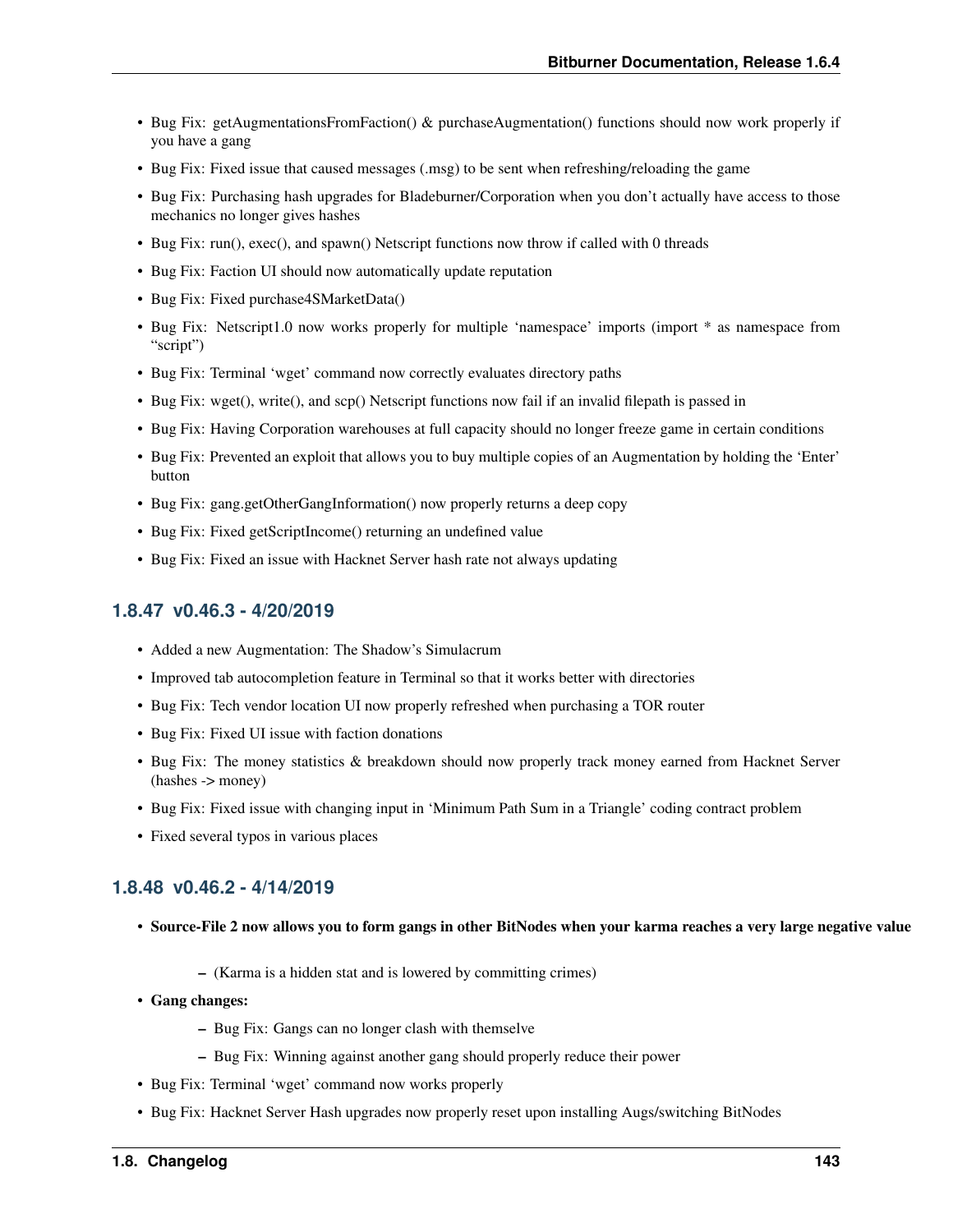• Bug Fix: Fixed button for creating Corporations

## **1.8.49 v0.46.1 - 4/12/2019**

- Added a very rudimentary directory system to the Terminal
	- Details here: [https://bitburner.readthedocs.io/en/latest/basicgameplay/terminal.html#](https://bitburner.readthedocs.io/en/latest/basicgameplay/terminal.html#filesystem-directories) [filesystem-directories](https://bitburner.readthedocs.io/en/latest/basicgameplay/terminal.html#filesystem-directories)
- Added numHashes(), hashCost(), and spendHashes() functions to the Netscript Hacknet Node API
- 'Generate Coding Contract' hash upgrade is now more expensive
- 'Generate Coding Contract' hash upgrade now generates the contract randomly on the server, rather than on home computer
- The cost of selling hashes for money no longer increases each time
- Selling hashes for money now costs 4 hashes (in exchange for \$1m)
- Bug Fix: Hacknet Node earnings should work properly when game is inactive/offline
- Bug Fix: Duplicate Sleeve augmentations are now properly reset when switching to a new BitNode

## **1.8.50 v0.46.0 - 4/3/2019**

- Added BitNode-9: Hacktocracy
- Changed BitNode-11's multipliers to make it slightly harder overall
- Source-File 11 is now slightly stronger
- Added several functions to Netscript Sleeve API for buying Sleeve augmentations (by hydroflame)
- Added a new stat for Duplicate Sleeves: Memory
- Increase baseline experience earned from Infiltration, but it now gives diminishing returns (on exp) as you get to higher difficulties/levels
- In Bladeburner, stamina gained from Hyperbolic Regeneration Chamber is now a percentage of your max stamina
- Corporation Changes:
	- 'Demand' value of products decreases more slowly
	- Bug Fix: Fixed a Corporation issue that broke the Market-TA2 Research
	- Bug Fix: Issuing New Shares now works properly
- Bug Fix: Money Statistics tracker was incorrectly recording profits when selling stocks manually
- Bug Fix: Fixed an issue with the job requirement tooltip for security jobs

## **1.8.51 v0.45.1 - 3/23/2019**

- Added two new Corporation Researches
- General UI improvements (by hydroflame and koriar)
- Bug Fix: Sleeve Netscript API should no longer cause Dynamic RAM errors
- Bug Fix: sleeve.getSleeveStats() should now work properly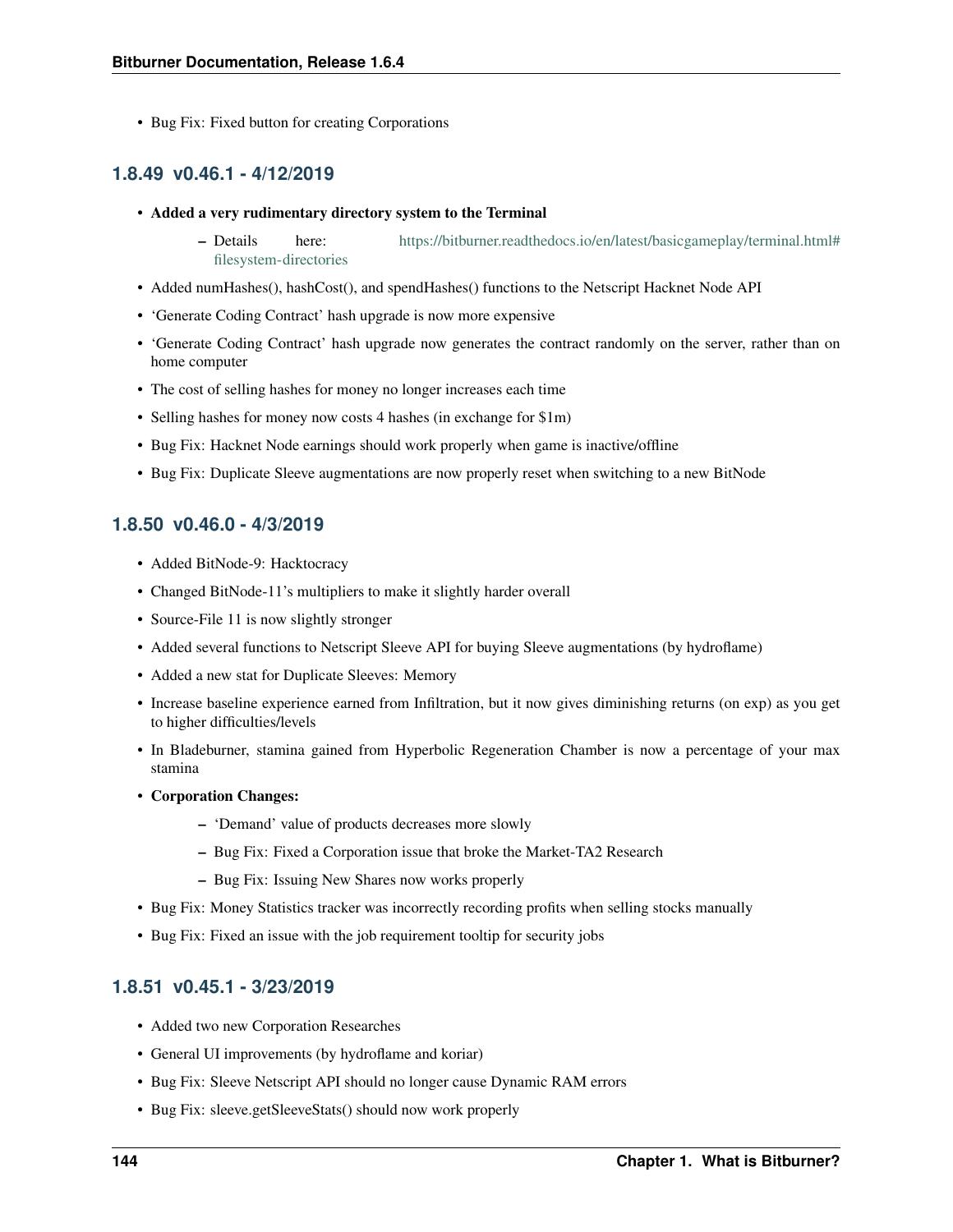### **1.8.52 v0.45.0 - 3/22/2019**

- Corporation changes:
	- Decreased the time of a full market cycle from 15 seconds to 10 seconds.
	- This means that each Corporation 'state' will now only take 2 seconds, rather than 3
	- Increased initial salaries for newly-hired employees
	- Increased the cost multiplier for upgrading office size (the cost will increase faster)
	- $-$  The stats of your employees now has a slightly larger effect on production  $\&$  sales
	- Added several new Research upgrades
	- Market-TA research now allows you to automatically set sale price at optimal values
	- Market-TA research now works for Products (not just Materials)
	- Reduced the amount of Scientific Research needed to unlock the Hi-Tech R&D Laboratory from 10k to 5k
	- Energy Material requirement of the Software industry reduced from 1 to 0.5
	- It is now slightly easier to increase the Software industry's production multiplier
	- Industries now have a maximum number of allowed products, starting at 3. This can be increased through research.
	- You can now see an approximation of how each material affects an industry's production multiplier by clicking the "?" help tip next to it
	- Significantly changed the effects of the different employee positions. See updated descriptions
	- Reduced the amount of money you gain from private investors
	- Training employees is now 3x more effective
	- Bug Fix: An industry's products are now properly separated between different cities
- The QLink Augemntation is now significantly stronger, but also significantly more expensive (by hydroflame)
- Added a Netscript API for Duplicate Sleeves (by hydroflame)
- Modified the multipliers of BitNode-3 and BitNode-8 to make them slightly harder
- After installing Augmentations, Duplicate Sleeves will now default to Synchronize if their Shock is 0
- Bug Fix: Bladeburner's Hyperbolic Regeneration Chamber should no longer instantly refill all stamina
- Bug Fix: growthAnalyze() function now properly accounts for BitNode multipliers
- Bug Fix: The cost of purchasing Augmentations for Duplicate Sleeves no longer scales with how many Augs you've purchased for yourself

### **1.8.53 v0.44.1 - 3/4/2019**

- Duplicate Sleeve changes:
	- You can now purchase Augmentations for your Duplicate Sleeves
	- Sleeves are now assigned to Shock Recovery task by default
	- Shock Recovery and Synchronize tasks are now twice as effective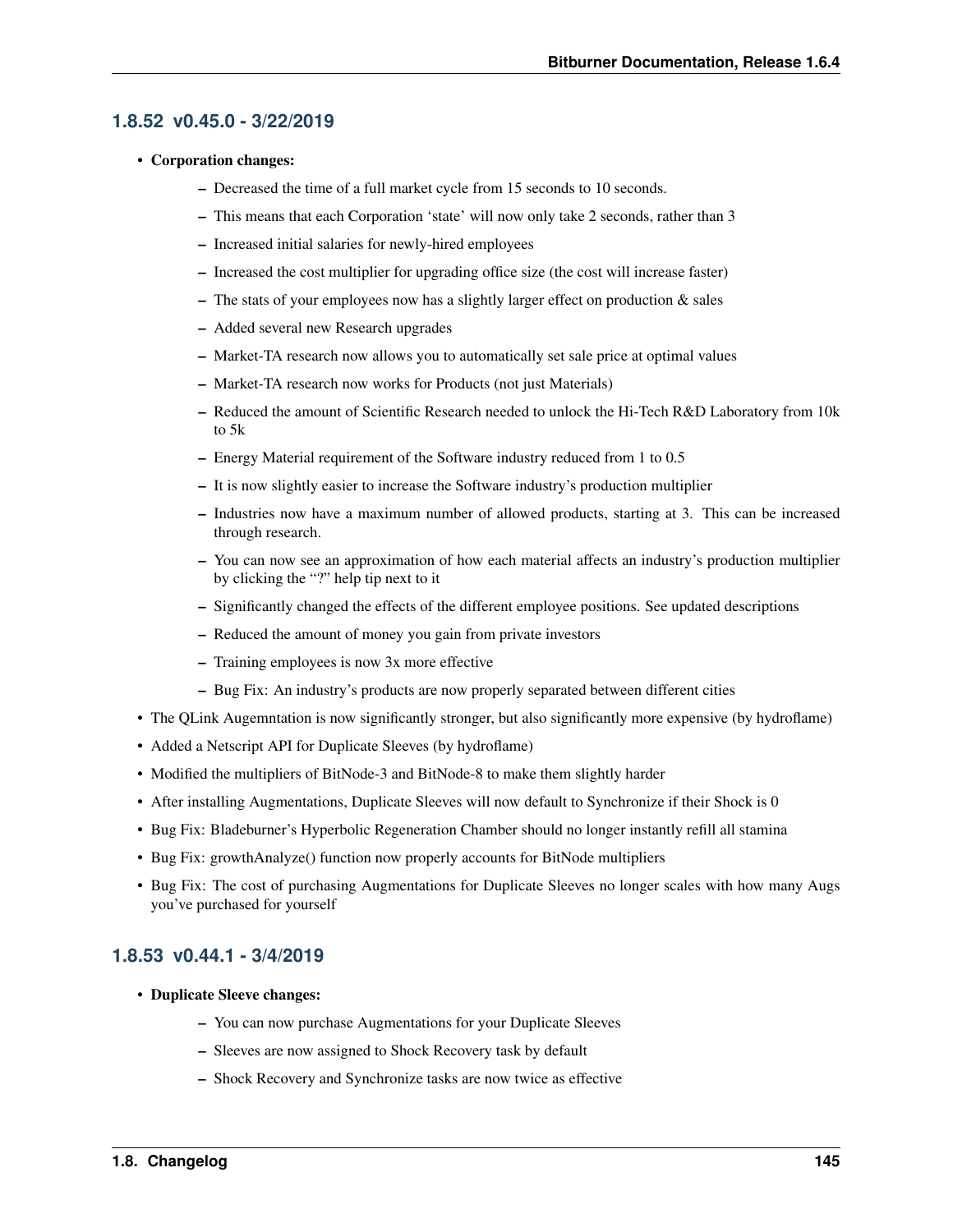- Changed documentation so that Netscript functions are own their own pages. Sorry if this is annoying, it was necessary for properly cross-referencing
- Officially deprecated the Wiki (the fandom site). Use the 'readthedocs' Documentation instead
- Bug Fix: 'rm' Terminal and Netscript commands now work on non-program files that have '.exe' in the name (by Github user MasonD)
- Bug Fix: The 'Find All Valid Math Expressions' Coding Contract should now properly ignore whitespace in answers
- Bug Fix: The 'Merge Overlapping Intervals' Coding Contract should now properly accept 2D arrays when being attempted through Netscript

## **1.8.54 v0.44.0 - 2/26/2019**

### • Bladeburner Changes:

- Reduced the amount of rank needed to earn a skill point
- Reduced the effects of the "Reaper" and "Evasive System" skills
- Increased the effect of the "Hyperdrive" and "Hands of Midas" skills
- Slightly increased the rate which the skill point cost rises for almost all skills
- The "Overlock" Skill now has a maximum level of 90 instead of 95
- Money earned from Contracts increased by 400%
- Changed the way population affects success rate. Extreme populations now have less dramatic effects
- Added two new General Actions: Diplomacy and Hyperbolic Regeneration Chamber
- Lowered the rep and money cost of the "Blade's Simulacrum" augmentation
- Significantly decreased the initial amount of Contracts/Operations (the "Contracts/Operations remaining" value)
- Decreased the rate at which the amount of Contracts/Operations increases over time
- Decreased the number of successes you need to increase the max level of a Contract/Operation
- Increased the average number of Synthoid communities each city has
- Reduced the amount by which a successful raid will decrease the population of a city
- The "riots" event will now increase the chaos of a city by a greater amount
- Significantly increased the effect that Agility and Dexterity have on action time
- Added new BitNode multipliers:
	- HomeComputerRamCost Affects how much it costs to upgrade home computer's RAM
	- DaedalusAugsRequirement Affects how many Augmentations you need in order to get invited to Daedalus
	- FourSigmaMarketDataCost Affects how much it costs to unlock the stock market's 4S Market Data
	- FourSigmaMarketDataApiCost Affects how much it costs to unlock the stock market's 4S Market Data API
- A few minor changes to BitNode multipliers across the board (mostly for the new multipliers)
- 'The Covenant' now requires 20 total Augmentations to get invited, rather than 30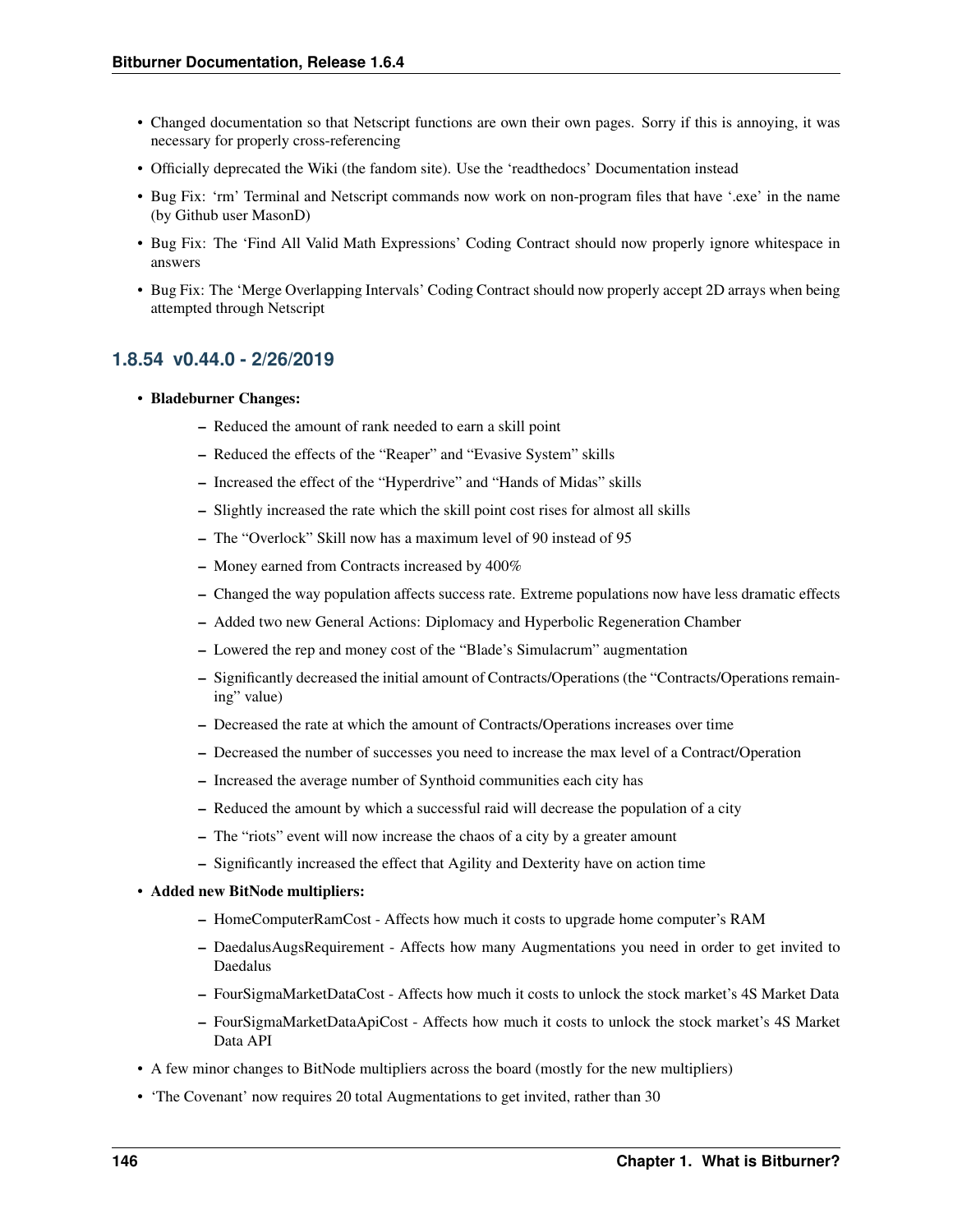- You can now purchase permanent Duplicate Sleeves from 'The Covenant'. This requires Source-File 10, and you must be in BN-10 or after
- You can now track where all of your money comes from in the 'Stats' page
- Increased the money gained from Coding Contracts by 50%
- getCharacterInformation() function now returns the player's HP and max HP
- Bug Fix: You can no longer disconnect the enemy's connections in Hacking Missions
- Bug Fix: Duplicate Sleeve faction reputation gain is now properly affected by faction favor
- Bug Fix: After installing Augmentations, the Terminal display will now correctly show the current server as "home"
- Bug Fix: Fixed an exploit where you could change the duration of timed functions (e.g. hack, weaken) in NetscriptJS
- Bug Fix: You should now properly be able to use the ServerProfile.exe program
- Bug Fix: Prevented exploit that allowed you to accept faction invites programmatically through NetscriptJS
- Bug Fix: Faction invitations for megacorporations should now work properly

## **1.8.55 v0.43.1 - 2/11/2019**

- Terminal changes:
	- Quoted arguments are now properly parsed. (e.g. 'run f.script "this is one argument"' will be correctly parsed)
	- Errors are now shown in red text
	- 'unalias' command now has a different format and no longer needs the quotations
	- Bug Fix: Fixed several edge cases where autocomplete wasn't working properly
- Added two new Bladeburner skills for increasing money and experience gain
- Made some minor adjustments to Bladeburner UI
- Corporation "Smart Factories" and "Smart Storage" upgrades have slightly lower price multipliers
- Added nFormat Netscript function
- Added 6 new Coding Contract problems
- Updated documentation with list of all Coding Contract problems
- Minor improvements for 'Active Scripts' UI
- Implemented several optimizations for active scripts. The game should now use less memory and the savefile should be slightly smaller when there are many scripts running
- Bug Fix: A Stock Forecast should no longer go above 1 (i.e. 100%)
- Bug Fix: The cost of Resleeves should no longer be affected by buying Augs
- Bug Fix: Duplicate Sleeves now use their own stats to determine crime success rate, instead of the host consciousness' stats
- Bug Fix: You can now call the prompt() Netscript function from multiple scripts simultaneously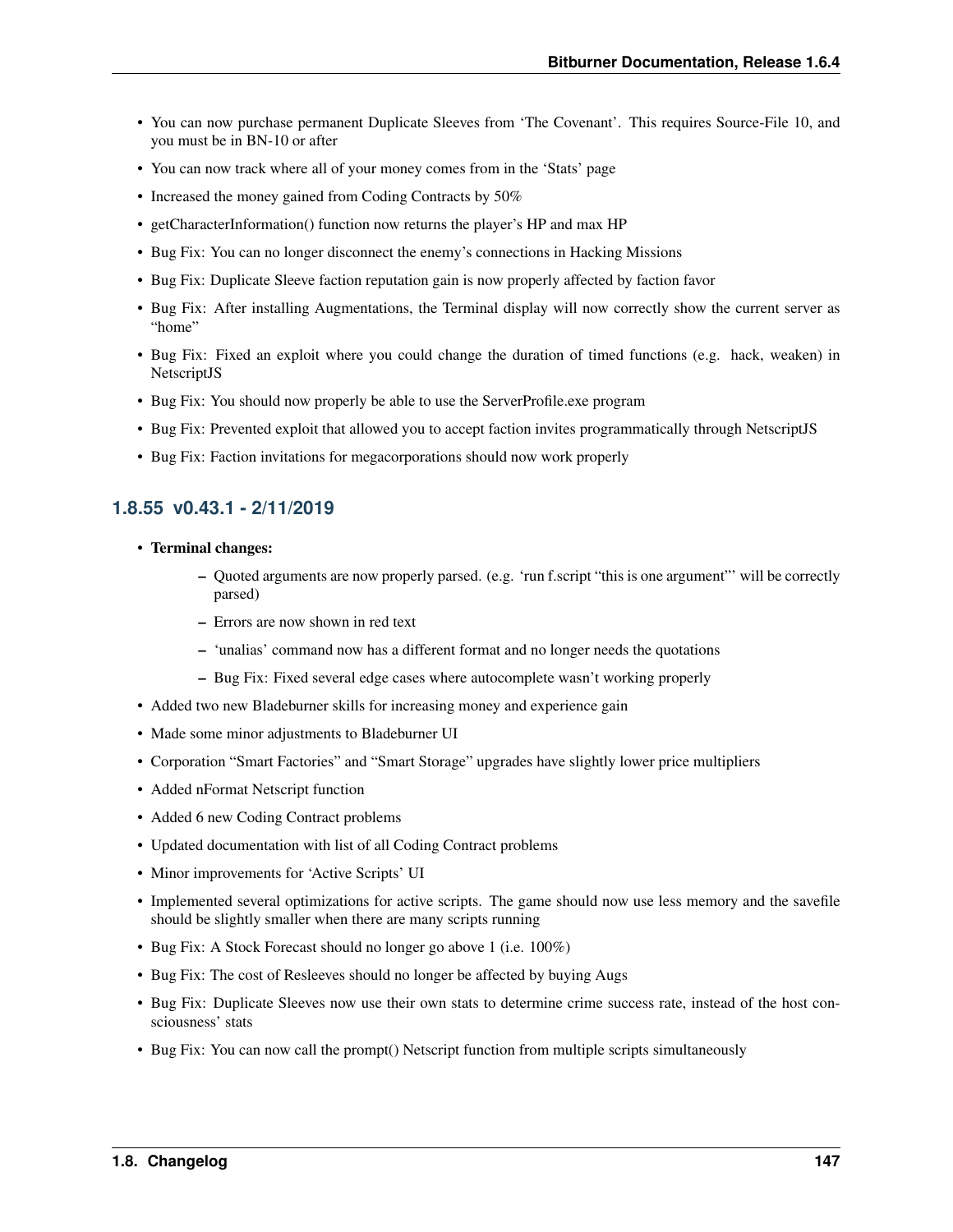## **1.8.56 v0.43.0 - 2/4/2019**

- Added BitNode-10: Digital Carbon
- Stock Market Changes:
	- Each stock now has a maximum number of shares you can purchase (both Long and Short positions combined)
	- Added getStockMaxShares() Netscript function to the TIX API
	- The cost of 4S Market Data TIX API Access increased from \$20b to \$25b
- Job Changes:
	- You can now hold multiple jobs at once. This means you no longer lose reputation when leaving a company
	- Because of this change, the getCharacterInformation() Netscript function returns a slightly different value
- Script Editor Changes:
	- Added new script editor: CodeMirror. You can choose between the old editor (Ace) or CodeMirror
	- Navigation keyboard shortcuts no longer work if the script editor is focused
- Trying to programmatically run a script (run(), exec()) with a 'threads' argument of 0 will now cause the function to return false without running the script
- Home Computer RAM is now capped at 2  $\land$  30 GB (1073741824 GB)
- The maximum amount, maximum RAM, and cost of purchasing servers can now vary between different BitNodes (new BitNode multipliers)
- Pop-up dialog boxes are a little bit bigger
- Bug Fix: When importing scripts, "./" will now be properly ignored (e.g. import { foo } from "./lib.script" )

## **1.8.57 v0.42.0 - 1/8/2019**

- Corporation Changes:
	- Corporation can now be self-funded with \$150b or using seed money in exchange for 500m newlyissued shares
	- In BitNode-3, you no longer start with \$150b
	- Changed initial market prices for many materials
	- Changed the way a material's demand, competition, and market price change over time
	- The sale price of materials can no longer be marked-up as high
	- Added a Research Tree mechanic. Spend Scientific Research on permanent upgrades for each industry
	- You can now redistribute earnings to shareholders (including yourself) as dividends
	- Cost of "Smart Supply" upgraded reduced from \$50b to \$25b
	- Now has offline progress, which works similarly to the Gang/Bladeburner mechanics
	- Slightly reduced the amount of money offered to you by investment firms
	- Employee salaries now slowly increase over time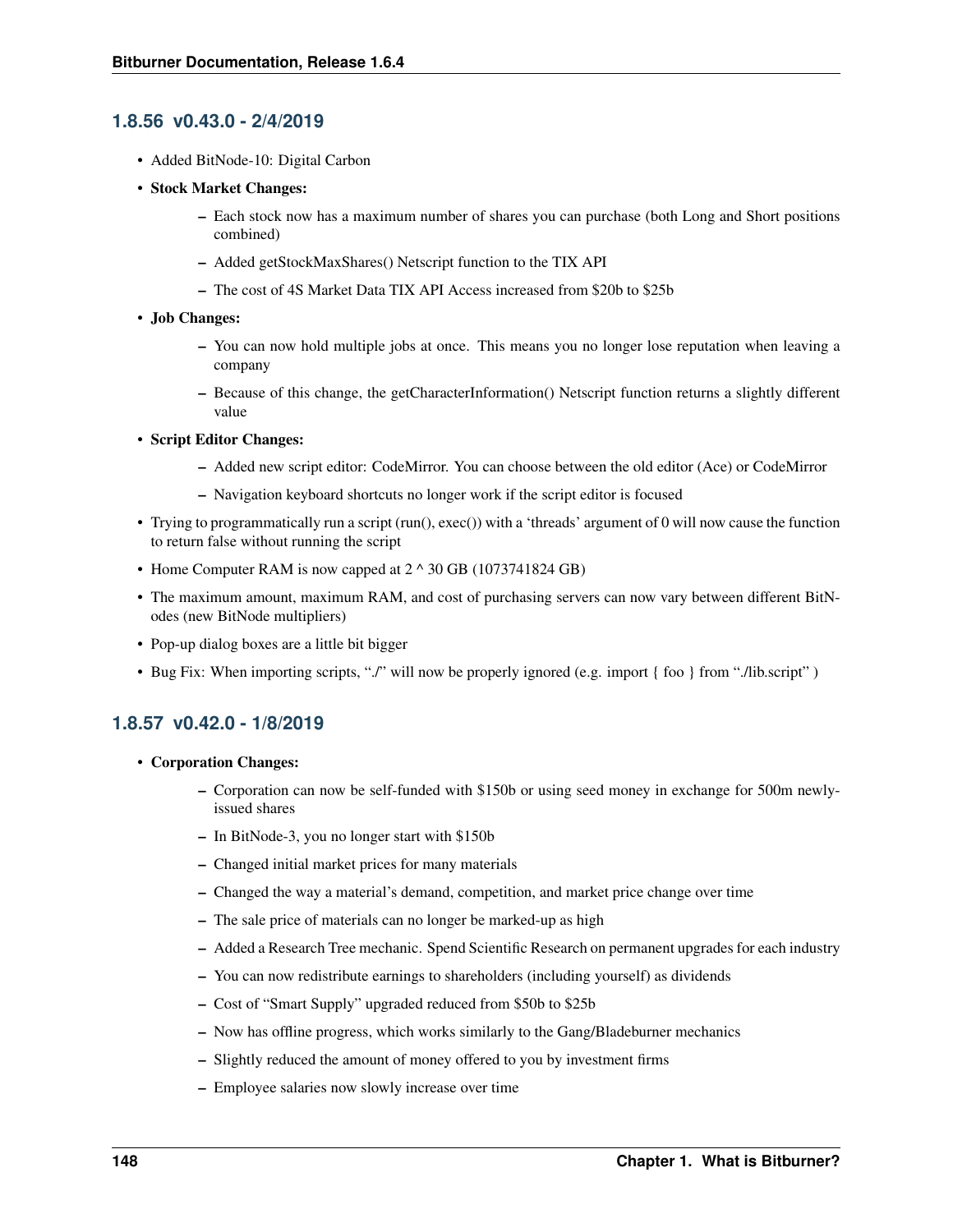- Slightly reduced the effect "Real Estate" has on the Production Multiplier for the Agriculture industry
- Changed the way your Corporation's value is calculated (this is what determines stock price)
- After taking your corporation public, it is now possible to issue new shares to raise capital
- Issuing new shares can only be done once every 12 hours
- Buying back shares must now be done at a premium
- Selling shares can now only be done once per hour
- Selling large amounts of shares now immediately impacts stock price (during the transaction)
- Reduced the initial cost of the DreamSense upgrade from \$8b to \$4b, but increased its price multiplier
- Reduced the price multiplier for ABC SalesBots upgrade
- Added getOrders() Netscript function to the TIX API
- Added getAugmentationPrereq() Singularity function (by havocmayhem)
- Added hackAnalyzePercent() and hackAnalyzeThreads() Netscript functions
- Stock Market, Travel, and Corporation main menu links are now properly styled
- Many pop-up/dialog boxes now support the 'Enter' and 'Esc' hotkeys. If you find a pop-up/dialog box that doesnt support this, let me know specifically which one ('Enter' for the default option, 'Esc' for cancelling and closing the pop-up box)
- Added "brace\_style = preserve\_inline" configuration to Script Editor Beautifier
- ServerProfiler.exe can now be purchased from the Dark Web
- Added an option to copy save data to clipboard
- Added total multiplier information on the "Augmentations" page
- Bug Fix: gymWorkout() Singularity function should now work properly with Millenium Fitness Gym
- Began migrating gameplay information to the ReadTheDocs documentation

## **1.8.58 v0.41.2 - 11/23/2018**

- IMPORTANT Netscript Changes:
	- rm() now takes an optional parameter that lets you specify on which server to delete the file
	- Added growthAnalyze() Netscript function
- Gang Changes:
	- UI now displays your chance to win a clash with other gangs
	- Added getChanceToWinClash() function to the Gang API
	- Added getEquipmentType() function to the Gang API
	- Added several new hacking-based equipment and Augmentations
	- Rebalanced several equipment/upgrades to give less defense
	- Wanted level gain rate is now be slightly higher for all tasks
	- Rebalanced parameters for "hacking" tasks
- Added new Main Menu configuration in .fconf: "compact"
- Added the terminal command 'expr', which can be used to evaluate simple mathematical expressions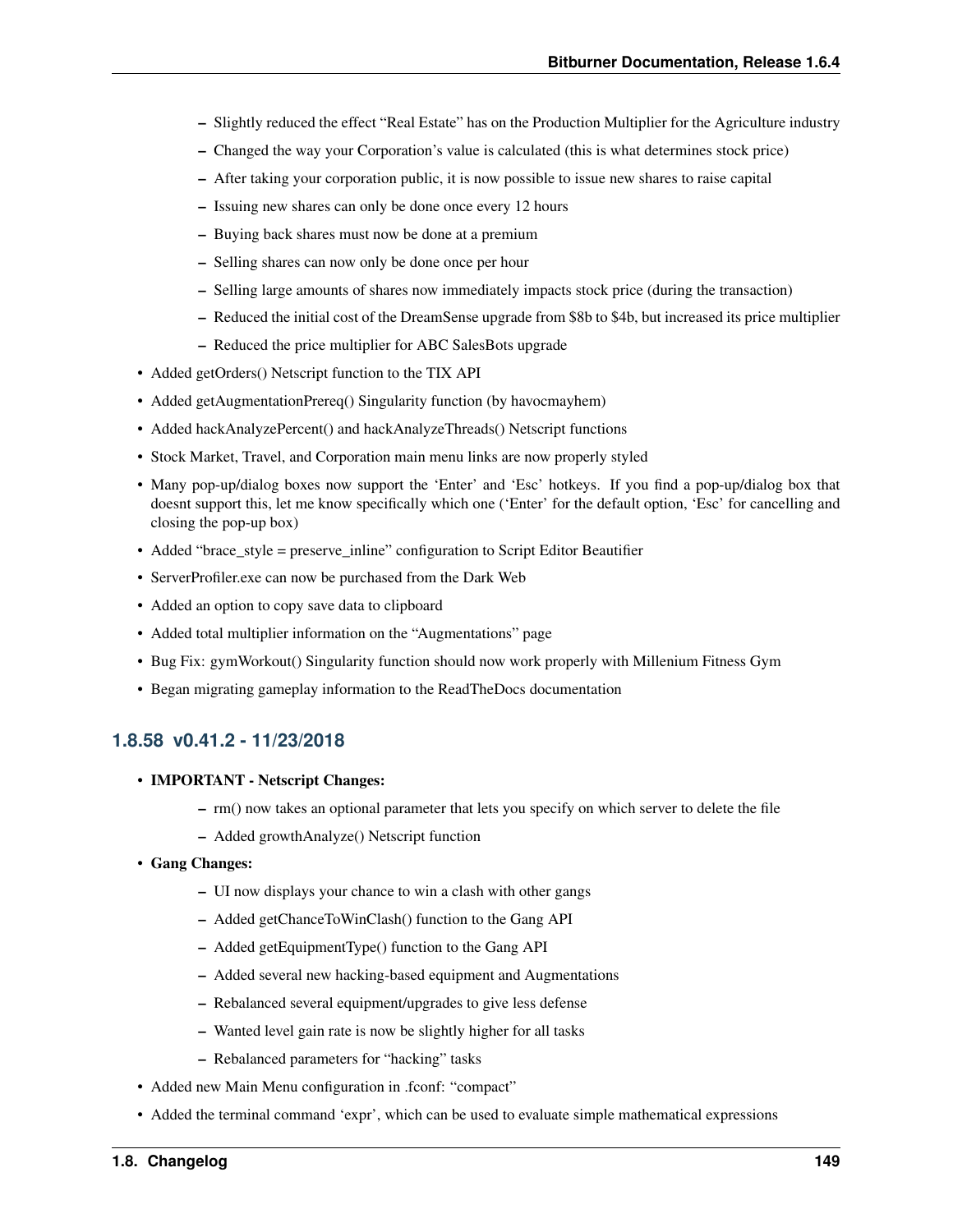- Bug Fix: Can no longer purchase duplicate equipment/Augmentations through gang.purchaseEquipment()
- Bug Fix: scp() should no longer throw errors when used with 2-arguments and an array of files
- Bug Fix: Coding Contracts no longer give money in BitNode-8
- Bug Fix: In Bladeburner, you can no longer start a BlackOp through the Netscript API if it has already been completed
- Bug Fix: In Bladeburner, fixed a bug which caused the configured 'automate' actions to occasionally be switched to other actions
- Bug Fix: 'Return to World' button at locations no longer accumulates event listeners
- Bug Fix: Working & taking classes now continuously add/subtract money during the action, instead of doing it at completion
- Bug Fix: Top-right overview panel now displays negative money using '-' instead of '()'
- Bug Fix: Stock Market UI should no longer show 'NaN' profit immediately after buying a stock

## **1.8.59 v0.41.1 - 11/5/2018**

- IMPORTANT Netscript Changes:
	- purchaseTor() now returns true if you already have a TOR router (it used to return false)
	- getPurchasedServerCost() now returns Infinity if the specified RAM is an invalid amount or is greater than the max amount of RAM  $(2 \land 20 \text{ GB})$
	- Added purchase4SMarketData() and purchase4SMarketDataTixApi() functions
	- getScriptLogs() now takes in optional arguments that let you get the logs of another script
- Stock Market changes:
	- Stocks now have "maximum prices". These are hidden from the player
	- If a stock reaches its "maximum price", it will most likely drop in value (although it might still rise)
	- Each stock has its own, unique maximum price
	- Maximum price for each stock are randomly generated and change during each 'reset'
	- Stock Market cycles are now accumulated/stored, much like it is for Gangs and Bladeburners
	- Accumulated/stored cycles cause stock prices to update up to 50% faster (from every 6 seconds to 4 seconds)
		- \* This means that after coming back from being offline, stock prices will update faster to make up for offline time
- Decreased the Hacking Level multiplier for BitNodes 6 and 7 to 0.4 (from 0.5)
- Bladeburner console history is now saved and persists when switching screens or closing/reopening the game
- In Bladeburner, if your stamina reaches 0 your current action will be cancelled
- b1t\_flum3.exe is no longer removed from your home computer upon reset
- Added main menu link for the Stock Market (once you've purchased an account)
- Job main menu link only appears if you actually have a job
- Bug Fix: Netscript Gang API functions purchaseEquipment() and ascendMember() should now work properly
- Bug Fix: After installing Augs, the "Portfolio Mode" button on the Stock Market page should be properly reset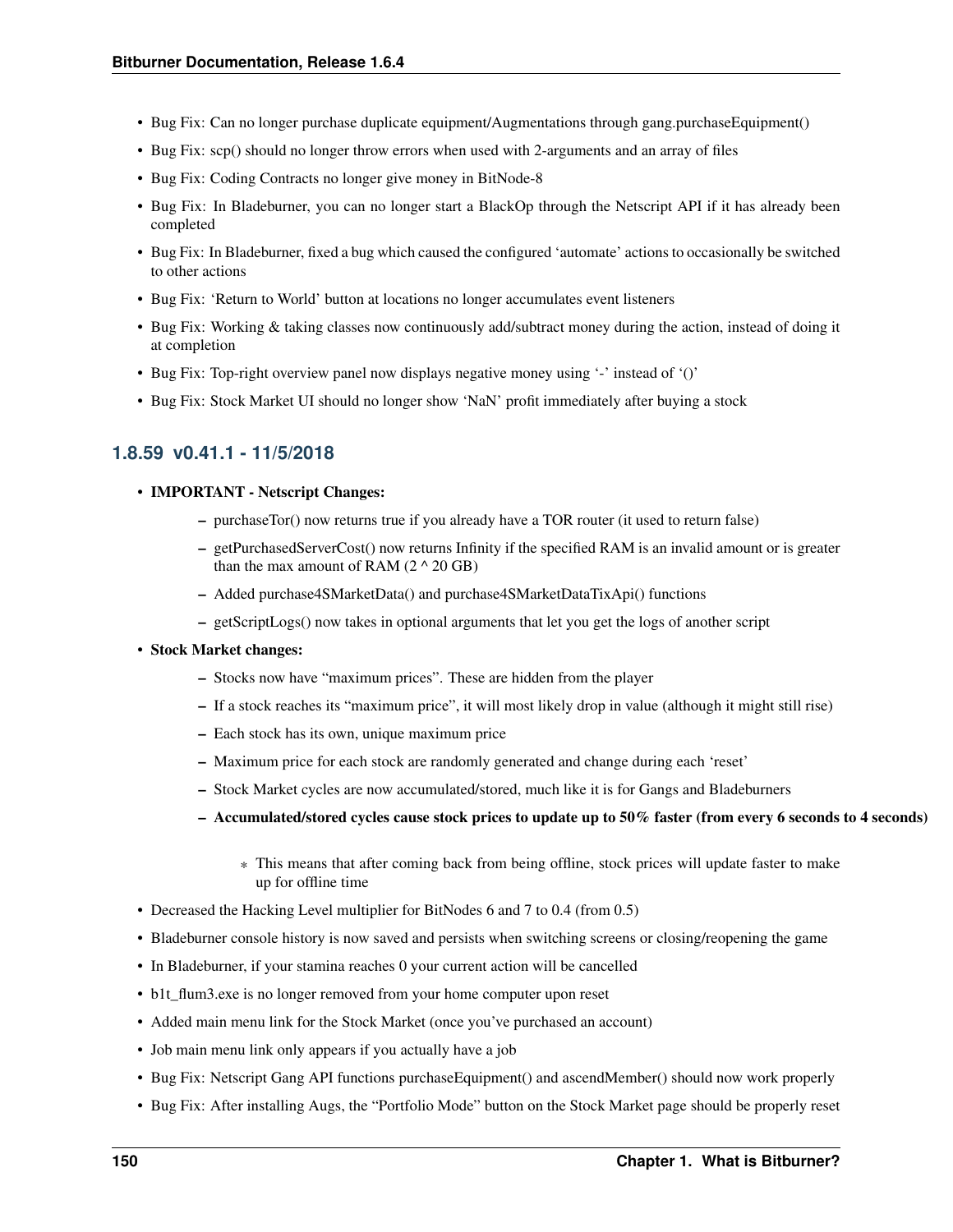• Bug Fix: bladeburner.getActionCountRemaining()'s return value is now rounded down (by Kline-)

## **1.8.60 v0.41.0 - 10/29/2018**

- WARNING: In NetscriptJS, defining a function called print() is no longer possible
- Gang Mechanic Changes (BitNode-2):
	- Added a Gang Netscript API
	- Added new 'ascension' mechanic for Gang Members
	- The first three gang members are now 'free' (can be recruited instantly)
	- Maximum number of increased Gang Members increased from 20 to 30
	- Changed the formula for calculating respect needed to recruit the next gang member
	- Added a new category of upgrades for Gang Members: Augmentations
	- Non-Augmentation Gang member upgrades are now significantly weaker
	- Reputation for your Gang faction can no longer be gained through Infiltration
	- Re-worked the territory 'warfare' mechanic so that player can choose when to engage in it
	- Gang Members can now be killed during territory 'warfare'
	- Changed BitNode-2 Multipliers to make hacking slightly less profitable
	- Gang Member Equipment + Upgrades now get cheaper as your gang grows in power and respect
	- The effects of Source-File 2 are now slightly more powerful
- RAM Cost of accessing the global document object lowered from 100 GB to 25 GB
- RAM Cost to use Singularity Functions outside of BitNode-4 lowered by 75%. They now only cost twice as much as they do in BitNode-4
- b1t flum3.exe now takes significantly less time to create
- Crimes commited through Singularity function no longer give half money/exp (there is now no penalty)
- Improved number formatting for Player 'work' actions (including crimes, etc.). These numbers should also adhere to locale settings now (by Kline-)
- The order that Augmentations are listed in (when purchasing from Faction and viewing your Augmentations) is now saved and persists when choosing different orders
- getCharacterInformation() Singularity function now returns multiplier information (from Augmentations/Source Files)
- Bug Fix: Calling print() in NetscriptJS no longer brings up the print dialog
- Bug Fix: Fixed a bug that sometimes caused a blank black screen when destroying/resetting/switching BitNodes
- Bug Fix: Netscript calls that throw errors will now no longer cause the 'concurrent calls' error if they are caught in the script. i.e. try/catch should now work properly in scripts
- Bug Fix: Fixed a bug where sometimes the NeuroFlux Governor Augmentation level would be incorrectly calculated when the game was loaded
- Bug Fix: Fixed a bug where calling the scp() Netscript function with invalid hostname/ips would throw an unclear error message
- Bug Fix: Bladeburner API function getActionCountRemaining() should now work properly for BlackOps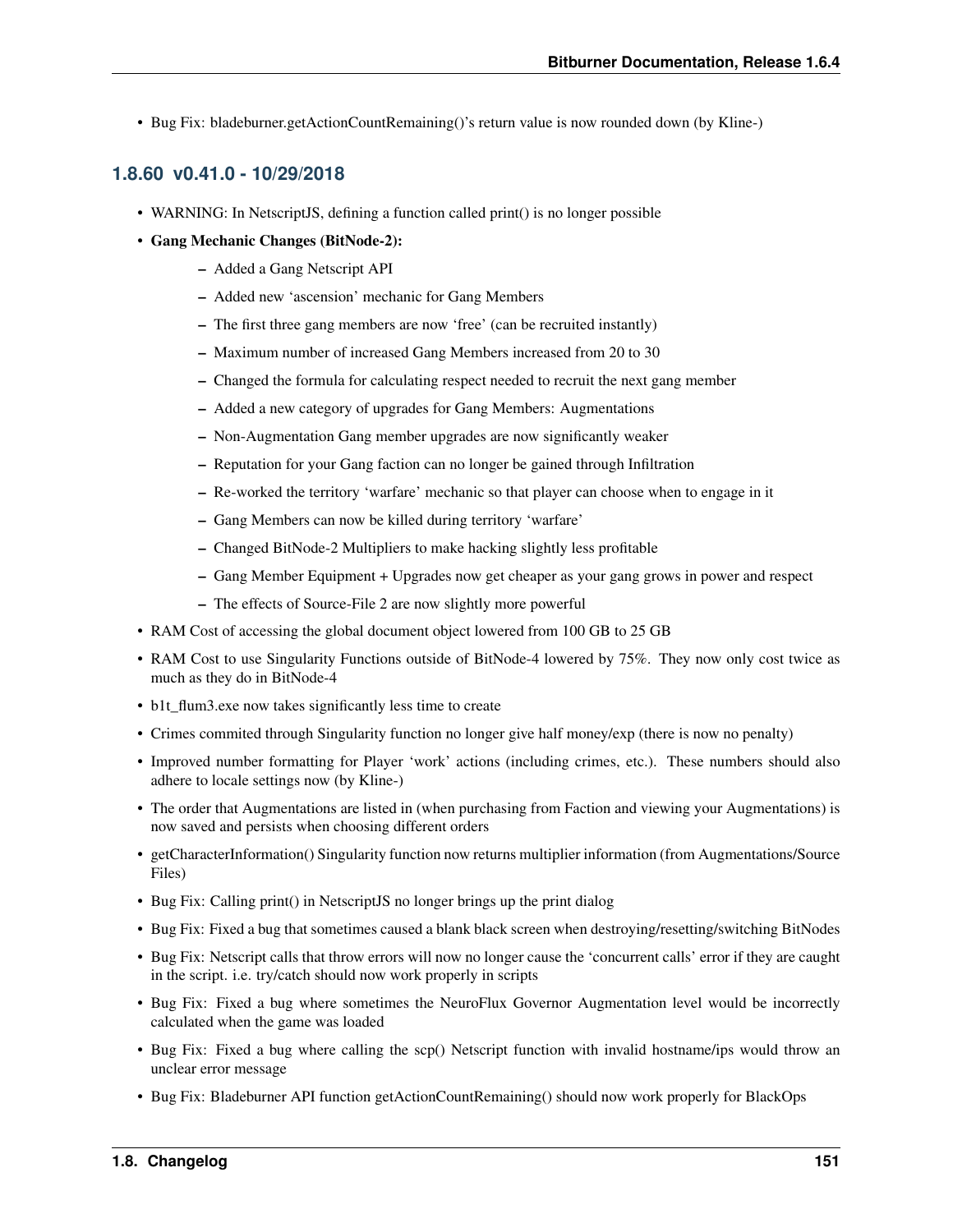- Bug Fix: Black Ops can no longer be attempted out-of-order or without the required rank via Bladeburner API
- Bug Fix: Dynamic RAM Calculation now properly accounts for number of threads
- RAM cost for basic Netscript functions added to documentation (by CBJamo)

# **1.8.61 v0.40.5 - 10/09/2018**

- Added codingcontract.getContractType() Netscript function
- Bug Fix: codingcontract.getData() Netscript function now returns arrays by value rather than reference
- Bug Fix: Decreased highest possible data value for 'Find Largest Prime Factor' Coding Contract (to avoid hangs when solving it)
- Bug Fix: Fixed a bug that caused game to freeze during Coding Contract generation

## **1.8.62 v0.40.4 - 9/29/2018**

- Added new Coding Contracts mechanic. Solve programming problems to earn rewards
- The write() and read() Netscript functions now work on scripts
- Added getStockSymbols() Netscript function to the TIX API (by InfraK)
- Added wget() Netscript function
- Added bladeburner.getActionRepGain() function to the Netscript Bladeburner API
- The getLevelUpgradeCost(), getRamUpgradeCost(), and getCoreUpgradeCost() functions in the Hacknet API now return Infinity if the node is at max level. See documentation
- It is now possible to use freely use angled bracket  $(<,>)$  and create DOM elements using tprint()
- The game's theme colors can now be set through the Terminal configuration (.fconf).
- You can now switch to the old left-hand main menu bar through the Terminal configuration (.fconf)
- Bug Fix: grow() percentage is no longer reported as Infinity when a server's money is grown from 0 to X
- Bug Fix: Infiltration popup now displays the correct amount of exp gained

## **1.8.63 v0.40.3 - 9/15/2018**

- Bladeburner Changes:
	- Increased the effect that agi and dexterity have on action time
	- Starting number of contracts/operations available will be slightly lower
	- Random events will now happen slightly more often
	- Slightly increased the rate at which the Overclock skill point cost increases
- The maximum volatility of stocks is now randomized (randomly generated within a certain range every time the game resets)
- Increased the range of possible values for initial stock prices
- b1t flum3.exe program can now be created immediately at Hacking level 1 (rather than hacking level 5)
- UI improvements for the character overview panel and the left-hand menu (by mat-jaworski)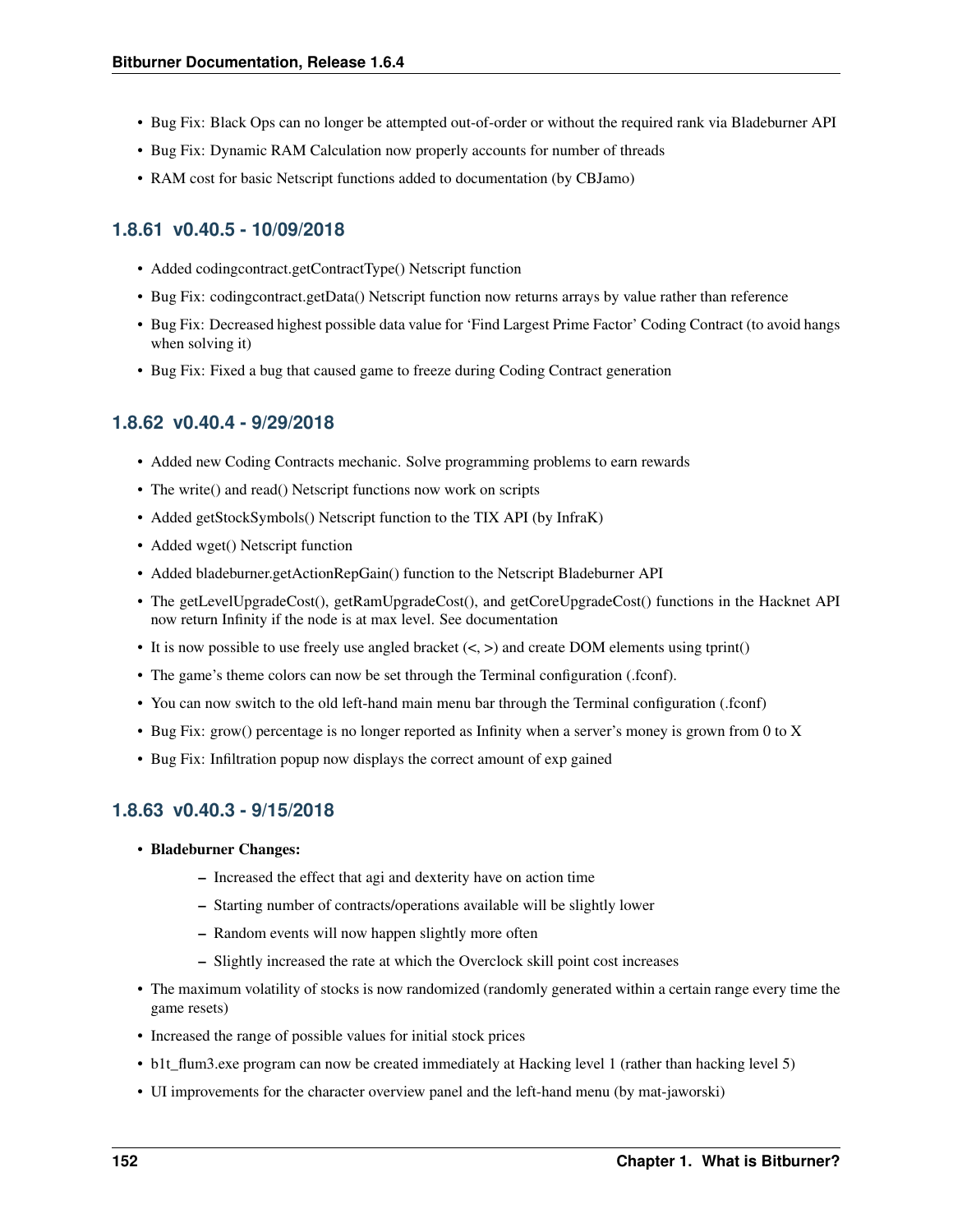- General UI improvements for displays and Terminal (by mat-jaworski)
- Added optional parameters to the getHackTime(), getGrowTime(), and getWeakenTime() Netscript functions
- Added isLogEnabled() and getScriptLogs() Netscript functions
- Added donateToFaction() Singularity function
- Updated documentation to reflect the fact that Netscript port handles (getPortHandle()) only works in NetscriptJS (2.0), NOT Netscript 1.0
- Added tryWrite() Netscript function
- When working (for a company/faction), experience is gained immediately/continuously rather than all at once when the work is finished
- Added a setting in .fconf for enabling line-wrap in the Terminal input
- Adding a game option for changing the locale that most numbers are displayed in (this mostly applies for whenever money is displayed)
- The randomized parameters of many high-level servers can now take on a higher range of values
- Many 'foreign' servers (hackable servers that you don't own) now have a randomized amount of RAM
- Added 'wget' Terminal command
- Improved the introductory tutorial

# **1.8.64 v0.40.2 - 8/27/2018**

- Bladeburner Changes:
	- Added getBonusTime(), getSkillUpgradeCost(), and getCity() Netscript functions to the API
	- Buffed the effects of many Bladeburner Augmentations
	- The Blade's Simulacrum Augmentation requires significantly less reputation but slightly more money
	- Slightly increased the amount of successes needed for a Contract/Operation in order to increase its max level
	- Increased the amount of money gained from Contracts by  $\sim$ 25%
	- Increased the base amount of rank gained from Operations by 10%
	- Significantly increased the 'randomness' in determining a Contract/Operation's initial count and rate of count increase
	- The number (count) of Operations should now increase significantly faster
	- There are now, on average, more Synthoid communities in a city
	- If automation is enabled (the feature in Bladeburner console), then switching to another action such as working for a company will now disable the automation
- Stock Market Changes:
	- Added a watchlist filter feature to the UI that allows you to specify which stocks to show
	- Added the Four Sigma (4S) Market Data feed, which provides volatility and price forecast information about stocks
	- Added the 4S Market Data TIX API, which lets you access the aforementioned data through Netscript
- There is now a setting for enabling/disabling the popup that appears when you are hospitalized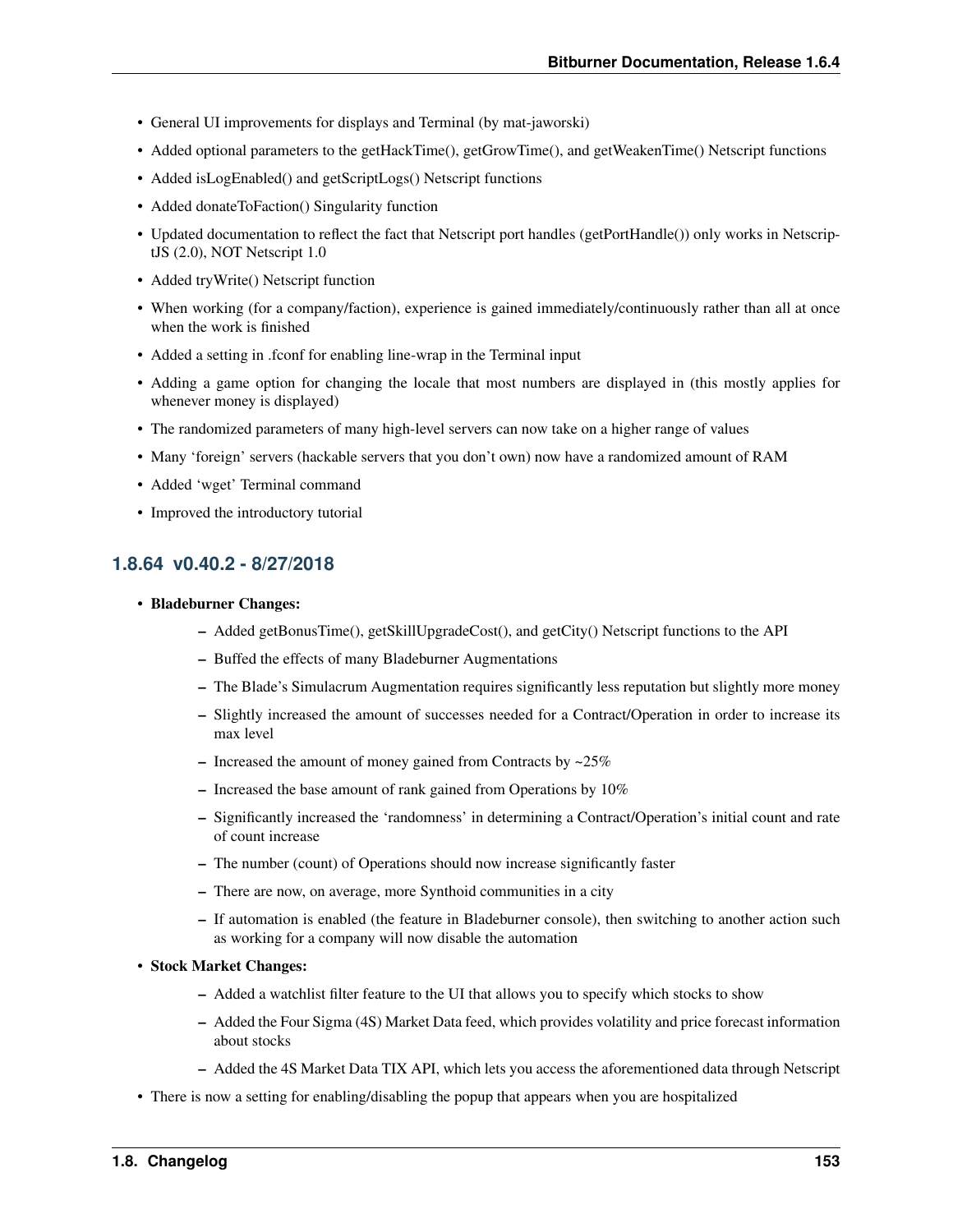- Bug Fix: Stock market should now be correctly initialized in BitNode-8 (by Kline-)
- Bug Fix: bladeburner.getCurrentAction() should now properly an 'Idle' object rather than null (by Kline-)
- Bug Fix: Bladeburner skill cost multiplier should now properly increase in BitNode-12 (by hydroflame)
- Bug Fix: 'document', 'hacknet', and 'window' keywords should no longer be counted multiple times in RAM calculations
- Bug Fix: Joining factions through Singularity functions should now prevent you from joining opposing factions
- Bug Fix: Four Sigma should no longer have two 'Speech Enhancement' Augmentations (by Kline-)

### **1.8.65 v0.40.1 - 8/5/2018 - Community Update**

- Added getPurchasedServerCost() Netscript function (by kopelli)
- Added getFavorToDonate() Netscript function (by hydroflame)
- Added getFactionFavorGain() and getCompanyFavorGain() Singularity functions (by hydroflame)
- Accumulated 'bonus' time in Bladeburner is now displayed in the UI (by hydroflame)
- The Red Pill can now be purchased with negative money (since its supposed to be free) (by hydroflame)
- Cranial Signal Processor Augmentations now have the previous generation as a prerequisite. i.e. Cranial Signal Processor - Gen II requires Gen I (by Kline-)
- Terminal now supports semicolon usage (end of command). This allows chaining multiple Terminal commands (by hydroflame)
- Bladeburner Raid operations can no longer be performed if your estimate of Synthoid communities is zero (by hydroflame)
- The difficulty of BN-12 now scales faster (by hydroflame)
- Active Scripts UI now shows a RAM Usage bar for each server (by kopelli)
- Bug Fix: Corrected terminal timestamp format (by kopelli)
- Bug Fix: NetscriptJS scripts should now die properly if they don't have a 'main' function (by hydroflame)
- Bug Fix: write(), read(), and tryWrite() Netscript functions should now work properly for writing Arrays/objects to Netscript Ports
- Various minor UI/QOL fixes by hydroflame, kopelli, and Kline-

### **1.8.66 v0.40.0 - 7/28/2018**

- WARNING: This update makes some significant changes to Netscript and therefore you may need to make some changes to your scripts. See [this post](https://www.reddit.com/r/Bitburner/comments/9252j4/psa_netscript_10_changes_in_next_version_v0400/) this post for details
- Netscript 1.0 (NS1) now uses a fully-fledged ES5 JavaScript Interpreter. This means many new features are now available in NS1, and this also fixes several bugs. However this also means any ES6+ features are no longer supported in NS1
- When a server is hacked with a very large number of threads and left with no money, the server's security level now only increases by however many threads were needed to drain the server. For example, if you hack a server with 5000 threads but it only needed 2000 threads to deplete the server's money, then the server's security will only increase as if you had hacked it with 2000 threads (change by hydroflame)
- Added getCurrentAction() to Bladeburner API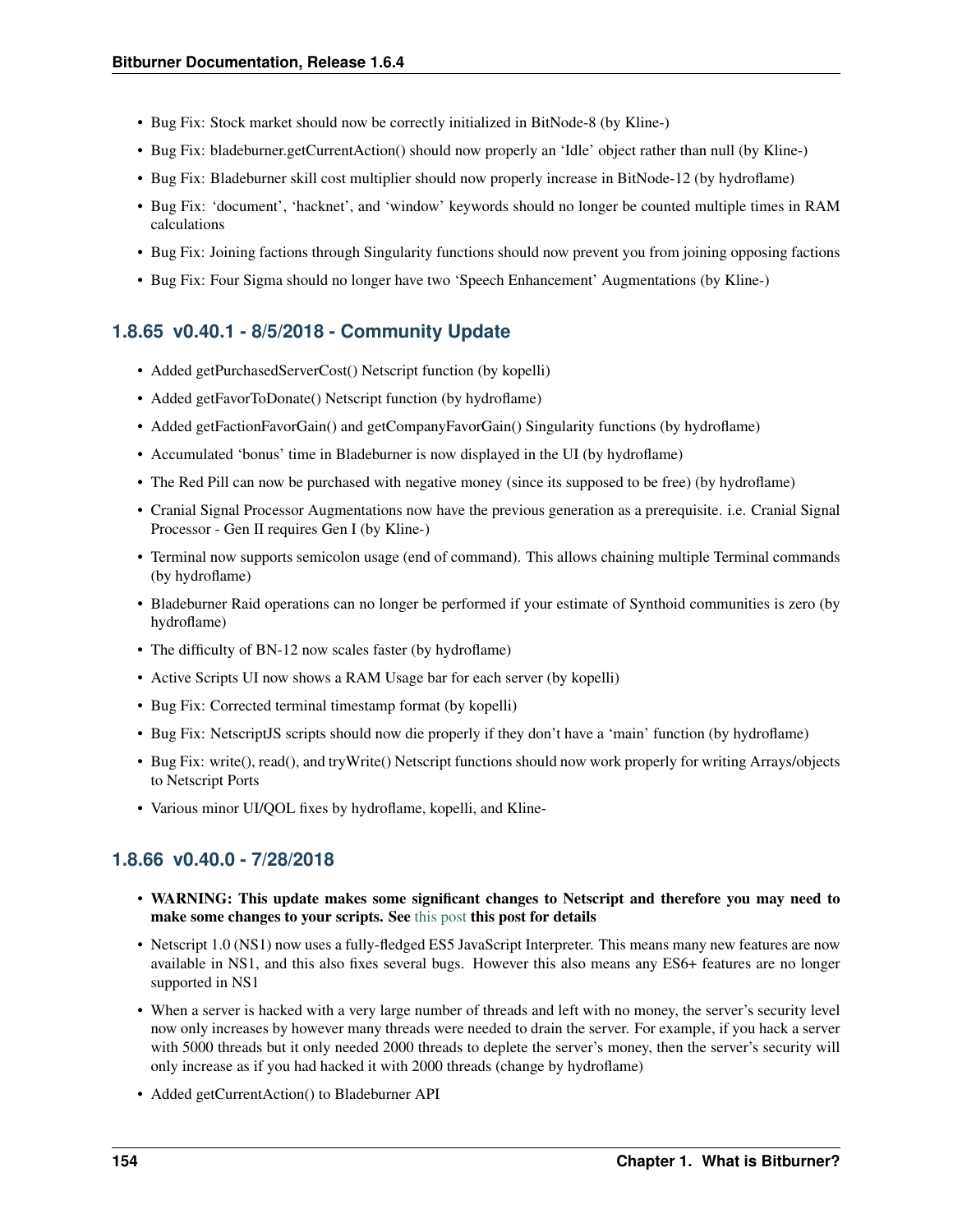- Added a variety of functions to Bladeburner API that deal with action levels (change by hydroflame)
- Added getPurchasedServerLimit() and getPurchasedServerMaxRam() functions to Netscript (change by hydroflame & kopelli)
- Added getOwnedSourceFiles() Singularity function (by hydroflame)
- Completely re-designed the Hacknet Node API
- getSkillLevel() in Bladeburner API now returns an error if no argument is passed in (as opposed to an object with all skill levels). This may break scripts
- Minimum Netscript execution time reduced from 15ms to 10ms (configurable in Options)
- Company reputation needed to get invited to Megacorporation factions decreased from 250k to 200k
- HP is now reset (restored) when Augmenting
- Source-File 6 now increases both the level and experience gain of all combat stats (it was only experience gain previously)
- Reverted a previous change for Source-File 12. It's benefits are now multiplicative rather than additive
- Starting Infiltration security level for almost every location decreased by  $\sim 10\%$
- Changed 'fl1ght.exe' message when its listed conditions are fulfilled (by hydroflame)
- The 'Save Game' button in the top-right overview panel now flashes red if autosave is disabled
- Bug Fix: Infiltration buttons can no longer be clicked through NetscriptJS
- Bug Fix: Bladeburner 'Overclock' skill can no longer be leveled above max level through the API (by hydroflame)
- Bug Fix: Healthcare division in Bladeburner should no longer cause game to crash

## **1.8.67 v0.39.1 - 7/4/2018**

- Bladeburner Rank gain in BN-7 is now reduced by 40% instead of 50%
- Quadrupled the amount of money gained from Bladeburner contracts
- Added joinBladeburnerDivision() Netscript function to Bladeburner API
- Doubled the effects of Source-File 5. Now gives 8%, 12%, and 14% increase to all hacking multipliers at levels 1, 2, and 3, respectively (increased from 4%/6%, 7%)
- Increased the effect of Source-File 8. It now gives a 12%, 18% and 21% to your hacking growth multiplier at levels 1, 2, and 3, respectively (increased from 8%, 12%, 14%)
- The effect of Source-File 12 is now additive with itself, rather than multiplicative. This means that level N of Source-File 12 now increases all multipliers by  $N\%$
- The setting to suppress the confirmation box when purchasing Augmentations was moved into the main Options menu (by Github user hydroflame)
- Bug Fix: Crime Success rates were being calculated incorrectly (by Github user hydroflame)
- When an Infiltration is finished, you will now return back to the company's page, rather than the city
- Infiltration faction reputation selector now remembers your last choice
- Significantly increased the amount of money gained from Infiltration
- Bug Fix: Copying a NetscriptJS script to another server using scp now properly takes into account the script's changes.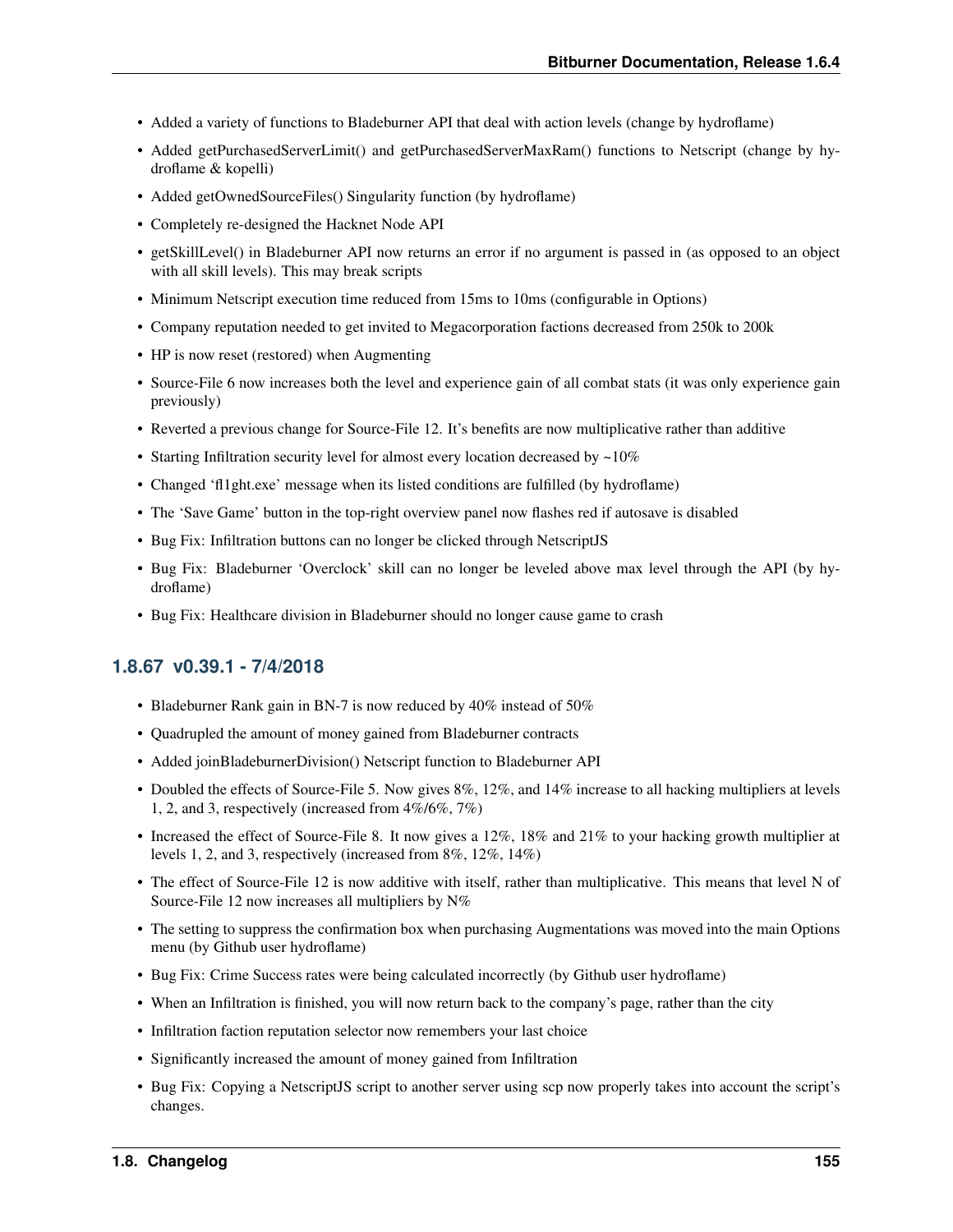- Bug Fix: Fixed an issue where game would not load in Edge due to incompatible features
- travelToCity() Singularity function no longer grants Intelligence  $\exp$ "

## **1.8.68 v0.39.0 - 6/25/2018**

- Added BitNode-7: Bladeburner 2079
- Infiltration base difficulty decreased by 10% for most locations
- Experience gains from Infiltration slightly increased
- Money gained from Infiltration increased by 20%
- Added 'var' declarations in Netscript 1.0 (only works with 'var', not 'let' or 'const')
- Script base RAM cost is now 1.6 GB (increased from 1.4 GB)
- While/for loops and if statements no longer cost RAM in scripts
- Made short-circuit evaluation logic more consistent in Netscript 1.0 (see [https://github.com/danielyxie/bitburner/](https://github.com/danielyxie/bitburner/issues/308) [issues/308\)](https://github.com/danielyxie/bitburner/issues/308)
- Changelog button in the Options menu now links to the new Changelog URL (by Github user thePalindrome)
- Skill level calculation is now 'smoother' (by Github user hydroflame)
- Added a button to 'beautify' scripts in the text editor (by Github user hydroflame)
- Added favicon (by Github user kopelli)

## **1.8.69 v0.38.1 - 6/15/2018**

- Bug Fix: Using 'Object.prototype' functions like toLocaleString() or toString() should no longer cause errors in NetscriptJS
- Implemented by Github user hydroflame:
	- Accessing the 'window' and 'document' objects in Netscript JS now requires a large amount of RAM (100 GB)
	- Added game option to suppress travel confirmation
	- Text on buttons can no longer be highlighted
	- Bug Fix: Fixed an issue that caused NaN values when exporting Real Estate in Corporations
	- Bug Fix: Competition and Demand displays in Corporation are now correct (were reversed before)
	- Added ps() Netscript function
	- Bug Fix: grow() should no longer return/log a negative value when it runs on a server that's already at max money
	- Bug Fix: serverExists() Netscript function should now properly return false for non-existent hostname/ips
	- Bug Fix: Sever's security level should now properly increase when its money is grown to max value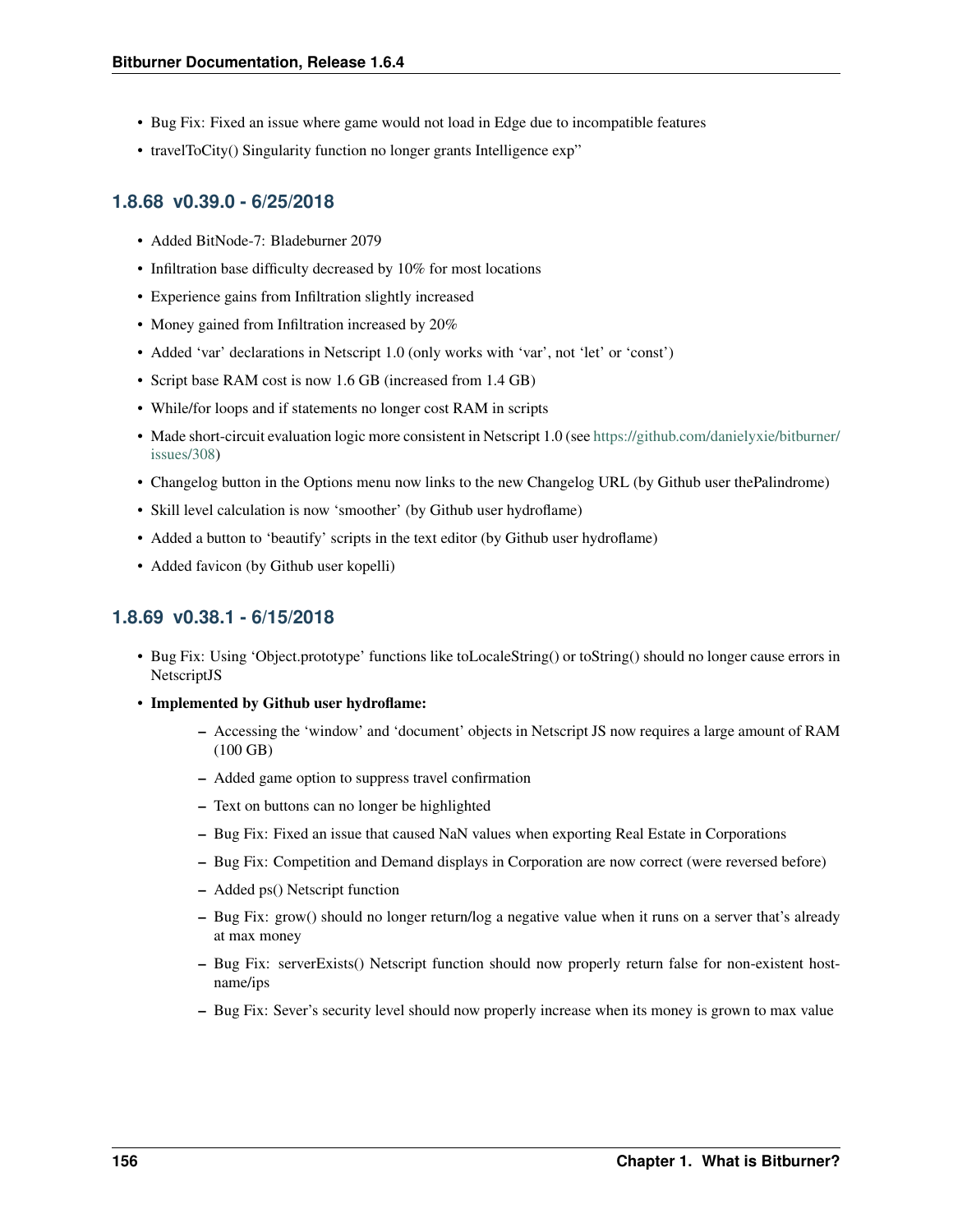# **1.8.70 v0.38.0 - 6/12/2018**

- New BitNode: BN-12 The Recursion Implemented by Github user hydroflame
- Bladeburner Changes:
	- Bladeburner progress is no longer reset when installing Augmentations
	- The number of successess needed to increase a Contract/Operation's max level now scales with the current max level (gradually gets harder)
	- All Bladeburner Augmentations are now slightly more expensive and require more reputation
	- Black Operations now give higher rank rewards
	- Doubled the base amount of money gained from Contracts
	- Increased the amount of experience gained from Contracts/Actions
	- Added a new Augmentation: The Blade's Simulacrum
	- Bladeburner faction reputation gain is now properly affected by favor
- Hacking is now slightly less profitable in BitNode-3
- Updated Hacknet Nodes UI Implemented by Github user kopelli
- Bug Fix: Fixed an exploit that allowed calling any Netscript function without incurring any RAM Cost in NetscriptJS

## **1.8.71 v0.37.2 - 6/2/2018**

- After joining the Bladeburners division, there is now a button to go to the Bladeburner content in the 'City' page
- You now start with \$250m in BitNode-8 (increased from \$100m)
- Bug Fix: You can now no longer directly edit Hacknet Node values through NetscriptJS (hopefully)
- Bug Fix: Bladeburners is no longer accessible in BN-8
- Bug Fix: getBitNodeMultipliers() Netscript function now returns a copy rather than the original object

# **1.8.72 v0.37.1 - 5/22/2018**

- You now earn money from successfully completing Bladeburner contracts. The amount you earn is based on the difficulty of the contract.
- Completing Field Analysis in Bladeburner now grants 0.1 rank
- The maximum RAM you can get on a purchased server is now 1,048,576 GB (2^20)
- Bug Fix: Fixed Netscript syntax highlighting issues with the new NetscriptJS
- Bug Fix: Netscript Functions now properly incur RAM costs in NetscriptJS
- Bug Fix: deleteServer() now fails if its called on the server you are currently connected to
- Removed in-game Netscript documentation, since it was outdated and difficult to maintain.
- Bug Fix: Updated the gymWorkout() Singularity function with the new exp/cost values for gyms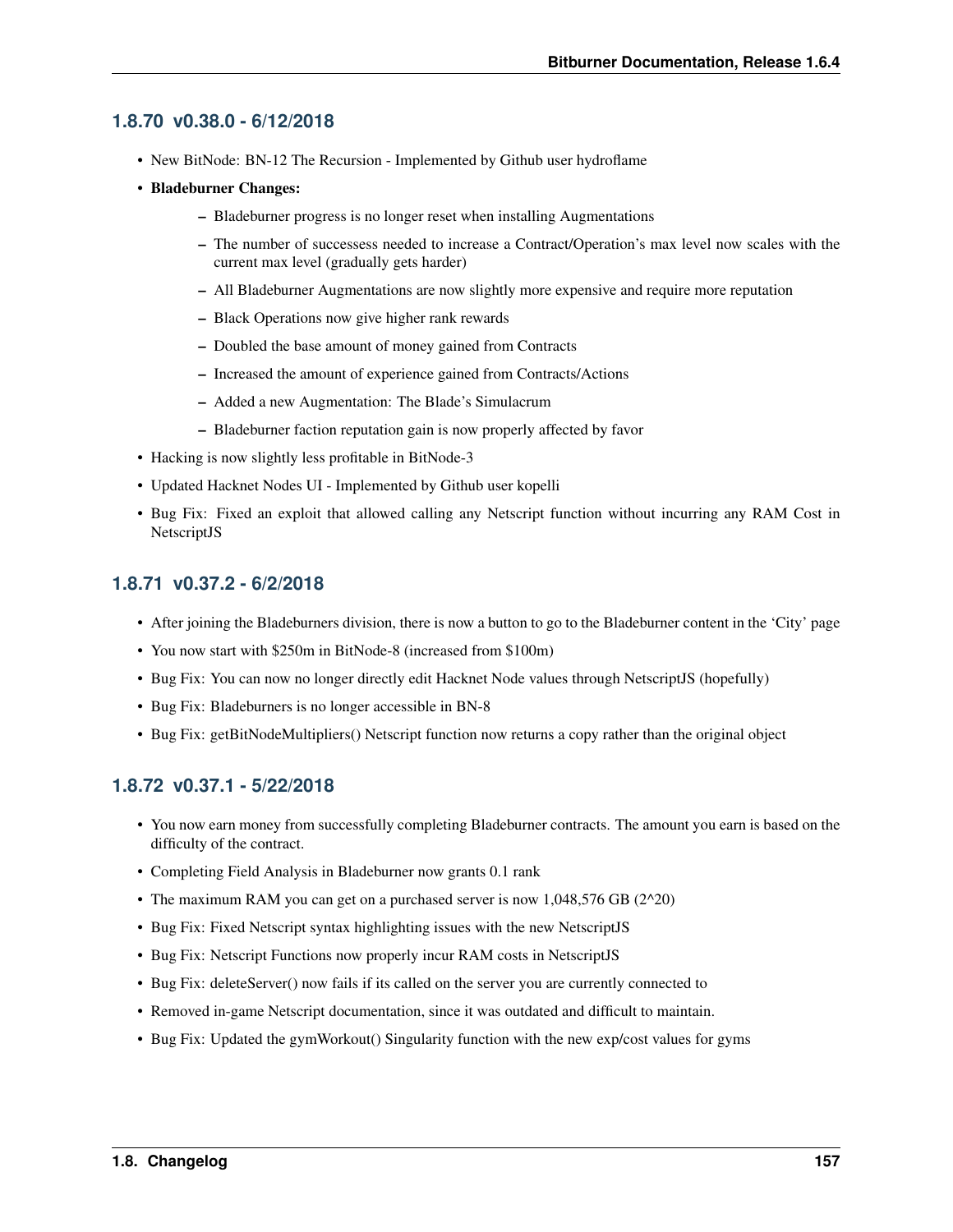## **1.8.73 v0.37.0 - 5/20/2018**

- NetscriptJS (Netscript 2.0) released (Documentation here: [http://bitburner.readthedocs.io/en/latest/netscriptjs.](http://bitburner.readthedocs.io/en/latest/netscriptjs.html) [html\)](http://bitburner.readthedocs.io/en/latest/netscriptjs.html)
- Running the game with the '?noScripts' query will start the game without loading any of your scripts. This should be used if you accidentally write a script that crashes your game

## **1.8.74 v0.36.1 - 5/11/2018**

- Bladeburner Changes:
	- Bug Fix: You can no longer get Bladeburner faction reputation through Infiltration
	- Initial difficulty of Tracking contracts reduced
	- Datamancer skill effect increased from 4% per level to 5%
	- Slightly decreased the base stamina cost of contracts/operations
	- Slightly increased the effects of the Tracer, Digital Observer, Short Circuit, Cloak, and Blade's Intuition skills
	- Overclock skill capped at level 95, rather than 99
	- Training gives significantly more exp/s
- Crime, Infiltration, and Hacking are now slightly more profitable in BN-6
- Gyms are now more expensive, but give slightly more exp
- Added getScriptName() and getHacknetMultipliers() Netscript functions (added by Github user hydroflame)
- getScriptRam() Netscript function now has default value for the second argument, which is hostname/ip (implemented by Github user hydroflame)
- There is now a soft-cap on stock price, which means it's no longer possible for the price of a stock to reach insanely-high values
- The ctrl+b hotkey in the text editor should now also be triggered by command+b on OSX (I don't have OSX so I can't confirm if this works)
- Many servers now have additional RAM
- Added an option to disable hotkeys/keyboard shortcuts
- Refactored 'Active Scripts' UI page to optimize its performance
- Added a new .fconf Terminal setting: ENABLE\_TIMESTAMP
- 'Netscript Execution Time', which can be found in the Options, now has a minimum value of 15ms rather than 25ms
- Bug Fix: Fixed a typo in the Fulcrum Technologies company name (Technolgies -> Technologies)
- Bug Fix: hacknetnodes keyword should no longer incur RAM cost if its in a comment
- Bug Fix: disableLog() now works for the commitCrime() Netscript function (fixed by Github user hydroflame)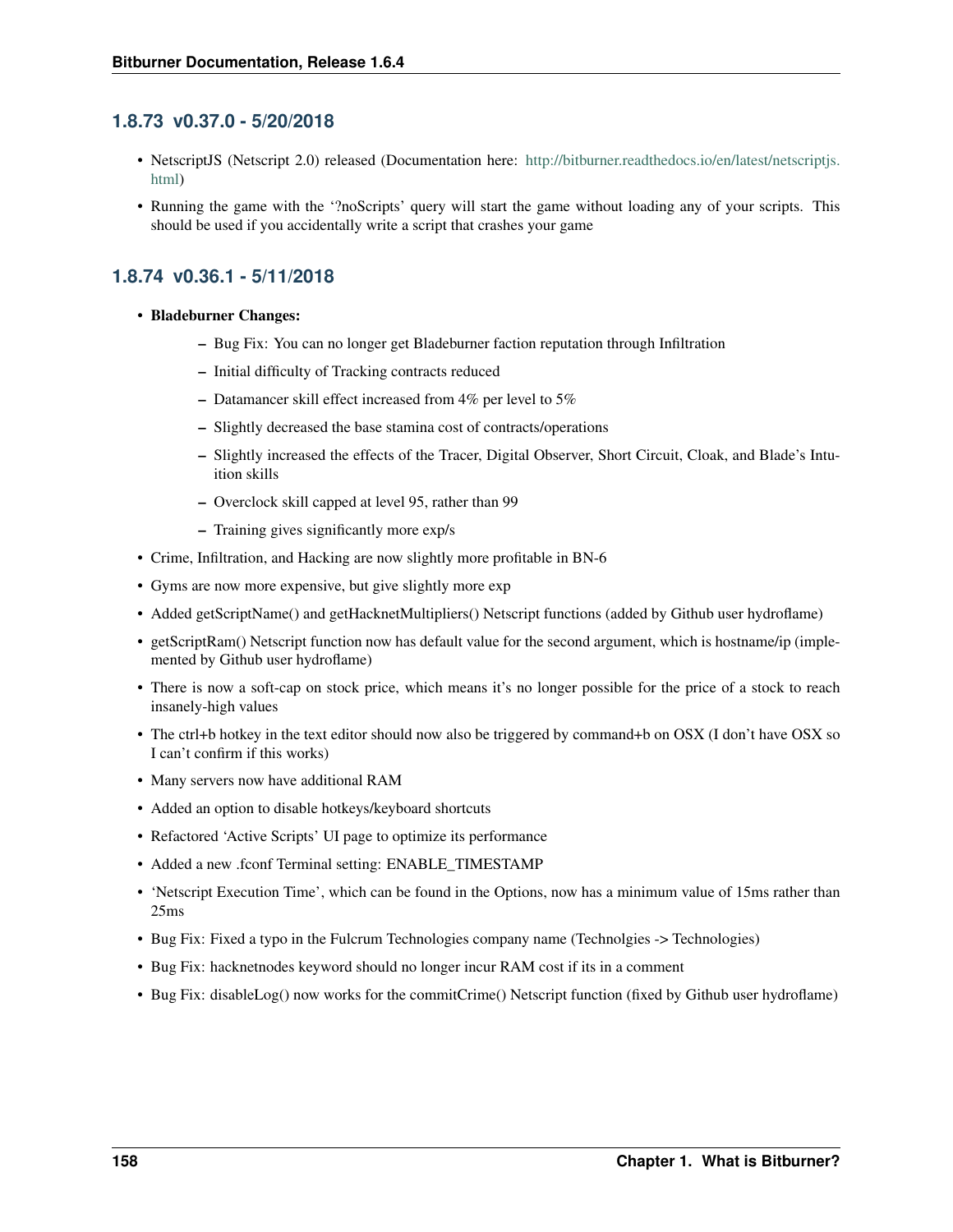### **1.8.75 v0.36.0 - 5/2/2018**

- Added BN-6: Bladeburners
- Rebalanced many combat Augmentations so that they are slightly less powerful
- Bug Fix: When faction invites are suppressed, an invitation will no longer load the Faction page

## **1.8.76 v0.35.2 - 3/26/2018**

- Corporation Changes:
	- Fixed an issue with Warehouse upgrade cost. Should now be significantly cheaper than before.
	- Scientific Research now has a slightly more significant effect on Product quality
	- The Energy and Water Utilities industries are now slightly more profitable
	- The Robotics and Computer Hardware industries are now less profitable
	- The Software industry is slightly less profitable
	- When selling Materials and Products, the 'PROD' qualifier can now be used to set dynamic sell amounts based on your production
	- Exporting MAX should now work properly
	- You can no longer export past storage limits
	- Scientific Research production reduced
	- Effects of AdVert. Inc upgrade were reduced, but the effect that popularity and awareness have on sales was increased to compensate (popularity/awareness numbers were getting too big with Advert. Inc)
	- Bug Fix: Products from Computer Hardware division should now properly have ratings
- Improved Augmentation UI/UX. Now contains collapsible headers and sort buttons
- Improved Faction Augmentations display UI/UX. Now contains sort buttons. There is also an option to disable confirmation when purchasing Augmentations

## **1.8.77 v0.35.1 - 3/12/2018**

- You can now easily download all of your scripts/text files as zip folders. Use the 'help download' Terminal command for details
- Scripts are now downloaded with the .script.js extension at the end of their filename
- Corporation Management Changes:
	- Implemented Smart Supply unlock
	- Changed the way a division's Production Multiplier is calculated. It is now the sum of the individual Production Multiplier for every city. Therefore, it is now beneficial to open offices in different cities
	- Several small UI/UX improvements
	- Numerous balance changes. The significant ones are listed below.
	- Product descriptions will now display their estimated market price
	- The sale price of Products can no longer be marked up as high as before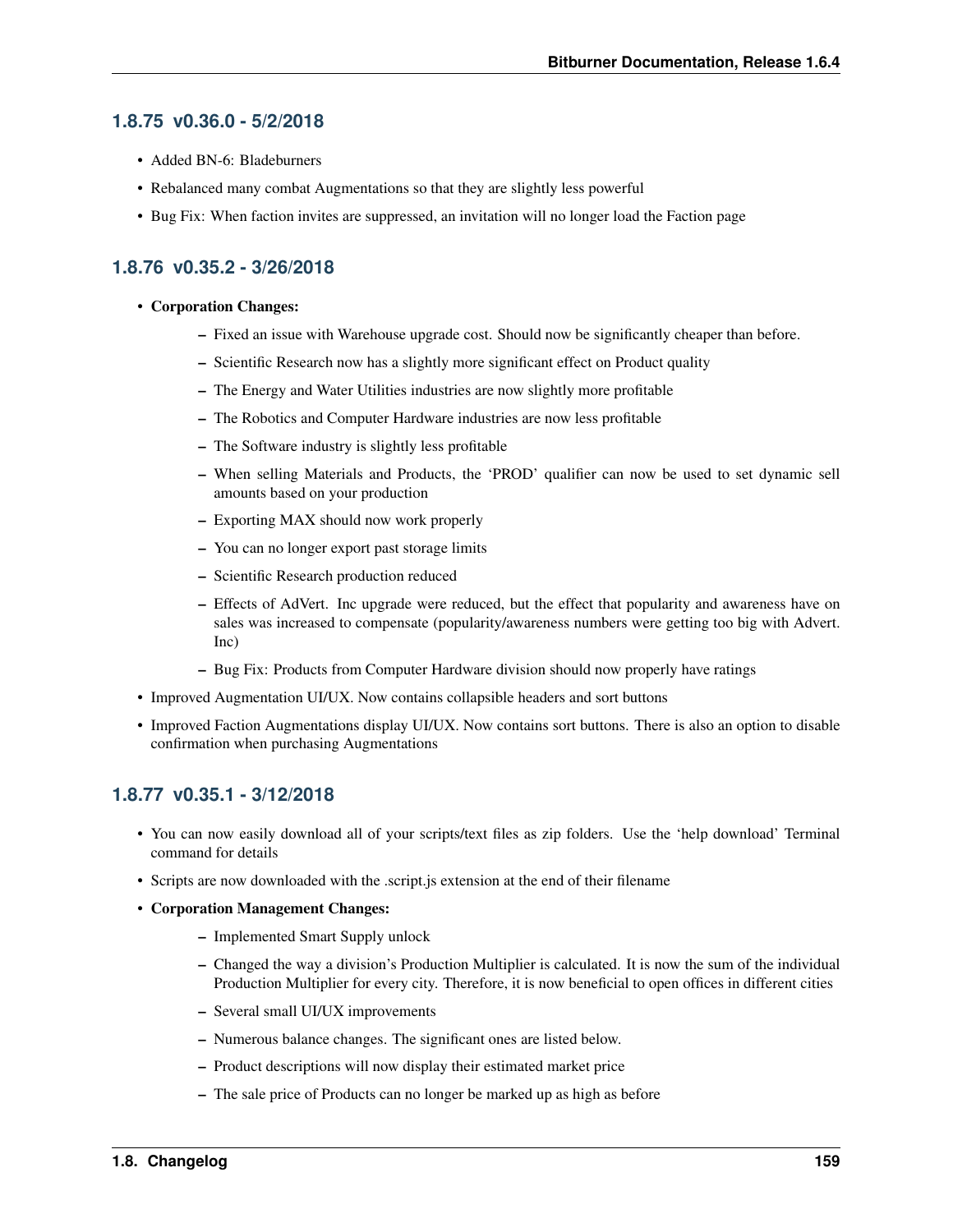- Scientific Research now affects the rating of Products
- In general, the maximum amount of product you are able to sell is reduced
- Sale bonus from advertising (popularity/awareness) now has diminishing returns rather than scaling linearly
- Experience gained during Infiltration now scales linearly based on the clearance level you reach. Compared to before, the experience gained will be much less at lower clearance levels, but much more at higher clearance levels
- The editor can now be used to edit both scripts and text files
- New Terminal config file that can be edited using the command 'nano .fconf'. Right now there is only one option, but there will be more in the future.
- You can now enable Bash-style Terminal hotkeys using the .fconf file referenced above
- Bug Fix: Fixed an issue with the UI elements of Gang Management persisting across different instances of BitNode-2

## **1.8.78 v0.35.0 - 3/3/2018**

- Minor rebalancing of BitNodes due to the fact that Corporations provide a (relatively) new method of progressing
- Corporation Management Changes:
	- Once your Corporation gets big/powerful enough, you can now bribe Factions for reputation using company funds an/or stock shares
	- You can now only create one Division for every Industry type
	- Added several new UI/UX elements
	- Wilson Analytics multiplier was significantly reduced to 1% per level (additive).
	- Reduced the effect of Advert Inc upgrade. Advert Inc. upgrade price increases faster
	- Materials can now be marked up at higher prices
- Added Javascript's built-in Number object to Netscript
- Added getCharacterInformation(), getCompanyFavor(), and getFactionFavor() Netscript Singularity functions
- Rebalanced Singularity Function RAM Costs. They now cost x8 as much when outside of BN-4 (rather than x10). Also, many of the functions now use significantly less RAM
- Refactored Netscript Ports. You can now get a handle for a Netscript port using the getPortHandle() Netscript function. This allows you to access a port's underlying queue (which is just an array) and also makes several new functions available such as tryWrite(), full(), and empty().
- Number of Netscript Ports increased from 10 to 20
- Netscript assignments should now return proper values. i.e.  $i = 5$  should return 5.
- Added throw statements to Netscript. It's not super useful since 'catch' isn't implemented, but it can be used to generate custom runtime error messages.
- Added import declaration to Netscript. With this, you are able to import functions (and only functions) from other files. Using export declarations is not necessary
- Most Netscript Runtime errors (the ones that cause your script to crash) should now include the line number where the error occured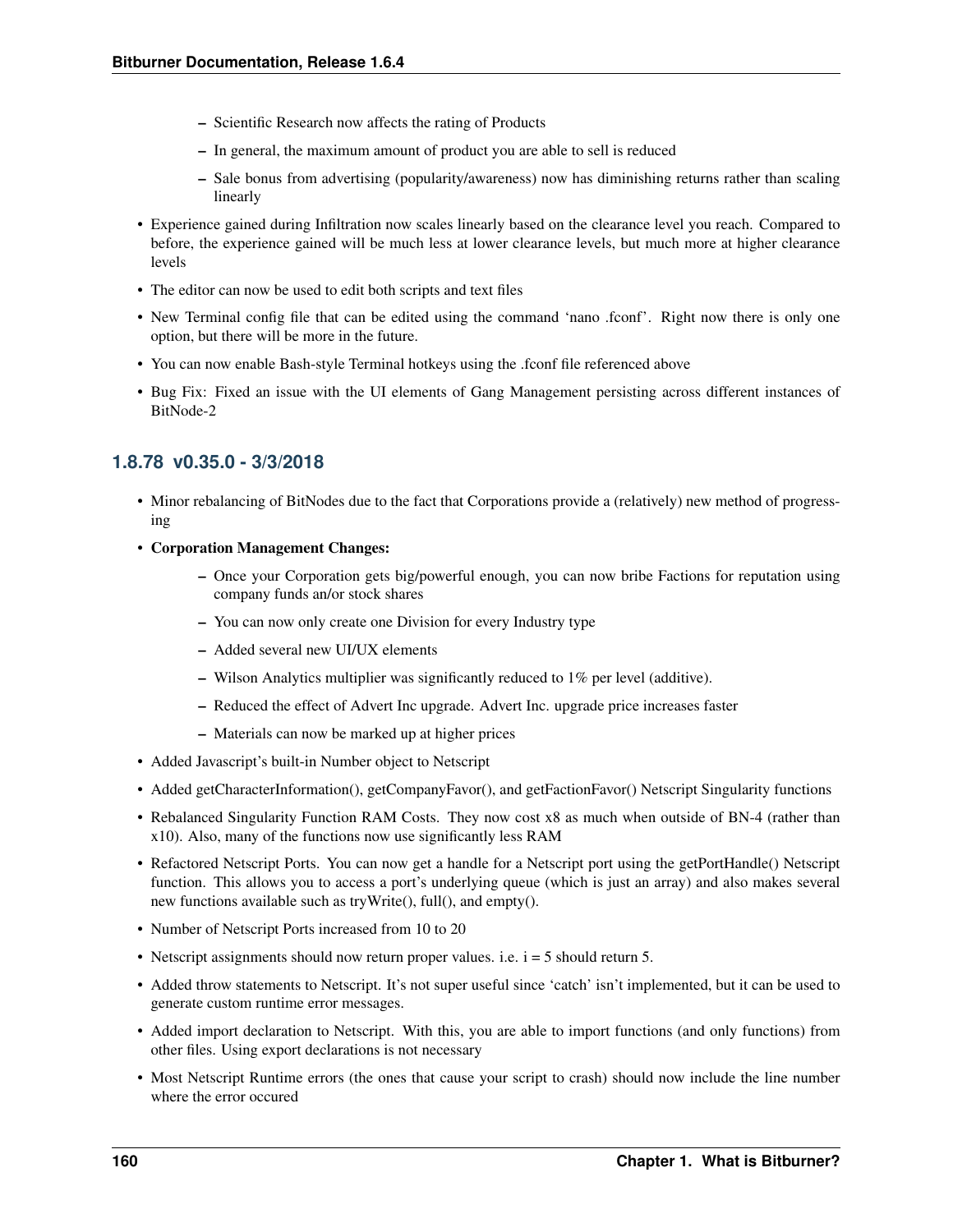- When working for a company, your current company reputation is now displayed
- Whenever you get a Faction Invite it will be immediately appended to your 'invited factions' list. Therefore the checkFactionInvitations() Singularity Function should now be properly useable since you no longer need to decline a Faction Invitation before it shows up in the result.
- Bug Fix: When purchasing servers, whitespace should now automatically be removed from the hostname
- Bug Fix: Can no longer have whitespace in the filename of text files created using write()
- Bug Fix: In Netscript, you can no longer assign a Hacknet Node handle (hacknetnodes[i]) to another value
- Bug Fix: If you are in the Factions tab when you accept an invitation from a Faction, the page will now properly 'refresh'
- Bug Fix: Scripts that run recursive functions should now be killed properly

## **1.8.79 v0.34.5 - 2/24/2018**

- Corporation Management Changes:
	- Market Research unlocks are now cheaper
	- New 'VeChain' upgrade: displays useful statistics about Corporation
	- Corporation cycles are processed 25% faster
	- Corporation valuation was lowered by  $\sim 10\%$  (this affects stock price and investments)
	- Rebalanced the effects of advertising. Should now be more effective for every Industry
	- Fixed several bugs/exploits involving selling and buying back stock shares
	- You will now receive a Corporation Handbook (.lit file) when starting out BitNode-3. It contains a brief guide to help you get started. This same handbook can be viewed from the Corporation management screen
	- Slightly decreased the amount by which a Product's sell price can be marked up
	- Employees can now be assigned to a 'Training' task, during which they will slowly increase several of their stats
- Hopefully fixed an exploit with Array.forEach(). If there are any issues with using forEach, let me know
- Arguments passed into a script are now passed by value. This means modifying the 'args' array in a script should no longer cause issues
- Scripts executed programatically (via run(), exec(), etc.) will now fail if null/undefined is passed in as an argument
- Added peek() Netscript function
- killall() Netscript function now returns true if any scripts were killed, and false otherwise.
- hack() Netscript function now returns the amount of money gained for successful hacks, and 0 for failed hacks
- scp Terminal command and Netscript function now work for txt files
- Changes courtesy of Wraithan:
	- Text files are now displayed using 'pre' rather than 'p' elements when using the 'cat' Terminal command. This means tabs are retained and lines don't automatically wrap
	- ls() Netscript function now returns text files as well
- Removed round() Netscript function, since you can just use Math.round() instead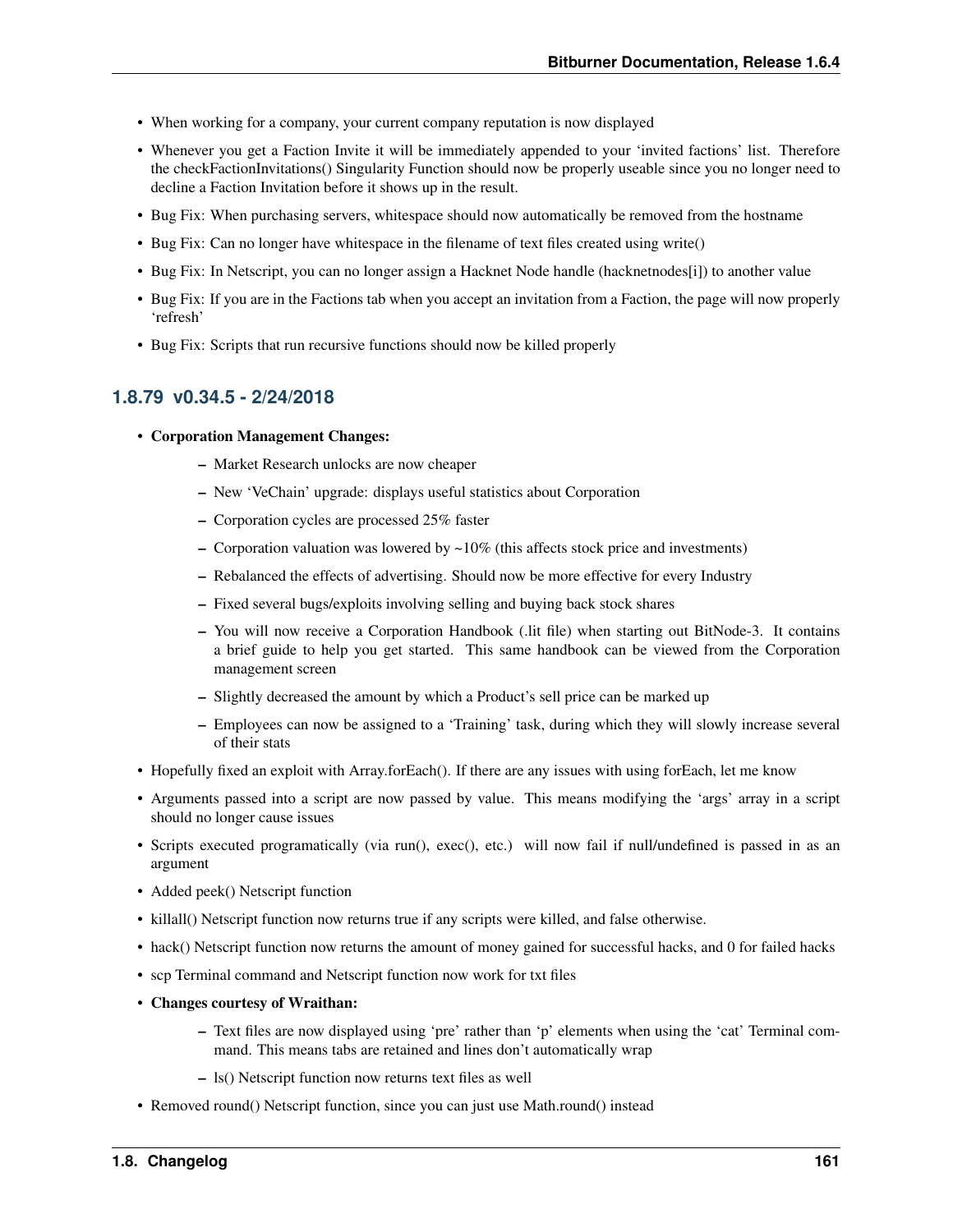- Added disableLog() and enableLog() Netscript functions
- Removed the 'log' argument from sleep(), since you can now use the new disableLog function
- 'Netscript Documentation' button on script editor now points to new readthedocs documentation rather than wiki
- When working for a faction, your current faction reputation is now displayed
- Bug Fix: Hacking Missions should no longer break when dragging an existing connection to another Node
- Bug Fix: Fixed RAM usage of getNextHacknetNodeCost() (is not 1.5GB instead of 4GB)

### **1.8.80 v0.34.4 - 2/14/2018**

- Added several new features to Gang UI to make it easier to manage your Gang.
- Changed the Gang Member upgrade mechanic. Now, rather than only being able to have one weapon/armor/vehicle/etc., you can purchase all the upgrades for each Gang member and their multipliers will stack. To balance this out, the effects (AKA multipliers) of each Gang member upgrade were reduced.
- Added a new script editor option: Max Error Count. This affects how many approximate lines the script editor will process (JSHint) for common errors. Increasing this option can affect negatively affect performance
- Game theme colors (set using 'theme' Terminal command) are now saved when re-opening the game
- 'download' Terminal command now works on scripts
- Added stopAction() Singularity function and the spawn() Netscript function
- The 'Purchase Augmentations' UI screen will now tell you if you need a certain prerequisite for Augmentations.
- Augmentations with prerequisites can now be purchased as long as their prerequisites are puchased (before, you had to actually install the prerequisites before being able to purchase)

### **1.8.81 v0.34.3 - 1/31/2018**

- Minor balance changes to Corporations:
	- Upgrades are generally cheaper and/or have more powerful effects.
	- You will receive more funding while your are a private company.
	- Product demand decreases at a slower rate.
	- Production multiplier for Industries (receives for owning real estate/hardware/robots/etc.) is slightly higher
- Accessing the hacknetnodes array in Netscript now costs 4.0GB of RAM (only counts against RAM usage once)
- Bug Fix: Corporation oustanding shares should now be numeric rather than a string
- Bug Fix: Corporation production now properly calculated for industries that dont produce materials.
- Bug Fix: Gangs should now properly reset when switching BitNodes
- Bug Fix: Corporation UI should now properly reset when you go public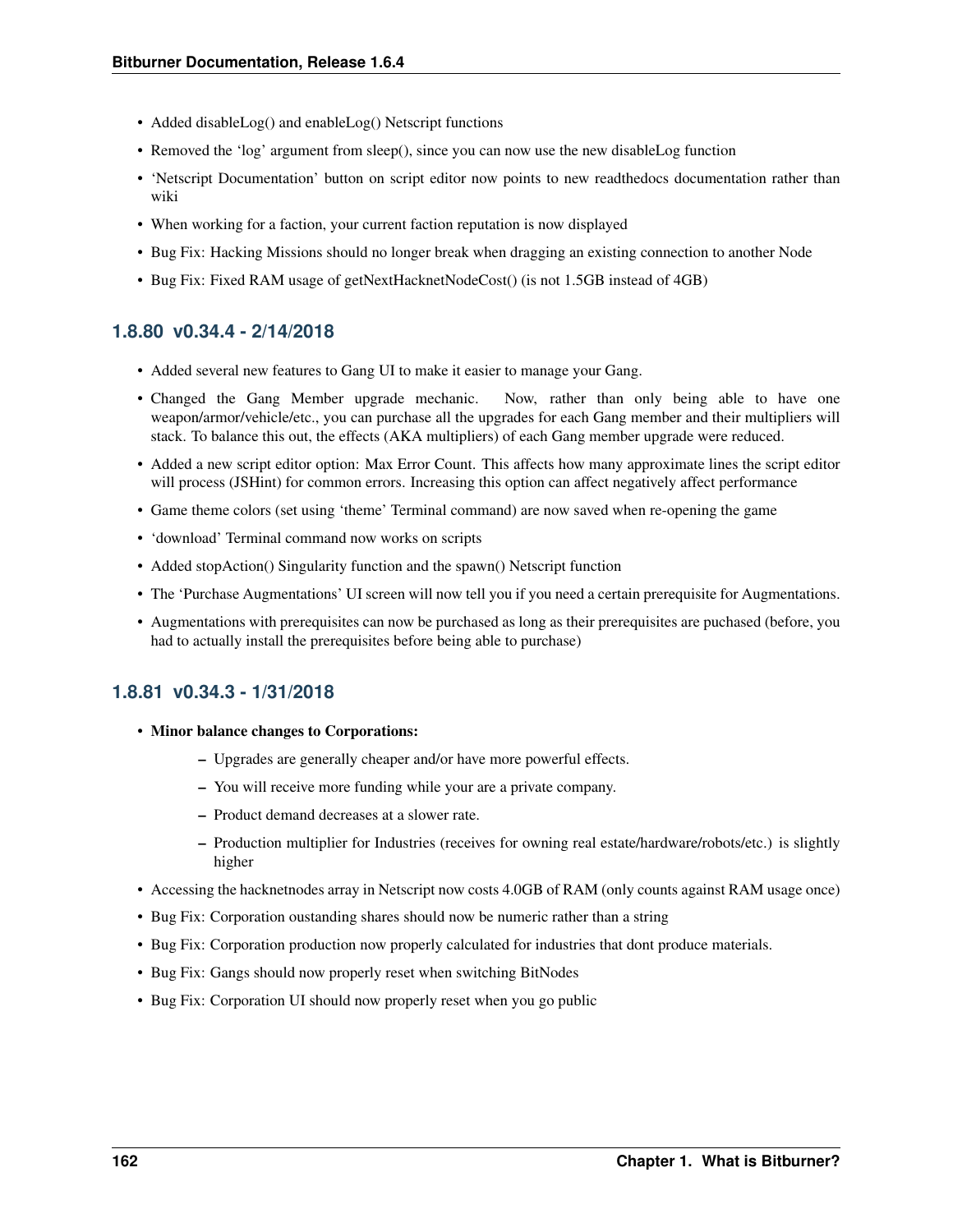## **1.8.82 v0.34.2 - 1/27/2018**

- Corporation Management Changes:
	- Added advertising mechanics
	- Added Industry-specific purchases
	- Re-designed employee management UI
	- Rebalancing: Made many upgrades/purchases cheaper. Receive more money from investors in early stage. Company valuation is higher after going public
	- Multiple bug fixes
- Added rm() Netscript function
- Updated the way script RAM usage is calculated. Now, a function only increases RAM usage the first time it is called. i.e. even if you call hack() multiple times in a script, it only counts against RAM usage once. The same change applies for while/for loops and if conditionals.
- The RAM cost of the following were increased:
	- If statements: increased by 0.05GB
	- run() and exec(): increased by 0.2GB
	- scp(): increased by 0.1GB
	- purchaseServer(): increased by 0.25GB
- Note: You may need to re-save all of your scripts in order to re-calculate their RAM usages. Otherwise, it should automatically be re-calculated when you reset/prestige
- The cost to upgrade your home computer's RAM has been increased (both the base cost and the exponential upgrade multiplier)
- The cost of purchasing a server was increased by 10% (it is now \$55k per RAM)
- Bug fix: (Hopefully) removed an exploit where you could avoid RAM usage for Netscript function calls by assigning functions to a variable (foo = hack(); foo('helios');)
- Bug fix: (Hopefully) removed an exploit where you could run arbitrary Javascript code using the constructor() method
- Thanks to Github user mateon1 and Reddit users havoc\_mayhem and spaceglace for notifying me of the above exploits
- The fileExists() Netscript function now works on text files (.txt). Thanks to Github user devoidfury for this

# **1.8.83 v0.34.1 - 1/19/2018**

- Updates to Corporation Management:
	- Added a number of upgrades to various aspects of your Corporation
	- Rebalanced the properties of Materials and the formula for determining the valuation of the Corporation
	- Fixed a number of bugs
- 'Stats' page now shows information about current BitNode
- You should now be able to create Corporations in other BitNodes if you have Source-File 3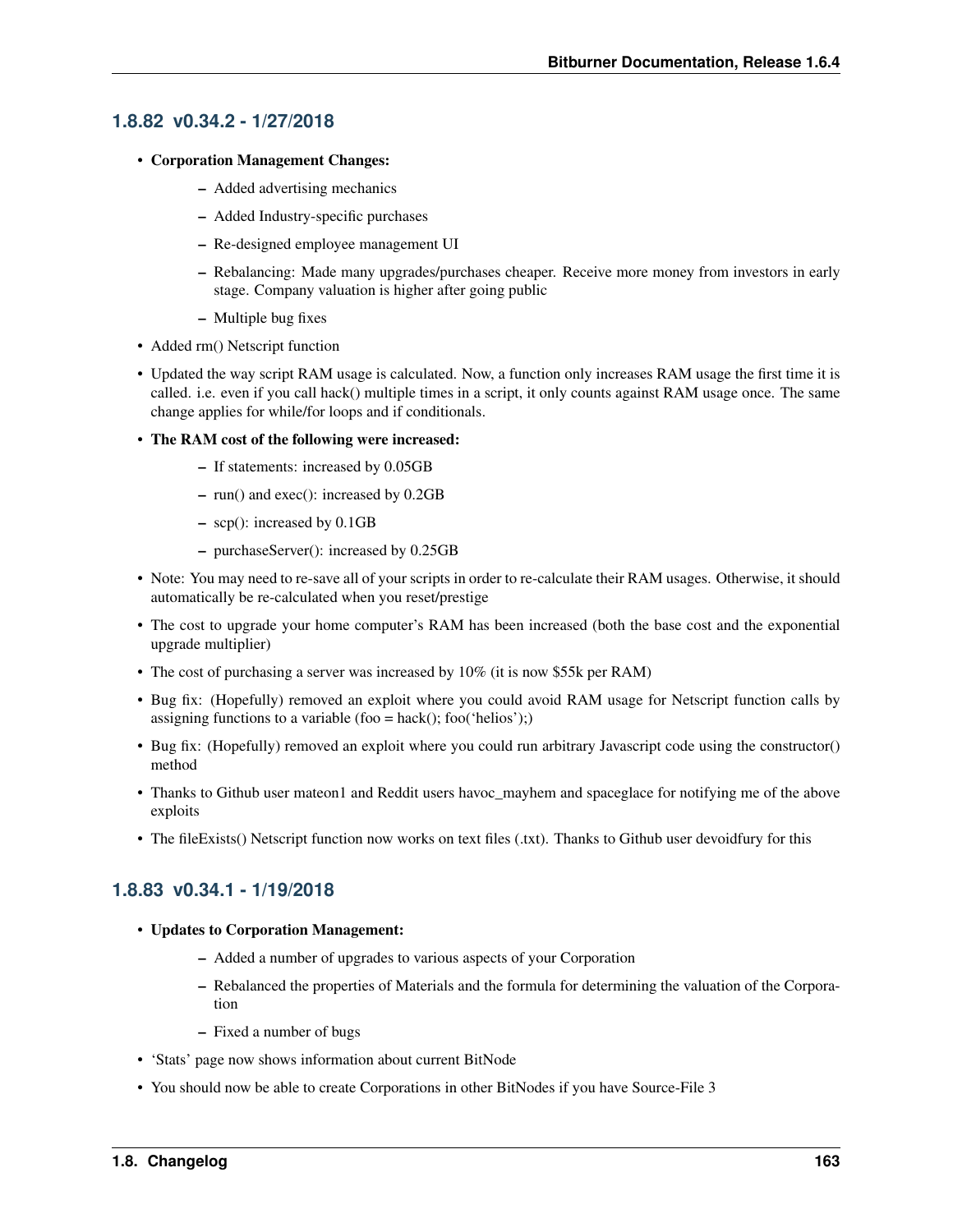- Added a new create-able program called b1t flum3.exe. This program can be used to reset and switch BitNodes
- Added an option to adjust autosave interval
- Line feeds, newlines, and tabs will now work with the tprint() Netscript function
- Bug fix: 'check' Terminal command was broken
- Bug fix: 'theme' Terminal command was broken when manually specifying hex codes
- Bug fix: Incorrect promotion requirement for 'Business'-type jobs
- Bug fix: Settings input bars were incorrectly formatted when loading game

## **1.8.84 v0.34.0 - 12/6/2017**

- Added clear() and exit() Netscript functions
- When starting out or prestiging, you will now receive a 'Hacking Starter Guide'. It provides tips/pointers for new players
- Doubled the amount of RAM on low-level servers (up to required hacking level 150)
- Slightly increased experience gain from Infiltration
- buyStock(), sellStock(), shortStock(), and sellShort() Netscript function now return the stock price at which the transaction occurred, rather than a boolean. If the function fails for some reason, 0 will be returned.
- Hacking Mission Changes:
	- You can now select multiple Nodes of the same type by double clicking. This allows you to set the action of all of selected nodes at once (e.g. set all Transfer Nodes to Fortify). Creating connections does not work with this multi-select functionality yet
	- Shield and Firewall Nodes can now fortify
	- The effects of Fortifying are now  $\sim 5\%$  lower
	- Conquering a Spam Node now increases your time limit by 25 seconds instead of 15
	- Damage dealt by Attacking was slightly reduced
	- The effect of Scanning was slightly reduced
	- Enemy CPU Core Nodes start with slightly more attack. Misc Nodes start with slightly less defense

### • Corporation Management changes:

- Added several upgrades that unlock new features
- Implemented Exporting mechanic
- Fixed many bugs

# **1.8.85 v0.33.0 - 12/1/2017**

- Added BitNode-3: Corporatocracy. In this BitNode you can start and manage your own corporation. This feature is incomplete. Much more will be added to it in the near future
- Minor bug fixes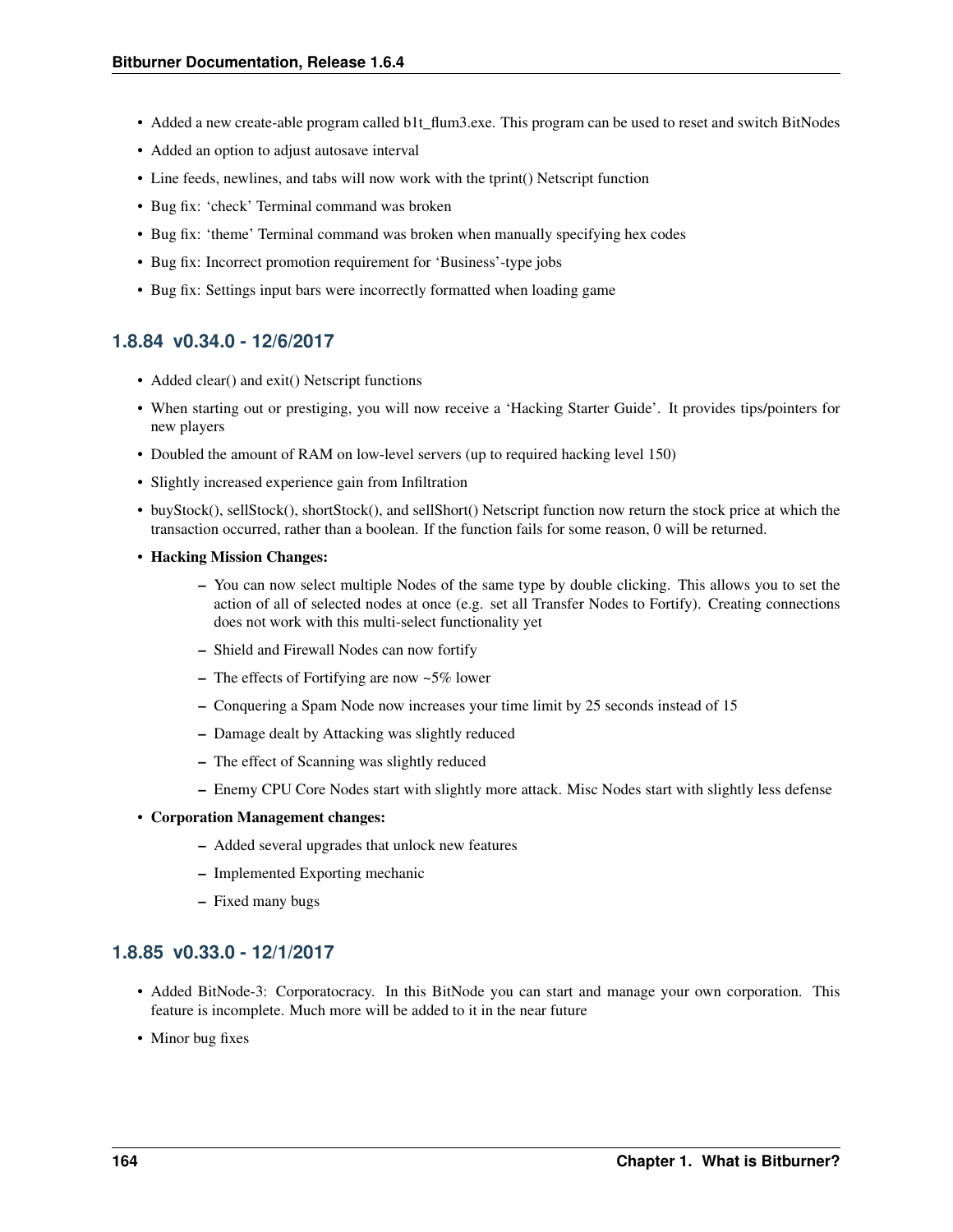## **1.8.86 v0.32.1 - 11/2/2017**

- Updated Netscript's 'interpreter/engine' to use the Bluebird promise library instead of native promises. It should now be faster and more memory-efficient. If this has broken any Netscript features please report it through Github or the subreddit (reddit.com/r/bitburner)
- Rebalanced stock market (adjusted parameters such as the volatility/trends/starting price of certain stocks)
- Added prompt() Netscript function
- Added 'Buy Max' and 'Sell All' functions to Stock Market UI
- Added 'Portfolio' Mode to Stock Market UI so you can only view stocks you have a position/order in
- Added a button to kill a script from its log display box

# **1.8.87 v0.32.0 - 10/25/2017**

- Added BitNode-8: Ghost of Wall Street
- Re-designed Stock Market UI
- Minor bug fixes

# **1.8.88 v0.31.0 - 10/15/2017**

- Game now saves to IndexedDb (if your browser supports it). This means you should no longer have trouble saving the game when your save file gets too big (from running too many scripts). The game will still be saved to localStorage as well
- New file type: text files (.txt). You can read or write to text files using the read()/write() Netscript commands. You can view text files in Terminal using 'cat'. Eventually I will make it so you can edit them in the editor but that's not available yet. You can also download files to your real computer using the 'download' Terminal command
- Added a new Crime: Bond Forgery. This crime takes 5 minutes to attempt and gives \$4,500,000 if successful. It is meant for mid game.
- Added commitCrime(), getCrimeChance(), isBusy(), and getStats() Singularity Functions.
- Removed getIntelligence() Netscript function
- Added sprintf and vsprintf to Netscript. See [\[https://github.com/alexei/sprintf.js](https://github.com/alexei/sprintf.js) this Github page for details]
- Increased the amount of money gained from Infiltration by 20%, and the amount of faction reputation by 12%
- Rebalanced BitNode-2 so that Crime and Infiltration are more profitable but hacking is less profitable. Infiltration also gives more faction rep
- Rebalanced BitNode-4 so that hacking is slightly less profitable
- Rebalanced BitNode-5 so that Infiltration is more profitable and gives more faction rep
- Rebalanced BitNode-11 so that Crime and Infiltration are more profitable. Infiltration also gives more faction rep.
- Fixed an annoying issue in Hacking Missions where sometimes you would click a Node but it wouldnt actually get selected
- Made the Hacking Mission gameplay a bit slower by lowering the effect of Scan and reducing Attack damage
- Slightly increased the base reputation gain rate for factions when doing Field Work and Security Work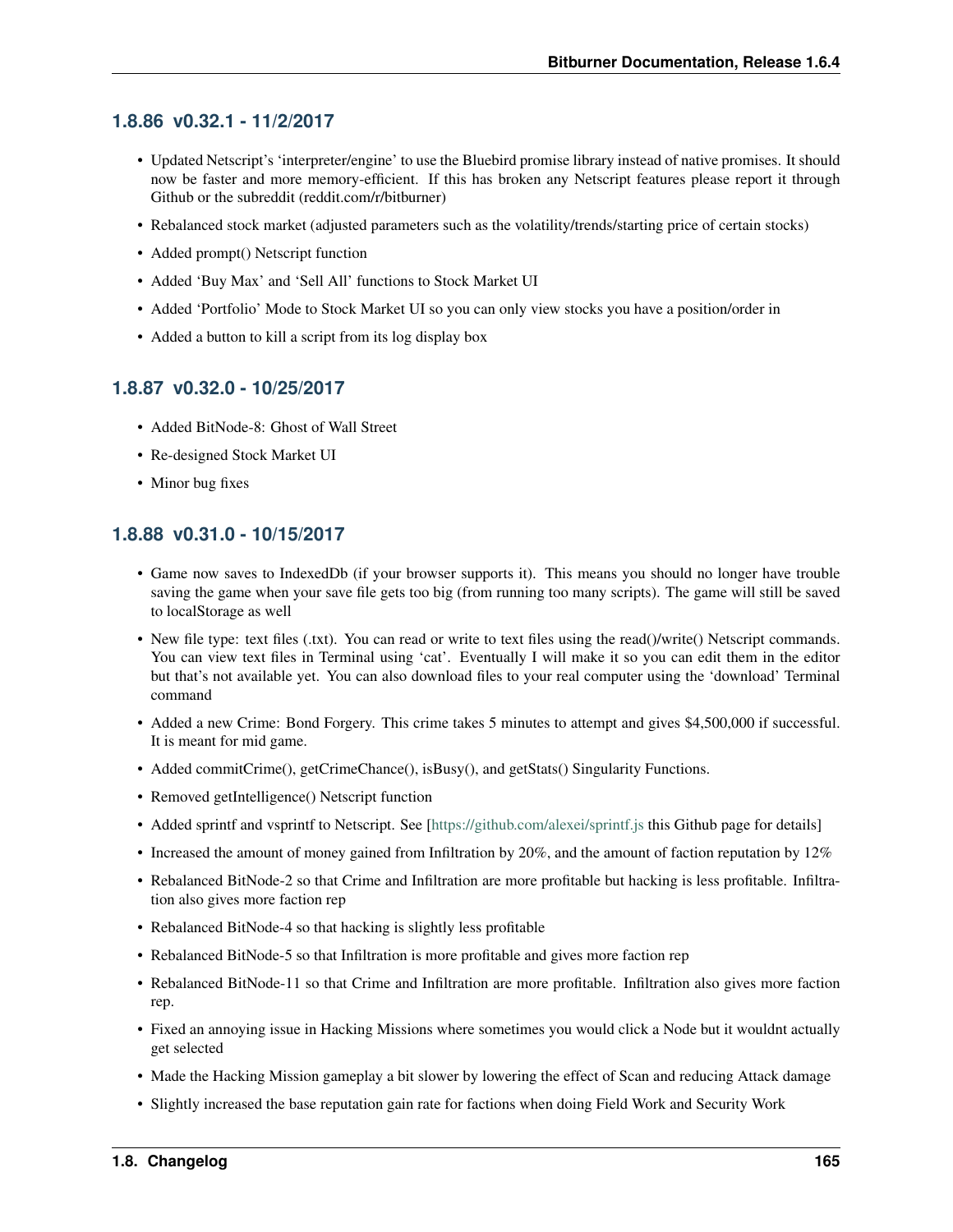## **1.8.89 v0.30.0 - 10/9/2017**

- Added getAugmentations() and getAugmentationsFromFaction() Netscript Singularity Functions
- Increased the rate of Intelligence exp gain
- Added a new upgrade for home computers: CPU Cores. Each CPU core on the home computer grants an additional starting Core Node in Hacking Missions. I may add in other benefits later. Like RAM upgrades, upgrading the CPU Core on your home computer persists until you enter a new BitNode.
- Added lscpu Terminal command to check number of CPU Cores
- Changed the effect of Source-File 11 and made BitNode-11 a little bit harder
- Fixed a bug with Netscript functions (the ones you create yourself)
- Hacking Missions officially released (they give reputation now). Notable changes in the last few updates:
	- Misc Nodes slowly gain hp/defense over time
	- Conquering a Misc Node will increase the defense of all remaining Misc Nodes that are not being targeted by a certain percentage
	- Reputation reward for winning a Mission is now affected by faction favor and Player's faction rep multiplier
	- Whenever a Node is conquered, its stats are reduced

## **1.8.90 v0.29.3 - 10/3/2017**

- Fixed bug for killing scripts and showing error messages when there are errors in a player-defined function
- Added function name autocompletion in Script Editor. Press Ctrl+space on a prefix to show autocompletion options.
- Minor rebalancing and bug fixes for Infiltration and Hacking Missions

# **1.8.91 v0.29.2 - 10/1/2017**

- installAugmentations() Singularity Function now takes a callback script as an argument. This is a script that gets ran automatically after Augmentations are installed. The script is run with no arguments and only a single thread, and must be found on your home computer.
- Added the ability to create your own functions in Netscript. See [[Netscript Functions|this link]] for details
- Added :q, :x, and :wq Vim Ex Commands when using the Vim script editor keybindings. :w, :x, and :wq will all save the script and return to Terminal. :q will quit (return to Terminal) WITHOUT saving. If anyone thinks theres an issue with this please let me know, I don't use Vim
- Added a new Augmentation: ADR-V2 Pheromone Gene
- In Hacking Missions, enemy nodes will now automatically target Nodes and perform actions.
- Re-balanced Hacking Missions through minor tweaking of many numbers
- The faction reputation reward for Hacking Missions was slightly increased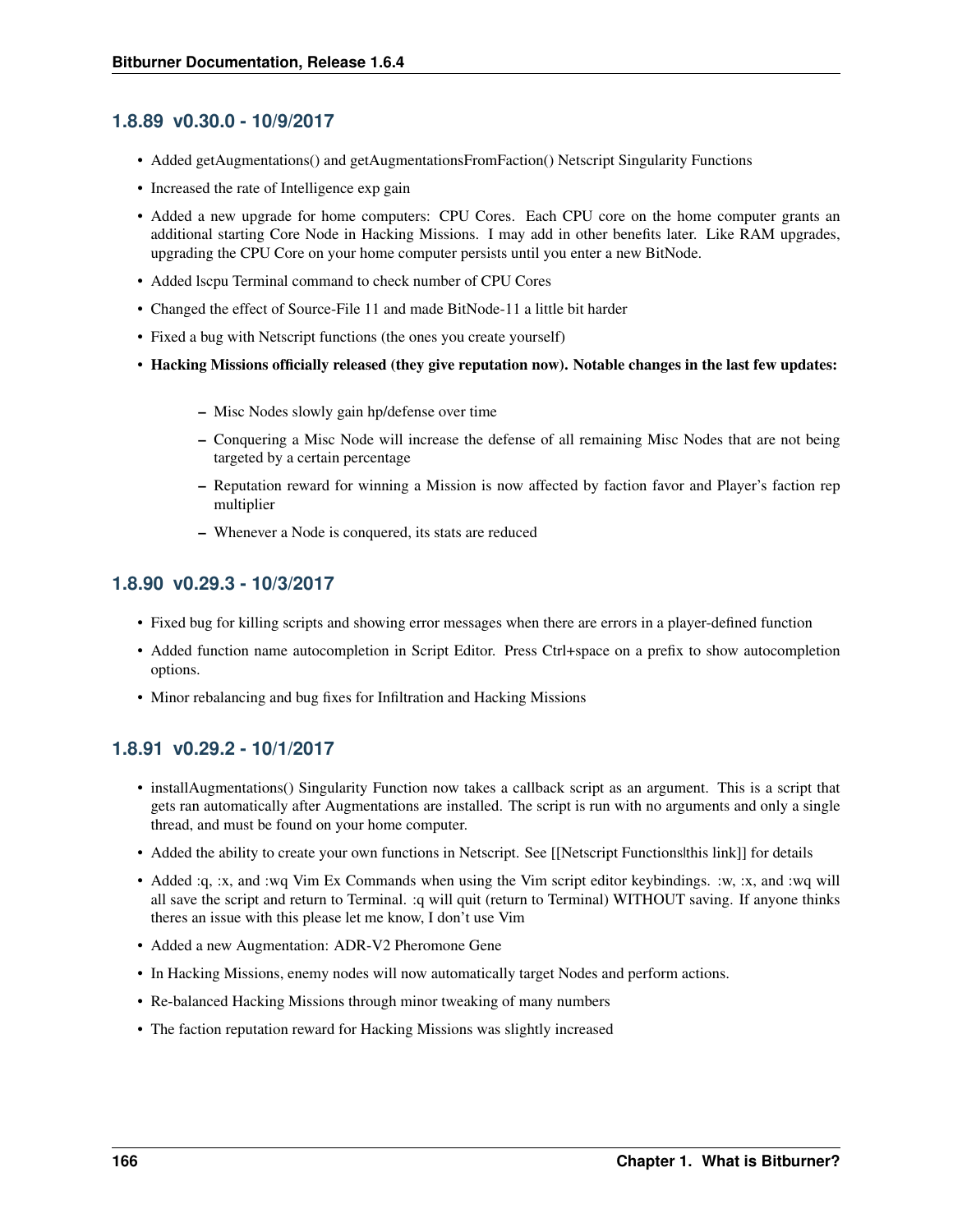## **1.8.92 v0.29.1 - 9/27/2017**

- New gameplay feature that is currently in BETA: Hacking Missions. Hacking Missions is an active gameplay mechanic (its a minigame) that is meant to be used to earn faction reputation. However, since this is currently in beta, hacking missions will NOT grant reputation for the time being, since the feature likely has many bugs, balance problems, and other issues. If you have any feedback regarding the new feature, feel free to let me know
- CHANGED THE RETURN VALUE OF getScriptIncome() WHEN RAN WITH NO ARGUMENTS. It will now return an array of two values rather than a single value. This may break your scripts, so make sure to update them!
- Added continue statement for for/while loops
- Added getServerMinSecurityLevel(), getPurchasedServers(), and getTimeSinceLastAug() Netscript functions
- Netscript scp() function can now take an array as the first argument, and will try to copy every file specified in the array (it will just call scp() normally for every element in the array). If an array is passed in, then the scp() function returns true if at least one element from the array is successfully copied
- Added Javascript's Date module to Netscript. Since 'new' is not supported in Netscript yet, only the Date module's static methods will work (now(), UTC(), parse(), etc.).
- Failing a crime now gives half the experience it did before
- The forced repeated 'Find The-Cave' message after installing The Red Pill Augmentation now only happens if you've never destroyed a BitNode before, and will only popup every 15 minutes. If you have already destroyed a BitNode, the message will not pop up if you have messages suppressed (if you don't have messages suppressed it WILL still repeatedly popup)
- fileExists() function now works on literature files

## **1.8.93 v0.29.0 - 9/19/2017**

- Added BitNode-5: Artificial Intelligence
- Added getIp(), getIntelligence(), getHackingMultipliers(), and getBitNodeMultipliers() Netscript functions (requires Source-File 5)
- Updated scan() Netscript function so that you can choose to have it print IPs rather than hostnames
- Refactored scp() Netscript function so that it takes an optional 'source server' argument
- For Infiltration, decreased the percentage by which the security level increases by about 10% for every location
- Using :w in the script editor's Vim keybinding mode should now save and quit to Terminal
- Some minor optimizations that should reduce the size of the save file
- scan-analyze Terminal command will no longer show your purchased servers, unless you pass a '-a' flag into the command
- After installing the Red Pill augmentation from Daedalus, the message telling you to find 'The-Cave' will now repeatedly pop up regardless of whether or not you have messages suppressed
- Various bugfixes

## **1.8.94 v0.28.6 - 9/15/2017**

- Time required to create programs now scales better with hacking level, and should generally be much faster
- Added serverExists(hostname/ip) and getScriptExpGain(scriptname, ip, args. . . ) Netscript functions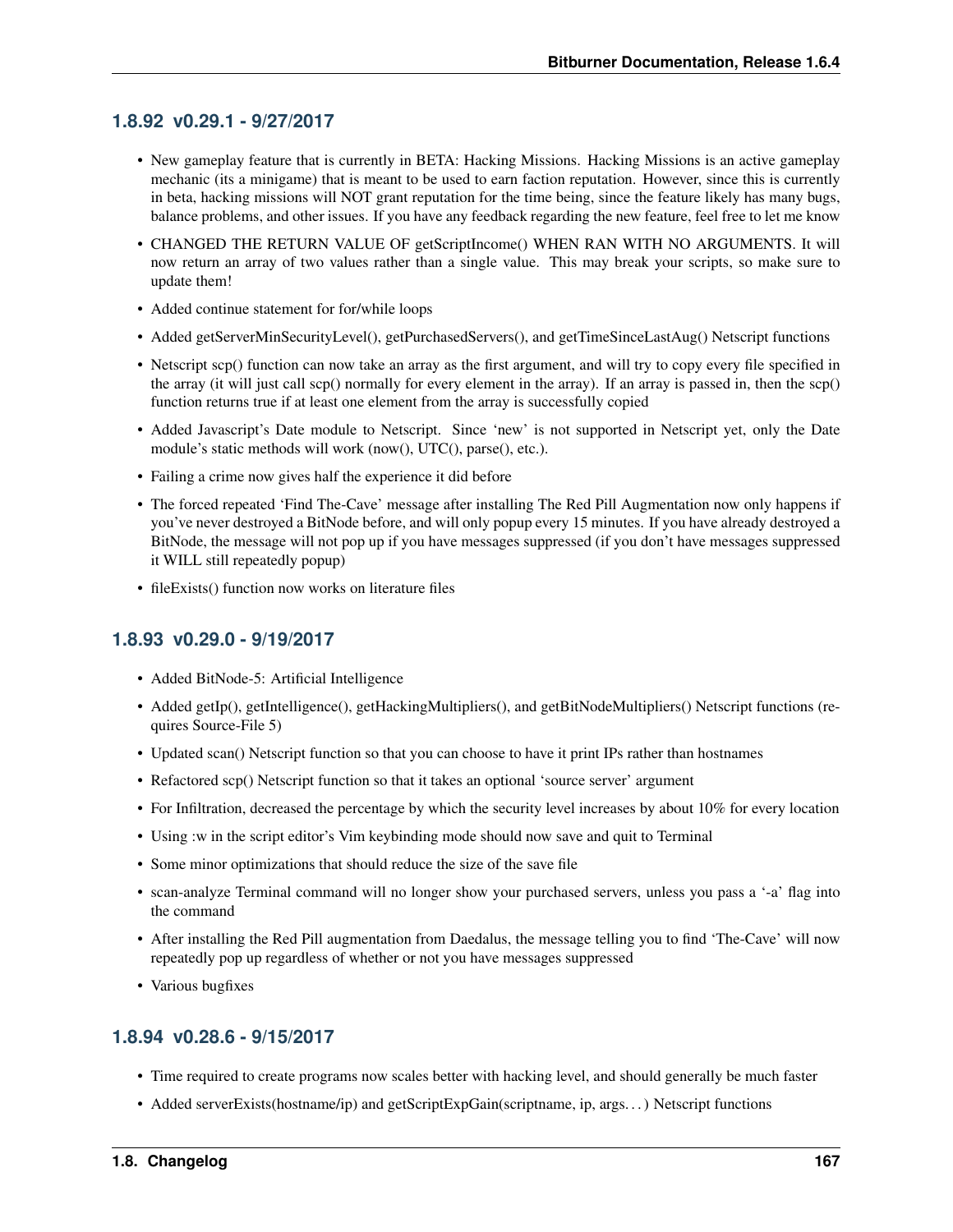- Short circuiting & & and  $\parallel$  logical operators should now work
- Assigning to multidimensional arrays should now work
- Scripts will no longer wait for hack/grow/weaken functions to finish if they are killed. They will die immediately
- The script loop that checks whether any scripts need to be started/stopped now runs every 6 seconds rather than 10 (resulting in less delays when stopping/starting scripts)
- Fixed several bugs/exploits
- Added some description for BitNode-5 (not implemented yet, should be soon though)

### **1.8.95 v0.28.5 - 9/13/2017**

- The fl1ght.exe program that is received from jump3r is now sent very early on in the game, rather than at hacking level 1000
- Hostname is now displayed in Terminal
- Syntax highlighting now works for all Netscript functions
- Export should now work on Edge/IE

## **1.8.96 v0.28.4 - 9/11/2017**

- Added getScriptIncome() Netscript function
- Added Javascript's math module to Netscript. See [\[https://developer.mozilla.org/en-US/docs/Web/JavaScript/](https://developer.mozilla.org/en-US/docs/Web/JavaScript/Reference/Global_Objects/Math) [Reference/Global\\_Objects/Math](https://developer.mozilla.org/en-US/docs/Web/JavaScript/Reference/Global_Objects/Math) this link for details]
- Added several member variables for the Hacknet Node API that allow you to access info about their income
- All valid Netscript functions are now syntax highlighted as keywords in the editor. This means they will a different color than invalid netscript functions. The color will depend on your theme. Note that right now, this only applies for normal Netscript functions, not functions in the TIX API, Hacknet Node API, or Singularity Functions.
- Comments and operators no longer count towards RAM usage in scripts.
- Variety of bug fixes and updates to informational text in the game

## **1.8.97 v0.28.3 - 9/7/2017**

- Added ls() Netscript function
- Increased company wages by about ~10% across the board
- The scp() Netsction function and Terminal command now works for .lit files
- Increased the amount of RAM on many lower level servers (up to level 200 hacking level required).

### **1.8.98 v0.28.2 - 9/4/2017**

- Added several configuration options for script editor (key bindings, themes, etc.)
- Certain menu options will now be hidden until their relevant gameplay is unlocked. This includes the Factions, Augmentations, Create Program, Travel, and Job tabs. This will only affect newer players.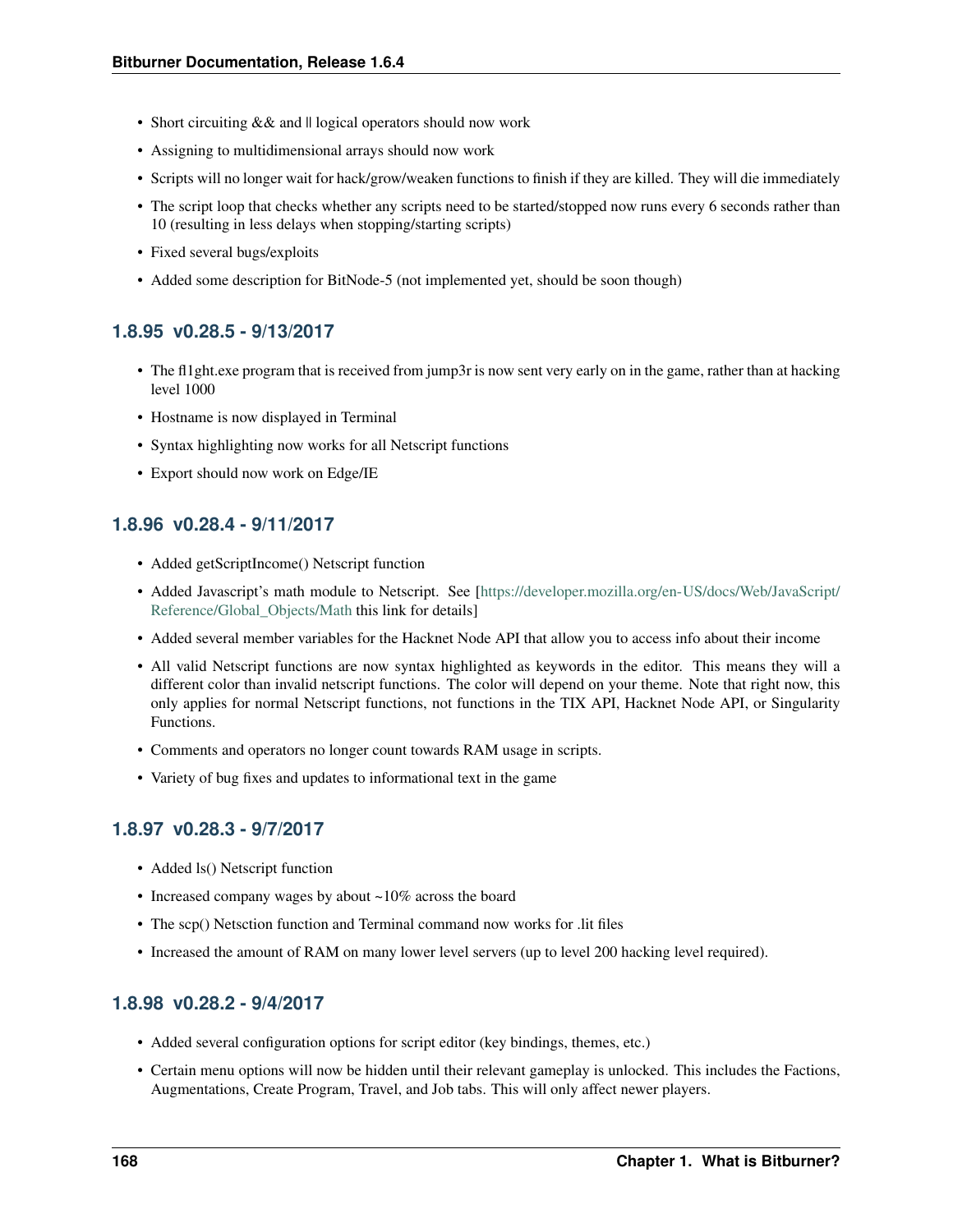• Most unrecognize or un-implemented syntax errors in Netscript will now include the line number in the error message

## **1.8.99 v0.28.1 - 9/1/2017**

- The script editor now uses the open-source Ace editor, which provides a much better experience when coding!
- Added tprint() Netscript function

## **1.8.100 v0.28.0 - 8/30/2017**

- Added BitNode-4: The Singularity
- Added BitNode-11: The Big Crash
- Migrated the codebase to use webpack (doesn't affect any in game content, except maybe some slight performance improvements and there may be bugs that result from dependency errors

## **1.8.101 v0.27.3 - 8/19/2017**

- You can now purchase upgrades for Gang Members (BitNode 2 only)
- Decreased Gang respect gains and slightly increased wanted gains (BitNode 2 only)
- Other gangs will increase in power faster (BitNode 2 only)
- Added getHackTime(), getGrowTime(), and getWeakenTime() Netscript functions

# **1.8.102 v0.27.2 - 8/18/2017**

- Added getServerGrowth() Netscript function
- Added getNextHacknetNodeCost() Netscript function
- Added new 'literature' files (.lit extension) that are used to build lore for the game. These .lit files can be found in certain servers throughout the game. They can be viewed with the 'cat' Terminal command and copied over to other servers using the 'scp' command. These .lit files won't be found until you reset by installing Augmentations
- Fixed some bugs with Gang Territory(BitNode 2 only)

# **1.8.103 v0.27.1 - 8/15/2017**

- Changed the way Gang power was calculated to make it scale better late game (BitNode 2 only)
- Lowered the respect gain rate in Gangs (Bitnode 2 only)
- Added '| grep pattern' option for ls Terminal command. This allows you to only list files that contain a certain pattern
- Added break statement in Netscript
- Display for some numerical values is now done in shorthand (e.g 1.000m instead of 1,000,000)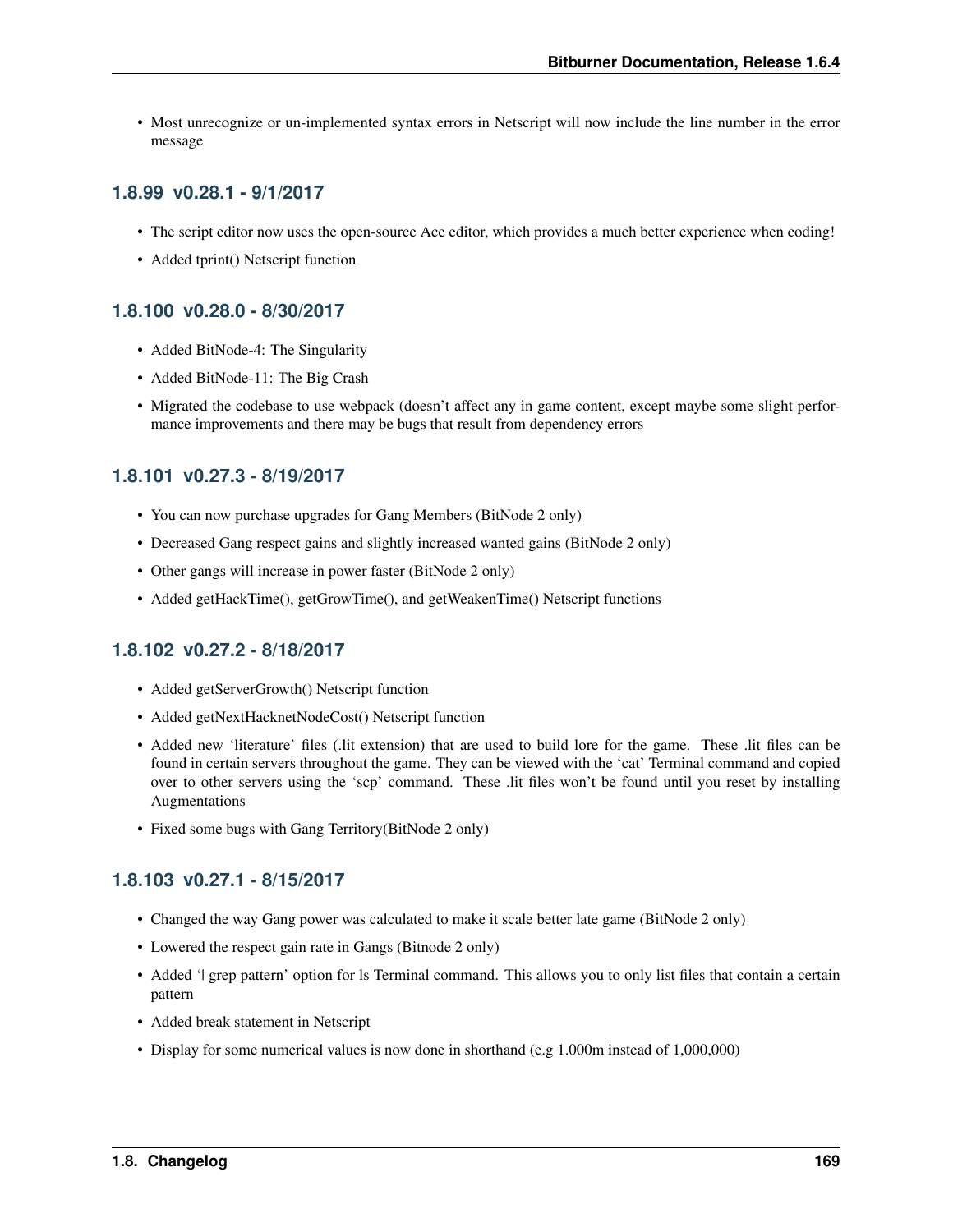## **1.8.104 v0.27.0 - 8/13/2017**

- Added secondary 'prestige' system featuring Source Files and BitNodes
- MILD SPOILERS HERE: Installing 'The Red Pill' Augmentation from Daedalus will unlock a special server called w0r1d\_d43m0n. Finding and manually hacking this server through Terminal will destroy the Player's current BitNode, and allow the player to enter a new one. When destroying a BitNode, the player loses everything except the scripts on his/her home computer. The player will then gain a powerful second-tier persistent upgrade called a Source File. The player can then enter a new BitNode to start the game over. Each BitNode has different characteristics, and many will have new content/mechanics as well. Right now there are only 2 BitNodes. Each BitNode grants its own unique Source File. Restarting and destroying a BitNode you already have a Source File for will upgrade your Source File up to a maximum level of 3.
- Reputation gain with factions and companies is no longer a linear conversion, but an exponential one. It will be much easier to gain faction favor at first, but much harder later on.
- Significantly increased Infiltration exp gains
- Fixed a bug with company job requirement tooltips
- Added scriptRunning(), scriptKill(), and getScriptRam() Netscript functions. See documentation for details
- Fixed a bug with deleteServer() Netscript function

## **1.8.105 v0.26.4 - 8/1/2017**

- All of the 'low-level servers' in early game that have a required hacking level now have 8GB of RAM instead of 4GB
- Increased the amount of experience given at university
- Slightly increased the production of Hacknet Nodes and made them cheaper to upgrade
- Infiltration now gives slightly more EXP and faction reputation
- Added two new crimes. These crimes are viable to attempt early on in the game and are relatively passive (each take 60+ seconds to complete)
- Crimes give more exp and more money
- Max money available on a server decreased from 50x the server's starting money to 25x
- Significantly increased wages for all jobs

## **1.8.106 v0.26.3**

- Added support for large numbers using Decimal.js. Right now it only applies for the player's money
- Purchasing servers with the Netscript function purchaseServer() is no longer 2x as expensive as doing manually it now costs the same
- Early game servers have more starting money

## **1.8.107 v0.26.2**

- Major rebalancing and randomization of the amount of money that servers start with
- Significantly lowered hacking exp gain from hacking servers. The exp gain for higher-level servers was lowered more than that of low level servers.  $(-16\%$  for lower level servers, up to  $-25\%$  for higher-level servers)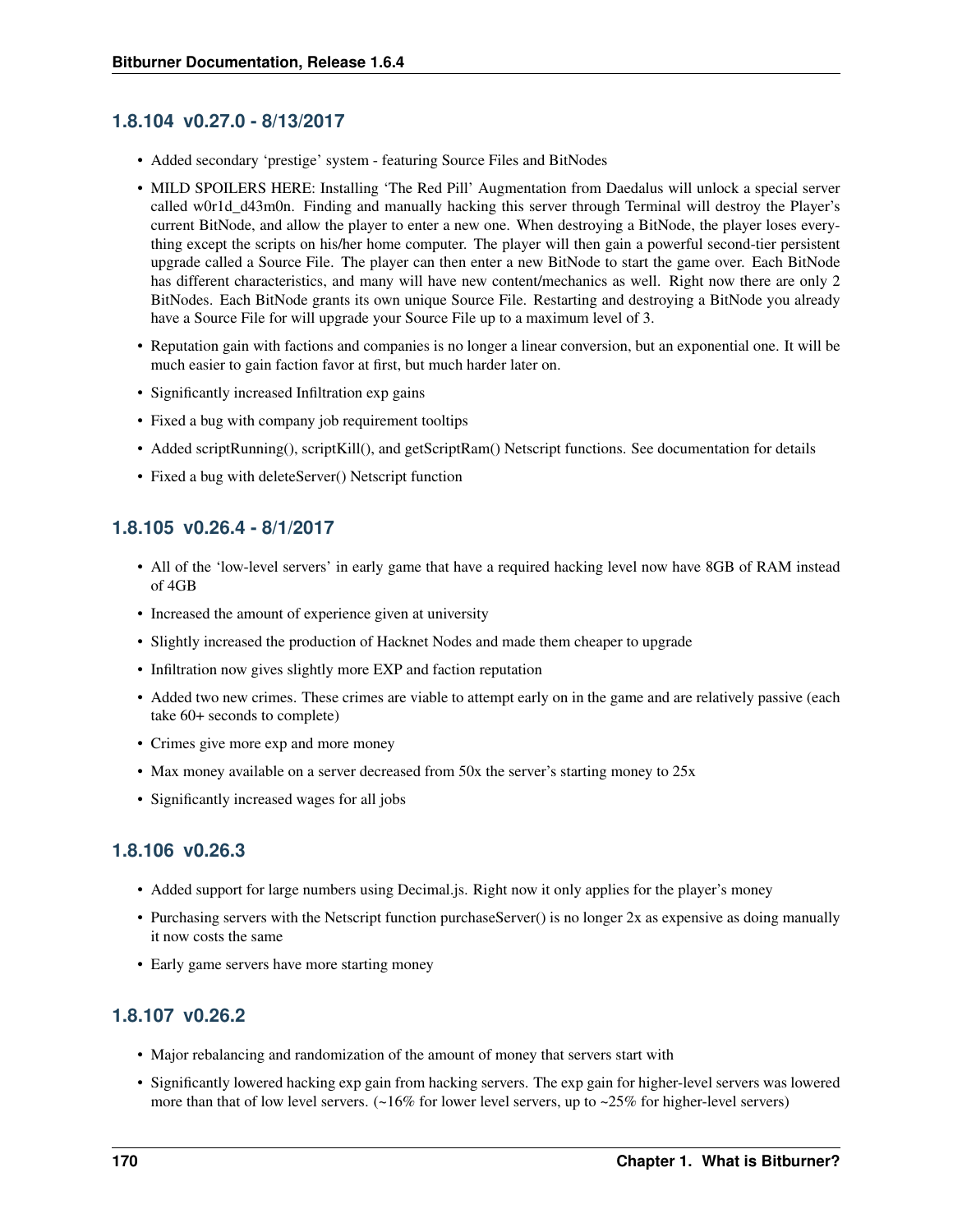- Added deleteServer() Netscript function
- You can now purchase a maximum of 25 servers each run (Deleting a server will allow you to purchase a new one)
- Added autocompletion for './' Terminal command
- Darkweb prices now displayed properly using to LocaleString()
- Added NOT operator (!) and negation operator (-) in Netscript, so negative numbers should be functional now
- Rejected faction invitations will now show up as 'Outstanding Faction Invites' in the Factions page. These can be accepted at any point in the future
- Added a few more configurable game settings for suppressing messages and faction invitations
- Added tooltips for company job requirements

#### **1.8.108 v0.26.1**

- Added autocompletion for aliases
- Added getServerRam() Netscript function()
- Added getLevelUpgradeCost(n), getRamUpgradeCost(), getCoreUpgradeCost() functions for Netscript Hacknet Node API
- Added some configurable settings (See Game Options menu)

#### **1.8.109 v0.26.0**

- Game now has a real ending, although it's not very interesting/satisfying right now. It sets up the framework for the secondary prestige system in the future
- Forgot to mention that since last update, comments now work in Netscript. Use // for single line comments or /\* and \*/ for multiline comments just like in Javascript
- Added ports to Netscript. These ports are essentially serialized queues. You can use the write() Netscript function to write a value to a queue, and then you can use the read() Netscript function to read the value from the queue. Once you read a value from the queue it will be removed. There are only 10 queues (1-10), and each has a maximum capacity of 50 entries. If you try to write to a queue that is full, the the first value is removed. See wiki/Netscript documentation for more details
- You can now use the 'help' Terminal command for specific commands
- You can now use './' to run a script/program (./NUKE.exe). However, tab completion currently doesn't work for it (I'm working on it)
- Decreased the base growth rate of servers by  $\sim 25\%$
- Both the effect of weaken() and its time to execute were halved. In other words, calling weaken() on a server only lowers its security by 0.05 (was 0.1 before) but the time to execute the function is half of what it was before. Therefore, the effective rate of weaken() should be about the same
- Increased all Infiltration rewards by  $\sim$ 10%, and increased infiltration rep gains by an additional 20% ( $\sim$ 32% total for rep gains)
- The rate at which the security level of a facility increases during Infiltration was decreased significantly  $(-33%)$
- Getting treated at the Hospital is now 33% more expensive
- Slightly increased the amount of time it takes to hack a server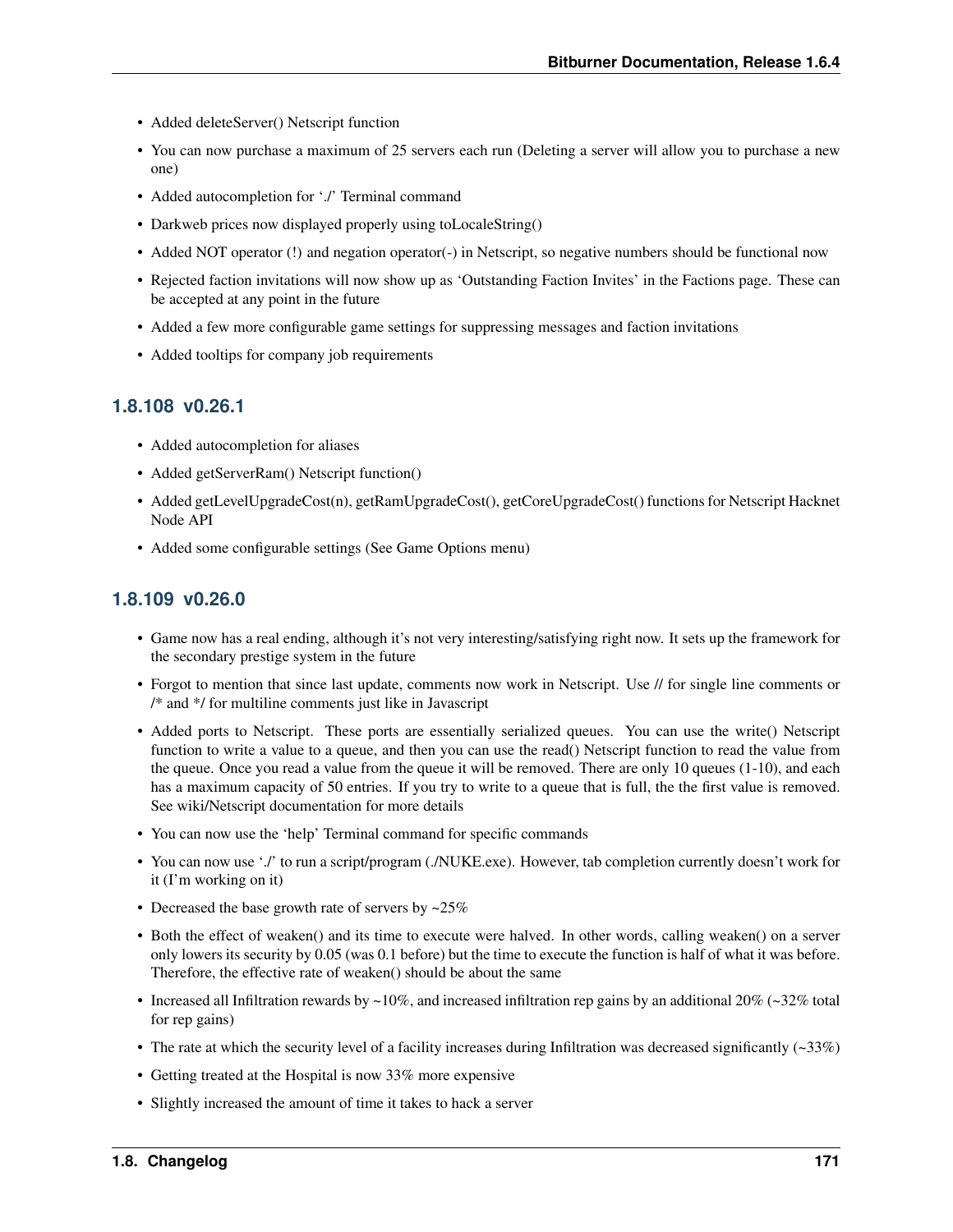- Slightly decreased the amount of money gained when hacking a server  $(-6%)$
- Slightly decreased the base cost for RAM on home computer, but increased the cost multiplier. This means that upgrading RAM on the home computer should be slightly cheaper at the start, but slightly more expensive later on
- Increased the required hacking level for many late game servers
- The sleep() Netscript function now takes an optional 'log' argument that specifies whether or not the 'Sleeping for N milliseconds' will be logged for the script
- Added clearLog() Netscript function
- Deleted a few stocks. Didn't see a reason for having so many, and it just affects performance. Won't take effect until you reset by installing Augmentations
- There was a typo with Zeus Medical's server hostname. It is now 'zeus-med' rather than 'zeud-med'
- Added keyboard shortcuts to quickly navigate between different menus. See wiki link [\(http://bitburner.wikia.](http://bitburner.wikia.com/wiki/Shortcuts) [com/wiki/Shortcuts\)](http://bitburner.wikia.com/wiki/Shortcuts)
- Changed the Navigation Menu UI

### **1.8.110 v0.25.0**

- Refactored Netscript to use the open-source Acorns Parser. This re-implementation was done by [\[https://github.](https://github.com/MrNuggelz) [com/MrNuggelz](https://github.com/MrNuggelz) Github user MrNuggelz]. This has resulted in several changes in the Netscript language. Some scripts might break because of these changes. Changes listed below:
- Arrays are now fully functional Javascript arrays. You no longer need to use the 'Array' keyword to declare them.
- The length(), clear/clear(), insert(), and remove() functions no longer work for arrays.
- All Javascript array methods are available (splice(), push(), pop(), join(), shift(), indexOf(), etc. See documentation)
- Variables assigned to arrays are now passed by value rather than reference
- Incrementing/Decrementing are now available  $(i++, ++i)$
- You no longer need semicolons at the end of block statements
- Elif is no longer valid. Use 'else if' instead
- Netscript's Hacknet Node API functions no longer log anything
- Stock prices now update every ~6 seconds when the game is active (was 10 seconds before)
- Added a new mechanic that affects how stock prices change
- Script editor now has dynamic indicators for RAM Usage and Line number
- Augmentation Rebalancing Many late game augmentations are now slightly more expensive. Several early game augmentations had their effects slightly decreased
- Increased the amount of rewards (both money and rep) you get from infiltration
- Purchasing servers is now slightly more expensive
- Calling the Netscript function getServerMoneyAvailable('home') now return's the player's money
- Added round(n) Netscript function Rounds a number
- Added purchaseServer(hostname, ram) Netscript function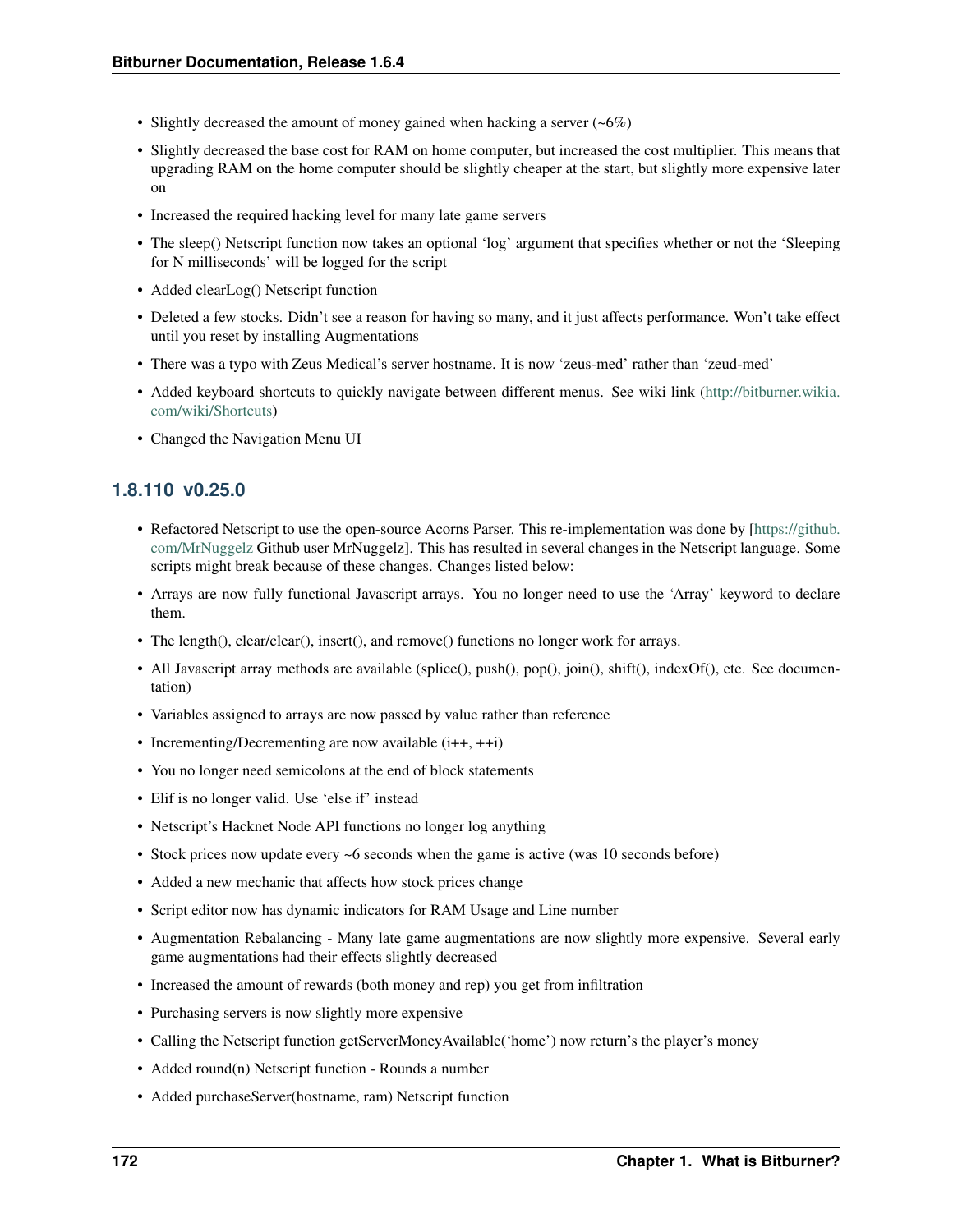- Added the TIX API. This must be purchased in the WSE. It persists through resets. Access to the TIX API allows you to write scripts that perform automated algorithmic trading. See Netscript documentation
- Minor rebalancing in a lot of different areas
- Changed the format of IP Addresses so that they are smaller (will consist mostly of single digit numbers now). This will reduce the size of the game's save file.

### **1.8.111 v0.24.1**

- Adjusted cost of upgrading home computer RAM. Should be a little cheaper for the first few upgrades (up to ~64GB), and then will start being more expensive than before. High RAM upgrades should now be significantly more expensive than before.
- Slightly lowered the starting money available on most mid-game and end-game servers (servers with required hacking level greater than 200) by about 10-15%
- Rebalanced company/company position reputation gains and requirements
- Studying at a university now gives slightly more EXP and early jobs give slightly less EXP
- Studying at a university is now considerably more expensive
- Rebalanced stock market
- Significantly increased cost multiplier for purchasing additional Hacknet Nodes
- The rate at which facility security level increases during infiltration for each clearance level was lowered slightly for all companies
- Updated Faction descriptions
- Changed the way alias works. Normal aliases now only work at the start of a Terminal command (they will only replace the first word in the Terminal command). You can also create global aliases that work on any part of the command, like before. Declare global aliases by entering the optional -g flag: alias -g name="value" - [\[https://github.com/MrNuggelz](https://github.com/MrNuggelz) Courtesy of Github user MrNuggelz]
- 'top' Terminal command implemented courtesy of [\[https://github.com/LTCNugget](https://github.com/LTCNugget) Github user LTCNugget]. Currently, the formatting gets screwed up if your script names are really long.

#### **1.8.112 v0.24.0**

- Players now have HP, which is displayed in the top right. To regain HP, visit the hospital. Currently the only way to lose HP is through infiltration
- Infiltration Attempt to infiltrate a company and steal their classified secrets. See 'Companies' documentation for more details
- Stock Market Added the World Stock Exchange (WSE), a brokerage that lets you buy/sell stocks. To begin trading you must first purchase an account. A WSE account will persist even after resetting by installing Augmentations. How the stock market works should hopefully be self explanatory. There is no documentation about it currently, I will add some later. NOTE: Stock prices only change when the game is open. The Stock Market is reset when installing Augmentations, which means you will lose all your stocks
- Decreased money gained from hacking by ~12%
- Increased reputation required for all Augmentations by ~40%
- Cost increase when purchasing multiple augmentations increased from 75% to 90%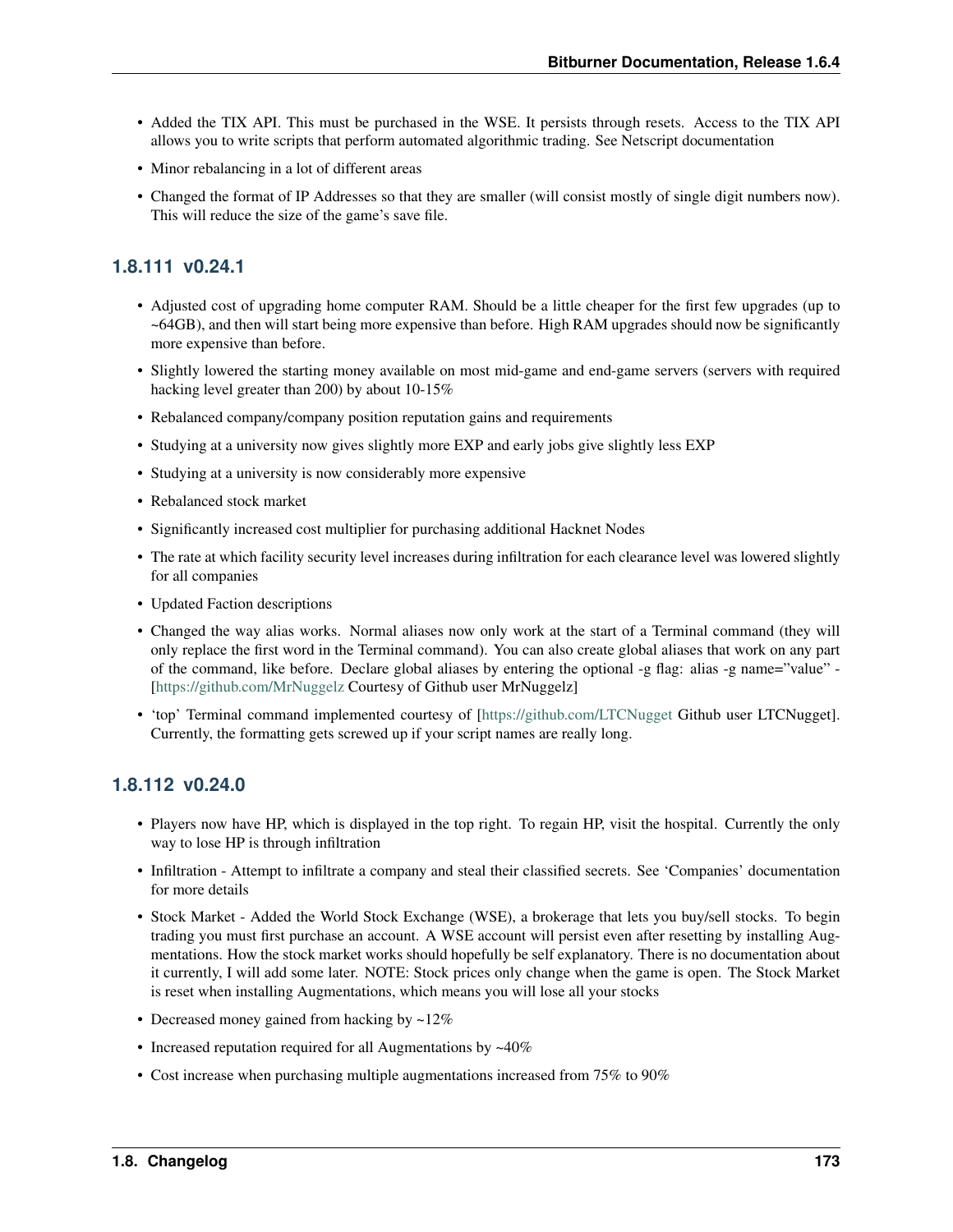- Added basic variable runtime to Netscript operations. Basic commands run in 100ms. Any function incurs another 100ms in runtime (200ms total). Any function that starts with getServer incurs another 100ms runtime (300ms total). exec() and scp() require 400ms total.
- Slightly reduced the amount of experience gained from hacking

### **1.8.113 v0.23.1**

• scan() Netscript function now takes a single argument representing the server from which to scan.

### **1.8.114 v0.23.0**

- You can now purchase multiple Augmentations in a run. When you purchase an Augmentation you will lose money equal to the price and then the cost of purchasing another Augmentation during this run will be increased by 75%. You do not gain the benefits of your purchased Augmentations until you install them. This installation can be done through the 'Augmentation' tab. When you install your Augmentations, your game will reset like before.
- Reputation needed to gain a favor from faction decreased from 7500 to 6500
- Reputation needed to gain a favor from company increased from 5000 to 6000
- Reputation cost of all Augmentations increased by 16%
- Higher positions at companies now grant slightly more reputation for working
- Added getServerMaxMoney() Netscript function
- Added scan() Netscript function
- Added getServerNumPortsRequired() Netscript function
- There is now no additional RAM cost incurred when multithreading a script

### **1.8.115 v0.22.1**

- You no longer lose progress on creating programs when cancelling your work. Your progress will be saved and you will pick up where you left off when you start working on it again
- Added two new programs: AutoLink.exe and ServerProfiler.exe
- Fixed bug with Faction Field work reputation gain

### **1.8.116 v0.22.0 - Major rebalancing, optimization, and favor system**

- Significantly nerfed most augmentations
- Almost every server with a required hacking level of 200 or more now has slightly randomized server parameters. This means that after every Augmentation purchase, the required hacking level, base security level, and growth factor of these servers will all be slightly different
- The hacking speed multiplier now increases rather than decreases. The hacking time is now divided by your hacking speed multiplier rather than multiplied. In other words, a higher hacking speed multiplier is better
- Servers now have a minimum server security, which is approximately one third of their starting ('base') server security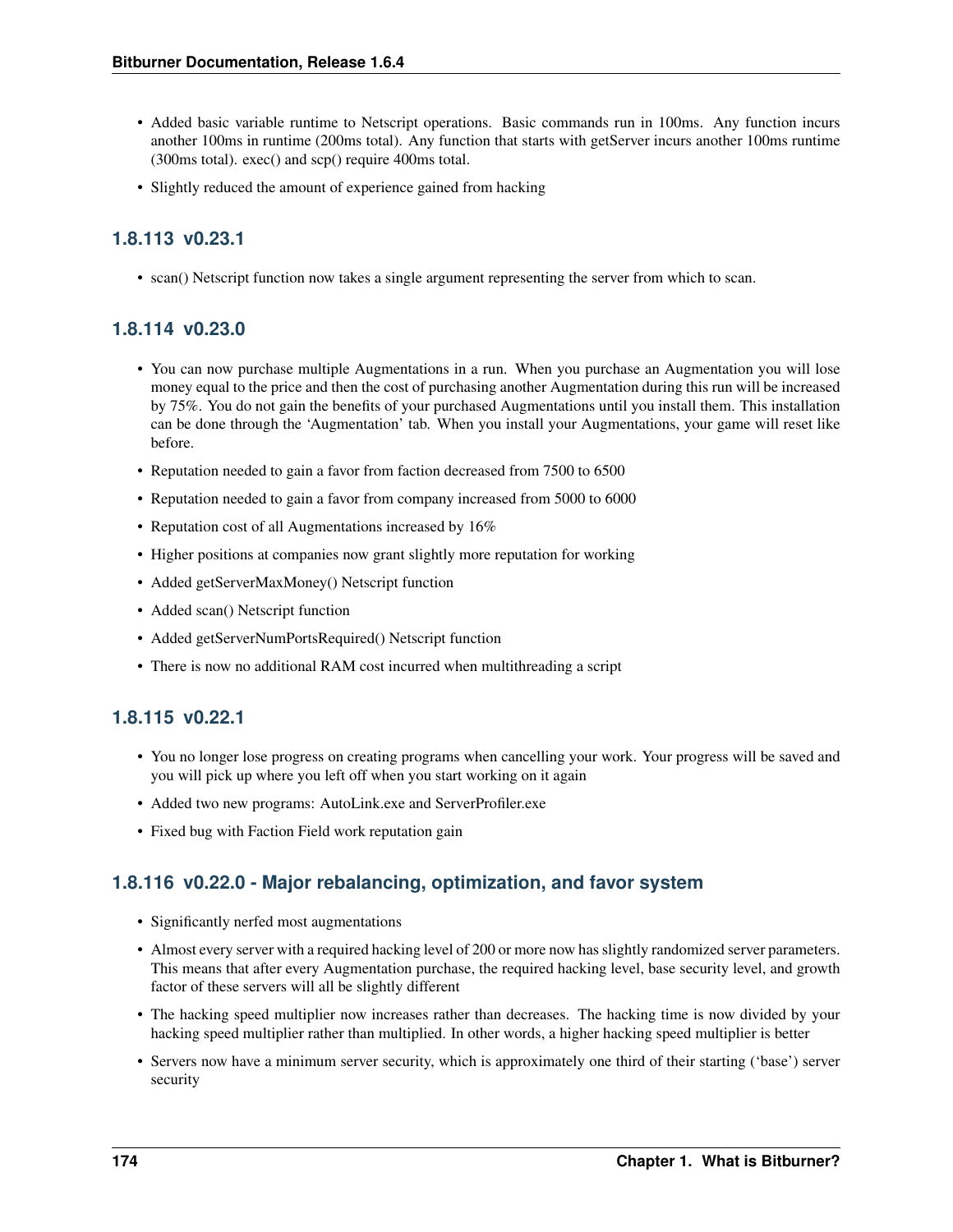- If you do not steal any money from a server, then you gain hacking experience equal to the amount you would have gained had you failed the hack
- The effects of grow() were increased by 50%
- grow() and weaken() now give hacking experience based on the server's base security level, rather than a flat exp amount
- Slightly reduced amount of exp gained from hack(), weaken(), and grow()
- Rebalanced formulas that determine crime success
- Reduced RAM cost for multithreading a script. The RAM multiplier for each thread was reduced from 1.02 to 1.005
- Optimized Script objects so they take less space in the save file
- Added getServerBaseSecurityLevel() Netscript function
- New favor system for companies and factions. Earning reputation at a company/faction will give you favor for that entity when you reset after installing an Augmentation. This favor persists through the rest of the game. The more favor you have, the faster you will earn reputation with that faction/company
- You can no longer donate to a faction for reputation until you have 150 favor with that faction
- Added unalias Terminal command
- Changed requirements for endgame Factions

#### **1.8.117 v0.21.1**

- IF YOUR GAME BREAKS, DO THE FOLLOWING: Options -> Soft Reset -> Save Game -> Reload Page. Sorry about that!
- Autocompletion for aliases courtesy of [\[https://github.com/LTCNugget](https://github.com/LTCNugget) Github user LTCNugget]

#### **1.8.118 v0.21.0**

- Added dynamic arrays. See Netscript documentation
- Added ability to pass arguments into scripts. See documentation
- The implementation/function signature of functions that deal with scripts have changed. Therefore, some old scripts might not work anymore. Some of these functions include run(), exec(), isRunning(), kill(), and some others I may have forgot about. Please check the updated Netscript documentation if you run into issues.-Note that scripts are now uniquely identified by the script name and their arguments. For example, you can run a script using:

```
run foodnstuff.script 1
```
and you can also run the same script with a different argument:

run foodnstuff.script 2

These will be considered two different scripts. To kill the first script you must run:

kill foodnstuff.script 1

and to kill the second you must run: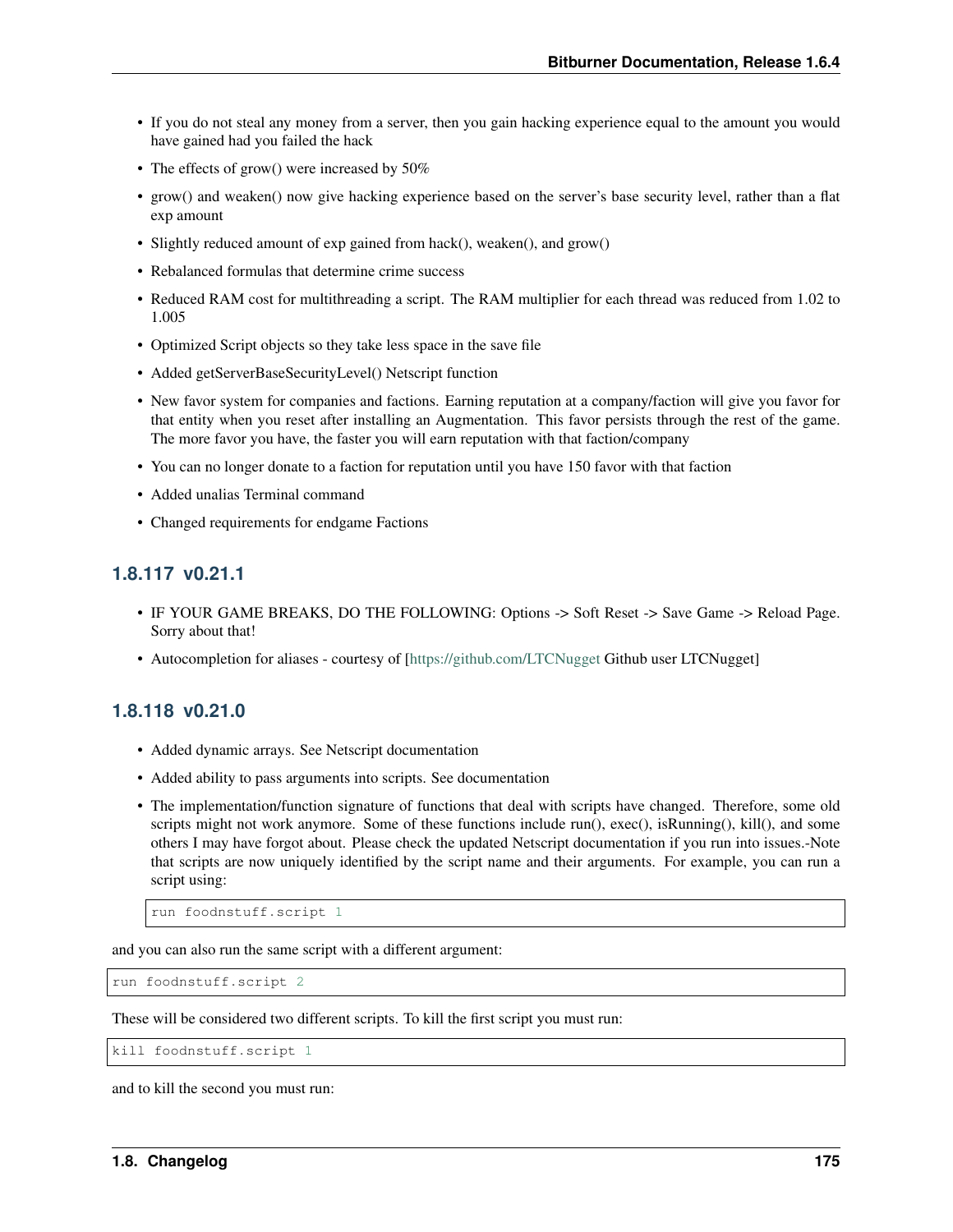#### kill foodnstuff.script 2

Similar concepts apply for Terminal Commands such as tail, and Netscript commands such as run(), exec(), kill(), isRunning(), etc.

- Added basic theme functionality using the 'theme' Terminal command All credit goes to /u/0x726564646974 who implemented the awesome feature
- Optimized Script objects, which were causing save errors when the player had too many scripts
- Formula for determining exp gained from hacking was changed
- Fixed bug where you could purchase Darkweb items without TOR router
- Slightly increased cost multiplier for Home Computer RAM
- Fixed bug where you could hack too much money from a server (and bring its money available below zero)
- Changed tail command so that it brings up a display box with dynamic log contents. To get old functionality where the logs are printed to the Terminal, use the new 'check' command
- As a result of the change above, you can no longer call tail/check on scripts that are not running
- Added autocompletion for buying Programs in Darkweb

#### **1.8.119 v0.20.2**

- Fixed several small bugs
- Added basic array functionality to Netscript
- Added ability to run scripts with multiple threads. Running a script with n threads will multiply the effects of all hack(), grow(), and weaken() commands by n. However, running a script with multiple threads has drawbacks in terms of RAM usage. A script's ram usage when it is 'multithreaded' is calculated as: base cost \* numThreads  $*(1.02 \wedge$  numThreads). A script can be run multithreaded using the 'run [script] -t n' Terminal command or by passing in an argument to the run() and exec() Netscript commands. See documentation.
- RAM is slightly (~10%) more expensive (affects purchasing server and upgrading RAM on home computer)
- NeuroFlux Governor augmentation cost multiplier decreased
- Netscript default operation runtime lowered to 200ms (was 500ms previously)

#### **1.8.120 v0.20.1**

- Fixed bug where sometimes scripts would crash without showing the error
- Added Deepscan programs to Dark Web
- Declining a faction invite will stop you from receiving invitations from that faction for the rest of the run
- (BETA) Added functionality to export/import saves. WARNING This is only lightly tested. You cannot choose where to save your file it just goes to the default save location. Also I have no idea what will happen if you try to import a file that is not a valid save. I will address these in later updates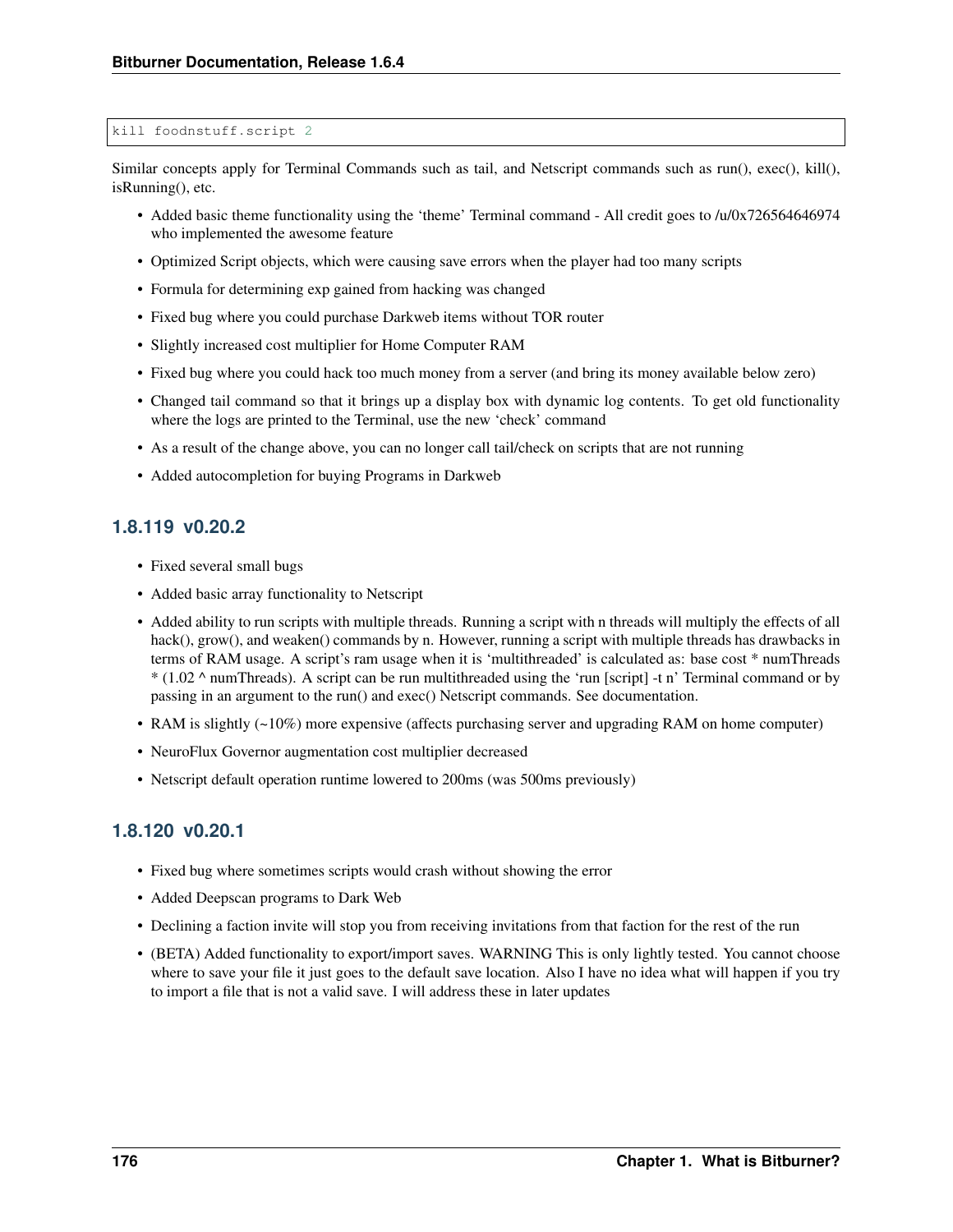#### **1.8.121 v0.20.0**

- Refactored Netscript Interpreter code. Operations in Netscript should now run significantly faster (Every operation such as a variable assignment, a function call, a binary operator, getting a variable's value, etc. used to take up to several seconds, now each one should only take ~500 milliseconds).
- Percentage money stolen when hacking lowered to compensate for faster script speeds
- Hacking experience granted by grow() halved
- Weaken() is now  $\sim$  11% faster, but only grants 3 base hacking exp upon completion instead of 5
- Rebalancing of script RAM costs. Base RAM Cost for a script increased from 1GB to 1.5GB. Loops, hack(), grow() and weaken() all cost slightly less RAM than before
- Added getServerRequiredHackingLevel(server) Netscript command.
- Added fileExists(file, [server]) Netscript command, which is used to check if a script/program exists on a specified server
- Added isRunning(script, [server]) Netscript command, which is used to check if a script is running on the specified server
- Added killall Terminal command. Kills all running scripts on the current machine
- Added kill() and killall() Netscript commands. Used to kill scripts on specified machines. See Netscript documentation
- Re-designed 'Active Scripts' tab
- Hacknet Node base production rate lowered from 1.6 to 1.55 (\$/second)
- Increased monetary cost of RAM (Upgrading home computer and purchasing servers will now be more expensive)
- NEW GROWTH MECHANICS The rate of growth on a server now depends on a server's security level. A higher security level will result in lower growth on a server when using the grow() command. Furthermore, calling grow() on a server raises that server's security level by 0.004. For reference, if a server has a security level of 10 it will have approximately the same growth rate as before.
- Server growth no longer happens naturally
- Servers now have a maximum limit to their money. This limit is 50 times it's starting money
- Hacking now grants 10% less hacking experience
- You can now edit scripts that are running
- Augmentations cost ~11% more money and 25% more faction reputation

#### **1.8.122 v0.19.7**

- Added changelog to Options menu
- Bug fix with autocompletion (wasn't working properly for capitalized filenames/programs

### **1.8.123 v0.19.6**

- Script editor now saves its state even when you change tabs
- scp() command in Terminal/script will now overwrite files at the destination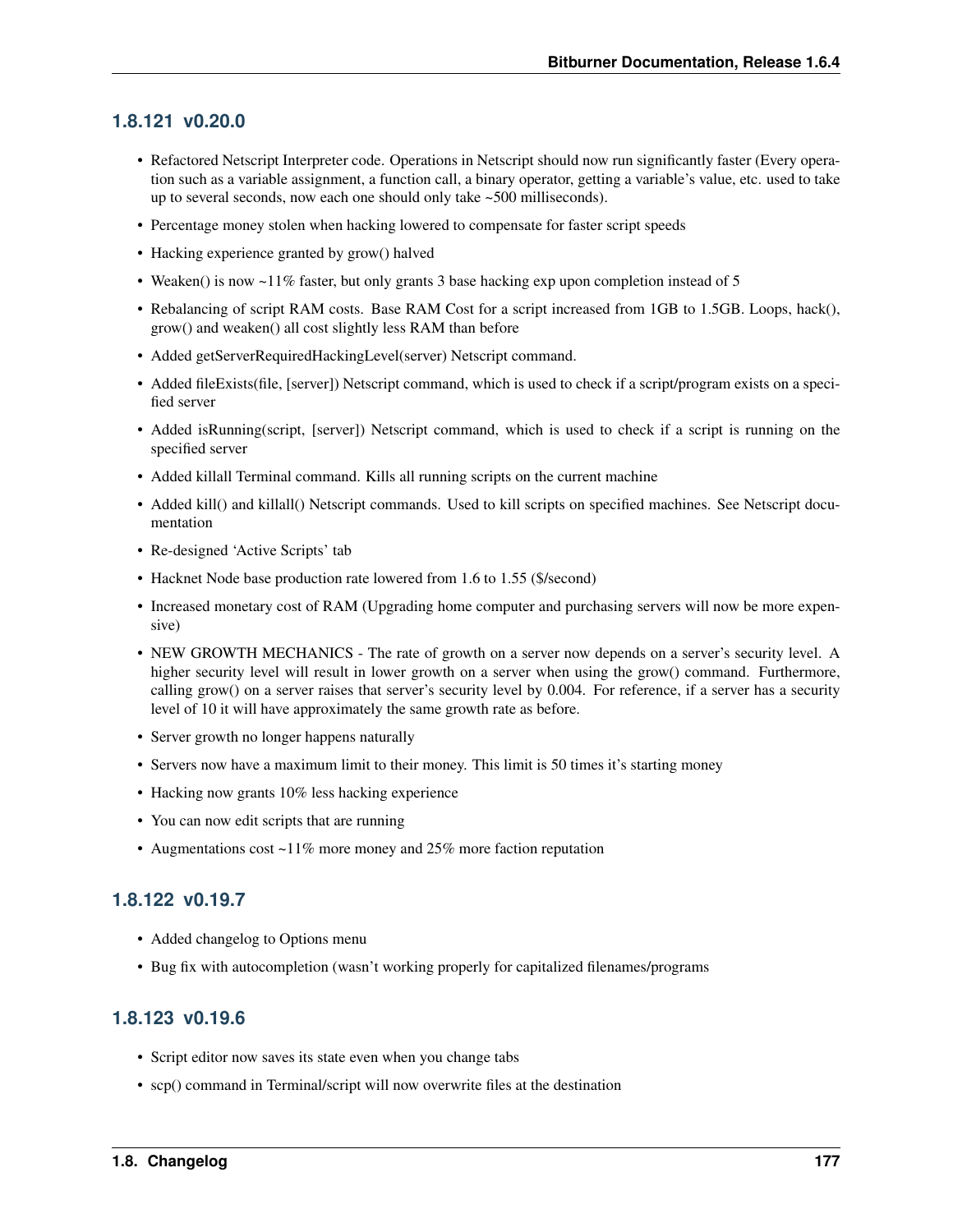- Terminal commands are no longer case-sensitive (only the commands themselves such as 'run' or 'nano'. Filenames are still case sensitive
- Tab automcompletion will now work on commands

### **1.8.124 v0.19.0**

- Hacknet Nodes have slightly higher base production, and slightly increased RAM multiplier. But they are also a bit more expensive at higher levels
- Calling grow() and weaken() in a script will now work offline, at slower rates than while online (The script now keeps track of the rate at which grow() and weaken() are called when the game is open. These calculated rates are used to determine how many times the calls would be made while the game is offline)
- Augmentations now cost 20% more reputation and 50% more money
- Changed the mechanic for getting invited to the hacking factions (CyberSec, NiteSec, The Black Hand, BitRunners) Now when you get to the required level to join these factions you will get a message giving you instructions on what to do in order to get invited.
- Added a bit of backstory/plot into the game. It's not fully fleshed out yet but it will be used in the future
- Made the effects of many Augmentations slightly more powerful
- Slightly increased company job wages across the board (~5-10% for each position)
- Gyms and classes are now significantly more expensive
- Doubled the amount by which a server's security increases when it is hacked. Now, it will increase by 0.002. Calling weaken() on a server will lower the security by 0.1.

### **1.8.125 v0.18.0**

- Major rebalancing (sorry didn't record specifics. But in general hacking gives more money and hacknet nodes give less)
- Server growth rate (both natural and manual using grow()) doubled
- Added option to Soft Reset
- Cancelling a full time job early now only results in halved gains for reputation. Exp and money earnings are gained in full
- Added exec() Netscript command, used to run scripts on other servers.
- NEW HACKING MECHANICS: Whenever a server is hacked, its 'security level' is increased by a very small amount. The security level is denoted by a number between 1-100. A higher security level makes it harder to hack a server and also decreases the amount of money you steal from it. Two Netscript functions, weaken() and getServerSecurityLevel() level, were added. The weaken(server) function lowers a server's security level. See the Netscript documentation for more details
- When donating to factions, the base rate is now \$1,000,000 for 1 reputation point. Before, it was \$1,000 for 1 reputation point.
- Monetary costs for all Augmentations increased. They are now about ~3.3 3.75 times more expensive than before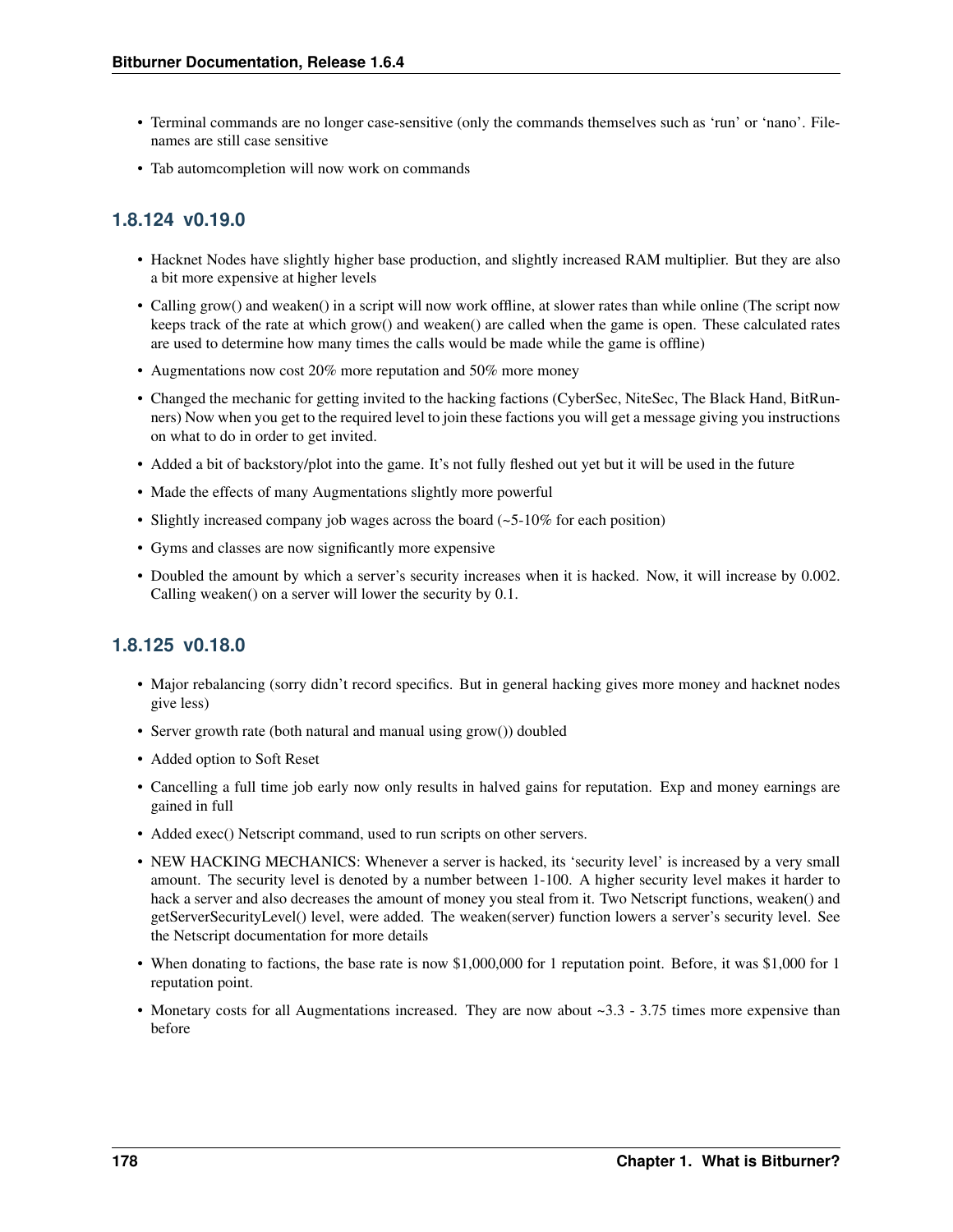#### **1.8.126 v0.17.1**

- Fixed issue with purchasing Augmentations that are 'upgrades' and require previous Augmentations to be installed
- Increased the percentage of money stolen from servers when hacking

### **1.8.127 v0.17.0**

- Greatly increased amount of money gained for crimes (by about 400% for most crimes)
- Criminal factions require slightly less negative karma to get invited to
- Increased the percentage of money stolen from servers when hacking
- Increased the starting amount of money available on beginning servers (servers with <50 required hacking))
- Increased the growth rate of servers (both naturally and manually when using the grow() command in a script)
- Added getHostname() command in Netscript that returns the hostname of the server a script is running on
- jQuery preventDefault() called when pressing ctrl+b in script editor
- The Neuroflux Governor augmentation (the one that can be repeatedly leveled up) now increases ALL multipliers by 1%. To balance it out, it's price multiplier when it levels up was increased
- Hacknet Node base production decreased from \$1.75/s to \$1.65/s
- Fixed issue with nested for loops in Netscript (stupid Javascript references)
- Added 'scp' command to Terminal and Netscript
- Slightly nerfed Hacknet Node Kernel DNI and Hacknet Node Core DNI Augmentations
- Increased TOR Router cost to \$200k

#### **1.8.128 v0.16.0**

- New Script Editor interface
- Rebalanced hacknet node Increased base production but halved the multiplier from additional cores. This should boost its early-game production but nerf its late-game production
- Player now starts with 8GB of RAM on home computer
- 'scan-analyze' terminal command displays RAM on servers
- Slightly buffed the amount of money the player steals when hacking servers (by about ~8%)
- Time to execute grow() now depends on hacking skill and server security, rather than taking a flat 2 minutes.
- Clicking outside of a pop-up dialog box will now close it
- BruteSSH.exe takes 33% less time to create
- 'iron-gym' and 'max-hardware' servers now have 2GB of RAM
- Buffed job salaries across the board
- Updated Tutorial
- Created a Hacknet Node API for Netscript that allows you to access and upgrade your Hacknet Nodes. See the Netscript documentation for more details. WARNING The old upgradeHacknetNode() and getNumHacknetNodes() functions waere removed so any script that has these will no longer work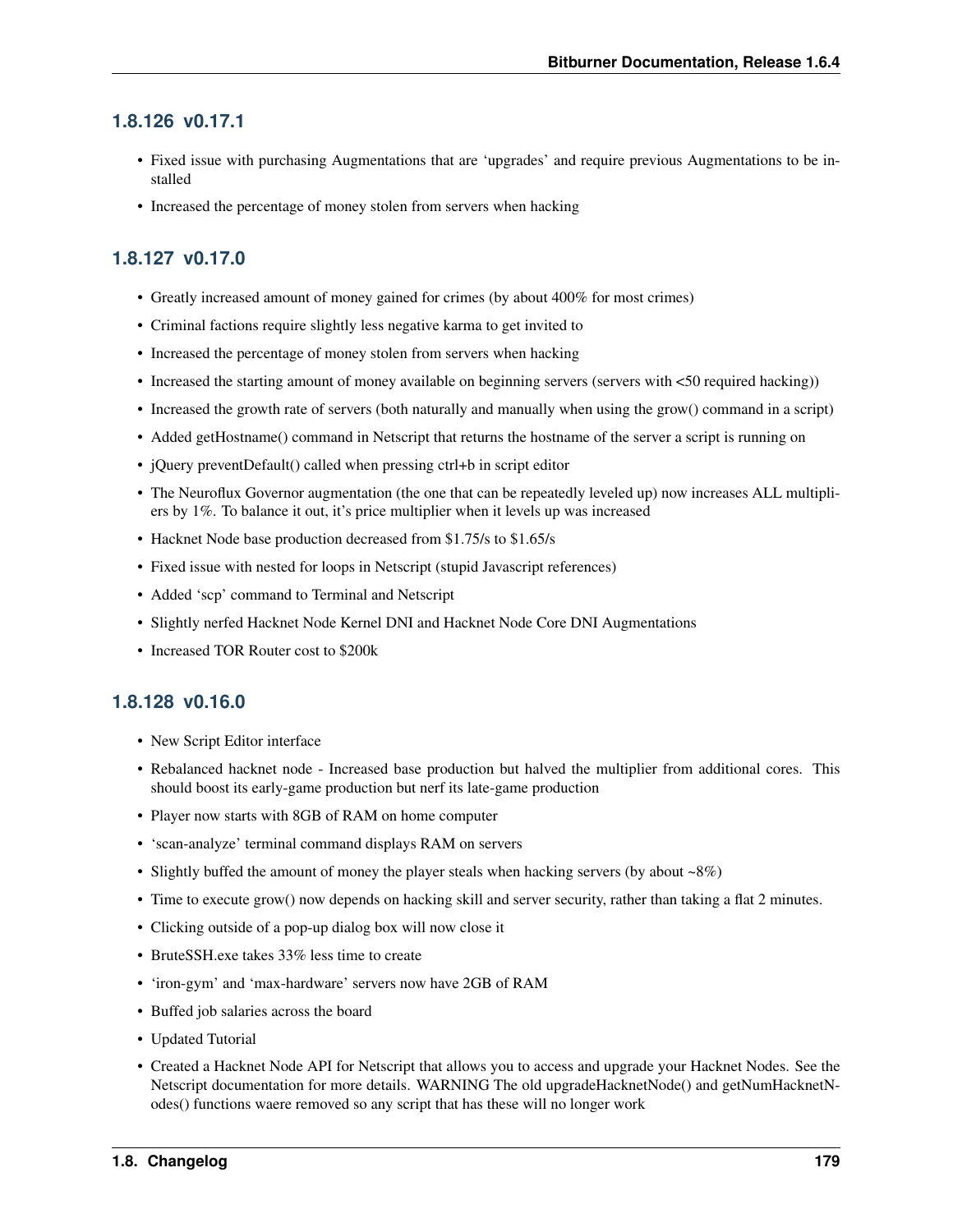#### **1.8.129 v0.15.0**

- Slightly reduced production multiplier for Hacknet Node RAM
- Faction pages now scroll
- Slightly increased amount of money gained from hacking
- Added 'alias' command
- Added 'scan-analyze' terminal command used to get basic hacking info about all immediate network connections
- Fixed bugs with upgradeHacknetNode() and purchaseHacknetNode() commands
- Added getNumHacknetNodes() and hasRootAccess(hostname/ip) commands to Netscript
- Increased Cost of university classes/gym
- You can now see what an Augmentation does and its price even while its locked

### **1.9 v1.0.0 Migration Guide**

In v1.0.0 a few API have been broken.

migrated (only for ns2):

- bladeburner.getActionTime will return milliseconds instead of seconds.
- getHackTime will return milliseconds instead of seconds.
- getGrowTime will return milliseconds instead of seconds.
- getWeakenTime will return milliseconds instead of seconds.
- hackAnalyzePercent renamed to hackAnalyze
- hackAnalyzePercent will return decimal instead of percentage
- hackChance (not formulas.basic.hackChance) renamed to hackAnalyzeChance
- formulas.basic is split into formulas.skills and formulas.hacking

not migrated (require manual changes sometimes):

- getPlayer().hacking\_skill renamed *hacking*
- same thing in sleeves
- getPurchasedServers won't let you query for ips instead of hostnames.
- getStats is deprecated in favor getPlayer
- getCharacterInformation is deprecated in favor getPlayer
- getServerRam deprecated in favor of getServerMaxRam and getServerUsedRam
- getServerBaseSecurityLevel will be deprecated in favor of nothing, it's not really used.
- sleep can no longer be called simultenaously, a new function called asleep will let you.
- write returns promise (needs to be await ed).
- scp returns a promise (needs to be await ed).
- free port, write, read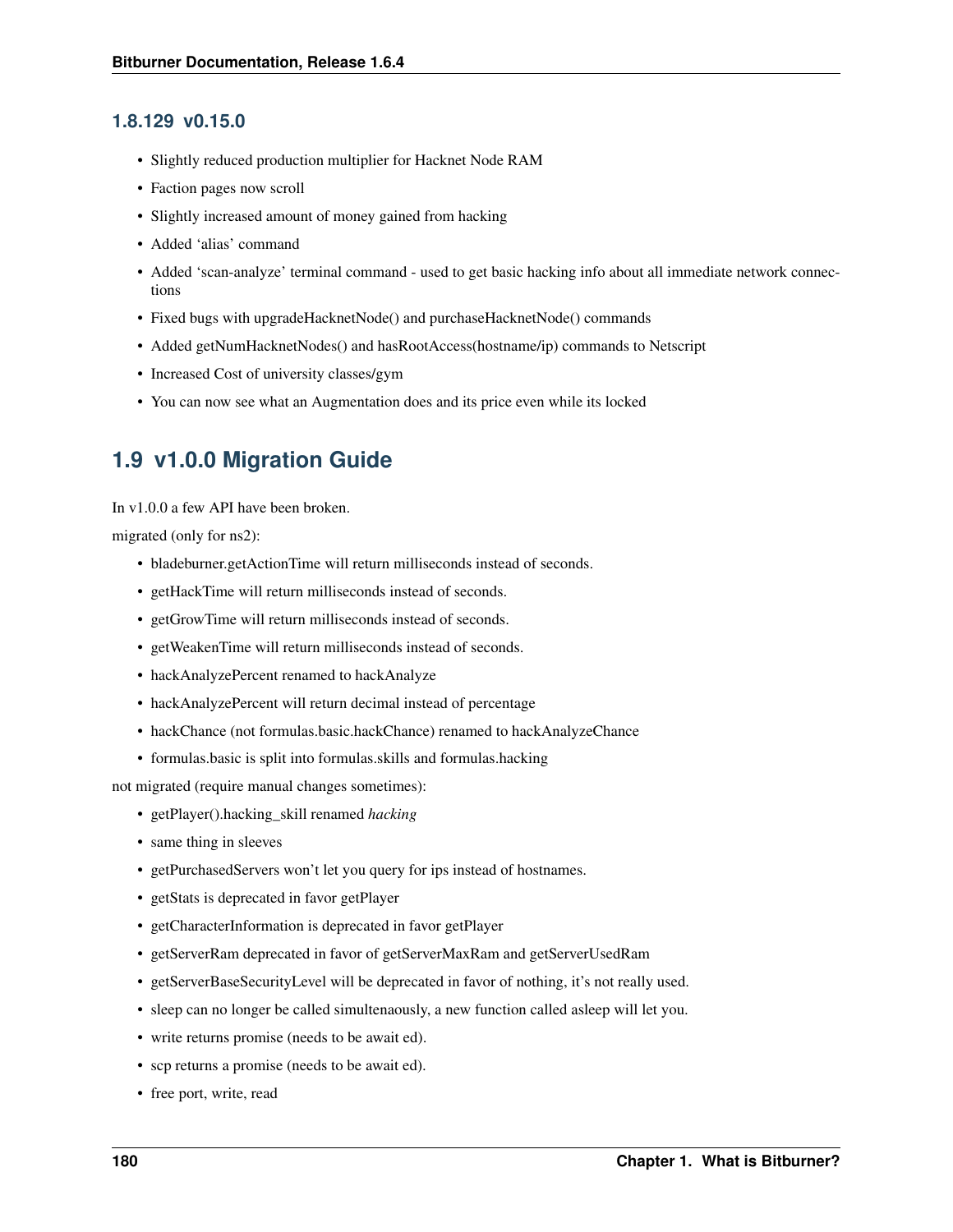• write, read does not support port anymore, writePort and readPort does.

Upon loading v1.0.0 the game will apply some rules to change everything. The game never changes a file before making a backup called *BACKUP\_filename.ext*, then, in the script it will change whatever it thinks it should change. But will prefix the modified line with the original line.

A file called *v1\_DETECTED\_CHANGES.txt* will point out every file with some possible problem.

### **1.10 Hi there, hello**

It looks like you found a page that doesn't exist!

If you're looking for documentation of the netscript API. It moved [here.](https://github.com/danielyxie/bitburner/blob/dev/markdown/bitburner.ns.md)

That documentation is autogenerated and therefore is much easier to maintain.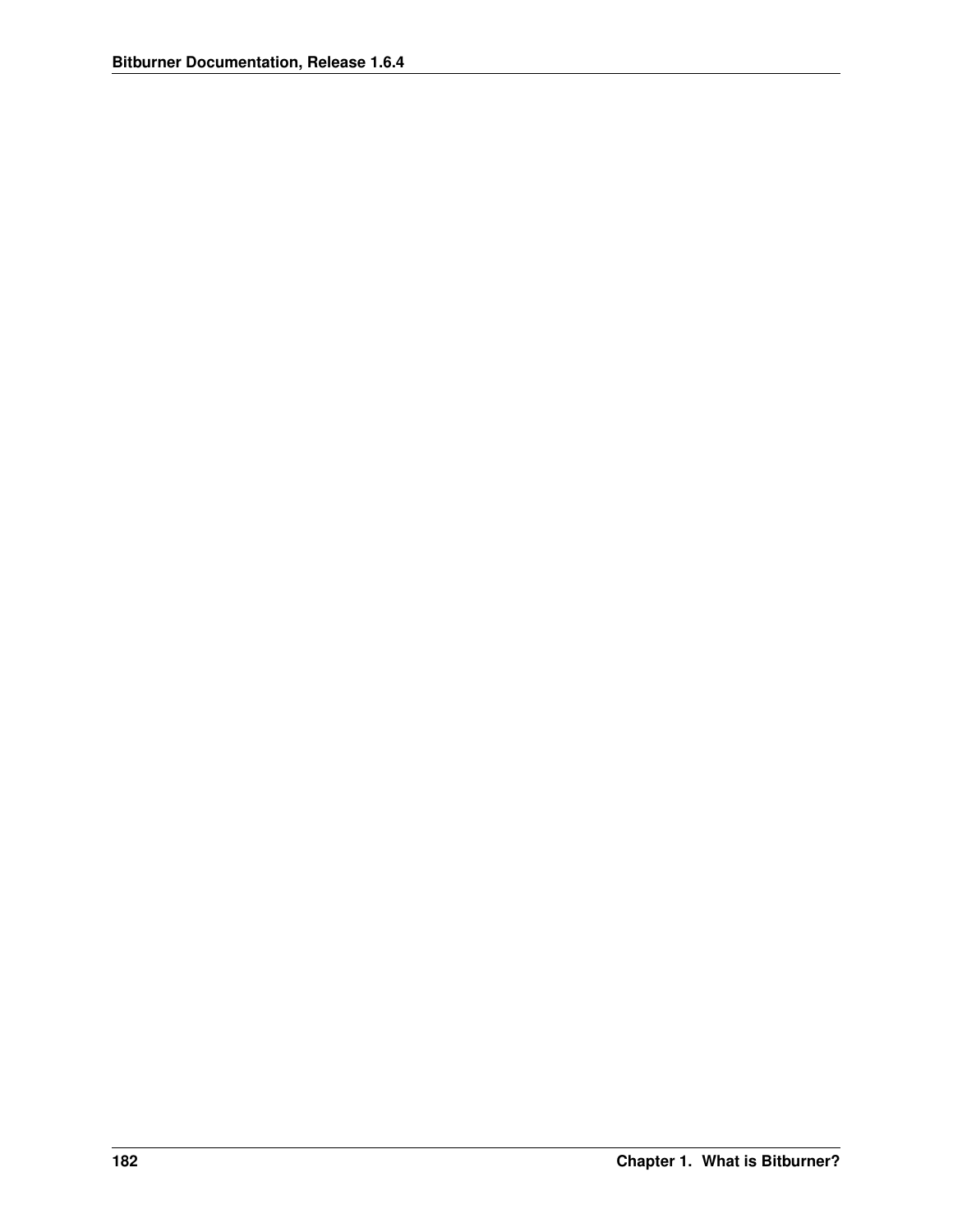# CHAPTER 2

Indices and tables

- genindex
- modindex
- search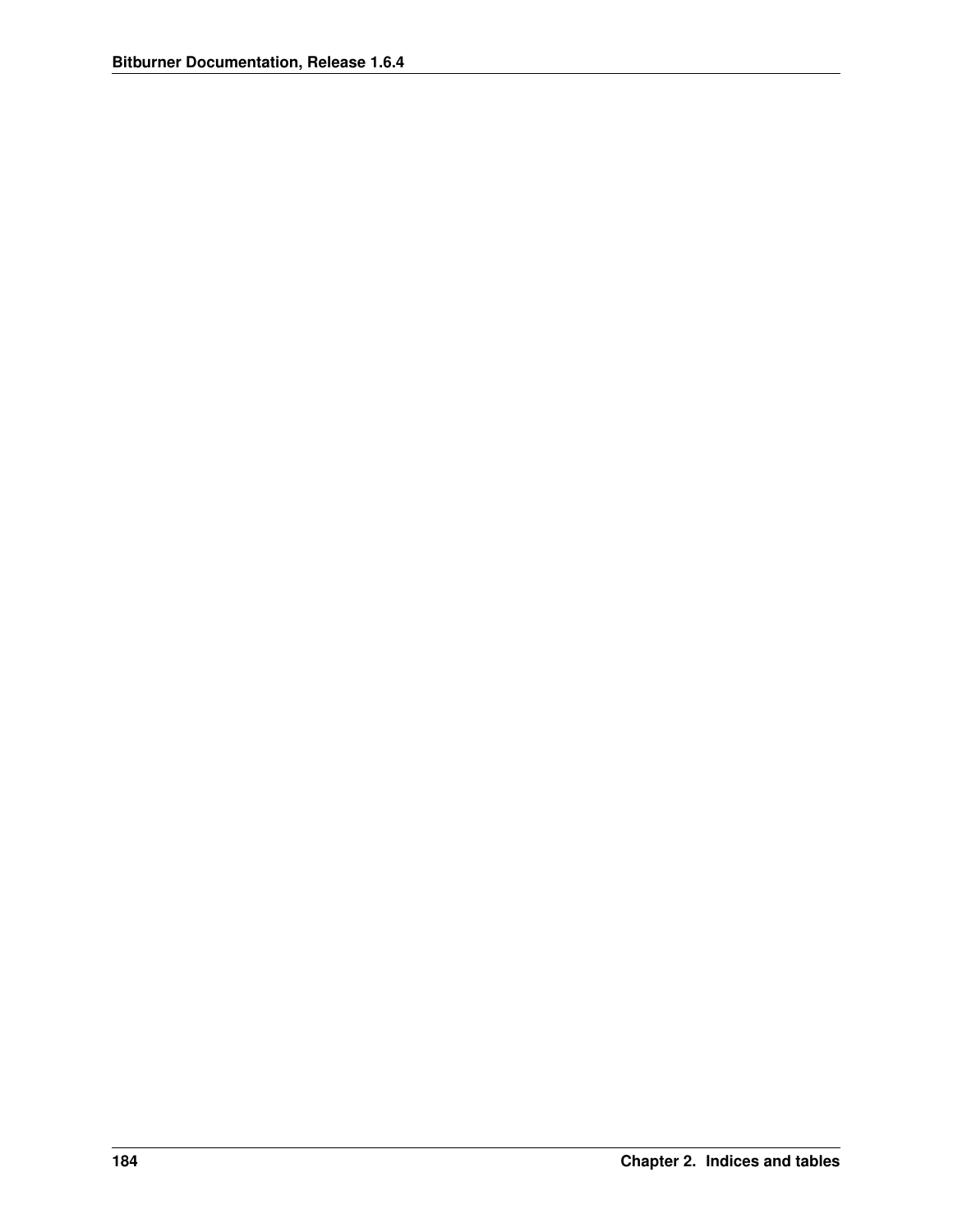### Index

## A

autocomplete() (*built-in function*), [27](#page-36-0)

### B

brutessh() (*built-in function*), [13](#page-22-0)

### D

deleteServer() (*built-in function*), [25](#page-34-0) disableLog() (*built-in function*), [11](#page-20-0)

### E

enableLog() (*built-in function*), [12](#page-21-0) exec() (*built-in function*), [15](#page-24-0)

### F

fileExists() (*built-in function*), [22](#page-31-0) ftpcrack() (*built-in function*), [13](#page-22-0)

### G

getCoreUpgradeCost() (*built-in function*), [31](#page-40-0) getHackingLevel() (*built-in function*), [19](#page-28-0) getHackingMultipliers() (*built-in function*), [19](#page-28-0) getHacknetMultipliers() (*built-in function*), [19](#page-28-0) getLevelUpgradeCost() (*built-in function*), [31](#page-40-0) getNodeStats() (*built-in function*), [29](#page-38-0) getPurchasedServerCost() (*built-in function*), [24](#page-33-0) getPurchasedServerLimit() (*built-in function*), [25](#page-34-0) getPurchasedServerMaxRam() (*built-in function*), [25](#page-34-0) getPurchasedServers() (*built-in function*), [25](#page-34-0) getPurchaseNodeCost() (*built-in function*), [29](#page-38-0) getRamUpgradeCost() (*built-in function*), [31](#page-40-0) getScriptRam() (*built-in function*), [26](#page-35-0) getServerMaxMoney() (*built-in function*), [20](#page-29-0) getServerMaxRam() (*built-in function*), [22](#page-31-0) getServerMinSecurityLevel() (*built-in function*), [21](#page-30-0)

getServerMoneyAvailable() (*built-in function*), [20](#page-29-0) getServerNumPortsRequired() (*built-in function*), [21](#page-30-0) getServerRequiredHackingLevel() (*built-in function*), [21](#page-30-0) getServerSecurityLevel() (*built-in function*), [21](#page-30-0) getServerUsedRam() (*built-in function*), [22](#page-31-0) grow() (*built-in function*), [9](#page-18-0)

### H

hack() (*built-in function*), [9](#page-18-0) hasRootAccess() (*built-in function*), [19](#page-28-0) httpworm() (*built-in function*), [13](#page-22-0)

### I

isLogEnabled() (*built-in function*), [12](#page-21-0) isRunning() (*built-in function*), [23](#page-32-0)

### K

kill() (*built-in function*), [16](#page-25-0) killall() (*built-in function*), [17](#page-26-0)

### L

ls() (*built-in function*), [18](#page-27-0)

### N

nuke() (*built-in function*), [12](#page-21-0) numNodes() (*built-in function*), [29](#page-38-0)

### P

print() (*built-in function*), [11](#page-20-0) ps() (*built-in function*), [18](#page-27-0) purchaseNode() (*built-in function*), [29](#page-38-0) purchaseServer() (*built-in function*), [24](#page-33-0)

### R

relaysmtp() (*built-in function*), [13](#page-22-0)